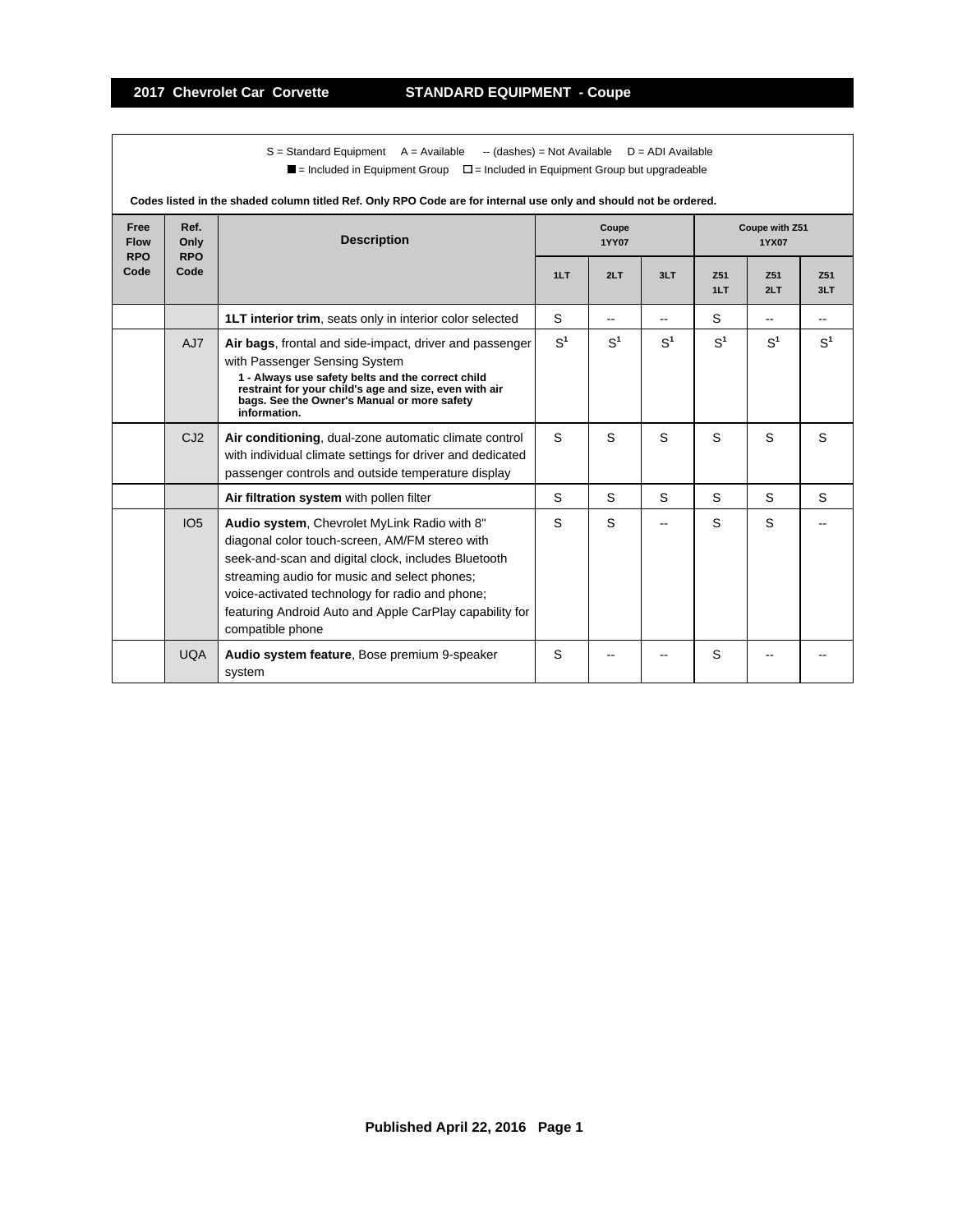| Free<br><b>Flow</b><br><b>RPO</b> | Ref.<br>Only<br><b>RPO</b> | <b>Description</b>                                                                                                                                                                                                                                                                                                                                                                                                                                                                                                                                                                                                                                                                                                                                                                                                                                                                                                                                                                                                                                                                                                                                                                                                                                                                                                                                                                                                                                                                                                                                                                                                      | Coupe<br>1YY07 |                |                | Coupe with Z51<br>1YX07 |                |                |  |
|-----------------------------------|----------------------------|-------------------------------------------------------------------------------------------------------------------------------------------------------------------------------------------------------------------------------------------------------------------------------------------------------------------------------------------------------------------------------------------------------------------------------------------------------------------------------------------------------------------------------------------------------------------------------------------------------------------------------------------------------------------------------------------------------------------------------------------------------------------------------------------------------------------------------------------------------------------------------------------------------------------------------------------------------------------------------------------------------------------------------------------------------------------------------------------------------------------------------------------------------------------------------------------------------------------------------------------------------------------------------------------------------------------------------------------------------------------------------------------------------------------------------------------------------------------------------------------------------------------------------------------------------------------------------------------------------------------------|----------------|----------------|----------------|-------------------------|----------------|----------------|--|
| Code                              | Code                       |                                                                                                                                                                                                                                                                                                                                                                                                                                                                                                                                                                                                                                                                                                                                                                                                                                                                                                                                                                                                                                                                                                                                                                                                                                                                                                                                                                                                                                                                                                                                                                                                                         | 1LT            | 2LT            | 3LT            | Z51<br>1LT              | Z51<br>2LT     | Z51<br>3LT     |  |
|                                   | U <sub>2</sub> K           | <b>SiriusXM Satellite Radio</b> is standard on nearly all<br>2017 GM models. Enjoy a 3-month All Access trial<br>subscription with over 150 channels including<br>commercial-free music, plus sports, news and<br>entertainment. Plus listening on the app and online is<br>included, so you'll hear the best Sirius XM has to offer,<br>anywhere life takes you. Welcome to the world of<br>SiriusXM.<br>1 - IMPORTANT: The SiriusXM Satellite Radio trial<br>package is not provided on vehicles that are ordered for<br>Fleet Daily Rental ("FDR") use. If you decide to continue<br>service after your trial, the subscription plan you choose<br>will automatically renew thereafter and you will be<br>charged according to your chosen payment method at<br>then-current rates. Fees and taxes apply. To cancel you<br>must call us at 1-866-635-2349. See our Customer<br>Agreement for complete terms at www.siriusxm.com. All<br>fees and programming subject to change.<br>2 - SiriusXM subscription extended to a full year.<br><b>IMPORTANT: The SiriusXM Satellite Radio trial package</b><br>is not provided on vehicles that are ordered for Fleet<br>Daily Rental ("FDR") use. If you decide to continue<br>service after your trial, the subscription plan you choose<br>will automatically renew thereafter and you will be<br>charged according to your chosen payment method at<br>then-current rates. Fees and taxes apply. To cancel you<br>must call us at 1-866-635-2349. See our Customer<br>Agreement for complete terms at www.siriusxm.com. All<br>fees and programming subject to change. | $S^1$          | $S^2$          | $S^2$          | $S^1$                   | $S^2$          | $S^2$          |  |
|                                   |                            | <b>Console, floor, 2 covered cup holders, auxiliary power</b><br>outlet, USB ports, auxiliary input jack and storage                                                                                                                                                                                                                                                                                                                                                                                                                                                                                                                                                                                                                                                                                                                                                                                                                                                                                                                                                                                                                                                                                                                                                                                                                                                                                                                                                                                                                                                                                                    | S              | S              | S              | S                       | S              | S              |  |
|                                   |                            | <b>Cruise control, electronic with set and resume speed</b>                                                                                                                                                                                                                                                                                                                                                                                                                                                                                                                                                                                                                                                                                                                                                                                                                                                                                                                                                                                                                                                                                                                                                                                                                                                                                                                                                                                                                                                                                                                                                             | S              | S              | S              | S                       | S              | S              |  |
|                                   |                            | Defogger, rear-window, electric                                                                                                                                                                                                                                                                                                                                                                                                                                                                                                                                                                                                                                                                                                                                                                                                                                                                                                                                                                                                                                                                                                                                                                                                                                                                                                                                                                                                                                                                                                                                                                                         | S              | S              | S              | S                       | S              | S              |  |
|                                   |                            | Door locks, power programmable with lockout<br>protection                                                                                                                                                                                                                                                                                                                                                                                                                                                                                                                                                                                                                                                                                                                                                                                                                                                                                                                                                                                                                                                                                                                                                                                                                                                                                                                                                                                                                                                                                                                                                               | S              | S              | S              | S                       | S              | S              |  |
|                                   | <b>UHS</b>                 | Driver Information Center, color                                                                                                                                                                                                                                                                                                                                                                                                                                                                                                                                                                                                                                                                                                                                                                                                                                                                                                                                                                                                                                                                                                                                                                                                                                                                                                                                                                                                                                                                                                                                                                                        | S              | S              | S              | S                       | S              | S              |  |
|                                   |                            | <b>Floor mats, carpeted</b>                                                                                                                                                                                                                                                                                                                                                                                                                                                                                                                                                                                                                                                                                                                                                                                                                                                                                                                                                                                                                                                                                                                                                                                                                                                                                                                                                                                                                                                                                                                                                                                             | S              | S              | S              | S                       | S              | S              |  |
|                                   |                            | <b>Hatch release, push button open</b>                                                                                                                                                                                                                                                                                                                                                                                                                                                                                                                                                                                                                                                                                                                                                                                                                                                                                                                                                                                                                                                                                                                                                                                                                                                                                                                                                                                                                                                                                                                                                                                  | S              | S              | S              | S                       | S              | S              |  |
|                                   |                            | Keyless Open and Start, includes 2 remote<br>transmitters that enable automatic door unlock and<br>open by touching door switch                                                                                                                                                                                                                                                                                                                                                                                                                                                                                                                                                                                                                                                                                                                                                                                                                                                                                                                                                                                                                                                                                                                                                                                                                                                                                                                                                                                                                                                                                         | S              | S              | S              | S                       | S              | S              |  |
|                                   |                            | <b>Lighting, interior with courtesy, cargo and glovebox</b>                                                                                                                                                                                                                                                                                                                                                                                                                                                                                                                                                                                                                                                                                                                                                                                                                                                                                                                                                                                                                                                                                                                                                                                                                                                                                                                                                                                                                                                                                                                                                             | S              | S              | S              | S                       | S              | S              |  |
|                                   | UE1                        | <b>OnStar</b> Guidance Plan for 6 months, including<br>Automatic Crash Response, Stolen Vehicle Assistance,<br>Roadside Assistance, Turn-by-Turn Navigation,<br>Advanced Diagnostics and more (trial excludes<br>Hands-Free Calling)<br>1 - Service not available with a ship-to of Puerto Rico or<br>the Virgin Islands. Visit www.onstar.com for coverage<br>map, details and system limitations. Services may vary<br>by model and conditions.                                                                                                                                                                                                                                                                                                                                                                                                                                                                                                                                                                                                                                                                                                                                                                                                                                                                                                                                                                                                                                                                                                                                                                       | $S^1$          | S <sup>1</sup> | S <sup>1</sup> | $S^1$                   | S <sup>1</sup> | S <sup>1</sup> |  |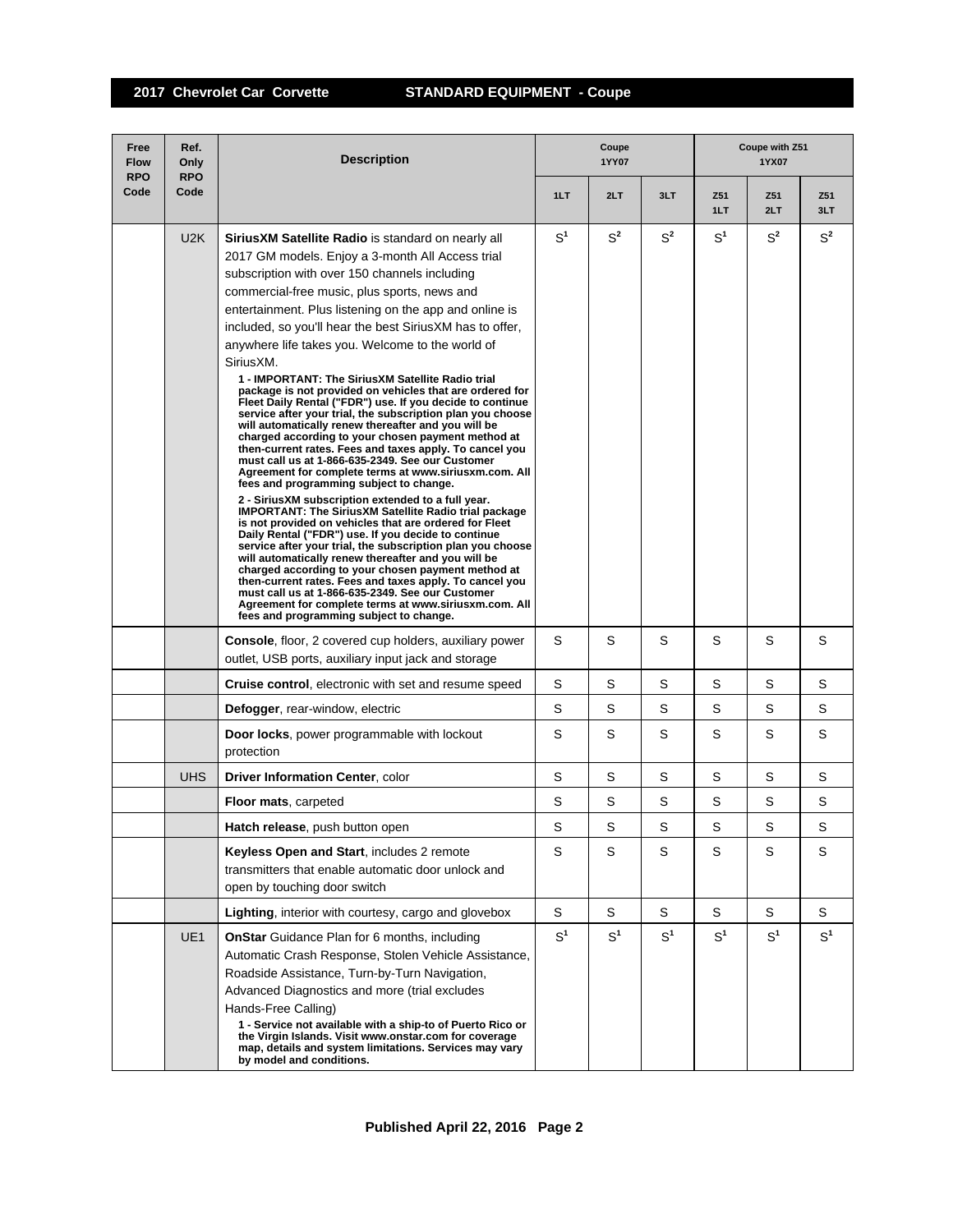| Free<br><b>Flow</b><br><b>RPO</b> | Ref.<br>Only<br><b>RPO</b> | <b>Description</b>                                                                                                                                                                                                                                                                                                              | Coupe<br>1YY07 |                |                          | Coupe with Z51<br>1YX07 |                |                |  |
|-----------------------------------|----------------------------|---------------------------------------------------------------------------------------------------------------------------------------------------------------------------------------------------------------------------------------------------------------------------------------------------------------------------------|----------------|----------------|--------------------------|-------------------------|----------------|----------------|--|
| Code                              | Code                       |                                                                                                                                                                                                                                                                                                                                 | 1LT            | 2LT            | 3LT                      | Z51<br>1LT              | Z51<br>2LT     | Z51<br>3LT     |  |
|                                   | VVA                        | <b>OnStar 4G LTE</b> and built-in Wi-Fi hotspot connects to<br>the Internet at 4G LTE speeds; includes OnStar Data<br>Trial for 3 months or 3GB (whichever comes first)<br>1 - Available 4G LTE Wi-Fi requires compatible mobile<br>device, active OnStar service and data plan after trial.                                    | S <sup>1</sup> | S <sup>1</sup> | S <sup>1</sup>           | S <sup>1</sup>          | S <sup>1</sup> | S <sup>1</sup> |  |
|                                   |                            | <b>OnStar Basic Plan</b> for 5 years, includes limited<br>RemoteLink mobile app services, Advanced<br>Diagnostics and Dealer Maintenance Notification<br>1 - Basic Plan available for 5 years from the date of<br>vehicle delivery, and is transferable. Does not include<br><b>Emergency, Security or Navigation services.</b> | S <sup>1</sup> | S <sup>1</sup> | S <sup>1</sup>           | S <sup>1</sup>          | S <sup>1</sup> | S <sup>1</sup> |  |
|                                   |                            | <b>Rear Vision Camera</b>                                                                                                                                                                                                                                                                                                       | S              | S              | S                        | S                       | S              | S              |  |
|                                   | AQ <sub>9</sub>            | Seats, GT bucket                                                                                                                                                                                                                                                                                                                | S              | S              | S                        | S                       | S              | S              |  |
|                                   | AG <sub>2</sub>            | Seat adjusters, driver and passenger 8-way                                                                                                                                                                                                                                                                                      | S              | S              | S                        | S                       | S              | S              |  |
|                                   | N38                        | <b>Steering column, power tilt and telescopic</b>                                                                                                                                                                                                                                                                               | S              | S              | S                        | S                       | S              | S              |  |
|                                   | NK4                        | Steering wheel, 3-spoke leather-wrapped, flat-bottom                                                                                                                                                                                                                                                                            | S              | S              | S                        | S                       | S              | S              |  |
|                                   |                            | <b>Steering wheel controls, audio, voice recognition and</b><br><b>Driver Information Center</b>                                                                                                                                                                                                                                | S              | S              | S                        | S                       | S              | S              |  |
|                                   |                            | Storage, with electric locking glovebox, behind screen<br>storage, center console and rear compartment with<br>cover                                                                                                                                                                                                            | S              | S              | S                        | S                       | S              | S              |  |
|                                   |                            | Theft-deterrent system, vehicle, push button start,<br>immobilizer and audible visual alarm                                                                                                                                                                                                                                     | S              | S              | S                        | S                       | S              | S              |  |
|                                   |                            | <b>Visors, driver and passenger illuminated vanity mirrors</b>                                                                                                                                                                                                                                                                  | S              | S              | S                        | S                       | S              | S              |  |
|                                   |                            | Windows, power with driver and passenger<br>Express-Down/Up                                                                                                                                                                                                                                                                     | S              | S              | S                        | S                       | S              | S              |  |
|                                   |                            | Antenna, integral, hidden                                                                                                                                                                                                                                                                                                       | S              | S              | S                        | S                       | S              | S              |  |
|                                   |                            | Engine access, rear-opening hood                                                                                                                                                                                                                                                                                                | S              | S              | S                        | S                       | S              | S              |  |
|                                   |                            | Glass, Solar-Ray light-tinted                                                                                                                                                                                                                                                                                                   | S              | S              | S                        | S                       | S              | S              |  |
|                                   | T <sub>4F</sub>            | Headlamps, high intensity discharge (HID), Xenon,<br>LED park and turn signals and Daytime Running Lamps                                                                                                                                                                                                                        | $\mathsf S$    | S              | $\mathsf S$              | $\mathsf S$             | S              | $\mathsf S$    |  |
|                                   | DL <sub>8</sub>            | Mirrors, outside heated power-adjustable, body-color                                                                                                                                                                                                                                                                            | S              | ⊷              | $\overline{\phantom{a}}$ | S                       | ⊷              | ۰.             |  |
|                                   | <b>EYK</b>                 | <b>Chrome Badge Package</b>                                                                                                                                                                                                                                                                                                     | S              | S              | S                        | S                       | S              | S              |  |
|                                   | <b>CFA</b>                 | Roof panel, carbon fiber, painted body-color,<br>removable                                                                                                                                                                                                                                                                      | S              | S              | $\mathsf S$              | S                       | S              | $\mathsf S$    |  |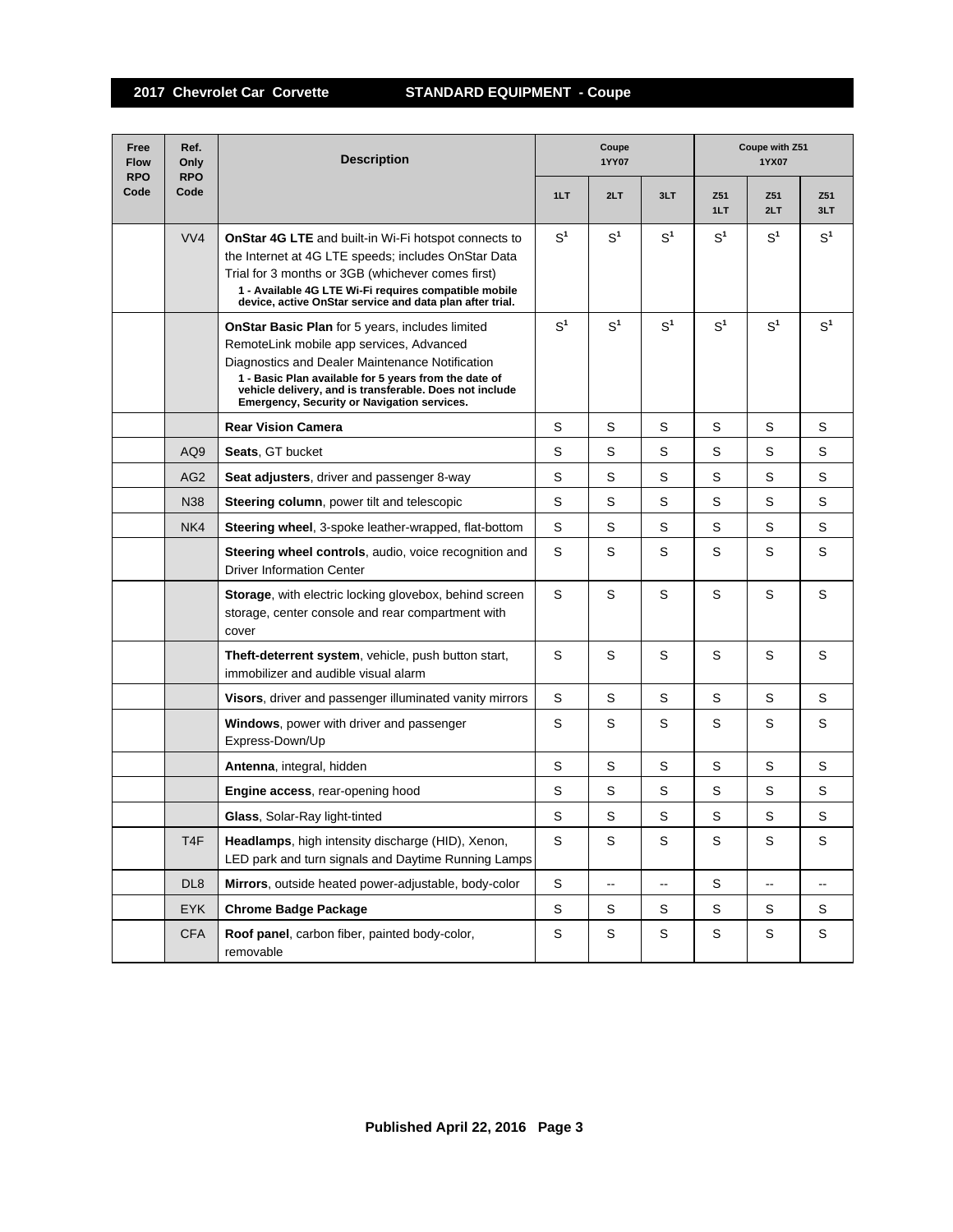| Free<br><b>Flow</b><br><b>RPO</b> | Ref.<br>Only<br><b>RPO</b> | <b>Description</b>                                                                                                                                                                                                                                                                                                                                                                                                                                                                                                                                                                                                                                                                                                                                                                                                                                                                                                                                              | Coupe<br>1YY07           |                          |                                               | Coupe with Z51<br>1YX07  |             |             |  |
|-----------------------------------|----------------------------|-----------------------------------------------------------------------------------------------------------------------------------------------------------------------------------------------------------------------------------------------------------------------------------------------------------------------------------------------------------------------------------------------------------------------------------------------------------------------------------------------------------------------------------------------------------------------------------------------------------------------------------------------------------------------------------------------------------------------------------------------------------------------------------------------------------------------------------------------------------------------------------------------------------------------------------------------------------------|--------------------------|--------------------------|-----------------------------------------------|--------------------------|-------------|-------------|--|
| Code                              | Code                       |                                                                                                                                                                                                                                                                                                                                                                                                                                                                                                                                                                                                                                                                                                                                                                                                                                                                                                                                                                 | 1LT                      | 2LT                      | 3LT                                           | Z51<br>1LT               | Z51<br>2LT  | Z51<br>3LT  |  |
|                                   | <b>XBK</b>                 | Tires, P245/40ZR18 front and P285/35ZR19 rear,<br>performance, summer-only, run flat<br>1 - Do not use summer only tires in winter conditions, as<br>it would adversely affect vehicle safety, performance<br>and durability. Use only GM-approved tire and wheel<br>combinations. Unapproved combinations may change<br>the vehicle's performance characteristics. For important<br>tire and wheel information, see your dealer for a copy of<br>the vehicle's owner's manual.                                                                                                                                                                                                                                                                                                                                                                                                                                                                                 | $S^1$                    | S <sup>1</sup>           | S <sup>1</sup>                                | --                       |             |             |  |
|                                   | <b>XFJ</b>                 | <b>Tires.</b> P245/35ZR19 front and P285/30ZR20 rear,<br>performance, summer-only, run flat<br>1 - Included and only available with (FE2) Magnetic<br>Selective Ride Control. Do not use summer only tires in<br>winter conditions, as it would adversely affect vehicle<br>safety, performance and durability. Use only<br>GM-approved tire and wheel combinations. Unapproved<br>combinations may change the vehicle's performance<br>characteristics. For important tire and wheel<br>information, see your dealer for a copy of the vehicle's<br>owner's manual.<br>2 - Do not use summer only tires in winter conditions, as<br>it would adversely affect vehicle safety, performance<br>and durability. Use only GM-approved tire and wheel<br>combinations. Unapproved combinations may change<br>the vehicle's performance characteristics. For important<br>tire and wheel information, see your dealer for a copy of<br>the vehicle's owner's manual. | $A^1$                    | $A^1$                    | $A^1$                                         | $S^2$                    | $S^2$       | $S^2$       |  |
|                                   | QG <sub>6</sub>            | Wheels, Silver-painted aluminum, 18" x 8.5" (45.7 cm x<br>21.6 cm), front and 19" x 10.0" (48.3 cm x 25.4 cm),<br>rear                                                                                                                                                                                                                                                                                                                                                                                                                                                                                                                                                                                                                                                                                                                                                                                                                                          | S                        | S                        | S                                             |                          |             |             |  |
| Q7S                               |                            | Wheels, 5-split spoke, Silver-painted aluminum, 19" x<br>8.5" (48.3 cm x 21.6 cm) front and 20" x 10" (50.8 cm x<br>25.4 cm) rear<br>1 - Requires (FE2) Magnetic Selective Ride Control.                                                                                                                                                                                                                                                                                                                                                                                                                                                                                                                                                                                                                                                                                                                                                                        | $A^1$                    | $A^1$                    | $A^1$                                         | S                        | S           | S           |  |
|                                   |                            | Active handling stability control, improves traction<br>and enhances vehicle stability                                                                                                                                                                                                                                                                                                                                                                                                                                                                                                                                                                                                                                                                                                                                                                                                                                                                          | S                        | S                        | S                                             | S                        | S           | S           |  |
|                                   | JL9                        | <b>Brakes, 4-wheel antilock, 4-wheel disc</b>                                                                                                                                                                                                                                                                                                                                                                                                                                                                                                                                                                                                                                                                                                                                                                                                                                                                                                                   | S                        | S                        | S                                             | --                       |             |             |  |
|                                   | J55                        | Brakes, performance 4-wheel antilock, 4-wheel disc                                                                                                                                                                                                                                                                                                                                                                                                                                                                                                                                                                                                                                                                                                                                                                                                                                                                                                              | --                       | --                       | $\overline{\phantom{a}}$                      | S                        | S           | S           |  |
|                                   | J6D                        | <b>Calipers, Dark Gray Metallic-painted</b>                                                                                                                                                                                                                                                                                                                                                                                                                                                                                                                                                                                                                                                                                                                                                                                                                                                                                                                     | S                        | S                        | S                                             | --                       | -−          | ۰.          |  |
|                                   | J6A                        | Calipers, Black-painted                                                                                                                                                                                                                                                                                                                                                                                                                                                                                                                                                                                                                                                                                                                                                                                                                                                                                                                                         | --                       | --                       | $\overline{\phantom{a}}$                      | S                        | S           | S           |  |
|                                   | <b>KNR</b>                 | Cooler, rear differential                                                                                                                                                                                                                                                                                                                                                                                                                                                                                                                                                                                                                                                                                                                                                                                                                                                                                                                                       | --                       | $\overline{\phantom{a}}$ | $\overline{\phantom{a}}$                      | S                        | S           | S           |  |
|                                   | G96                        | Differential, electronic limited slip, rear                                                                                                                                                                                                                                                                                                                                                                                                                                                                                                                                                                                                                                                                                                                                                                                                                                                                                                                     | $\overline{\phantom{a}}$ | -−                       | $\mathord{\hspace{1pt}\text{--}\hspace{1pt}}$ | S                        | S           | S           |  |
|                                   | Z <sub>52</sub>            | Dry sump oil system                                                                                                                                                                                                                                                                                                                                                                                                                                                                                                                                                                                                                                                                                                                                                                                                                                                                                                                                             | $\overline{\phantom{a}}$ | $\overline{\phantom{a}}$ | $\mathord{\hspace{1pt}\text{--}\hspace{1pt}}$ | S                        | S           | S           |  |
|                                   |                            | Wipers, front intermittent                                                                                                                                                                                                                                                                                                                                                                                                                                                                                                                                                                                                                                                                                                                                                                                                                                                                                                                                      | S                        | S                        | S                                             | S                        | $\mathbf S$ | $\mathbb S$ |  |
|                                   | LT <sub>1</sub>            | Engine, 6.2L (376 ci) V8 DI (455 hp [339.3 kW] @<br>6000 rpm, 460 lb-ft of torque [621.0 N-m] @ 4600 rpm)                                                                                                                                                                                                                                                                                                                                                                                                                                                                                                                                                                                                                                                                                                                                                                                                                                                       | $\mathbb S$              | S                        | S                                             | S                        | S           | S           |  |
|                                   |                            | <b>Exhaust, aluminized stainless-steel with 3" polished</b><br>stainless-steel tips                                                                                                                                                                                                                                                                                                                                                                                                                                                                                                                                                                                                                                                                                                                                                                                                                                                                             | $\mathbb S$              | $\mathsf S$              | S                                             | $\overline{\phantom{a}}$ |             | --          |  |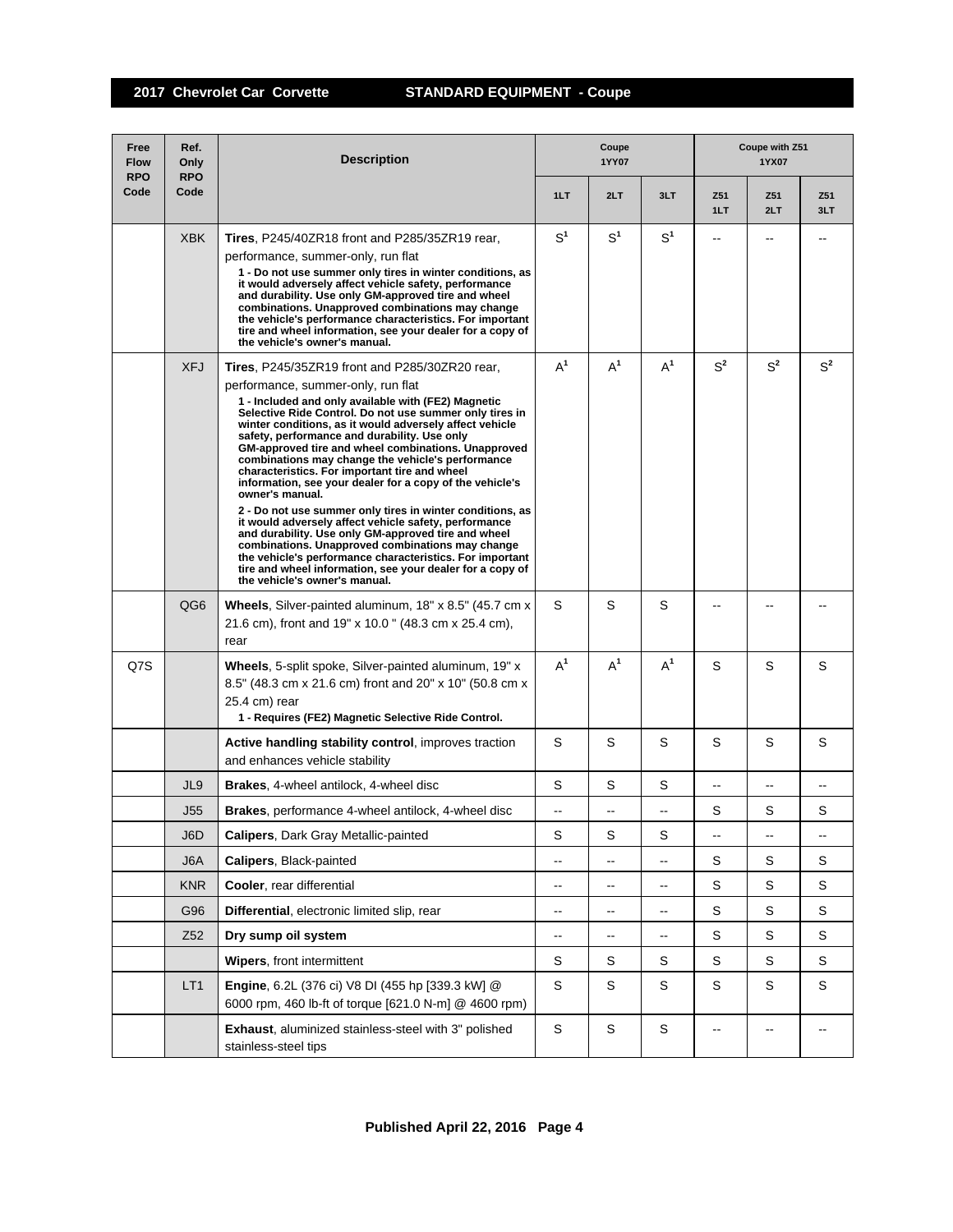| Free<br><b>Flow</b><br><b>RPO</b> | Ref.<br>Only<br><b>RPO</b> | <b>Description</b>                                                                                                                                                                                                                                                                                                                                                                                                                                                                                                                                      | Coupe<br><b>1YY07</b> |             |                          | Coupe with Z51<br>1YX07  |                          |                          |  |
|-----------------------------------|----------------------------|---------------------------------------------------------------------------------------------------------------------------------------------------------------------------------------------------------------------------------------------------------------------------------------------------------------------------------------------------------------------------------------------------------------------------------------------------------------------------------------------------------------------------------------------------------|-----------------------|-------------|--------------------------|--------------------------|--------------------------|--------------------------|--|
| Code                              | Code                       |                                                                                                                                                                                                                                                                                                                                                                                                                                                                                                                                                         | 1LT                   | 2LT         | 3LT                      | Z51<br>1LT               | Z51<br>2LT               | Z51<br>3LT               |  |
| <b>NPP</b>                        |                            | <b>Exhaust, performance, increases to 460 horsepower,</b><br>aggressive exhaust sound, with 4" polished<br>stainless-steel tips                                                                                                                                                                                                                                                                                                                                                                                                                         | A                     | Α           | A                        | S                        | S                        | S                        |  |
|                                   |                            | Frame, aluminum structure                                                                                                                                                                                                                                                                                                                                                                                                                                                                                                                               | S                     | S           | S                        | S                        | S                        | S                        |  |
|                                   |                            | Oil life monitoring system                                                                                                                                                                                                                                                                                                                                                                                                                                                                                                                              | S                     | S           | S                        | S                        | S                        | S                        |  |
|                                   | GU <sub>6</sub>            | Rear axle, 3.42 ratio, limited slip                                                                                                                                                                                                                                                                                                                                                                                                                                                                                                                     | S                     | $\mathbb S$ | S                        | S                        | S                        | S                        |  |
|                                   |                            | Steering, power, speed-sensitive, rack-and-pinion,<br>variable ratio                                                                                                                                                                                                                                                                                                                                                                                                                                                                                    | S                     | S           | S                        | S                        | S                        | S                        |  |
|                                   | FE <sub>1</sub>            | Suspension, 4-wheel independent                                                                                                                                                                                                                                                                                                                                                                                                                                                                                                                         | S                     | S           | S                        | $\overline{\phantom{a}}$ | $\overline{\phantom{a}}$ | $\overline{\phantom{a}}$ |  |
|                                   | FE <sub>3</sub>            | Suspension, Z51 performance                                                                                                                                                                                                                                                                                                                                                                                                                                                                                                                             | $\overline{a}$        | -−          | $\overline{\phantom{a}}$ | S                        | S                        | S                        |  |
|                                   |                            | Traction control, all-speed                                                                                                                                                                                                                                                                                                                                                                                                                                                                                                                             | S                     | S           | S                        | S                        | S                        | S                        |  |
|                                   | <b>MEP</b>                 | Transmission, 7-speed manual with Active Rev<br>Matching                                                                                                                                                                                                                                                                                                                                                                                                                                                                                                | S                     | S           | S                        | --                       |                          |                          |  |
|                                   | <b>MEL</b>                 | Transmission, 7-speed manual with Active Rev<br>Matching with Z51 performance ratios                                                                                                                                                                                                                                                                                                                                                                                                                                                                    | $\overline{a}$        |             | $\overline{a}$           | S                        | S                        | S                        |  |
|                                   | Z51                        | Z51 Performance Package, includes (J55)<br>performance brakes, (J6A) Black-painted calipers,<br>slotted brake rotors, (Z52) dry sump oil system, (FE3)<br>Z51 performance suspension, specific shocks, springs<br>and stabilizer bars, (NPP) performance exhaust, (XFJ)<br>P245/35ZR19 front and P285/30ZR20 rear tires, (Q7S)<br>Silver-painted aluminum, 19" front and 20" rear wheels,<br>performance gear ratios, (G96) Electronic Limited Slip<br>Differential (eLSD), (KNR) rear differential cooler,<br>transmission cooling and an Aero Package |                       |             |                          | S                        | $\mathsf S$              | S                        |  |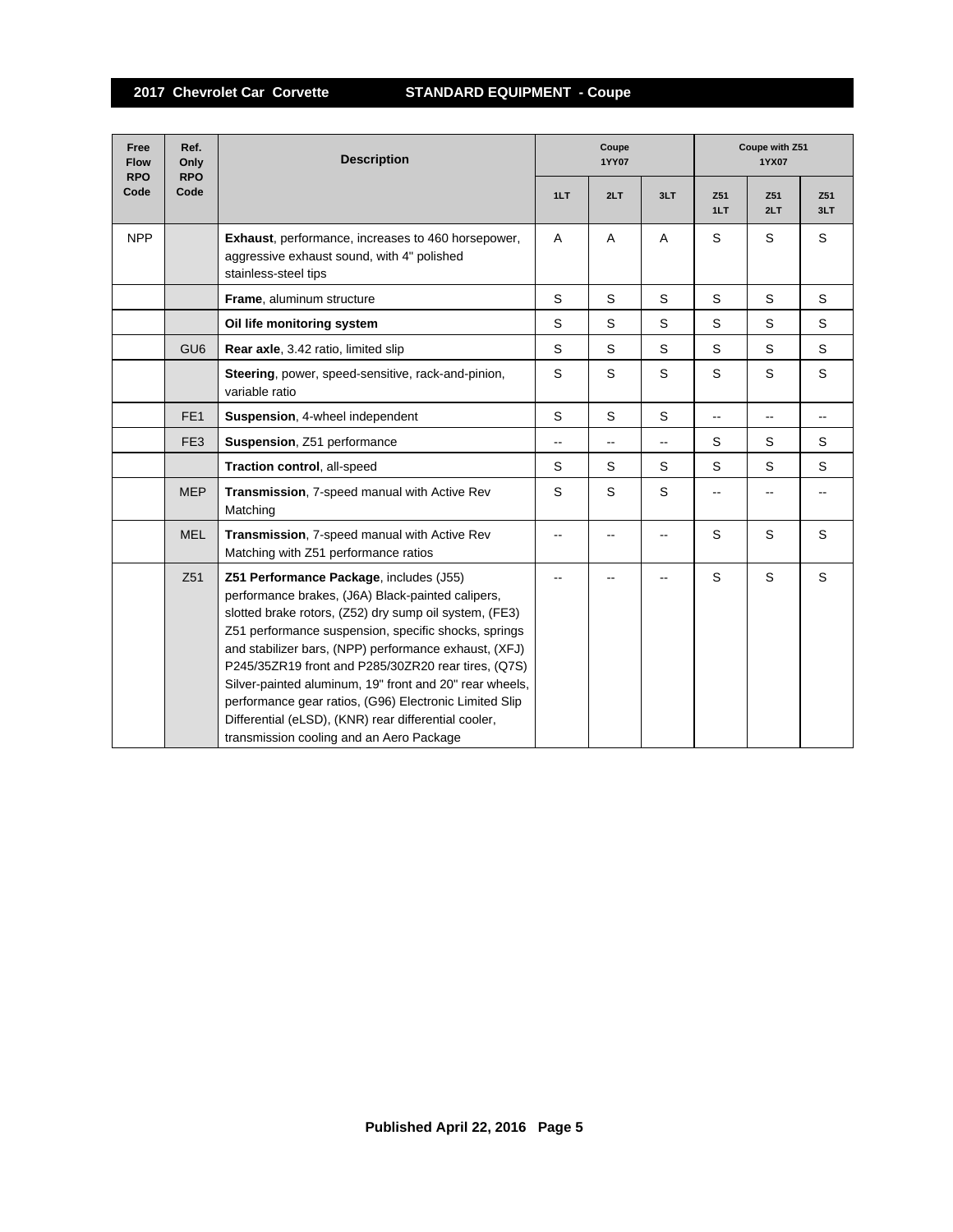$S =$  Standard Equipment A = Available -- (dashes) = Not Available D = ADI Available  $\blacksquare$  = Included in Equipment Group  $\blacksquare$  = Included in Equipment Group but upgradeable

| Codes listed in the shaded column titled Ref. Only RPO Code are for internal use only and should not be ordered. |                            |                                                                                                                                                                                                                                                                                                                                         |                |                             |                |                                      |                |                |  |  |
|------------------------------------------------------------------------------------------------------------------|----------------------------|-----------------------------------------------------------------------------------------------------------------------------------------------------------------------------------------------------------------------------------------------------------------------------------------------------------------------------------------|----------------|-----------------------------|----------------|--------------------------------------|----------------|----------------|--|--|
| Free<br><b>Flow</b><br><b>RPO</b>                                                                                | Ref.<br>Only<br><b>RPO</b> | <b>Description</b>                                                                                                                                                                                                                                                                                                                      |                | Convertible<br><b>1YY67</b> |                | <b>Convertible with Z51</b><br>1YX67 |                |                |  |  |
| Code                                                                                                             | Code                       |                                                                                                                                                                                                                                                                                                                                         | 1LT            | 2LT                         | 3LT            | Z <sub>51</sub><br>1LT               | Z51<br>2LT     | Z51<br>3LT     |  |  |
|                                                                                                                  |                            | <b>1LT interior trim, seats only in interior color selected</b>                                                                                                                                                                                                                                                                         | S              | $\overline{\phantom{a}}$    |                | S                                    | $-$            |                |  |  |
|                                                                                                                  | AJ7                        | Air bags, frontal and side-impact, driver and passenger<br>with Passenger Sensing System<br>1 - Always use safety belts and the correct child<br>restraint for your child's age and size, even with air<br>bags. See the Owner's Manual or more safety<br>information.                                                                  | S <sup>1</sup> | S <sup>1</sup>              | S <sup>1</sup> | S <sup>1</sup>                       | S <sup>1</sup> | S <sup>1</sup> |  |  |
|                                                                                                                  | CJ2                        | Air conditioning, dual-zone automatic climate control<br>with individual climate settings for driver and dedicated<br>passenger controls and outside temperature display                                                                                                                                                                | S.             | S                           | S              | S                                    | S              | S              |  |  |
|                                                                                                                  |                            | Air filtration system with pollen filter                                                                                                                                                                                                                                                                                                | S              | S                           | S              | S                                    | S              | S              |  |  |
|                                                                                                                  | IO <sub>5</sub>            | Audio system, Chevrolet MyLink Radio with 8"<br>diagonal color touch-screen, AM/FM stereo with<br>seek-and-scan and digital clock, includes Bluetooth<br>streaming audio for music and select phones;<br>voice-activated technology for radio and phone;<br>featuring Android Auto and Apple CarPlay capability for<br>compatible phone | S              | S                           |                | S                                    | S              |                |  |  |
|                                                                                                                  | <b>UQA</b>                 | Audio system feature, Bose premium 9-speaker<br>system                                                                                                                                                                                                                                                                                  | S              |                             |                | S                                    |                |                |  |  |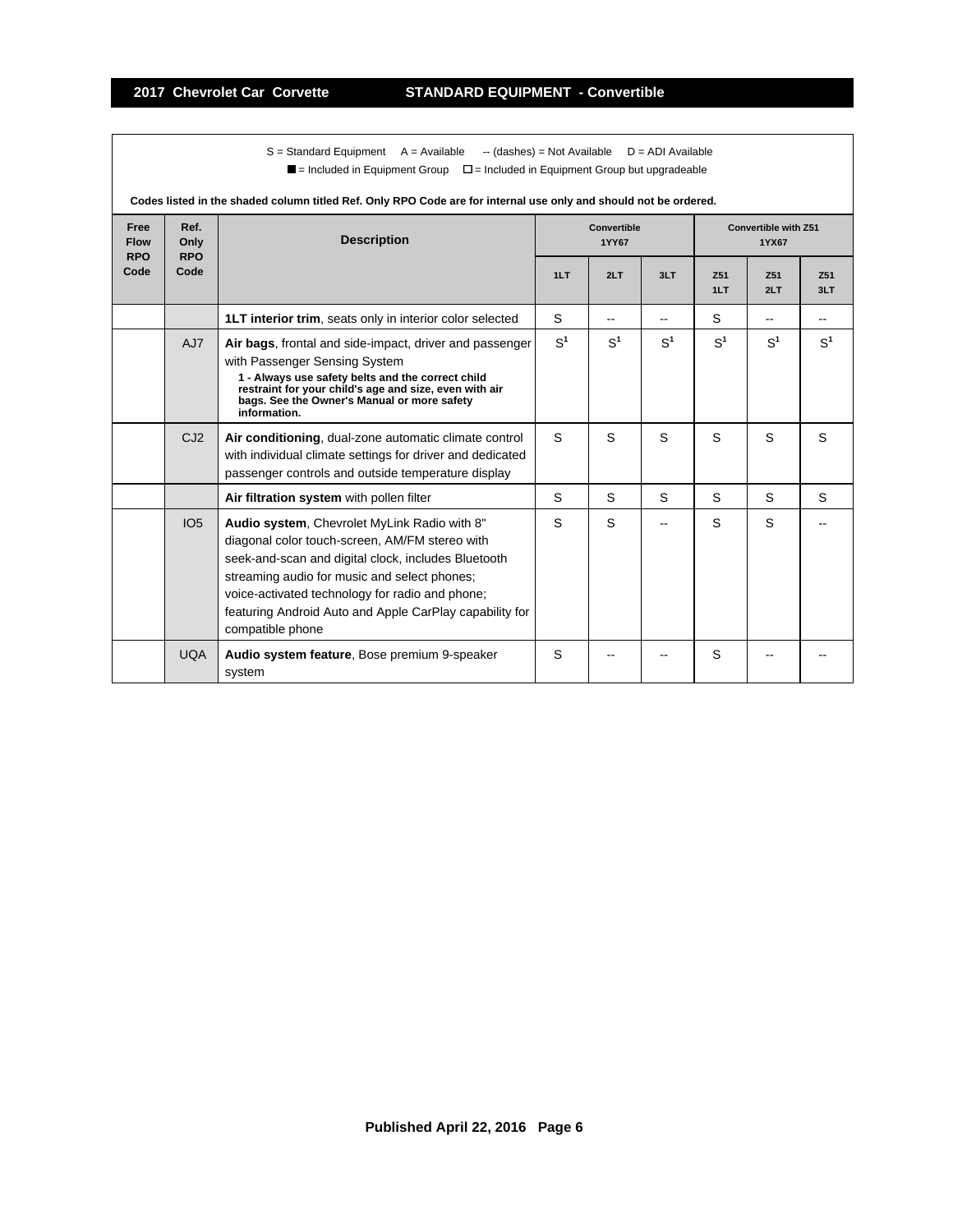## **2017 Chevrolet Car Corvette STANDARD EQUIPMENT - Convertible**

| Free<br><b>Flow</b><br><b>RPO</b> | Ref.<br>Only<br><b>RPO</b> | <b>Description</b>                                                                                                                                                                                                                                                                                                                                                                                                                                                                                                                                                                                                                                                                                                                                                                                                                                                                                                                                                                                                                                                                                                                                                                                                                                                                                                                                                                                                                                                                                                                                                                                                     |                | Convertible<br>1YY67 |                | Convertible with Z51<br>1YX67 |            |            |  |
|-----------------------------------|----------------------------|------------------------------------------------------------------------------------------------------------------------------------------------------------------------------------------------------------------------------------------------------------------------------------------------------------------------------------------------------------------------------------------------------------------------------------------------------------------------------------------------------------------------------------------------------------------------------------------------------------------------------------------------------------------------------------------------------------------------------------------------------------------------------------------------------------------------------------------------------------------------------------------------------------------------------------------------------------------------------------------------------------------------------------------------------------------------------------------------------------------------------------------------------------------------------------------------------------------------------------------------------------------------------------------------------------------------------------------------------------------------------------------------------------------------------------------------------------------------------------------------------------------------------------------------------------------------------------------------------------------------|----------------|----------------------|----------------|-------------------------------|------------|------------|--|
| Code                              | Code                       |                                                                                                                                                                                                                                                                                                                                                                                                                                                                                                                                                                                                                                                                                                                                                                                                                                                                                                                                                                                                                                                                                                                                                                                                                                                                                                                                                                                                                                                                                                                                                                                                                        | 1LT            | 2LT                  | 3LT            | Z51<br>1LT                    | Z51<br>2LT | Z51<br>3LT |  |
|                                   | U2K                        | <b>SiriusXM Satellite Radio</b> is standard on nearly all<br>2017 GM models. Enjoy a 3-month All Access trial<br>subscription with over 150 channels including<br>commercial-free music, plus sports, news and<br>entertainment. Plus listening on the app and online is<br>included, so you'll hear the best SiriusXM has to offer,<br>anywhere life takes you. Welcome to the world of<br>SiriusXM.<br>1 - IMPORTANT: The SiriusXM Satellite Radio trial<br>package is not provided on vehicles that are ordered for<br>Fleet Daily Rental ("FDR") use. If you decide to continue<br>service after your trial, the subscription plan you choose<br>will automatically renew thereafter and you will be<br>charged according to your chosen payment method at<br>then-current rates. Fees and taxes apply. To cancel you<br>must call us at 1-866-635-2349. See our Customer<br>Agreement for complete terms at www.siriusxm.com. All<br>fees and programming subject to change.<br>2 - SiriusXM subscription extended to a full year.<br><b>IMPORTANT: The SiriusXM Satellite Radio trial package</b><br>is not provided on vehicles that are ordered for Fleet<br>Daily Rental ("FDR") use. If you decide to continue<br>service after your trial, the subscription plan you choose<br>will automatically renew thereafter and you will be<br>charged according to your chosen payment method at<br>then-current rates. Fees and taxes apply. To cancel you<br>must call us at 1-866-635-2349. See our Customer<br>Agreement for complete terms at www.siriusxm.com. All<br>fees and programming subject to change. | S <sup>1</sup> | $S^2$                | $S^2$          | $S^1$                         | $S^2$      | $S^2$      |  |
|                                   |                            | <b>Console, floor, 2 covered cup holders, auxiliary power</b><br>outlet, USB ports, auxiliary input jack and storage                                                                                                                                                                                                                                                                                                                                                                                                                                                                                                                                                                                                                                                                                                                                                                                                                                                                                                                                                                                                                                                                                                                                                                                                                                                                                                                                                                                                                                                                                                   | S              | S                    | S              | S                             | S          | S          |  |
|                                   |                            | Cruise control, electronic with set and resume speed                                                                                                                                                                                                                                                                                                                                                                                                                                                                                                                                                                                                                                                                                                                                                                                                                                                                                                                                                                                                                                                                                                                                                                                                                                                                                                                                                                                                                                                                                                                                                                   | S              | S                    | S              | S                             | S          | S          |  |
|                                   |                            | Defogger, rear-window, electric                                                                                                                                                                                                                                                                                                                                                                                                                                                                                                                                                                                                                                                                                                                                                                                                                                                                                                                                                                                                                                                                                                                                                                                                                                                                                                                                                                                                                                                                                                                                                                                        | S              | S                    | S              | S                             | S          | S          |  |
|                                   |                            | Door locks, power programmable with lockout<br>protection                                                                                                                                                                                                                                                                                                                                                                                                                                                                                                                                                                                                                                                                                                                                                                                                                                                                                                                                                                                                                                                                                                                                                                                                                                                                                                                                                                                                                                                                                                                                                              | S              | S                    | S              | S                             | S          | S          |  |
|                                   | <b>UHS</b>                 | Driver Information Center, color                                                                                                                                                                                                                                                                                                                                                                                                                                                                                                                                                                                                                                                                                                                                                                                                                                                                                                                                                                                                                                                                                                                                                                                                                                                                                                                                                                                                                                                                                                                                                                                       | S              | S                    | S              | S                             | S          | S          |  |
|                                   |                            | <b>Floor mats, carpeted</b>                                                                                                                                                                                                                                                                                                                                                                                                                                                                                                                                                                                                                                                                                                                                                                                                                                                                                                                                                                                                                                                                                                                                                                                                                                                                                                                                                                                                                                                                                                                                                                                            | $\mathbf S$    | S                    | S              | S                             | S          | S          |  |
|                                   |                            | <b>Keyless Open and Start, includes 2 remote</b><br>transmitters that enable automatic door unlock and<br>open by touching door switch                                                                                                                                                                                                                                                                                                                                                                                                                                                                                                                                                                                                                                                                                                                                                                                                                                                                                                                                                                                                                                                                                                                                                                                                                                                                                                                                                                                                                                                                                 | S              | S                    | S              | S                             | S          | S          |  |
|                                   |                            | Lighting, interior with courtesy, cargo and glovebox                                                                                                                                                                                                                                                                                                                                                                                                                                                                                                                                                                                                                                                                                                                                                                                                                                                                                                                                                                                                                                                                                                                                                                                                                                                                                                                                                                                                                                                                                                                                                                   | S              | S                    | S              | S                             | S          | S          |  |
|                                   | UE <sub>1</sub>            | OnStar Guidance Plan for 6 months, including<br>Automatic Crash Response, Stolen Vehicle Assistance,<br>Roadside Assistance, Turn-by-Turn Navigation,<br>Advanced Diagnostics and more (trial excludes<br>Hands-Free Calling)<br>1 - Service not available with a ship-to of Puerto Rico or<br>the Virgin Islands. Visit www.onstar.com for coverage<br>map, details and system limitations. Services may vary<br>by model and conditions.                                                                                                                                                                                                                                                                                                                                                                                                                                                                                                                                                                                                                                                                                                                                                                                                                                                                                                                                                                                                                                                                                                                                                                             | $S^1$          | $S^1$                | S <sup>1</sup> | $S^1$                         | $S^1$      | $S^1$      |  |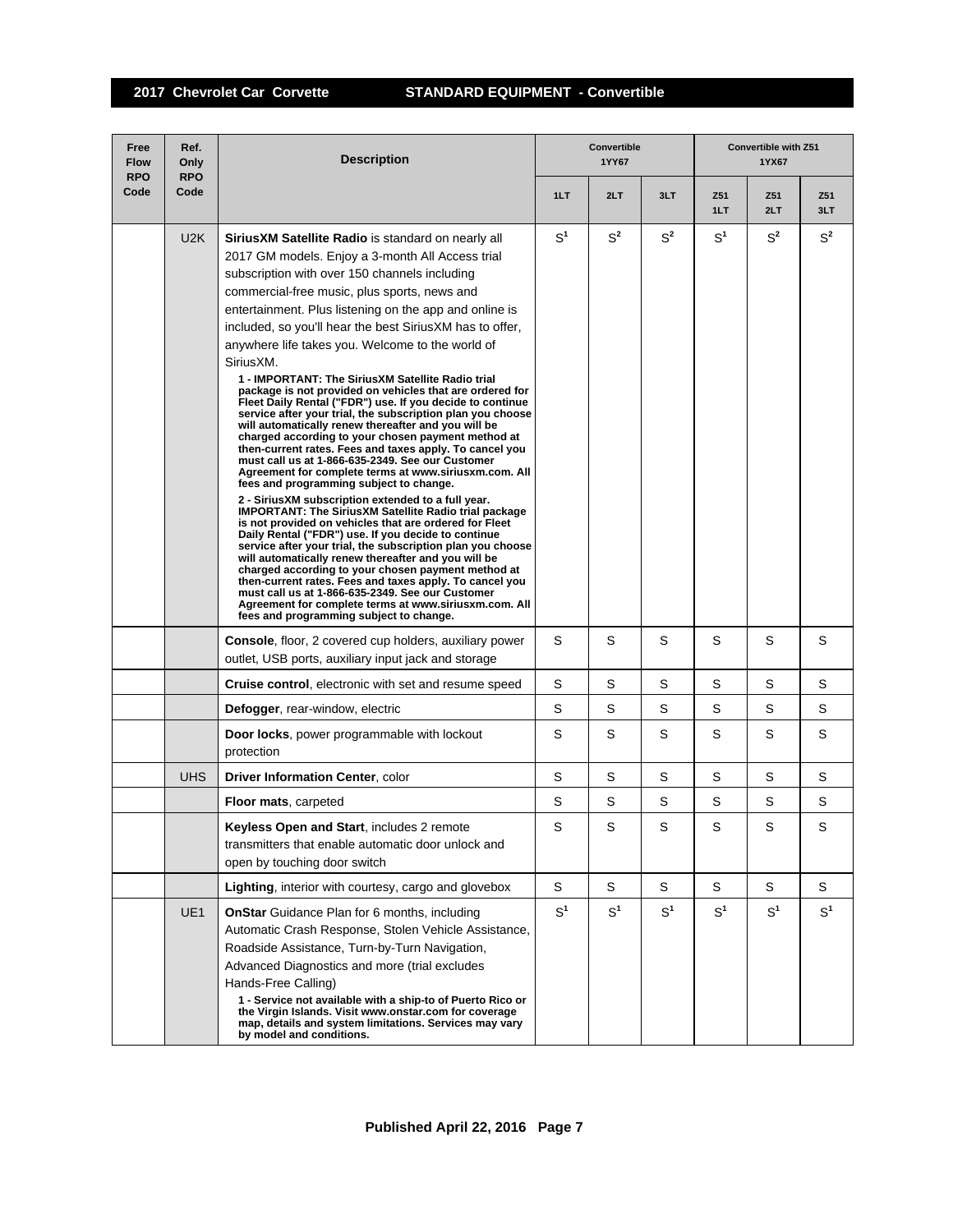| Free<br><b>Flow</b><br><b>RPO</b> | Ref.<br>Only<br><b>RPO</b> | <b>Description</b>                                                                                                                                                                                                                                                                                                       | Convertible<br>1YY67 |                |                | <b>Convertible with Z51</b><br>1YX67 |                |                |  |
|-----------------------------------|----------------------------|--------------------------------------------------------------------------------------------------------------------------------------------------------------------------------------------------------------------------------------------------------------------------------------------------------------------------|----------------------|----------------|----------------|--------------------------------------|----------------|----------------|--|
| Code                              | Code                       |                                                                                                                                                                                                                                                                                                                          | 1LT                  | 2LT            | 3LT            | Z51<br>1LT                           | Z51<br>2LT     | Z51<br>3LT     |  |
|                                   | VVA                        | <b>OnStar 4G LTE</b> and built-in Wi-Fi hotspot connects to<br>the Internet at 4G LTE speeds; includes OnStar Data<br>Trial for 3 months or 3GB (whichever comes first)<br>1 - Available 4G LTE Wi-Fi requires compatible mobile<br>device, active OnStar service and data plan after trial.                             | S <sup>1</sup>       | S <sup>1</sup> | S <sup>1</sup> | S <sup>1</sup>                       | $S^1$          | S <sup>1</sup> |  |
|                                   |                            | <b>OnStar Basic Plan</b> for 5 years, includes limited<br>RemoteLink mobile app services, Advanced<br>Diagnostics and Dealer Maintenance Notification<br>1 - Basic Plan available for 5 years from the date of<br>vehicle delivery, and is transferable. Does not include<br>Emergency, Security or Navigation services. | S <sup>1</sup>       | S <sup>1</sup> | S <sup>1</sup> | S <sup>1</sup>                       | S <sup>1</sup> | S <sup>1</sup> |  |
|                                   |                            | <b>Rear Vision Camera</b>                                                                                                                                                                                                                                                                                                | S                    | S              | S              | S                                    | S              | S              |  |
|                                   | AQ <sub>9</sub>            | Seats, GT bucket                                                                                                                                                                                                                                                                                                         | S                    | S              | S              | S                                    | S              | S              |  |
|                                   | AG <sub>2</sub>            | <b>Seat adjusters, driver and passenger 8-way</b>                                                                                                                                                                                                                                                                        | S                    | S              | S              | S                                    | S              | S              |  |
|                                   | N38                        | <b>Steering column, power tilt and telescopic</b>                                                                                                                                                                                                                                                                        | S                    | S              | S              | S                                    | S              | S              |  |
|                                   | NK4                        | <b>Steering wheel, 3-spoke leather-wrapped, flat-bottom</b>                                                                                                                                                                                                                                                              | S                    | S              | S              | S                                    | S              | S              |  |
|                                   |                            | Steering wheel controls, audio, voice recognition and<br><b>Driver Information Center</b>                                                                                                                                                                                                                                | S                    | S              | S              | S                                    | S              | S              |  |
|                                   |                            | Storage, with electric locking glovebox, behind screen<br>storage, center console and rear compartment with<br>cover                                                                                                                                                                                                     | S                    | S              | S              | S                                    | S              | S              |  |
|                                   |                            | Theft-deterrent system, vehicle, push button start,<br>immobilizer and audible visual alarm                                                                                                                                                                                                                              | S                    | S              | S              | S                                    | S              | S              |  |
|                                   |                            | Trunk release, push button open                                                                                                                                                                                                                                                                                          | S                    | S              | S              | S                                    | S              | S              |  |
|                                   |                            | Visors, driver and passenger illuminated vanity mirrors                                                                                                                                                                                                                                                                  | S                    | S              | S              | S                                    | S              | S              |  |
|                                   |                            | Windows, power with driver and passenger<br>Express-Down/Up                                                                                                                                                                                                                                                              | S                    | S              | S              | S                                    | S              | S              |  |
|                                   |                            | Antenna, integral, hidden                                                                                                                                                                                                                                                                                                | S                    | S              | S              | S                                    | S              | S              |  |
|                                   | CM <sub>8</sub>            | <b>Convertible top</b> , power-folding, remote control,<br>includes glass rear window with integral defogger                                                                                                                                                                                                             | S                    | S              | S              | S                                    | S              | S              |  |
|                                   |                            | Engine access, rear-opening hood                                                                                                                                                                                                                                                                                         | S                    | S              | $\mathbb S$    | S                                    | $\mathsf S$    | $\mathsf S$    |  |
|                                   |                            | Glass, Solar-Ray light-tinted                                                                                                                                                                                                                                                                                            | S                    | S              | S              | S                                    | S              | S              |  |
|                                   | T <sub>4F</sub>            | Headlamps, high intensity discharge (HID), Xenon,<br>LED park and turn signals and Daytime Running Lamps                                                                                                                                                                                                                 | S                    | S              | S              | S                                    | S              | S              |  |
|                                   | DL <sub>8</sub>            | Mirrors, outside heated power-adjustable, body-color                                                                                                                                                                                                                                                                     | S                    | ۰.             | ۰.             | S                                    | -−             | --             |  |
|                                   | <b>EYK</b>                 | <b>Chrome Badge Package</b>                                                                                                                                                                                                                                                                                              | S                    | $\mathsf S$    | S              | S                                    | $\mathsf S$    | S              |  |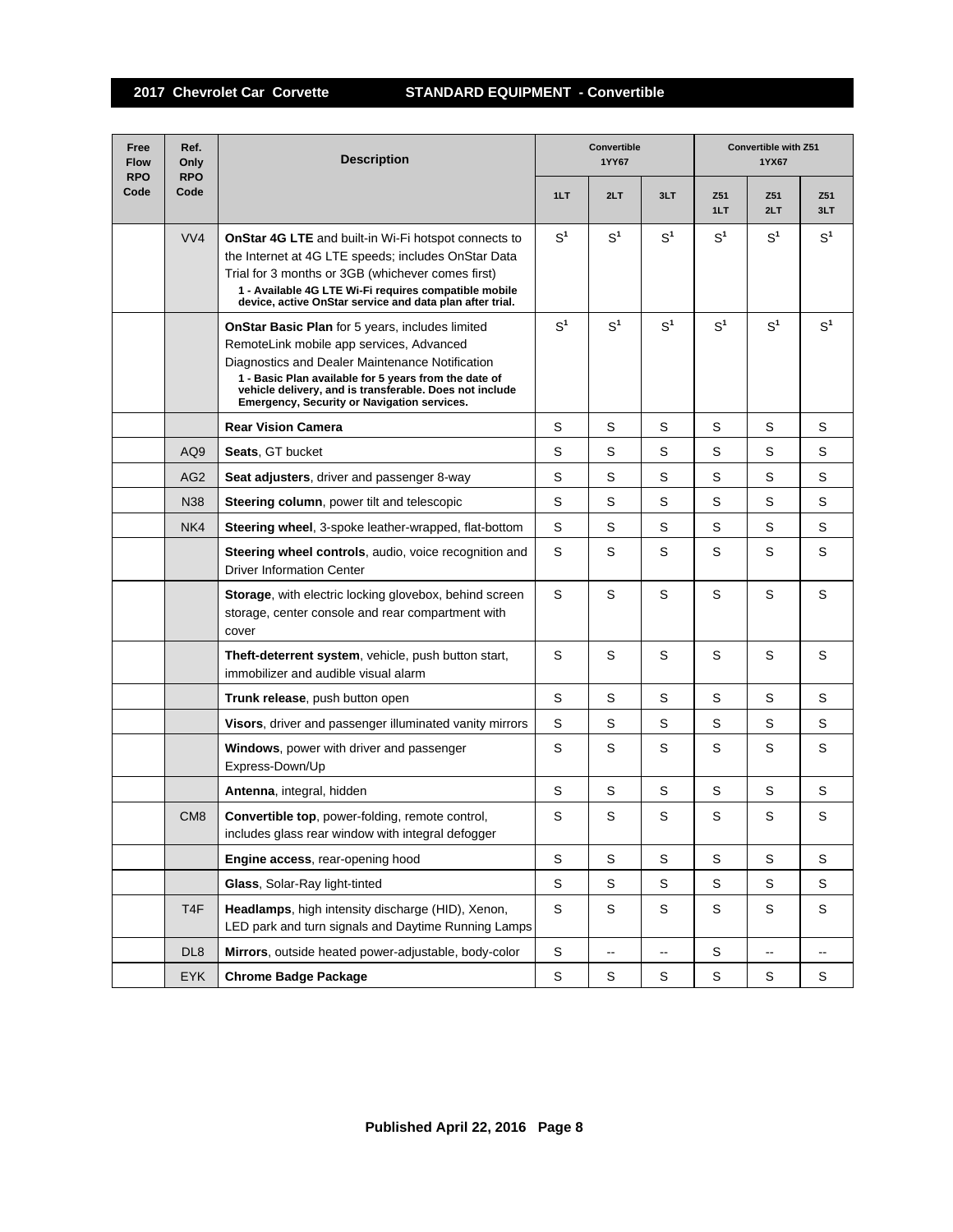| Free<br><b>Flow</b><br><b>RPO</b> | Ref.<br>Only<br><b>RPO</b> | <b>Description</b>                                                                                                                                                                                                                                                                                                                                                                                                                                                                                                                                                                                                                                                                                                                                                                                                                                                                                                                                              |                          | <b>Convertible</b><br>1YY67 |                                               | <b>Convertible with Z51</b><br>1YX67 |            |                |  |
|-----------------------------------|----------------------------|-----------------------------------------------------------------------------------------------------------------------------------------------------------------------------------------------------------------------------------------------------------------------------------------------------------------------------------------------------------------------------------------------------------------------------------------------------------------------------------------------------------------------------------------------------------------------------------------------------------------------------------------------------------------------------------------------------------------------------------------------------------------------------------------------------------------------------------------------------------------------------------------------------------------------------------------------------------------|--------------------------|-----------------------------|-----------------------------------------------|--------------------------------------|------------|----------------|--|
| Code                              | Code                       |                                                                                                                                                                                                                                                                                                                                                                                                                                                                                                                                                                                                                                                                                                                                                                                                                                                                                                                                                                 | 1LT                      | 2LT                         | 3LT                                           | Z51<br>1LT                           | Z51<br>2LT | Z51<br>3LT     |  |
|                                   | <b>XBK</b>                 | <b>Tires.</b> P245/40ZR18 front and P285/35ZR19 rear.<br>performance, summer-only, run flat<br>1 - Do not use summer only tires in winter conditions, as<br>it would adversely affect vehicle safety, performance<br>and durability. Use only GM-approved tire and wheel<br>combinations. Unapproved combinations may change<br>the vehicle's performance characteristics. For important<br>tire and wheel information, see your dealer for a copy of<br>the vehicle's owner's manual.                                                                                                                                                                                                                                                                                                                                                                                                                                                                          | $S^1$                    | S <sup>1</sup>              | S <sup>1</sup>                                | --                                   |            |                |  |
|                                   | <b>XFJ</b>                 | <b>Tires.</b> P245/35ZR19 front and P285/30ZR20 rear,<br>performance, summer-only, run flat<br>1 - Included and only available with (FE2) Magnetic<br>Selective Ride Control. Do not use summer only tires in<br>winter conditions, as it would adversely affect vehicle<br>safety, performance and durability. Use only<br>GM-approved tire and wheel combinations. Unapproved<br>combinations may change the vehicle's performance<br>characteristics. For important tire and wheel<br>information, see your dealer for a copy of the vehicle's<br>owner's manual.<br>2 - Do not use summer only tires in winter conditions, as<br>it would adversely affect vehicle safety, performance<br>and durability. Use only GM-approved tire and wheel<br>combinations. Unapproved combinations may change<br>the vehicle's performance characteristics. For important<br>tire and wheel information, see your dealer for a copy of<br>the vehicle's owner's manual. | $A^1$                    | $A^1$                       | $A^1$                                         | $S^2$                                | $S^2$      | S <sup>2</sup> |  |
|                                   | QG <sub>6</sub>            | Wheels, Silver-painted aluminum, 18" x 8.5" (45.7 cm x<br>21.6 cm), front and 19" x 10.0" (48.3 cm x 25.4 cm),<br>rear                                                                                                                                                                                                                                                                                                                                                                                                                                                                                                                                                                                                                                                                                                                                                                                                                                          | S                        | S                           | S                                             |                                      |            |                |  |
| Q7S                               |                            | Wheels, 5-split spoke, Silver-painted aluminum, 19" x<br>8.5" (48.3 cm x 21.6 cm) front and 20" x 10" (50.8 cm x<br>25.4 cm) rear<br>1 - Requires (FE2) Magnetic Selective Ride Control.                                                                                                                                                                                                                                                                                                                                                                                                                                                                                                                                                                                                                                                                                                                                                                        | $A^1$                    | $A^1$                       | $A^1$                                         | S                                    | S          | S              |  |
|                                   |                            | Active handling stability control, improves traction<br>and enhances vehicle stability                                                                                                                                                                                                                                                                                                                                                                                                                                                                                                                                                                                                                                                                                                                                                                                                                                                                          | S                        | S                           | S                                             | S                                    | S          | S              |  |
|                                   | JL9                        | <b>Brakes, 4-wheel antilock, 4-wheel disc</b>                                                                                                                                                                                                                                                                                                                                                                                                                                                                                                                                                                                                                                                                                                                                                                                                                                                                                                                   | S                        | S                           | S                                             |                                      |            |                |  |
|                                   | J55                        | Brakes, performance 4-wheel antilock, 4-wheel disc                                                                                                                                                                                                                                                                                                                                                                                                                                                                                                                                                                                                                                                                                                                                                                                                                                                                                                              | --                       | --                          | $\overline{\phantom{a}}$                      | S                                    | S          | S              |  |
|                                   | J6D                        | <b>Calipers, Dark Gray Metallic-painted</b>                                                                                                                                                                                                                                                                                                                                                                                                                                                                                                                                                                                                                                                                                                                                                                                                                                                                                                                     | S                        | S                           | S                                             | $\qquad \qquad \blacksquare$         | --         | --             |  |
|                                   | J6A                        | Calipers, Black-painted                                                                                                                                                                                                                                                                                                                                                                                                                                                                                                                                                                                                                                                                                                                                                                                                                                                                                                                                         | $\overline{\phantom{a}}$ | ——                          | $\overline{\phantom{a}}$                      | S                                    | S          | S              |  |
|                                   | <b>KNR</b>                 | Cooler, rear differential                                                                                                                                                                                                                                                                                                                                                                                                                                                                                                                                                                                                                                                                                                                                                                                                                                                                                                                                       | -−                       | --                          | $\overline{\phantom{a}}$                      | S                                    | S          | S              |  |
|                                   | G96                        | Differential, electronic limited slip, rear                                                                                                                                                                                                                                                                                                                                                                                                                                                                                                                                                                                                                                                                                                                                                                                                                                                                                                                     | ⊷                        | -−                          | ۰.                                            | S                                    | S          | S              |  |
|                                   | Z <sub>52</sub>            | Dry sump oil system                                                                                                                                                                                                                                                                                                                                                                                                                                                                                                                                                                                                                                                                                                                                                                                                                                                                                                                                             | $\overline{\phantom{a}}$ | --                          | $\mathord{\hspace{1pt}\text{--}\hspace{1pt}}$ | S                                    | S          | S              |  |
|                                   |                            | Wipers, front intermittent                                                                                                                                                                                                                                                                                                                                                                                                                                                                                                                                                                                                                                                                                                                                                                                                                                                                                                                                      | S                        | S                           | S                                             | S                                    | S          | S              |  |
|                                   | LT <sub>1</sub>            | Engine, 6.2L (376 ci) V8 DI (455 hp [339.3 kW] @<br>6000 rpm, 460 lb-ft of torque [621.0 N-m] @ 4600 rpm)                                                                                                                                                                                                                                                                                                                                                                                                                                                                                                                                                                                                                                                                                                                                                                                                                                                       | S                        | S                           | S                                             | S                                    | S          | S              |  |
|                                   |                            | Exhaust, aluminized stainless-steel with 3" polished<br>stainless-steel tips                                                                                                                                                                                                                                                                                                                                                                                                                                                                                                                                                                                                                                                                                                                                                                                                                                                                                    | $\mathbb S$              | $\mathsf S$                 | S                                             | $\overline{\phantom{a}}$             | --         |                |  |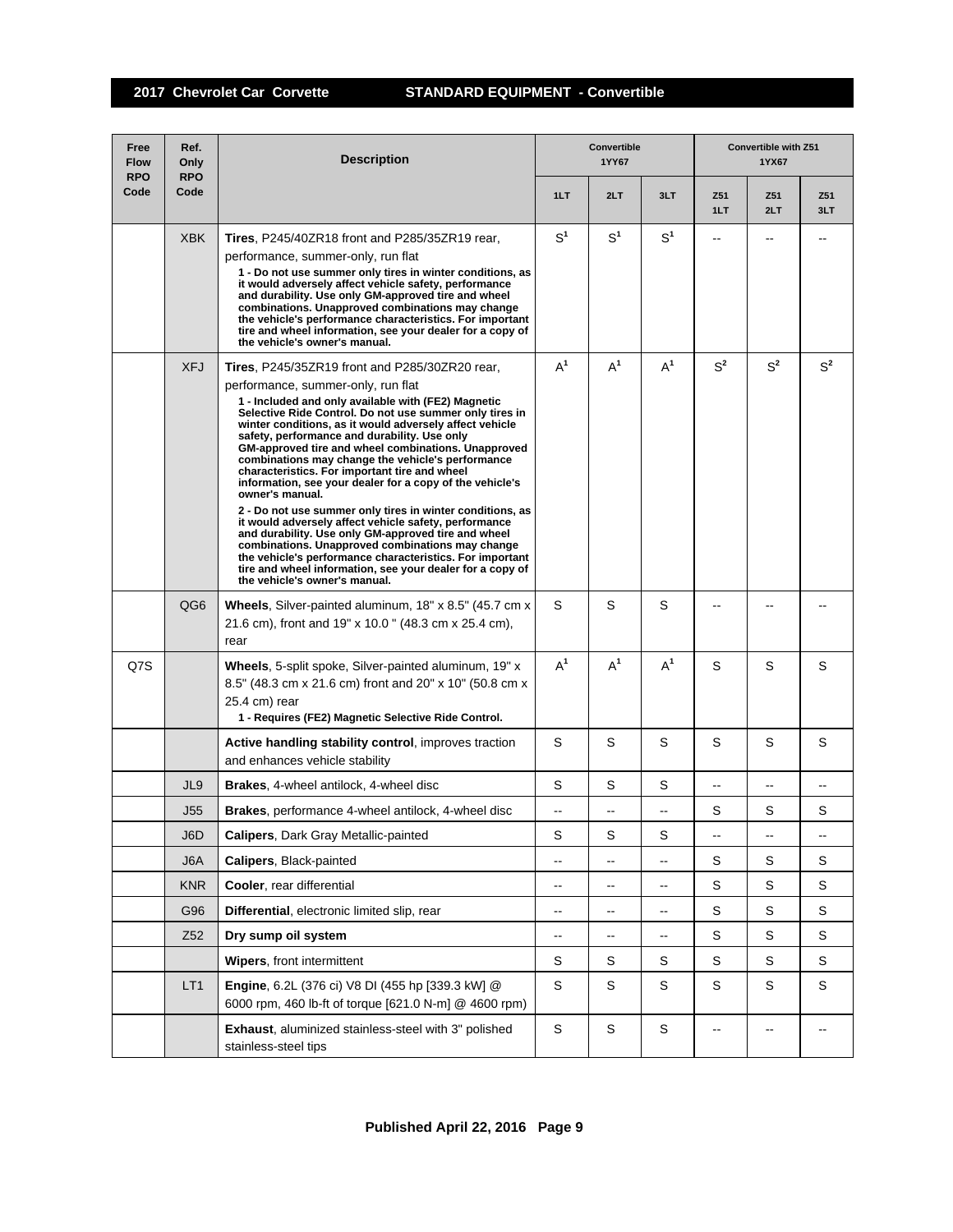| Free<br><b>Flow</b><br><b>RPO</b> | Ref.<br>Only<br><b>RPO</b> | <b>Description</b>                                                                                                                                                                                                                                                                                                                                                                                                                                                                                                                                      |                | <b>Convertible</b><br>1YY67 |                | Convertible with Z51<br>1YX67 |            |             |  |
|-----------------------------------|----------------------------|---------------------------------------------------------------------------------------------------------------------------------------------------------------------------------------------------------------------------------------------------------------------------------------------------------------------------------------------------------------------------------------------------------------------------------------------------------------------------------------------------------------------------------------------------------|----------------|-----------------------------|----------------|-------------------------------|------------|-------------|--|
| Code                              | Code                       |                                                                                                                                                                                                                                                                                                                                                                                                                                                                                                                                                         | 1LT            | 2LT                         | 3LT            | Z51<br>1LT                    | Z51<br>2LT | Z51<br>3LT  |  |
| <b>NPP</b>                        |                            | <b>Exhaust, performance, increases to 460 horsepower,</b><br>aggressive exhaust sound, with 4" polished<br>stainless-steel tips                                                                                                                                                                                                                                                                                                                                                                                                                         | A              | A                           | A              | S                             | S          | S           |  |
|                                   |                            | Frame, aluminum structure                                                                                                                                                                                                                                                                                                                                                                                                                                                                                                                               | S              | S                           | S              | S                             | S          | S           |  |
|                                   |                            | Oil life monitoring system                                                                                                                                                                                                                                                                                                                                                                                                                                                                                                                              | S              | S                           | S              | S                             | S          | S           |  |
|                                   | GU <sub>6</sub>            | <b>Rear axle, 3.42 ratio, limited slip</b>                                                                                                                                                                                                                                                                                                                                                                                                                                                                                                              | S              | S                           | S              | S                             | S          | S           |  |
|                                   |                            | Steering, power, speed-sensitive, rack-and-pinion,<br>variable ratio                                                                                                                                                                                                                                                                                                                                                                                                                                                                                    | S              | S                           | S              | S                             | S          | $\mathsf S$ |  |
|                                   | FE <sub>1</sub>            | Suspension, 4-wheel independent                                                                                                                                                                                                                                                                                                                                                                                                                                                                                                                         | S              | S                           | S              | --                            | --         |             |  |
|                                   | FE <sub>3</sub>            | Suspension, Z51 performance                                                                                                                                                                                                                                                                                                                                                                                                                                                                                                                             | $\overline{a}$ | $\overline{\phantom{a}}$    | $\overline{a}$ | S                             | S          | S           |  |
|                                   |                            | Traction control, all-speed                                                                                                                                                                                                                                                                                                                                                                                                                                                                                                                             | S              | S                           | S              | S                             | S          | S           |  |
|                                   | <b>MEP</b>                 | Transmission, 7-speed manual with Active Rev<br>Matching                                                                                                                                                                                                                                                                                                                                                                                                                                                                                                | S              | S                           | S              |                               |            |             |  |
|                                   | <b>MEL</b>                 | Transmission, 7-speed manual with Active Rev<br>Matching with Z51 performance ratios                                                                                                                                                                                                                                                                                                                                                                                                                                                                    |                |                             |                | S                             | S          | S           |  |
|                                   | Z51                        | Z51 Performance Package, includes (J55)<br>performance brakes, (J6A) Black-painted calipers,<br>slotted brake rotors, (Z52) dry sump oil system, (FE3)<br>Z51 performance suspension, specific shocks, springs<br>and stabilizer bars, (NPP) performance exhaust, (XFJ)<br>P245/35ZR19 front and P285/30ZR20 rear tires, (Q7S)<br>Silver-painted aluminum, 19" front and 20" rear wheels,<br>performance gear ratios, (G96) Electronic Limited Slip<br>Differential (eLSD), (KNR) rear differential cooler,<br>transmission cooling and an Aero Package |                |                             |                | S                             | S          | S           |  |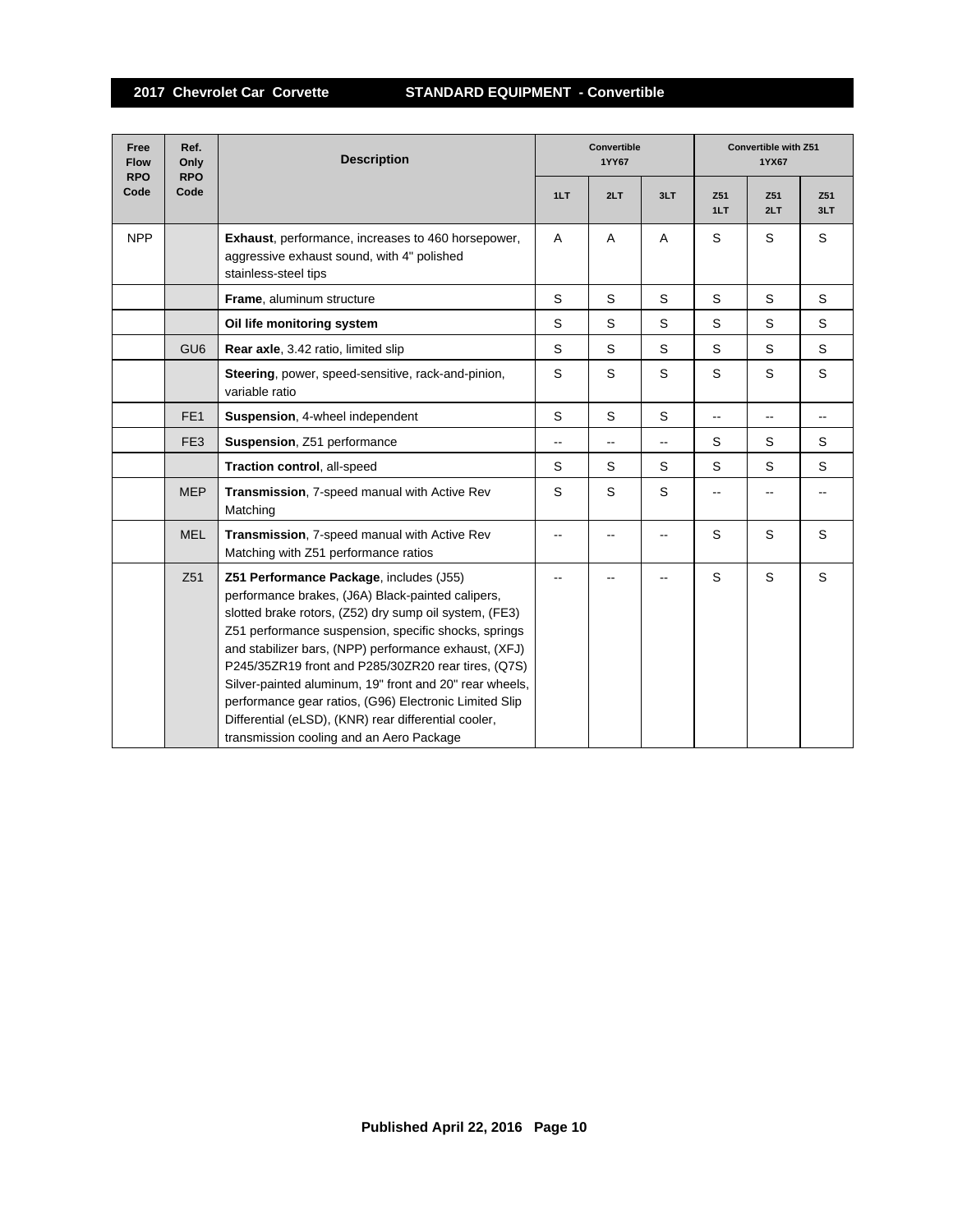$S =$  Standard Equipment A = Available -- (dashes) = Not Available D = ADI Available  $\blacksquare$  = Included in Equipment Group  $\blacksquare$  = Included in Equipment Group but upgradeable

| Free<br><b>Flow</b><br><b>RPO</b> | Ref.<br>Only<br><b>RPO</b> | <b>Description</b>                                                                                                                                                                                                                                                                                                                      | <b>Grand Sport Coupe</b><br><b>1YW07</b> |                  |                  | <b>Grand Sport Convertible</b><br><b>1YW67</b> |                  |                  |  |  |  |
|-----------------------------------|----------------------------|-----------------------------------------------------------------------------------------------------------------------------------------------------------------------------------------------------------------------------------------------------------------------------------------------------------------------------------------|------------------------------------------|------------------|------------------|------------------------------------------------|------------------|------------------|--|--|--|
| Code                              | Code                       |                                                                                                                                                                                                                                                                                                                                         | GS<br>1LT                                | <b>GS</b><br>2LT | <b>GS</b><br>3LT | <b>GS</b><br>1LT                               | <b>GS</b><br>2LT | <b>GS</b><br>3LT |  |  |  |
|                                   |                            | <b>1LT interior trim, seats only in interior color selected</b>                                                                                                                                                                                                                                                                         | S                                        |                  |                  | S                                              |                  |                  |  |  |  |
|                                   | AJ7                        | Air bags, frontal and side-impact, driver and passenger<br>with Passenger Sensing System<br>1 - Always use safety belts and the correct child<br>restraint for your child's age and size, even with air<br>bags. See the Owner's Manual or more safety<br>information.                                                                  | S <sup>1</sup>                           | S <sup>1</sup>   | S <sup>1</sup>   | $S^1$                                          | S <sup>1</sup>   | S <sup>1</sup>   |  |  |  |
|                                   | CJ2                        | Air conditioning, dual-zone automatic climate control<br>with individual climate settings for driver and dedicated<br>passenger controls and outside temperature display                                                                                                                                                                | S                                        | S                | S                | S                                              | S                | S                |  |  |  |
|                                   |                            | Air filtration system with pollen filter                                                                                                                                                                                                                                                                                                | S                                        | S                | S                | S                                              | S                | S                |  |  |  |
|                                   | IO <sub>5</sub>            | Audio system, Chevrolet MyLink Radio with 8"<br>diagonal color touch-screen, AM/FM stereo with<br>seek-and-scan and digital clock, includes Bluetooth<br>streaming audio for music and select phones;<br>voice-activated technology for radio and phone;<br>featuring Android Auto and Apple CarPlay capability for<br>compatible phone | S                                        | S                |                  | S                                              | S                |                  |  |  |  |
|                                   | <b>UQA</b>                 | Audio system feature, Bose premium 9-speaker<br>system                                                                                                                                                                                                                                                                                  | S                                        |                  |                  | S                                              |                  |                  |  |  |  |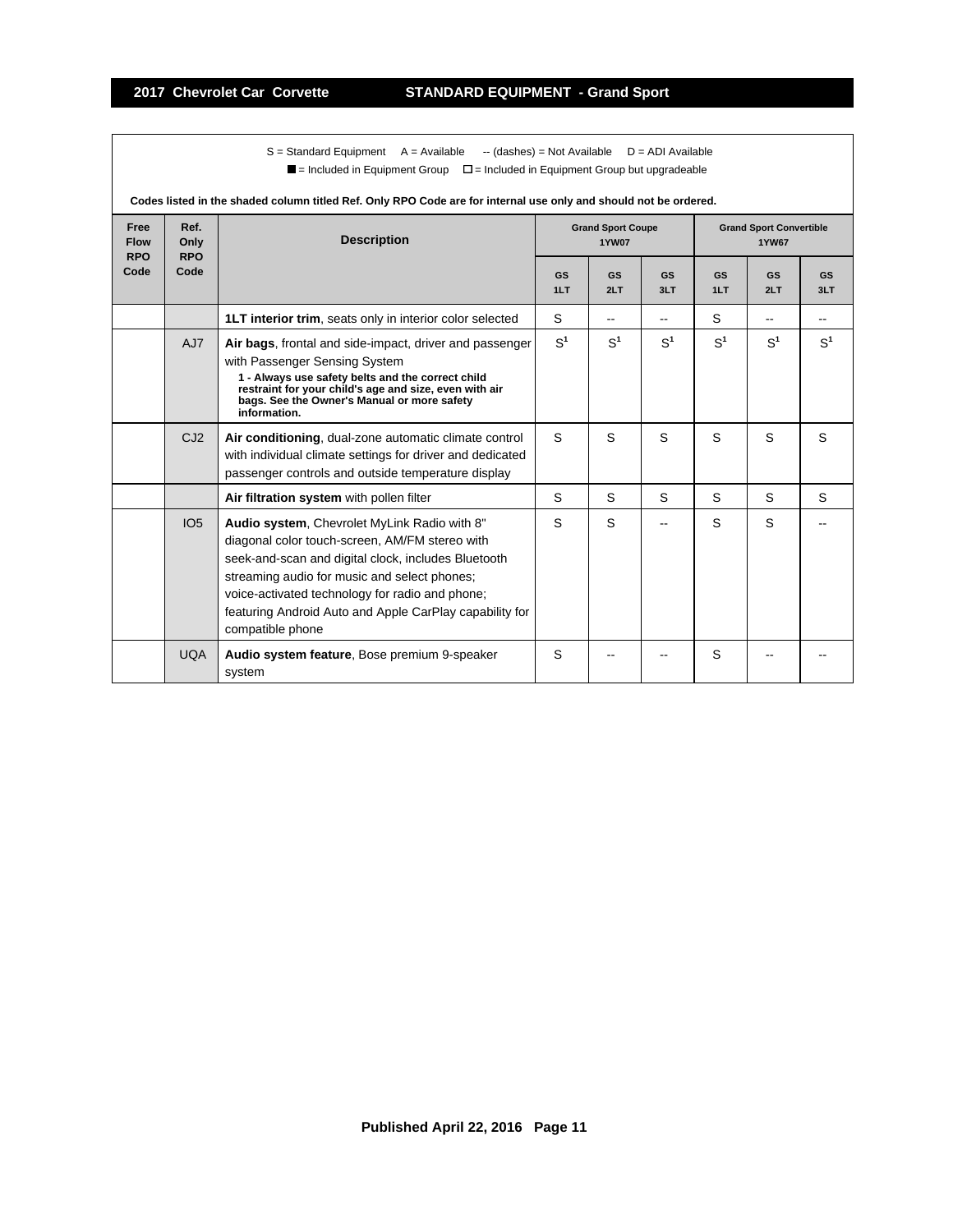## **2017 Chevrolet Car Corvette STANDARD EQUIPMENT - Grand Sport**

| Free<br><b>Flow</b><br><b>RPO</b> | Ref.<br>Only<br><b>RPO</b> | <b>Description</b>                                                                                                                                                                                                                                                                                                                                                                                                                                                                                                                                                                                                                                                                                                                                                                                                                                                                                                                                                                                                                                                                                                                                                                                                                                                                                                                                                                                                                                                                                                                                                                                                      |                  | <b>Grand Sport Coupe</b><br><b>1YW07</b> |                  | <b>Grand Sport Convertible</b><br><b>1YW67</b> |                |                |  |
|-----------------------------------|----------------------------|-------------------------------------------------------------------------------------------------------------------------------------------------------------------------------------------------------------------------------------------------------------------------------------------------------------------------------------------------------------------------------------------------------------------------------------------------------------------------------------------------------------------------------------------------------------------------------------------------------------------------------------------------------------------------------------------------------------------------------------------------------------------------------------------------------------------------------------------------------------------------------------------------------------------------------------------------------------------------------------------------------------------------------------------------------------------------------------------------------------------------------------------------------------------------------------------------------------------------------------------------------------------------------------------------------------------------------------------------------------------------------------------------------------------------------------------------------------------------------------------------------------------------------------------------------------------------------------------------------------------------|------------------|------------------------------------------|------------------|------------------------------------------------|----------------|----------------|--|
| Code                              | Code                       |                                                                                                                                                                                                                                                                                                                                                                                                                                                                                                                                                                                                                                                                                                                                                                                                                                                                                                                                                                                                                                                                                                                                                                                                                                                                                                                                                                                                                                                                                                                                                                                                                         | <b>GS</b><br>1LT | GS<br>2LT                                | <b>GS</b><br>3LT | GS<br>1LT                                      | GS<br>2LT      | GS<br>3LT      |  |
|                                   | U2K                        | <b>SiriusXM Satellite Radio</b> is standard on nearly all<br>2017 GM models. Enjoy a 3-month All Access trial<br>subscription with over 150 channels including<br>commercial-free music, plus sports, news and<br>entertainment. Plus listening on the app and online is<br>included, so you'll hear the best Sirius XM has to offer,<br>anywhere life takes you. Welcome to the world of<br>SiriusXM.<br>1 - IMPORTANT: The SiriusXM Satellite Radio trial<br>package is not provided on vehicles that are ordered for<br>Fleet Daily Rental ("FDR") use. If you decide to continue<br>service after your trial, the subscription plan you choose<br>will automatically renew thereafter and you will be<br>charged according to your chosen payment method at<br>then-current rates. Fees and taxes apply. To cancel you<br>must call us at 1-866-635-2349. See our Customer<br>Agreement for complete terms at www.siriusxm.com. All<br>fees and programming subject to change.<br>2 - SiriusXM subscription extended to a full year.<br><b>IMPORTANT: The SiriusXM Satellite Radio trial package</b><br>is not provided on vehicles that are ordered for Fleet<br>Daily Rental ("FDR") use. If you decide to continue<br>service after your trial, the subscription plan you choose<br>will automatically renew thereafter and you will be<br>charged according to your chosen payment method at<br>then-current rates. Fees and taxes apply. To cancel you<br>must call us at 1-866-635-2349. See our Customer<br>Agreement for complete terms at www.siriusxm.com. All<br>fees and programming subject to change. | S <sup>1</sup>   | $S^2$                                    | $S^2$            | $\mathrm{S}^1$                                 | $S^2$          | $S^2$          |  |
|                                   |                            | <b>Console, floor, 2 covered cup holders, auxiliary power</b><br>outlet, USB ports, auxiliary input jack and storage                                                                                                                                                                                                                                                                                                                                                                                                                                                                                                                                                                                                                                                                                                                                                                                                                                                                                                                                                                                                                                                                                                                                                                                                                                                                                                                                                                                                                                                                                                    | S                | S                                        | S                | S                                              | S              | S              |  |
|                                   |                            | <b>Cruise control, electronic with set and resume speed</b>                                                                                                                                                                                                                                                                                                                                                                                                                                                                                                                                                                                                                                                                                                                                                                                                                                                                                                                                                                                                                                                                                                                                                                                                                                                                                                                                                                                                                                                                                                                                                             | S                | S                                        | S                | S                                              | S              | S              |  |
|                                   |                            | Defogger, rear-window, electric                                                                                                                                                                                                                                                                                                                                                                                                                                                                                                                                                                                                                                                                                                                                                                                                                                                                                                                                                                                                                                                                                                                                                                                                                                                                                                                                                                                                                                                                                                                                                                                         | S                | S                                        | S                | S                                              | S              | S              |  |
|                                   |                            | Door locks, power programmable with lockout<br>protection                                                                                                                                                                                                                                                                                                                                                                                                                                                                                                                                                                                                                                                                                                                                                                                                                                                                                                                                                                                                                                                                                                                                                                                                                                                                                                                                                                                                                                                                                                                                                               | S                | S                                        | S                | S                                              | S              | S              |  |
|                                   | <b>UHS</b>                 | <b>Driver Information Center, color</b>                                                                                                                                                                                                                                                                                                                                                                                                                                                                                                                                                                                                                                                                                                                                                                                                                                                                                                                                                                                                                                                                                                                                                                                                                                                                                                                                                                                                                                                                                                                                                                                 | S                | S                                        | S                | S                                              | S              | S              |  |
|                                   |                            | <b>Floor mats, carpeted</b>                                                                                                                                                                                                                                                                                                                                                                                                                                                                                                                                                                                                                                                                                                                                                                                                                                                                                                                                                                                                                                                                                                                                                                                                                                                                                                                                                                                                                                                                                                                                                                                             | S                | S                                        | S                | S                                              | S              | S              |  |
|                                   |                            | Hatch release, push button open                                                                                                                                                                                                                                                                                                                                                                                                                                                                                                                                                                                                                                                                                                                                                                                                                                                                                                                                                                                                                                                                                                                                                                                                                                                                                                                                                                                                                                                                                                                                                                                         | S                | S                                        | S                | --                                             | --             |                |  |
|                                   |                            | Keyless Open and Start, includes 2 remote<br>transmitters that enable automatic door unlock and<br>open by touching door switch                                                                                                                                                                                                                                                                                                                                                                                                                                                                                                                                                                                                                                                                                                                                                                                                                                                                                                                                                                                                                                                                                                                                                                                                                                                                                                                                                                                                                                                                                         | S                | S                                        | S                | S                                              | S              | S              |  |
|                                   |                            | <b>Lighting, interior with courtesy, cargo and glovebox</b>                                                                                                                                                                                                                                                                                                                                                                                                                                                                                                                                                                                                                                                                                                                                                                                                                                                                                                                                                                                                                                                                                                                                                                                                                                                                                                                                                                                                                                                                                                                                                             | S                | S                                        | S                | S                                              | S              | S              |  |
|                                   | UE1                        | <b>OnStar</b> Guidance Plan for 6 months, including<br>Automatic Crash Response, Stolen Vehicle Assistance,<br>Roadside Assistance, Turn-by-Turn Navigation,<br>Advanced Diagnostics and more (trial excludes<br>Hands-Free Calling)<br>1 - Service not available with a ship-to of Puerto Rico or<br>the Virgin Islands. Visit www.onstar.com for coverage<br>map, details and system limitations. Services may vary<br>by model and conditions.                                                                                                                                                                                                                                                                                                                                                                                                                                                                                                                                                                                                                                                                                                                                                                                                                                                                                                                                                                                                                                                                                                                                                                       | S <sup>1</sup>   | S <sup>1</sup>                           | S <sup>1</sup>   | S <sup>1</sup>                                 | S <sup>1</sup> | S <sup>1</sup> |  |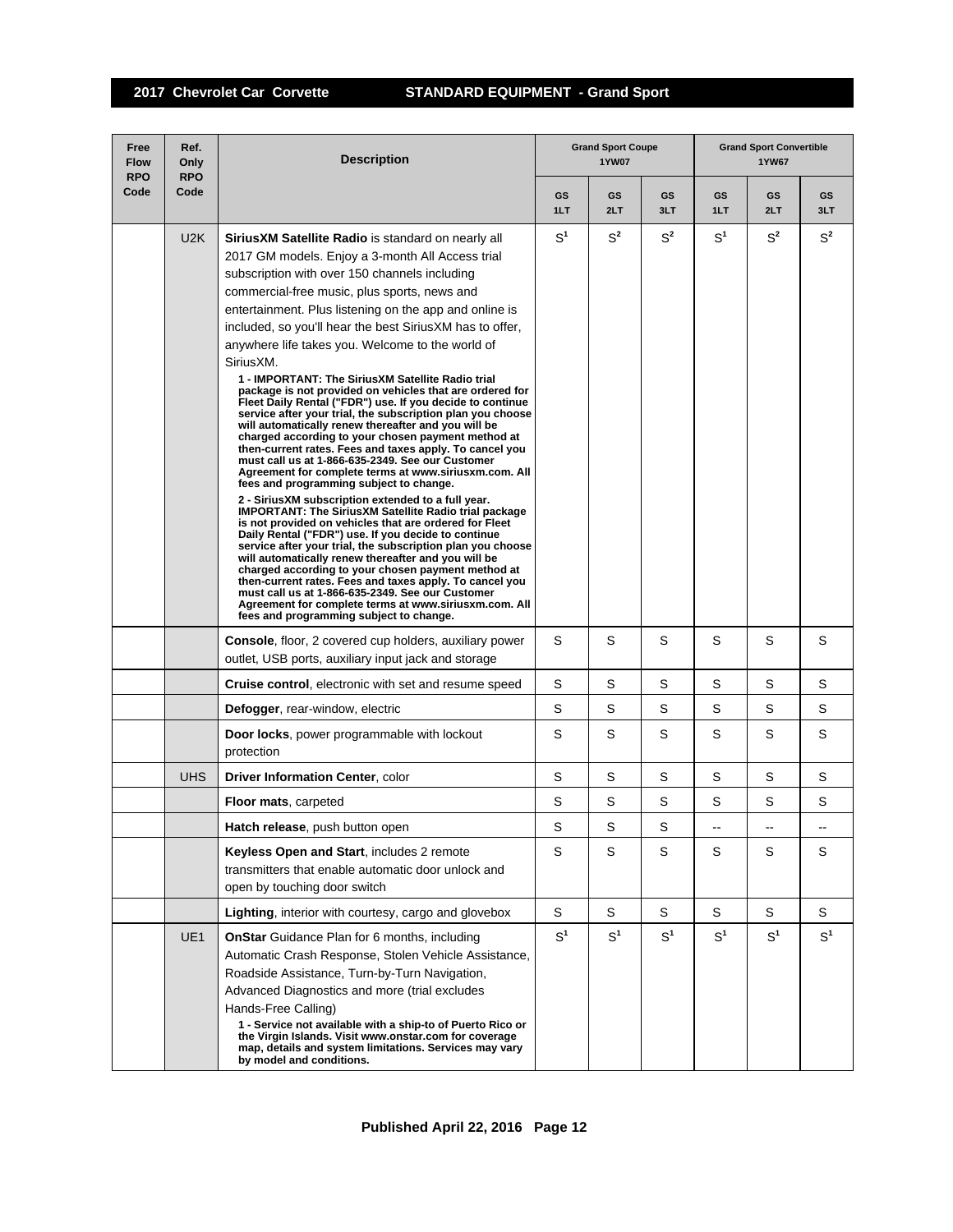| Free<br><b>Flow</b><br><b>RPO</b> | Ref.<br><b>Grand Sport Coupe</b><br><b>Description</b><br>Only<br>1YW07<br><b>RPO</b> |                                                                                                                                                                                                                                                                                                                          |                |                          |                              | <b>Grand Sport Convertible</b><br><b>1YW67</b> |                          |                          |  |
|-----------------------------------|---------------------------------------------------------------------------------------|--------------------------------------------------------------------------------------------------------------------------------------------------------------------------------------------------------------------------------------------------------------------------------------------------------------------------|----------------|--------------------------|------------------------------|------------------------------------------------|--------------------------|--------------------------|--|
| Code                              | Code                                                                                  |                                                                                                                                                                                                                                                                                                                          | GS<br>1LT      | GS<br>2LT                | <b>GS</b><br>3LT             | GS<br>1LT                                      | GS<br>2LT                | GS<br>3LT                |  |
|                                   | VVA                                                                                   | <b>OnStar 4G LTE</b> and built-in Wi-Fi hotspot connects to<br>the Internet at 4G LTE speeds; includes OnStar Data<br>Trial for 3 months or 3GB (whichever comes first)<br>1 - Available 4G LTE Wi-Fi requires compatible mobile<br>device, active OnStar service and data plan after trial.                             | S <sup>1</sup> | $S^1$                    | S <sup>1</sup>               | S <sup>1</sup>                                 | $S^1$                    | S <sup>1</sup>           |  |
|                                   |                                                                                       | <b>OnStar Basic Plan</b> for 5 years, includes limited<br>RemoteLink mobile app services, Advanced<br>Diagnostics and Dealer Maintenance Notification<br>1 - Basic Plan available for 5 years from the date of<br>vehicle delivery, and is transferable. Does not include<br>Emergency, Security or Navigation services. | S <sup>1</sup> | $S^1$                    | S <sup>1</sup>               | S <sup>1</sup>                                 | S <sup>1</sup>           | S <sup>1</sup>           |  |
|                                   |                                                                                       | <b>Rear Vision Camera</b>                                                                                                                                                                                                                                                                                                | S              | S                        | S                            | S                                              | S                        | S                        |  |
|                                   | AQ <sub>9</sub>                                                                       | <b>Seats, GT bucket</b>                                                                                                                                                                                                                                                                                                  | S              | S                        | S                            | S                                              | S                        | S                        |  |
|                                   | AG <sub>2</sub>                                                                       | Seat adjusters, driver and passenger 8-way                                                                                                                                                                                                                                                                               | S              | S                        | S                            | S                                              | S                        | S                        |  |
|                                   | N38                                                                                   | <b>Steering column, power tilt and telescopic</b>                                                                                                                                                                                                                                                                        | S              | S                        | S                            | S                                              | S                        | S                        |  |
|                                   | NK4                                                                                   | Steering wheel, 3-spoke leather-wrapped, flat-bottom                                                                                                                                                                                                                                                                     | S              | S                        | S                            | S                                              | S                        | S                        |  |
|                                   |                                                                                       | Steering wheel controls, audio, voice recognition and<br><b>Driver Information Center</b>                                                                                                                                                                                                                                | S              | S                        | S                            | S                                              | S                        | S                        |  |
|                                   |                                                                                       | Storage, with electric locking glovebox, behind screen<br>storage, center console and rear compartment with<br>cover                                                                                                                                                                                                     | S              | S                        | S                            | S                                              | S                        | S                        |  |
|                                   |                                                                                       | Theft-deterrent system, vehicle, push button start,<br>immobilizer and audible visual alarm                                                                                                                                                                                                                              | S              | S                        | S                            | S                                              | S                        | S                        |  |
|                                   |                                                                                       | Trunk release, push button open                                                                                                                                                                                                                                                                                          | --             | $\overline{\phantom{a}}$ | $\overline{\phantom{a}}$     | S                                              | S                        | S                        |  |
|                                   |                                                                                       | Visors, driver and passenger illuminated vanity mirrors                                                                                                                                                                                                                                                                  | S              | S                        | S                            | S                                              | S                        | S                        |  |
|                                   |                                                                                       | Windows, power with driver and passenger<br>Express-Down/Up                                                                                                                                                                                                                                                              | S              | S                        | S                            | S                                              | S                        | S                        |  |
|                                   |                                                                                       | Antenna, integral, hidden                                                                                                                                                                                                                                                                                                | S              | S                        | S                            | S                                              | S                        | S                        |  |
|                                   | CM <sub>8</sub>                                                                       | <b>Convertible top</b> , power-folding, remote control,<br>includes glass rear window with integral defogger                                                                                                                                                                                                             | --             |                          |                              | S                                              | S                        | S                        |  |
|                                   |                                                                                       | Engine access, rear-opening hood                                                                                                                                                                                                                                                                                         | S              | $\mathbf S$              | $\mathsf S$                  | S                                              | $\mathbf S$              | $\mathbb S$              |  |
|                                   |                                                                                       | Glass, Solar-Ray light-tinted                                                                                                                                                                                                                                                                                            | S              | $\mathbb S$              | S                            | S                                              | $\mathbb S$              | S                        |  |
|                                   | T <sub>4</sub> F                                                                      | Headlamps, high intensity discharge (HID), Xenon,<br>LED park and turn signals and Daytime Running Lamps                                                                                                                                                                                                                 | S              | $\mathbb S$              | S                            | S                                              | S                        | S                        |  |
|                                   | DL <sub>8</sub>                                                                       | Mirrors, outside heated power-adjustable, body-color                                                                                                                                                                                                                                                                     | S              | $\overline{\phantom{a}}$ | $\qquad \qquad \blacksquare$ | S                                              | $\overline{\phantom{a}}$ | $\overline{\phantom{a}}$ |  |
|                                   | <b>EYK</b>                                                                            | <b>Chrome Badge Package</b>                                                                                                                                                                                                                                                                                              | S              | $\mathbb S$              | S                            | S                                              | S                        | S                        |  |
|                                   | <b>CFA</b>                                                                            | Roof panel, carbon fiber, painted body-color,<br>removable                                                                                                                                                                                                                                                               | S              | $\mathbb S$              | S                            |                                                | -−                       |                          |  |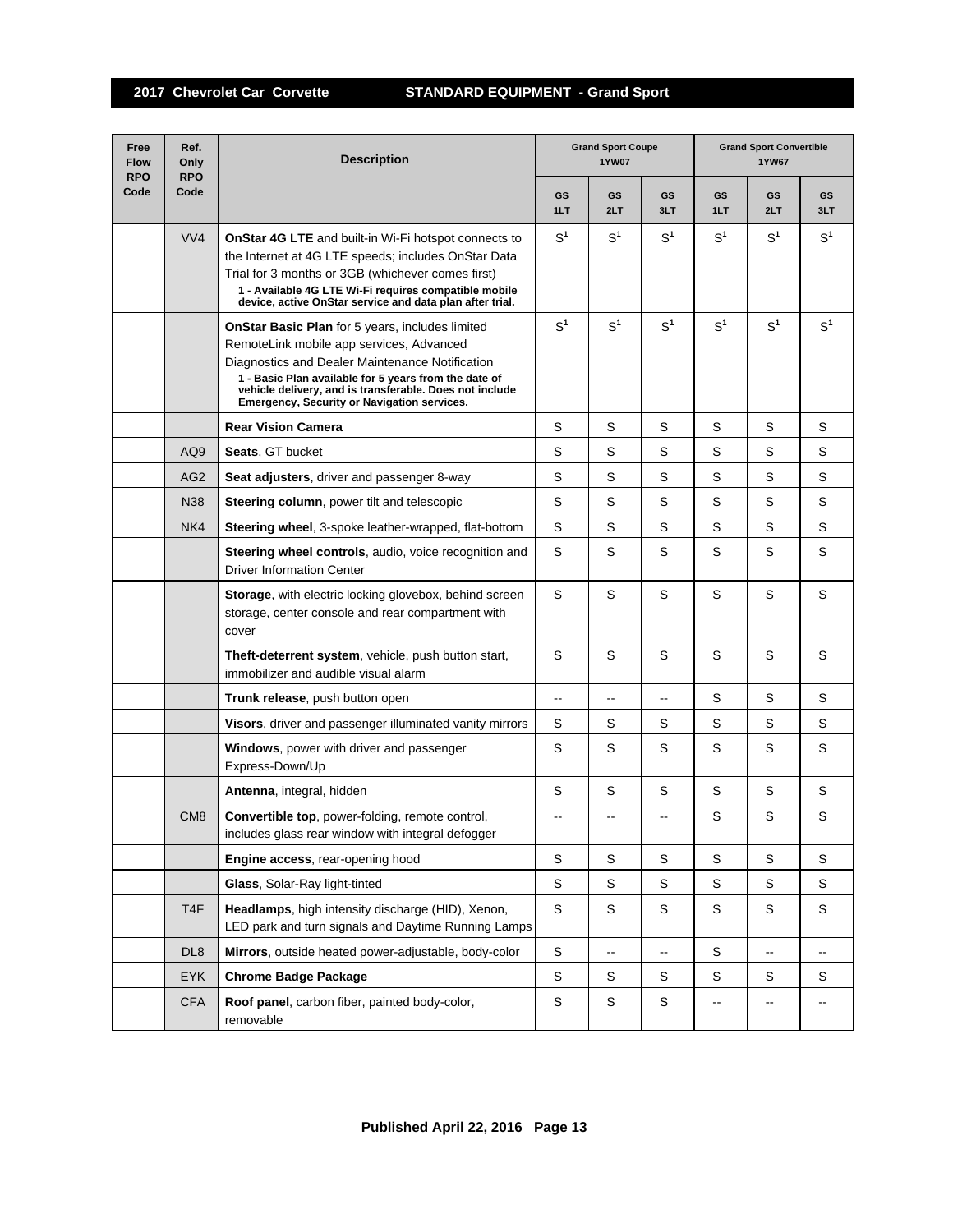| Free<br><b>Flow</b><br><b>RPO</b> | Ref.<br>Only<br><b>RPO</b> | <b>Description</b>                                                                                                                                                                                                                                                                                                                                                                                                                                                                                  | <b>Grand Sport Coupe</b><br><b>1YW07</b> |                  |                  | <b>Grand Sport Convertible</b><br><b>1YW67</b> |           |                |  |
|-----------------------------------|----------------------------|-----------------------------------------------------------------------------------------------------------------------------------------------------------------------------------------------------------------------------------------------------------------------------------------------------------------------------------------------------------------------------------------------------------------------------------------------------------------------------------------------------|------------------------------------------|------------------|------------------|------------------------------------------------|-----------|----------------|--|
| Code                              | Code                       |                                                                                                                                                                                                                                                                                                                                                                                                                                                                                                     | <b>GS</b><br>1LT                         | <b>GS</b><br>2LT | <b>GS</b><br>3LT | GS<br>1LT                                      | GS<br>2LT | GS<br>3LT      |  |
|                                   | <b>XFK</b>                 | <b>Tires, front P285/30ZR19 and rear P335/25ZR20</b><br>Michelin Pilot Super Sport summer-only, run-flat<br>1 - Do not use summer only tires in winter conditions, as<br>it would adversely affect vehicle safety, performance<br>and durability. Use only GM-approved tire and wheel<br>combinations. Unapproved combinations may change<br>the vehicle's performance characteristics. For important<br>tire and wheel information, see your dealer for a copy of<br>the vehicle's owner's manual. | $S^1$                                    | $S^1$            | S <sup>1</sup>   | $S^1$                                          | $S^1$     | S <sup>1</sup> |  |
|                                   |                            | Active handling stability control, improves traction<br>and enhances vehicle stability                                                                                                                                                                                                                                                                                                                                                                                                              | S                                        | S                | S                | S                                              | S         | S              |  |
|                                   | J <sub>56</sub>            | <b>Brakes, 4-wheel antilock, 4-wheel disc</b>                                                                                                                                                                                                                                                                                                                                                                                                                                                       | S                                        | S                | S                | S                                              | S         | S              |  |
|                                   | Q8W                        | Wheels, Grand Sport Pearl Nickel-painted aluminum,<br>19" x 10" (48.3 cm x 25.4 cm) front and 20" x 12" (50.8<br>$cm \times 30.48 \text{ cm}$ ) rear                                                                                                                                                                                                                                                                                                                                                | S                                        | S                | S                | S                                              | S         | S              |  |
|                                   | J6A                        | Calipers, Black-painted                                                                                                                                                                                                                                                                                                                                                                                                                                                                             | S                                        | S                | S                | S                                              | S         | S              |  |
|                                   | <b>KNR</b>                 | Cooler, rear differential                                                                                                                                                                                                                                                                                                                                                                                                                                                                           | S                                        | S                | S                | S                                              | S         | S              |  |
|                                   | G96                        | Differential, electronic limited slip, rear                                                                                                                                                                                                                                                                                                                                                                                                                                                         | S                                        | S                | S                | S                                              | S         | S              |  |
|                                   | Z <sub>52</sub>            | Dry sump oil system                                                                                                                                                                                                                                                                                                                                                                                                                                                                                 | S                                        | S                | S                | S                                              | S         | S              |  |
|                                   |                            | <b>Wipers, front intermittent</b>                                                                                                                                                                                                                                                                                                                                                                                                                                                                   | S                                        | S                | S                | S                                              | S         | S              |  |
|                                   | LT <sub>1</sub>            | Engine, 6.2L (376 ci) V8 DI (460 hp [343 kW] @ 6000<br>rpm, 465 lb-ft of torque [627.8 N-m] @ 4600 rpm)                                                                                                                                                                                                                                                                                                                                                                                             | S                                        | S                | S                | S                                              | S         | S              |  |
|                                   | <b>NPP</b>                 | <b>Exhaust</b> , performance, aggressive exhaust sound, with<br>4" polished stainless-steel tips                                                                                                                                                                                                                                                                                                                                                                                                    | S                                        | S                | S                | S                                              | S         | S              |  |
|                                   |                            | <b>Frame, aluminum structure</b>                                                                                                                                                                                                                                                                                                                                                                                                                                                                    | S                                        | S                | S                | S                                              | S         | S              |  |
|                                   |                            | Oil life monitoring system                                                                                                                                                                                                                                                                                                                                                                                                                                                                          | S                                        | S                | S                | S                                              | S         | S              |  |
|                                   | B <sub>4</sub> Z           | <b>Performance Traction Management</b>                                                                                                                                                                                                                                                                                                                                                                                                                                                              | S                                        | S                | S                | S                                              | S         | S              |  |
|                                   | GU <sub>6</sub>            | <b>Rear axle, 3.42 ratio, electronic limited slip (eLSD)</b>                                                                                                                                                                                                                                                                                                                                                                                                                                        | S                                        | S                | S                | S                                              | S         | S              |  |
|                                   |                            | Steering, power, speed-sensitive, rack-and-pinion,<br>variable ratio                                                                                                                                                                                                                                                                                                                                                                                                                                | S                                        | S                | S                | S                                              | S         | S              |  |
|                                   | FE <sub>6</sub>            | <b>Suspension, Performance Ride and Handling with</b><br>Magnetic Selective Ride Control                                                                                                                                                                                                                                                                                                                                                                                                            | S                                        | S                | S                | S                                              | S         | S              |  |
|                                   |                            | Traction control, all-speed                                                                                                                                                                                                                                                                                                                                                                                                                                                                         | S                                        | S                | S                | S                                              | S         | S              |  |
|                                   | <b>MEL</b>                 | Transmission, 7-speed manual with Active Rev<br>Matching with Z51 performance ratios                                                                                                                                                                                                                                                                                                                                                                                                                | S                                        | S                | S                | S                                              | S         | S              |  |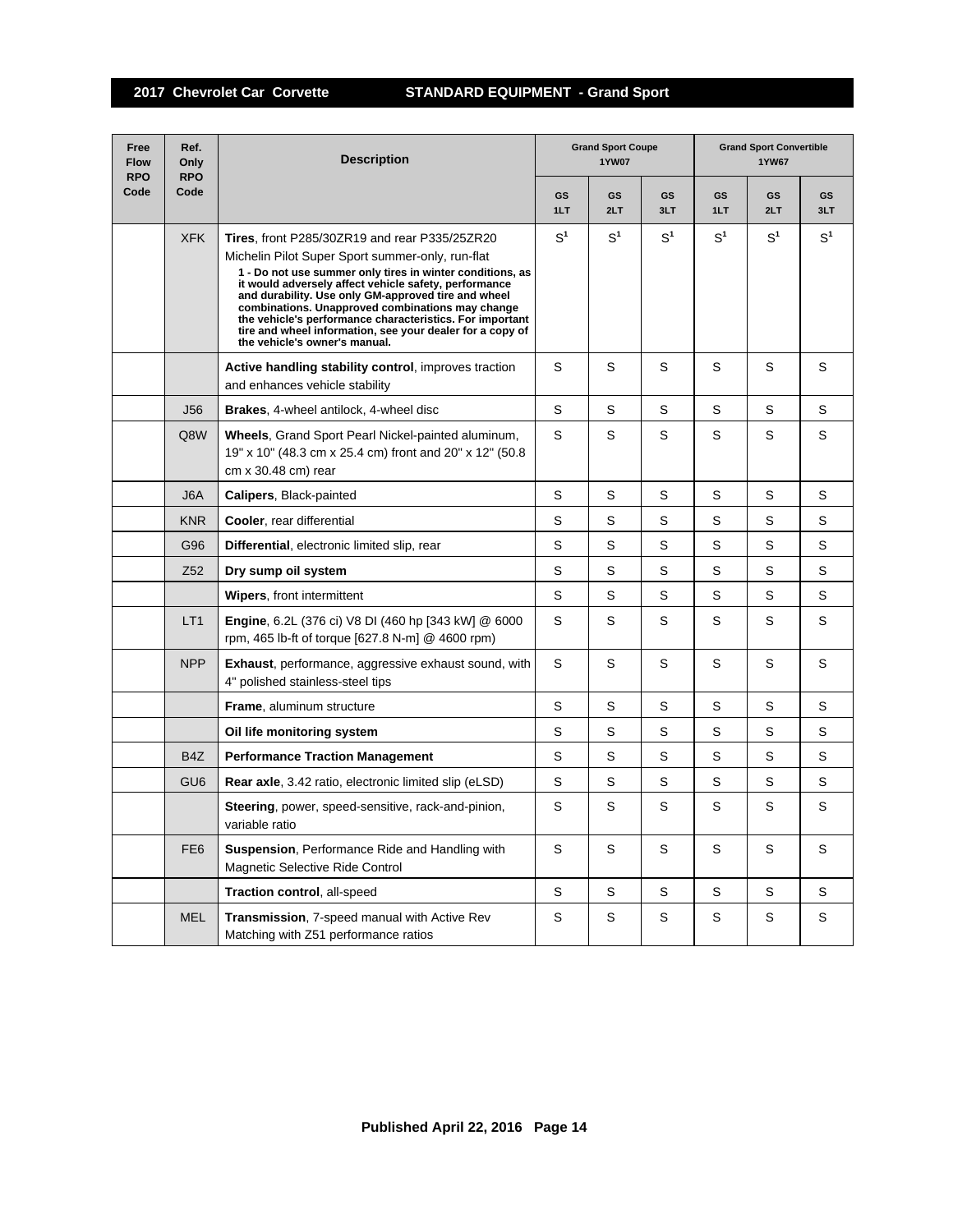| Free<br><b>Flow</b><br><b>RPO</b> | Ref.<br>Only<br><b>RPO</b><br>Code | <b>Description</b>                                                                                                                                                                                                                                                                                                                                                                                                                          | <b>Grand Sport Coupe</b><br><b>1YW07</b> |                  |                  | <b>Grand Sport Convertible</b><br>1YW67 |           |                  |
|-----------------------------------|------------------------------------|---------------------------------------------------------------------------------------------------------------------------------------------------------------------------------------------------------------------------------------------------------------------------------------------------------------------------------------------------------------------------------------------------------------------------------------------|------------------------------------------|------------------|------------------|-----------------------------------------|-----------|------------------|
| Code                              |                                    |                                                                                                                                                                                                                                                                                                                                                                                                                                             | GS<br>1LT                                | <b>GS</b><br>2LT | <b>GS</b><br>3LT | <b>GS</b><br>1LT                        | GS<br>2LT | <b>GS</b><br>3LT |
|                                   | Z <sub>16</sub>                    | Grand Sport Performance Package, includes specific<br>front fender inserts; Z06-style grille; wider rear fenders,<br>front splitter, rockers and wickerbill rear spoiler; Grand<br>Sport CUP-style wheels, Michelin Pilot super sport<br>summer-only tires (P285/30ZR19 front, P335/25ZR20)<br>rear); 6-piston front and 4-piston rear Brembo brakes;<br>Magnetic Selective Ride Control and electronic<br>Limited-Slip Differential (eLSD) | S                                        | S                | S                | S                                       | S         | S                |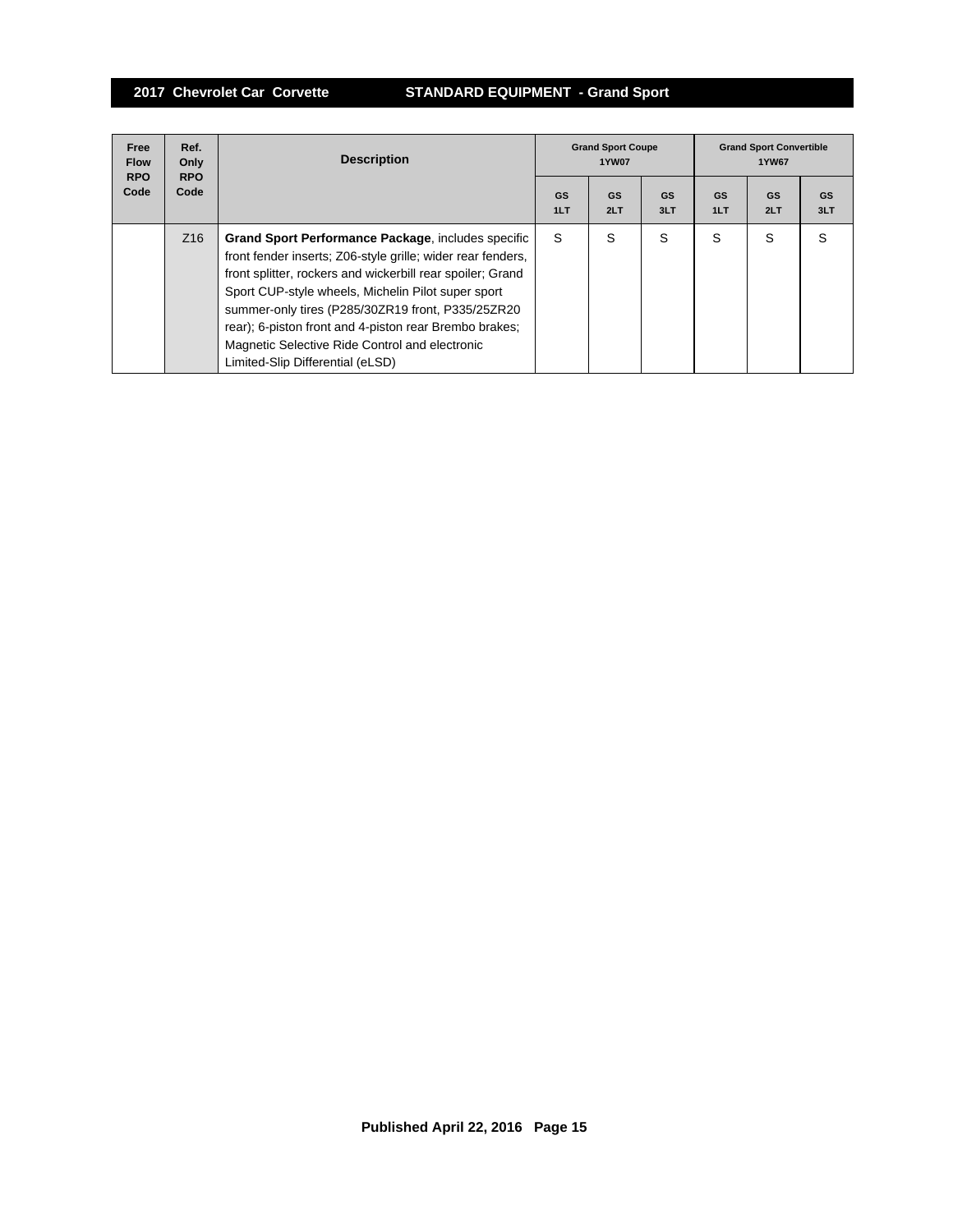$\blacksquare$  = Included in Equipment Group  $\blacksquare$  = Included in Equipment Group but upgradeable

No deletions allowed to Equipment Groups. Additional options may be added; check ordering information section for compatibility.

| Free<br><b>Flow</b><br><b>RPO</b> | Ref.<br>Only<br><b>RPO</b>  | <b>Description</b>                                                                                                                                                                                                                                                                                                                                                                                                | Coupe<br><b>1YY07</b>    |                          |                  | Coupe with Z51<br>1YX07  |                          |                  |
|-----------------------------------|-----------------------------|-------------------------------------------------------------------------------------------------------------------------------------------------------------------------------------------------------------------------------------------------------------------------------------------------------------------------------------------------------------------------------------------------------------------|--------------------------|--------------------------|------------------|--------------------------|--------------------------|------------------|
| Code                              | Code                        |                                                                                                                                                                                                                                                                                                                                                                                                                   | 1LT                      | 2LT                      | 3LT              | Z <sub>51</sub><br>1LT   | Z51<br>2LT               | Z51<br>3LT       |
|                                   |                             | 2LT interior trim, seats, console and door armrests in<br>interior color selected                                                                                                                                                                                                                                                                                                                                 | Ξ.                       | П                        | --               | $\overline{\phantom{a}}$ | П                        | $\overline{a}$   |
|                                   |                             | 3LT interior trim, seats, console, door armrests and<br>instrument panel in interior color selected                                                                                                                                                                                                                                                                                                               | щ.                       | $\overline{\phantom{a}}$ | П                | $\overline{\phantom{a}}$ | $\overline{\phantom{a}}$ | П                |
| IO <sub>6</sub>                   |                             | Audio system, Chevrolet MyLink Radio with<br>Navigation and 8" diagonal color touch-screen, AM/FM<br>stereo with seek-and-scan and digital clock, includes<br>Bluetooth streaming audio for music and select phones;<br>voice-activated technology for radio and phone;<br>featuring Android Auto and Apple CarPlay capability for<br>compatible phone<br>1 - Includes (UQT) performance data and video recorder. | $A^1$                    | $A^1$                    | $\blacksquare$ 1 | $A^1$                    | $A^1$                    | $\blacksquare$ 1 |
|                                   | <b>UQS</b>                  | Audio system feature, Bose advanced 10-speaker<br>system with bass box                                                                                                                                                                                                                                                                                                                                            | Ξ.                       | П                        | П                | -−                       | П                        |                  |
|                                   | D42                         | Luggage shade                                                                                                                                                                                                                                                                                                                                                                                                     | -−                       | $\blacksquare$           | $\blacksquare$   | L.                       | П                        | П                |
|                                   | AP <sub>9</sub>             | Cargo net                                                                                                                                                                                                                                                                                                                                                                                                         | Ξ.                       | П                        | П                | Ш.                       | П                        | П                |
|                                   | UV <sub>6</sub>             | Head-Up Display, with color readouts for street mode,<br>track mode with g-meter, vehicle speed, engine rpm                                                                                                                                                                                                                                                                                                       | ц.                       | П                        | П                | $\overline{a}$           | П                        | П                |
|                                   | AAB                         | <b>Memory Package, recalls 2 driver "presets" for 8-way</b><br>power seat, outside mirrors and tilt/telescoping steering<br>column                                                                                                                                                                                                                                                                                | Ξ.                       | П                        | П                | Ξ.                       | П                        | П                |
|                                   | D <sub>D</sub> <sub>8</sub> | Mirror, inside rearview auto-dimming, frameless                                                                                                                                                                                                                                                                                                                                                                   | --                       | П                        | П                | --                       | П                        | П                |
|                                   | <b>UQT</b>                  | Performance data and video recorder<br>1 - Included and only available with (IO6) Chevrolet<br>MyLink audio system with Navigation.                                                                                                                                                                                                                                                                               | $A^1$                    | $A^1$                    | ш                | $A^1$                    | $A^1$                    | Ш                |
|                                   | <b>UVJ</b>                  | <b>Curb View cameras, front</b>                                                                                                                                                                                                                                                                                                                                                                                   | ۰.                       | П                        | П                | --                       | П                        | п                |
|                                   | <b>KQV</b>                  | <b>Seats</b> , heated and vented driver and passenger                                                                                                                                                                                                                                                                                                                                                             | $\overline{\phantom{a}}$ | П                        | П                | --                       | П                        | П                |
|                                   | <b>AJK</b>                  | Seat adjusters, power bolster and power lumbar                                                                                                                                                                                                                                                                                                                                                                    | Ξ.                       | П                        | П                | --                       | П                        | П                |
|                                   |                             | <b>Custom Leather Wrapped Interior Package, features</b><br>leather-wrapped upper instrument panel, upper door<br>trim panels and console storage cover                                                                                                                                                                                                                                                           | Ш,                       | $\overline{a}$           |                  | --                       | $\overline{a}$           |                  |
|                                   | <b>IWE</b>                  | Sueded Microfiber-Wrapped Upper Interior Trim<br>Package, includes headliner, visors, trim above<br>windshield and rear window, A-pillar trim and area<br>around quarter window                                                                                                                                                                                                                                   | --                       |                          | п                |                          |                          |                  |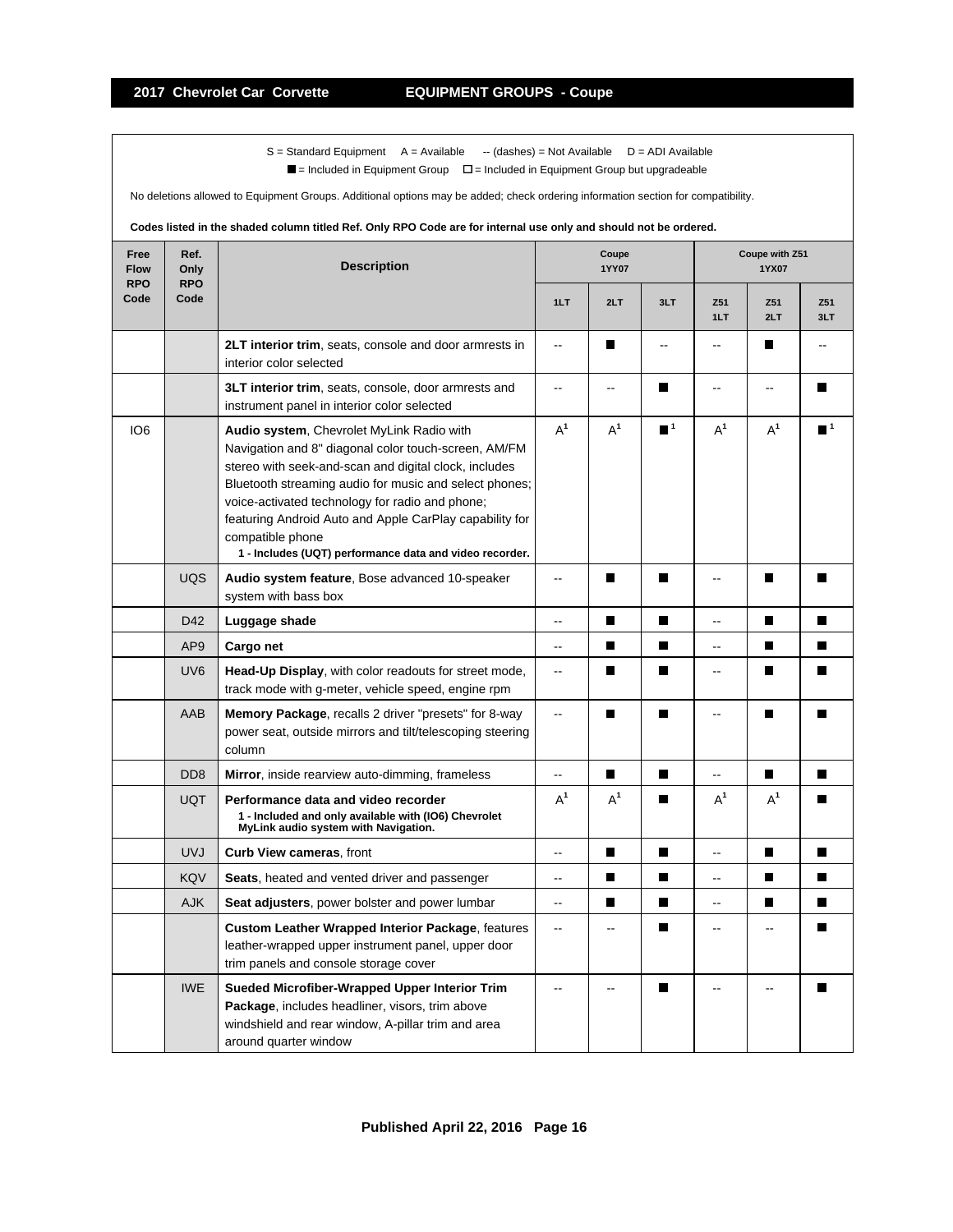| Free<br><b>Flow</b><br><b>RPO</b> | Ref.<br>Only<br><b>RPO</b>  | <b>Description</b>                                                                                        | Coupe<br><b>1YY07</b> |     |     | Coupe with Z51<br>1YX07 |                        |                        |
|-----------------------------------|-----------------------------|-----------------------------------------------------------------------------------------------------------|-----------------------|-----|-----|-------------------------|------------------------|------------------------|
| Code                              | Code                        |                                                                                                           | 1LT                   | 2LT | 3LT | Z <sub>51</sub><br>1LT  | Z <sub>51</sub><br>2LT | Z <sub>51</sub><br>3LT |
|                                   | <b>UTT</b>                  | Theft-deterrent system, body security content and<br>unauthorized entry electrical                        |                       |     | ш   |                         |                        |                        |
|                                   | UG <sub>1</sub>             | Universal Home Remote, includes garage door<br>opener, 3-channel programmable, located on driver<br>visor |                       |     | П   |                         |                        |                        |
|                                   | D <sub>D</sub> <sub>0</sub> | Mirrors, outside heated power-adjustable and<br>driver-side auto-dimming, body-color                      |                       |     | ш   |                         |                        |                        |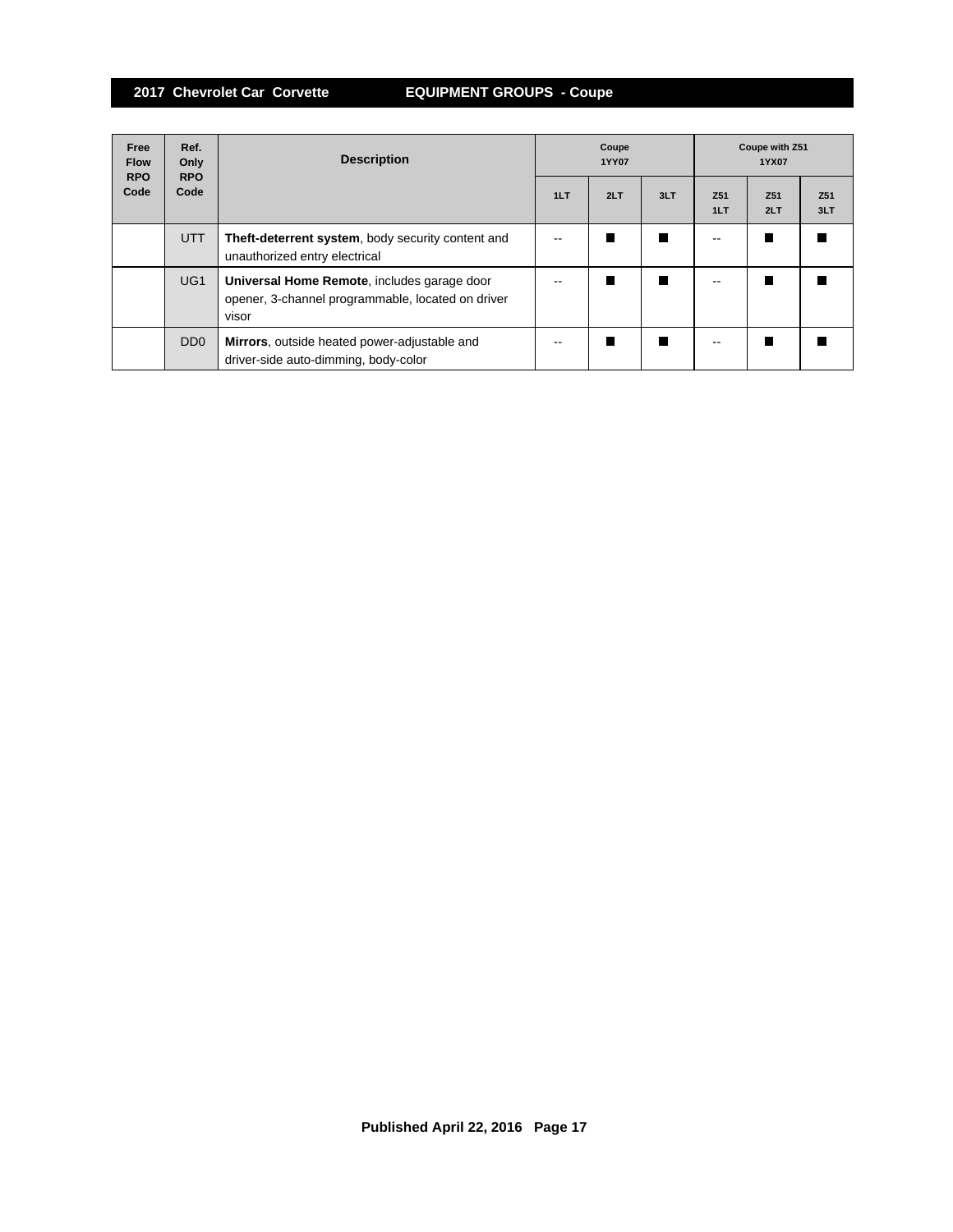$\blacksquare$  = Included in Equipment Group  $\blacksquare$  = Included in Equipment Group but upgradeable

No deletions allowed to Equipment Groups. Additional options may be added; check ordering information section for compatibility.

| Free<br><b>Flow</b><br><b>RPO</b> | Ref.<br>Only<br><b>RPO</b> | <b>Description</b>                                                                                                                                                                                                                                                                                                                                                                                                | Convertible<br>1YY67     |                          |                             | Convertible with Z51<br>1YX67 |                          |                  |
|-----------------------------------|----------------------------|-------------------------------------------------------------------------------------------------------------------------------------------------------------------------------------------------------------------------------------------------------------------------------------------------------------------------------------------------------------------------------------------------------------------|--------------------------|--------------------------|-----------------------------|-------------------------------|--------------------------|------------------|
| Code                              | Code                       |                                                                                                                                                                                                                                                                                                                                                                                                                   | 1LT                      | 2LT                      | 3LT                         | Z51<br>1LT                    | Z51<br>2LT               | Z51<br>3LT       |
|                                   |                            | 2LT interior trim, seats, console and door armrests in<br>interior color selected                                                                                                                                                                                                                                                                                                                                 | Ξ.                       | П                        | Ξ.                          | $\overline{\phantom{a}}$      | П                        | --               |
|                                   |                            | 3LT interior trim, seats, console, door armrests and<br>instrument panel in interior color selected                                                                                                                                                                                                                                                                                                               | Ξ.                       | $\overline{\phantom{a}}$ | П                           | -−                            | $\overline{\phantom{a}}$ | П                |
| IO <sub>6</sub>                   |                            | Audio system, Chevrolet MyLink Radio with<br>Navigation and 8" diagonal color touch-screen, AM/FM<br>stereo with seek-and-scan and digital clock, includes<br>Bluetooth streaming audio for music and select phones;<br>voice-activated technology for radio and phone;<br>featuring Android Auto and Apple CarPlay capability for<br>compatible phone<br>1 - Includes (UQT) performance data and video recorder. | $A^1$                    | $A^1$                    | $\blacksquare$ <sup>1</sup> | $A^1$                         | $A^1$                    | $\blacksquare^1$ |
|                                   | <b>UQS</b>                 | Audio system feature, Bose advanced 10-speaker<br>system with bass box                                                                                                                                                                                                                                                                                                                                            | --                       | П                        | П                           | --                            | П                        |                  |
|                                   | AP <sub>9</sub>            | Cargo net                                                                                                                                                                                                                                                                                                                                                                                                         | -−                       | П                        | П                           | --                            | П                        |                  |
|                                   | UV <sub>6</sub>            | Head-Up Display, with color readouts for street mode,<br>track mode with g-meter, vehicle speed, engine rpm                                                                                                                                                                                                                                                                                                       | $\frac{1}{2}$            | $\blacksquare$           | П                           | -−                            | П                        |                  |
|                                   | AAB                        | Memory Package, recalls 2 driver "presets" for 8-way<br>power seat, outside mirrors and tilt/telescoping steering<br>column                                                                                                                                                                                                                                                                                       | $\overline{a}$           | П                        | П                           | --                            | П                        | П                |
|                                   | D <sub>D</sub> 8           | Mirror, inside rearview auto-dimming, frameless                                                                                                                                                                                                                                                                                                                                                                   | Ξ.                       | П                        | $\blacksquare$              | ۵.                            | П                        | П                |
|                                   | <b>UQT</b>                 | Performance data and video recorder<br>1 - Included and only available with (IO6) Chevrolet<br>MyLink audio system with Navigation.                                                                                                                                                                                                                                                                               | $A^1$                    | $A^1$                    |                             | $A^1$                         | $A^1$                    |                  |
|                                   | <b>UVJ</b>                 | Curb View cameras, front                                                                                                                                                                                                                                                                                                                                                                                          | ۵.                       | П                        | п                           | --                            | п                        | $\blacksquare$   |
|                                   | KQV                        | <b>Seats</b> , heated and vented driver and passenger                                                                                                                                                                                                                                                                                                                                                             | $\frac{1}{2}$            | П                        | П                           | --                            | П                        | П                |
|                                   | <b>AJK</b>                 | Seat adjusters, power bolster and power lumbar                                                                                                                                                                                                                                                                                                                                                                    | $\overline{\phantom{a}}$ | П                        | $\blacksquare$              | --                            | П                        | П                |
|                                   |                            | <b>Custom Leather Wrapped Interior Package, features</b><br>leather-wrapped upper instrument panel, upper door<br>trim panels and console storage cover                                                                                                                                                                                                                                                           | --                       |                          | Ш                           | --                            |                          |                  |
|                                   | <b>IWE</b>                 | Sueded Microfiber-Wrapped Upper Interior Trim<br>Package, includes visors, trim above windshield, and<br>A-pillar trim                                                                                                                                                                                                                                                                                            | ۵.                       | $\sim$                   | П                           | Ξ.                            | $\overline{a}$           |                  |
|                                   | <b>UTT</b>                 | <b>Theft-deterrent system, body security content and</b><br>unauthorized entry electrical                                                                                                                                                                                                                                                                                                                         | --                       | I.                       |                             |                               | г                        |                  |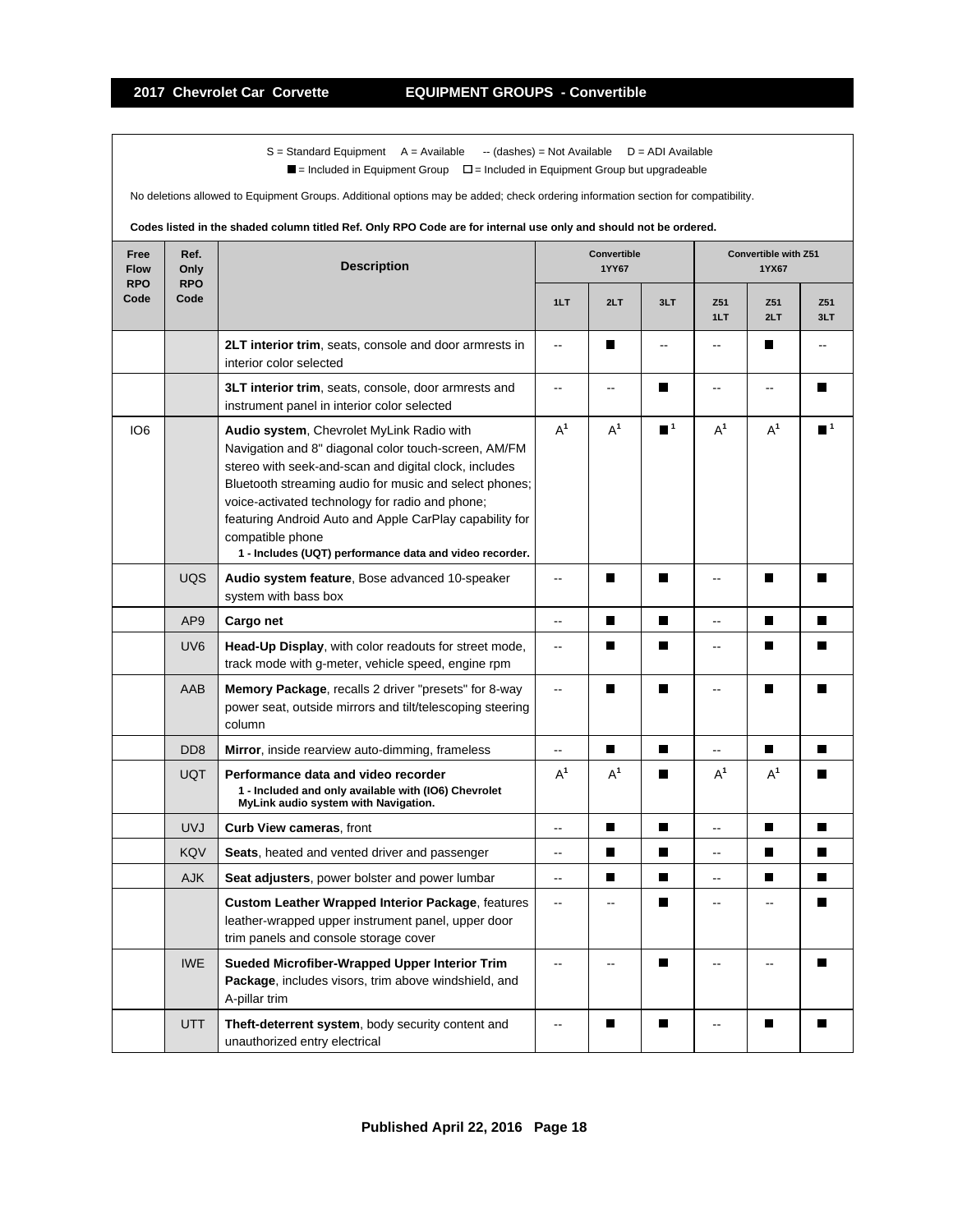# **2017 Chevrolet Car Corvette EQUIPMENT GROUPS - Convertible**

| Free<br><b>Flow</b><br><b>RPO</b> | Ref.<br>Only<br><b>RPO</b>  | <b>Description</b>                                                                                        | <b>Convertible</b><br>1YY67 |     |     | <b>Convertible with Z51</b><br>1YX67 |                        |                        |
|-----------------------------------|-----------------------------|-----------------------------------------------------------------------------------------------------------|-----------------------------|-----|-----|--------------------------------------|------------------------|------------------------|
| Code                              | Code                        |                                                                                                           | 1LT                         | 2LT | 3LT | Z <sub>51</sub><br>1LT               | Z <sub>51</sub><br>2LT | Z <sub>51</sub><br>3LT |
|                                   | UG <sub>1</sub>             | Universal Home Remote, includes garage door<br>opener, 3-channel programmable, located on driver<br>visor | --                          |     | ш   |                                      |                        |                        |
|                                   | D <sub>D</sub> <sub>0</sub> | Mirrors, outside heated power-adjustable and<br>driver-side auto-dimming, body-color                      | --                          |     | П   | --                                   |                        |                        |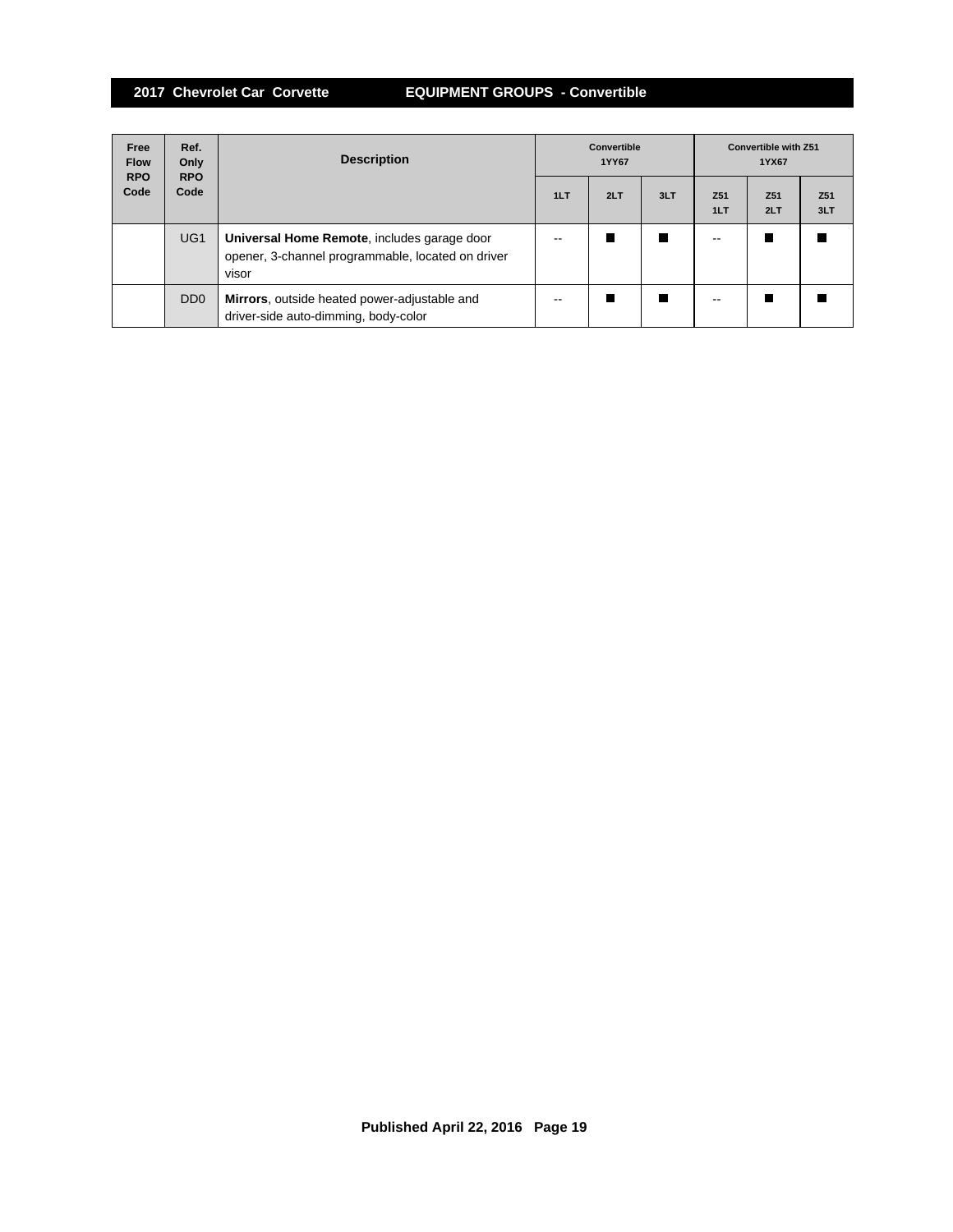$\blacksquare$  = Included in Equipment Group  $\blacksquare$  = Included in Equipment Group but upgradeable

No deletions allowed to Equipment Groups. Additional options may be added; check ordering information section for compatibility.

| Free<br><b>Flow</b><br><b>RPO</b> | Ref.<br>Only<br><b>RPO</b>  | <b>Description</b>                                                                                                                                                                                                                                                                                                                                                                                                | <b>Grand Sport Coupe</b><br><b>1YW07</b> |                |                             | <b>Grand Sport Convertible</b><br><b>1YW67</b> |                |                  |
|-----------------------------------|-----------------------------|-------------------------------------------------------------------------------------------------------------------------------------------------------------------------------------------------------------------------------------------------------------------------------------------------------------------------------------------------------------------------------------------------------------------|------------------------------------------|----------------|-----------------------------|------------------------------------------------|----------------|------------------|
| Code                              | Code                        |                                                                                                                                                                                                                                                                                                                                                                                                                   | <b>GS</b><br>1LT                         | GS<br>2LT      | <b>GS</b><br>3LT            | GS<br>1LT                                      | GS<br>2LT      | <b>GS</b><br>3LT |
|                                   |                             | 2LT interior trim, seats, console and door armrests in<br>interior color selected                                                                                                                                                                                                                                                                                                                                 | $\overline{a}$                           | П              | --                          | --                                             | H              |                  |
|                                   |                             | 3LT interior trim, seats, console, door armrests and<br>instrument panel in interior color selected                                                                                                                                                                                                                                                                                                               | $\overline{a}$                           | $\overline{a}$ | П                           | --                                             | --             | $\blacksquare$   |
| IO <sub>6</sub>                   |                             | Audio system, Chevrolet MyLink Radio with<br>Navigation and 8" diagonal color touch-screen, AM/FM<br>stereo with seek-and-scan and digital clock, includes<br>Bluetooth streaming audio for music and select phones;<br>voice-activated technology for radio and phone;<br>featuring Android Auto and Apple CarPlay capability for<br>compatible phone<br>1 - Includes (UQT) performance data and video recorder. | $A^1$                                    | $A^1$          | $\blacksquare$ <sup>1</sup> | $A^1$                                          | $A^1$          | $\blacksquare$ 1 |
|                                   | <b>UQS</b>                  | Audio system feature, Bose advanced 10-speaker<br>system with bass box                                                                                                                                                                                                                                                                                                                                            | L.                                       | П              | $\blacksquare$              | Ξ.                                             | П              |                  |
|                                   | D42                         | Luggage shade                                                                                                                                                                                                                                                                                                                                                                                                     | ۵.                                       | г              | $\blacksquare$              |                                                |                |                  |
|                                   | AP <sub>9</sub>             | Cargo net                                                                                                                                                                                                                                                                                                                                                                                                         | $\ddotsc$                                | $\blacksquare$ | П                           | -−                                             | П              | П                |
|                                   | UV <sub>6</sub>             | Head-Up Display, with color readouts for street mode,<br>track mode with g-meter, vehicle speed, engine rpm                                                                                                                                                                                                                                                                                                       | $\ddotsc$                                | П              | П                           | L.                                             | П              | П                |
|                                   | AAB                         | <b>Memory Package, recalls 2 driver "presets" for 8-way</b><br>power seat, outside mirrors and tilt/telescoping steering<br>column                                                                                                                                                                                                                                                                                | Ξ.                                       | П              | П                           | ۵.                                             | П              | П                |
|                                   | D <sub>D</sub> <sub>8</sub> | Mirror, inside rearview auto-dimming, frameless                                                                                                                                                                                                                                                                                                                                                                   | --                                       | П              | П                           | Ξ.                                             | П              | П                |
|                                   | <b>UQT</b>                  | Performance data and video recorder<br>1 - Included and only available with (IO6) Chevrolet<br>MyLink audio system with Navigation.                                                                                                                                                                                                                                                                               | $A^1$                                    | $A^1$          | П                           | $A^1$                                          | $A^1$          |                  |
|                                   | <b>UVJ</b>                  | Curb View cameras, front                                                                                                                                                                                                                                                                                                                                                                                          | $\overline{a}$                           | П              | $\blacksquare$              | Ш,                                             | $\blacksquare$ | П                |
|                                   | <b>KQV</b>                  | Seats, heated and vented driver and passenger                                                                                                                                                                                                                                                                                                                                                                     | -−                                       | П              | П                           | Щ,                                             | П              | П                |
|                                   | <b>AJK</b>                  | Seat adjusters, power bolster and power lumbar                                                                                                                                                                                                                                                                                                                                                                    | Ξ.                                       | П              | П                           | --                                             | П              |                  |
|                                   |                             | <b>Custom Leather Wrapped Interior Package, features</b><br>leather-wrapped upper instrument panel, upper door<br>trim panels and console storage cover                                                                                                                                                                                                                                                           | $\overline{a}$                           | $-$            | П                           | $\overline{a}$                                 |                | П                |
|                                   | <b>IWE</b>                  | Sueded Microfiber-Wrapped Upper Interior Trim<br>Package, includes headliner, visors, trim above<br>windshield and rear window, A-pillar trim and area<br>around quarter window                                                                                                                                                                                                                                   |                                          |                | П                           |                                                |                |                  |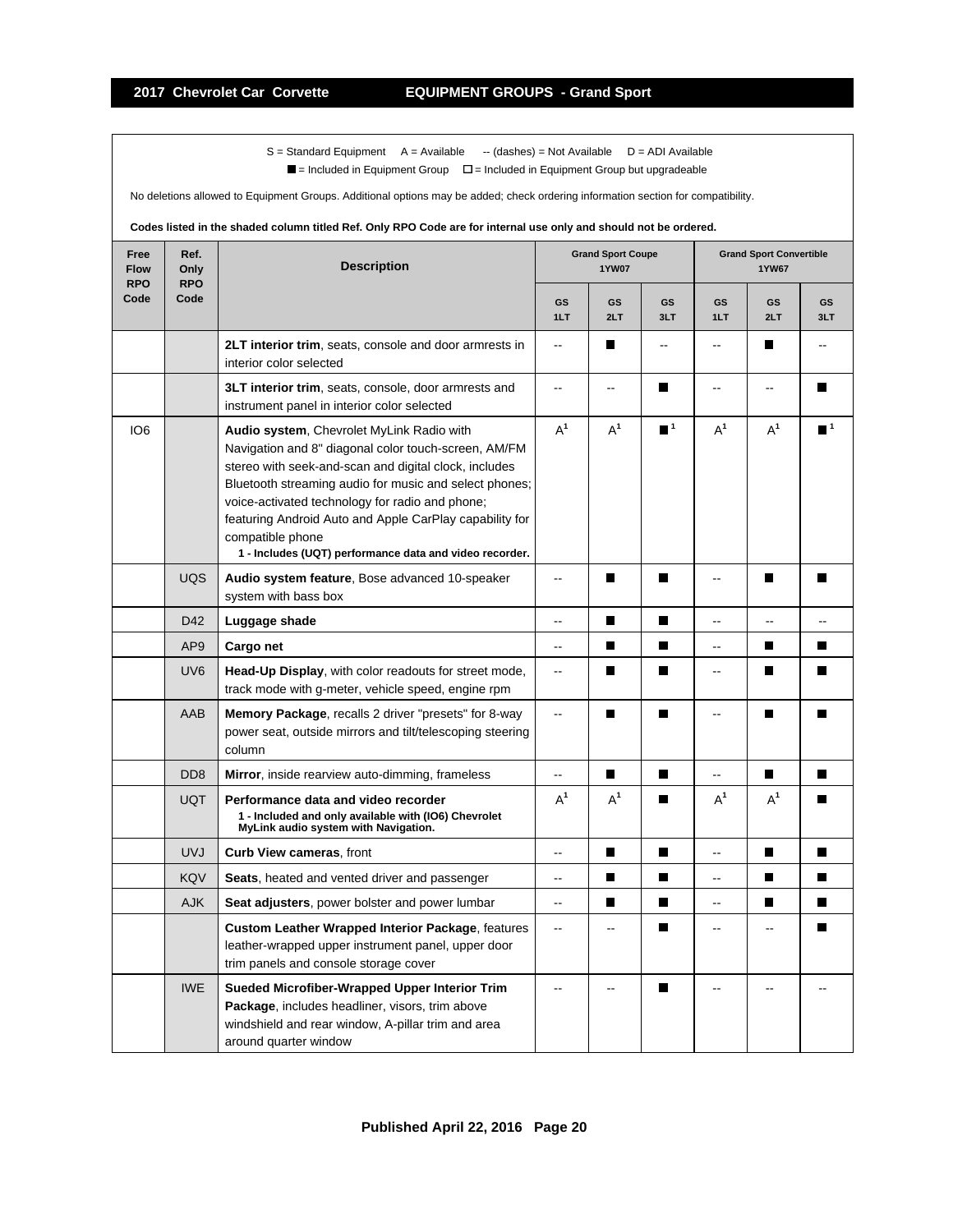| Free<br><b>Flow</b><br><b>RPO</b> | Ref.<br>Only<br><b>RPO</b>  | <b>Description</b>                                                                                                     | <b>Grand Sport Coupe</b><br><b>1YW07</b> |           |                  | <b>Grand Sport Convertible</b><br><b>1YW67</b> |                  |                  |
|-----------------------------------|-----------------------------|------------------------------------------------------------------------------------------------------------------------|------------------------------------------|-----------|------------------|------------------------------------------------|------------------|------------------|
| Code                              | Code                        |                                                                                                                        | GS<br>1LT                                | GS<br>2LT | <b>GS</b><br>3LT | <b>GS</b><br>1LT                               | <b>GS</b><br>2LT | <b>GS</b><br>3LT |
|                                   | <b>IWE</b>                  | Sueded Microfiber-Wrapped Upper Interior Trim<br>Package, includes visors, trim above windshield, and<br>A-pillar trim |                                          |           |                  |                                                |                  |                  |
|                                   | <b>UTT</b>                  | <b>Theft-deterrent system, body security content and</b><br>unauthorized entry electrical                              |                                          |           |                  |                                                |                  |                  |
|                                   | UG <sub>1</sub>             | Universal Home Remote, includes garage door<br>opener, 3-channel programmable, located on driver<br>visor              |                                          |           | П                |                                                |                  |                  |
|                                   | D <sub>D</sub> <sub>0</sub> | Mirrors, outside heated power-adjustable and<br>driver-side auto-dimming, body-color                                   |                                          |           |                  |                                                |                  |                  |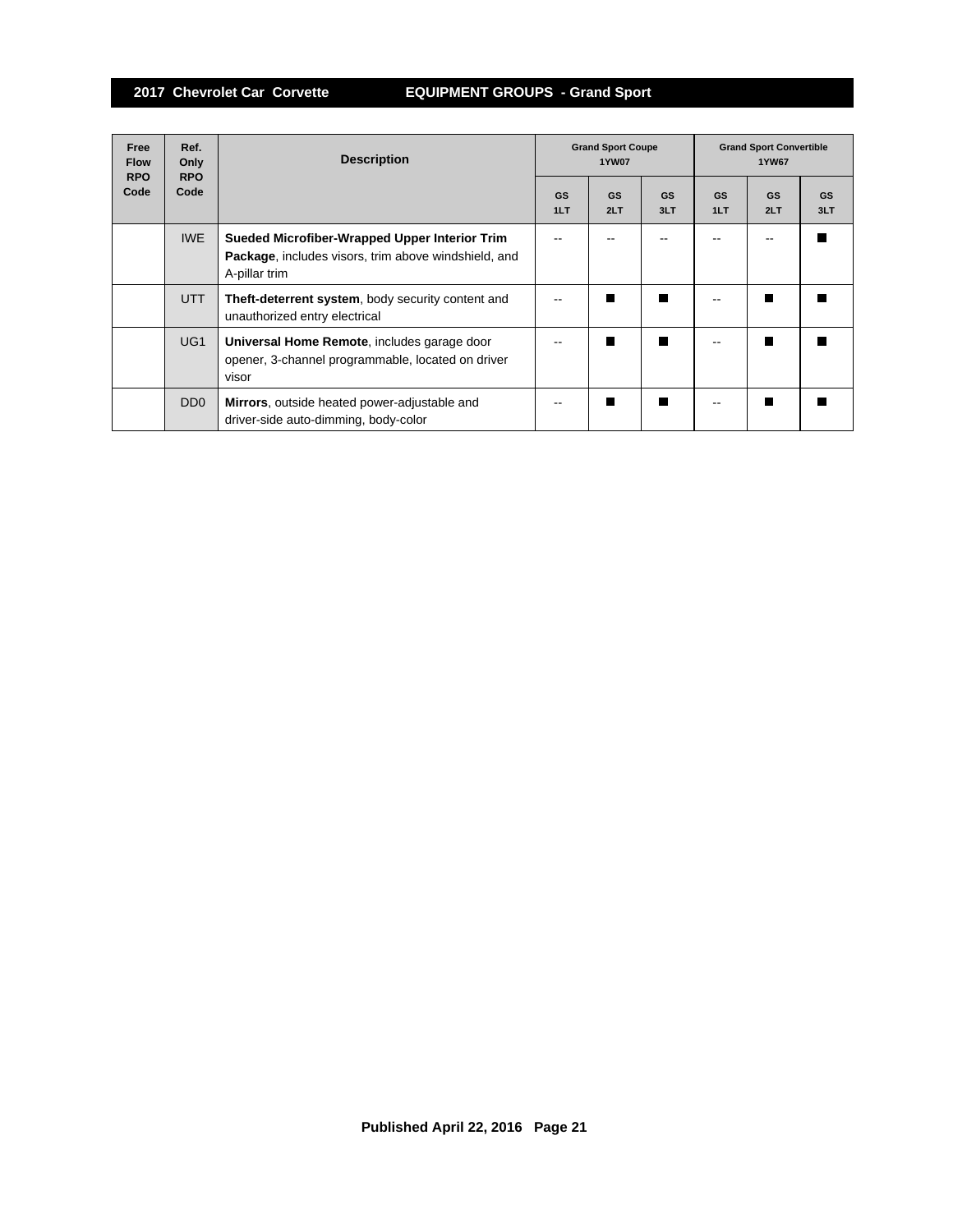$\blacksquare$  = Included in Equipment Group  $\blacksquare$  = Included in Equipment Group but upgradeable

No deletions allowed to Equipment Groups. Additional options may be added; check ordering information section for compatibility.

| Free<br><b>Flow</b><br><b>RPO</b> | Ref.<br>Only<br><b>RPO</b> | <b>Description</b>                                                                                                                                                                                                                                                                                                                                                                                                |                          | Coupe<br><b>1YY07</b>    |                             | Coupe with Z51<br>1YX07 |                          |                  |
|-----------------------------------|----------------------------|-------------------------------------------------------------------------------------------------------------------------------------------------------------------------------------------------------------------------------------------------------------------------------------------------------------------------------------------------------------------------------------------------------------------|--------------------------|--------------------------|-----------------------------|-------------------------|--------------------------|------------------|
| Code                              | Code                       |                                                                                                                                                                                                                                                                                                                                                                                                                   | 1LT                      | 2LT                      | 3LT                         | Z <sub>51</sub><br>1LT  | Z51<br>2LT               | Z51<br>3LT       |
|                                   |                            | <b>2LT interior trim, seats, console and door armrests in</b><br>interior color selected                                                                                                                                                                                                                                                                                                                          | $\ddotsc$                | П                        | $-$                         | $\overline{a}$          | П                        | $\overline{a}$   |
|                                   |                            | 3LT interior trim, seats, console, door armrests and<br>instrument panel in interior color selected                                                                                                                                                                                                                                                                                                               | $\overline{\phantom{a}}$ | $\overline{\phantom{a}}$ | П                           | --                      | $\overline{\phantom{a}}$ | П                |
| IO <sub>6</sub>                   |                            | Audio system, Chevrolet MyLink Radio with<br>Navigation and 8" diagonal color touch-screen, AM/FM<br>stereo with seek-and-scan and digital clock, includes<br>Bluetooth streaming audio for music and select phones;<br>voice-activated technology for radio and phone;<br>featuring Android Auto and Apple CarPlay capability for<br>compatible phone<br>1 - Includes (UQT) performance data and video recorder. | $A^1$                    | $A^1$                    | $\blacksquare$ <sup>1</sup> | $A^1$                   | $A^1$                    | $\blacksquare$ 1 |
|                                   | <b>UQS</b>                 | Audio system feature, Bose advanced 10-speaker<br>system with bass box                                                                                                                                                                                                                                                                                                                                            | $\overline{a}$           | П                        | $\blacksquare$              | $\overline{a}$          | П                        |                  |
|                                   | D42                        | Luggage shade                                                                                                                                                                                                                                                                                                                                                                                                     | $\overline{a}$           | $\blacksquare$           | $\blacksquare$              | --                      | П                        | $\blacksquare$   |
|                                   | AP <sub>9</sub>            | Cargo net                                                                                                                                                                                                                                                                                                                                                                                                         | --                       | П                        | П                           | --                      | П                        | ш                |
|                                   | UV <sub>6</sub>            | Head-Up Display, with color readouts for street mode,<br>track mode with g-meter, vehicle speed, engine rpm                                                                                                                                                                                                                                                                                                       | $\overline{\phantom{a}}$ | П                        | П                           | ۵.                      | П                        | $\blacksquare$   |
|                                   | AAB                        | Memory Package, recalls 2 driver "presets" for 8-way<br>power seat, outside mirrors and tilt/telescoping steering<br>column                                                                                                                                                                                                                                                                                       | Ш.                       | П                        | П                           | Ξ.                      | П                        |                  |
|                                   | D <sub>D</sub> 8           | Mirror, inside rearview auto-dimming, frameless                                                                                                                                                                                                                                                                                                                                                                   | --                       | П                        | П                           | --                      | П                        |                  |
|                                   | <b>UQT</b>                 | Performance data and video recorder<br>1 - Included and only available with (IO6) Chevrolet<br>MyLink audio system with Navigation.                                                                                                                                                                                                                                                                               | $A^1$                    | $A^1$                    | П                           | $A^1$                   | $A^1$                    |                  |
|                                   | <b>UVJ</b>                 | <b>Curb View cameras, front</b>                                                                                                                                                                                                                                                                                                                                                                                   | $\overline{\phantom{a}}$ | П                        | П                           | --                      | П                        | П                |
|                                   | <b>KQV</b>                 | Seats, heated and vented driver and passenger                                                                                                                                                                                                                                                                                                                                                                     | ă.                       | П                        | $\blacksquare$              | Ξ.                      | П                        | П                |
|                                   | <b>AJK</b>                 | <b>Seat adjusters</b> , power bolster and power lumbar                                                                                                                                                                                                                                                                                                                                                            | --                       | П                        | П                           | --                      | П                        |                  |
|                                   |                            | <b>Custom Leather Wrapped Interior Package, features</b><br>leather-wrapped upper instrument panel, upper door<br>trim panels and console storage cover                                                                                                                                                                                                                                                           | Ξ.                       |                          | П                           | Ξ.                      |                          |                  |
|                                   | <b>IWE</b>                 | Sueded Microfiber-Wrapped Upper Interior Trim<br>Package, includes headliner, visors, trim above<br>windshield and rear window, A-pillar trim and area<br>around quarter window                                                                                                                                                                                                                                   | Ξ.                       |                          |                             | --                      |                          |                  |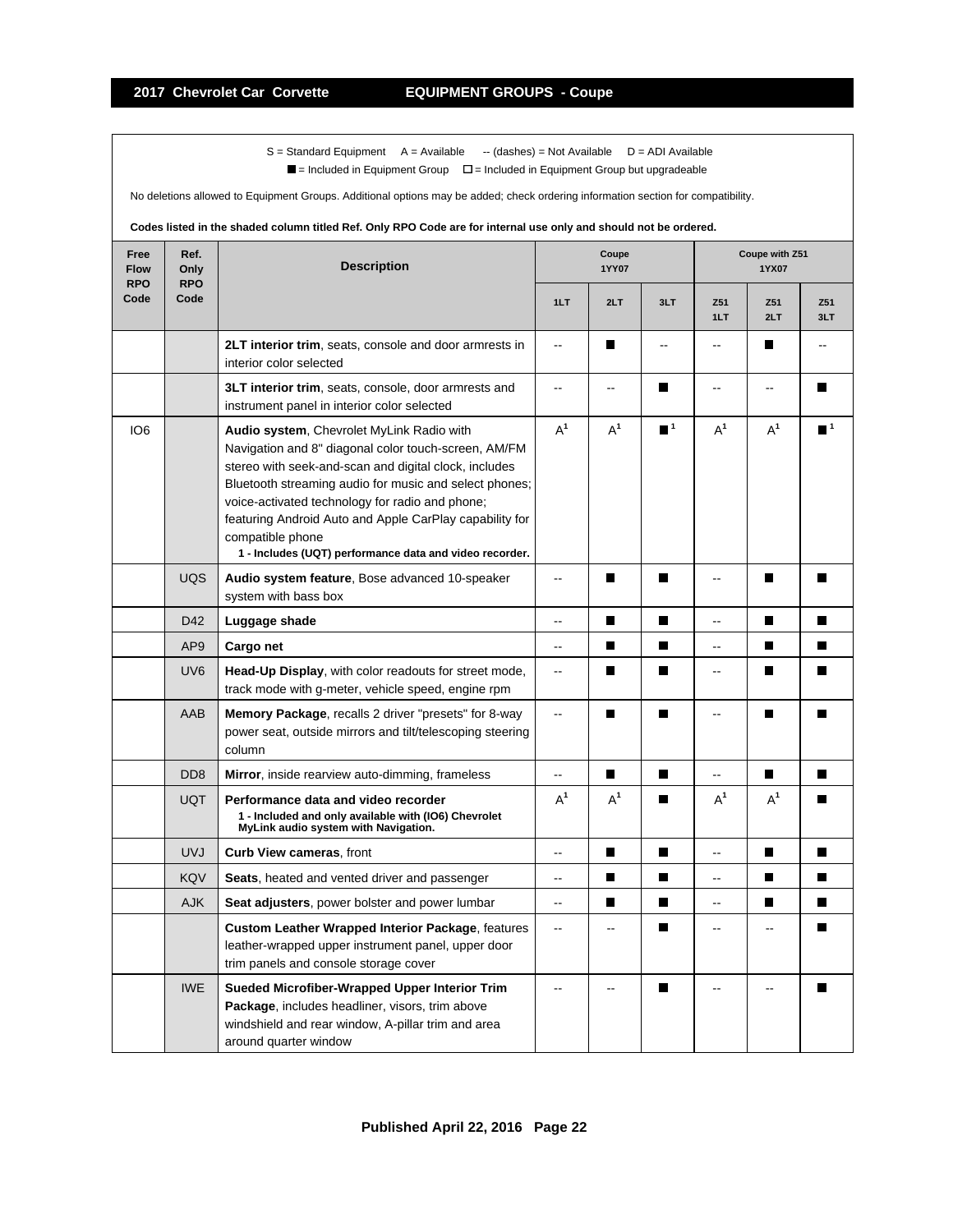| Free<br>Ref.<br><b>Flow</b><br>Only<br><b>RPO</b><br><b>RPO</b> |                                                                | <b>Description</b>                                                                                                                                                                                                                                                                                                                                                                                                |                  | Coupe<br>Coupe with Z51<br>1YY07<br>1YX07<br>1LT<br>2LT<br>3LT<br>Z51<br>Z51<br>1LT<br>2LT<br>П<br>H<br>$-$<br>--<br>П<br>П<br>П<br>П<br>П<br>H<br>--<br>Coupe with Z51<br>Coupe<br>1YY07<br>1YX07<br>1LT<br>2LT<br>3LT<br>Z51<br>Z51<br>1LT<br>2LT<br>$A^1$<br>$A^1$<br>$\blacksquare$ 1<br>$A^1$<br>$A^1$ |                          |                  |                  |                             |  |
|-----------------------------------------------------------------|----------------------------------------------------------------|-------------------------------------------------------------------------------------------------------------------------------------------------------------------------------------------------------------------------------------------------------------------------------------------------------------------------------------------------------------------------------------------------------------------|------------------|-------------------------------------------------------------------------------------------------------------------------------------------------------------------------------------------------------------------------------------------------------------------------------------------------------------|--------------------------|------------------|------------------|-----------------------------|--|
| Code                                                            | Code                                                           |                                                                                                                                                                                                                                                                                                                                                                                                                   |                  |                                                                                                                                                                                                                                                                                                             |                          |                  |                  | Z51<br>3LT                  |  |
|                                                                 | <b>UTT</b>                                                     | Theft-deterrent system, body security content and<br>unauthorized entry electrical                                                                                                                                                                                                                                                                                                                                |                  |                                                                                                                                                                                                                                                                                                             |                          |                  |                  | П                           |  |
|                                                                 | UG1                                                            | Universal Home Remote, includes garage door<br>opener, 3-channel programmable, located on driver<br>visor                                                                                                                                                                                                                                                                                                         |                  |                                                                                                                                                                                                                                                                                                             |                          |                  |                  | П                           |  |
|                                                                 | D <sub>D</sub> <sub>0</sub>                                    | Mirrors, outside heated power-adjustable and<br>driver-side auto-dimming, body-color                                                                                                                                                                                                                                                                                                                              |                  |                                                                                                                                                                                                                                                                                                             |                          |                  |                  | П                           |  |
|                                                                 |                                                                | <b>ADDITIONAL OPTIONS</b>                                                                                                                                                                                                                                                                                                                                                                                         |                  |                                                                                                                                                                                                                                                                                                             |                          |                  |                  |                             |  |
| Free<br><b>Flow</b>                                             | Ref.<br><b>Description</b><br>Only<br><b>RPO</b><br><b>RPO</b> |                                                                                                                                                                                                                                                                                                                                                                                                                   |                  |                                                                                                                                                                                                                                                                                                             |                          |                  |                  |                             |  |
| Code                                                            | Code                                                           |                                                                                                                                                                                                                                                                                                                                                                                                                   |                  |                                                                                                                                                                                                                                                                                                             |                          |                  |                  | Z51<br>3LT                  |  |
| IO <sub>6</sub>                                                 |                                                                | Audio system, Chevrolet MyLink Radio with<br>Navigation and 8" diagonal color touch-screen, AM/FM<br>stereo with seek-and-scan and digital clock, includes<br>Bluetooth streaming audio for music and select phones;<br>voice-activated technology for radio and phone;<br>featuring Android Auto and Apple CarPlay capability for<br>compatible phone<br>1 - Includes (UQT) performance data and video recorder. |                  |                                                                                                                                                                                                                                                                                                             |                          |                  |                  | $\blacksquare$ <sup>1</sup> |  |
| VLI                                                             |                                                                | LPO, Cargo mat, reversible with Stingray logo.<br><b>Genuine Corvette Accessory</b>                                                                                                                                                                                                                                                                                                                               | A/D              | A/D                                                                                                                                                                                                                                                                                                         | A/D                      | A/D              | A/D              | A/D                         |  |
| <b>VRS</b>                                                      |                                                                | LPO, Cargo shade with crossed flag logo. Genuine<br><b>Corvette Accessory</b>                                                                                                                                                                                                                                                                                                                                     | A/D              | A/D                                                                                                                                                                                                                                                                                                         | A/D                      | A/D              | A/D              | A/D                         |  |
| SH <sub>2</sub>                                                 |                                                                | LPO, Custom floor console lid with Stingray logo,<br>Genuine Corvette Accessory                                                                                                                                                                                                                                                                                                                                   | A/D              | A/D                                                                                                                                                                                                                                                                                                         | $\overline{\phantom{a}}$ | A/D              | A/D              | $\overline{\phantom{a}}$    |  |
| <b>VTF</b>                                                      |                                                                | LPO, Custom leather-wrapped floor console lid with<br>Stingray logo, Genuine Corvette Accessory<br>1 - Not available with (36S) Yellow custom leather stitch,<br>(38S) Red custom leather stitch or (ZLD) Twilight Blue<br>Design Package.                                                                                                                                                                        |                  | $\overline{\phantom{a}}$                                                                                                                                                                                                                                                                                    | A/D <sup>1</sup>         |                  |                  | A/D <sup>1</sup>            |  |
| <b>VYW</b>                                                      |                                                                | LPO, Floor mats, premium carpeted with Stingray<br>logo. Genuine Corvette Accessory                                                                                                                                                                                                                                                                                                                               | A/D              | A/D                                                                                                                                                                                                                                                                                                         | A/D                      | A/D              | A/D              | A/D                         |  |
| 5YN                                                             |                                                                | LPO, Chrome interior trim badge with Stingray<br>logo, Genuine Corvette Accessory<br>1 - Not available with (BV4) personalized plaque.                                                                                                                                                                                                                                                                            | A/D <sup>1</sup> | A/D <sup>1</sup>                                                                                                                                                                                                                                                                                            | A/D <sup>1</sup>         | A/D <sup>1</sup> | A/D <sup>1</sup> | A/D <sup>1</sup>            |  |
| S <sub>2</sub> L                                                |                                                                | LPO, Custom Corvette luggage, 5-piece set: rolling<br>carry-on (2), backpack, messenger bag and duffel bag,<br>Black with crossed flags logo. Genuine Corvette<br>Accessory                                                                                                                                                                                                                                       | A/D              | A/D                                                                                                                                                                                                                                                                                                         | A/D                      | A/D              | A/D              | A/D                         |  |
| V8X                                                             |                                                                | LPO, Custom sill plates with Stingray logo Genuine<br>Corvette Accessory                                                                                                                                                                                                                                                                                                                                          | A/D              | A/D                                                                                                                                                                                                                                                                                                         | A/D                      | A/D              | A/D              | A/D                         |  |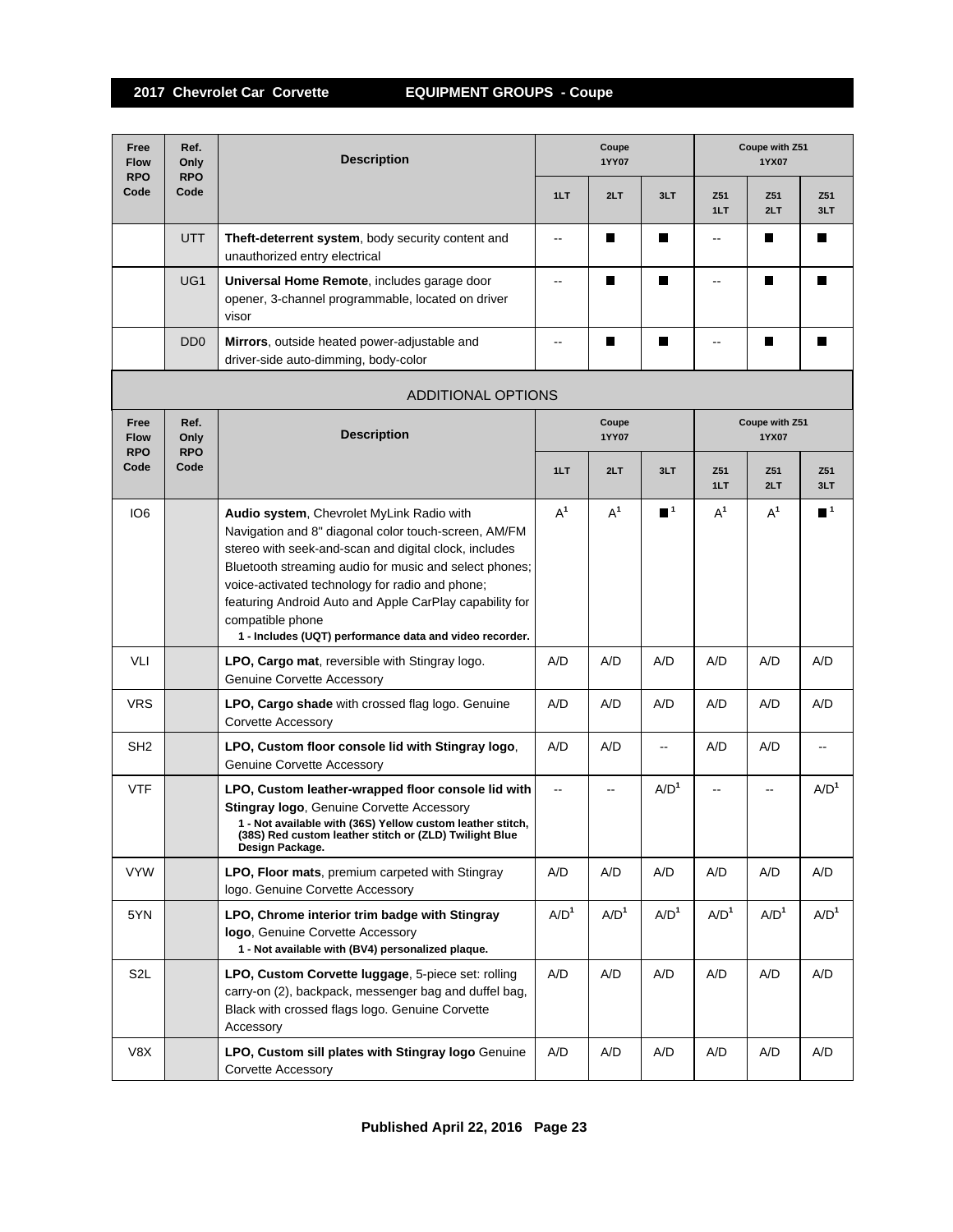| ADDITIONAL OPTIONS                |                            |                                                                                                                                                                                                                                                                                                                                                                                                                                                                                                                                                                                                                                                                                                |                  |                  |                  |                  |                         |            |  |  |
|-----------------------------------|----------------------------|------------------------------------------------------------------------------------------------------------------------------------------------------------------------------------------------------------------------------------------------------------------------------------------------------------------------------------------------------------------------------------------------------------------------------------------------------------------------------------------------------------------------------------------------------------------------------------------------------------------------------------------------------------------------------------------------|------------------|------------------|------------------|------------------|-------------------------|------------|--|--|
| Free<br><b>Flow</b><br><b>RPO</b> | Ref.<br>Only<br><b>RPO</b> | <b>Description</b>                                                                                                                                                                                                                                                                                                                                                                                                                                                                                                                                                                                                                                                                             |                  | Coupe<br>1YY07   |                  |                  | Coupe with Z51<br>1YX07 |            |  |  |
| Code                              | Code                       |                                                                                                                                                                                                                                                                                                                                                                                                                                                                                                                                                                                                                                                                                                | 1LT              | 2LT              | 3LT              | Z51<br>1LT       | Z51<br>2LT              | Z51<br>3LT |  |  |
| 5V6                               |                            | LPO, Stingray Logo Package Genuine Corvette<br>Accessories<br>1 - Requires (VYW) Premium carpeted floor mats with<br>Stingray logo, LPO, (VLI) Cargo mat with Stingray logo,<br>LPO, (5YN) Chrome interior trim badge with Stingray<br>logo, LPO, (V8X) Custom sill plates with Stingray logo,<br>LPO and (SH2) Custom floor console lid with Stingray<br>logo, LPO.<br>2 - Requires (VYW) Premium carpeted floor mats with<br>Stingray logo, LPO, (VLI) Cargo mat with Stingray logo,<br>LPO, (5YN) Chrome interior trim badge with Stingray<br>logo, LPO, (V8X) Custom sill plates with Stingray logo,<br>LPO and (VTF) Custom leather-wrapped floor console lid<br>with Stingray Iogo, LPO. | A/D <sup>1</sup> | A/D <sup>1</sup> | A/D <sup>2</sup> | A/D <sup>1</sup> | A/D <sup>1</sup>        | $A/D^2$    |  |  |
| BV4                               |                            | <b>Plaque</b> , personalized, custom-made with your name<br>and VIN<br>1 - Sold orders only. (CFX) Personalized plaque is<br>already included in (R8C) Corvette Museum Delivery.                                                                                                                                                                                                                                                                                                                                                                                                                                                                                                               | $A^1$            | $A^1$            | $A^1$            | $A^1$            | $A^1$                   | $A^1$      |  |  |
| 3F <sub>9</sub>                   |                            | NEW! Safety belt color, Red<br>1 - Not available with (ZLD) Twilight Blue Design<br>Package or (ZLE) Spice Red Design Package.                                                                                                                                                                                                                                                                                                                                                                                                                                                                                                                                                                 | A                | A                | $A^1$            | A                | A                       | $A^1$      |  |  |
| AE4                               |                            | <b>Seats, Competition Sport bucket</b><br>1 - Requires (192) Jet Black leather seating surfaces with<br>sueded microfiber inserts.                                                                                                                                                                                                                                                                                                                                                                                                                                                                                                                                                             | $A^1$            | A                | A                | $A^1$            | Α                       | A          |  |  |
| TU7                               |                            | <b>Seats, two-tone</b><br>1 - Requires (14*) Gray or (70*) Adrenaline Red interior<br>seating. Not available with (AE4) Competition Sport<br>bucket seats.                                                                                                                                                                                                                                                                                                                                                                                                                                                                                                                                     |                  | $A^1$            | $A^1$            |                  | $A^1$                   | $A^1$      |  |  |
| 36S                               |                            | Yellow custom leather stitch, includes seats,<br>instrument panel, doors, console, shifter, boot and shift<br>paddles<br>1 - Requires (195/196) Jet Black interior seating.                                                                                                                                                                                                                                                                                                                                                                                                                                                                                                                    |                  |                  | $A^1$            |                  |                         | $A^1$      |  |  |
| 38S                               |                            | <b>Red custom leather stitch, includes seats, instrument</b><br>panel, doors, console, shifter, boot and shift paddles<br>1 - Requires (195/196) Jet Black interior seating.                                                                                                                                                                                                                                                                                                                                                                                                                                                                                                                   |                  |                  | $A^1$            |                  |                         | $A^1$      |  |  |
| D30                               |                            | Color Combination Override, provides the opportunity<br>to individualize vehicle appearance by overriding<br>recommended restrictions to exterior, interior and<br>convertible top (if equipped) color combinations<br>1 - To be used exclusively to override color, trim and<br>convertible top combinations. Sold orders only. Refer to<br>color and trim chart for application. Color Combination<br>Override is available at an additional charge.                                                                                                                                                                                                                                         | $A^1$            | $A^1$            | $A^1$            | $A^1$            | $A^1$                   | $A^1$      |  |  |
| <b>FAY</b>                        |                            | Trim, interior, carbon fiber, instrument panel                                                                                                                                                                                                                                                                                                                                                                                                                                                                                                                                                                                                                                                 |                  | Α                | Α                |                  | A                       | Α          |  |  |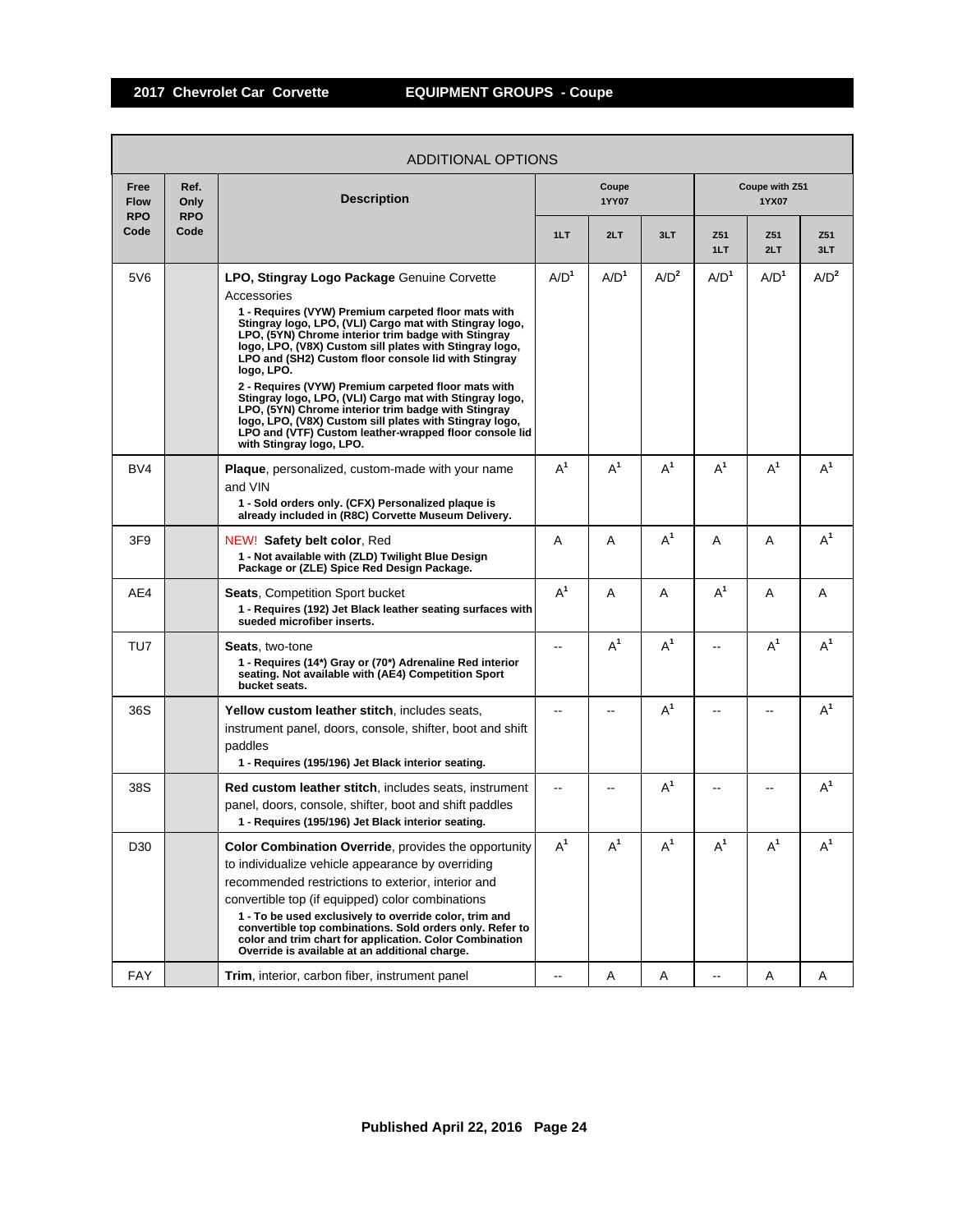| ADDITIONAL OPTIONS                |                            |                                                                                                                                                                                                                                                                                                                                                                                                                                                                                                                                                                                                                                                                                                                                                                                                                                                                                                                                                                                                                                                                                                                                                                                                         |     |                |       |            |                         |            |  |
|-----------------------------------|----------------------------|---------------------------------------------------------------------------------------------------------------------------------------------------------------------------------------------------------------------------------------------------------------------------------------------------------------------------------------------------------------------------------------------------------------------------------------------------------------------------------------------------------------------------------------------------------------------------------------------------------------------------------------------------------------------------------------------------------------------------------------------------------------------------------------------------------------------------------------------------------------------------------------------------------------------------------------------------------------------------------------------------------------------------------------------------------------------------------------------------------------------------------------------------------------------------------------------------------|-----|----------------|-------|------------|-------------------------|------------|--|
| Free<br><b>Flow</b><br><b>RPO</b> | Ref.<br>Only<br><b>RPO</b> | <b>Description</b>                                                                                                                                                                                                                                                                                                                                                                                                                                                                                                                                                                                                                                                                                                                                                                                                                                                                                                                                                                                                                                                                                                                                                                                      |     | Coupe<br>1YY07 |       |            | Coupe with Z51<br>1YX07 |            |  |
| Code                              | Code                       |                                                                                                                                                                                                                                                                                                                                                                                                                                                                                                                                                                                                                                                                                                                                                                                                                                                                                                                                                                                                                                                                                                                                                                                                         | 1LT | 2LT            | 3LT   | Z51<br>1LT | Z51<br>2LT              | Z51<br>3LT |  |
| <b>ZLD</b>                        |                            | Twilight Blue Design Package, includes (205) Blue                                                                                                                                                                                                                                                                                                                                                                                                                                                                                                                                                                                                                                                                                                                                                                                                                                                                                                                                                                                                                                                                                                                                                       |     |                | $A^1$ | --         |                         | $A^2$      |  |
|                                   |                            | full-color instrument panel, doors and seats<br>1 - Also includes (R86) Motorsports polished aluminum,<br>19" front and 20" rear wheels. Requires (FE2) Magnetic<br>Selective Ride Control. Available with exterior color<br>(G8G) Arctic White and requires (EFX) Shark<br>Gray-painted exterior vents. Available with exterior color<br>(G7Q) Watkins Glen Gray Metallic, (GAN) Blade Silver<br>Metallic or (GTR) Admiral Blue and requires (EFY)<br>body-color painted exterior vents. Not available with<br>(J6E) Yellow-painted calipers or (J6F) Red-painted<br>calipers.<br>2 - Also includes (R86) Motorsports polished aluminum,<br>19" front and 20" rear wheels. Available with exterior<br>color (G8G) Arctic White and requires (EFX) Shark<br>Gray-painted exterior vents. Available with exterior color<br>(G7Q) Watkins Glen Gray Metallic, (GAN) Blade Silver<br>Metallic or (GTR) Admiral Blue and requires (EFY)<br>body-color painted exterior vents. Not available with                                                                                                                                                                                                            |     |                |       |            |                         |            |  |
|                                   |                            | (J6E) Yellow-painted calipers or (J6F) Red-painted<br>calipers.                                                                                                                                                                                                                                                                                                                                                                                                                                                                                                                                                                                                                                                                                                                                                                                                                                                                                                                                                                                                                                                                                                                                         |     |                |       |            |                         |            |  |
| <b>ZLE</b>                        |                            | Spice Red Design Package, includes (755) Spice Red<br>full-color instrument panel, doors and seats<br>1 - Also includes (R86) Motorsports polished aluminum,<br>19" front and 20" rear wheels. Requires (FE2) Magnetic<br>Selective Ride Control. Available with exterior color<br>(G1E) Long Beach Red Metallic. Available with exterior<br>color (G8G) Arctic White or (GAN) Blade Silver Metallic<br>and requires (EFX) Shark Gray-painted exterior vents.<br>Available with exterior color (G7Q) Watkins Glen Gray<br>Metallic and requires (EFY) body-color painted exterior<br>vents. Not available with (J6E) Yellow-painted calipers or<br>(J6F) Red-painted calipers.<br>2 - Also includes (R86) Motorsports polished aluminum,<br>19" front and 20" rear wheels. Available with exterior<br>color (G1E) Long Beach Red Metallic. Available with<br>exterior color (G8G) Arctic White or (GAN) Blade Silver<br>Metallic and requires (EFX) Shark Gray-painted exterior<br>vents. Available with exterior color (G7Q) Watkins Glen<br>Gray Metallic and requires (EFY) body-color painted<br>exterior vents. Not available with (J6E) Yellow-painted<br>calipers or (J6F) Red-painted calipers. |     |                | $A^1$ |            |                         | $A^2$      |  |
| ZLG                               |                            | Black Suede Design Package, includes (FCC)<br>high-gloss Carbon Fiber instrument panel trim, (198)<br>Jet Black interior with leather seating surfaces and<br>sueded microfiber seat inserts, instrument panel and<br>door inserts, and (N26) sueded microfiber-wrapped<br>steering wheel<br>1 - Also includes (R87) Z51-style Satin Black with Red<br>stripe aluminum 19" front and 20" rear wheels, (EYT)<br>Carbon Flash Badge Package and (J6F) Red calipers.<br>Requires (FE2) Magnetic Selective Ride Control and<br>exterior color (G8G) Arctic White, (GAN) Blade Silver<br>Metallic, (GBA) Black or (GKZ) Torch Red.<br>2 - Also includes (R87) Z51-style Satin Black with Red<br>stripe aluminum 19" front and 20" rear wheels, (EYT)<br>Carbon Flash Badge Package and (J6F) Red calipers.<br>Requires exterior color (G8G) Arctic White, (GAN) Blade<br>Silver Metallic, (GBA) Black or (GKZ) Torch Red.                                                                                                                                                                                                                                                                                    |     |                | $A^1$ |            |                         | $A^2$      |  |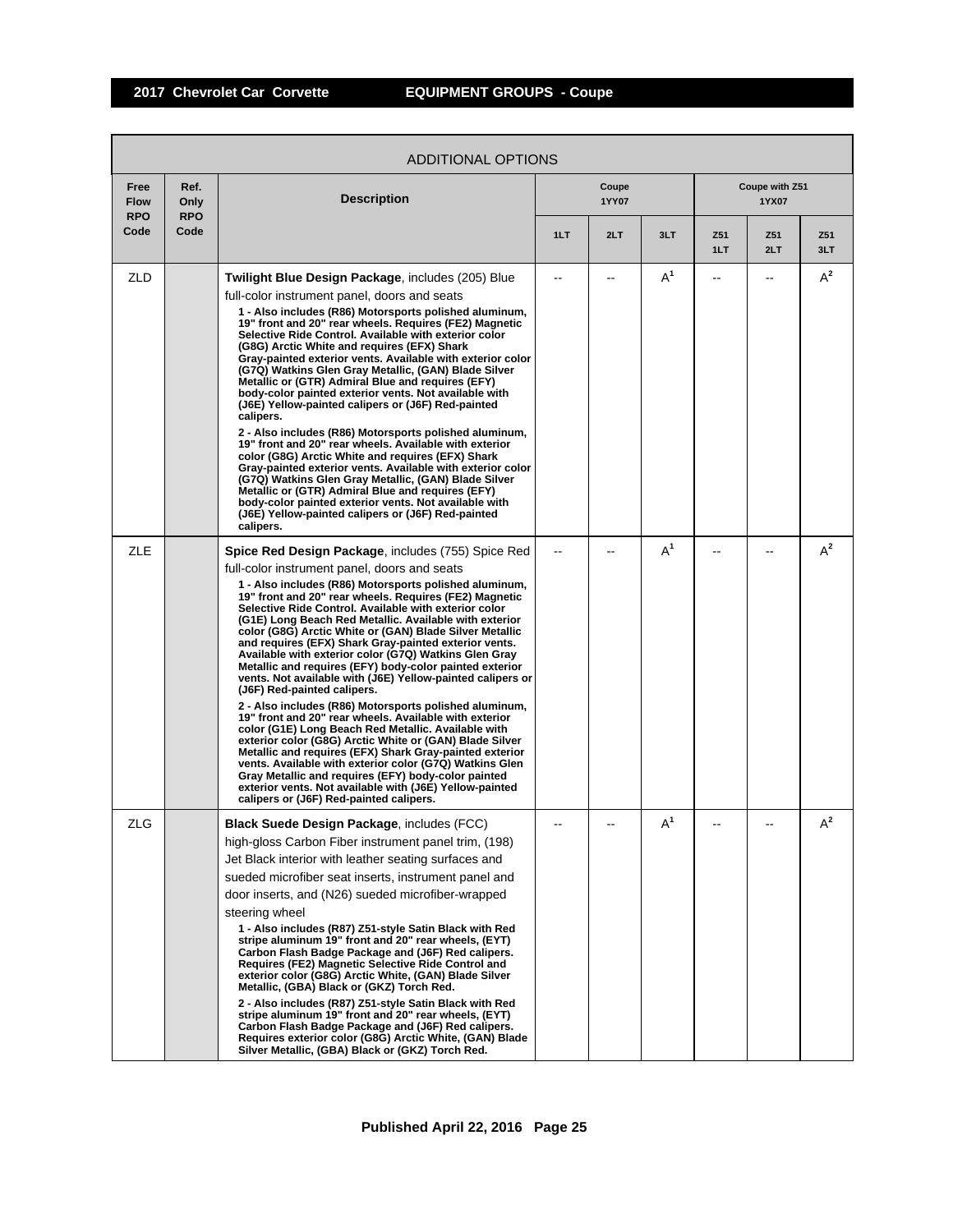ľ

|                                   | <b>ADDITIONAL OPTIONS</b>  |                                                                                                                                                                                                                                                                                                                                                                          |                  |                  |                  |                  |                         |                  |  |  |  |
|-----------------------------------|----------------------------|--------------------------------------------------------------------------------------------------------------------------------------------------------------------------------------------------------------------------------------------------------------------------------------------------------------------------------------------------------------------------|------------------|------------------|------------------|------------------|-------------------------|------------------|--|--|--|
| Free<br><b>Flow</b><br><b>RPO</b> | Ref.<br>Only<br><b>RPO</b> | <b>Description</b>                                                                                                                                                                                                                                                                                                                                                       |                  | Coupe<br>1YY07   |                  |                  | Coupe with Z51<br>1YX07 |                  |  |  |  |
| Code                              | Code                       |                                                                                                                                                                                                                                                                                                                                                                          | 1LT              | 2LT              | 3LT              | Z51<br>1LT       | Z <sub>51</sub><br>2LT  | Z51<br>3LT       |  |  |  |
| R <sub>8</sub> C                  |                            | Corvette Museum Delivery, acknowledgement form<br>required, includes (CFX) Corvette Museum logo plaque<br>personalized with your name and VIN<br>1 - Must also add Ship To BAC 184590.                                                                                                                                                                                   | $A^1$            | $A^1$            | $A^1$            | $A^1$            | $A^1$                   | $A^1$            |  |  |  |
| <b>PIN</b>                        |                            | <b>Customer selectable VIN ending</b><br>1 - This option is subject to restrictions and approval.<br>NOT AVAILABLE on all VINs. Available on SOLD orders<br>only.                                                                                                                                                                                                        | $A^1$            | $A^1$            | $A^1$            | $A^1$            | $A^1$                   | $A^1$            |  |  |  |
| <b>B92</b>                        |                            | <b>Hood insert, exposed Carbon Fiber weave</b><br>1 - Not available with any stripe or decal package.                                                                                                                                                                                                                                                                    | $A^1$            | $A^1$            | $A^1$            | $A^1$            | $A^1$                   | $A^1$            |  |  |  |
| VK3                               |                            | <b>License plate bracket, front</b><br>1 - Will be forced on orders with ship-to states that<br>require a front license plate.                                                                                                                                                                                                                                           | $A^1$            | $A^1$            | $A^1$            | $A^1$            | $A^1$                   | $A^1$            |  |  |  |
| 5WH                               |                            | <b>LPO, Front bumper moldings, Genuine Corvette</b><br>Accessory                                                                                                                                                                                                                                                                                                         | A/D              | A/D              | A/D              | A/D              | A/D                     | A/D              |  |  |  |
| <b>RWH</b>                        |                            | LPO, Indoor vehicle cover, Black with Stingray logo.<br><b>Genuine Corvette Accessory</b>                                                                                                                                                                                                                                                                                | A/D              | A/D              | A/D              | A/D              | A/D                     | A/D              |  |  |  |
| <b>VDN</b>                        |                            | LPO, Indoor vehicle cover, Gray with crossed flag<br>logo. Genuine Corvette Accessory                                                                                                                                                                                                                                                                                    | A/D              | A/D              | A/D              | A/D              | A/D                     | A/D              |  |  |  |
| <b>WKP</b>                        |                            | LPO, Indoor vehicle cover, Kalahari with crossed flag<br>logo. Genuine Corvette Accessory                                                                                                                                                                                                                                                                                | A/D              | A/D              | A/D              | A/D              | A/D                     | A/D              |  |  |  |
| <b>WKQ</b>                        |                            | LPO, Indoor vehicle cover, Red with crossed flag<br>logo. Genuine Corvette Accessory                                                                                                                                                                                                                                                                                     | A/D              | A/D              | A/D              | A/D              | A/D                     | A/D              |  |  |  |
| <b>WKU</b>                        |                            | LPO, Indoor vehicle cover, C7.R design. Genuine<br>Corvette Accessory                                                                                                                                                                                                                                                                                                    | A/D              | A/D              | A/D              | A/D              | A/D                     | A/D              |  |  |  |
| <b>RWJ</b>                        |                            | LPO, Outdoor vehicle cover, Black with Stingray logo.<br><b>Genuine Corvette Accessory</b>                                                                                                                                                                                                                                                                               | A/D              | A/D              | A/D              | A/D              | A/D                     | A/D              |  |  |  |
| <b>VRU</b>                        |                            | <b>LPO, Outdoor vehicle cover, Gray with Stingray logo.</b><br><b>Genuine Corvette Accessory</b>                                                                                                                                                                                                                                                                         | A/D              | A/D              | A/D              | A/D              | A/D                     | A/D              |  |  |  |
| VTB                               |                            | LPO, Rear fascia protector, Genuine Corvette<br>Accessory                                                                                                                                                                                                                                                                                                                | A/D              | A/D              | A/D              | A/D              | A/D                     | A/D              |  |  |  |
| <b>VTD</b>                        |                            | LPO, Body-Color Carbon Fiber Ground Effects<br><b>Genuine Corvette Accessory</b><br>1 - Requires (5ZZ) Z06-style body-color spoiler, LPO or<br>(5ZW) Z06-style Carbon Flash spoiler, LPO and exterior<br>color (G8G) Arctic White or (GKZ) Torch Red. Not<br>available with (VQK) Front and rear Black molded splash<br>guards, LPO or any other Ground Effects Package. | A/D <sup>1</sup> | A/D <sup>1</sup> | A/D <sup>1</sup> | A/D <sup>1</sup> | A/D <sup>1</sup>        | A/D <sup>1</sup> |  |  |  |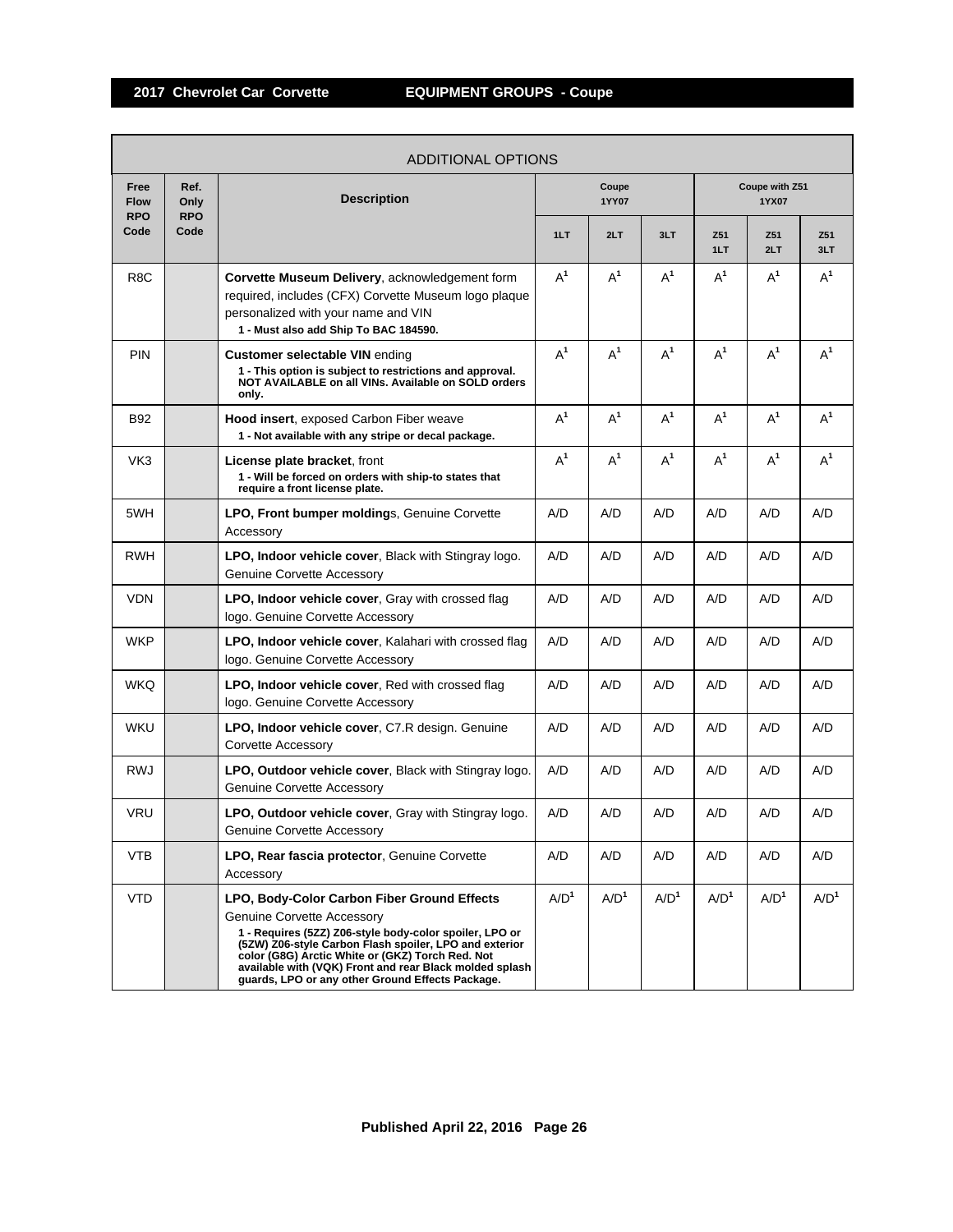| ADDITIONAL OPTIONS                |                            |                                                                                                                                                                                                                                                                                                                                                                                   |                  |                  |                  |                  |                         |                  |  |  |
|-----------------------------------|----------------------------|-----------------------------------------------------------------------------------------------------------------------------------------------------------------------------------------------------------------------------------------------------------------------------------------------------------------------------------------------------------------------------------|------------------|------------------|------------------|------------------|-------------------------|------------------|--|--|
| Free<br><b>Flow</b><br><b>RPO</b> | Ref.<br>Only<br><b>RPO</b> | <b>Description</b>                                                                                                                                                                                                                                                                                                                                                                |                  | Coupe<br>1YY07   |                  |                  | Coupe with Z51<br>1YX07 |                  |  |  |
| Code                              | Code                       |                                                                                                                                                                                                                                                                                                                                                                                   | 1LT              | 2LT              | 3LT              | Z51<br>1LT       | Z51<br>2LT              | Z51<br>3LT       |  |  |
| 5W8                               |                            | LPO, Carbon Flash Ground Effects, Genuine<br>Corvette Accessory<br>1 - Requires (5ZZ) Z06-style body-color spoiler, LPO or<br>(5ZW) Z06-style Carbon Flash spoiler, LPO. Not available<br>with (VQK) Front and rear Black molded splash guards,<br>LPO or any other Ground Effects Package.                                                                                       | A/D <sup>1</sup> | A/D <sup>1</sup> | A/D <sup>1</sup> | A/D <sup>1</sup> | A/D <sup>1</sup>        | A/D <sup>1</sup> |  |  |
| 5VM                               |                            | LPO, Exposed Carbon Fiber Ground Effects,<br>Genuine Corvette Accessory<br>1 - Requires (VYW) Premium carpeted floor mats with<br>Stingray logo, LPO, (VLI) Cargo mat with Stingray logo,<br>LPO, (5YN) Chrome interior trim badge with Stingray<br>logo, LPO, (V8X) Custom sill plates with Stingray logo,<br>LPO and (SH2) Custom floor console lid with Stingray<br>logo, LPO. | A/D <sup>1</sup> | A/D <sup>1</sup> | A/D <sup>1</sup> | A/D <sup>1</sup> | A/D <sup>1</sup>        | A/D <sup>1</sup> |  |  |
| <b>RXX</b>                        |                            | LPO, Carbon Flash rear license plate holder,<br><b>Genuine Corvette Accessory</b>                                                                                                                                                                                                                                                                                                 | A/D              | A/D              | A/D              | A/D              | A/D                     | A/D              |  |  |
| SB <sub>3</sub>                   |                            | LPO, Body-color wing spoiler, Genuine Corvette<br>Accessory<br>1 - Not available with (R8C) Corvette Museum Delivery.                                                                                                                                                                                                                                                             | A/D <sup>1</sup> | A/D <sup>1</sup> | A/D <sup>1</sup> |                  |                         |                  |  |  |
| 5ZU                               |                            | <b>LPO, Z51-style spoiler</b> Genuine Corvette Accessory<br>1 - Not available with (5ZV) Carbon Flash painted<br>Z51-style spoiler, LPO, (R8C) Corvette Museum Delivery<br>or (FE2) Magnetic Selective Ride Control.                                                                                                                                                              | A/D <sup>1</sup> | A/D <sup>1</sup> | A/D <sup>1</sup> |                  |                         |                  |  |  |
| 5ZV                               |                            | LPO, Carbon Flash painted Z51-style spoiler<br><b>Genuine Corvette Accessory</b><br>1 - Not available with (5ZU) Z51-style spoiler, LPO, (R8C)<br>Corvette Museum Delivery or (FE2) Magnetic Selective<br>Ride Control.                                                                                                                                                           | A/D <sup>1</sup> | A/D <sup>1</sup> | A/D <sup>1</sup> |                  |                         |                  |  |  |
| 5ZZ                               |                            | LPO, Z06-style body-color spoiler Genuine Corvette<br>Accessory<br>1 - Requires (VTD) Body-Color Carbon Fiber Ground<br>Effects, LPO or (5VM) Exposed Carbon Fiber Ground<br>Effects, LPO. Not available with (R8C) Corvette Museum<br>Delivery.                                                                                                                                  | A/D <sup>1</sup> | A/D <sup>1</sup> | A/D <sup>1</sup> | A/D <sup>1</sup> | A/D <sup>1</sup>        | A/D <sup>1</sup> |  |  |
| 5ZW                               |                            | LPO, Z06-style Carbon Flash spoiler, Genuine<br><b>Corvette Accessory</b><br>1 - Requires (5W8) Carbon Flash Ground Effects, LPO.<br>Not available with (R8C) Corvette Museum Delivery or<br>any other spoiler.                                                                                                                                                                   | A/D <sup>1</sup> | A/D <sup>1</sup> | A/D <sup>1</sup> | A/D <sup>1</sup> | A/D <sup>1</sup>        | A/D <sup>1</sup> |  |  |
| 5KX                               |                            | LPO, Stingray Exterior Appearance Package Coupe,<br>includes (RWH) Black indoor vehicle cover with<br>Stingray logo, LPO, (RXJ) Wheel center caps with<br>Stingray logo, LPO and (VTE) Underhood liner with<br>Stingray logo, LPO. Genuine Corvette Accessory                                                                                                                     | A/D              | A/D              | A/D              | A/D              | A/D                     | A/D              |  |  |
| <b>PDV</b>                        |                            | LPO, Wing-Style Spoiler with Wicker Genuine<br>Corvette Accessory<br>1 - Not available with (R8C) Corvette Museum Delivery.                                                                                                                                                                                                                                                       |                  |                  |                  | A/D <sup>1</sup> | A/D <sup>1</sup>        | A/D <sup>1</sup> |  |  |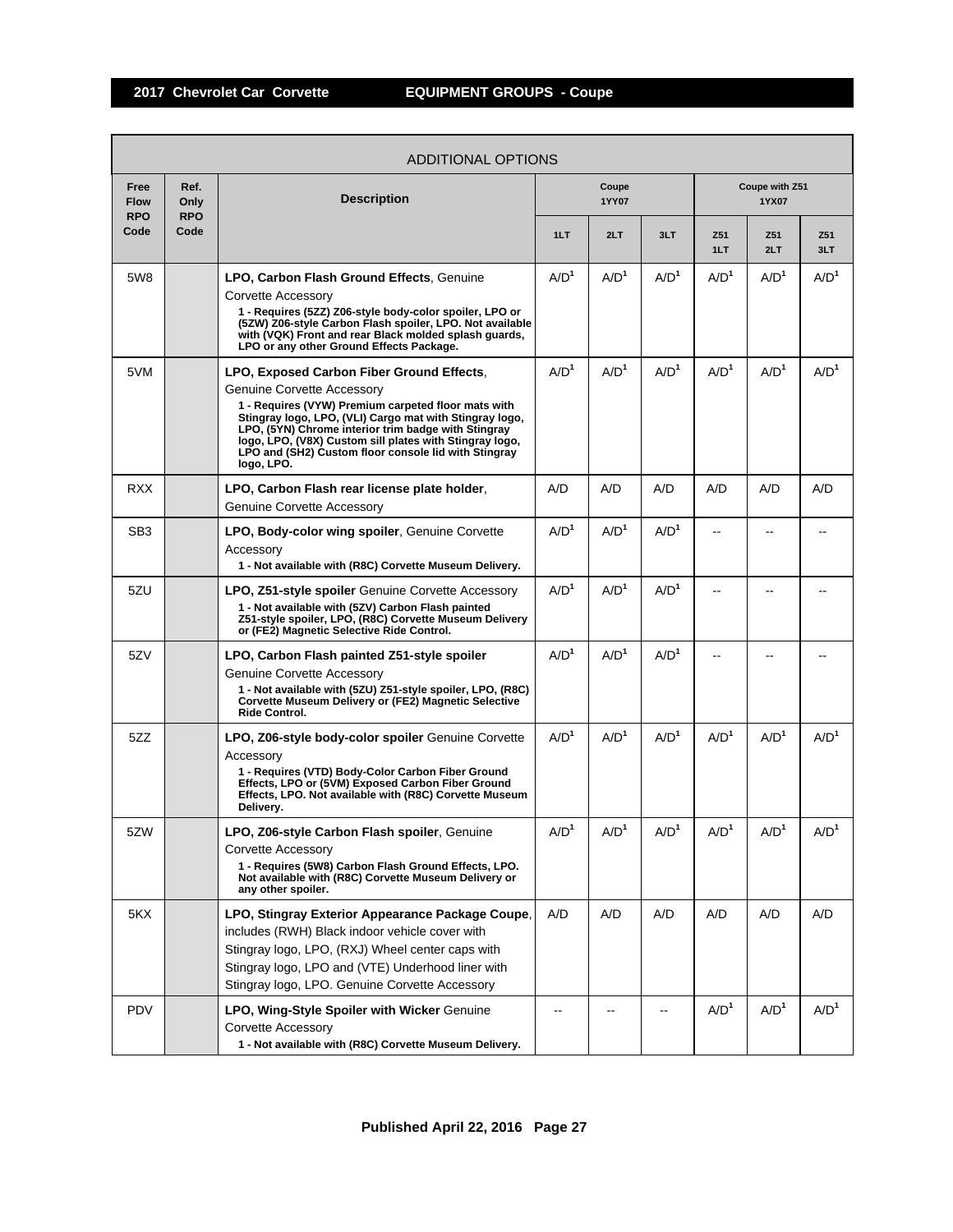| ADDITIONAL OPTIONS                |                            |                                                                                                                                                                                                                                                                                                                                                                                                                                                                                                                                                                                                                             |                  |                  |                  |                  |                         |                  |  |
|-----------------------------------|----------------------------|-----------------------------------------------------------------------------------------------------------------------------------------------------------------------------------------------------------------------------------------------------------------------------------------------------------------------------------------------------------------------------------------------------------------------------------------------------------------------------------------------------------------------------------------------------------------------------------------------------------------------------|------------------|------------------|------------------|------------------|-------------------------|------------------|--|
| Free<br><b>Flow</b><br><b>RPO</b> | Ref.<br>Only<br><b>RPO</b> | <b>Description</b>                                                                                                                                                                                                                                                                                                                                                                                                                                                                                                                                                                                                          |                  | Coupe<br>1YY07   |                  |                  | Coupe with Z51<br>1YX07 |                  |  |
| Code                              | Code                       |                                                                                                                                                                                                                                                                                                                                                                                                                                                                                                                                                                                                                             | 1LT              | 2LT              | 3LT              | Z51<br>1LT       | Z51<br>2LT              | Z51<br>3LT       |  |
| <b>VQK</b>                        |                            | LPO, Front and rear Black molded splash guards,<br><b>Genuine Corvette Accessory</b><br>1 - Not available with any Ground Effects Package.                                                                                                                                                                                                                                                                                                                                                                                                                                                                                  | A/D <sup>1</sup> | A/D <sup>1</sup> | A/D <sup>1</sup> | A/D <sup>1</sup> | A/D <sup>1</sup>        | A/D <sup>1</sup> |  |
| <b>VTE</b>                        |                            | LPO, Underhood liner with Stingray logo. Genuine<br>Corvette Accessory<br>1 - Not available with (VO4) Underhood liner with<br>crossed flags logo, LPO.                                                                                                                                                                                                                                                                                                                                                                                                                                                                     | A/D <sup>1</sup> | A/D <sup>1</sup> | A/D <sup>1</sup> | A/D <sup>1</sup> | A/D <sup>1</sup>        | A/D <sup>1</sup> |  |
| VO <sub>4</sub>                   |                            | LPO, Underhood liner with crossed flags logo,<br>Genuine Corvette Accessory<br>1 - Not available with (VTE) Underhood liner with<br>Stingray logo, LPO.                                                                                                                                                                                                                                                                                                                                                                                                                                                                     | A/D <sup>1</sup> | A/D <sup>1</sup> | A/D <sup>1</sup> | A/D <sup>1</sup> | A/D <sup>1</sup>        | A/D <sup>1</sup> |  |
| <b>RXJ</b>                        |                            | LPO, Wheel center caps with Stingray logo Genuine<br>Corvette Accessory                                                                                                                                                                                                                                                                                                                                                                                                                                                                                                                                                     | A/D              | A/D              | A/D              | A/D              | A/D                     | A/D              |  |
| 5ZG                               |                            | LPO, Carbon Fiber wheel center caps with crossed<br>flags logo, Genuine Corvette Accessory                                                                                                                                                                                                                                                                                                                                                                                                                                                                                                                                  | A/D              | A/D              | A/D              | A/D              | A/D                     | A/D              |  |
| <b>RXH</b>                        |                            | LPO, Jake logo center caps, Genuine Corvette<br>Accessory                                                                                                                                                                                                                                                                                                                                                                                                                                                                                                                                                                   | A/D              | A/D              | A/D              | A/D              | A/D                     | A/D              |  |
| <b>VWD</b>                        |                            | LPO, Chrome Z51 logo center caps, Genuine<br>Corvette Accessory<br>1 - Requires (5YU) Torque directional chrome aluminum<br>wheels, LPO or (Q7E) chrome aluminum wheels. Not<br>available with (RXJ) Wheel center caps with Stingray<br>logo, LPO.                                                                                                                                                                                                                                                                                                                                                                          |                  |                  |                  | A/D <sup>1</sup> | A/D <sup>1</sup>        | $A/D^1$          |  |
| 5YZ                               |                            | LPO, Z51-style Satin Black with Red stripe<br>aluminum 19" (48.3 cm) front and 20" (50.8 cm) rear<br>wheels, includes wheels, center caps and wheel lock<br>kit. Genuine Corvette Accessory. 5YZ can be ordered<br>with other optional wheels. When ordering 5YZ with<br>other optional wheels, 2 complete sets of wheels are<br>being ordered. Please ensure customer desires both<br>sets of wheels before proceeding to place order with<br>LPO wheels 5YZ<br>1 - Includes 19" front and 20" rear tires. Not available<br>with (R8C) Corvette Museum Delivery.<br>2 - Not available with (R8C) Corvette Museum Delivery. | A/D <sup>1</sup> | A/D <sup>1</sup> | A/D <sup>1</sup> | A/D <sup>2</sup> | A/D <sup>2</sup>        | A/D <sup>2</sup> |  |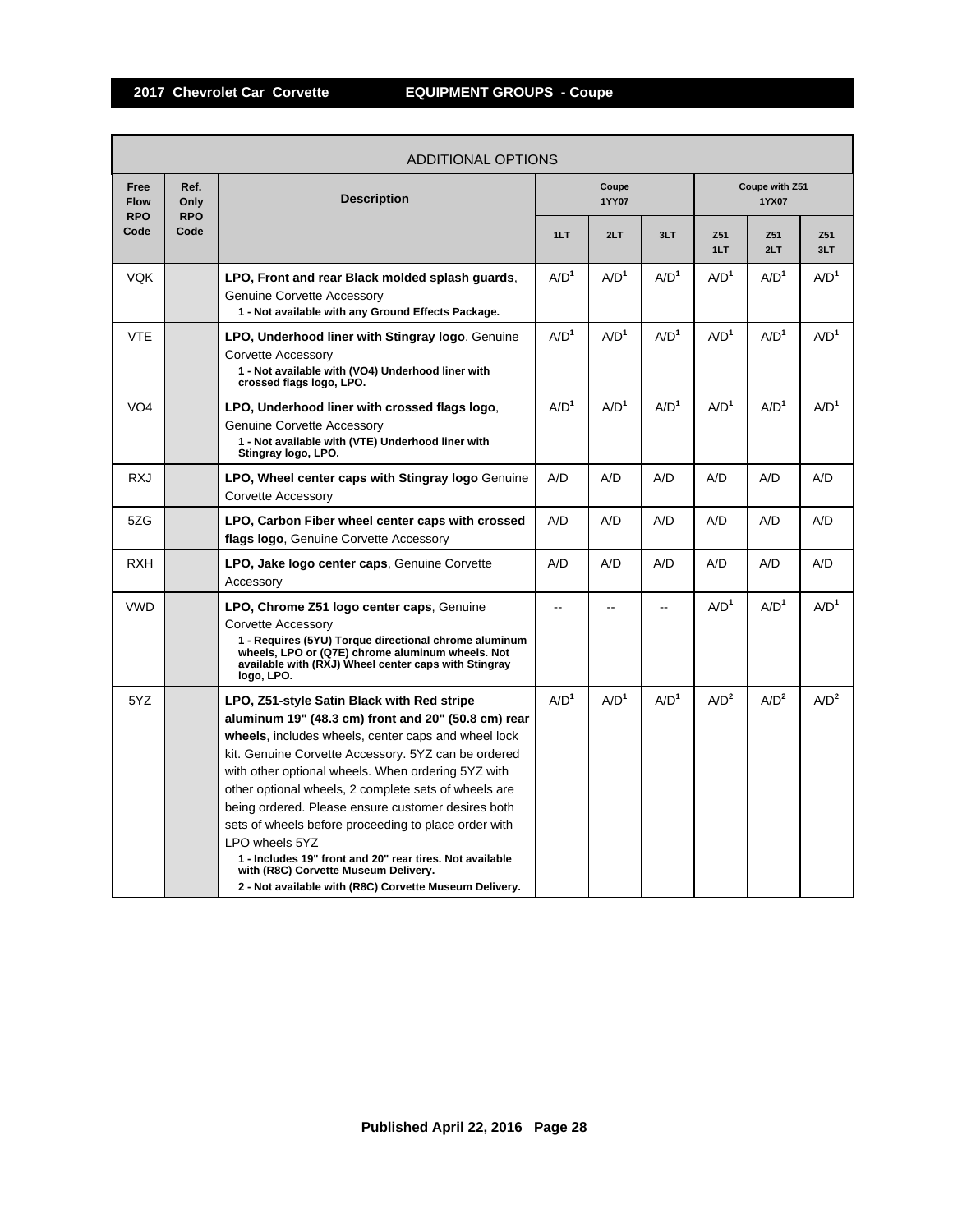| <b>ADDITIONAL OPTIONS</b>         |                            |                                                                                                                                                                                                                                                                                                                                                                                                                                                                                                                                                                                                                                |                  |                  |                  |                  |                         |                  |  |
|-----------------------------------|----------------------------|--------------------------------------------------------------------------------------------------------------------------------------------------------------------------------------------------------------------------------------------------------------------------------------------------------------------------------------------------------------------------------------------------------------------------------------------------------------------------------------------------------------------------------------------------------------------------------------------------------------------------------|------------------|------------------|------------------|------------------|-------------------------|------------------|--|
| Free<br><b>Flow</b><br><b>RPO</b> | Ref.<br>Only<br><b>RPO</b> | <b>Description</b>                                                                                                                                                                                                                                                                                                                                                                                                                                                                                                                                                                                                             |                  | Coupe<br>1YY07   |                  |                  | Coupe with Z51<br>1YX07 |                  |  |
| Code                              | Code                       |                                                                                                                                                                                                                                                                                                                                                                                                                                                                                                                                                                                                                                | 1LT              | 2LT              | 3LT              | Z51<br>1LT       | Z51<br>2LT              | Z51<br>3LT       |  |
| 5Z2                               |                            | LPO, Z51-style Satin Black with Yellow stripe<br>aluminum 19" (48.3 cm) front and 20" (50.8 cm) rear<br>wheels, includes wheels, center caps and wheel lock<br>kit. Genuine Corvette Accessory. 5Z2 can be ordered<br>with other optional wheels. When ordering 5Z2 with<br>other optional wheels, 2 complete sets of wheels are<br>being ordered. Please ensure customer desires both<br>sets of wheels before proceeding to place order with<br>LPO wheels 5Z2<br>1 - Includes 19" front and 20" rear tires. Not available<br>with (R8C) Corvette Museum Delivery.<br>2 - Not available with (R8C) Corvette Museum Delivery. | A/D <sup>1</sup> | A/D <sup>1</sup> | A/D <sup>1</sup> | A/D <sup>2</sup> | $A/D^2$                 | A/D <sup>2</sup> |  |
| 5YU                               |                            | LPO, Torque directional chrome aluminum 19" (48.3)<br>cm) front and 20" (50.8 cm) rear wheels, includes<br>wheels, center caps and wheel lock kit. Genuine<br>Corvette Accessory. 5YU can be ordered with other<br>optional wheels. When ordering 5YU with other optional<br>wheels, 2 complete sets of wheels are being ordered.<br>Please ensure customer desires both sets of wheels<br>before proceeding to place order with LPO wheels 5YU<br>1 - Includes 19" front and 20" rear tires. Not available<br>with (R8C) Corvette Museum Delivery.<br>2 - Not available with (R8C) Corvette Museum Delivery.                  | A/D <sup>1</sup> | A/D <sup>1</sup> | A/D <sup>1</sup> | A/D <sup>2</sup> | A/D <sup>2</sup>        | A/D <sup>2</sup> |  |
| 5YV                               |                            | LPO, Torque Silver aluminum 19" (48.3 cm) front<br>and 20" (50.8 cm) rear wheels, includes wheels,<br>center caps and wheel lock kit. Genuine Corvette<br>Accessory. 5YV can be ordered with other optional<br>wheels. When ordering 5YV with other optional wheels,<br>2 complete sets of wheels are being ordered. Please<br>ensure customer desires both sets of wheels before<br>proceeding to place order with LPO wheels 5YV<br>1 - Includes 19" front and 20" rear tires. Not available<br>with (R8C) Corvette Museum Delivery.<br>2 - Not available with (R8C) Corvette Museum Delivery.                               | A/D <sup>1</sup> | A/D <sup>1</sup> | A/D <sup>1</sup> | A/D <sup>2</sup> | A/D <sup>2</sup>        | A/D <sup>2</sup> |  |
| 5YW                               |                            | LPO, Motorsports polished aluminum 19" (48.3 cm)<br>front and 20" (50.8 cm) rear wheels, includes wheels,<br>center caps and wheel lock kit. Genuine Corvette<br>Accessory. 5YW can be ordered with other optional<br>wheels. When ordering 5YW with other optional<br>wheels, 2 complete sets of wheels are being ordered.<br>Please ensure customer desires both sets of wheels<br>before proceeding to place order with LPO wheels 5YW<br>1 - Includes 19" front and 20" rear tires. Not available<br>with (R8C) Corvette Museum Delivery.<br>2 - Not available with (R8C) Corvette Museum Delivery.                        | A/D <sup>1</sup> | A/D <sup>1</sup> | A/D <sup>1</sup> | A/D <sup>2</sup> | A/D <sup>2</sup>        | A/D <sup>2</sup> |  |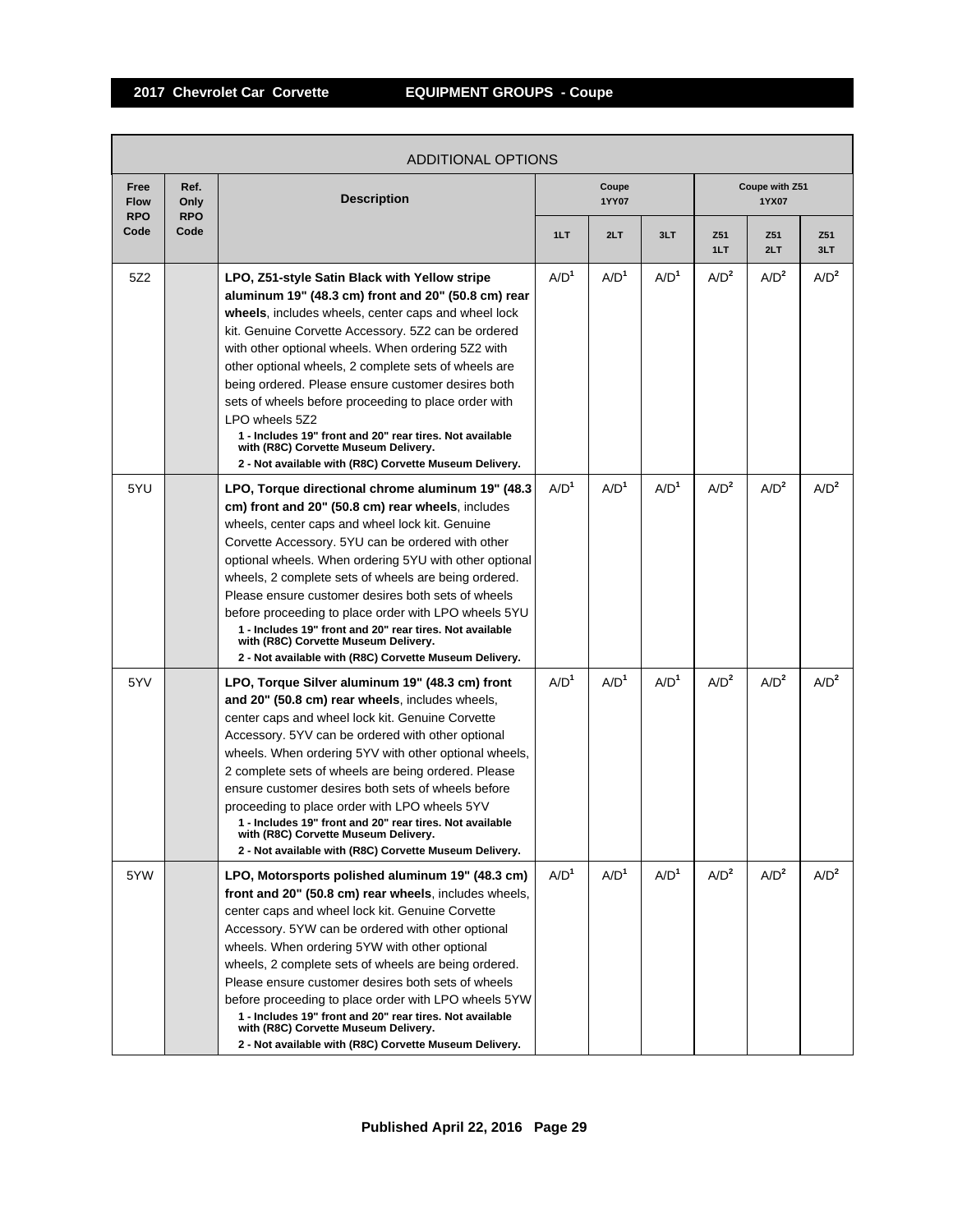Г

|                                   | ADDITIONAL OPTIONS         |                                                                                                                                                                                                                                                                                                                                                                                                                                                                                                                                                                                                      |                          |                  |                  |                  |                         |                  |  |  |  |
|-----------------------------------|----------------------------|------------------------------------------------------------------------------------------------------------------------------------------------------------------------------------------------------------------------------------------------------------------------------------------------------------------------------------------------------------------------------------------------------------------------------------------------------------------------------------------------------------------------------------------------------------------------------------------------------|--------------------------|------------------|------------------|------------------|-------------------------|------------------|--|--|--|
| Free<br><b>Flow</b><br><b>RPO</b> | Ref.<br>Only<br><b>RPO</b> | <b>Description</b>                                                                                                                                                                                                                                                                                                                                                                                                                                                                                                                                                                                   |                          | Coupe<br>1YY07   |                  |                  | Coupe with Z51<br>1YX07 |                  |  |  |  |
| Code                              | Code                       |                                                                                                                                                                                                                                                                                                                                                                                                                                                                                                                                                                                                      | 1LT                      | 2LT              | 3LT              | Z51<br>1LT       | Z51<br>2LT              | Z51<br>3LT       |  |  |  |
| 5YX                               |                            | LPO, Motorsports Black aluminum 19" (48.3 cm)<br>front and 20" (50.8 cm) rear wheels, includes wheels,<br>center caps and wheel lock kit. Genuine Corvette<br>Accessory. 5YX can be ordered with other optional<br>wheels. When ordering 5YX with other optional wheels,<br>2 complete sets of wheels are being ordered. Please<br>ensure customer desires both sets of wheels before<br>proceeding to place order with LPO wheels 5YX<br>1 - Includes 19" front and 20" rear tires. Not available<br>with (R8C) Corvette Museum Delivery.<br>2 - Not available with (R8C) Corvette Museum Delivery. | A/D <sup>1</sup>         | A/D <sup>1</sup> | A/D <sup>1</sup> | A/D <sup>2</sup> | A/D <sup>2</sup>        | A/D <sup>2</sup> |  |  |  |
| <b>EYT</b>                        |                            | Carbon Flash Badge Package<br>1 - Included with (ZLG) Black Suede Design Package.                                                                                                                                                                                                                                                                                                                                                                                                                                                                                                                    | A                        | A                | $A^1$            | A                | A                       | $A^1$            |  |  |  |
| CFZ                               |                            | Carbon-Flash Painted Ground Effects Package,<br>includes Carbon Flash-painted splitter and rockers, and<br>more aggressive rear spoiler                                                                                                                                                                                                                                                                                                                                                                                                                                                              | A                        | A                | A                | A                | A                       | A                |  |  |  |
| CC3                               |                            | Roof panel, 1-piece transparent, removable                                                                                                                                                                                                                                                                                                                                                                                                                                                                                                                                                           | A                        | A                | A                | A                | A                       | A                |  |  |  |
| C <sub>2</sub> Z                  |                            | <b>Roof panel, visible carbon fiber with body-color</b><br>surround, removable                                                                                                                                                                                                                                                                                                                                                                                                                                                                                                                       |                          | A                | A                |                  | A                       | A                |  |  |  |
| C <sub>2</sub> M                  |                            | Carbon Fiber Dual Roof Package, includes (C2Z)<br>visible carbon fiber roof panel with body-color surround<br>and (CC3) transparent roof panel                                                                                                                                                                                                                                                                                                                                                                                                                                                       | $\overline{\phantom{a}}$ | A                | A                | $\overline{a}$   | A                       | A                |  |  |  |
| C <sub>2</sub> Q                  |                            | Body-Color Dual Roof Package, includes (CFA)<br>body-color roof panel with body-color surround and<br>(CC3) transparent roof panel                                                                                                                                                                                                                                                                                                                                                                                                                                                                   |                          | A                | A                |                  | A                       | A                |  |  |  |
| <b>TTV</b>                        |                            | Spoiler, rear and outside mirrors, carbon flash-painted<br>1 - Not available with (GBA) Black exterior color.                                                                                                                                                                                                                                                                                                                                                                                                                                                                                        | A                        | A                | A                | $A^1$            | $A^1$                   | $A^1$            |  |  |  |
| <b>DTW</b>                        |                            | Carbon Flash Hood Stinger Stripe<br>1 - Not available with any other stripe package.                                                                                                                                                                                                                                                                                                                                                                                                                                                                                                                 | $A^1$                    | $A^1$            | $A^1$            | $A^1$            | $A^1$                   | $A^1$            |  |  |  |
| <b>DXM</b>                        |                            | <b>Shark Gray Hood Stinger Stripe</b><br>1 - Not available with any other stripe package.                                                                                                                                                                                                                                                                                                                                                                                                                                                                                                            | $A^1$                    | $A^1$            | $A^1$            | $A^1$            | $A^1$                   | $A^1$            |  |  |  |
| <b>DYV</b>                        |                            | <b>NEW! Satin Black Hood Stinger Stripe</b><br>1 - Not available with any other stripe package.                                                                                                                                                                                                                                                                                                                                                                                                                                                                                                      | $A^1$                    | $A^1$            | $A^1$            | $A^1$            | $A^1$                   | $A^1$            |  |  |  |
| DVQ.                              |                            | Jake Carbon Flash Metallic Two-Tone Hood Stinger<br><b>Decal</b><br>1 - Not available with any other stripe package.                                                                                                                                                                                                                                                                                                                                                                                                                                                                                 | $A^1$                    | $A^1$            | $A^1$            | $A^1$            | $A^1$                   | $A^1$            |  |  |  |
| <b>DTP</b>                        |                            | <b>Blade Silver Full Length Dual Racing Stripe</b><br>Package<br>1 - Not available with any other stripe package or<br>exterior color (GAN) Blade Silver Metallic.                                                                                                                                                                                                                                                                                                                                                                                                                                   | $A^1$                    | $A^1$            | $A^1$            | $A^1$            | $A^1$                   | $A^1$            |  |  |  |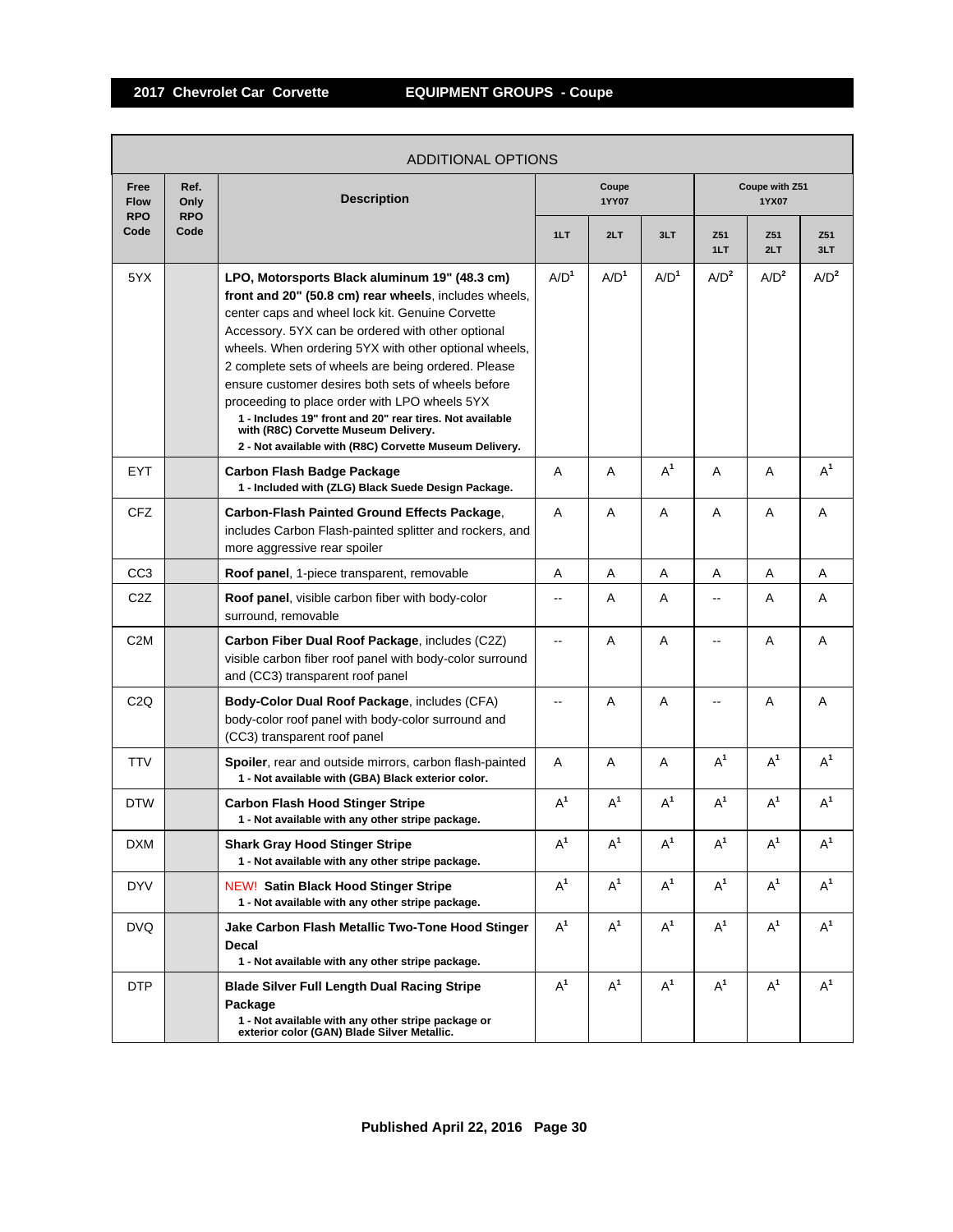|                                   | <b>ADDITIONAL OPTIONS</b>  |                                                                                                                                                                                          |                |       |                |            |                         |            |  |  |  |
|-----------------------------------|----------------------------|------------------------------------------------------------------------------------------------------------------------------------------------------------------------------------------|----------------|-------|----------------|------------|-------------------------|------------|--|--|--|
| Free<br><b>Flow</b><br><b>RPO</b> | Ref.<br>Only<br><b>RPO</b> | <b>Description</b>                                                                                                                                                                       | Coupe<br>1YY07 |       |                |            | Coupe with Z51<br>1YX07 |            |  |  |  |
| Code                              | Code                       |                                                                                                                                                                                          | 1LT            | 2LT   | 3LT            | Z51<br>1LT | Z51<br>2LT              | Z51<br>3LT |  |  |  |
| DTH                               |                            | <b>Carbon Flash Full Length Dual Racing Stripe</b><br>Package<br>1 - Not available with any other stripe package.                                                                        | $A^1$          | $A^1$ | $A^1$          | $A^1$      | $A^1$                   | $A^1$      |  |  |  |
| <b>DTR</b>                        |                            | <b>Crystal Red Full Length Dual Racing Stripe</b><br>Package<br>1 - Not available with any other stripe package.                                                                         | $A^1$          | $A^1$ | $A^1$          | $A^1$      | $A^1$                   | $A^1$      |  |  |  |
| DTN                               |                            | Cyber Gray Full Length Dual Racing Stripe Package<br>1 - Not available with any other stripe package.                                                                                    | $A^1$          | $A^1$ | $A^1$          | $A^1$      | $A^1$                   | $A^1$      |  |  |  |
| DTQ                               |                            | Inferno Orange Full Length Dual Racing Stripe<br>Package<br>1 - Not available with any other stripe package.                                                                             | $A^1$          | $A^1$ | $A^1$          | $A^1$      | $A^1$                   | $A^1$      |  |  |  |
| <b>DUP</b>                        |                            | Red, White and Blue Full Length Racing Decal<br>Package<br>1 - Not available with any other stripe package.                                                                              | $A^1$          | $A^1$ | $A^1$          | $A^1$      | $A^1$                   | $A^1$      |  |  |  |
| <b>DWA</b>                        |                            | Velocity Yellow Full Length Racing Decal Package<br>1 - Not available with any other stripe package or<br>exterior color (GC6) Corvette Racing Yellow Tintcoat.                          | $A^1$          | $A^1$ | A <sup>1</sup> | $A^1$      | $A^1$                   | $A^1$      |  |  |  |
| EFY                               |                            | <b>Vents, exterior, body-color painted</b><br>1 - Not available with (GBA) Black exterior color.                                                                                         | $A^1$          | $A^1$ | $A^1$          | $A^1$      | $A^1$                   | $A^1$      |  |  |  |
| <b>EFX</b>                        |                            | <b>Vents, exterior, Shark Gray-painted</b><br>1 - Not available with (EFY) body-color-painted exterior<br>vents or (G7Q) Watkins Glen Gray Metallic exterior color.                      | $A^1$          | $A^1$ | $A^1$          | $A^1$      | $A^1$                   | $A^1$      |  |  |  |
| Q7S                               |                            | Wheels, 5-split spoke, Silver-painted aluminum, 19" x<br>8.5" (48.3 cm x 21.6 cm) front and 20" x 10" (50.8 cm x<br>25.4 cm) rear<br>1 - Requires (FE2) Magnetic Selective Ride Control. | $A^1$          | $A^1$ | $A^1$          | S          | S                       | S          |  |  |  |
| Q7E                               |                            | <b>Wheels</b> , chrome aluminum, $19" \times 8.5"$ (48.3 cm $\times$ 21.6<br>cm) front and 20" x 10" (50.8 cm x 25.4 cm) rear<br>1 - Requires (FE2) Magnetic Selective Ride Control.     | $A^1$          | $A^1$ | $A^1$          | A          | A                       | Α          |  |  |  |
| ERI                               |                            | <b>Battery Protection Package</b>                                                                                                                                                        | Α              | Α     | Α              | Α          | А                       | Α          |  |  |  |
| Q7T                               |                            | <b>Wheels, Black aluminum, 19" x 8.5" (48.3 cm x 21.6)</b><br>cm) front and 20" x 10" (50.8 cm x 25.4 cm) rear<br>1 - Requires (FE2) Magnetic Selective Ride Control.                    | $A^1$          | $A^1$ | $A^1$          | Α          | Α                       | Α          |  |  |  |
| QCC                               |                            | Wheels, Black machined aluminum, 19" x 8.5" (48.3)<br>cm x 21.6 cm) front and 20" x 10" (50.8 cm x 25.4 cm)<br>rear<br>1 - Requires (FE2) Magnetic Selective Ride Control.               | $A^1$          | $A^1$ | $A^1$          | Α          | Α                       | Α          |  |  |  |
| R87                               |                            | Wheels, Z51-style Satin Black with Red stripe<br>aluminum 19" (48.3 cm) front and 20" (50.8 cm) rear<br>1 - Requires (FE2) Magnetic Selective Ride Control.                              | $A^1$          | $A^1$ | $A^1$          | Α          | Α                       | Α          |  |  |  |
| QX3                               |                            | <b>Wheels</b> , chrome aluminum, $18" \times 8.5"$ (45.7 cm $\times$ 21.6<br>cm) front and 19" x 10.0" (48.3 cm x 25.4 cm) rear                                                          | Α              | Α     | Α              |            |                         |            |  |  |  |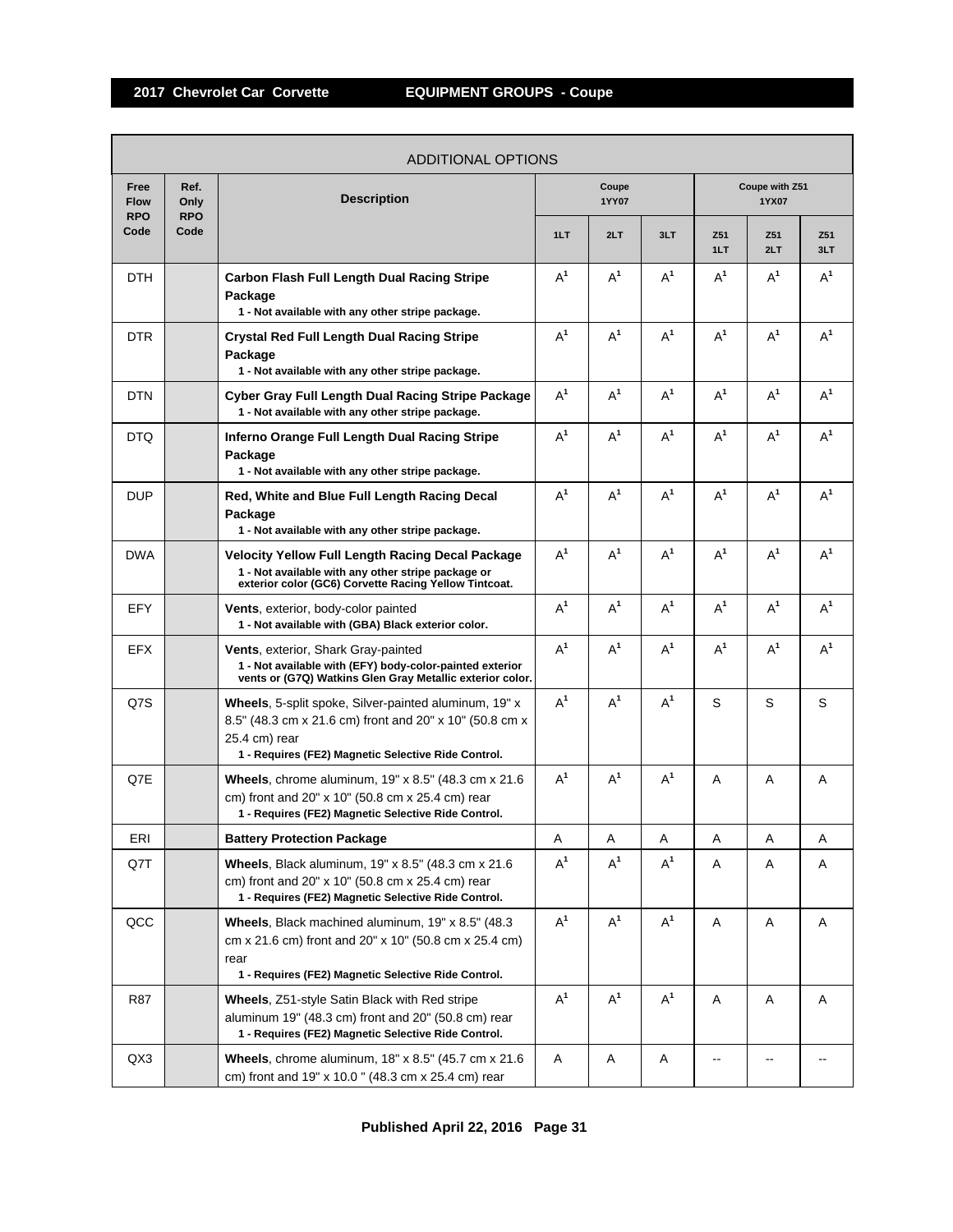|                                   | <b>ADDITIONAL OPTIONS</b>  |                                                                                                                                                                                                                                                                                                                                                                                                                                                                                                                                                                                                                                                                                                              |       |                |       |            |                         |            |  |  |
|-----------------------------------|----------------------------|--------------------------------------------------------------------------------------------------------------------------------------------------------------------------------------------------------------------------------------------------------------------------------------------------------------------------------------------------------------------------------------------------------------------------------------------------------------------------------------------------------------------------------------------------------------------------------------------------------------------------------------------------------------------------------------------------------------|-------|----------------|-------|------------|-------------------------|------------|--|--|
| Free<br><b>Flow</b><br><b>RPO</b> | Ref.<br>Only<br><b>RPO</b> | <b>Description</b>                                                                                                                                                                                                                                                                                                                                                                                                                                                                                                                                                                                                                                                                                           |       | Coupe<br>1YY07 |       |            | Coupe with Z51<br>1YX07 |            |  |  |
| Code                              | Code                       |                                                                                                                                                                                                                                                                                                                                                                                                                                                                                                                                                                                                                                                                                                              | 1LT   | 2LT            | 3LT   | Z51<br>1LT | Z51<br>2LT              | Z51<br>3LT |  |  |
| QX1                               |                            | Wheels, Black aluminum, 18" x 8.5" (45.7 cm x 21.6)<br>cm) front and 19" x 10" (48.3 cm x 25.4 cm) rear                                                                                                                                                                                                                                                                                                                                                                                                                                                                                                                                                                                                      | Α     | Α              | Α     |            |                         |            |  |  |
| <b>RPK</b>                        |                            | Wheels, Black machined aluminum, 18" x 8.5" (45.7)<br>cm x 21.6 cm) front and 19" x 10" (48.3 cm x 25.4 cm)<br>rear                                                                                                                                                                                                                                                                                                                                                                                                                                                                                                                                                                                          | Α     | Α              | Α     |            | --                      |            |  |  |
| J6F                               |                            | <b>Calipers, Red-painted</b><br>1 - Included with (ZLG) Black Suede Design Package.                                                                                                                                                                                                                                                                                                                                                                                                                                                                                                                                                                                                                          | Α     | Α              | $A^1$ | Α          | Α                       | $A^1$      |  |  |
| J6E                               |                            | <b>Calipers, Yellow-painted</b>                                                                                                                                                                                                                                                                                                                                                                                                                                                                                                                                                                                                                                                                              | Α     | Α              | Α     | Α          | Α                       | Α          |  |  |
| FE <sub>9</sub>                   |                            | Emissions, Federal requirements, 50-state certified                                                                                                                                                                                                                                                                                                                                                                                                                                                                                                                                                                                                                                                          | Α     | A              | A     | A          | A                       | A          |  |  |
| YF <sub>5</sub>                   |                            | <b>Emissions, California state requirements, 50-state</b><br>certified                                                                                                                                                                                                                                                                                                                                                                                                                                                                                                                                                                                                                                       | A     | Α              | A     | A          | Α                       | Α          |  |  |
| NE <sub>1</sub>                   |                            | Emissions, Connecticut, Delaware, Maine, Maryland,<br>Massachusetts, New Jersey, New York, Oregon,<br>Pennsylvania, Rhode Island, Vermont and Washington<br>state requirements, 50-state certified                                                                                                                                                                                                                                                                                                                                                                                                                                                                                                           | Α     | A              | Α     | Α          | Α                       | A          |  |  |
| NB <sub>8</sub>                   |                            | <b>Emissions override, California (allows a dealer in</b><br>states that require California emissions - California,<br>Connecticut, Delaware, Maryland, Massachusetts, New<br>Jersey, New York, Oregon, Pennsylvania, Rhode Island<br>or Washington - to order Federal emissions for a<br>vehicle that will be registered in a state that has Federal<br>emission requirements). Do not use for vehicles that<br>will be registered in California, Connecticut, Delaware,<br>Maryland, Massachusetts, New Jersey, New York,<br>Oregon, Pennsylvania, Rhode Island or Washington.<br>1 - Requires (FE9) Federal emissions requirements. Not<br>available in Maine or Vermont.                                 | $A^1$ | $A^1$          | $A^1$ | $A^1$      | $A^1$                   | $A^1$      |  |  |
| NB <sub>9</sub>                   |                            | Emissions override, state-specific (for dealers<br>ordering vehicles in (YF5) or (NE1) emission states -<br>California, Connecticut, Delaware, Maine, Maryland,<br>Massachusetts, New Jersey, New York, Oregon,<br>Pennsylvania, Rhode Island, Vermont and Washington)<br>1 - Allows a California dealer (YF5 emissions) to order<br>(NE1) emissions with (NB9) emissions override code for<br>registration in (NE1) states; or, a Connecticut, Delaware,<br>Maine, Maryland, Massachusetts, New Jersey, New York,<br>Oregon, Pennsylvania, Rhode Island, Vermont and<br>Washington dealer (NE1 emissions) to order (YF5)<br>emissions with (NB9) emissions override code for<br>registration in California. | $A^1$ | $A^1$          | $A^1$ | $A^1$      | $A^1$                   | $A^1$      |  |  |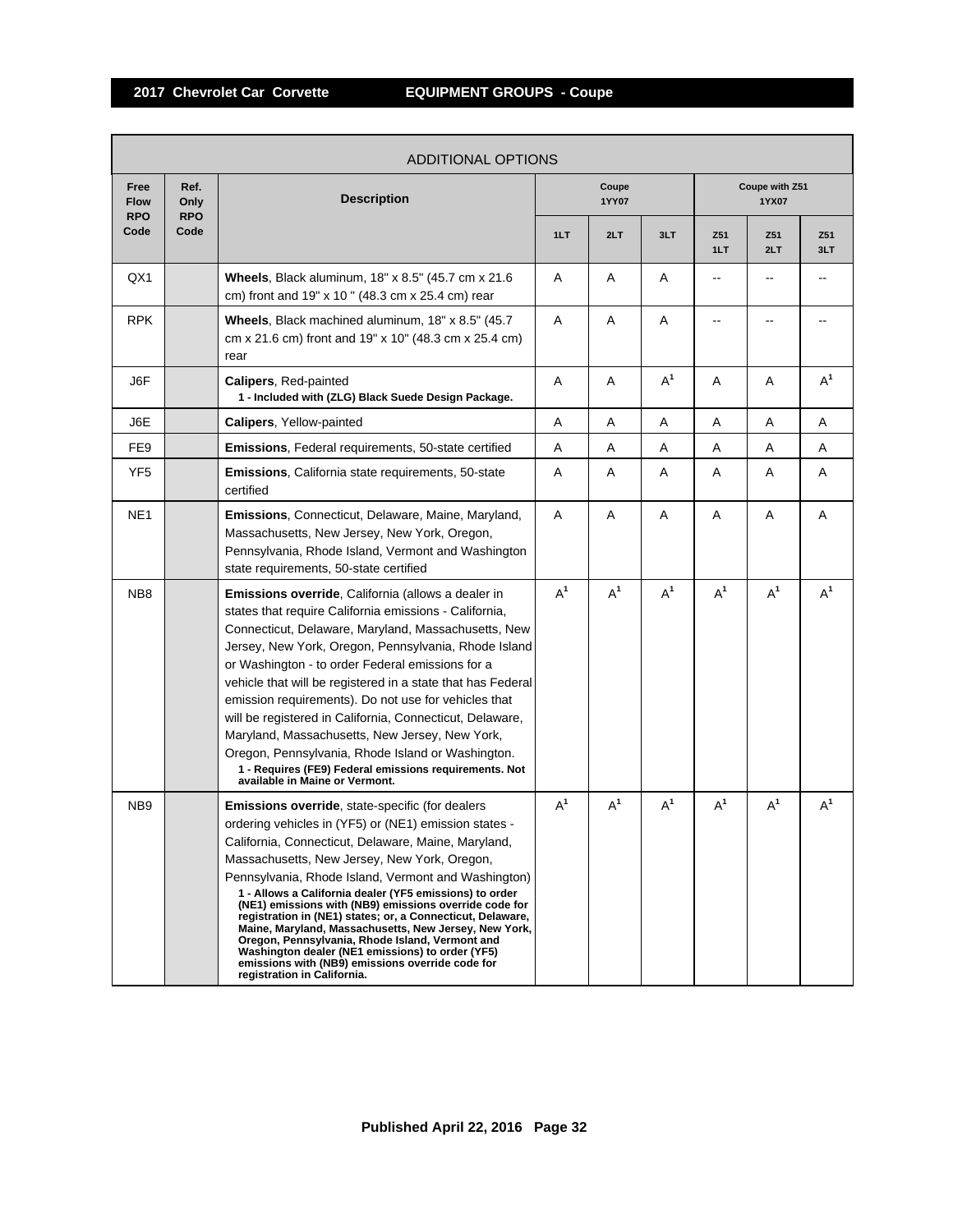| <b>ADDITIONAL OPTIONS</b>         |                            |                                                                                                                                                                                                                                                                                                                                                                                                                                                                                                                                                                                                      |       |                |       |                         |            |            |  |
|-----------------------------------|----------------------------|------------------------------------------------------------------------------------------------------------------------------------------------------------------------------------------------------------------------------------------------------------------------------------------------------------------------------------------------------------------------------------------------------------------------------------------------------------------------------------------------------------------------------------------------------------------------------------------------------|-------|----------------|-------|-------------------------|------------|------------|--|
| Free<br><b>Flow</b><br><b>RPO</b> | Ref.<br>Only<br><b>RPO</b> | <b>Description</b>                                                                                                                                                                                                                                                                                                                                                                                                                                                                                                                                                                                   |       | Coupe<br>1YY07 |       | Coupe with Z51<br>1YX07 |            |            |  |
| Code                              | Code                       |                                                                                                                                                                                                                                                                                                                                                                                                                                                                                                                                                                                                      | 1LT   | 2LT            | 3LT   | Z <sub>51</sub><br>1LT  | Z51<br>2LT | Z51<br>3LT |  |
| NC7                               |                            | <b>Emissions override, Federal (for vehicles ordered by</b><br>dealers in Federal emission states with (YF5) or (NE1)<br>emissions - Not required for vehicles being shipped to<br>California, Connecticut, Delaware, Maine, Maryland,<br>Massachusetts, New Jersey, New York, Oregon,<br>Pennsylvania, Rhode Island, Vermont or Washington)<br>1 - Requires (YF5) California state emissions<br>requirements or (NE1) Connecticut, Delaware, Maine,<br>Maryland, Massachusetts, New Jersey, New York,<br>Oregon, Pennsylvania, Rhode Island, Vermont or<br>Washington state emissions requirements. | $A^1$ | $A^1$          | $A^1$ | $A^1$                   | $A^1$      | $A^1$      |  |
| <b>NPP</b>                        |                            | <b>Exhaust, performance, increases to 460 horsepower,</b><br>aggressive exhaust sound, with 4" polished<br>stainless-steel tips                                                                                                                                                                                                                                                                                                                                                                                                                                                                      | A     | A              | A     | S                       | S          | S          |  |
| FE <sub>2</sub>                   |                            | Magnetic Selective Ride Control, includes Z51-style<br>spoiler, (XFJ) P245/35ZR19 front and P285/30ZR20<br>rear, performance, summer-only, run flat tires and 19"<br>front and 20" rear wheels (select from Q7S, Q7E, Q7T<br>or QCC wheels, unless ordered with ZLD/ZLE/ZLG<br>Design Packages which include R86 or R87 wheels -<br>see package descriptions)<br>1 - Not available with (QG6/QX1/QX3/RPK) 18" front and<br>19" rear wheels.                                                                                                                                                          | $A^1$ | $A^1$          | $A^1$ |                         |            |            |  |
| FE4                               |                            | <b>Magnetic Selective Ride Control</b><br>1 - Includes (B4Z) Performance Traction Management.                                                                                                                                                                                                                                                                                                                                                                                                                                                                                                        |       |                |       | $A^1$                   | $A^1$      | $A^1$      |  |
| M <sub>5U</sub>                   |                            | <b>Transmission, 8-speed paddle shift with automatic</b><br>modes                                                                                                                                                                                                                                                                                                                                                                                                                                                                                                                                    | A     | A              | A     | A                       | A          | A          |  |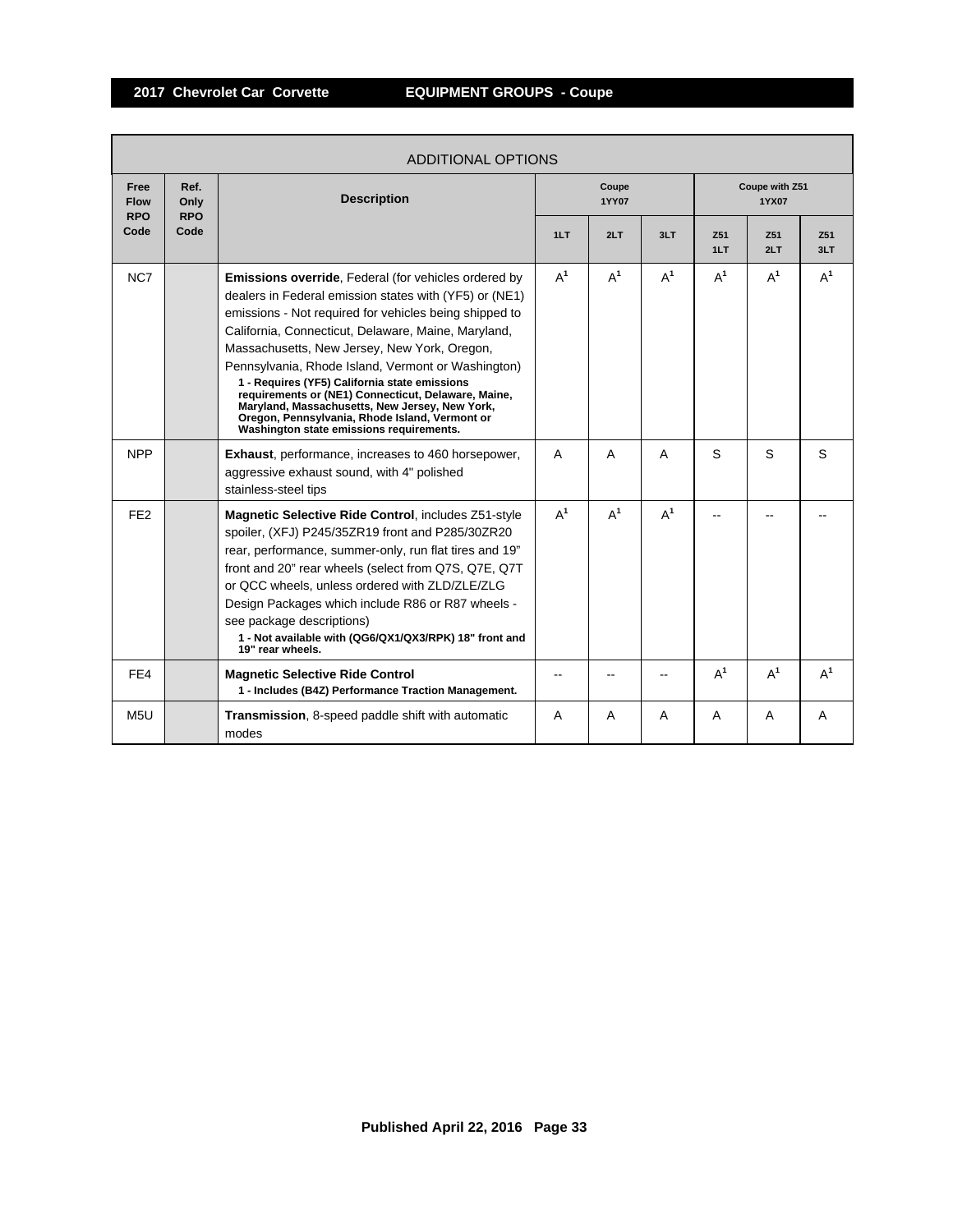$\blacksquare$  = Included in Equipment Group  $\blacksquare$  = Included in Equipment Group but upgradeable

No deletions allowed to Equipment Groups. Additional options may be added; check ordering information section for compatibility.

| Free<br><b>Flow</b><br><b>RPO</b> | Ref.<br>Only<br><b>RPO</b> | <b>Description</b>                                                                                                                                                                                                                                                                                                                                                                                                | Convertible<br>1YY67     |                          |                             | Convertible with Z51<br>1YX67 |                          |                  |
|-----------------------------------|----------------------------|-------------------------------------------------------------------------------------------------------------------------------------------------------------------------------------------------------------------------------------------------------------------------------------------------------------------------------------------------------------------------------------------------------------------|--------------------------|--------------------------|-----------------------------|-------------------------------|--------------------------|------------------|
| Code                              | Code                       |                                                                                                                                                                                                                                                                                                                                                                                                                   | 1LT                      | 2LT                      | 3LT                         | Z51<br>1LT                    | Z51<br>2LT               | Z51<br>3LT       |
|                                   |                            | 2LT interior trim, seats, console and door armrests in<br>interior color selected                                                                                                                                                                                                                                                                                                                                 | Ξ.                       | П                        | Ξ.                          | $\overline{\phantom{a}}$      | П                        | --               |
|                                   |                            | 3LT interior trim, seats, console, door armrests and<br>instrument panel in interior color selected                                                                                                                                                                                                                                                                                                               | Ξ.                       | $\overline{\phantom{a}}$ | П                           | -−                            | $\overline{\phantom{a}}$ | П                |
| IO <sub>6</sub>                   |                            | Audio system, Chevrolet MyLink Radio with<br>Navigation and 8" diagonal color touch-screen, AM/FM<br>stereo with seek-and-scan and digital clock, includes<br>Bluetooth streaming audio for music and select phones;<br>voice-activated technology for radio and phone;<br>featuring Android Auto and Apple CarPlay capability for<br>compatible phone<br>1 - Includes (UQT) performance data and video recorder. | $A^1$                    | $A^1$                    | $\blacksquare$ <sup>1</sup> | $A^1$                         | $A^1$                    | $\blacksquare^1$ |
|                                   | <b>UQS</b>                 | Audio system feature, Bose advanced 10-speaker<br>system with bass box                                                                                                                                                                                                                                                                                                                                            | --                       | П                        | П                           | --                            | П                        |                  |
|                                   | AP <sub>9</sub>            | Cargo net                                                                                                                                                                                                                                                                                                                                                                                                         | -−                       | П                        | П                           | --                            | П                        |                  |
|                                   | UV <sub>6</sub>            | Head-Up Display, with color readouts for street mode,<br>track mode with g-meter, vehicle speed, engine rpm                                                                                                                                                                                                                                                                                                       | $\frac{1}{2}$            | $\blacksquare$           | П                           | -−                            | П                        |                  |
|                                   | AAB                        | Memory Package, recalls 2 driver "presets" for 8-way<br>power seat, outside mirrors and tilt/telescoping steering<br>column                                                                                                                                                                                                                                                                                       | $\overline{a}$           | П                        | П                           | --                            | П                        | П                |
|                                   | D <sub>D</sub> 8           | Mirror, inside rearview auto-dimming, frameless                                                                                                                                                                                                                                                                                                                                                                   | Ξ.                       | П                        | $\blacksquare$              | ۵.                            | П                        | П                |
|                                   | <b>UQT</b>                 | Performance data and video recorder<br>1 - Included and only available with (IO6) Chevrolet<br>MyLink audio system with Navigation.                                                                                                                                                                                                                                                                               | $A^1$                    | $A^1$                    |                             | $A^1$                         | $A^1$                    |                  |
|                                   | <b>UVJ</b>                 | Curb View cameras, front                                                                                                                                                                                                                                                                                                                                                                                          | ۵.                       | П                        | п                           | --                            | п                        | $\blacksquare$   |
|                                   | KQV                        | <b>Seats</b> , heated and vented driver and passenger                                                                                                                                                                                                                                                                                                                                                             | $\overline{\phantom{a}}$ | П                        | П                           | --                            | П                        | П                |
|                                   | <b>AJK</b>                 | Seat adjusters, power bolster and power lumbar                                                                                                                                                                                                                                                                                                                                                                    | $\overline{\phantom{a}}$ | П                        | $\blacksquare$              | --                            | П                        | П                |
|                                   |                            | <b>Custom Leather Wrapped Interior Package, features</b><br>leather-wrapped upper instrument panel, upper door<br>trim panels and console storage cover                                                                                                                                                                                                                                                           | --                       |                          | Ш                           | --                            |                          |                  |
|                                   | <b>IWE</b>                 | Sueded Microfiber-Wrapped Upper Interior Trim<br>Package, includes visors, trim above windshield, and<br>A-pillar trim                                                                                                                                                                                                                                                                                            | ۵.                       | $\sim$                   | П                           | Ξ.                            | $\overline{a}$           |                  |
|                                   | <b>UTT</b>                 | <b>Theft-deterrent system, body security content and</b><br>unauthorized entry electrical                                                                                                                                                                                                                                                                                                                         | --                       | I.                       |                             |                               | г                        |                  |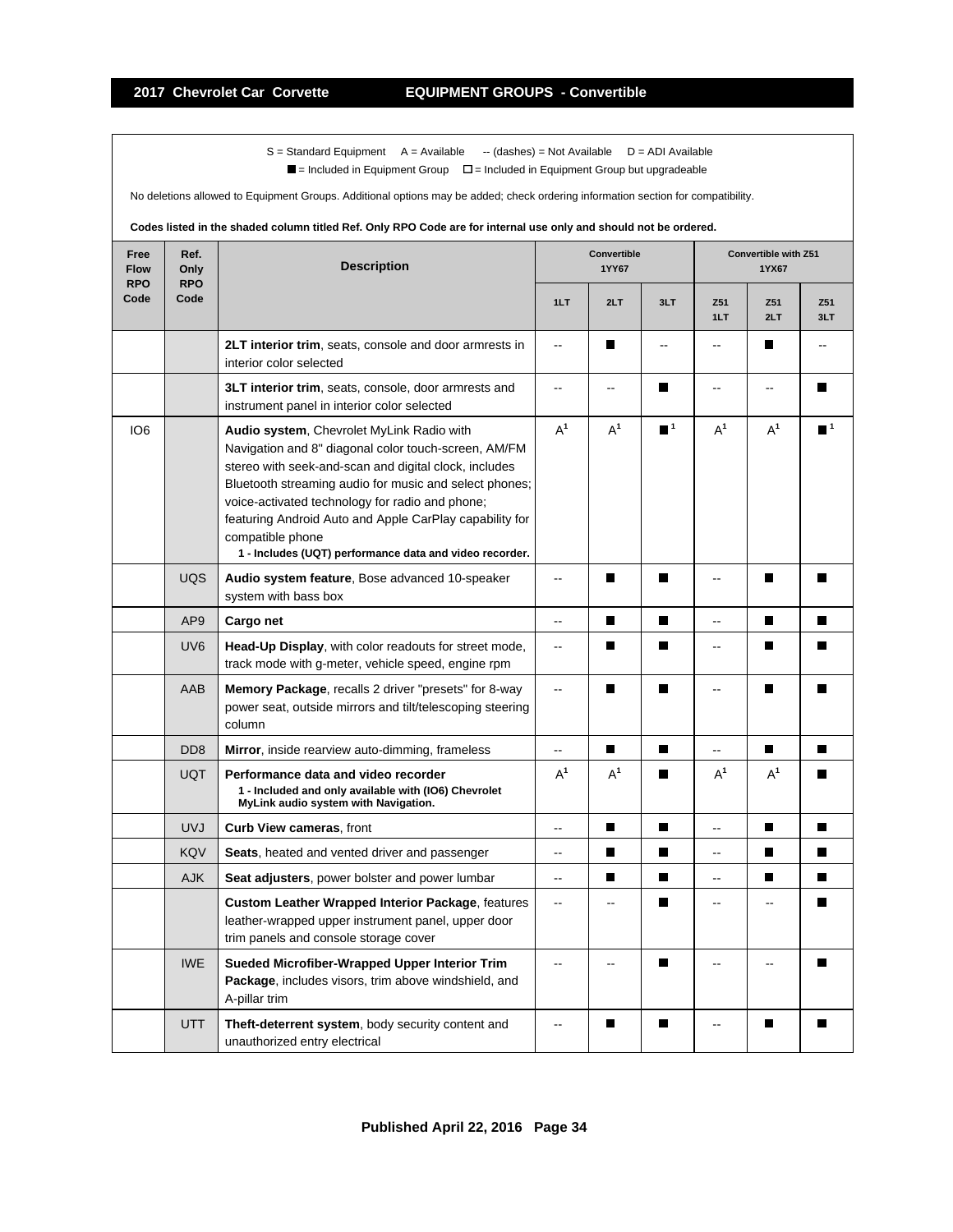| Free<br><b>Flow</b><br><b>RPO</b> | Ref.<br>Only<br><b>RPO</b>  | <b>Description</b>                                                                                                                                                                                                                                                                                                                                                                                                | Convertible<br>1YY67 |                      |                          | <b>Convertible with Z51</b><br>1YX67 |                  |                          |  |  |
|-----------------------------------|-----------------------------|-------------------------------------------------------------------------------------------------------------------------------------------------------------------------------------------------------------------------------------------------------------------------------------------------------------------------------------------------------------------------------------------------------------------|----------------------|----------------------|--------------------------|--------------------------------------|------------------|--------------------------|--|--|
| Code                              | Code                        |                                                                                                                                                                                                                                                                                                                                                                                                                   | 1LT                  | 2LT                  | 3LT                      | Z51<br>1LT                           | Z51<br>2LT       | Z51<br>3LT               |  |  |
|                                   | UG <sub>1</sub>             | Universal Home Remote, includes garage door<br>opener, 3-channel programmable, located on driver<br>visor                                                                                                                                                                                                                                                                                                         | --                   | П                    | П                        | --                                   |                  | П                        |  |  |
|                                   | D <sub>D</sub> <sub>0</sub> | Mirrors, outside heated power-adjustable and<br>driver-side auto-dimming, body-color                                                                                                                                                                                                                                                                                                                              | --                   | П                    | П                        | --                                   | П                | П                        |  |  |
|                                   | <b>ADDITIONAL OPTIONS</b>   |                                                                                                                                                                                                                                                                                                                                                                                                                   |                      |                      |                          |                                      |                  |                          |  |  |
| Free<br><b>Flow</b><br><b>RPO</b> | Ref.<br>Only<br><b>RPO</b>  | <b>Description</b>                                                                                                                                                                                                                                                                                                                                                                                                |                      | Convertible<br>1YY67 |                          | Convertible with Z51<br>1YX67        |                  |                          |  |  |
| Code                              | Code                        |                                                                                                                                                                                                                                                                                                                                                                                                                   | 1LT                  | 2LT                  | 3LT                      | Z51<br>1LT                           | Z51<br>2LT       | Z51<br>3LT               |  |  |
| IO <sub>6</sub>                   |                             | Audio system, Chevrolet MyLink Radio with<br>Navigation and 8" diagonal color touch-screen, AM/FM<br>stereo with seek-and-scan and digital clock, includes<br>Bluetooth streaming audio for music and select phones;<br>voice-activated technology for radio and phone;<br>featuring Android Auto and Apple CarPlay capability for<br>compatible phone<br>1 - Includes (UQT) performance data and video recorder. | $A^1$                | $A^1$                | $\blacksquare$ 1         | $A^1$                                | $A^1$            | $\blacksquare^1$         |  |  |
| VLI                               |                             | LPO, Cargo mat, reversible with Stingray logo.<br><b>Genuine Corvette Accessory</b>                                                                                                                                                                                                                                                                                                                               | A/D                  | A/D                  | A/D                      | A/D                                  | A/D              | A/D                      |  |  |
| SH <sub>2</sub>                   |                             | LPO, Custom floor console lid with Stingray logo,<br><b>Genuine Corvette Accessory</b>                                                                                                                                                                                                                                                                                                                            | A/D                  | A/D                  | $\overline{\phantom{a}}$ | A/D                                  | A/D              | $\overline{\phantom{a}}$ |  |  |
| <b>VTF</b>                        |                             | LPO, Custom leather-wrapped floor console lid with<br><b>Stingray logo, Genuine Corvette Accessory</b><br>1 - Not available with (36S) Yellow custom leather stitch,<br>(38S) Red custom leather stitch or (ZLD) Twilight Blue<br>Design Package.                                                                                                                                                                 | --                   |                      | A/D <sup>1</sup>         |                                      |                  | A/D <sup>1</sup>         |  |  |
| <b>VYW</b>                        |                             | LPO, Floor mats, premium carpeted with Stingray<br>logo. Genuine Corvette Accessory                                                                                                                                                                                                                                                                                                                               | A/D                  | A/D                  | A/D                      | A/D                                  | A/D              | A/D                      |  |  |
| 5YN                               |                             | <b>LPO.</b> Chrome interior trim badge with Stingray<br>logo, Genuine Corvette Accessory<br>1 - Not available with (BV4) personalized plaque.                                                                                                                                                                                                                                                                     | A/D <sup>1</sup>     | A/D <sup>1</sup>     | A/D <sup>1</sup>         | A/D <sup>1</sup>                     | A/D <sup>1</sup> | A/D <sup>1</sup>         |  |  |
| S <sub>2</sub> L                  |                             | LPO, Custom Corvette luggage, 5-piece set: rolling<br>carry-on (2), backpack, messenger bag and duffel bag,<br>Black with crossed flags logo. Genuine Corvette<br>Accessory                                                                                                                                                                                                                                       | A/D                  | A/D                  | A/D                      | A/D                                  | A/D              | A/D                      |  |  |
| V8X                               |                             | LPO, Custom sill plates with Stingray logo Genuine<br>Corvette Accessory                                                                                                                                                                                                                                                                                                                                          | A/D                  | A/D                  | A/D                      | A/D                                  | A/D              | A/D                      |  |  |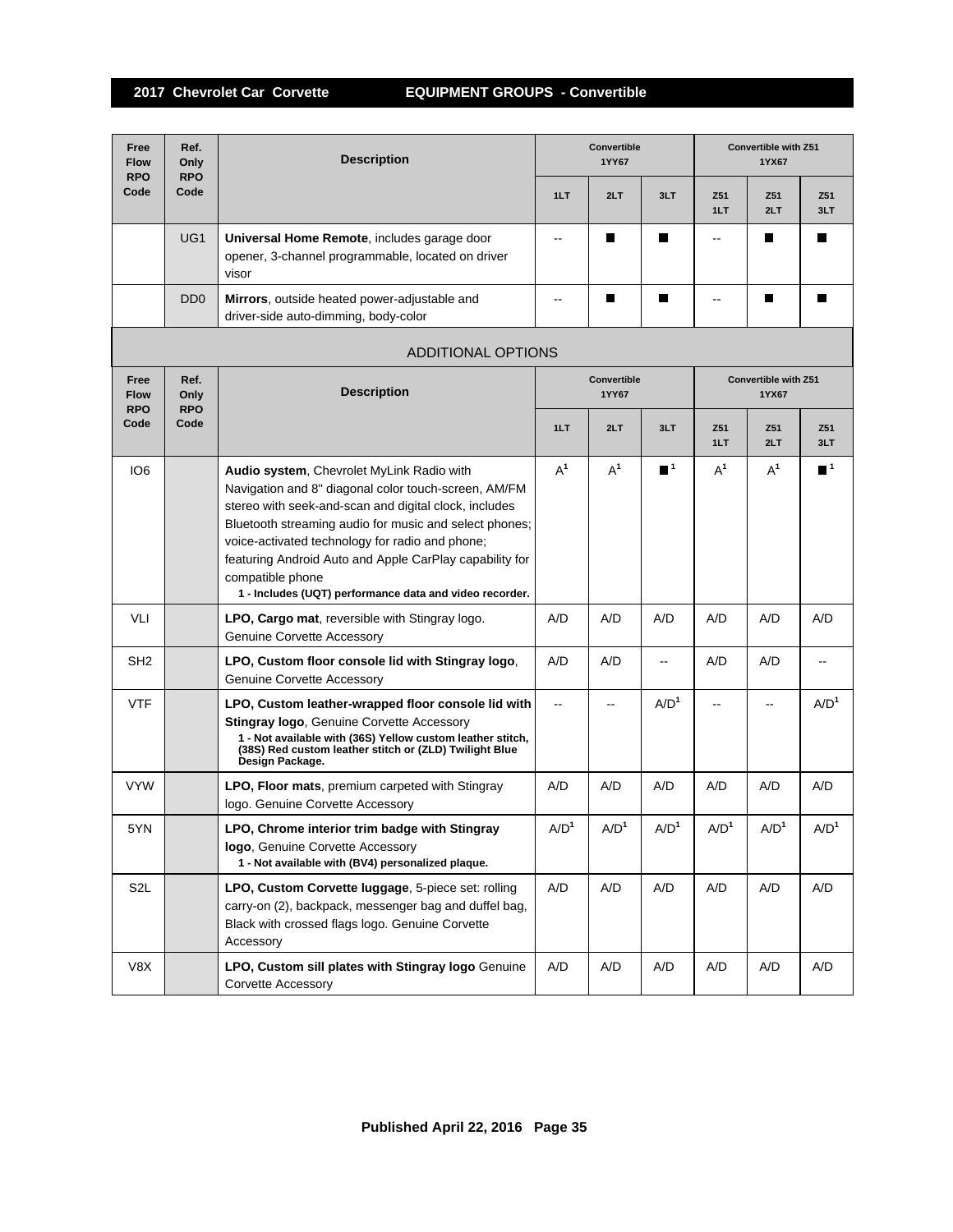|                                   | ADDITIONAL OPTIONS         |                                                                                                                                                                                                                                                                                                                                                                                                                                                                                                                                                                                                                                                                                                |                  |                      |                  |                  |                               |            |  |  |  |
|-----------------------------------|----------------------------|------------------------------------------------------------------------------------------------------------------------------------------------------------------------------------------------------------------------------------------------------------------------------------------------------------------------------------------------------------------------------------------------------------------------------------------------------------------------------------------------------------------------------------------------------------------------------------------------------------------------------------------------------------------------------------------------|------------------|----------------------|------------------|------------------|-------------------------------|------------|--|--|--|
| Free<br><b>Flow</b><br><b>RPO</b> | Ref.<br>Only<br><b>RPO</b> | <b>Description</b>                                                                                                                                                                                                                                                                                                                                                                                                                                                                                                                                                                                                                                                                             |                  | Convertible<br>1YY67 |                  |                  | Convertible with Z51<br>1YX67 |            |  |  |  |
| Code                              | Code                       |                                                                                                                                                                                                                                                                                                                                                                                                                                                                                                                                                                                                                                                                                                | 1LT              | 2LT                  | 3LT              | Z51<br>1LT       | Z51<br>2LT                    | Z51<br>3LT |  |  |  |
| 5V6                               |                            | LPO, Stingray Logo Package Genuine Corvette<br>Accessories<br>1 - Requires (VYW) Premium carpeted floor mats with<br>Stingray logo, LPO, (VLI) Cargo mat with Stingray logo,<br>LPO, (5YN) Chrome interior trim badge with Stingray<br>logo, LPO, (V8X) Custom sill plates with Stingray logo,<br>LPO and (SH2) Custom floor console lid with Stingray<br>logo, LPO.<br>2 - Requires (VYW) Premium carpeted floor mats with<br>Stingray logo, LPO, (VLI) Cargo mat with Stingray logo,<br>LPO, (5YN) Chrome interior trim badge with Stingray<br>logo, LPO, (V8X) Custom sill plates with Stingray logo,<br>LPO and (VTF) Custom leather-wrapped floor console lid<br>with Stingray logo, LPO. | A/D <sup>1</sup> | A/D <sup>1</sup>     | A/D <sup>2</sup> | A/D <sup>1</sup> | A/D <sup>1</sup>              | $A/D^2$    |  |  |  |
| BV4                               |                            | <b>Plaque</b> , personalized, custom-made with your name<br>and VIN<br>1 - Sold orders only. (CFX) Personalized plaque is<br>already included in (R8C) Corvette Museum Delivery.                                                                                                                                                                                                                                                                                                                                                                                                                                                                                                               | $A^1$            | $A^1$                | $A^1$            | $A^1$            | $A^1$                         | $A^1$      |  |  |  |
| 3F9                               |                            | NEW! Safety belt color, Red<br>1 - Not available with (ZLD) Twilight Blue Design<br>Package or (ZLE) Spice Red Design Package.                                                                                                                                                                                                                                                                                                                                                                                                                                                                                                                                                                 | A                | A                    | $A^1$            | A                | Α                             | $A^1$      |  |  |  |
| AE4                               |                            | <b>Seats, Competition Sport bucket</b><br>1 - Requires (192) Jet Black leather seating surfaces with<br>sueded microfiber inserts.                                                                                                                                                                                                                                                                                                                                                                                                                                                                                                                                                             | $A^1$            | A                    | A                | $A^1$            | A                             | A          |  |  |  |
| TU7                               |                            | <b>Seats, two-tone</b><br>1 - Requires (14*) Gray or (70*) Adrenaline Red interior<br>seating. Not available with (AE4) Competition Sport<br>bucket seats.                                                                                                                                                                                                                                                                                                                                                                                                                                                                                                                                     |                  | $A^1$                | $A^1$            |                  | $A^1$                         | $A^1$      |  |  |  |
| 36S                               |                            | Yellow custom leather stitch, includes seats,<br>instrument panel, doors, console, shifter, boot and shift<br>paddles<br>1 - Requires (195/196) Jet Black interior seating.                                                                                                                                                                                                                                                                                                                                                                                                                                                                                                                    |                  |                      | $A^1$            |                  |                               | $A^1$      |  |  |  |
| 38S                               |                            | <b>Red custom leather stitch, includes seats, instrument</b><br>panel, doors, console, shifter, boot and shift paddles<br>1 - Requires (195/196) Jet Black interior seating.                                                                                                                                                                                                                                                                                                                                                                                                                                                                                                                   |                  |                      | $A^1$            |                  |                               | $A^1$      |  |  |  |
| D30                               |                            | Color Combination Override, provides the opportunity<br>to individualize vehicle appearance by overriding<br>recommended restrictions to exterior, interior and<br>convertible top (if equipped) color combinations<br>1 - To be used exclusively to override color, trim and<br>convertible top combinations. Sold orders only. Refer to<br>color and trim chart for application. Color Combination<br>Override is available at an additional charge.                                                                                                                                                                                                                                         | $A^1$            | $A^1$                | $A^1$            | $\mathsf{A}^1$   | $A^1$                         | $A^1$      |  |  |  |
| FAY                               |                            | Trim, interior, carbon fiber, instrument panel                                                                                                                                                                                                                                                                                                                                                                                                                                                                                                                                                                                                                                                 |                  | Α                    | A                |                  | A                             | Α          |  |  |  |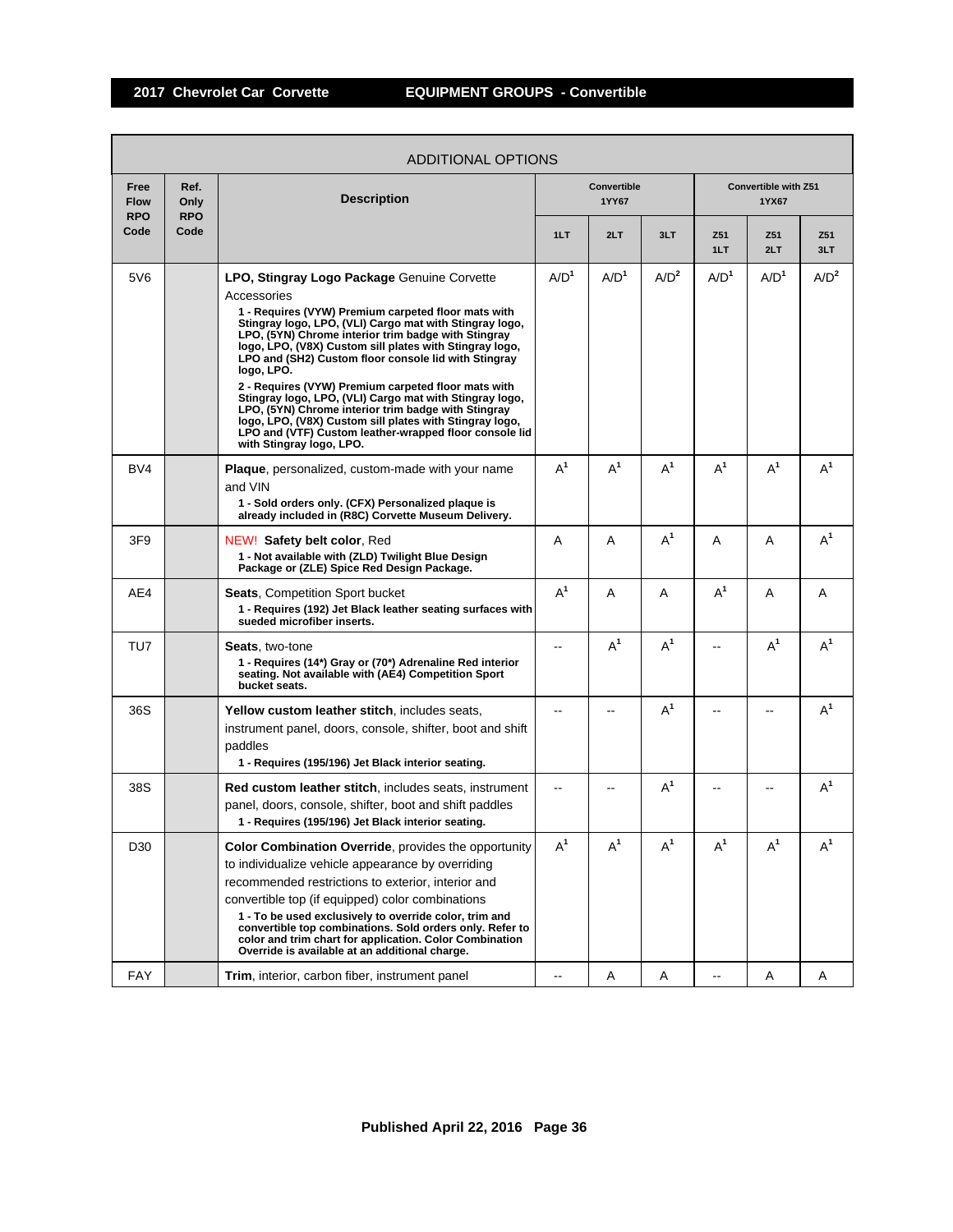|                                   | ADDITIONAL OPTIONS         |                                                                                                                                                                                                                                                                                                                                                                                                                                                                                                                                                                                                                                                                                                                                                                                                                                                                                                                                                                                                                                                                                                                                                                                                                                                                                                    |     |                             |       |            |                               |            |  |  |
|-----------------------------------|----------------------------|----------------------------------------------------------------------------------------------------------------------------------------------------------------------------------------------------------------------------------------------------------------------------------------------------------------------------------------------------------------------------------------------------------------------------------------------------------------------------------------------------------------------------------------------------------------------------------------------------------------------------------------------------------------------------------------------------------------------------------------------------------------------------------------------------------------------------------------------------------------------------------------------------------------------------------------------------------------------------------------------------------------------------------------------------------------------------------------------------------------------------------------------------------------------------------------------------------------------------------------------------------------------------------------------------|-----|-----------------------------|-------|------------|-------------------------------|------------|--|--|
| Free<br><b>Flow</b><br><b>RPO</b> | Ref.<br>Only<br><b>RPO</b> | <b>Description</b>                                                                                                                                                                                                                                                                                                                                                                                                                                                                                                                                                                                                                                                                                                                                                                                                                                                                                                                                                                                                                                                                                                                                                                                                                                                                                 |     | <b>Convertible</b><br>1YY67 |       |            | Convertible with Z51<br>1YX67 |            |  |  |
| Code                              | Code                       |                                                                                                                                                                                                                                                                                                                                                                                                                                                                                                                                                                                                                                                                                                                                                                                                                                                                                                                                                                                                                                                                                                                                                                                                                                                                                                    | 1LT | 2LT                         | 3LT   | Z51<br>1LT | Z51<br>2LT                    | Z51<br>3LT |  |  |
| ZLD                               |                            | <b>Twilight Blue Design Package, includes (205) Blue</b><br>full-color instrument panel, doors and seats<br>1 - Also includes (R86) Motorsports polished aluminum,<br>19" front and 20" rear wheels. Requires (00T) Blue<br>convertible top and (FE2) Magnetic Selective Ride<br>Control. Available with exterior color (G8G) Arctic White<br>and requires (EFX) Shark Gray-painted exterior vents.<br>Available with exterior color (G7Q) Watkins Glen Gray<br>Metallic, (GAN) Blade Silver Metallic or (GTR) Admiral<br>Blue and requires (EFY) body-color painted exterior<br>vents. Not available with (J6E) Yellow-painted calipers or<br>(J6F) Red-painted calipers.<br>2 - Also includes (R86) Motorsports polished aluminum,<br>19" front and 20" rear wheels. Requires (00T) Blue<br>convertible top. Available with exterior color (G8G)<br>Arctic White and requires (EFX) Shark Gray-painted<br>exterior vents. Available with exterior color (G7Q)<br>Watkins Glen Gray Metallic, (GAN) Blade Silver Metallic<br>or (GTR) Admiral Blue and requires (EFY) body-color<br>painted exterior vents. Not available with (J6E)<br>Yellow-painted calipers or (J6F) Red-painted calipers.                                                                                                    |     |                             | $A^1$ | --         | --                            | $A^2$      |  |  |
| <b>ZLE</b>                        |                            | <b>Spice Red Design Package, includes (755) Spice Red</b><br>full-color instrument panel, doors and seats<br>1 - Also includes (R86) Motorsports polished aluminum,<br>19" front and 20" rear wheels. Requires (80T) Spice Red<br>convertible top and (FE2) Magnetic Selective Ride<br>Control. Available with exterior color (G1E) Long Beach<br>Red Metallic. Available with exterior color (G8G) Arctic<br>White or (GAN) Blade Silver Metallic and requires (EFX)<br>Shark Gray-painted exterior vents. Available with<br>exterior color (G7Q) Watkins Glen Gray Metallic and<br>requires (EFY) body-color painted exterior vents. Not<br>available with (J6E) Yellow-painted calipers or (J6F)<br>Red-painted calipers.<br>2 - Also includes (R86) Motorsports polished aluminum,<br>19" front and 20" rear wheels. Requires (80T) Spice Red<br>convertible top. Available with exterior color (G1E) Long<br>Beach Red Metallic, Available with exterior color (G8G)<br>Arctic White or (GAN) Blade Silver Metallic and requires<br>(EFX) Shark Gray-painted exterior vents. Available with<br>exterior color (G7Q) Watkins Glen Gray Metallic and<br>requires (EFY) body-color painted exterior vents. Not<br>available with (J6E) Yellow-painted calipers or (J6F)<br>Red-painted calipers. |     |                             | $A^1$ |            |                               | $A^2$      |  |  |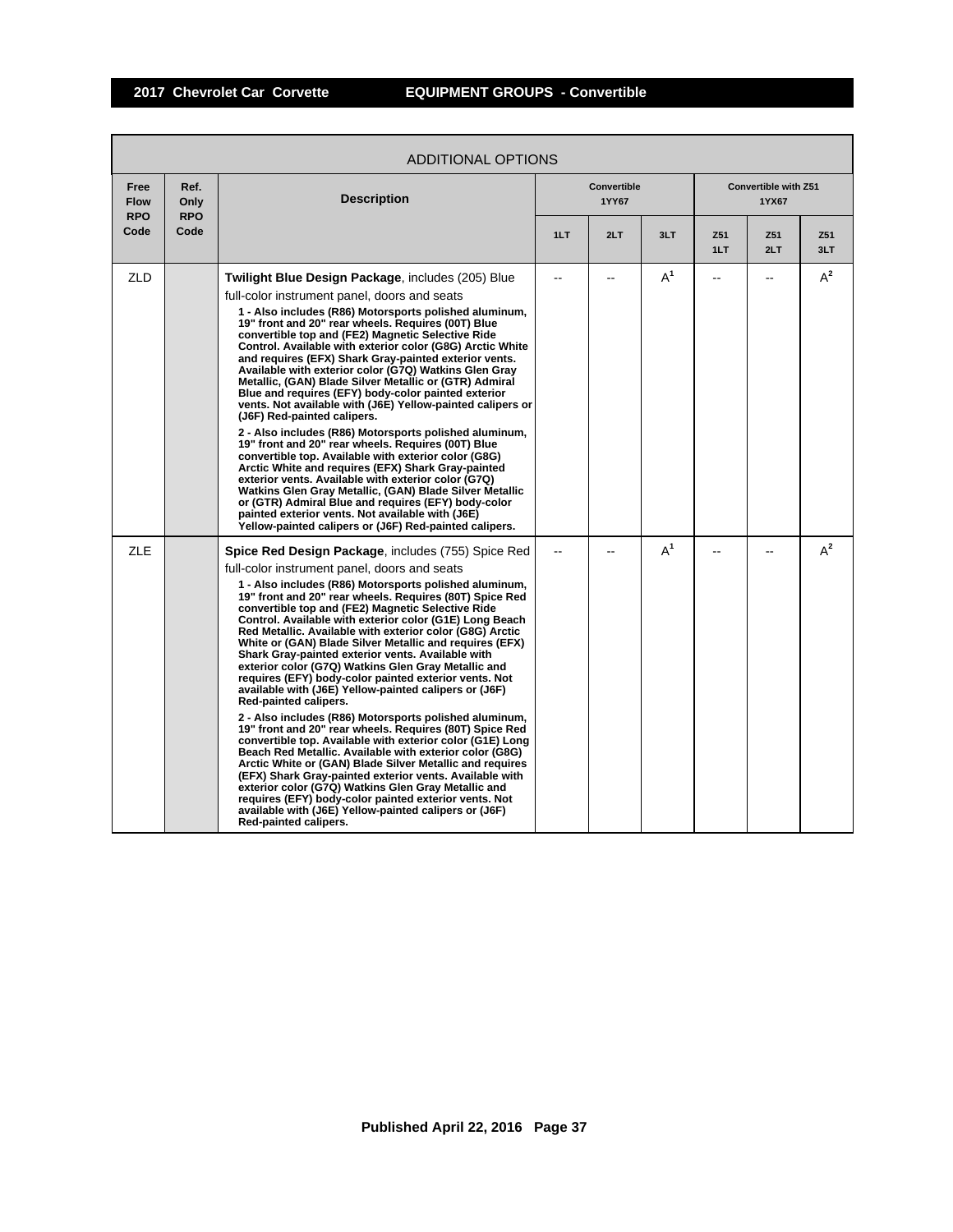|                                   | ADDITIONAL OPTIONS         |                                                                                                                                                                                                                                                                                                                                                                                                                                                                                                                                                                                                                                                                                                                                                                                                                                                                                                                                                                                                |       |                      |                |                        |                               |            |  |  |  |  |
|-----------------------------------|----------------------------|------------------------------------------------------------------------------------------------------------------------------------------------------------------------------------------------------------------------------------------------------------------------------------------------------------------------------------------------------------------------------------------------------------------------------------------------------------------------------------------------------------------------------------------------------------------------------------------------------------------------------------------------------------------------------------------------------------------------------------------------------------------------------------------------------------------------------------------------------------------------------------------------------------------------------------------------------------------------------------------------|-------|----------------------|----------------|------------------------|-------------------------------|------------|--|--|--|--|
| Free<br><b>Flow</b><br><b>RPO</b> | Ref.<br>Only<br><b>RPO</b> | <b>Description</b>                                                                                                                                                                                                                                                                                                                                                                                                                                                                                                                                                                                                                                                                                                                                                                                                                                                                                                                                                                             |       | Convertible<br>1YY67 |                |                        | Convertible with Z51<br>1YX67 |            |  |  |  |  |
| Code                              | Code                       |                                                                                                                                                                                                                                                                                                                                                                                                                                                                                                                                                                                                                                                                                                                                                                                                                                                                                                                                                                                                | 1LT   | 2LT                  | 3LT            | Z <sub>51</sub><br>1LT | Z51<br>2LT                    | Z51<br>3LT |  |  |  |  |
| <b>ZLG</b>                        |                            | <b>Black Suede Design Package, includes (FCC)</b><br>high-gloss Carbon Fiber instrument panel trim, (198)<br>Jet Black interior with leather seating surfaces and<br>sueded microfiber seat inserts, instrument panel and<br>door inserts, and (N26) sueded microfiber-wrapped<br>steering wheel<br>1 - Also includes (R87) Z51-style Satin Black with Red<br>stripe aluminum 19" front and 20" rear wheels, (EYT)<br>Carbon Flash Badge Package and (J6F) Red calipers.<br>Requires (FE2) Magnetic Selective Ride Control, (41T)<br>Black convertible top and exterior color (G8G) Arctic<br>White, (GAN) Blade Silver Metallic, (GBA) Black or (GKZ)<br>Torch Red.<br>2 - Also includes (R87) Z51-style Satin Black with Red<br>stripe aluminum 19" front and 20" rear wheels, (EYT)<br>Carbon Flash Badge Package and (J6F) Red calipers.<br>Requires (41T) Black convertible top and exterior color<br>(G8G) Arctic White, (GAN) Blade Silver Metallic, (GBA)<br>Black or (GKZ) Torch Red. | --    | --                   | A <sup>1</sup> | $-$                    | $\overline{a}$                | $A^2$      |  |  |  |  |
| R <sub>8</sub> C                  |                            | Corvette Museum Delivery, acknowledgement form<br>required, includes (CFX) Corvette Museum logo plaque<br>personalized with your name and VIN<br>1 - Must also add Ship To BAC 184590.                                                                                                                                                                                                                                                                                                                                                                                                                                                                                                                                                                                                                                                                                                                                                                                                         | $A^1$ | $A^1$                | $A^1$          | $A^1$                  | $A^1$                         | $A^1$      |  |  |  |  |
| <b>PIN</b>                        |                            | <b>Customer selectable VIN ending</b><br>1 - This option is subject to restrictions and approval.<br>NOT AVAILABLE on all VINs. Available on SOLD orders<br>only.                                                                                                                                                                                                                                                                                                                                                                                                                                                                                                                                                                                                                                                                                                                                                                                                                              | $A^1$ | $A^1$                | $A^1$          | $A^1$                  | $A^1$                         | $A^1$      |  |  |  |  |
| B92                               |                            | <b>Hood insert, exposed Carbon Fiber weave</b><br>1 - Not available with any stripe or decal package.                                                                                                                                                                                                                                                                                                                                                                                                                                                                                                                                                                                                                                                                                                                                                                                                                                                                                          | $A^1$ | $A^1$                | $A^1$          | $A^1$                  | $A^1$                         | $A^1$      |  |  |  |  |
| VK3                               |                            | <b>License plate bracket, front</b><br>1 - Will be forced on orders with ship-to states that<br>require a front license plate.                                                                                                                                                                                                                                                                                                                                                                                                                                                                                                                                                                                                                                                                                                                                                                                                                                                                 | $A^1$ | $A^1$                | $A^1$          | $A^1$                  | $A^1$                         | $A^1$      |  |  |  |  |
| 5WH                               |                            | LPO, Front bumper moldings, Genuine Corvette<br>Accessory                                                                                                                                                                                                                                                                                                                                                                                                                                                                                                                                                                                                                                                                                                                                                                                                                                                                                                                                      | A/D   | A/D                  | A/D            | A/D                    | A/D                           | A/D        |  |  |  |  |
| RWH                               |                            | <b>LPO, Indoor vehicle cover, Black with Stingray logo.</b><br>Genuine Corvette Accessory                                                                                                                                                                                                                                                                                                                                                                                                                                                                                                                                                                                                                                                                                                                                                                                                                                                                                                      | A/D   | A/D                  | A/D            | A/D                    | A/D                           | A/D        |  |  |  |  |
| <b>VDN</b>                        |                            | LPO, Indoor vehicle cover, Gray with crossed flag<br>logo. Genuine Corvette Accessory                                                                                                                                                                                                                                                                                                                                                                                                                                                                                                                                                                                                                                                                                                                                                                                                                                                                                                          | A/D   | A/D                  | A/D            | A/D                    | A/D                           | A/D        |  |  |  |  |
| <b>WKP</b>                        |                            | LPO, Indoor vehicle cover, Kalahari with crossed flag<br>logo. Genuine Corvette Accessory                                                                                                                                                                                                                                                                                                                                                                                                                                                                                                                                                                                                                                                                                                                                                                                                                                                                                                      | A/D   | A/D                  | A/D            | A/D                    | A/D                           | A/D        |  |  |  |  |
| <b>WKQ</b>                        |                            | LPO, Indoor vehicle cover, Red with crossed flag<br>logo. Genuine Corvette Accessory                                                                                                                                                                                                                                                                                                                                                                                                                                                                                                                                                                                                                                                                                                                                                                                                                                                                                                           | A/D   | A/D                  | A/D            | A/D                    | A/D                           | A/D        |  |  |  |  |
| WKU                               |                            | LPO, Indoor vehicle cover, C7.R design. Genuine<br><b>Corvette Accessory</b>                                                                                                                                                                                                                                                                                                                                                                                                                                                                                                                                                                                                                                                                                                                                                                                                                                                                                                                   | A/D   | A/D                  | A/D            | A/D                    | A/D                           | A/D        |  |  |  |  |
| RWJ                               |                            | LPO, Outdoor vehicle cover, Black with Stingray logo.<br>Genuine Corvette Accessory                                                                                                                                                                                                                                                                                                                                                                                                                                                                                                                                                                                                                                                                                                                                                                                                                                                                                                            | A/D   | A/D                  | A/D            | A/D                    | A/D                           | A/D        |  |  |  |  |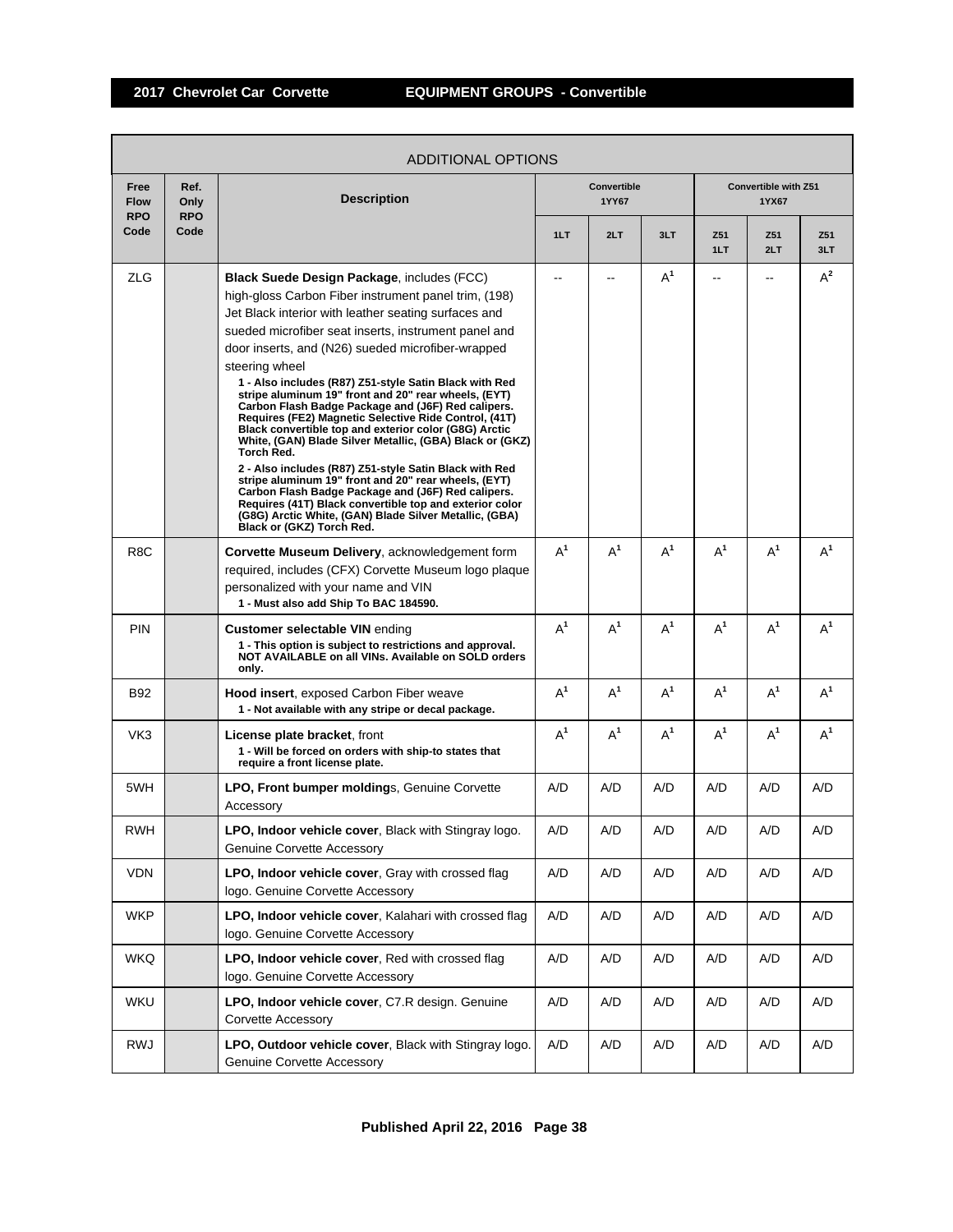|                                   |                            | ADDITIONAL OPTIONS                                                                                                                                                                                                                                                                                                                                                                       |                  |                      |                  |                  |                               |                  |
|-----------------------------------|----------------------------|------------------------------------------------------------------------------------------------------------------------------------------------------------------------------------------------------------------------------------------------------------------------------------------------------------------------------------------------------------------------------------------|------------------|----------------------|------------------|------------------|-------------------------------|------------------|
| Free<br><b>Flow</b><br><b>RPO</b> | Ref.<br>Only<br><b>RPO</b> | <b>Description</b>                                                                                                                                                                                                                                                                                                                                                                       |                  | Convertible<br>1YY67 |                  |                  | Convertible with Z51<br>1YX67 |                  |
| Code                              | Code                       |                                                                                                                                                                                                                                                                                                                                                                                          | 1LT              | 2LT                  | 3LT              | Z51<br>1LT       | Z51<br>2LT                    | Z51<br>3LT       |
| <b>VRU</b>                        |                            | LPO, Outdoor vehicle cover, Gray with Stingray logo.<br><b>Genuine Corvette Accessory</b>                                                                                                                                                                                                                                                                                                | A/D              | A/D                  | A/D              | A/D              | A/D                           | A/D              |
| <b>VTB</b>                        |                            | <b>LPO, Rear fascia protector, Genuine Corvette</b><br>Accessory                                                                                                                                                                                                                                                                                                                         | A/D              | A/D                  | A/D              | A/D              | A/D                           | A/D              |
| <b>VTD</b>                        |                            | LPO, Body-Color Carbon Fiber Ground Effects<br>Genuine Corvette Accessory<br>1 - Requires (5ZZ) Z06-style body-color spoiler, LPO or<br>(5ZW) Z06-style Carbon Flash spoiler, LPO and exterior<br>color (G8G) Arctic White or (GKZ) Torch Red. Not<br>available with (VQK) Front and rear Black molded splash<br>guards, LPO or any other Ground Effects Package.                        | A/D <sup>1</sup> | A/D <sup>1</sup>     | A/D <sup>1</sup> | A/D <sup>1</sup> | A/D <sup>1</sup>              | A/D <sup>1</sup> |
| 5W8                               |                            | LPO, Carbon Flash Ground Effects, Genuine<br>Corvette Accessory<br>1 - Requires (5ZZ) Z06-style body-color spoiler, LPO or<br>(5ZW) Z06-style Carbon Flash spoiler, LPO. Not available<br>with (VQK) Front and rear Black molded splash guards,<br>LPO or any other Ground Effects Package.                                                                                              | A/D <sup>1</sup> | A/D <sup>1</sup>     | A/D <sup>1</sup> | A/D <sup>1</sup> | A/D <sup>1</sup>              | A/D <sup>1</sup> |
| 5VM                               |                            | LPO, Exposed Carbon Fiber Ground Effects,<br><b>Genuine Corvette Accessory</b><br>1 - Requires (VYW) Premium carpeted floor mats with<br>Stingray logo, LPO, (VLI) Cargo mat with Stingray logo,<br>LPO, (5YN) Chrome interior trim badge with Stingray<br>logo, LPO, (V8X) Custom sill plates with Stingray logo,<br>LPO and (SH2) Custom floor console lid with Stingray<br>logo, LPO. | A/D <sup>1</sup> | A/D <sup>1</sup>     | A/D <sup>1</sup> | A/D <sup>1</sup> | A/D <sup>1</sup>              | A/D <sup>1</sup> |
| <b>RXX</b>                        |                            | LPO, Carbon Flash rear license plate holder,<br>Genuine Corvette Accessory                                                                                                                                                                                                                                                                                                               | A/D              | A/D                  | A/D              | A/D              | A/D                           | A/D              |
| SB <sub>3</sub>                   |                            | <b>LPO, Body-color wing spoiler, Genuine Corvette</b><br>Accessory<br>1 - Not available with (R8C) Corvette Museum Delivery.                                                                                                                                                                                                                                                             | A/D <sup>1</sup> | A/D <sup>1</sup>     | A/D <sup>1</sup> | $-$              |                               |                  |
| 5ZU                               |                            | <b>LPO, Z51-style spoiler</b> Genuine Corvette Accessory<br>1 - Not available with (5ZV) Carbon Flash painted<br>Z51-style spoiler, LPO, (R8C) Corvette Museum Delivery<br>or (FE2) Magnetic Selective Ride Control.                                                                                                                                                                     | A/D <sup>1</sup> | A/D <sup>1</sup>     | A/D <sup>1</sup> | --               |                               |                  |
| 5ZV                               |                            | LPO, Carbon Flash painted Z51-style spoiler<br><b>Genuine Corvette Accessory</b><br>1 - Not available with (5ZU) Z51-style spoiler, LPO, (R8C)<br>Corvette Museum Delivery or (FE2) Magnetic Selective<br>Ride Control.                                                                                                                                                                  | A/D <sup>1</sup> | A/D <sup>1</sup>     | A/D <sup>1</sup> |                  |                               |                  |
| 5ZZ                               |                            | LPO, Z06-style body-color spoiler Genuine Corvette<br>Accessory<br>1 - Requires (VTD) Body-Color Carbon Fiber Ground<br>Effects, LPO or (5VM) Exposed Carbon Fiber Ground<br>Effects, LPO. Not available with (R8C) Corvette Museum<br>Delivery.                                                                                                                                         | A/D <sup>1</sup> | A/D <sup>1</sup>     | A/D <sup>1</sup> | A/D <sup>1</sup> | A/D <sup>1</sup>              | A/D <sup>1</sup> |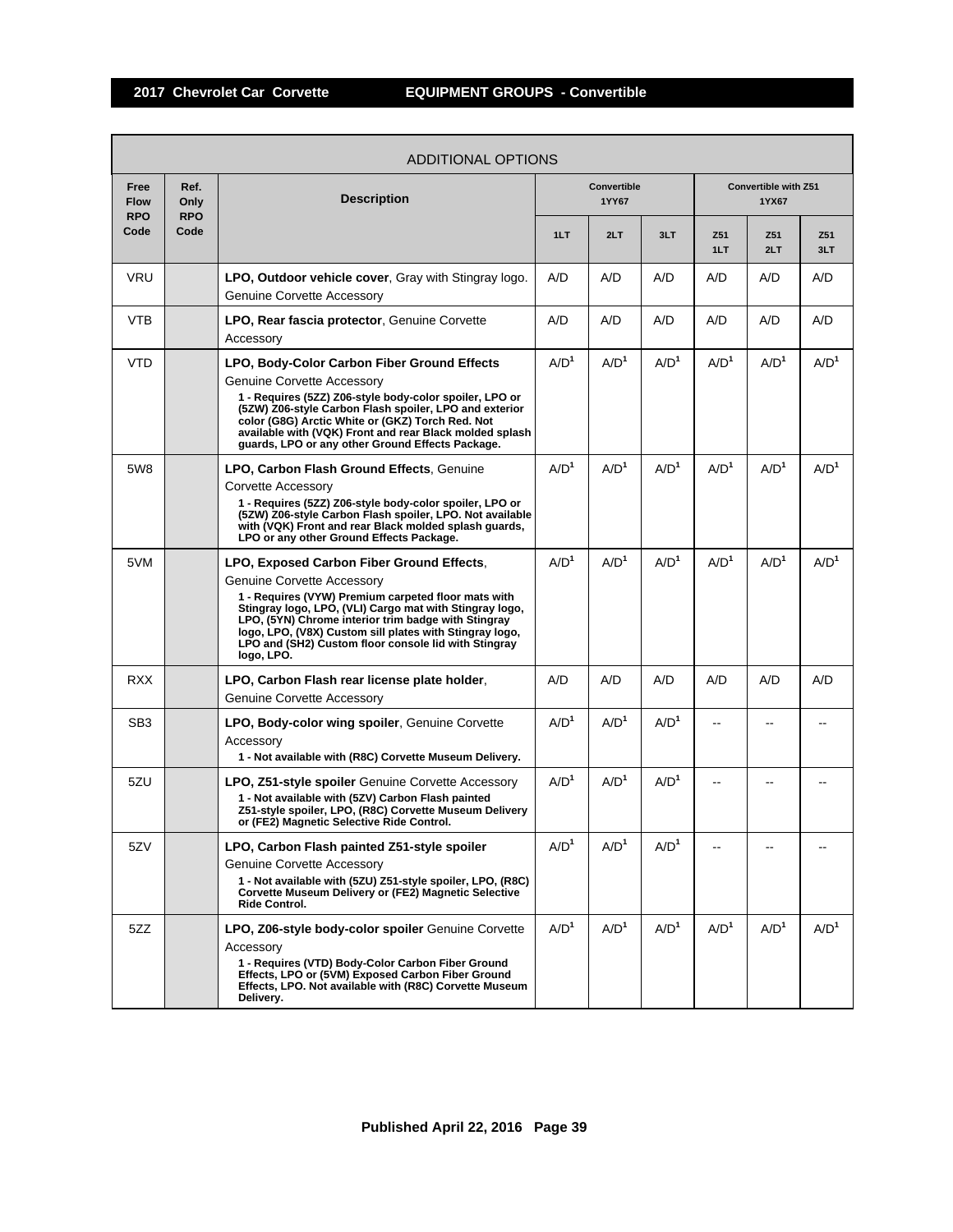|                                   |                            | ADDITIONAL OPTIONS                                                                                                                                                                                                                                                                                                                                                                                                                                                                                                                                                                                                          |                  |                             |                  |                  |                               |                  |
|-----------------------------------|----------------------------|-----------------------------------------------------------------------------------------------------------------------------------------------------------------------------------------------------------------------------------------------------------------------------------------------------------------------------------------------------------------------------------------------------------------------------------------------------------------------------------------------------------------------------------------------------------------------------------------------------------------------------|------------------|-----------------------------|------------------|------------------|-------------------------------|------------------|
| Free<br><b>Flow</b><br><b>RPO</b> | Ref.<br>Only<br><b>RPO</b> | <b>Description</b>                                                                                                                                                                                                                                                                                                                                                                                                                                                                                                                                                                                                          |                  | <b>Convertible</b><br>1YY67 |                  |                  | Convertible with Z51<br>1YX67 |                  |
| Code                              | Code                       |                                                                                                                                                                                                                                                                                                                                                                                                                                                                                                                                                                                                                             | 1LT              | 2LT                         | 3LT              | Z51<br>1LT       | Z51<br>2LT                    | Z51<br>3LT       |
| 5ZW                               |                            | LPO, Z06-style Carbon Flash spoiler, Genuine<br>Corvette Accessory<br>1 - Requires (5W8) Carbon Flash Ground Effects, LPO.<br>Not available with (R8C) Corvette Museum Delivery or<br>any other spoiler.                                                                                                                                                                                                                                                                                                                                                                                                                    | A/D <sup>1</sup> | A/D <sup>1</sup>            | A/D <sup>1</sup> | A/D <sup>1</sup> | A/D <sup>1</sup>              | A/D <sup>1</sup> |
| <b>PDV</b>                        |                            | LPO, Wing-Style Spoiler with Wicker Genuine<br>Corvette Accessory<br>1 - Not available with (R8C) Corvette Museum Delivery.                                                                                                                                                                                                                                                                                                                                                                                                                                                                                                 |                  |                             |                  | A/D <sup>1</sup> | A/D <sup>1</sup>              | A/D <sup>1</sup> |
| <b>VQK</b>                        |                            | LPO, Front and rear Black molded splash guards,<br><b>Genuine Corvette Accessory</b><br>1 - Not available with any Ground Effects Package.                                                                                                                                                                                                                                                                                                                                                                                                                                                                                  | A/D <sup>1</sup> | A/D <sup>1</sup>            | A/D <sup>1</sup> | A/D <sup>1</sup> | A/D <sup>1</sup>              | A/D <sup>1</sup> |
| <b>VTE</b>                        |                            | LPO, Underhood liner with Stingray logo. Genuine<br>Corvette Accessory<br>1 - Not available with (VO4) Underhood liner with<br>crossed flags logo, LPO.                                                                                                                                                                                                                                                                                                                                                                                                                                                                     | A/D <sup>1</sup> | A/D <sup>1</sup>            | A/D <sup>1</sup> | A/D <sup>1</sup> | A/D <sup>1</sup>              | A/D <sup>1</sup> |
| VO <sub>4</sub>                   |                            | LPO, Underhood liner with crossed flags logo.<br>Genuine Corvette Accessory<br>1 - Not available with (VTE) Underhood liner with<br>Stingray logo, LPO.                                                                                                                                                                                                                                                                                                                                                                                                                                                                     | A/D <sup>1</sup> | A/D <sup>1</sup>            | A/D <sup>1</sup> | A/D <sup>1</sup> | A/D <sup>1</sup>              | A/D <sup>1</sup> |
| VLN                               |                            | LPO, Windscreen, Genuine Corvette Accessory                                                                                                                                                                                                                                                                                                                                                                                                                                                                                                                                                                                 | A/D              | A/D                         | A/D              | A/D              | A/D                           | A/D              |
| <b>RXJ</b>                        |                            | LPO, Wheel center caps with Stingray logo Genuine<br>Corvette Accessory                                                                                                                                                                                                                                                                                                                                                                                                                                                                                                                                                     | A/D              | A/D                         | A/D              | A/D              | A/D                           | A/D              |
| 5ZG                               |                            | LPO, Carbon Fiber wheel center caps with crossed<br>flags logo, Genuine Corvette Accessory                                                                                                                                                                                                                                                                                                                                                                                                                                                                                                                                  | A/D              | A/D                         | A/D              | A/D              | A/D                           | A/D              |
| <b>RXH</b>                        |                            | <b>LPO, Jake logo center caps, Genuine Corvette</b><br>Accessory                                                                                                                                                                                                                                                                                                                                                                                                                                                                                                                                                            | A/D              | A/D                         | A/D              | A/D              | A/D                           | A/D              |
| <b>VWD</b>                        |                            | LPO, Chrome Z51 logo center caps, Genuine<br>Corvette Accessory<br>1 - Requires (5YU) Torque directional chrome aluminum<br>wheels, LPO or (Q7E) chrome aluminum wheels. Not<br>available with (RXJ) Wheel center caps with Stingray<br>logo, LPO.                                                                                                                                                                                                                                                                                                                                                                          |                  |                             |                  | A/D <sup>1</sup> | A/D <sup>1</sup>              | A/D <sup>1</sup> |
| 5YZ                               |                            | LPO, Z51-style Satin Black with Red stripe<br>aluminum 19" (48.3 cm) front and 20" (50.8 cm) rear<br>wheels, includes wheels, center caps and wheel lock<br>kit. Genuine Corvette Accessory. 5YZ can be ordered<br>with other optional wheels. When ordering 5YZ with<br>other optional wheels, 2 complete sets of wheels are<br>being ordered. Please ensure customer desires both<br>sets of wheels before proceeding to place order with<br>LPO wheels 5YZ<br>1 - Includes 19" front and 20" rear tires. Not available<br>with (R8C) Corvette Museum Delivery.<br>2 - Not available with (R8C) Corvette Museum Delivery. | A/D <sup>1</sup> | A/D <sup>1</sup>            | A/D <sup>1</sup> | A/D <sup>2</sup> | A/D <sup>2</sup>              | A/D <sup>2</sup> |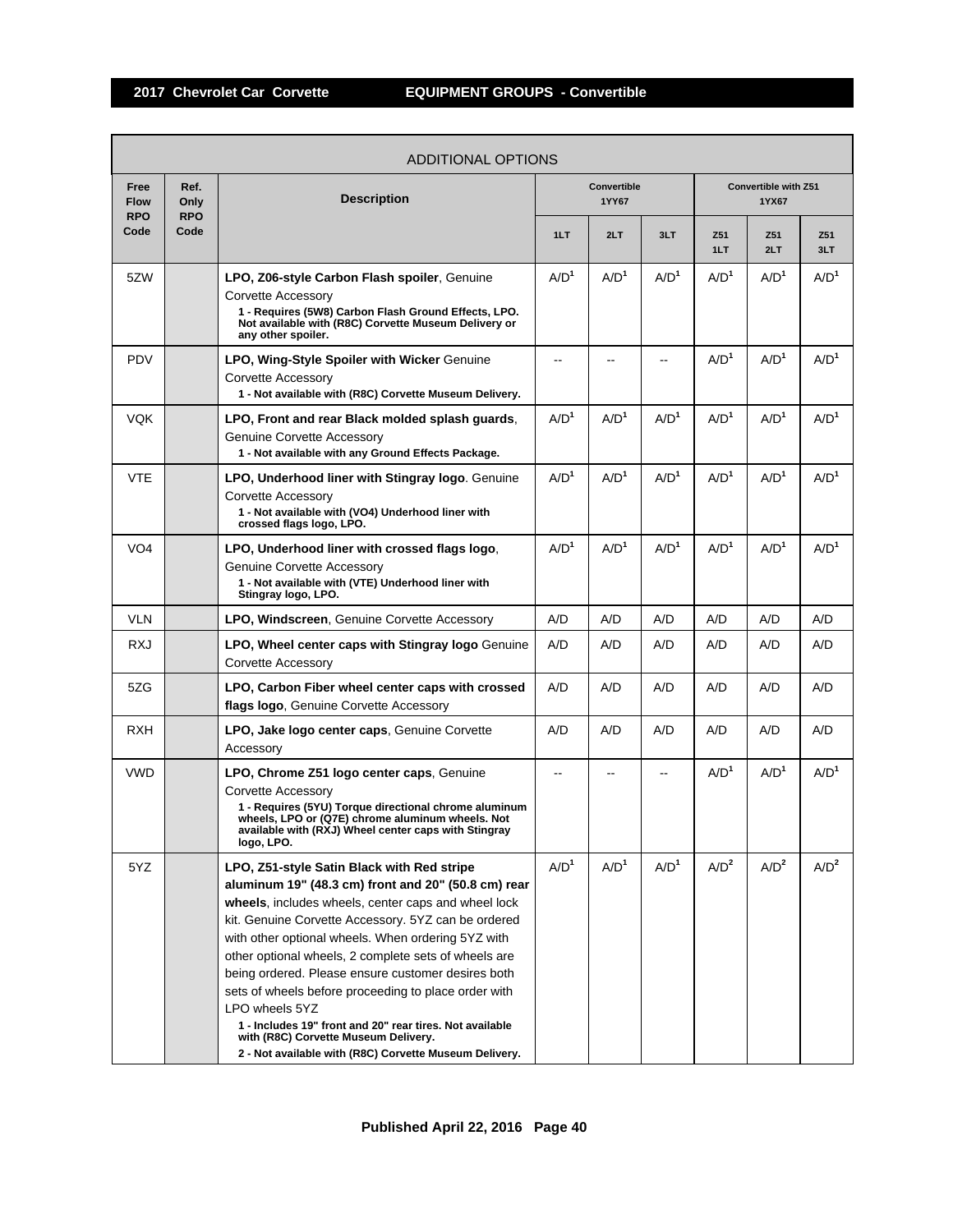|                                   | <b>ADDITIONAL OPTIONS</b>  |                                                                                                                                                                                                                                                                                                                                                                                                                                                                                                                                                                                                                                |                  |                      |                  |                  |                               |                  |  |  |  |
|-----------------------------------|----------------------------|--------------------------------------------------------------------------------------------------------------------------------------------------------------------------------------------------------------------------------------------------------------------------------------------------------------------------------------------------------------------------------------------------------------------------------------------------------------------------------------------------------------------------------------------------------------------------------------------------------------------------------|------------------|----------------------|------------------|------------------|-------------------------------|------------------|--|--|--|
| Free<br><b>Flow</b><br><b>RPO</b> | Ref.<br>Only<br><b>RPO</b> | <b>Description</b>                                                                                                                                                                                                                                                                                                                                                                                                                                                                                                                                                                                                             |                  | Convertible<br>1YY67 |                  |                  | Convertible with Z51<br>1YX67 |                  |  |  |  |
| Code                              | Code                       |                                                                                                                                                                                                                                                                                                                                                                                                                                                                                                                                                                                                                                | 1LT              | 2LT                  | 3LT              | Z51<br>1LT       | Z51<br>2LT                    | Z51<br>3LT       |  |  |  |
| 5Z2                               |                            | LPO, Z51-style Satin Black with Yellow stripe<br>aluminum 19" (48.3 cm) front and 20" (50.8 cm) rear<br>wheels, includes wheels, center caps and wheel lock<br>kit. Genuine Corvette Accessory. 5Z2 can be ordered<br>with other optional wheels. When ordering 5Z2 with<br>other optional wheels, 2 complete sets of wheels are<br>being ordered. Please ensure customer desires both<br>sets of wheels before proceeding to place order with<br>LPO wheels 5Z2<br>1 - Includes 19" front and 20" rear tires. Not available<br>with (R8C) Corvette Museum Delivery.<br>2 - Not available with (R8C) Corvette Museum Delivery. | A/D <sup>1</sup> | A/D <sup>1</sup>     | A/D <sup>1</sup> | A/D <sup>2</sup> | A/D <sup>2</sup>              | A/D <sup>2</sup> |  |  |  |
| 5YU                               |                            | LPO, Torque directional chrome aluminum 19" (48.3)<br>cm) front and 20" (50.8 cm) rear wheels, includes<br>wheels, center caps and wheel lock kit. Genuine<br>Corvette Accessory. 5YU can be ordered with other<br>optional wheels. When ordering 5YU with other optional<br>wheels, 2 complete sets of wheels are being ordered.<br>Please ensure customer desires both sets of wheels<br>before proceeding to place order with LPO wheels 5YU<br>1 - Includes 19" front and 20" rear tires. Not available<br>with (R8C) Corvette Museum Delivery.<br>2 - Not available with (R8C) Corvette Museum Delivery.                  | A/D <sup>1</sup> | A/D <sup>1</sup>     | A/D <sup>1</sup> | A/D <sup>2</sup> | A/D <sup>2</sup>              | A/D <sup>2</sup> |  |  |  |
| 5YV                               |                            | LPO, Torque Silver aluminum 19" (48.3 cm) front<br>and 20" (50.8 cm) rear wheels, includes wheels,<br>center caps and wheel lock kit. Genuine Corvette<br>Accessory. 5YV can be ordered with other optional<br>wheels. When ordering 5YV with other optional wheels,<br>2 complete sets of wheels are being ordered. Please<br>ensure customer desires both sets of wheels before<br>proceeding to place order with LPO wheels 5YV<br>1 - Includes 19" front and 20" rear tires. Not available<br>with (R8C) Corvette Museum Delivery.<br>2 - Not available with (R8C) Corvette Museum Delivery.                               | A/D <sup>1</sup> | A/D <sup>1</sup>     | A/D <sup>1</sup> | A/D <sup>2</sup> | A/D <sup>2</sup>              | A/D <sup>2</sup> |  |  |  |
| 5YW                               |                            | LPO, Motorsports polished aluminum 19" (48.3 cm)<br>front and 20" (50.8 cm) rear wheels, includes wheels,<br>center caps and wheel lock kit. Genuine Corvette<br>Accessory. 5YW can be ordered with other optional<br>wheels. When ordering 5YW with other optional<br>wheels, 2 complete sets of wheels are being ordered.<br>Please ensure customer desires both sets of wheels<br>before proceeding to place order with LPO wheels 5YW<br>1 - Includes 19" front and 20" rear tires. Not available<br>with (R8C) Corvette Museum Delivery.<br>2 - Not available with (R8C) Corvette Museum Delivery.                        | A/D <sup>1</sup> | A/D <sup>1</sup>     | A/D <sup>1</sup> | A/D <sup>2</sup> | A/D <sup>2</sup>              | A/D <sup>2</sup> |  |  |  |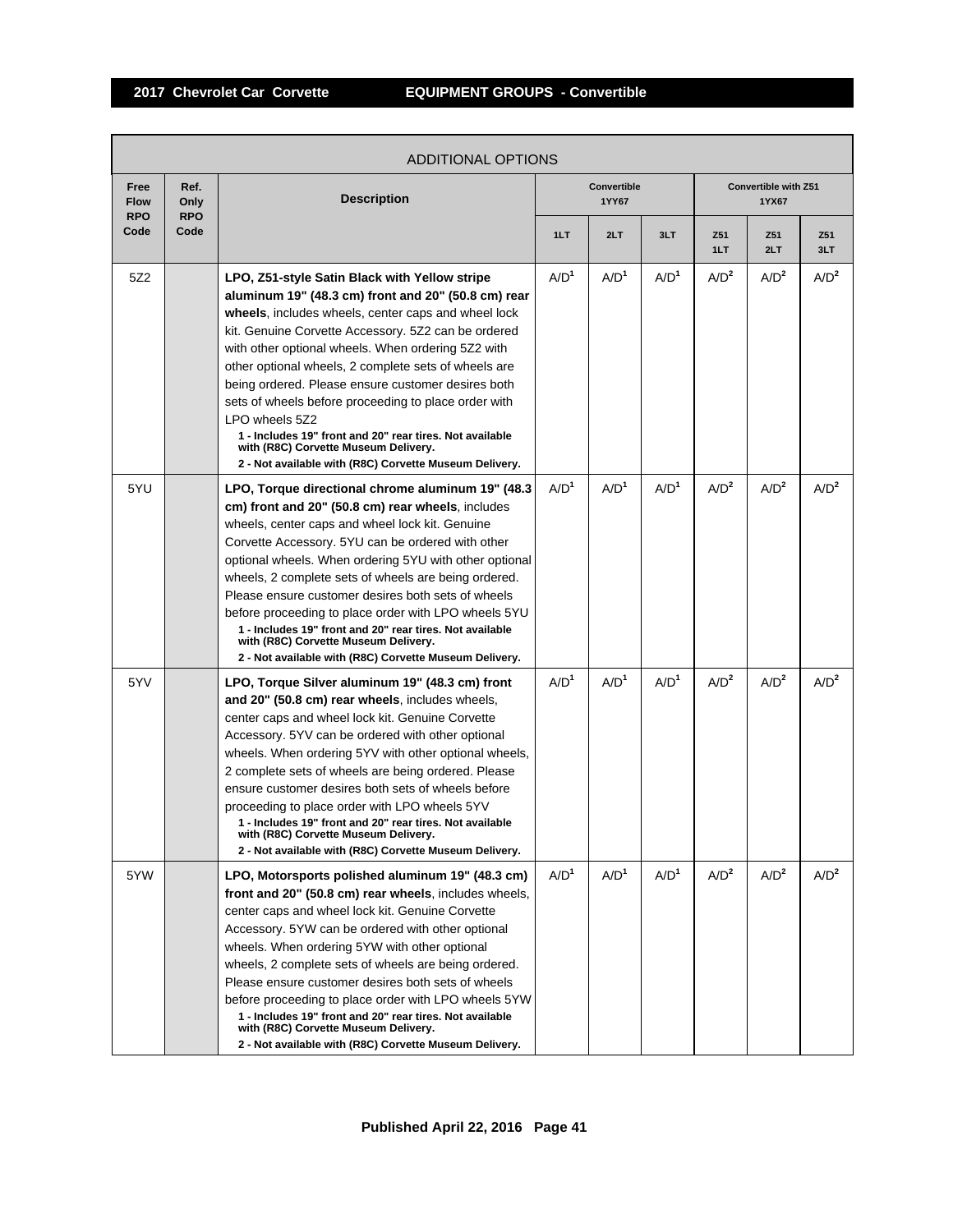|                                   |                            | ADDITIONAL OPTIONS                                                                                                                                                                                                                                                                                                                                                                                                                                                                                                                                                                                   |                  |                             |                  |                  |                                      |                  |
|-----------------------------------|----------------------------|------------------------------------------------------------------------------------------------------------------------------------------------------------------------------------------------------------------------------------------------------------------------------------------------------------------------------------------------------------------------------------------------------------------------------------------------------------------------------------------------------------------------------------------------------------------------------------------------------|------------------|-----------------------------|------------------|------------------|--------------------------------------|------------------|
| Free<br><b>Flow</b><br><b>RPO</b> | Ref.<br>Only<br><b>RPO</b> | <b>Description</b>                                                                                                                                                                                                                                                                                                                                                                                                                                                                                                                                                                                   |                  | <b>Convertible</b><br>1YY67 |                  |                  | <b>Convertible with Z51</b><br>1YX67 |                  |
| Code                              | Code                       |                                                                                                                                                                                                                                                                                                                                                                                                                                                                                                                                                                                                      | 1LT              | 2LT                         | 3LT              | Z51<br>1LT       | Z51<br>2LT                           | Z51<br>3LT       |
| 5YX                               |                            | LPO, Motorsports Black aluminum 19" (48.3 cm)<br>front and 20" (50.8 cm) rear wheels, includes wheels,<br>center caps and wheel lock kit. Genuine Corvette<br>Accessory. 5YX can be ordered with other optional<br>wheels. When ordering 5YX with other optional wheels,<br>2 complete sets of wheels are being ordered. Please<br>ensure customer desires both sets of wheels before<br>proceeding to place order with LPO wheels 5YX<br>1 - Includes 19" front and 20" rear tires. Not available<br>with (R8C) Corvette Museum Delivery.<br>2 - Not available with (R8C) Corvette Museum Delivery. | A/D <sup>1</sup> | A/D <sup>1</sup>            | A/D <sup>1</sup> | A/D <sup>2</sup> | A/D <sup>2</sup>                     | A/D <sup>2</sup> |
| <b>EYT</b>                        |                            | <b>Carbon Flash Badge Package</b><br>1 - Included with (ZLG) Black Suede Design Package.                                                                                                                                                                                                                                                                                                                                                                                                                                                                                                             | A                | A                           | $A^1$            | A                | A                                    | $A^1$            |
| CFZ                               |                            | Carbon-Flash Painted Ground Effects Package,<br>includes Carbon Flash-painted splitter and rockers, and<br>more aggressive rear spoiler                                                                                                                                                                                                                                                                                                                                                                                                                                                              | A                | A                           | A                | A                | A                                    | A                |
| <b>TTV</b>                        |                            | Spoiler, rear and outside mirrors, carbon flash-painted<br>1 - Not available with (GBA) Black exterior color.                                                                                                                                                                                                                                                                                                                                                                                                                                                                                        | A                | A                           | A                | $A^1$            | $A^1$                                | $A^1$            |
| <b>DTW</b>                        |                            | <b>Carbon Flash Hood Stinger Stripe</b><br>1 - Not available with any other stripe package.                                                                                                                                                                                                                                                                                                                                                                                                                                                                                                          | $A^1$            | $A^1$                       | $A^1$            | $A^1$            | $A^1$                                | $A^1$            |
| <b>DXM</b>                        |                            | <b>Shark Gray Hood Stinger Stripe</b><br>1 - Not available with any other stripe package.                                                                                                                                                                                                                                                                                                                                                                                                                                                                                                            | $A^1$            | $A^1$                       | $A^1$            | $A^1$            | $A^1$                                | $A^1$            |
| <b>DYV</b>                        |                            | <b>NEW! Satin Black Hood Stinger Stripe</b><br>1 - Not available with any other stripe package.                                                                                                                                                                                                                                                                                                                                                                                                                                                                                                      | $A^1$            | $A^1$                       | $A^1$            | $A^1$            | $A^1$                                | $A^1$            |
| DVQ.                              |                            | Jake Carbon Flash Metallic Two-Tone Hood Stinger<br><b>Decal</b><br>1 - Not available with any other stripe package.                                                                                                                                                                                                                                                                                                                                                                                                                                                                                 | $A^1$            | $A^1$                       | $A^1$            | $A^1$            | $A^1$                                | $A^1$            |
| <b>DTP</b>                        |                            | <b>Blade Silver Full Length Dual Racing Stripe</b><br>Package<br>1 - Not available with any other stripe package or<br>exterior color (GAN) Blade Silver Metallic.                                                                                                                                                                                                                                                                                                                                                                                                                                   | $A^1$            | $A^1$                       | $A^1$            | $A^1$            | $A^1$                                | $A^1$            |
| <b>DTH</b>                        |                            | <b>Carbon Flash Full Length Dual Racing Stripe</b><br>Package<br>1 - Not available with any other stripe package.                                                                                                                                                                                                                                                                                                                                                                                                                                                                                    | $A^1$            | $A^1$                       | $A^1$            | $A^1$            | $A^1$                                | $A^1$            |
| DTR                               |                            | <b>Crystal Red Full Length Dual Racing Stripe</b><br>Package<br>1 - Not available with any other stripe package.                                                                                                                                                                                                                                                                                                                                                                                                                                                                                     | $A^1$            | $A^1$                       | $A^1$            | $A^1$            | $A^1$                                | $A^1$            |
| <b>DTN</b>                        |                            | <b>Cyber Gray Full Length Dual Racing Stripe Package</b><br>1 - Not available with any other stripe package.                                                                                                                                                                                                                                                                                                                                                                                                                                                                                         | $A^1$            | $A^1$                       | $A^1$            | $A^1$            | $A^1$                                | $A^1$            |
| DTQ.                              |                            | Inferno Orange Full Length Dual Racing Stripe<br>Package<br>1 - Not available with any other stripe package.                                                                                                                                                                                                                                                                                                                                                                                                                                                                                         | $A^1$            | $A^1$                       | $A^1$            | $A^1$            | $A^1$                                | $A^1$            |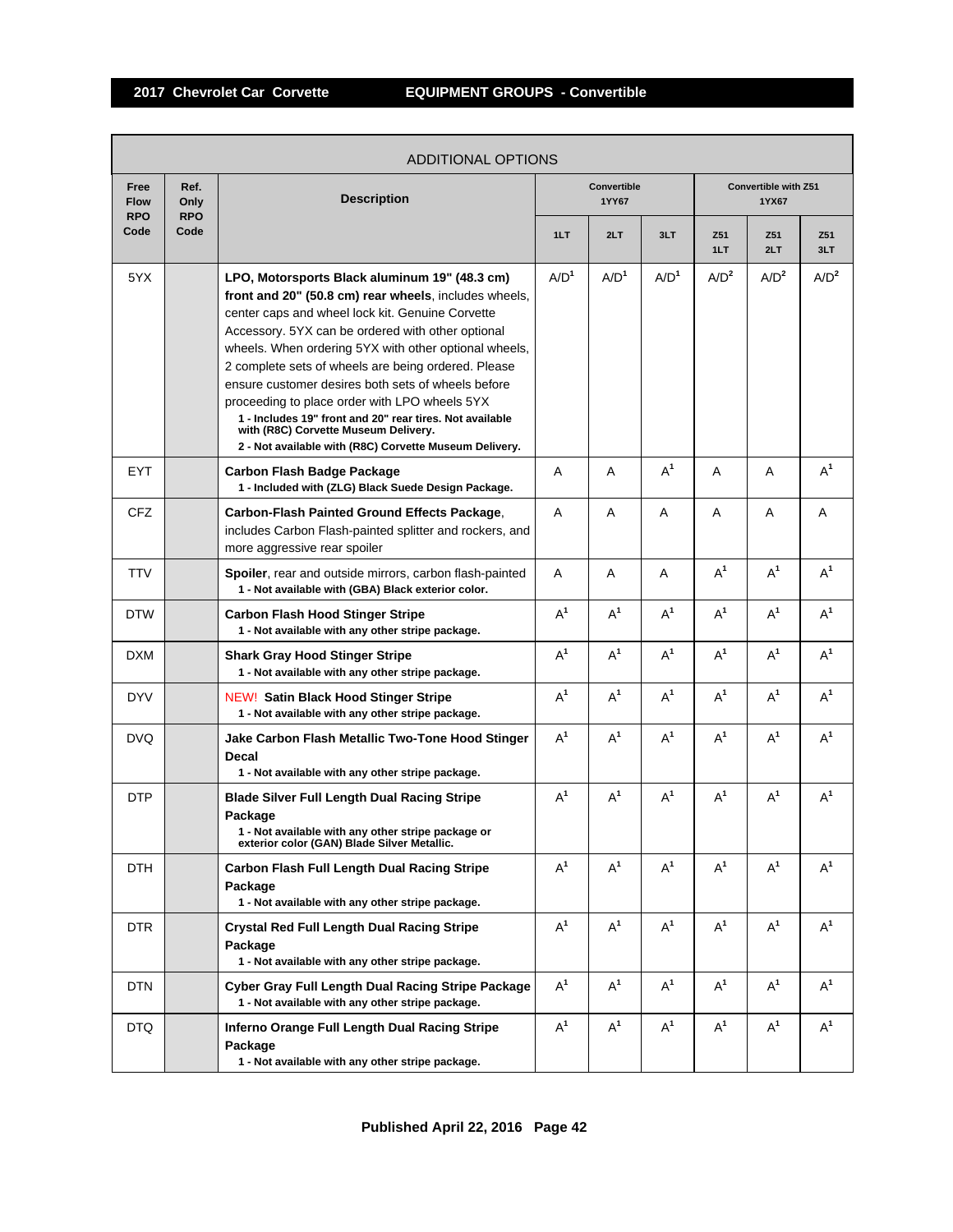|                                   |                            | <b>ADDITIONAL OPTIONS</b>                                                                                                                                                                |                      |       |       |            |                               |            |
|-----------------------------------|----------------------------|------------------------------------------------------------------------------------------------------------------------------------------------------------------------------------------|----------------------|-------|-------|------------|-------------------------------|------------|
| Free<br><b>Flow</b><br><b>RPO</b> | Ref.<br>Only<br><b>RPO</b> | <b>Description</b>                                                                                                                                                                       | Convertible<br>1YY67 |       |       |            | Convertible with Z51<br>1YX67 |            |
| Code                              | Code                       |                                                                                                                                                                                          | 1LT                  | 2LT   | 3LT   | Z51<br>1LT | Z51<br>2LT                    | Z51<br>3LT |
| <b>DUP</b>                        |                            | Red, White and Blue Full Length Racing Decal<br>Package<br>1 - Not available with any other stripe package.                                                                              | $A^1$                | $A^1$ | $A^1$ | $A^1$      | $A^1$                         | $A^1$      |
| <b>DWA</b>                        |                            | <b>Velocity Yellow Full Length Racing Decal Package</b><br>1 - Not available with any other stripe package or<br>exterior color (GC6) Corvette Racing Yellow Tintcoat.                   | $A^1$                | $A^1$ | $A^1$ | $A^1$      | $A^1$                         | $A^1$      |
| EFY                               |                            | <b>Vents, exterior, body-color painted</b><br>1 - Not available with (GBA) Black exterior color.                                                                                         | $A^1$                | $A^1$ | $A^1$ | $A^1$      | $A^1$                         | $A^1$      |
| EFX                               |                            | Vents, exterior, Shark Gray-painted<br>1 - Not available with (EFY) body-color-painted exterior<br>vents or (G7Q) Watkins Glen Gray Metallic exterior color.                             | $A^1$                | $A^1$ | $A^1$ | $A^1$      | $A^1$                         | $A^1$      |
| E <sub>57</sub>                   |                            | Tonneau inserts, Carbon Fiber                                                                                                                                                            | Α                    | Α     | A     | A          | A                             | A          |
| Q7S                               |                            | Wheels, 5-split spoke, Silver-painted aluminum, 19" x<br>8.5" (48.3 cm x 21.6 cm) front and 20" x 10" (50.8 cm x<br>25.4 cm) rear<br>1 - Requires (FE2) Magnetic Selective Ride Control. | $A^1$                | $A^1$ | $A^1$ | S          | S                             | S          |
| Q7E                               |                            | Wheels, chrome aluminum, 19" x 8.5" (48.3 cm x 21.6)<br>cm) front and 20" x 10" (50.8 cm x 25.4 cm) rear<br>1 - Requires (FE2) Magnetic Selective Ride Control.                          | $A^1$                | $A^1$ | $A^1$ | A          | A                             | Α          |
| ERI                               |                            | <b>Battery Protection Package</b>                                                                                                                                                        | Α                    | Α     | Α     | Α          | A                             | A          |
| Q7T                               |                            | Wheels, Black aluminum, 19" x 8.5" (48.3 cm x 21.6)<br>cm) front and 20" x 10" (50.8 cm x 25.4 cm) rear<br>1 - Requires (FE2) Magnetic Selective Ride Control.                           | $A^1$                | $A^1$ | $A^1$ | A          | A                             | Α          |
| QCC                               |                            | Wheels, Black machined aluminum, 19" x 8.5" (48.3)<br>cm x 21.6 cm) front and 20" x 10" (50.8 cm x 25.4 cm)<br>rear<br>1 - Requires (FE2) Magnetic Selective Ride Control.               | $A^1$                | $A^1$ | $A^1$ | A          | A                             | Α          |
| R87                               |                            | Wheels, Z51-style Satin Black with Red stripe<br>aluminum 19" (48.3 cm) front and 20" (50.8 cm) rear<br>1 - Requires (FE2) Magnetic Selective Ride Control.                              | $A^1$                | $A^1$ | $A^1$ | Α          | Α                             | Α          |
| QX3                               |                            | Wheels, chrome aluminum, 18" x 8.5" (45.7 cm x 21.6)<br>cm) front and 19" x 10.0" (48.3 cm x 25.4 cm) rear                                                                               | Α                    | Α     | A     | --         | $\overline{a}$                |            |
| QX1                               |                            | Wheels, Black aluminum, 18" x 8.5" (45.7 cm x 21.6)<br>cm) front and 19" x 10 " (48.3 cm x 25.4 cm) rear                                                                                 | Α                    | Α     | Α     | --         | --                            | $-$        |
| <b>RPK</b>                        |                            | Wheels, Black machined aluminum, 18" x 8.5" (45.7)<br>cm x 21.6 cm) front and 19" x 10" (48.3 cm x 25.4 cm)<br>rear                                                                      | Α                    | Α     | Α     |            |                               |            |
| J6F                               |                            | Calipers, Red-painted<br>1 - Included with (ZLG) Black Suede Design Package.                                                                                                             | Α                    | Α     | $A^1$ | Α          | Α                             | $A^1$      |
| J6E                               |                            | Calipers, Yellow-painted                                                                                                                                                                 | Α                    | Α     | Α     | Α          | Α                             | A          |
| FE <sub>9</sub>                   |                            | Emissions, Federal requirements, 50-state certified                                                                                                                                      | Α                    | Α     | Α     | A          | Α                             | Α          |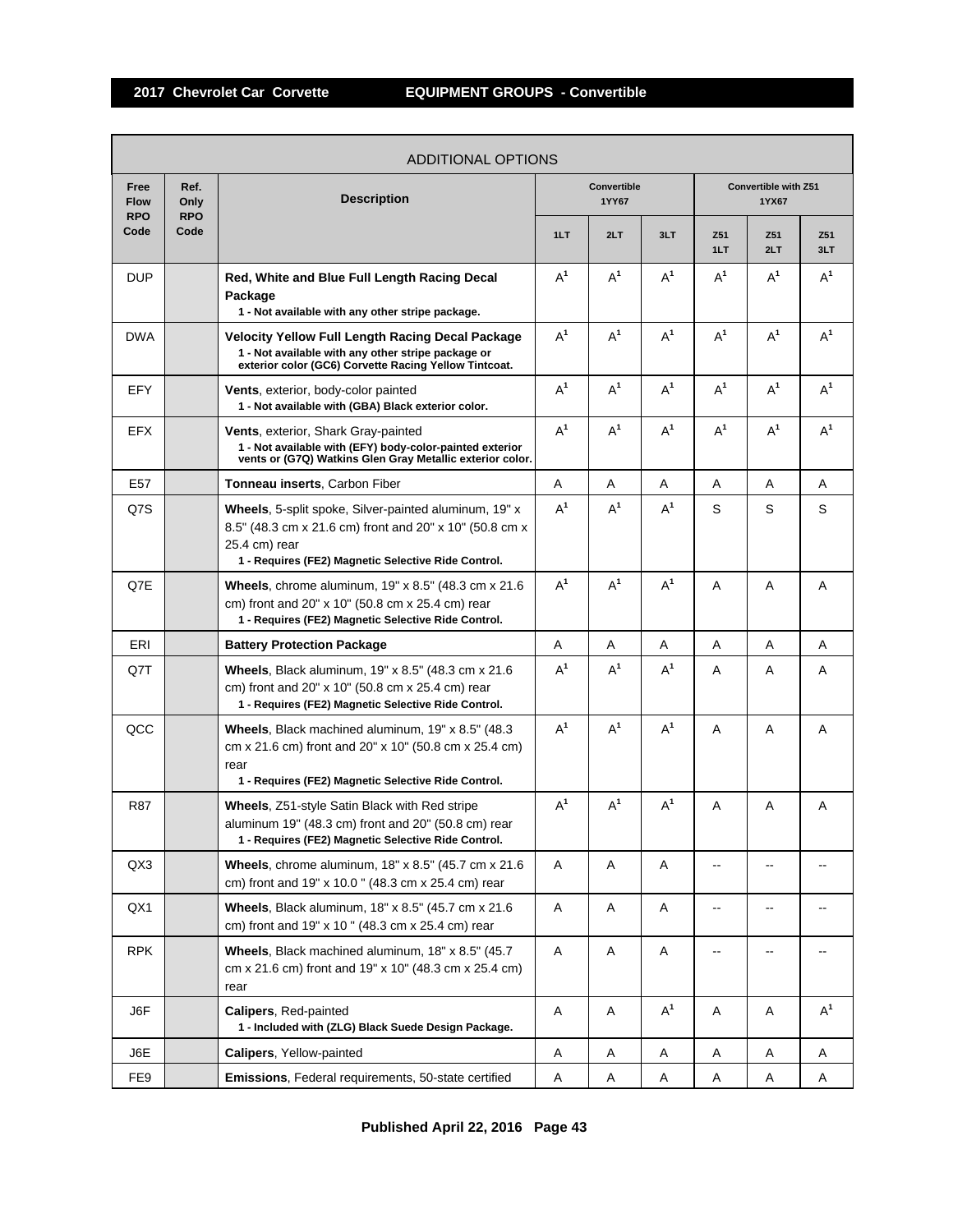r

|                                   |                            | <b>ADDITIONAL OPTIONS</b>                                                                                                                                                                                                                                                                                                                                                                                                                                                                                                                                                                                                                                                                                           |       |                             |       |            |                               |            |
|-----------------------------------|----------------------------|---------------------------------------------------------------------------------------------------------------------------------------------------------------------------------------------------------------------------------------------------------------------------------------------------------------------------------------------------------------------------------------------------------------------------------------------------------------------------------------------------------------------------------------------------------------------------------------------------------------------------------------------------------------------------------------------------------------------|-------|-----------------------------|-------|------------|-------------------------------|------------|
| Free<br><b>Flow</b><br><b>RPO</b> | Ref.<br>Only<br><b>RPO</b> | <b>Description</b>                                                                                                                                                                                                                                                                                                                                                                                                                                                                                                                                                                                                                                                                                                  |       | <b>Convertible</b><br>1YY67 |       |            | Convertible with Z51<br>1YX67 |            |
| Code                              | Code                       |                                                                                                                                                                                                                                                                                                                                                                                                                                                                                                                                                                                                                                                                                                                     | 1LT   | 2LT                         | 3LT   | Z51<br>1LT | Z51<br>2LT                    | Z51<br>3LT |
| YF <sub>5</sub>                   |                            | <b>Emissions, California state requirements, 50-state</b><br>certified                                                                                                                                                                                                                                                                                                                                                                                                                                                                                                                                                                                                                                              | Α     | Α                           | Α     | Α          | Α                             | Α          |
| NE <sub>1</sub>                   |                            | Emissions, Connecticut, Delaware, Maine, Maryland,<br>Massachusetts, New Jersey, New York, Oregon,<br>Pennsylvania, Rhode Island, Vermont and Washington<br>state requirements, 50-state certified                                                                                                                                                                                                                                                                                                                                                                                                                                                                                                                  | A     | Α                           | A     | A          | A                             | Α          |
| NB <sub>8</sub>                   |                            | Emissions override, California (allows a dealer in<br>states that require California emissions - California,<br>Connecticut, Delaware, Maryland, Massachusetts, New<br>Jersey, New York, Oregon, Pennsylvania, Rhode Island<br>or Washington - to order Federal emissions for a<br>vehicle that will be registered in a state that has Federal<br>emission requirements). Do not use for vehicles that<br>will be registered in California, Connecticut, Delaware,<br>Maryland, Massachusetts, New Jersey, New York,<br>Oregon, Pennsylvania, Rhode Island or Washington.<br>1 - Requires (FE9) Federal emissions requirements. Not<br>available in Maine or Vermont.                                               | $A^1$ | $A^1$                       | $A^1$ | $A^1$      | $A^1$                         | $A^1$      |
| NB <sub>9</sub>                   |                            | <b>Emissions override, state-specific (for dealers</b><br>ordering vehicles in (YF5) or (NE1) emission states -<br>California, Connecticut, Delaware, Maine, Maryland,<br>Massachusetts, New Jersey, New York, Oregon,<br>Pennsylvania, Rhode Island, Vermont and Washington)<br>1 - Allows a California dealer (YF5 emissions) to order<br>(NE1) emissions with (NB9) emissions override code for<br>registration in (NE1) states; or, a Connecticut, Delaware,<br>Maine, Maryland, Massachusetts, New Jersey, New York,<br>Oregon, Pennsylvania, Rhode Island, Vermont and<br>Washington dealer (NE1 emissions) to order (YF5)<br>emissions with (NB9) emissions override code for<br>registration in California. | $A^1$ | $A^1$                       | $A^1$ | $A^1$      | $A^1$                         | $A^1$      |
| NC7                               |                            | Emissions override, Federal (for vehicles ordered by<br>dealers in Federal emission states with (YF5) or (NE1)<br>emissions - Not required for vehicles being shipped to<br>California, Connecticut, Delaware, Maine, Maryland,<br>Massachusetts, New Jersey, New York, Oregon,<br>Pennsylvania, Rhode Island, Vermont or Washington)<br>1 - Requires (YF5) California state emissions<br>requirements or (NE1) Connecticut, Delaware, Maine,<br>Maryland, Massachusetts, New Jersey, New York,<br>Oregon, Pennsylvania, Rhode Island, Vermont or<br>Washington state emissions requirements.                                                                                                                       | $A^1$ | $A^1$                       | $A^1$ | $A^1$      | $A^1$                         | $A^1$      |
| <b>NPP</b>                        |                            | <b>Exhaust, performance, increases to 460 horsepower,</b><br>aggressive exhaust sound, with 4" polished<br>stainless-steel tips                                                                                                                                                                                                                                                                                                                                                                                                                                                                                                                                                                                     | A     | Α                           | A     | S          | S                             | S          |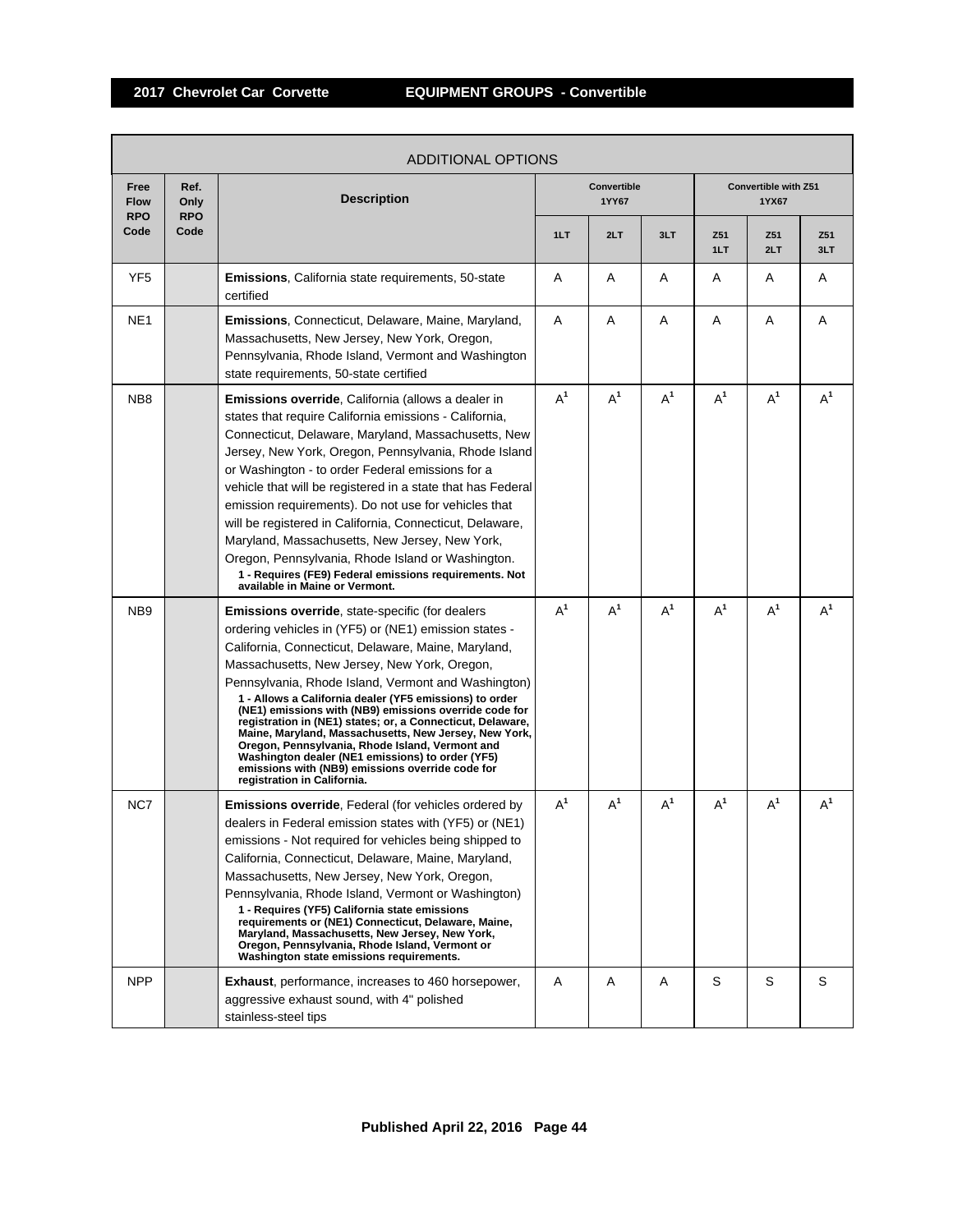Г

|                                          | ADDITIONAL OPTIONS         |                                                                                                                                                                                                                                                                                                                                                                                                                                              |                      |       |       |                                      |            |                        |  |  |
|------------------------------------------|----------------------------|----------------------------------------------------------------------------------------------------------------------------------------------------------------------------------------------------------------------------------------------------------------------------------------------------------------------------------------------------------------------------------------------------------------------------------------------|----------------------|-------|-------|--------------------------------------|------------|------------------------|--|--|
| <b>Free</b><br><b>Flow</b><br><b>RPO</b> | Ref.<br>Only<br><b>RPO</b> | <b>Description</b>                                                                                                                                                                                                                                                                                                                                                                                                                           | Convertible<br>1YY67 |       |       | <b>Convertible with Z51</b><br>1YX67 |            |                        |  |  |
| Code                                     | Code                       |                                                                                                                                                                                                                                                                                                                                                                                                                                              | 1LT                  | 2LT   | 3LT   | Z <sub>51</sub><br>1LT               | 751<br>2LT | Z <sub>51</sub><br>3LT |  |  |
| FE <sub>2</sub>                          |                            | Magnetic Selective Ride Control, includes Z51-style<br>spoiler, (XFJ) P245/35ZR19 front and P285/30ZR20<br>rear, performance, summer-only, run flat tires and 19"<br>front and 20" rear wheels (select from Q7S, Q7E, Q7T)<br>or QCC wheels, unless ordered with ZLD/ZLE/ZLG<br>Design Packages which include R86 or R87 wheels -<br>see package descriptions)<br>1 - Not available with (QG6/QX1/QX3/RPK) 18" front and<br>19" rear wheels. | $A^1$                | $A^1$ | $A^1$ |                                      |            |                        |  |  |
| FE4                                      |                            | <b>Magnetic Selective Ride Control</b><br>1 - Includes (B4Z) Performance Traction Management.                                                                                                                                                                                                                                                                                                                                                |                      |       |       | $A^1$                                | $A^1$      | $A^1$                  |  |  |
| M <sub>5</sub> U                         |                            | <b>Transmission, 8-speed paddle shift with automatic</b><br>modes                                                                                                                                                                                                                                                                                                                                                                            | A                    | A     | A     | A                                    | A          | A                      |  |  |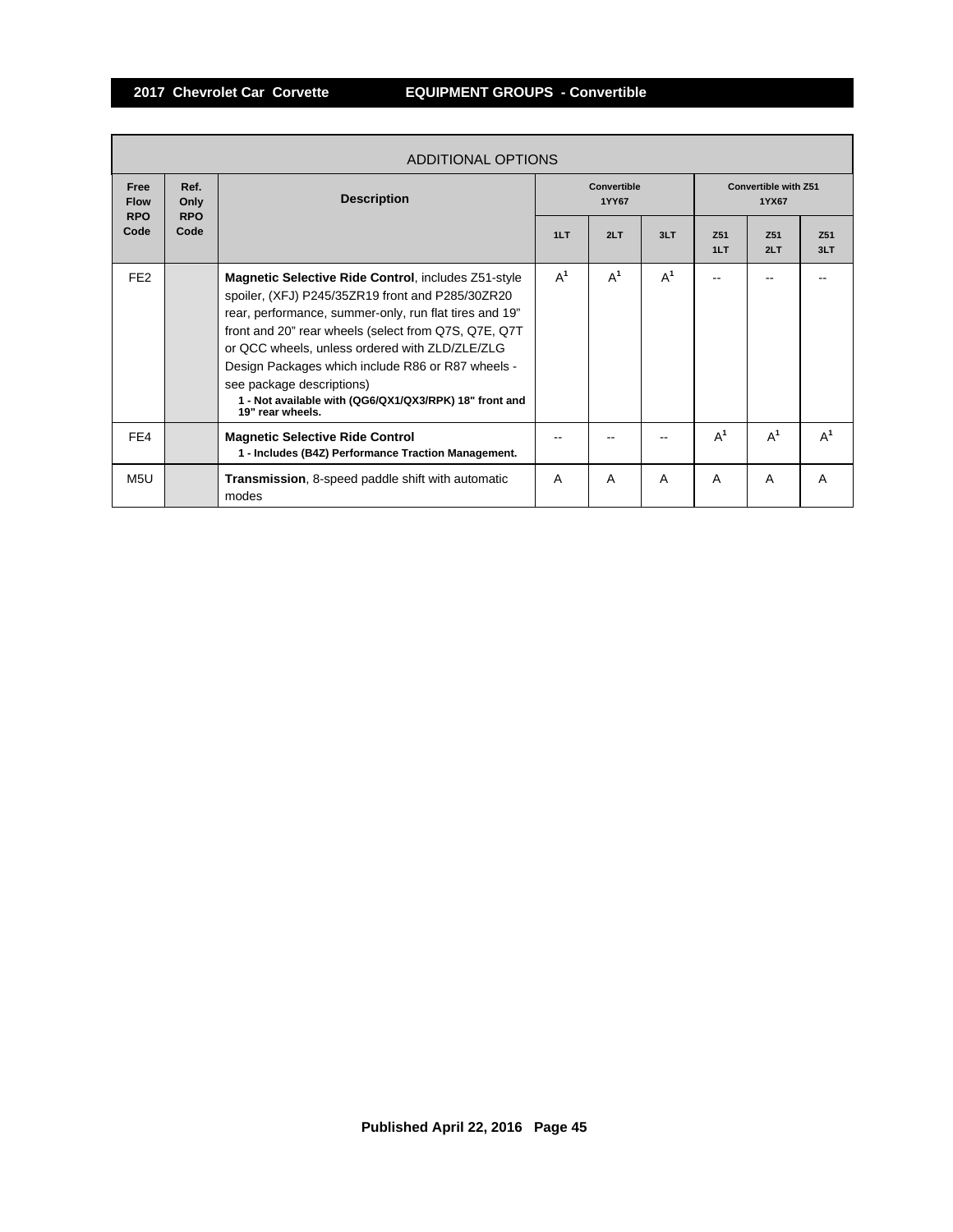$S =$  Standard Equipment A = Available -- (dashes) = Not Available D = ADI Available

 $\blacksquare$  = Included in Equipment Group  $\blacksquare$  = Included in Equipment Group but upgradeable

No deletions allowed to Equipment Groups. Additional options may be added; check ordering information section for compatibility.

# **Codes listed in the shaded column titled Ref. Only RPO Code are for internal use only and should not be ordered.**

| Free<br><b>Flow</b><br><b>RPO</b> | Ref.<br>Only<br><b>RPO</b>  | <b>Description</b>                                                                                                                                                                                                                                                                                                                                                                                                |                  | <b>Grand Sport Coupe</b><br><b>1YW07</b> |                             |                | <b>Grand Sport Convertible</b><br><b>1YW67</b> |                  |  |
|-----------------------------------|-----------------------------|-------------------------------------------------------------------------------------------------------------------------------------------------------------------------------------------------------------------------------------------------------------------------------------------------------------------------------------------------------------------------------------------------------------------|------------------|------------------------------------------|-----------------------------|----------------|------------------------------------------------|------------------|--|
| Code                              | Code                        |                                                                                                                                                                                                                                                                                                                                                                                                                   | <b>GS</b><br>1LT | GS<br>2LT                                | <b>GS</b><br>3LT            | GS<br>1LT      | GS<br>2LT                                      | <b>GS</b><br>3LT |  |
|                                   |                             | 2LT interior trim, seats, console and door armrests in<br>interior color selected                                                                                                                                                                                                                                                                                                                                 | $\overline{a}$   | П                                        | --                          | --             | H                                              |                  |  |
|                                   |                             | 3LT interior trim, seats, console, door armrests and<br>instrument panel in interior color selected                                                                                                                                                                                                                                                                                                               | $\overline{a}$   | $\overline{a}$                           | П                           | --             | --                                             | $\blacksquare$   |  |
| IO <sub>6</sub>                   |                             | Audio system, Chevrolet MyLink Radio with<br>Navigation and 8" diagonal color touch-screen, AM/FM<br>stereo with seek-and-scan and digital clock, includes<br>Bluetooth streaming audio for music and select phones;<br>voice-activated technology for radio and phone;<br>featuring Android Auto and Apple CarPlay capability for<br>compatible phone<br>1 - Includes (UQT) performance data and video recorder. | $A^1$            | $A^1$                                    | $\blacksquare$ <sup>1</sup> | $A^1$          | $A^1$                                          | $\blacksquare$ 1 |  |
|                                   | <b>UQS</b>                  | Audio system feature, Bose advanced 10-speaker<br>system with bass box                                                                                                                                                                                                                                                                                                                                            | L.               | П                                        | $\blacksquare$              | Ξ.             | П                                              |                  |  |
|                                   | D42                         | Luggage shade                                                                                                                                                                                                                                                                                                                                                                                                     | ۵.               | г                                        | $\blacksquare$              |                |                                                |                  |  |
|                                   | AP <sub>9</sub>             | Cargo net                                                                                                                                                                                                                                                                                                                                                                                                         | $\ddotsc$        | $\blacksquare$                           | П                           | -−             | П                                              | П                |  |
|                                   | UV <sub>6</sub>             | Head-Up Display, with color readouts for street mode,<br>track mode with g-meter, vehicle speed, engine rpm                                                                                                                                                                                                                                                                                                       | $\ddotsc$        | П                                        | П                           | L.             | П                                              | П                |  |
|                                   | AAB                         | <b>Memory Package, recalls 2 driver "presets" for 8-way</b><br>power seat, outside mirrors and tilt/telescoping steering<br>column                                                                                                                                                                                                                                                                                | Ш.               | П                                        | П                           | ۵.             | П                                              | $\blacksquare$   |  |
|                                   | D <sub>D</sub> <sub>8</sub> | Mirror, inside rearview auto-dimming, frameless                                                                                                                                                                                                                                                                                                                                                                   | --               | П                                        | П                           | Ξ.             | П                                              | П                |  |
|                                   | <b>UQT</b>                  | Performance data and video recorder<br>1 - Included and only available with (IO6) Chevrolet<br>MyLink audio system with Navigation.                                                                                                                                                                                                                                                                               | $A^1$            | $A^1$                                    | П                           | $A^1$          | $A^1$                                          |                  |  |
|                                   | <b>UVJ</b>                  | Curb View cameras, front                                                                                                                                                                                                                                                                                                                                                                                          | $\overline{a}$   | П                                        | $\blacksquare$              | Ш,             | $\blacksquare$                                 | П                |  |
|                                   | KQV                         | Seats, heated and vented driver and passenger                                                                                                                                                                                                                                                                                                                                                                     | -−               | П                                        | П                           | Щ.             | П                                              | П                |  |
|                                   | <b>AJK</b>                  | Seat adjusters, power bolster and power lumbar                                                                                                                                                                                                                                                                                                                                                                    | Ξ.               | П                                        | П                           | --             | П                                              |                  |  |
|                                   |                             | <b>Custom Leather Wrapped Interior Package, features</b><br>leather-wrapped upper instrument panel, upper door<br>trim panels and console storage cover                                                                                                                                                                                                                                                           | $\overline{a}$   | $-$                                      | П                           | $\overline{a}$ |                                                | П                |  |
|                                   | <b>IWE</b>                  | Sueded Microfiber-Wrapped Upper Interior Trim<br>Package, includes headliner, visors, trim above<br>windshield and rear window, A-pillar trim and area<br>around quarter window                                                                                                                                                                                                                                   |                  |                                          | П                           |                |                                                |                  |  |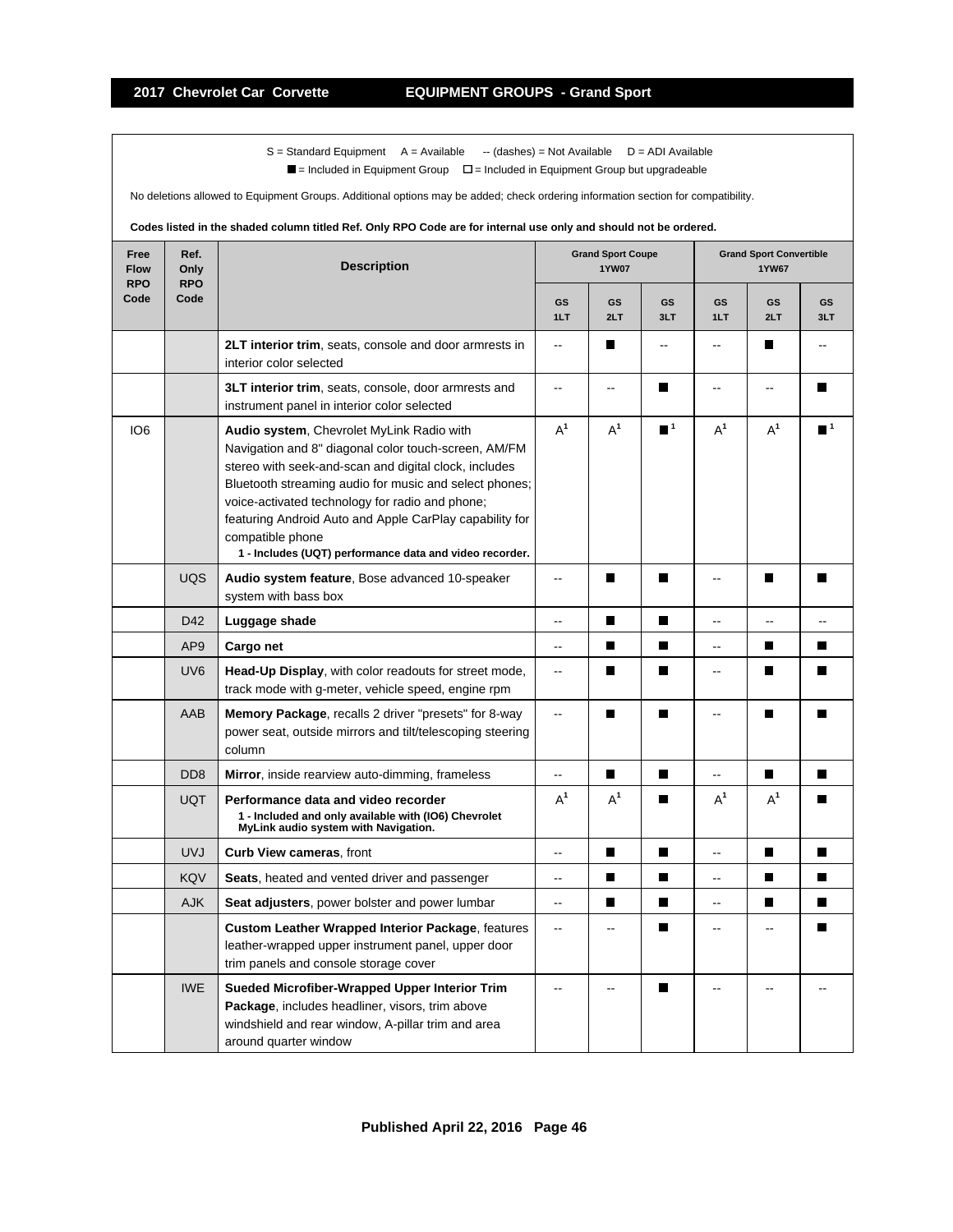| Free<br><b>Flow</b><br><b>RPO</b> | Ref.<br>Only<br><b>RPO</b>  | <b>Description</b>                                                                                                                                                                                                                                                                                                                                                                                                |                          | <b>Grand Sport Coupe</b><br><b>1YW07</b> |                  |                  | <b>Grand Sport Convertible</b><br><b>1YW67</b> |                  |  |
|-----------------------------------|-----------------------------|-------------------------------------------------------------------------------------------------------------------------------------------------------------------------------------------------------------------------------------------------------------------------------------------------------------------------------------------------------------------------------------------------------------------|--------------------------|------------------------------------------|------------------|------------------|------------------------------------------------|------------------|--|
| Code                              | Code                        |                                                                                                                                                                                                                                                                                                                                                                                                                   | <b>GS</b><br>1LT         | <b>GS</b><br>2LT                         | <b>GS</b><br>3LT | <b>GS</b><br>1LT | GS<br>2LT                                      | <b>GS</b><br>3LT |  |
|                                   | <b>IWE</b>                  | Sueded Microfiber-Wrapped Upper Interior Trim<br>Package, includes visors, trim above windshield, and<br>A-pillar trim                                                                                                                                                                                                                                                                                            | $-$                      |                                          |                  |                  |                                                | Ш                |  |
|                                   | UTT                         | Theft-deterrent system, body security content and<br>unauthorized entry electrical                                                                                                                                                                                                                                                                                                                                | $\overline{\phantom{a}}$ | П                                        | П                |                  | П                                              | П                |  |
|                                   | UG <sub>1</sub>             | Universal Home Remote, includes garage door<br>opener, 3-channel programmable, located on driver<br>visor                                                                                                                                                                                                                                                                                                         | $\overline{\phantom{a}}$ | П                                        | П                | $\overline{a}$   | Ш                                              | П                |  |
|                                   | D <sub>D</sub> <sub>0</sub> | Mirrors, outside heated power-adjustable and<br>driver-side auto-dimming, body-color                                                                                                                                                                                                                                                                                                                              | $-$                      |                                          | П                |                  | ш                                              | П                |  |
|                                   |                             | <b>ADDITIONAL OPTIONS</b>                                                                                                                                                                                                                                                                                                                                                                                         |                          |                                          |                  |                  |                                                |                  |  |
| Free<br><b>Flow</b><br><b>RPO</b> | Ref.<br>Only<br><b>RPO</b>  | <b>Description</b>                                                                                                                                                                                                                                                                                                                                                                                                |                          | <b>Grand Sport Coupe</b><br><b>1YW07</b> |                  |                  | <b>Grand Sport Convertible</b><br><b>1YW67</b> |                  |  |
| Code                              | Code                        |                                                                                                                                                                                                                                                                                                                                                                                                                   | GS<br>1LT                | GS<br>2LT                                | GS<br>3LT        | GS<br>1LT        | GS<br>2LT                                      | GS<br>3LT        |  |
| IO <sub>6</sub>                   |                             | Audio system, Chevrolet MyLink Radio with<br>Navigation and 8" diagonal color touch-screen, AM/FM<br>stereo with seek-and-scan and digital clock, includes<br>Bluetooth streaming audio for music and select phones;<br>voice-activated technology for radio and phone;<br>featuring Android Auto and Apple CarPlay capability for<br>compatible phone<br>1 - Includes (UQT) performance data and video recorder. | $A^1$                    | $A^1$                                    | $\blacksquare^1$ | $A^1$            | $A^1$                                          | $\blacksquare^1$ |  |
| VLI                               |                             | LPO, Cargo mat, reversible with Stingray logo.<br><b>Genuine Corvette Accessory</b>                                                                                                                                                                                                                                                                                                                               | A/D                      | A/D                                      | A/D              | A/D              | A/D                                            | A/D              |  |
| <b>VRS</b>                        |                             | LPO, Cargo shade with crossed flag logo. Genuine<br>Corvette Accessory                                                                                                                                                                                                                                                                                                                                            | A/D                      | A/D                                      | A/D              |                  |                                                |                  |  |
| <b>VYW</b>                        |                             | LPO, Floor mats, premium carpeted with Grand Sport<br>logo, Genuine Corvette Accessory<br>1 - Included with (Z15) Grand Sport Heritage Package.<br>2 - Included with (Z15) Grand Sport Heritage Package or<br>(Z25) Collector Edition.                                                                                                                                                                            | A/D <sup>1</sup>         | A/D <sup>1</sup>                         | A/D <sup>2</sup> | A/D <sup>1</sup> | A/D <sup>1</sup>                               | A/D <sup>2</sup> |  |
| S <sub>2</sub> L                  |                             | LPO, Custom Corvette luggage, 5-piece set: rolling<br>carry-on (2), backpack, messenger bag and duffel bag,<br>Black with crossed flags logo. Genuine Corvette<br>Accessory                                                                                                                                                                                                                                       | A/D                      | A/D                                      | A/D              | A/D              | A/D                                            | A/D              |  |
| BV4                               |                             | Plaque, personalized, custom-made with your name<br>and VIN<br>1 - Sold orders only. (CFX) Personalized plaque is<br>already included in (R8C) Corvette Museum Delivery.                                                                                                                                                                                                                                          | $A^1$                    | $A^1$                                    | $A^1$            | $A^1$            | $A^1$                                          | $A^1$            |  |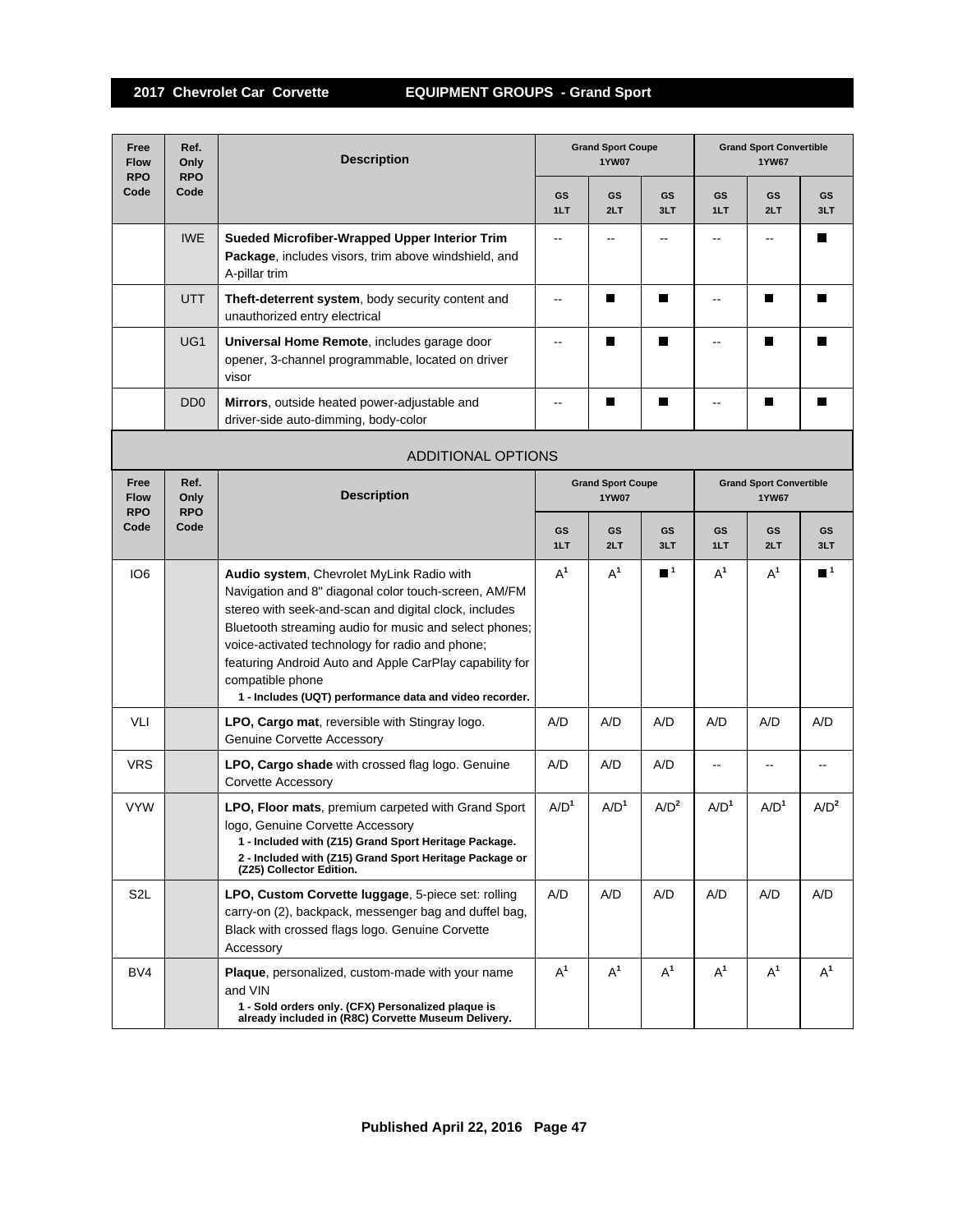|                                   |                            | ADDITIONAL OPTIONS                                                                                                                                                                                                                                                                                                                                                                                                                                                                                                                                                                                    |                          |                                          |                |           |                                                |                |
|-----------------------------------|----------------------------|-------------------------------------------------------------------------------------------------------------------------------------------------------------------------------------------------------------------------------------------------------------------------------------------------------------------------------------------------------------------------------------------------------------------------------------------------------------------------------------------------------------------------------------------------------------------------------------------------------|--------------------------|------------------------------------------|----------------|-----------|------------------------------------------------|----------------|
| Free<br><b>Flow</b><br><b>RPO</b> | Ref.<br>Only<br><b>RPO</b> | <b>Description</b>                                                                                                                                                                                                                                                                                                                                                                                                                                                                                                                                                                                    |                          | <b>Grand Sport Coupe</b><br><b>1YW07</b> |                |           | <b>Grand Sport Convertible</b><br><b>1YW67</b> |                |
| Code                              | Code                       |                                                                                                                                                                                                                                                                                                                                                                                                                                                                                                                                                                                                       | <b>GS</b><br>1LT         | GS<br>2LT                                | GS<br>3LT      | GS<br>1LT | GS<br>2LT                                      | GS<br>3LT      |
| 3F9                               |                            | NEW! Safety belt color, Red<br>1 - Not available with (ZLD) Twilight Blue Design<br>Package or (ZLE) Spice Red Design Package.                                                                                                                                                                                                                                                                                                                                                                                                                                                                        | A                        | Α                                        | $\mathsf{A}^1$ | A         | Α                                              | $\mathsf{A}^1$ |
| AE4                               |                            | <b>Seats.</b> Competition Sport bucket<br>1 - Requires (192) Jet Black leather seating surfaces with<br>sueded microfiber inserts.                                                                                                                                                                                                                                                                                                                                                                                                                                                                    | $A^1$                    | A                                        | A              | $A^1$     | A                                              | A              |
| TU7                               |                            | <b>Seats.</b> two-tone<br>1 - Requires (14*) Gray or (70*) Adrenaline Red interior<br>seating. Not available with (AE4) Competition Sport<br>bucket seats.                                                                                                                                                                                                                                                                                                                                                                                                                                            | $-$                      | $A^1$                                    | $A^1$          |           | $A^1$                                          | $A^1$          |
| 36S                               |                            | Yellow custom leather stitch, includes seats,<br>instrument panel, doors, console, shifter, boot and shift<br>paddles<br>1 - Requires (195/196) Jet Black interior seating.                                                                                                                                                                                                                                                                                                                                                                                                                           | $\overline{a}$           |                                          | $A^1$          |           |                                                | $A^1$          |
| 38S                               |                            | Red custom leather stitch, includes seats, instrument<br>panel, doors, console, shifter, boot and shift paddles<br>1 - Requires (195/196) Jet Black interior seating.                                                                                                                                                                                                                                                                                                                                                                                                                                 | $\sim$                   | $\overline{\phantom{a}}$                 | $A^1$          | --        |                                                | $A^1$          |
| D <sub>30</sub>                   |                            | <b>Color Combination Override</b> , provides the opportunity<br>to individualize vehicle appearance by overriding<br>recommended restrictions to exterior, interior and<br>convertible top (if equipped) color combinations<br>1 - To be used exclusively to override color, trim and<br>convertible top combinations. Sold orders only. Refer to<br>color and trim chart for application. Color Combination<br>Override is available at an additional charge.                                                                                                                                        | $A^1$                    | $A^1$                                    | $A^1$          | $A^1$     | $A^1$                                          | $A^1$          |
| <b>FAY</b>                        |                            | <b>Trim, interior, carbon fiber, instrument panel</b><br>1 - Included with (Z25) Grand Sport Collector Edition.                                                                                                                                                                                                                                                                                                                                                                                                                                                                                       | $\overline{\phantom{a}}$ | A                                        | $A^1$          | --        | Α                                              | $A^1$          |
| Z <sub>15</sub>                   |                            | <b>Grand Sport Heritage Package, includes interior</b><br>brushed aluminum hash marks and (VYW) Floor mats<br>with Grand Sport logo, LPO; must also order fender<br>hash marks available in (55A) Hyper Green, (59A)<br>Yellow, (62A) Volcano Orange, (75A) Torch Red, (90A)<br>Gray and (97A) Carbon Flash Metallic<br>1 - Requires one of the following fender hash marks:<br>(55A) Hyper Green, (59A) Yellow, (62A) Volcano Orange,<br>(75A) Torch Red, (90A) Gray and (97A) Carbon Flash<br>Metallic. Available with (DUR/DXP/DXT/DXU/DXX) Grand<br>Sport Full Length Racing Decal Packages only. | $A^1$                    | $A^1$                                    | $\mathsf{A}^1$ | $A^1$     | $A^1$                                          | $A^1$          |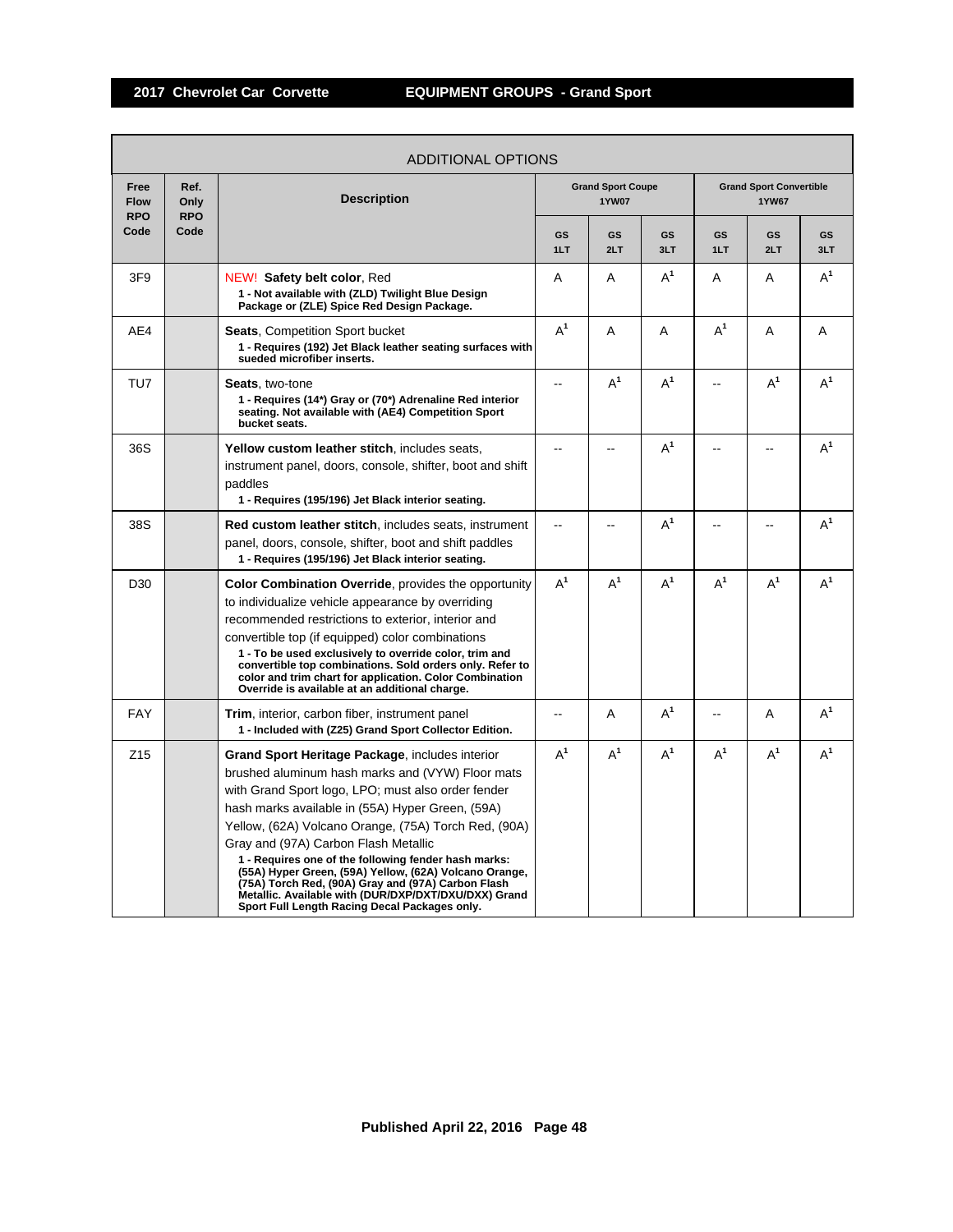|                                   | ADDITIONAL OPTIONS         |                                                                                                                                                                                                                                                                                                                                                                                                                                                                                                                                                                                                                                                                                                                                                                                                                                                                                                                                                                                                                                                                                                        |           |                                          |           |           |                                                |           |  |  |
|-----------------------------------|----------------------------|--------------------------------------------------------------------------------------------------------------------------------------------------------------------------------------------------------------------------------------------------------------------------------------------------------------------------------------------------------------------------------------------------------------------------------------------------------------------------------------------------------------------------------------------------------------------------------------------------------------------------------------------------------------------------------------------------------------------------------------------------------------------------------------------------------------------------------------------------------------------------------------------------------------------------------------------------------------------------------------------------------------------------------------------------------------------------------------------------------|-----------|------------------------------------------|-----------|-----------|------------------------------------------------|-----------|--|--|
| Free<br><b>Flow</b><br><b>RPO</b> | Ref.<br>Only<br><b>RPO</b> | <b>Description</b>                                                                                                                                                                                                                                                                                                                                                                                                                                                                                                                                                                                                                                                                                                                                                                                                                                                                                                                                                                                                                                                                                     |           | <b>Grand Sport Coupe</b><br><b>1YW07</b> |           |           | <b>Grand Sport Convertible</b><br><b>1YW67</b> |           |  |  |
| Code                              | Code                       |                                                                                                                                                                                                                                                                                                                                                                                                                                                                                                                                                                                                                                                                                                                                                                                                                                                                                                                                                                                                                                                                                                        | GS<br>1LT | GS<br>2LT                                | GS<br>3LT | GS<br>1LT | GS<br>2LT                                      | GS<br>3LT |  |  |
| Z25                               |                            | Grand Sport Collector Edition, includes (G7Q)<br>Watkins Glen Gray Metallic exterior color, (DUR) Satin<br>Black Full Length Dual Racing Stripe Package, (20A)<br>Blue fender hash marks, (EYT) Carbon Flash Badge<br>Package, (Q8X) Grand Sport Black 19" front/20" rear<br>CUP-style wheels, (245) Two-tone Tension Blue leather<br>seating surfaces with sueded microfiber inserts, (37S)<br>Blue custom leather stitch, (CFY) numbered plaque,<br>(FAY) carbon fiber instrument panel trim, (BE8)<br>Collector Edition sill plates, LPO, (VYW) Premium<br>carpeted floor mats with Grand Sport logo, LPO, interior<br>brushed aluminum hash marks, and seat and steering<br>wheel emblems<br>1 - Late availability. Not available with (EFX/EFY) painted<br>exterior vents or (BV4) personalized plaque.                                                                                                                                                                                                                                                                                           |           |                                          | $A^1$     | --        |                                                | $A^1$     |  |  |
| ZLD                               |                            | Twilight Blue Design Package, includes (205) Blue<br>full-color instrument panel, doors and seats<br>1 - Also includes (Q8K) Grand Sport machined<br>aluminum, 19" front and 20" rear wheels. Available with<br>exterior color (G8G) Arctic White and requires (EFX)<br>Shark Gray-painted exterior vents. Available with<br>exterior color (G7Q) Watkins Glen Gray Metallic, (GAN)<br>Blade Silver Metallic or (GTR) Admiral Blue and requires<br>(EFY) body-color painted exterior vents. Not available<br>with (J6E) Yellow-painted calipers or (J6F) Red-painted<br>calipers.<br>2 - Also includes (Q8K) Grand Sport machined<br>aluminum, 19" front and 20" rear wheels. Requires (00T)<br>Blue convertible top. Available with exterior color (G8G)<br>Arctic White and requires (EFX) Shark Gray-painted<br>exterior vents. Available with exterior color (G7Q)<br>Watkins Glen Gray Metallic, (GAN) Blade Silver Metallic<br>or (GTR) Admiral Blue and requires (EFY) body-color<br>painted exterior vents. Not available with (J6E)<br>Yellow-painted calipers or (J6F) Red-painted calipers. |           |                                          | $A^1$     |           |                                                | $A^2$     |  |  |
| ZLE                               |                            | Spice Red Design Package, includes (755) Spice Red<br>full-color instrument panel, doors and seats<br>1 - Also includes (Q8K) Grand Sport machined<br>aluminum, 19" front and 20" rear wheels and (J6K) Dark<br>Red calipers. Available with exterior color (G1E) Long<br>Beach Red Metallic. Available with exterior color (G8G)<br>Arctic White or (GAN) Blade Silver Metallic and requires<br>(EFX) Shark Gray-painted exterior vents. Available with<br>exterior color (G7Q) Watkins Glen Gray Metallic and<br>requires (EFY) body-color painted exterior vents.<br>2 - Also includes (Q8K) Grand Sport machined<br>aluminum, 19" front and 20" rear wheels and (J6K) Dark<br>Red calipers. Requires (80T) Spice Red convertible top.<br>Available with exterior color (G1E) Long Beach Red<br>Metallic. Available with exterior color (G8G) Arctic White<br>or (GAN) Blade Silver Metallic and requires (EFX) Shark<br>Gray-painted exterior vents. Available with exterior color<br>(G7Q) Watkins Glen Gray Metallic and requires (EFY)<br>body-color painted exterior vents.                    |           |                                          | $A^1$     |           |                                                | $A^2$     |  |  |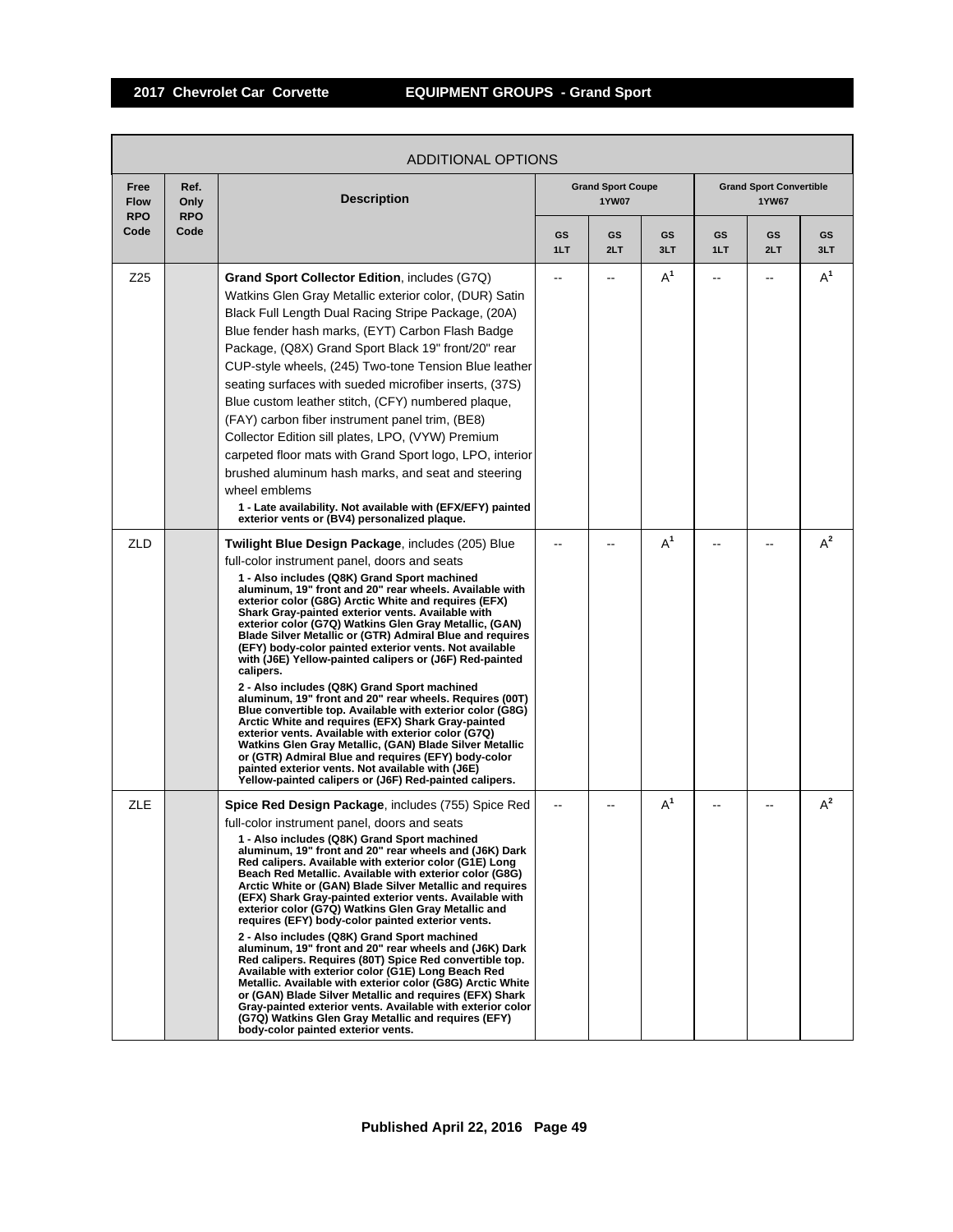|                                   | ADDITIONAL OPTIONS         |                                                                                                                                                                                                                                                                                                                                                                                                                                                                                                                                                                                                                                                                                                                                                                                                                                                                                                                          |           |                                   |           |                |                                                |           |  |  |  |
|-----------------------------------|----------------------------|--------------------------------------------------------------------------------------------------------------------------------------------------------------------------------------------------------------------------------------------------------------------------------------------------------------------------------------------------------------------------------------------------------------------------------------------------------------------------------------------------------------------------------------------------------------------------------------------------------------------------------------------------------------------------------------------------------------------------------------------------------------------------------------------------------------------------------------------------------------------------------------------------------------------------|-----------|-----------------------------------|-----------|----------------|------------------------------------------------|-----------|--|--|--|
| Free<br><b>Flow</b><br><b>RPO</b> | Ref.<br>Only<br><b>RPO</b> | <b>Description</b>                                                                                                                                                                                                                                                                                                                                                                                                                                                                                                                                                                                                                                                                                                                                                                                                                                                                                                       |           | <b>Grand Sport Coupe</b><br>1YW07 |           |                | <b>Grand Sport Convertible</b><br><b>1YW67</b> |           |  |  |  |
| Code                              | Code                       |                                                                                                                                                                                                                                                                                                                                                                                                                                                                                                                                                                                                                                                                                                                                                                                                                                                                                                                          | GS<br>1LT | GS<br>2LT                         | GS<br>3LT | GS<br>1LT      | GS<br>2LT                                      | GS<br>3LT |  |  |  |
| <b>ZLG</b>                        |                            | <b>Black Suede Design Package, includes (FCC)</b><br>high-gloss Carbon Fiber instrument panel trim, (198)<br>Jet Black interior with leather seating surfaces and<br>sueded microfiber seat inserts, instrument panel and<br>door inserts, and (N26) sueded microfiber-wrapped<br>steering wheel<br>1 - Also includes (RUR) Grand Sport Satin Black with<br>Red stripe aluminum 19" front and 20" rear wheels,<br>(EYT) Carbon Flash Badge Package and (J6F) Red<br>calipers. Requires exterior color (G8G) Arctic White,<br>(GAN) Blade Silver Metallic, (GBA) Black or (GKZ) Torch<br>Red.<br>2 - Also includes (RUR) Grand Sport Satin Black with<br>Red stripe aluminum 19" front and 20" rear wheels.<br>(EYT) Carbon Flash Badge Package and (J6F) Red<br>calipers. Requires (41T) Black convertible top and<br>exterior color (G8G) Arctic White, (GAN) Blade Silver<br>Metallic, (GBA) Black or (GKZ) Torch Red. | --        | --                                | $A^1$     | --             | --                                             | $A^2$     |  |  |  |
| R8C                               |                            | Corvette Museum Delivery, acknowledgement form<br>required, includes (CFX) Corvette Museum logo plaque<br>personalized with your name and VIN<br>1 - Must also add Ship To BAC 184590.                                                                                                                                                                                                                                                                                                                                                                                                                                                                                                                                                                                                                                                                                                                                   | $A^1$     | $A^1$                             | $A^1$     | $A^1$          | $A^1$                                          | $A^1$     |  |  |  |
| PIN                               |                            | <b>Customer selectable VIN ending</b><br>1 - This option is subject to restrictions and approval.<br>NOT AVAILABLE on all VINs. Available on SOLD orders<br>only.                                                                                                                                                                                                                                                                                                                                                                                                                                                                                                                                                                                                                                                                                                                                                        | $A^1$     | $A^1$                             | $A^1$     | $A^1$          | $A^1$                                          | $A^1$     |  |  |  |
| 55A                               |                            | Hyper Green fender hash marks<br>1 - Requires (Z15) Grand Sport Heritage Package.                                                                                                                                                                                                                                                                                                                                                                                                                                                                                                                                                                                                                                                                                                                                                                                                                                        | $A^1$     | $A^1$                             | $A^1$     | $A^1$          | $A^1$                                          | $A^1$     |  |  |  |
| 59A                               |                            | Yellow fender hash marks<br>1 - Requires (Z15) Grand Sport Heritage Package. Not<br>available with (GC6) Corvette Racing Yellow Tintcoat<br>exterior color.<br>2 - Not available with any Hood or Full Length Racing<br>stripe or decal package.                                                                                                                                                                                                                                                                                                                                                                                                                                                                                                                                                                                                                                                                         | $A^1$     | $A^1$                             | $A^1$     | $A^2$          | $A^1$                                          | $A^1$     |  |  |  |
| 62A                               |                            | Volcano Orange fender hash marks<br>1 - Requires (Z15) Grand Sport Heritage Package.                                                                                                                                                                                                                                                                                                                                                                                                                                                                                                                                                                                                                                                                                                                                                                                                                                     | $A^1$     | $\mathsf{A}^1$                    | $A^1$     | $\mathsf{A}^1$ | $A^1$                                          | $A^1$     |  |  |  |
| 75A                               |                            | Torch Red fender hash marks<br>1 - Requires (Z15) Grand Sport Heritage Package. Not<br>available with (G1E) Long Beach Red Metallic Tintcoat or<br>(GKZ) Torch Red exterior color.                                                                                                                                                                                                                                                                                                                                                                                                                                                                                                                                                                                                                                                                                                                                       | $A^1$     | $A^1$                             | $A^1$     | $A^1$          | $A^1$                                          | $A^1$     |  |  |  |
| 90A                               |                            | Gray fender hash marks<br>1 - Requires (Z15) Grand Sport Heritage Package. Not<br>available with (G7Q) Watkins Glen Gray Metallic exterior<br>color.                                                                                                                                                                                                                                                                                                                                                                                                                                                                                                                                                                                                                                                                                                                                                                     | $A^1$     | $A^1$                             | $A^1$     | $A^1$          | $A^1$                                          | $A^1$     |  |  |  |
| 97A                               |                            | Carbon Flash Metallic fender hash marks<br>1 - Requires (Z15) Grand Sport Heritage Package.                                                                                                                                                                                                                                                                                                                                                                                                                                                                                                                                                                                                                                                                                                                                                                                                                              | $A^1$     | $A^1$                             | $A^1$     | $A^1$          | $A^1$                                          | $A^1$     |  |  |  |
| B92                               |                            | <b>Hood insert, exposed Carbon Fiber weave</b><br>1 - Not available with any Hood or Full Length Racing<br>stripe or decal package.                                                                                                                                                                                                                                                                                                                                                                                                                                                                                                                                                                                                                                                                                                                                                                                      | $A^1$     | $A^1$                             | $A^1$     | $A^1$          | $A^1$                                          | $A^1$     |  |  |  |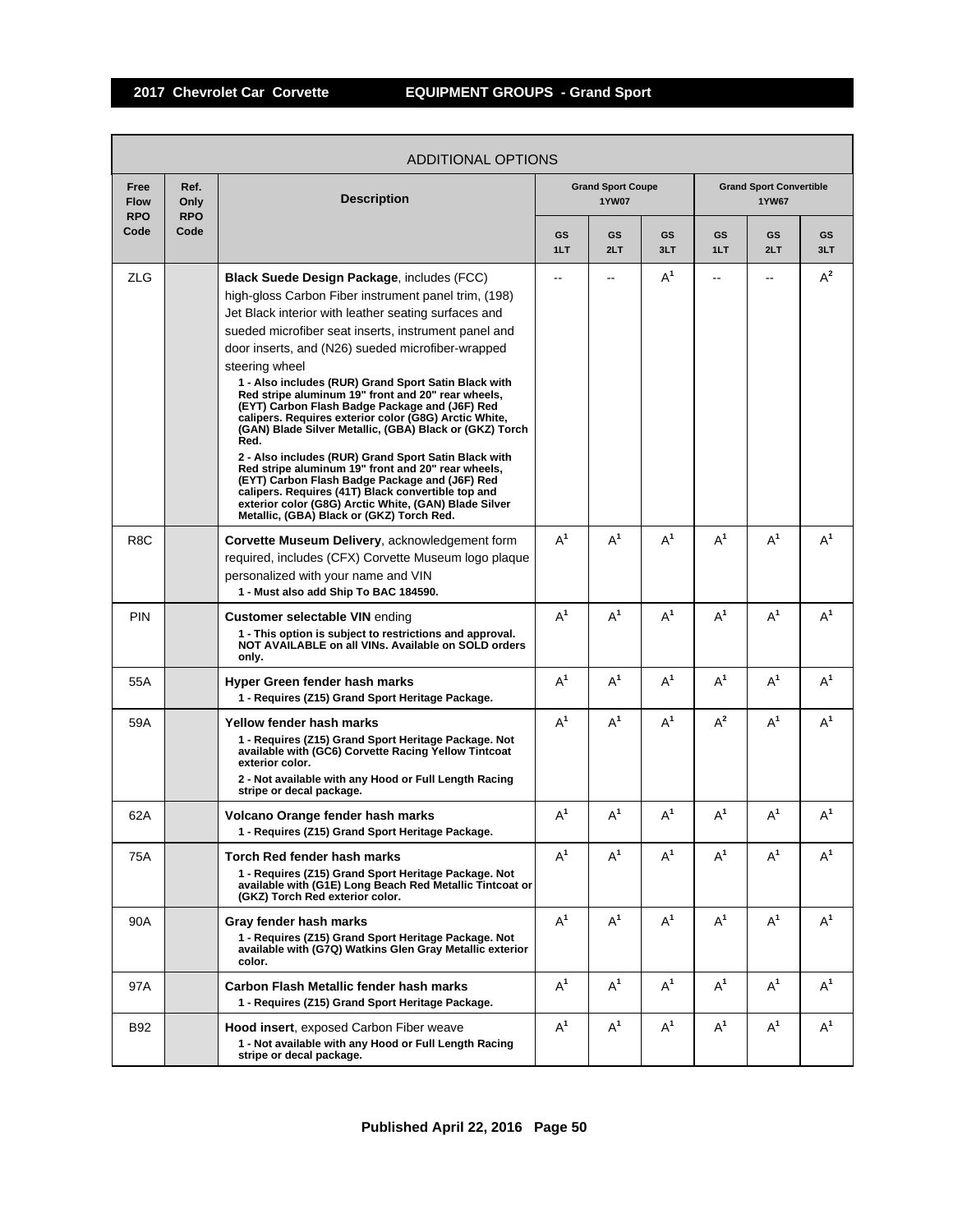Т

| <b>ADDITIONAL OPTIONS</b>         |                            |                                                                                                                                                                                                                                |           |                                          |           |           |                                                |           |  |  |
|-----------------------------------|----------------------------|--------------------------------------------------------------------------------------------------------------------------------------------------------------------------------------------------------------------------------|-----------|------------------------------------------|-----------|-----------|------------------------------------------------|-----------|--|--|
| Free<br><b>Flow</b><br><b>RPO</b> | Ref.<br>Only<br><b>RPO</b> | <b>Description</b>                                                                                                                                                                                                             |           | <b>Grand Sport Coupe</b><br><b>1YW07</b> |           |           | <b>Grand Sport Convertible</b><br><b>1YW67</b> |           |  |  |
| Code                              | Code                       |                                                                                                                                                                                                                                | GS<br>1LT | GS<br>2LT                                | GS<br>3LT | GS<br>1LT | GS<br>2LT                                      | GS<br>3LT |  |  |
| VK3                               |                            | <b>License plate bracket, front</b><br>1 - Will be forced on orders with ship-to states that<br>require a front license plate.                                                                                                 | $A^1$     | $A^1$                                    | $A^1$     | $A^1$     | $A^1$                                          | $A^1$     |  |  |
| 5WH                               |                            | LPO, Front bumper moldings, Genuine Corvette<br>Accessory                                                                                                                                                                      | A/D       | A/D                                      | A/D       | A/D       | A/D                                            | A/D       |  |  |
| <b>VDN</b>                        |                            | LPO, Indoor vehicle cover, Gray with crossed flag<br>logo. Genuine Corvette Accessory                                                                                                                                          | A/D       | A/D                                      | A/D       | A/D       | A/D                                            | A/D       |  |  |
| WKP                               |                            | LPO, Indoor vehicle cover, Kalahari with crossed flag<br>logo. Genuine Corvette Accessory                                                                                                                                      | A/D       | A/D                                      | A/D       | A/D       | A/D                                            | A/D       |  |  |
| <b>WKQ</b>                        |                            | LPO, Indoor vehicle cover, Red with crossed flag<br>logo. Genuine Corvette Accessory                                                                                                                                           | A/D       | A/D                                      | A/D       | A/D       | A/D                                            | A/D       |  |  |
| <b>WKU</b>                        |                            | LPO, Indoor vehicle cover, C7.R design. Genuine<br>Corvette Accessory                                                                                                                                                          | A/D       | A/D                                      | A/D       | A/D       | A/D                                            | A/D       |  |  |
| VTB                               |                            | LPO, Rear fascia protector, Genuine Corvette<br>Accessory                                                                                                                                                                      | A/D       | A/D                                      | A/D       | A/D       | A/D                                            | A/D       |  |  |
| <b>RXX</b>                        |                            | LPO, Carbon Flash rear license plate holder,<br><b>Genuine Corvette Accessory</b>                                                                                                                                              | A/D       | A/D                                      | A/D       | A/D       | A/D                                            | A/D       |  |  |
| VO <sub>4</sub>                   |                            | LPO, Underhood liner with crossed flags logo,<br><b>Genuine Corvette Accessory</b>                                                                                                                                             | A/D       | A/D                                      | A/D       | A/D       | A/D                                            | A/D       |  |  |
| <b>VLN</b>                        |                            | <b>LPO, Windscreen, Genuine Corvette Accessory</b>                                                                                                                                                                             | --        | --                                       | Щ,        | A/D       | A/D                                            | A/D       |  |  |
| 5ZG                               |                            | LPO, Carbon Fiber wheel center caps with crossed<br>flags logo, Genuine Corvette Accessory                                                                                                                                     | A/D       | A/D                                      | A/D       | A/D       | A/D                                            | A/D       |  |  |
| <b>TTV</b>                        |                            | <b>Mirrors</b> , outside, carbon flash-painted<br>1 - Not available with (GBA) Black exterior color.                                                                                                                           | $A^1$     | $A^1$                                    | $A^1$     | $A^1$     | $A^1$                                          | $A^1$     |  |  |
| EYT                               |                            | Carbon Flash Badge Package<br>1 - Included with (ZLG) Black Suede Design Package or<br>(Z25) Grand Sport Collector Edition.                                                                                                    | Α         | Α                                        | $A^1$     | Α         | Α                                              | $A^1$     |  |  |
| <b>CFZ</b>                        |                            | Carbon-Flash Painted Ground Effects Package,<br>includes Carbon Flash-painted splitter and rockers, and<br>more aggressive rear spoiler                                                                                        | Α         | Α                                        | Α         | A         | Α                                              | Α         |  |  |
| <b>CFV</b>                        |                            | Visible Carbon Fiber Ground Effects Package,<br>includes visible Carbon Fiber splitter and rockers, and<br>more aggressive rear spoiler<br>1 - Not available with (CFZ) Carbon Flash-Painted<br><b>Ground Effects Package.</b> | $A^1$     | $A^1$                                    | $A^1$     | $A^1$     | $A^1$                                          | $A^1$     |  |  |
| CC <sub>3</sub>                   |                            | Roof panel, 1-piece transparent, removable                                                                                                                                                                                     | Α         | Α                                        | Α         | --        | $\overline{\phantom{a}}$                       | --        |  |  |
| C <sub>2</sub> Z                  |                            | Roof panel, visible carbon fiber with body-color<br>surround, removable                                                                                                                                                        | Α         | Α                                        | Α         |           | $-$                                            |           |  |  |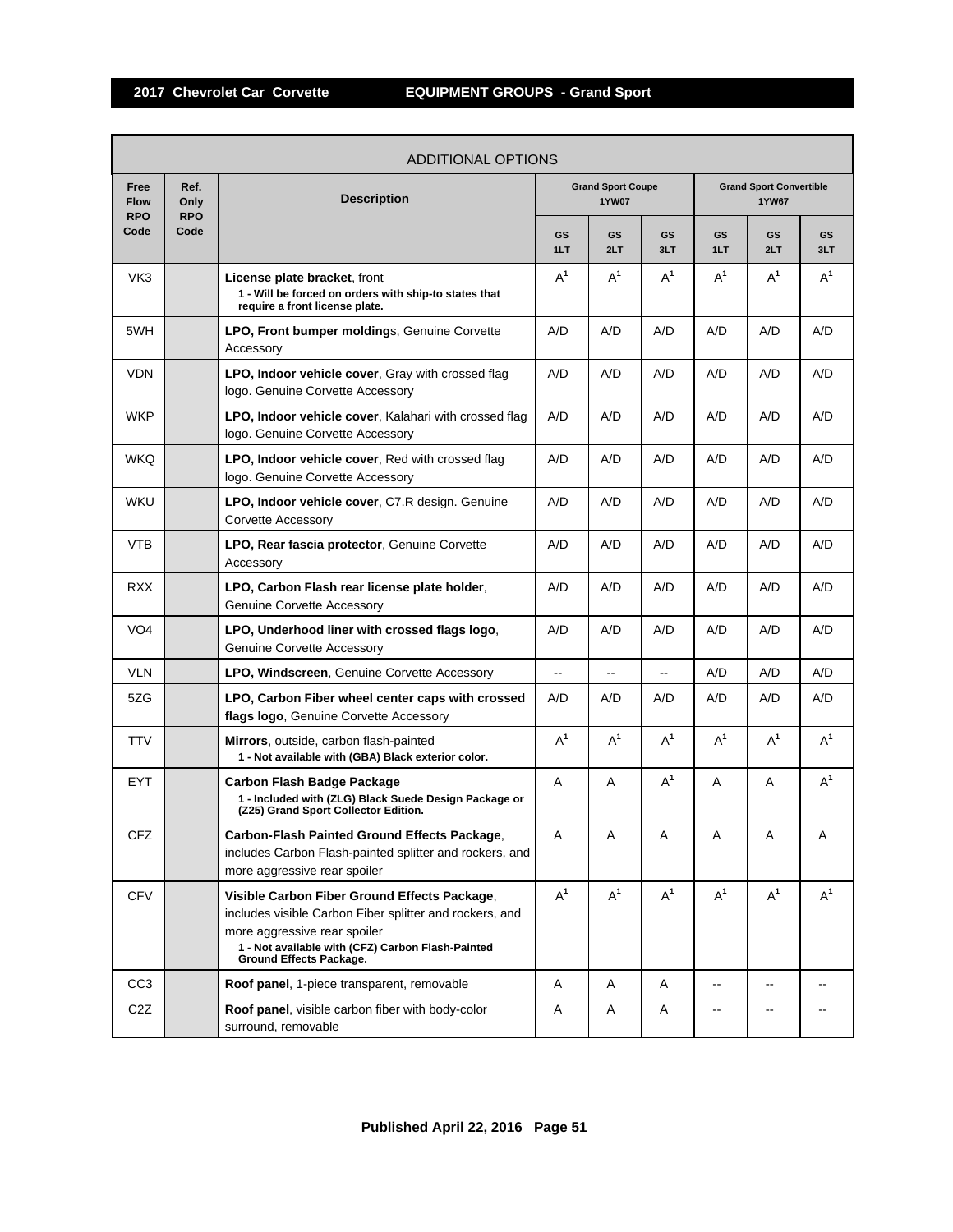г

|                                   |                            | <b>ADDITIONAL OPTIONS</b>                                                                                                                                                                                                                                                              |                          |                                          |           |           |                                         |           |
|-----------------------------------|----------------------------|----------------------------------------------------------------------------------------------------------------------------------------------------------------------------------------------------------------------------------------------------------------------------------------|--------------------------|------------------------------------------|-----------|-----------|-----------------------------------------|-----------|
| Free<br><b>Flow</b><br><b>RPO</b> | Ref.<br>Only<br><b>RPO</b> | <b>Description</b>                                                                                                                                                                                                                                                                     |                          | <b>Grand Sport Coupe</b><br><b>1YW07</b> |           |           | <b>Grand Sport Convertible</b><br>1YW67 |           |
| Code                              | Code                       |                                                                                                                                                                                                                                                                                        | GS<br>1LT                | <b>GS</b><br>2LT                         | GS<br>3LT | GS<br>1LT | GS<br>2LT                               | GS<br>3LT |
| C <sub>2</sub> M                  |                            | Carbon Fiber Dual Roof Package, includes (C2Z)<br>visible carbon fiber roof panel with body-color surround<br>and (CC3) transparent roof panel                                                                                                                                         | $\overline{\phantom{a}}$ | Α                                        | Α         | $-$       | --                                      |           |
| C <sub>2</sub> Q                  |                            | Body-Color Dual Roof Package, includes (CFA)<br>body-color roof panel with body-color surround and<br>(CC3) transparent roof panel                                                                                                                                                     | $\overline{\phantom{a}}$ | A                                        | A         | $-$       | --                                      |           |
| <b>DTW</b>                        |                            | <b>Carbon Flash Hood Stinger Stripe</b><br>1 - Not available with any other stripe package.                                                                                                                                                                                            | $A^1$                    | $A^1$                                    | $A^1$     | $A^1$     | $A^1$                                   | $A^1$     |
| <b>DXM</b>                        |                            | <b>Shark Gray Hood Stinger Stripe</b><br>1 - Not available with any other stripe package.                                                                                                                                                                                              | $A^1$                    | $A^1$                                    | $A^1$     | $A^1$     | $A^1$                                   | $A^1$     |
| <b>DYV</b>                        |                            | <b>NEW! Satin Black Hood Stinger Stripe</b><br>1 - Not available with any other stripe package or (Z15)<br><b>Grand Sport Heritage Package.</b><br>2 - Not available with any other stripe package, (Z15)<br>Grand Sport Heritage Package or (Z25) Grand Sport<br>Performance Package. | $A^1$                    | $A^1$                                    | $A^2$     | $A^1$     | $A^1$                                   | $A^2$     |
| <b>DVQ</b>                        |                            | Jake Carbon Flash Metallic Two-Tone Hood Stinger<br>Decal<br>1 - Not available with any other stripe package.                                                                                                                                                                          | $A^1$                    | $A^1$                                    | $A^1$     | $A^1$     | $A^1$                                   | $A^1$     |
| <b>DTP</b>                        |                            | <b>Blade Silver Full Length Dual Racing Stripe</b><br>Package<br>1 - Not available with any other stripe package or<br>exterior color (GAN) Blade Silver Metallic.                                                                                                                     | $A^1$                    | $A^1$                                    | $A^1$     | $A^1$     | $A^1$                                   | $A^1$     |
| <b>DTH</b>                        |                            | Carbon Flash Full Length Dual Racing Stripe<br>Package<br>1 - Not available with any other stripe package.                                                                                                                                                                             | $A^1$                    | $A^1$                                    | $A^1$     | $A^1$     | $A^1$                                   | $A^1$     |
| <b>DTR</b>                        |                            | <b>Crystal Red Full Length Dual Racing Stripe</b><br>Package<br>1 - Not available with any other stripe package.                                                                                                                                                                       | $A^1$                    | $A^1$                                    | $A^1$     | $A^1$     | $A^1$                                   | $A^1$     |
| <b>DTN</b>                        |                            | Cyber Gray Full Length Dual Racing Stripe Package<br>1 - Not available with any other stripe package.                                                                                                                                                                                  | $A^1$                    | $A^1$                                    | $A^1$     | $A^1$     | $A^1$                                   | $A^1$     |
| <b>DTQ</b>                        |                            | Inferno Orange Full Length Dual Racing Stripe<br>Package<br>1 - Not available with any other stripe package.                                                                                                                                                                           | $A^1$                    | $A^1$                                    | $A^1$     | $A^1$     | $A^1$                                   | $A^1$     |
| <b>DUP</b>                        |                            | Red, White and Blue Full Length Racing Decal<br>Package<br>1 - Not available with any other stripe package.                                                                                                                                                                            | $A^1$                    | $A^1$                                    | $A^1$     | $A^1$     | $A^1$                                   | $A^1$     |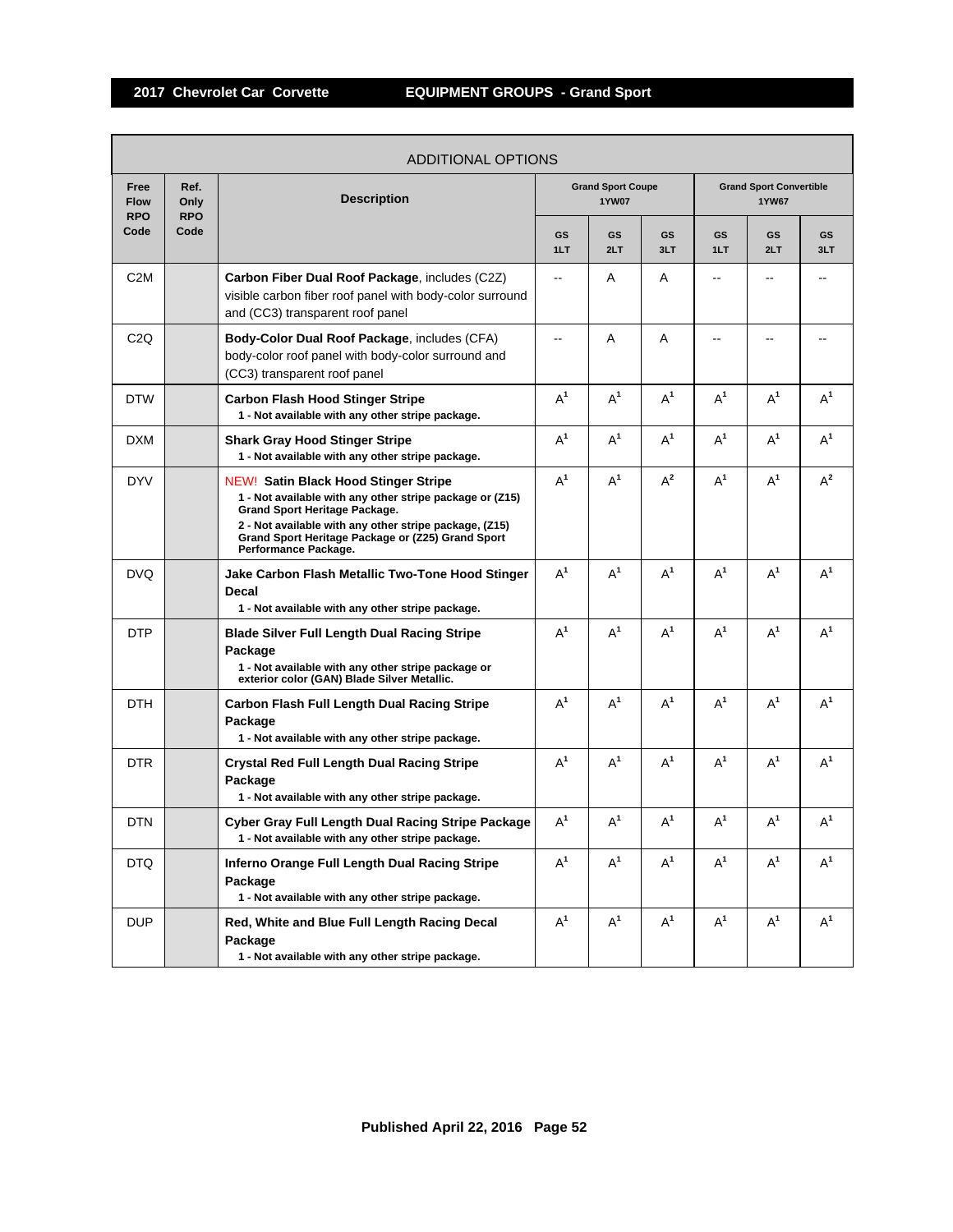|                                   |                            | ADDITIONAL OPTIONS                                                                                                                                                                                                                                                                                                                                                                                            |                  |                                   |           |           |                                                |           |
|-----------------------------------|----------------------------|---------------------------------------------------------------------------------------------------------------------------------------------------------------------------------------------------------------------------------------------------------------------------------------------------------------------------------------------------------------------------------------------------------------|------------------|-----------------------------------|-----------|-----------|------------------------------------------------|-----------|
| Free<br><b>Flow</b><br><b>RPO</b> | Ref.<br>Only<br><b>RPO</b> | <b>Description</b>                                                                                                                                                                                                                                                                                                                                                                                            |                  | <b>Grand Sport Coupe</b><br>1YW07 |           |           | <b>Grand Sport Convertible</b><br><b>1YW67</b> |           |
| Code                              | Code                       |                                                                                                                                                                                                                                                                                                                                                                                                               | <b>GS</b><br>1LT | <b>GS</b><br>2LT                  | GS<br>3LT | GS<br>1LT | GS<br>2LT                                      | GS<br>3LT |
| <b>DWA</b>                        |                            | <b>Velocity Yellow Full Length Racing Decal Package</b><br>1 - Not available with any other stripe package, exterior<br>color (GC6) Corvette Racing Yellow Tintcoat or (Z15)<br>Grand Sport Heritage Package.<br>2 - Not available with any other stripe package, exterior<br>color (GC6) Corvette Racing Yellow Tintcoat, (Z15)<br>Grand Sport Heritage Package or (Z25) Grand Sport<br>Performance Package. | $A^1$            | $A^1$                             | $A^2$     | $A^1$     | $A^1$                                          | $A^2$     |
| <b>DNE</b>                        |                            | <b>Grand Sport Satin Black Full Length Racing Decal</b><br>Package<br>1 - Requires (Z15) Grand Sport Heritage Package. Not<br>available with (EFX/EFY) painted exterior vents.                                                                                                                                                                                                                                | $A^1$            | $A^1$                             | $A^1$     | $A^1$     | $A^1$                                          | $A^1$     |
| <b>DXP</b>                        |                            | Grand Sport Red Full Length Racing Decal Package<br>1 - Requires (Z15) Grand Sport Heritage Package. Not<br>available with (EFX/EFY) painted exterior vents or<br>exterior colors (G1E) Long Beach Red Metallic and<br>(GKZ) Torch Red.                                                                                                                                                                       | $A^1$            | $A^1$                             | $A^1$     | $A^1$     | $A^1$                                          | $A^1$     |
| <b>DXT</b>                        |                            | <b>Grand Sport Gray Full Length Racing Decal</b><br>Package<br>1 - Requires (Z15) Grand Sport Heritage Package. Not<br>available with (EFX/EFY) painted exterior vents or (G7Q)<br>Watkins Glen Gray Metallic exterior color.                                                                                                                                                                                 | $A^1$            | $A^1$                             | $A^1$     | $A^1$     | $A^1$                                          | $A^1$     |
| <b>DXU</b>                        |                            | <b>Grand Sport Blue Full Length Racing Decal</b><br>Package<br>1 - Requires (Z15) Grand Sport Heritage Package. Not<br>available with (EFX/EFY) painted exterior vents or (GTR)<br><b>Admiral Blue exterior color.</b>                                                                                                                                                                                        | $A^1$            | $A^1$                             | $A^1$     | $A^1$     | $A^1$                                          | $A^1$     |
| <b>DXX</b>                        |                            | <b>Grand Sport White Full Length Racing Decal</b><br>Package<br>1 - Requires (Z15) Grand Sport Heritage Package. Not<br>available with (EFX/EFY) painted exterior vents or (G8G)<br>Arctic White exterior color.                                                                                                                                                                                              | $A^1$            | $A^1$                             | $A^1$     | $A^1$     | $A^1$                                          | $A^1$     |
| <b>EFY</b>                        |                            | <b>Vents</b> , exterior, body-color painted<br>1 - Not available with (GBA) Black exterior color.                                                                                                                                                                                                                                                                                                             | $A^1$            | $A^1$                             | $A^1$     | $A^1$     | $A^1$                                          | $A^1$     |
| EFX                               |                            | Vents, exterior, Shark Gray-painted<br>1 - Not available with (EFY) body-color-painted exterior<br>vents or (G7Q) Watkins Glen Gray Metallic exterior color.                                                                                                                                                                                                                                                  | $A^1$            | $A^1$                             | $A^1$     | $A^1$     | $A^1$                                          | $A^1$     |
| E57                               |                            | <b>Tonneau inserts, Carbon Fiber</b>                                                                                                                                                                                                                                                                                                                                                                          | --               | --                                | --        | Α         | A                                              | Α         |
| ERI                               |                            | <b>Battery Protection Package</b>                                                                                                                                                                                                                                                                                                                                                                             | A                | Α                                 | Α         | Α         | Α                                              | Α         |
| Q8Z                               |                            | Wheels, Grand Sport chrome aluminum, 19" x 10"<br>(48.3 cm x 25.4 cm) front and 20" x 12" (50.8 cm x<br>30.48 cm) rear                                                                                                                                                                                                                                                                                        | A                | Α                                 | Α         | Α         | Α                                              | Α         |
| J6F                               |                            | Calipers, Red-painted<br>1 - Included with (ZLG) Black Suede Design Package.                                                                                                                                                                                                                                                                                                                                  | A                | Α                                 | $A^1$     | Α         | Α                                              | $A^1$     |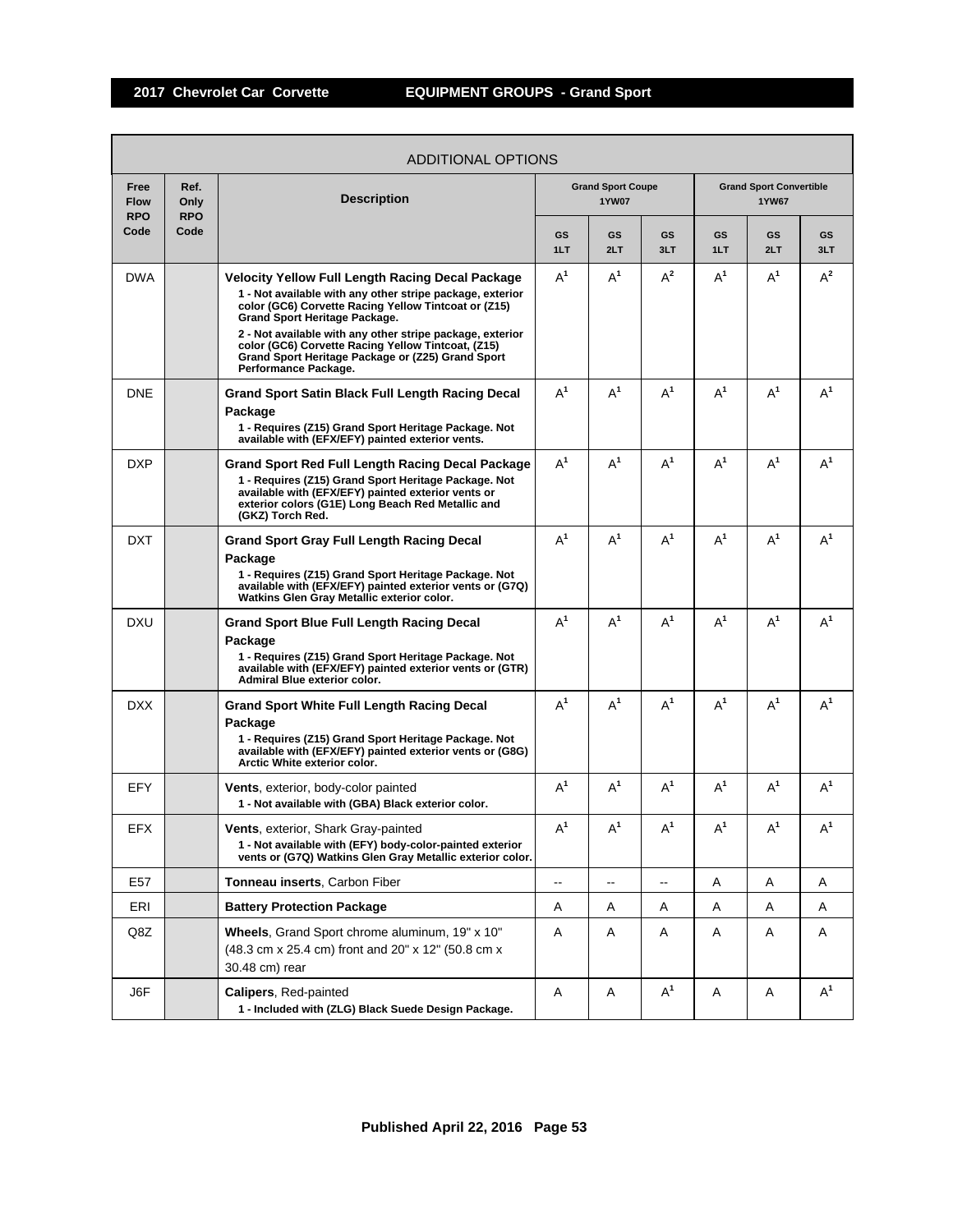r

|                                   |                            | <b>ADDITIONAL OPTIONS</b>                                                                                                                                                                                                                                                                                                                                                                                                                                                                                                                                                                                                                                                    |           |                                          |           |           |                                                |           |
|-----------------------------------|----------------------------|------------------------------------------------------------------------------------------------------------------------------------------------------------------------------------------------------------------------------------------------------------------------------------------------------------------------------------------------------------------------------------------------------------------------------------------------------------------------------------------------------------------------------------------------------------------------------------------------------------------------------------------------------------------------------|-----------|------------------------------------------|-----------|-----------|------------------------------------------------|-----------|
| Free<br><b>Flow</b><br><b>RPO</b> | Ref.<br>Only<br><b>RPO</b> | <b>Description</b>                                                                                                                                                                                                                                                                                                                                                                                                                                                                                                                                                                                                                                                           |           | <b>Grand Sport Coupe</b><br><b>1YW07</b> |           |           | <b>Grand Sport Convertible</b><br><b>1YW67</b> |           |
| Code                              | Code                       |                                                                                                                                                                                                                                                                                                                                                                                                                                                                                                                                                                                                                                                                              | GS<br>1LT | GS<br>2LT                                | GS<br>3LT | GS<br>1LT | GS<br>2LT                                      | GS<br>3LT |
| Q8K                               |                            | Wheels, Grand Sport machined-face, aluminum, 19" x<br>10" (48.3 cm x 25.4 cm) front and 20" x 12" (50.8 cm x<br>30.48 cm) rear<br>1 - Included with (ZLD) Twilight Blue Suede Design<br>Package or (ZLE) Spice Red Suede Design Package.                                                                                                                                                                                                                                                                                                                                                                                                                                     | A         | A                                        | $A^1$     | A         | A                                              | $A^1$     |
| J6E                               |                            | <b>Calipers, Yellow-painted</b>                                                                                                                                                                                                                                                                                                                                                                                                                                                                                                                                                                                                                                              | Α         | Α                                        | Α         | Α         | Α                                              | Α         |
| Q8X                               |                            | Wheels, Grand Sport Black aluminum, 19" x 10" (48.3)<br>cm x 25.4 cm) front and 20" x 12" (50.8 cm x 30.48 cm)<br>rear<br>1 - Included with (Z25) Grand Sport Collector Edition.                                                                                                                                                                                                                                                                                                                                                                                                                                                                                             | A         | A                                        | $A^1$     | A         | A                                              | $A^1$     |
| <b>RUR</b>                        |                            | <b>Wheels, Grand Sport Satin Black aluminum with Red</b><br>Stripe, 19" x 10" (48.3 cm x 25.4 cm) front and 20" x<br>12" (50.8 cm x 30.48 cm) rear<br>1 - Included with (ZLG) Black Suede Design Package.                                                                                                                                                                                                                                                                                                                                                                                                                                                                    | A         | A                                        | $A^1$     | A         | A                                              | $A^1$     |
| FE <sub>9</sub>                   |                            | <b>Emissions, Federal requirements, 50-state certified</b>                                                                                                                                                                                                                                                                                                                                                                                                                                                                                                                                                                                                                   | A         | A                                        | A         | A         | Α                                              | A         |
| YF <sub>5</sub>                   |                            | <b>Emissions, California state requirements, 50-state</b><br>certified                                                                                                                                                                                                                                                                                                                                                                                                                                                                                                                                                                                                       | A         | A                                        | A         | A         | A                                              | A         |
| NE <sub>1</sub>                   |                            | Emissions, Connecticut, Delaware, Maine, Maryland,<br>Massachusetts, New Jersey, New York, Oregon,<br>Pennsylvania, Rhode Island, Vermont and Washington<br>state requirements, 50-state certified                                                                                                                                                                                                                                                                                                                                                                                                                                                                           | A         | A                                        | A         | A         | A                                              | A         |
| NB <sub>8</sub>                   |                            | <b>Emissions override, California (allows a dealer in</b><br>states that require California emissions - California,<br>Connecticut, Delaware, Maryland, Massachusetts, New<br>Jersey, New York, Oregon, Pennsylvania, Rhode Island<br>or Washington - to order Federal emissions for a<br>vehicle that will be registered in a state that has Federal<br>emission requirements). Do not use for vehicles that<br>will be registered in California, Connecticut, Delaware,<br>Maryland, Massachusetts, New Jersey, New York,<br>Oregon, Pennsylvania, Rhode Island or Washington.<br>1 - Requires (FE9) Federal emissions requirements. Not<br>available in Maine or Vermont. | $A^1$     | $A^1$                                    | $A^1$     | $A^1$     | $A^1$                                          | $A^1$     |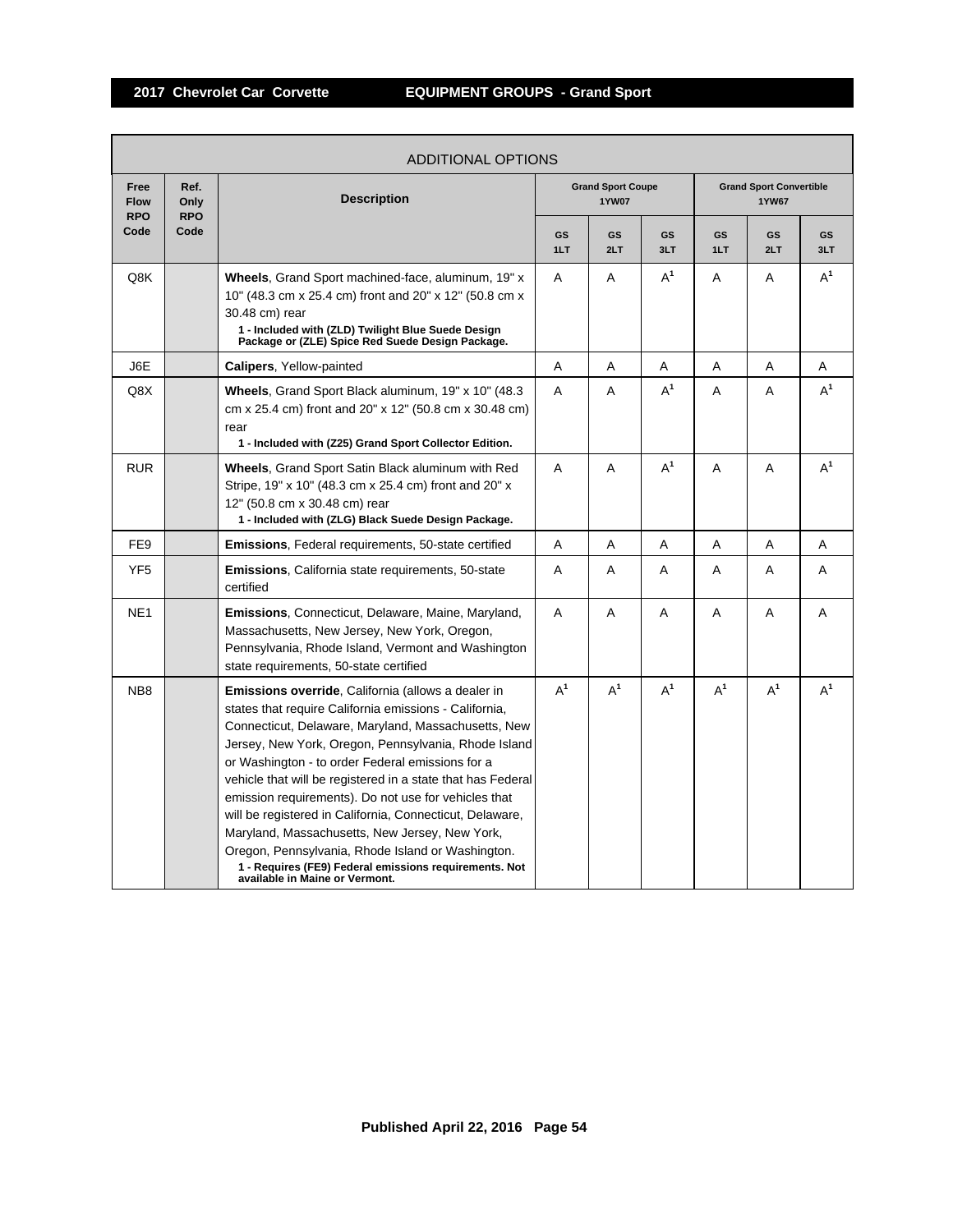г

|                                   | <b>ADDITIONAL OPTIONS</b>  |                                                                                                                                                                                                                                                                                                                                                                                                                                                                                                                                                                                                                                                                                                              |                  |                                          |           |                                                |                  |                  |  |  |  |
|-----------------------------------|----------------------------|--------------------------------------------------------------------------------------------------------------------------------------------------------------------------------------------------------------------------------------------------------------------------------------------------------------------------------------------------------------------------------------------------------------------------------------------------------------------------------------------------------------------------------------------------------------------------------------------------------------------------------------------------------------------------------------------------------------|------------------|------------------------------------------|-----------|------------------------------------------------|------------------|------------------|--|--|--|
| Free<br><b>Flow</b><br><b>RPO</b> | Ref.<br>Only<br><b>RPO</b> | <b>Description</b>                                                                                                                                                                                                                                                                                                                                                                                                                                                                                                                                                                                                                                                                                           |                  | <b>Grand Sport Coupe</b><br><b>1YW07</b> |           | <b>Grand Sport Convertible</b><br><b>1YW67</b> |                  |                  |  |  |  |
| Code                              | Code                       |                                                                                                                                                                                                                                                                                                                                                                                                                                                                                                                                                                                                                                                                                                              | <b>GS</b><br>1LT | <b>GS</b><br>2LT                         | GS<br>3LT | <b>GS</b><br>1LT                               | <b>GS</b><br>2LT | <b>GS</b><br>3LT |  |  |  |
| NB <sub>9</sub>                   |                            | Emissions override, state-specific (for dealers<br>ordering vehicles in (YF5) or (NE1) emission states -<br>California, Connecticut, Delaware, Maine, Maryland,<br>Massachusetts, New Jersey, New York, Oregon,<br>Pennsylvania, Rhode Island, Vermont and Washington)<br>1 - Allows a California dealer (YF5 emissions) to order<br>(NE1) emissions with (NB9) emissions override code for<br>registration in (NE1) states; or, a Connecticut, Delaware,<br>Maine, Maryland, Massachusetts, New Jersey, New York,<br>Oregon, Pennsylvania, Rhode Island, Vermont and<br>Washington dealer (NE1 emissions) to order (YF5)<br>emissions with (NB9) emissions override code for<br>registration in California. | $A^1$            | $A^1$                                    | $A^1$     | $A^1$                                          | $A^1$            | $A^1$            |  |  |  |
| NC7                               |                            | Emissions override, Federal (for vehicles ordered by<br>dealers in Federal emission states with (YF5) or (NE1)<br>emissions - Not required for vehicles being shipped to<br>California, Connecticut, Delaware, Maine, Maryland,<br>Massachusetts, New Jersey, New York, Oregon,<br>Pennsylvania, Rhode Island, Vermont or Washington)<br>1 - Requires (YF5) California state emissions<br>requirements or (NE1) Connecticut, Delaware, Maine,<br>Maryland, Massachusetts, New Jersey, New York,<br>Oregon, Pennsylvania, Rhode Island, Vermont or<br>Washington state emissions requirements.                                                                                                                | $A^1$            | $A^1$                                    | $A^1$     | $A^1$                                          | $A^1$            | $A^1$            |  |  |  |
| M <sub>5U</sub>                   |                            | Transmission, 8-speed paddle shift with automatic<br>modes                                                                                                                                                                                                                                                                                                                                                                                                                                                                                                                                                                                                                                                   | A                | A                                        | A         | A                                              | A                | A                |  |  |  |
| Z07                               |                            | Z07 Performance Package, includes (J57) 4-wheel<br>antilock, 4-wheel disc, carbon ceramic brakes, (J6D)<br>Dark Gray Metallic-painted calipers and (FE7) Z07<br>suspension with Magnetic Selective Ride Control                                                                                                                                                                                                                                                                                                                                                                                                                                                                                              | A                | A                                        | A         | A                                              | A                | A                |  |  |  |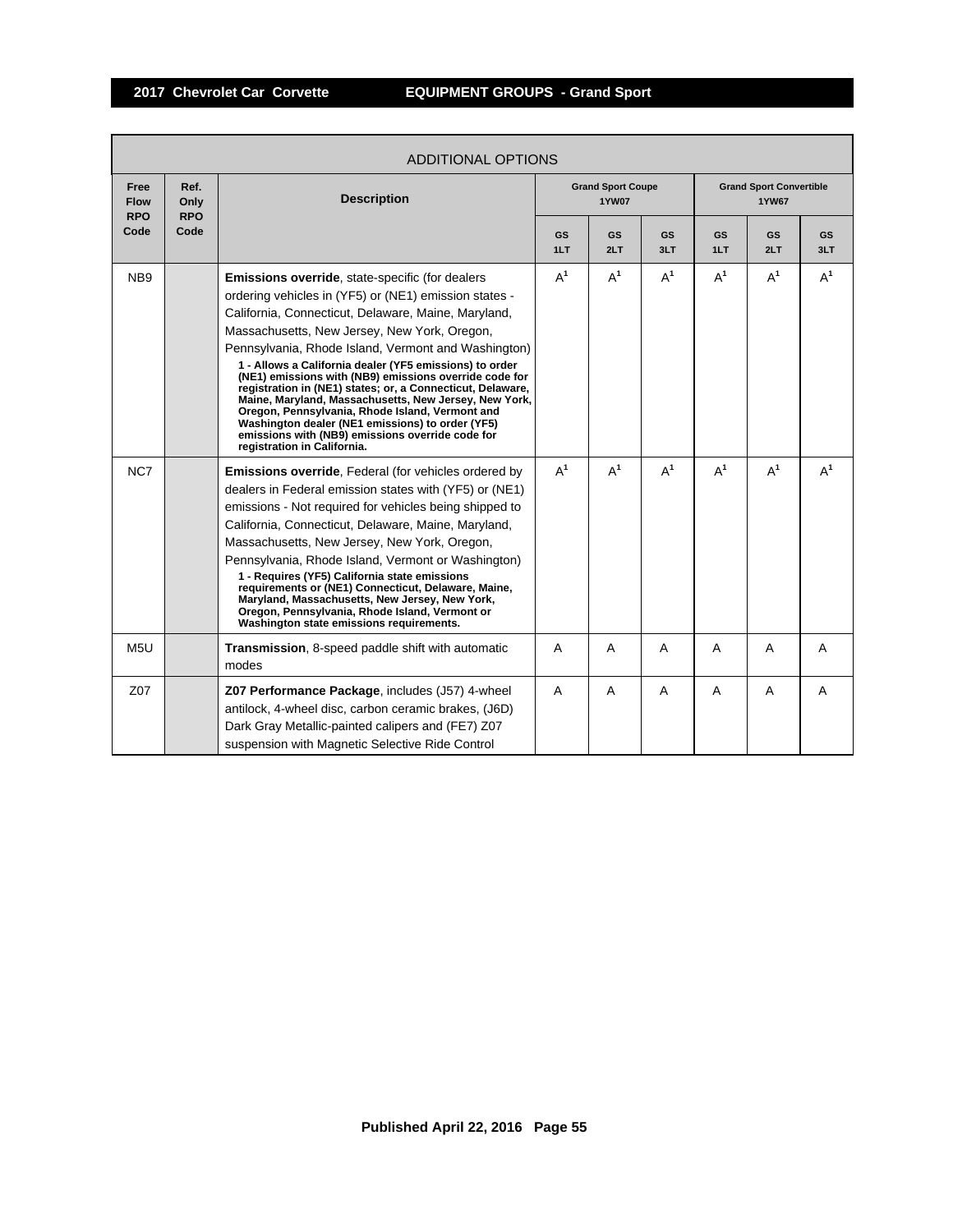$S =$  Standard Equipment A = Available -- (dashes) = Not Available D = ADI Available

 $\blacksquare$  = Included in Equipment Group  $\blacksquare$  = Included in Equipment Group but upgradeable

No deletions allowed to Equipment Groups. Additional options may be added; check ordering information section for compatibility.

# **Codes listed in the shaded column titled Ref. Only RPO Code are for internal use only and should not be ordered.**

| Free<br><b>Flow</b><br><b>RPO</b> | Ref.<br>Only<br><b>RPO</b>  | <b>Description</b>                                                                                                                                                                                                                                                                                                                                                                                                | Coupe<br>1YY07 |     |                  | Coupe with Z51<br>1YX07 |            |                  |
|-----------------------------------|-----------------------------|-------------------------------------------------------------------------------------------------------------------------------------------------------------------------------------------------------------------------------------------------------------------------------------------------------------------------------------------------------------------------------------------------------------------|----------------|-----|------------------|-------------------------|------------|------------------|
| Code                              | Code                        |                                                                                                                                                                                                                                                                                                                                                                                                                   | 1LT            | 2LT | 3LT              | Z51<br>1LT              | Z51<br>2LT | Z51<br>3LT       |
|                                   | UQS                         | Audio system feature, Bose advanced 10-speaker<br>system with bass box                                                                                                                                                                                                                                                                                                                                            |                | П   | П                |                         | Ш          |                  |
|                                   | AP <sub>9</sub>             | Cargo net                                                                                                                                                                                                                                                                                                                                                                                                         |                | П   | П                |                         | П          | П                |
|                                   | <b>UVJ</b>                  | Curb View cameras, front                                                                                                                                                                                                                                                                                                                                                                                          |                | П   | П                |                         | П          | H.               |
|                                   | UV <sub>6</sub>             | Head-Up Display, with color readouts for street mode,<br>track mode with g-meter, vehicle speed, engine rpm                                                                                                                                                                                                                                                                                                       |                | П   | П                |                         | П          |                  |
|                                   | D42                         | Luggage shade                                                                                                                                                                                                                                                                                                                                                                                                     |                | П   | П                |                         | П          | П                |
|                                   | AAB                         | Memory Package, recalls 2 driver "presets" for 8-way<br>power seat, outside mirrors and tilt/telescoping steering<br>column                                                                                                                                                                                                                                                                                       |                | П   | ш                |                         | П          | ш                |
|                                   | D <sub>D</sub> <sub>8</sub> | Mirror, inside rearview auto-dimming, frameless                                                                                                                                                                                                                                                                                                                                                                   |                | П   | П                |                         | П          | П                |
|                                   | D <sub>D</sub> <sub>0</sub> | Mirrors, outside heated power-adjustable and<br>driver-side auto-dimming, body-color                                                                                                                                                                                                                                                                                                                              |                | П   | ш                |                         | Ш          |                  |
|                                   | <b>AJK</b>                  | Seat adjusters, power bolster and power lumbar                                                                                                                                                                                                                                                                                                                                                                    |                | П   | П                |                         | П          | П                |
|                                   | KQV                         | Seats, heated and vented driver and passenger                                                                                                                                                                                                                                                                                                                                                                     |                | П   | П                |                         | П          | П                |
|                                   | UTT                         | Theft-deterrent system, body security content and<br>unauthorized entry electrical                                                                                                                                                                                                                                                                                                                                |                | Ш   | ш                |                         | Ш          | ш                |
|                                   | UG <sub>1</sub>             | Universal Home Remote, includes garage door<br>opener, 3-channel programmable, located on driver<br>visor                                                                                                                                                                                                                                                                                                         |                | П   | П                |                         | П          |                  |
|                                   |                             | 2LT interior trim, seats, console and door armrests in<br>interior color selected                                                                                                                                                                                                                                                                                                                                 |                | П   |                  |                         | П          |                  |
|                                   |                             | 3LT interior trim, seats, console, door armrests and<br>instrument panel in interior color selected                                                                                                                                                                                                                                                                                                               |                |     | П                |                         |            |                  |
| IO <sub>6</sub>                   |                             | Audio system, Chevrolet MyLink Radio with<br>Navigation and 8" diagonal color touch-screen, AM/FM<br>stereo with seek-and-scan and digital clock, includes<br>Bluetooth streaming audio for music and select phones;<br>voice-activated technology for radio and phone;<br>featuring Android Auto and Apple CarPlay capability for<br>compatible phone<br>1 - Includes (UQT) performance data and video recorder. |                |     | $\blacksquare^1$ |                         |            | $\blacksquare^1$ |
|                                   |                             | <b>Custom Leather Wrapped Interior Package, features</b><br>leather-wrapped upper instrument panel, upper door<br>trim panels and console storage cover                                                                                                                                                                                                                                                           |                |     | П                |                         |            |                  |
|                                   | UQT                         | Performance data and video recorder                                                                                                                                                                                                                                                                                                                                                                               |                |     | П                |                         |            | П                |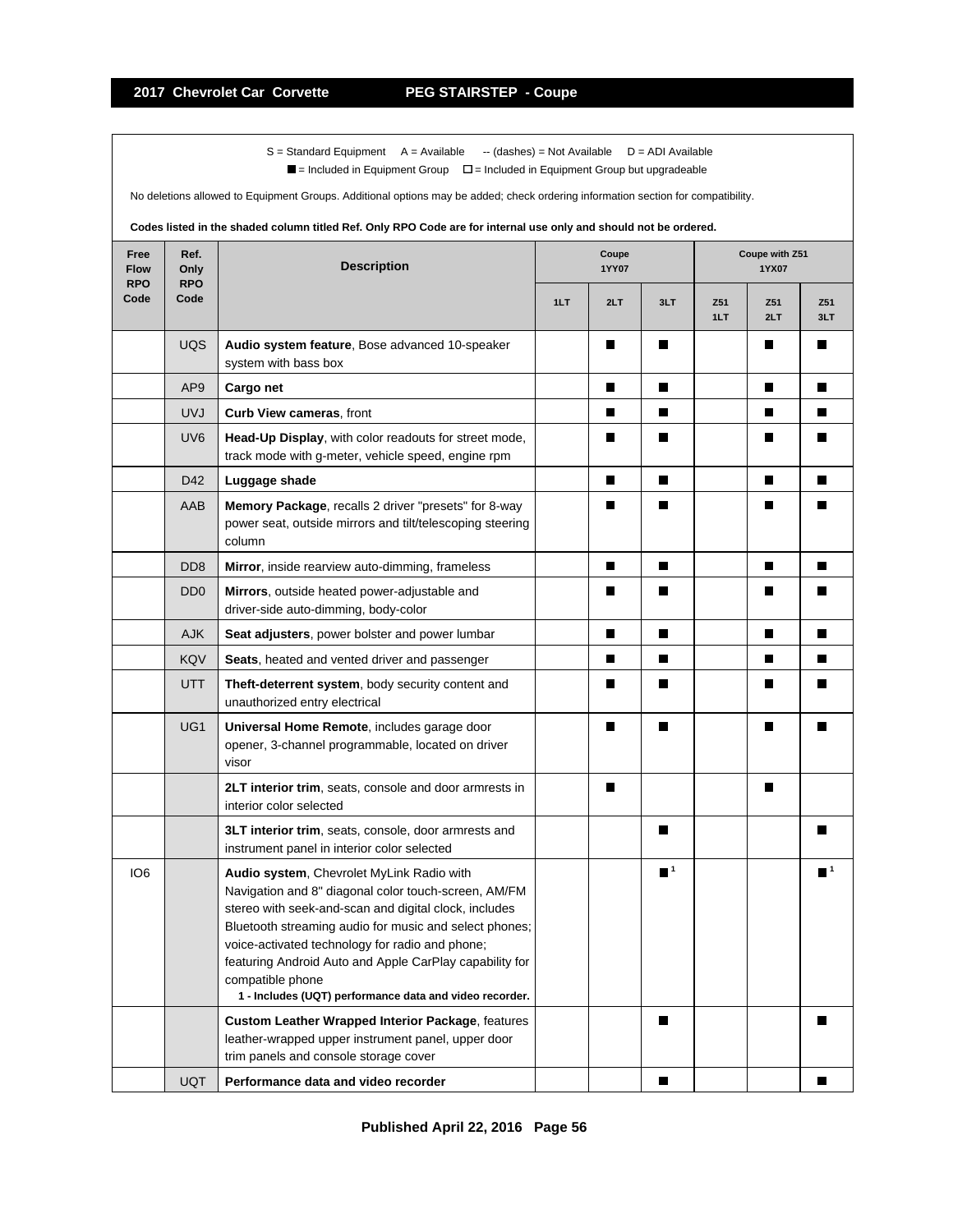**2017 Chevrolet Car Corvette PEG STAIRSTEP - Coupe**

| Free<br><b>Flow</b><br><b>RPO</b> | Ref.<br>Only<br><b>RPO</b> | <b>Description</b>                                                                                                                                                              | Coupe<br><b>1YY07</b> |     |     | Coupe with Z51<br>1YX07 |                        |                        |
|-----------------------------------|----------------------------|---------------------------------------------------------------------------------------------------------------------------------------------------------------------------------|-----------------------|-----|-----|-------------------------|------------------------|------------------------|
| Code                              | Code                       |                                                                                                                                                                                 | 1LT                   | 2LT | 3LT | Z <sub>51</sub><br>1LT  | Z <sub>51</sub><br>2LT | Z <sub>51</sub><br>3LT |
|                                   | <b>IWE</b>                 | Sueded Microfiber-Wrapped Upper Interior Trim<br>Package, includes headliner, visors, trim above<br>windshield and rear window, A-pillar trim and area<br>around quarter window |                       |     |     |                         |                        |                        |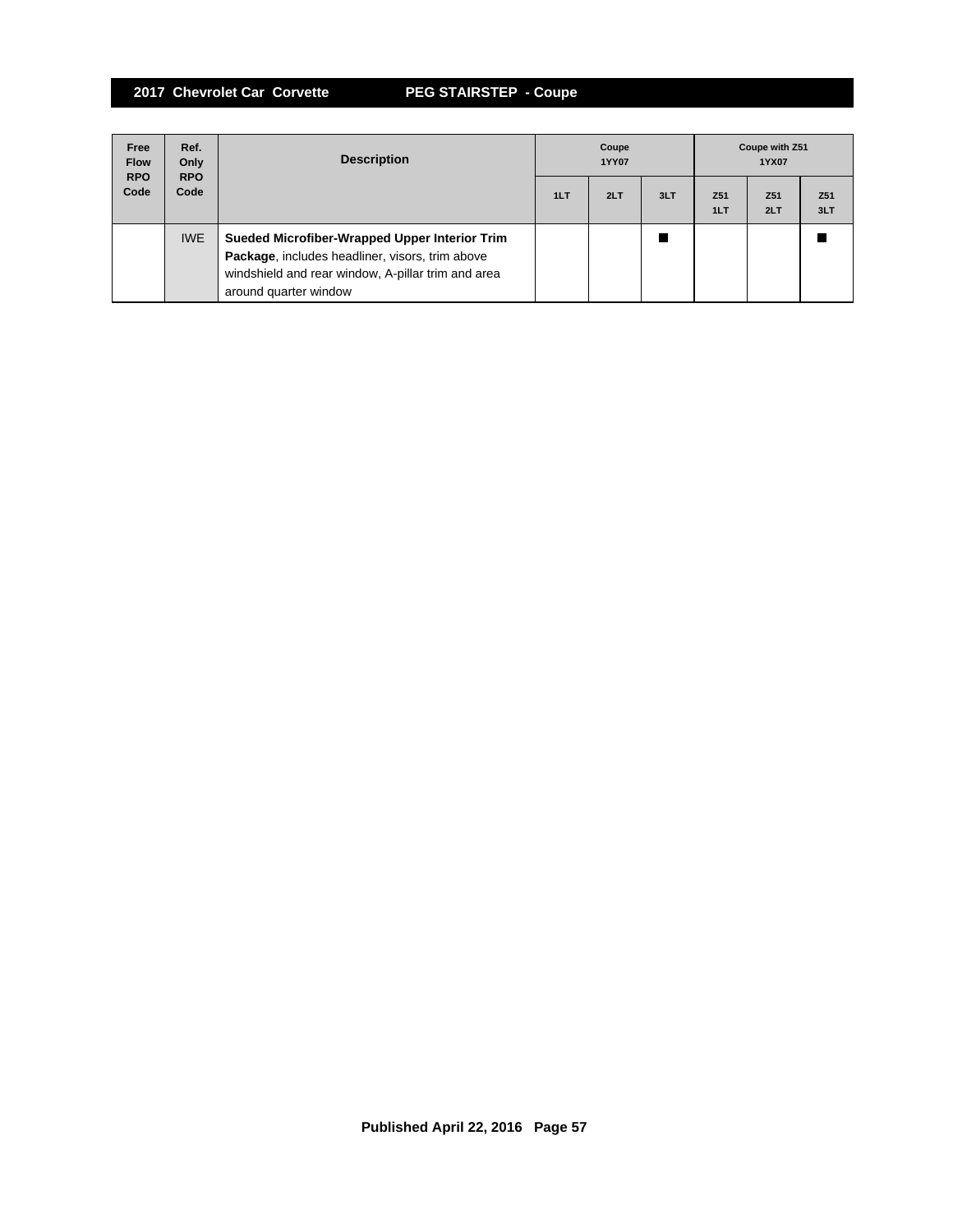$S =$  Standard Equipment A = Available -- (dashes) = Not Available D = ADI Available

 $\blacksquare$  = Included in Equipment Group  $\blacksquare$  = Included in Equipment Group but upgradeable

No deletions allowed to Equipment Groups. Additional options may be added; check ordering information section for compatibility.

# **Codes listed in the shaded column titled Ref. Only RPO Code are for internal use only and should not be ordered.**

| Free<br><b>Flow</b><br><b>RPO</b> | Ref.<br>Only<br><b>RPO</b>  | <b>Description</b>                                                                                                                                                                                                                                                                                                                                                                                                | Convertible<br>1YY67 |     |                  | Convertible with Z51<br>1YX67 |            |                  |
|-----------------------------------|-----------------------------|-------------------------------------------------------------------------------------------------------------------------------------------------------------------------------------------------------------------------------------------------------------------------------------------------------------------------------------------------------------------------------------------------------------------|----------------------|-----|------------------|-------------------------------|------------|------------------|
| Code                              | Code                        |                                                                                                                                                                                                                                                                                                                                                                                                                   | 1LT                  | 2LT | 3LT              | Z51<br>1LT                    | Z51<br>2LT | Z51<br>3LT       |
|                                   | <b>UQS</b>                  | Audio system feature, Bose advanced 10-speaker<br>system with bass box                                                                                                                                                                                                                                                                                                                                            |                      | П   | П                |                               | П          | ш                |
|                                   | AP <sub>9</sub>             | Cargo net                                                                                                                                                                                                                                                                                                                                                                                                         |                      | П   | П                |                               | П          | П                |
|                                   | <b>UVJ</b>                  | Curb View cameras, front                                                                                                                                                                                                                                                                                                                                                                                          |                      | П   | П                |                               | П          | ш                |
|                                   | UV <sub>6</sub>             | Head-Up Display, with color readouts for street mode,<br>track mode with g-meter, vehicle speed, engine rpm                                                                                                                                                                                                                                                                                                       |                      | П   | П                |                               | П          |                  |
|                                   | AAB                         | Memory Package, recalls 2 driver "presets" for 8-way<br>power seat, outside mirrors and tilt/telescoping steering<br>column                                                                                                                                                                                                                                                                                       |                      | П   | П                |                               | П          | П                |
|                                   | D <sub>D</sub> <sub>8</sub> | Mirror, inside rearview auto-dimming, frameless                                                                                                                                                                                                                                                                                                                                                                   |                      | П   | П                |                               | П          | П                |
|                                   | D <sub>D</sub> <sub>0</sub> | Mirrors, outside heated power-adjustable and<br>driver-side auto-dimming, body-color                                                                                                                                                                                                                                                                                                                              |                      | П   | П                |                               | П          | ш                |
|                                   | <b>AJK</b>                  | Seat adjusters, power bolster and power lumbar                                                                                                                                                                                                                                                                                                                                                                    |                      | П   | П                |                               | П          | П                |
|                                   | <b>KQV</b>                  | Seats, heated and vented driver and passenger                                                                                                                                                                                                                                                                                                                                                                     |                      | П   | П                |                               | П          | П                |
|                                   | UTT                         | Theft-deterrent system, body security content and<br>unauthorized entry electrical                                                                                                                                                                                                                                                                                                                                |                      | П   | П                |                               | П          | H.               |
|                                   | UG1                         | Universal Home Remote, includes garage door<br>opener, 3-channel programmable, located on driver<br>visor                                                                                                                                                                                                                                                                                                         |                      |     |                  |                               |            |                  |
|                                   |                             | 2LT interior trim, seats, console and door armrests in<br>interior color selected                                                                                                                                                                                                                                                                                                                                 |                      | П   |                  |                               | П          |                  |
|                                   |                             | 3LT interior trim, seats, console, door armrests and<br>instrument panel in interior color selected                                                                                                                                                                                                                                                                                                               |                      |     | ш                |                               |            |                  |
| IO <sub>6</sub>                   |                             | Audio system, Chevrolet MyLink Radio with<br>Navigation and 8" diagonal color touch-screen, AM/FM<br>stereo with seek-and-scan and digital clock, includes<br>Bluetooth streaming audio for music and select phones;<br>voice-activated technology for radio and phone;<br>featuring Android Auto and Apple CarPlay capability for<br>compatible phone<br>1 - Includes (UQT) performance data and video recorder. |                      |     | $\blacksquare^1$ |                               |            | $\blacksquare^1$ |
|                                   |                             | <b>Custom Leather Wrapped Interior Package, features</b><br>leather-wrapped upper instrument panel, upper door<br>trim panels and console storage cover                                                                                                                                                                                                                                                           |                      |     | П                |                               |            | П                |
|                                   | <b>UQT</b>                  | Performance data and video recorder                                                                                                                                                                                                                                                                                                                                                                               |                      |     | П                |                               |            | П                |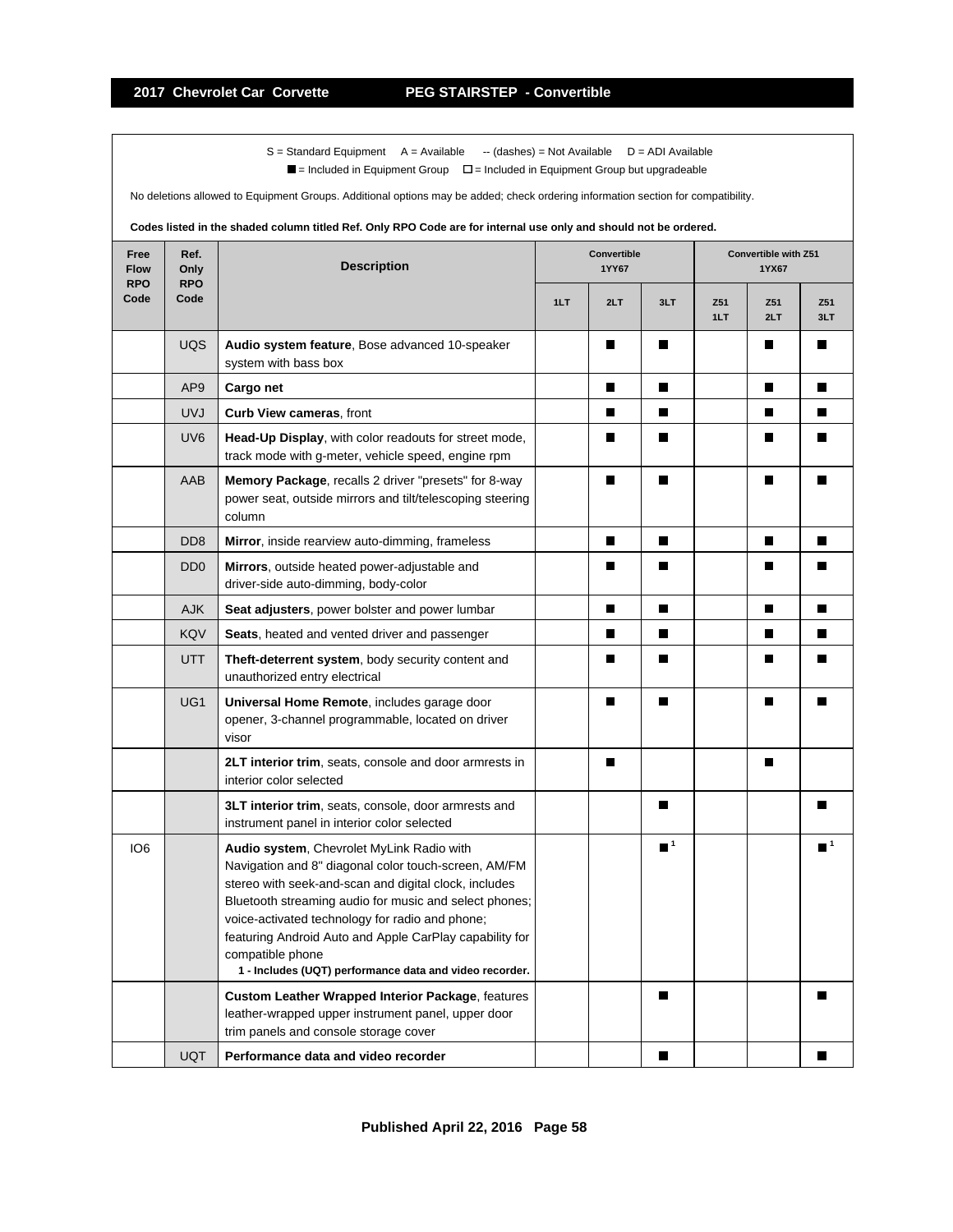**2017 Chevrolet Car Corvette PEG STAIRSTEP - Convertible**

| Free<br><b>Flow</b><br><b>RPO</b> | Ref.<br>Only<br><b>RPO</b> | <b>Description</b>                                                                                                     | <b>Convertible</b><br>1YY67 |     |     | <b>Convertible with Z51</b><br>1YX67 |                        |                        |
|-----------------------------------|----------------------------|------------------------------------------------------------------------------------------------------------------------|-----------------------------|-----|-----|--------------------------------------|------------------------|------------------------|
| Code                              | Code                       |                                                                                                                        | 1LT                         | 2LT | 3LT | Z <sub>51</sub><br>1LT               | Z <sub>51</sub><br>2LT | Z <sub>51</sub><br>3LT |
|                                   | <b>IWE</b>                 | Sueded Microfiber-Wrapped Upper Interior Trim<br>Package, includes visors, trim above windshield, and<br>A-pillar trim |                             |     |     |                                      |                        |                        |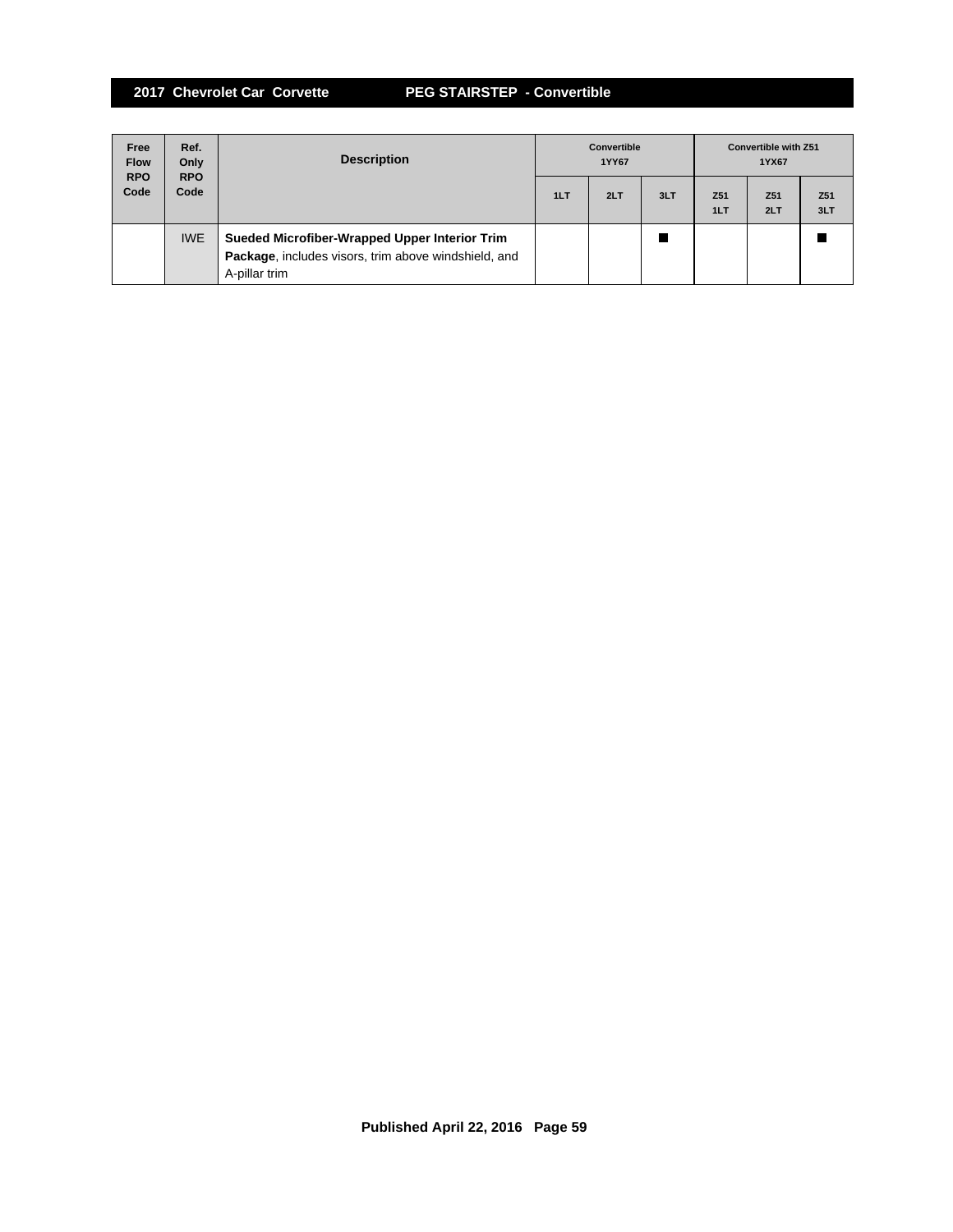$S =$  Standard Equipment A = Available -- (dashes) = Not Available D = ADI Available

 $\blacksquare$  = Included in Equipment Group  $\blacksquare$  = Included in Equipment Group but upgradeable

No deletions allowed to Equipment Groups. Additional options may be added; check ordering information section for compatibility.

# **Codes listed in the shaded column titled Ref. Only RPO Code are for internal use only and should not be ordered.**

| Ref.<br>Free<br><b>Flow</b><br>Only<br><b>RPO</b><br><b>RPO</b> |                             | <b>Description</b>                                                                                                                                                                                                                                                                                                                                                                                                | <b>Grand Sport Coupe</b><br><b>1YW07</b> |           |                  | <b>Grand Sport Convertible</b><br><b>1YW67</b> |           |                  |
|-----------------------------------------------------------------|-----------------------------|-------------------------------------------------------------------------------------------------------------------------------------------------------------------------------------------------------------------------------------------------------------------------------------------------------------------------------------------------------------------------------------------------------------------|------------------------------------------|-----------|------------------|------------------------------------------------|-----------|------------------|
| Code                                                            | Code                        |                                                                                                                                                                                                                                                                                                                                                                                                                   | GS<br>1LT                                | GS<br>2LT | GS<br>3LT        | GS<br>1LT                                      | GS<br>2LT | GS<br>3LT        |
|                                                                 | UQS                         | Audio system feature, Bose advanced 10-speaker<br>system with bass box                                                                                                                                                                                                                                                                                                                                            |                                          | Ш         | H.               |                                                | Ш         | ш                |
|                                                                 | AP <sub>9</sub>             | Cargo net                                                                                                                                                                                                                                                                                                                                                                                                         |                                          | П         | П                |                                                | П         | П                |
|                                                                 | <b>UVJ</b>                  | Curb View cameras, front                                                                                                                                                                                                                                                                                                                                                                                          |                                          | П         | П                |                                                | П         | H.               |
|                                                                 | UV <sub>6</sub>             | Head-Up Display, with color readouts for street mode,<br>track mode with g-meter, vehicle speed, engine rpm                                                                                                                                                                                                                                                                                                       |                                          | П         | П                |                                                | П         | ш                |
|                                                                 | AAB                         | Memory Package, recalls 2 driver "presets" for 8-way<br>power seat, outside mirrors and tilt/telescoping steering<br>column                                                                                                                                                                                                                                                                                       |                                          | П         | П                |                                                | П         | П                |
|                                                                 | D <sub>D</sub> <sub>8</sub> | Mirror, inside rearview auto-dimming, frameless                                                                                                                                                                                                                                                                                                                                                                   |                                          | П         | П                |                                                | П         | П                |
|                                                                 | D <sub>D</sub> <sub>0</sub> | Mirrors, outside heated power-adjustable and<br>driver-side auto-dimming, body-color                                                                                                                                                                                                                                                                                                                              |                                          | П         | П                |                                                | Ш         |                  |
|                                                                 | <b>AJK</b>                  | Seat adjusters, power bolster and power lumbar                                                                                                                                                                                                                                                                                                                                                                    |                                          | П         | П                |                                                | П         | H.               |
|                                                                 | KQV                         | Seats, heated and vented driver and passenger                                                                                                                                                                                                                                                                                                                                                                     |                                          | П         | П                |                                                | П         | П                |
|                                                                 | <b>UTT</b>                  | Theft-deterrent system, body security content and<br>unauthorized entry electrical                                                                                                                                                                                                                                                                                                                                |                                          | П         | H.               |                                                | Ш         |                  |
|                                                                 | UG1                         | Universal Home Remote, includes garage door<br>opener, 3-channel programmable, located on driver<br>visor                                                                                                                                                                                                                                                                                                         |                                          | П         | П                |                                                | ш         |                  |
|                                                                 |                             | 2LT interior trim, seats, console and door armrests in<br>interior color selected                                                                                                                                                                                                                                                                                                                                 |                                          | П         |                  |                                                | П         |                  |
|                                                                 | D42                         | Luggage shade                                                                                                                                                                                                                                                                                                                                                                                                     |                                          | П         | П                |                                                |           |                  |
|                                                                 |                             | 3LT interior trim, seats, console, door armrests and<br>instrument panel in interior color selected                                                                                                                                                                                                                                                                                                               |                                          |           | H                |                                                |           |                  |
| IO <sub>6</sub>                                                 |                             | Audio system, Chevrolet MyLink Radio with<br>Navigation and 8" diagonal color touch-screen, AM/FM<br>stereo with seek-and-scan and digital clock, includes<br>Bluetooth streaming audio for music and select phones;<br>voice-activated technology for radio and phone;<br>featuring Android Auto and Apple CarPlay capability for<br>compatible phone<br>1 - Includes (UQT) performance data and video recorder. |                                          |           | $\blacksquare^1$ |                                                |           | $\blacksquare^1$ |
|                                                                 |                             | <b>Custom Leather Wrapped Interior Package, features</b><br>leather-wrapped upper instrument panel, upper door<br>trim panels and console storage cover                                                                                                                                                                                                                                                           |                                          |           | П                |                                                |           |                  |
|                                                                 | <b>UQT</b>                  | Performance data and video recorder                                                                                                                                                                                                                                                                                                                                                                               |                                          |           | П                |                                                |           | П                |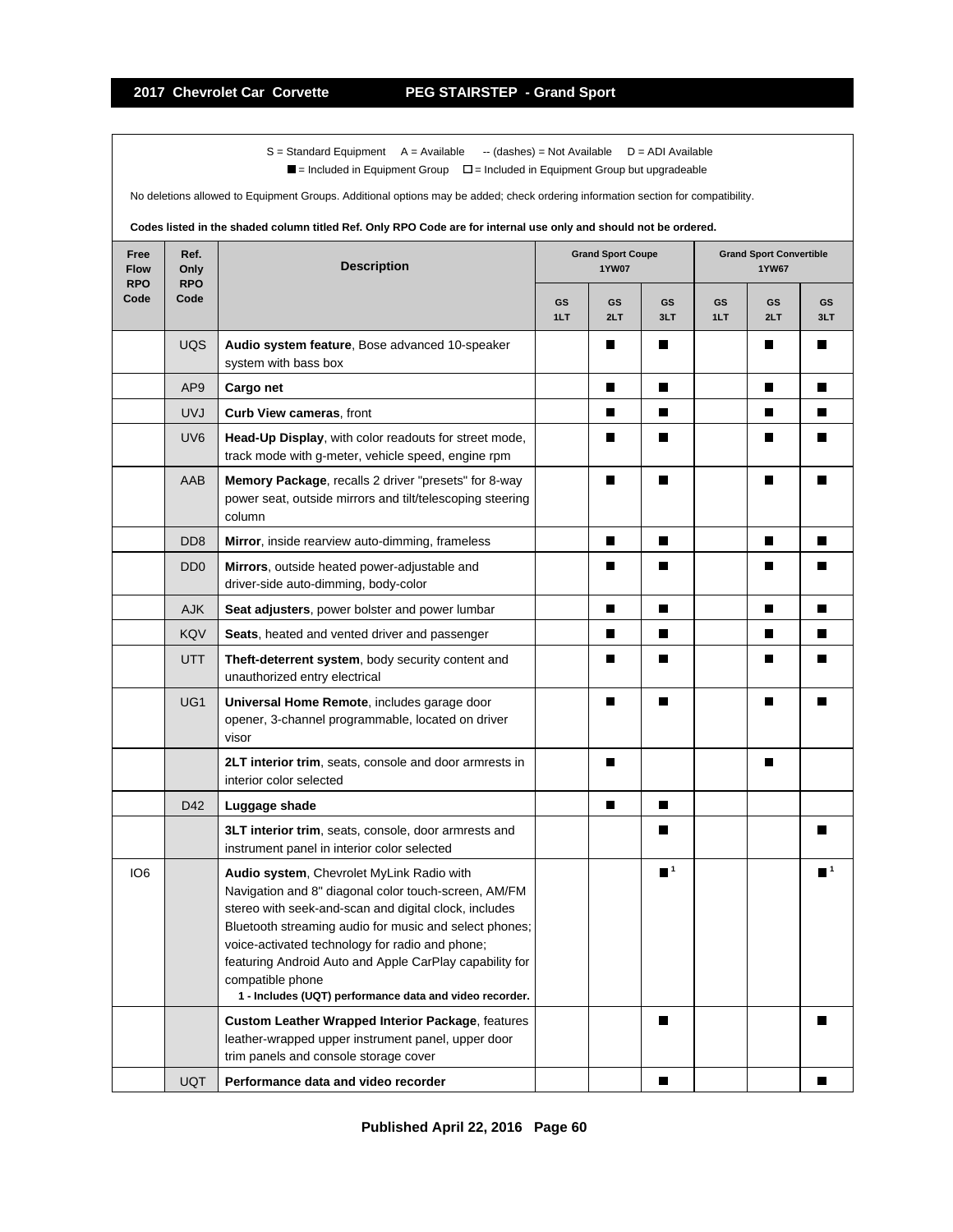| Free<br><b>Flow</b><br><b>RPO</b> | Ref.<br>Only<br><b>RPO</b> | <b>Description</b>                                                                                                                                                              | <b>Grand Sport Coupe</b><br><b>1YW07</b> |                  |                  | <b>Grand Sport Convertible</b><br>1YW67 |                  |                  |
|-----------------------------------|----------------------------|---------------------------------------------------------------------------------------------------------------------------------------------------------------------------------|------------------------------------------|------------------|------------------|-----------------------------------------|------------------|------------------|
| Code                              | Code                       |                                                                                                                                                                                 | <b>GS</b><br>1LT                         | <b>GS</b><br>2LT | <b>GS</b><br>3LT | GS<br>1LT                               | <b>GS</b><br>2LT | <b>GS</b><br>3LT |
|                                   | <b>IWE</b>                 | Sueded Microfiber-Wrapped Upper Interior Trim<br>Package, includes headliner, visors, trim above<br>windshield and rear window, A-pillar trim and area<br>around quarter window |                                          |                  |                  |                                         |                  |                  |
|                                   | <b>IWE</b>                 | Sueded Microfiber-Wrapped Upper Interior Trim<br>Package, includes visors, trim above windshield, and<br>A-pillar trim                                                          |                                          |                  |                  |                                         |                  |                  |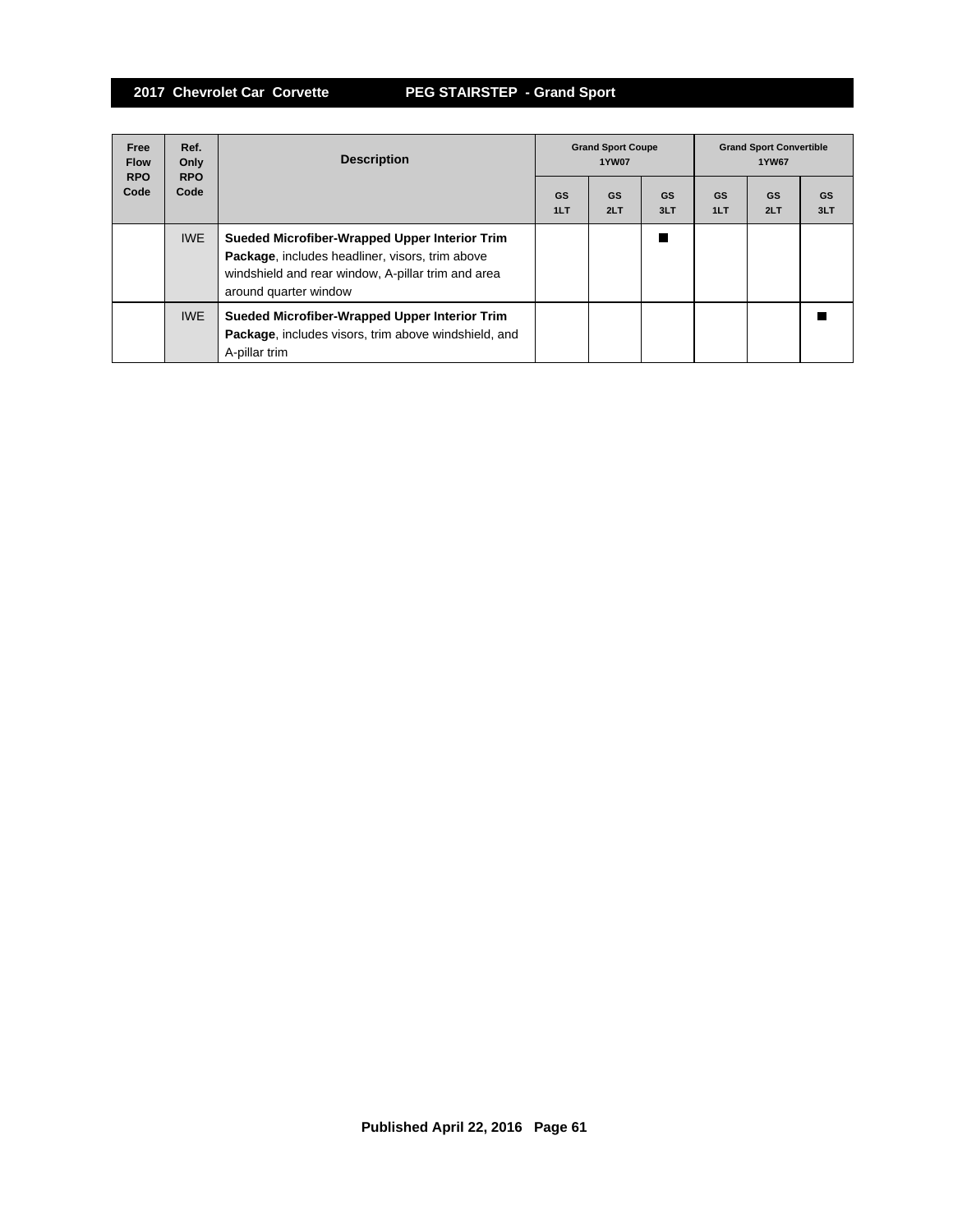$S =$  Standard Equipment A = Available -- (dashes) = Not Available D = ADI Available  $\blacksquare$  = Included in Equipment Group  $\blacksquare$  = Included in Equipment Group but upgradeable

| Codes listed in the shaded column titled Ref. Only RPO Code are for internal use only and should not be ordered. |                            |                                                                                                                                                                                                                                                                                                                                                                                                                   |                |                |                          |                |                         |                  |  |  |
|------------------------------------------------------------------------------------------------------------------|----------------------------|-------------------------------------------------------------------------------------------------------------------------------------------------------------------------------------------------------------------------------------------------------------------------------------------------------------------------------------------------------------------------------------------------------------------|----------------|----------------|--------------------------|----------------|-------------------------|------------------|--|--|
| Free<br><b>Flow</b><br><b>RPO</b>                                                                                | Ref.<br>Only<br><b>RPO</b> | <b>Description</b>                                                                                                                                                                                                                                                                                                                                                                                                |                | Coupe<br>1YY07 |                          |                | Coupe with Z51<br>1YX07 |                  |  |  |
| Code                                                                                                             | Code                       |                                                                                                                                                                                                                                                                                                                                                                                                                   | 1LT            | 2LT            | 3LT                      | Z51<br>1LT     | Z51<br>2LT              | Z51<br>3LT       |  |  |
|                                                                                                                  |                            | <b>1LT interior trim, seats only in interior color selected</b>                                                                                                                                                                                                                                                                                                                                                   | S              | Ξ.             | ۵.                       | S              | Ш.                      |                  |  |  |
|                                                                                                                  |                            | <b>2LT interior trim, seats, console and door armrests in</b><br>interior color selected                                                                                                                                                                                                                                                                                                                          | $\overline{a}$ | П              | ۵.                       | $-$            | П                       |                  |  |  |
|                                                                                                                  |                            | 3LT interior trim, seats, console, door armrests and<br>instrument panel in interior color selected                                                                                                                                                                                                                                                                                                               | $\overline{a}$ | $\overline{a}$ | П                        | $\sim$         | ۵.                      |                  |  |  |
|                                                                                                                  | AJ7                        | Air bags, frontal and side-impact, driver and passenger<br>with Passenger Sensing System<br>1 - Always use safety belts and the correct child<br>restraint for your child's age and size, even with air<br>bags. See the Owner's Manual or more safety<br>information.                                                                                                                                            | $S^1$          | S <sup>1</sup> | S <sup>1</sup>           | $\text{S}^1$   | $\mathbb{S}^1$          | $S^1$            |  |  |
|                                                                                                                  | CJ <sub>2</sub>            | Air conditioning, dual-zone automatic climate control<br>with individual climate settings for driver and dedicated<br>passenger controls and outside temperature display                                                                                                                                                                                                                                          | S              | S              | S                        | S              | S                       | S                |  |  |
|                                                                                                                  |                            | Air filtration system with pollen filter                                                                                                                                                                                                                                                                                                                                                                          | S              | S              | S                        | S              | S                       | S                |  |  |
|                                                                                                                  | IO <sub>5</sub>            | Audio system, Chevrolet MyLink Radio with 8"<br>diagonal color touch-screen, AM/FM stereo with<br>seek-and-scan and digital clock, includes Bluetooth<br>streaming audio for music and select phones;<br>voice-activated technology for radio and phone;<br>featuring Android Auto and Apple CarPlay capability for<br>compatible phone                                                                           | S              | S              | $-$                      | S              | S                       |                  |  |  |
| IO <sub>6</sub>                                                                                                  |                            | Audio system, Chevrolet MyLink Radio with<br>Navigation and 8" diagonal color touch-screen, AM/FM<br>stereo with seek-and-scan and digital clock, includes<br>Bluetooth streaming audio for music and select phones;<br>voice-activated technology for radio and phone;<br>featuring Android Auto and Apple CarPlay capability for<br>compatible phone<br>1 - Includes (UQT) performance data and video recorder. | $A^1$          | $A^1$          | $\blacksquare^1$         | $A^1$          | $A^1$                   | $\blacksquare$ 1 |  |  |
|                                                                                                                  | <b>UQA</b>                 | Audio system feature, Bose premium 9-speaker<br>system                                                                                                                                                                                                                                                                                                                                                            | S              |                | $\overline{\phantom{a}}$ | S              | --                      |                  |  |  |
|                                                                                                                  | <b>UQS</b>                 | Audio system feature, Bose advanced 10-speaker<br>system with bass box                                                                                                                                                                                                                                                                                                                                            |                | П              | П                        | $\overline{a}$ | П                       |                  |  |  |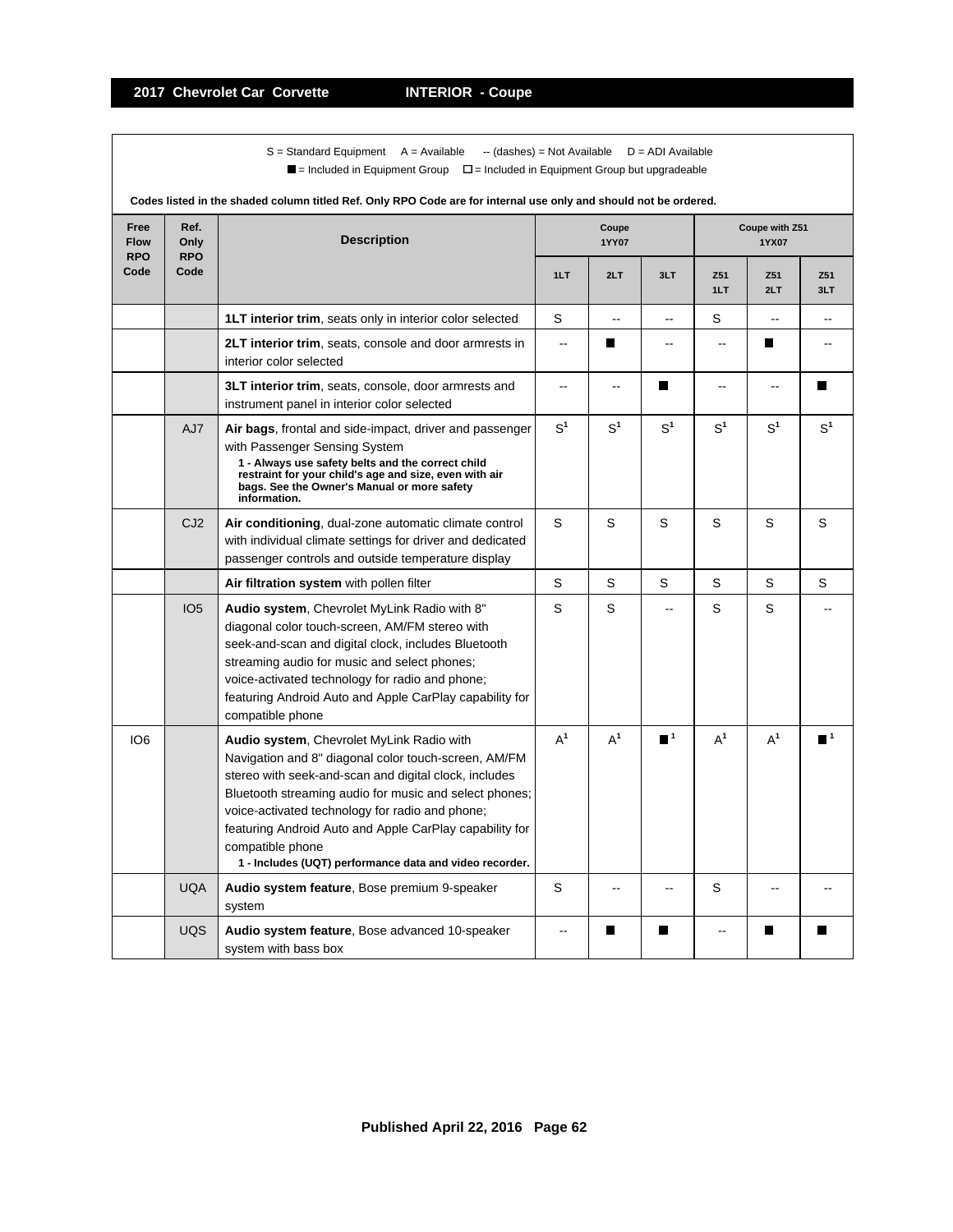| Free<br><b>Flow</b><br><b>RPO</b> | Ref.<br>Only<br><b>RPO</b> | <b>Description</b>                                                                                                                                                                                                                                                                                                                                                                                                                                                                                                                                                                                                                                                                                                                                                                                                                                                                                                                                                                                                                                                                                                                                                                                                                                                                                                                                                                                                                                                                                                                                                                                              | Coupe<br>1YY07           |             |             |                        | Coupe with Z51<br>1YX07 |            |  |  |
|-----------------------------------|----------------------------|-----------------------------------------------------------------------------------------------------------------------------------------------------------------------------------------------------------------------------------------------------------------------------------------------------------------------------------------------------------------------------------------------------------------------------------------------------------------------------------------------------------------------------------------------------------------------------------------------------------------------------------------------------------------------------------------------------------------------------------------------------------------------------------------------------------------------------------------------------------------------------------------------------------------------------------------------------------------------------------------------------------------------------------------------------------------------------------------------------------------------------------------------------------------------------------------------------------------------------------------------------------------------------------------------------------------------------------------------------------------------------------------------------------------------------------------------------------------------------------------------------------------------------------------------------------------------------------------------------------------|--------------------------|-------------|-------------|------------------------|-------------------------|------------|--|--|
| Code                              | Code                       |                                                                                                                                                                                                                                                                                                                                                                                                                                                                                                                                                                                                                                                                                                                                                                                                                                                                                                                                                                                                                                                                                                                                                                                                                                                                                                                                                                                                                                                                                                                                                                                                                 | 1LT                      | 2LT         | 3LT         | Z <sub>51</sub><br>1LT | Z51<br>2LT              | Z51<br>3LT |  |  |
|                                   | U2K                        | <b>SiriusXM Satellite Radio</b> is standard on nearly all<br>2017 GM models. Enjoy a 3-month All Access trial<br>subscription with over 150 channels including<br>commercial-free music, plus sports, news and<br>entertainment. Plus listening on the app and online is<br>included, so you'll hear the best SiriusXM has to offer,<br>anywhere life takes you. Welcome to the world of<br>SiriusXM.<br>1 - IMPORTANT: The SiriusXM Satellite Radio trial<br>package is not provided on vehicles that are ordered for<br>Fleet Daily Rental ("FDR") use. If you decide to continue<br>service after your trial, the subscription plan you choose<br>will automatically renew thereafter and you will be<br>charged according to your chosen payment method at<br>then-current rates. Fees and taxes apply. To cancel you<br>must call us at 1-866-635-2349. See our Customer<br>Agreement for complete terms at www.siriusxm.com. All<br>fees and programming subject to change.<br>2 - SiriusXM subscription extended to a full year.<br>IMPORTANT: The SiriusXM Satellite Radio trial package<br>is not provided on vehicles that are ordered for Fleet<br>Daily Rental ("FDR") use. If you decide to continue<br>service after your trial, the subscription plan you choose<br>will automatically renew thereafter and you will be<br>charged according to your chosen payment method at<br>then-current rates. Fees and taxes apply. To cancel you<br>must call us at 1-866-635-2349. See our Customer<br>Agreement for complete terms at www.siriusxm.com. All<br>fees and programming subject to change. | S <sup>1</sup>           | $S^2$       | $S^2$       | S <sup>1</sup>         | $S^2$                   | $S^2$      |  |  |
|                                   | D42                        | Luggage shade                                                                                                                                                                                                                                                                                                                                                                                                                                                                                                                                                                                                                                                                                                                                                                                                                                                                                                                                                                                                                                                                                                                                                                                                                                                                                                                                                                                                                                                                                                                                                                                                   | --                       | П           | П           | --                     | Ш                       | П          |  |  |
|                                   | AP <sub>9</sub>            | Cargo net                                                                                                                                                                                                                                                                                                                                                                                                                                                                                                                                                                                                                                                                                                                                                                                                                                                                                                                                                                                                                                                                                                                                                                                                                                                                                                                                                                                                                                                                                                                                                                                                       | $-$                      | ш           | П           | ۵.                     | П                       | П          |  |  |
|                                   |                            | <b>Console, floor, 2 covered cup holders, auxiliary power</b><br>outlet, USB ports, auxiliary input jack and storage                                                                                                                                                                                                                                                                                                                                                                                                                                                                                                                                                                                                                                                                                                                                                                                                                                                                                                                                                                                                                                                                                                                                                                                                                                                                                                                                                                                                                                                                                            | S                        | S           | S           | S                      | S                       | S          |  |  |
|                                   |                            | <b>Cruise control, electronic with set and resume speed</b>                                                                                                                                                                                                                                                                                                                                                                                                                                                                                                                                                                                                                                                                                                                                                                                                                                                                                                                                                                                                                                                                                                                                                                                                                                                                                                                                                                                                                                                                                                                                                     | S                        | S           | S           | S                      | S                       | S          |  |  |
|                                   |                            | Defogger, rear-window, electric                                                                                                                                                                                                                                                                                                                                                                                                                                                                                                                                                                                                                                                                                                                                                                                                                                                                                                                                                                                                                                                                                                                                                                                                                                                                                                                                                                                                                                                                                                                                                                                 | S                        | S           | S           | S                      | S                       | S          |  |  |
|                                   |                            | <b>Door locks, power programmable with lockout</b><br>protection                                                                                                                                                                                                                                                                                                                                                                                                                                                                                                                                                                                                                                                                                                                                                                                                                                                                                                                                                                                                                                                                                                                                                                                                                                                                                                                                                                                                                                                                                                                                                | S                        | S           | S           | S                      | S                       | S          |  |  |
|                                   | <b>UHS</b>                 | <b>Driver Information Center, color</b>                                                                                                                                                                                                                                                                                                                                                                                                                                                                                                                                                                                                                                                                                                                                                                                                                                                                                                                                                                                                                                                                                                                                                                                                                                                                                                                                                                                                                                                                                                                                                                         | S                        | S           | S           | S                      | S                       | S          |  |  |
|                                   |                            | Floor mats, carpeted                                                                                                                                                                                                                                                                                                                                                                                                                                                                                                                                                                                                                                                                                                                                                                                                                                                                                                                                                                                                                                                                                                                                                                                                                                                                                                                                                                                                                                                                                                                                                                                            | $\mathsf S$              | S           | S           | S                      | S                       | S          |  |  |
|                                   |                            | Hatch release, push button open                                                                                                                                                                                                                                                                                                                                                                                                                                                                                                                                                                                                                                                                                                                                                                                                                                                                                                                                                                                                                                                                                                                                                                                                                                                                                                                                                                                                                                                                                                                                                                                 | $\mathbb S$              | S           | S           | S                      | S                       | S          |  |  |
|                                   | UV <sub>6</sub>            | Head-Up Display, with color readouts for street mode,<br>track mode with g-meter, vehicle speed, engine rpm                                                                                                                                                                                                                                                                                                                                                                                                                                                                                                                                                                                                                                                                                                                                                                                                                                                                                                                                                                                                                                                                                                                                                                                                                                                                                                                                                                                                                                                                                                     | $\overline{\phantom{a}}$ |             | П           | --                     |                         | Ш          |  |  |
|                                   |                            | Keyless Open and Start, includes 2 remote<br>transmitters that enable automatic door unlock and<br>open by touching door switch                                                                                                                                                                                                                                                                                                                                                                                                                                                                                                                                                                                                                                                                                                                                                                                                                                                                                                                                                                                                                                                                                                                                                                                                                                                                                                                                                                                                                                                                                 | $\mathsf S$              | $\mathsf S$ | $\mathbb S$ | $\mathsf S$            | $\mathbf S$             | S          |  |  |
|                                   |                            | Lighting, interior with courtesy, cargo and glovebox                                                                                                                                                                                                                                                                                                                                                                                                                                                                                                                                                                                                                                                                                                                                                                                                                                                                                                                                                                                                                                                                                                                                                                                                                                                                                                                                                                                                                                                                                                                                                            | S                        | S           | S           | S                      | S                       | S          |  |  |
| VLI                               |                            | LPO, Cargo mat, reversible with Stingray logo.<br><b>Genuine Corvette Accessory</b>                                                                                                                                                                                                                                                                                                                                                                                                                                                                                                                                                                                                                                                                                                                                                                                                                                                                                                                                                                                                                                                                                                                                                                                                                                                                                                                                                                                                                                                                                                                             | A/D                      | A/D         | A/D         | A/D                    | A/D                     | A/D        |  |  |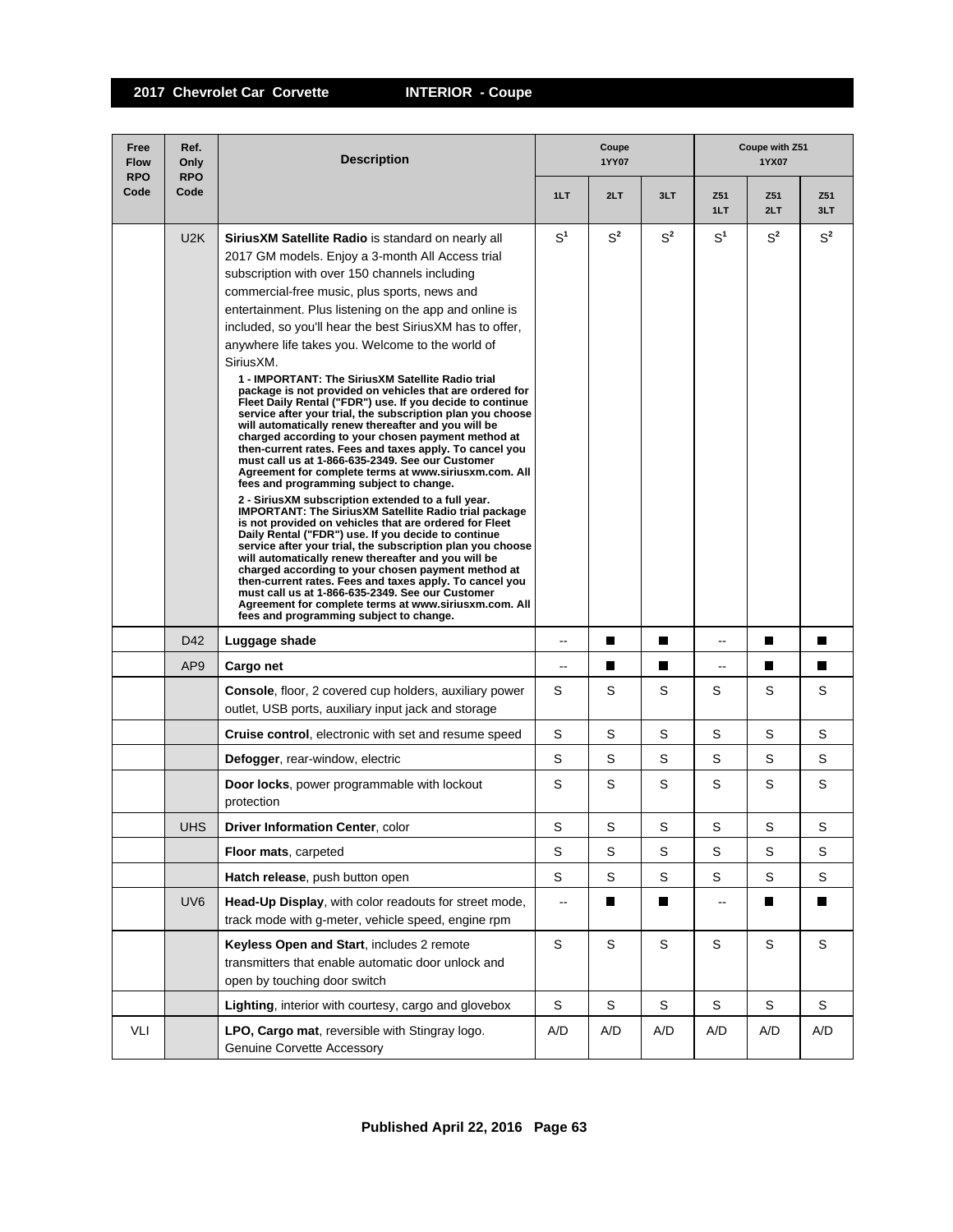| Free<br><b>Flow</b><br><b>RPO</b> | Ref.<br>Only<br><b>RPO</b>  | <b>Description</b>                                                                                                                                                                                                                                                                                                                                                                                                                                                                                                                                                                                                                                                                             |                  | Coupe<br>1YY07   |                  | Coupe with Z51<br>1YX07 |                  |                  |  |
|-----------------------------------|-----------------------------|------------------------------------------------------------------------------------------------------------------------------------------------------------------------------------------------------------------------------------------------------------------------------------------------------------------------------------------------------------------------------------------------------------------------------------------------------------------------------------------------------------------------------------------------------------------------------------------------------------------------------------------------------------------------------------------------|------------------|------------------|------------------|-------------------------|------------------|------------------|--|
| Code                              | Code                        |                                                                                                                                                                                                                                                                                                                                                                                                                                                                                                                                                                                                                                                                                                | 1LT              | 2LT              | 3LT              | Z51<br>1LT              | Z51<br>2LT       | Z51<br>3LT       |  |
| <b>VRS</b>                        |                             | <b>LPO, Cargo shade</b> with crossed flag logo. Genuine<br>Corvette Accessory                                                                                                                                                                                                                                                                                                                                                                                                                                                                                                                                                                                                                  | A/D              | A/D              | A/D              | A/D                     | A/D              | A/D              |  |
| SH <sub>2</sub>                   |                             | LPO, Custom floor console lid with Stingray logo,<br><b>Genuine Corvette Accessory</b>                                                                                                                                                                                                                                                                                                                                                                                                                                                                                                                                                                                                         | A/D              | A/D              | ۵.               | A/D                     | A/D              | --               |  |
| <b>VTF</b>                        |                             | LPO, Custom leather-wrapped floor console lid with<br><b>Stingray logo, Genuine Corvette Accessory</b><br>1 - Not available with (36S) Yellow custom leather stitch,<br>(38S) Red custom leather stitch or (ZLD) Twilight Blue<br>Design Package.                                                                                                                                                                                                                                                                                                                                                                                                                                              |                  | --               | A/D <sup>1</sup> |                         | --               | A/D <sup>1</sup> |  |
| <b>VYW</b>                        |                             | <b>LPO, Floor mats, premium carpeted with Stingray</b><br>logo. Genuine Corvette Accessory                                                                                                                                                                                                                                                                                                                                                                                                                                                                                                                                                                                                     | A/D              | A/D              | A/D              | A/D                     | A/D              | A/D              |  |
| 5YN                               |                             | LPO, Chrome interior trim badge with Stingray<br>logo, Genuine Corvette Accessory<br>1 - Not available with (BV4) personalized plaque.                                                                                                                                                                                                                                                                                                                                                                                                                                                                                                                                                         | A/D <sup>1</sup> | A/D <sup>1</sup> | A/D <sup>1</sup> | A/D <sup>1</sup>        | A/D <sup>1</sup> | A/D <sup>1</sup> |  |
| S <sub>2</sub> L                  |                             | LPO, Custom Corvette luggage, 5-piece set: rolling<br>carry-on (2), backpack, messenger bag and duffel bag,<br>Black with crossed flags logo. Genuine Corvette<br>Accessory                                                                                                                                                                                                                                                                                                                                                                                                                                                                                                                    | A/D              | A/D              | A/D              | A/D                     | A/D              | A/D              |  |
| V8X                               |                             | LPO, Custom sill plates with Stingray logo Genuine<br>Corvette Accessory                                                                                                                                                                                                                                                                                                                                                                                                                                                                                                                                                                                                                       | A/D              | A/D              | A/D              | A/D                     | A/D              | A/D              |  |
| 5V6                               |                             | LPO, Stingray Logo Package Genuine Corvette<br>Accessories<br>1 - Requires (VYW) Premium carpeted floor mats with<br>Stingray logo, LPO, (VLI) Cargo mat with Stingray logo,<br>LPO, (5YN) Chrome interior trim badge with Stingray<br>logo, LPO, (V8X) Custom sill plates with Stingray logo,<br>LPO and (SH2) Custom floor console lid with Stingray<br>logo, LPO.<br>2 - Requires (VYW) Premium carpeted floor mats with<br>Stingray logo, LPO, (VLI) Cargo mat with Stingray logo,<br>LPO, (5YN) Chrome interior trim badge with Stingray<br>logo, LPO, (V8X) Custom sill plates with Stingray logo,<br>LPO and (VTF) Custom leather-wrapped floor console lid<br>with Stingray logo, LPO. | A/D <sup>1</sup> | A/D <sup>1</sup> | A/D <sup>2</sup> | A/D <sup>1</sup>        | A/D <sup>1</sup> | A/D <sup>2</sup> |  |
|                                   | AAB                         | <b>Memory Package, recalls 2 driver "presets" for 8-way</b><br>power seat, outside mirrors and tilt/telescoping steering<br>column                                                                                                                                                                                                                                                                                                                                                                                                                                                                                                                                                             | --               | Ш                |                  |                         |                  |                  |  |
|                                   | D <sub>D</sub> <sub>8</sub> | Mirror, inside rearview auto-dimming, frameless                                                                                                                                                                                                                                                                                                                                                                                                                                                                                                                                                                                                                                                | $-$              | П                | П                | $-$                     | П                | $\blacksquare$   |  |
|                                   | UE1                         | <b>OnStar</b> Guidance Plan for 6 months, including<br>Automatic Crash Response, Stolen Vehicle Assistance,<br>Roadside Assistance, Turn-by-Turn Navigation,<br>Advanced Diagnostics and more (trial excludes<br>Hands-Free Calling)<br>1 - Service not available with a ship-to of Puerto Rico or<br>the Virgin Islands. Visit www.onstar.com for coverage<br>map, details and system limitations. Services may vary<br>by model and conditions.                                                                                                                                                                                                                                              | S <sup>1</sup>   | S <sup>1</sup>   | S <sup>1</sup>   | S <sup>1</sup>          | S <sup>1</sup>   | S <sup>1</sup>   |  |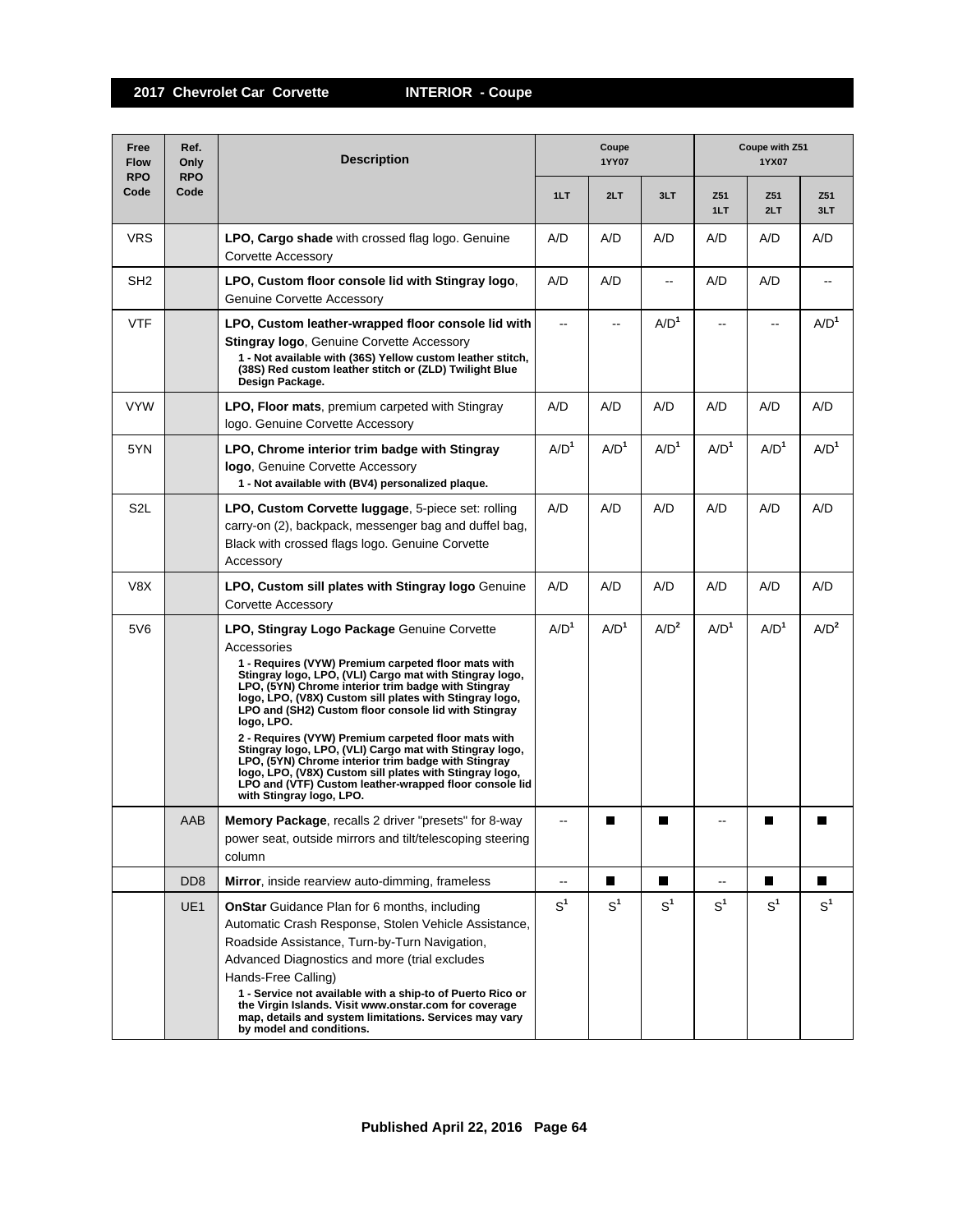| Free<br><b>Flow</b><br><b>RPO</b> | Ref.<br>Only<br><b>RPO</b> | <b>Description</b>                                                                                                                                                                                                                                                                                                              |                          | Coupe<br><b>1YY07</b> |                | Coupe with Z51<br>1YX07  |                |                |
|-----------------------------------|----------------------------|---------------------------------------------------------------------------------------------------------------------------------------------------------------------------------------------------------------------------------------------------------------------------------------------------------------------------------|--------------------------|-----------------------|----------------|--------------------------|----------------|----------------|
| Code                              | Code                       |                                                                                                                                                                                                                                                                                                                                 | 1LT                      | 2LT                   | 3LT            | Z51<br>1LT               | Z51<br>2LT     | Z51<br>3LT     |
|                                   | VVA                        | <b>OnStar 4G LTE</b> and built-in Wi-Fi hotspot connects to<br>the Internet at 4G LTE speeds; includes OnStar Data<br>Trial for 3 months or 3GB (whichever comes first)<br>1 - Available 4G LTE Wi-Fi requires compatible mobile<br>device, active OnStar service and data plan after trial.                                    | S <sup>1</sup>           | S <sup>1</sup>        | S <sup>1</sup> | S <sup>1</sup>           | S <sup>1</sup> | S <sup>1</sup> |
|                                   |                            | <b>OnStar Basic Plan</b> for 5 years, includes limited<br>RemoteLink mobile app services, Advanced<br>Diagnostics and Dealer Maintenance Notification<br>1 - Basic Plan available for 5 years from the date of<br>vehicle delivery, and is transferable. Does not include<br><b>Emergency, Security or Navigation services.</b> | S <sup>1</sup>           | S <sup>1</sup>        | S <sup>1</sup> | S <sup>1</sup>           | $S^1$          | S <sup>1</sup> |
|                                   | <b>UQT</b>                 | Performance data and video recorder<br>1 - Included and only available with (IO6) Chevrolet<br>MyLink audio system with Navigation.                                                                                                                                                                                             | $A^1$                    | $A^1$                 | П              | $A^1$                    | $A^1$          |                |
| BV4                               |                            | <b>Plaque</b> , personalized, custom-made with your name<br>and VIN<br>1 - Sold orders only. (CFX) Personalized plaque is<br>already included in (R8C) Corvette Museum Delivery.                                                                                                                                                | $A^1$                    | $A^1$                 | $A^1$          | $A^1$                    | $A^1$          | $A^1$          |
|                                   | <b>CFX</b>                 | <b>Plaque</b> , personalized with Corvette Museum logo, your<br>name and VIN<br>1 - Included and only available with (R8C) Corvette<br>Museum Delivery.                                                                                                                                                                         | $A^1$                    | $A^1$                 | $A^1$          | $A^1$                    | $A^1$          | $A^1$          |
|                                   | <b>UVJ</b>                 | <b>Curb View cameras, front</b>                                                                                                                                                                                                                                                                                                 | --                       | П                     | П              | --                       | П              | П              |
|                                   |                            | <b>Rear Vision Camera</b>                                                                                                                                                                                                                                                                                                       | S                        | S                     | S              | S                        | S              | S              |
|                                   | <b>BTV</b>                 | Remote vehicle starter system<br>1 - Included and only available with (M5U) 8-speed<br>paddle shift automatic transmission.                                                                                                                                                                                                     | $A^1$                    | $A^1$                 | $A^1$          | $A^1$                    | $A^1$          | $A^1$          |
| 3F <sub>9</sub>                   |                            | NEW! Safety belt color, Red<br>1 - Not available with (ZLD) Twilight Blue Design<br>Package or (ZLE) Spice Red Design Package.                                                                                                                                                                                                  | Α                        | Α                     | $A^1$          | A                        | Α              | $A^1$          |
|                                   | AQ9                        | Seats, GT bucket                                                                                                                                                                                                                                                                                                                | S                        | S                     | S              | S                        | S              | S              |
| AE4                               |                            | <b>Seats, Competition Sport bucket</b><br>1 - Requires (192) Jet Black leather seating surfaces with<br>sueded microfiber inserts.                                                                                                                                                                                              | $A^1$                    | A                     | A              | $A^1$                    | Α              | Α              |
|                                   | KQV                        | <b>Seats, heated and vented driver and passenger</b>                                                                                                                                                                                                                                                                            | --                       | П                     | П              | $\overline{\phantom{a}}$ | П              | П              |
| TU7                               |                            | Seats, two-tone<br>1 - Requires (14*) Gray or (70*) Adrenaline Red interior<br>seating. Not available with (AE4) Competition Sport<br>bucket seats.                                                                                                                                                                             | --                       | $A^1$                 | $A^1$          | --                       | $A^1$          | $A^1$          |
|                                   | AG <sub>2</sub>            | Seat adjusters, driver and passenger 8-way                                                                                                                                                                                                                                                                                      | S                        | S                     | S              | S                        | S              | S              |
|                                   | AJK                        | Seat adjusters, power bolster and power lumbar                                                                                                                                                                                                                                                                                  | $\overline{\phantom{a}}$ | П                     | П              | $\overline{\phantom{a}}$ | П              | $\blacksquare$ |
|                                   | N38                        | Steering column, power tilt and telescopic                                                                                                                                                                                                                                                                                      | S                        | S                     | S              | S                        | S              | S              |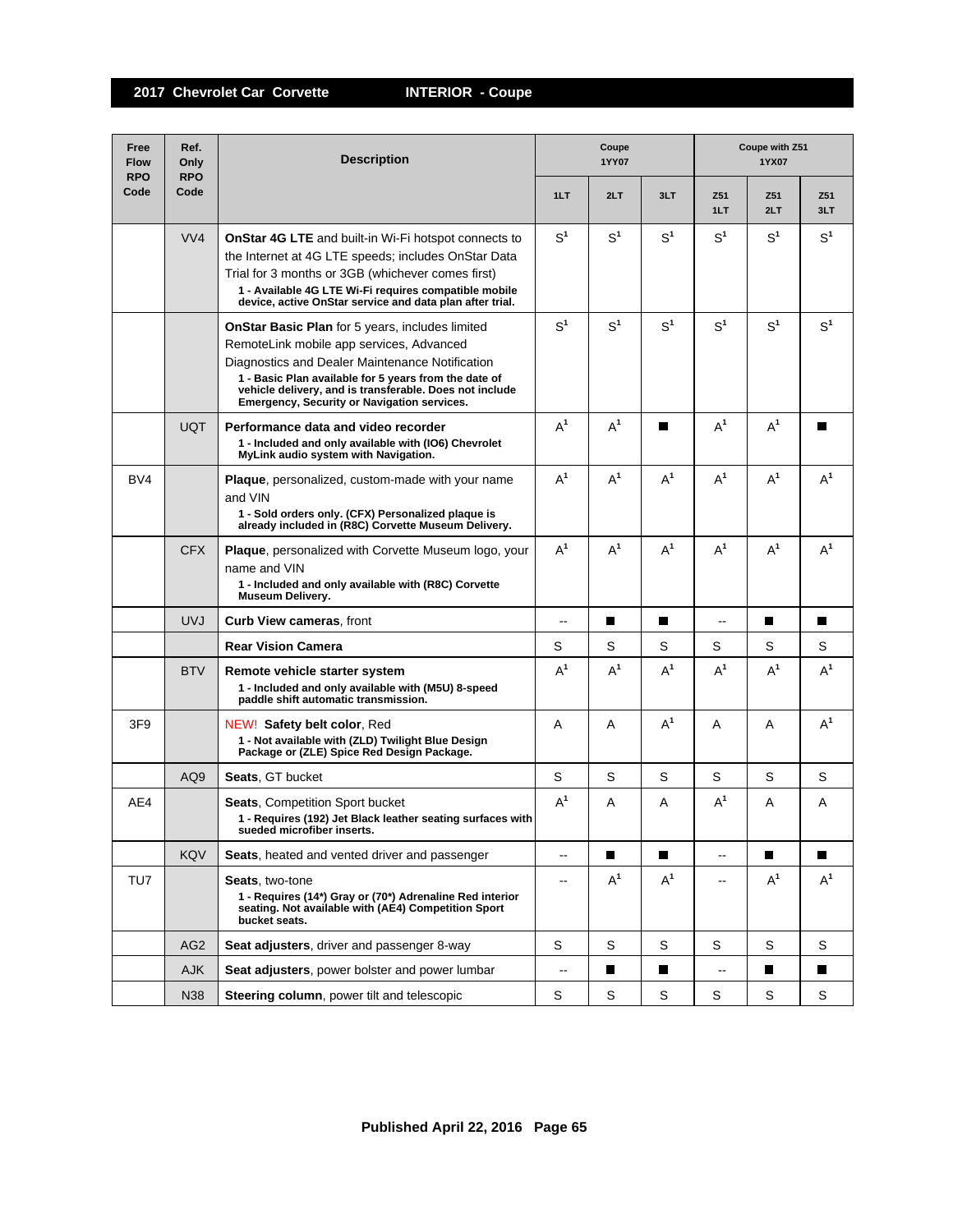| Free<br><b>Flow</b><br><b>RPO</b> | Ref.<br>Only<br><b>RPO</b> | <b>Description</b>                                                                                                                                                                                                                                                                                                                                                                                                                                     | Coupe<br>1YY07 |                          |       | Coupe with Z51<br>1YX07  |            |            |  |
|-----------------------------------|----------------------------|--------------------------------------------------------------------------------------------------------------------------------------------------------------------------------------------------------------------------------------------------------------------------------------------------------------------------------------------------------------------------------------------------------------------------------------------------------|----------------|--------------------------|-------|--------------------------|------------|------------|--|
| Code                              | Code                       |                                                                                                                                                                                                                                                                                                                                                                                                                                                        | 1LT            | 2LT                      | 3LT   | Z51<br>1LT               | Z51<br>2LT | Z51<br>3LT |  |
|                                   | N <sub>26</sub>            | <b>Steering wheel, 3-spoke, sueded microfiber-wrapped,</b><br>flat-bottom<br>1 - Included and only available with (AE4) Competition<br>Sport bucket seats.<br>2 - Included and only available with (**4) leather seating<br>surfaces with sueded microfiber inserts.<br>3 - Included and only available with (ZLG) Black Suede<br>Design Package or (**6) leather seating surfaces with<br>sueded microfiber inserts.                                  | $A^1$          | $A^2$                    | $A^3$ | $A^1$                    | $A^2$      | $A^3$      |  |
|                                   | NK4                        | Steering wheel, 3-spoke leather-wrapped, flat-bottom                                                                                                                                                                                                                                                                                                                                                                                                   | S              | S                        | S     | S                        | S          | S          |  |
|                                   |                            | Steering wheel controls, audio, voice recognition and<br><b>Driver Information Center</b>                                                                                                                                                                                                                                                                                                                                                              | S              | S                        | S     | S                        | S          | S          |  |
| 36S                               |                            | Yellow custom leather stitch, includes seats,<br>instrument panel, doors, console, shifter, boot and shift<br>paddles<br>1 - Requires (195/196) Jet Black interior seating.                                                                                                                                                                                                                                                                            | $\overline{a}$ |                          | $A^1$ |                          |            | $A^1$      |  |
| 38S                               |                            | <b>Red custom leather stitch, includes seats, instrument</b><br>panel, doors, console, shifter, boot and shift paddles<br>1 - Requires (195/196) Jet Black interior seating.                                                                                                                                                                                                                                                                           | --             |                          | $A^1$ |                          |            | $A^1$      |  |
|                                   |                            | <b>Custom Leather Wrapped Interior Package, features</b><br>leather-wrapped upper instrument panel, upper door<br>trim panels and console storage cover                                                                                                                                                                                                                                                                                                | --             |                          | П     |                          |            | П          |  |
|                                   | <b>IWE</b>                 | Sueded Microfiber-Wrapped Upper Interior Trim<br>Package, includes headliner, visors, trim above<br>windshield and rear window, A-pillar trim and area<br>around quarter window                                                                                                                                                                                                                                                                        |                |                          | П     |                          |            |            |  |
| D <sub>30</sub>                   |                            | Color Combination Override, provides the opportunity<br>to individualize vehicle appearance by overriding<br>recommended restrictions to exterior, interior and<br>convertible top (if equipped) color combinations<br>1 - To be used exclusively to override color, trim and<br>convertible top combinations. Sold orders only. Refer to<br>color and trim chart for application. Color Combination<br>Override is available at an additional charge. | $A^1$          | $A^1$                    | $A^1$ | $A^1$                    | $A^1$      | $A^1$      |  |
|                                   |                            | Storage, with electric locking glovebox, behind screen<br>storage, center console and rear compartment with<br>cover                                                                                                                                                                                                                                                                                                                                   | S              | S                        | S     | S                        | S          | S          |  |
|                                   |                            | Theft-deterrent system, vehicle, push button start,<br>immobilizer and audible visual alarm                                                                                                                                                                                                                                                                                                                                                            | S              | S                        | S     | S                        | S          | S          |  |
|                                   | UTT                        | Theft-deterrent system, body security content and<br>unauthorized entry electrical                                                                                                                                                                                                                                                                                                                                                                     | --             | П                        | П     | $\overline{\phantom{a}}$ | П          | П          |  |
| <b>FAY</b>                        |                            | Trim, interior, carbon fiber, instrument panel                                                                                                                                                                                                                                                                                                                                                                                                         | --             | Α                        | Α     | $- -$                    | Α          | Α          |  |
|                                   | <b>FCC</b>                 | Trim, interior, high-gloss carbon fiber, instrument panel<br>1 - Included and only available with (ZLG) Black Suede<br>Design Package.                                                                                                                                                                                                                                                                                                                 | --             | $\overline{\phantom{a}}$ | $A^1$ | --                       |            | $A^1$      |  |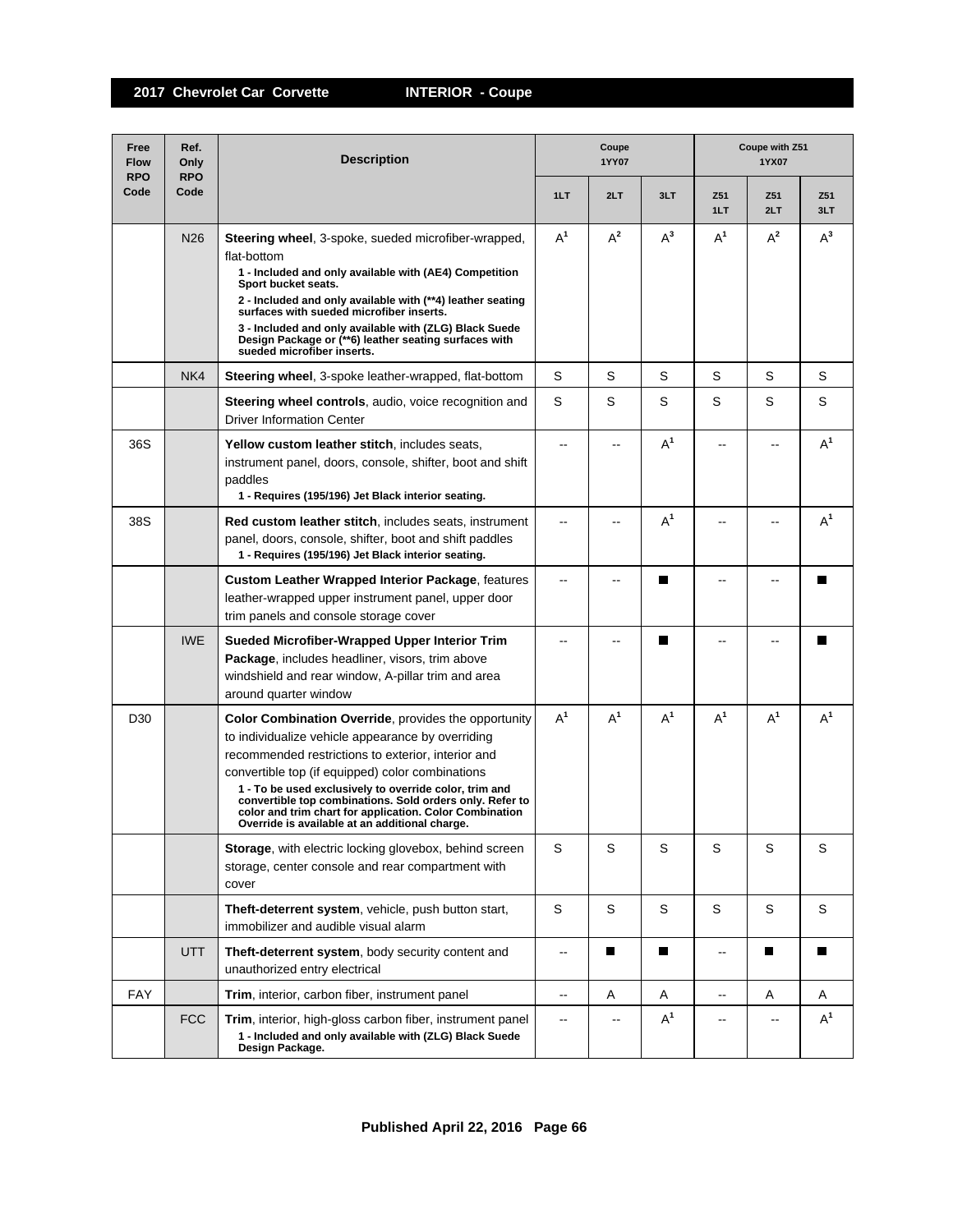| Free<br><b>Flow</b><br><b>RPO</b> | Ref.<br>Only<br><b>RPO</b> | <b>Description</b>                                                                                        | Coupe<br><b>1YY07</b> |     |     | Coupe with Z51<br>1YX07 |            |                        |
|-----------------------------------|----------------------------|-----------------------------------------------------------------------------------------------------------|-----------------------|-----|-----|-------------------------|------------|------------------------|
| Code                              | Code                       |                                                                                                           | 1LT                   | 2LT | 3LT | Z <sub>51</sub><br>1LT  | Z51<br>2LT | Z <sub>51</sub><br>3LT |
|                                   | UG <sub>1</sub>            | Universal Home Remote, includes garage door<br>opener, 3-channel programmable, located on driver<br>visor | $- -$                 |     | П   | $- -$                   |            |                        |
|                                   |                            | Visors, driver and passenger illuminated vanity mirrors                                                   | S                     | S   | S   | S                       | S          | S                      |
|                                   |                            | <b>Windows</b> , power with driver and passenger<br>Express-Down/Up                                       | S                     | S   | S   | S                       | S          | S                      |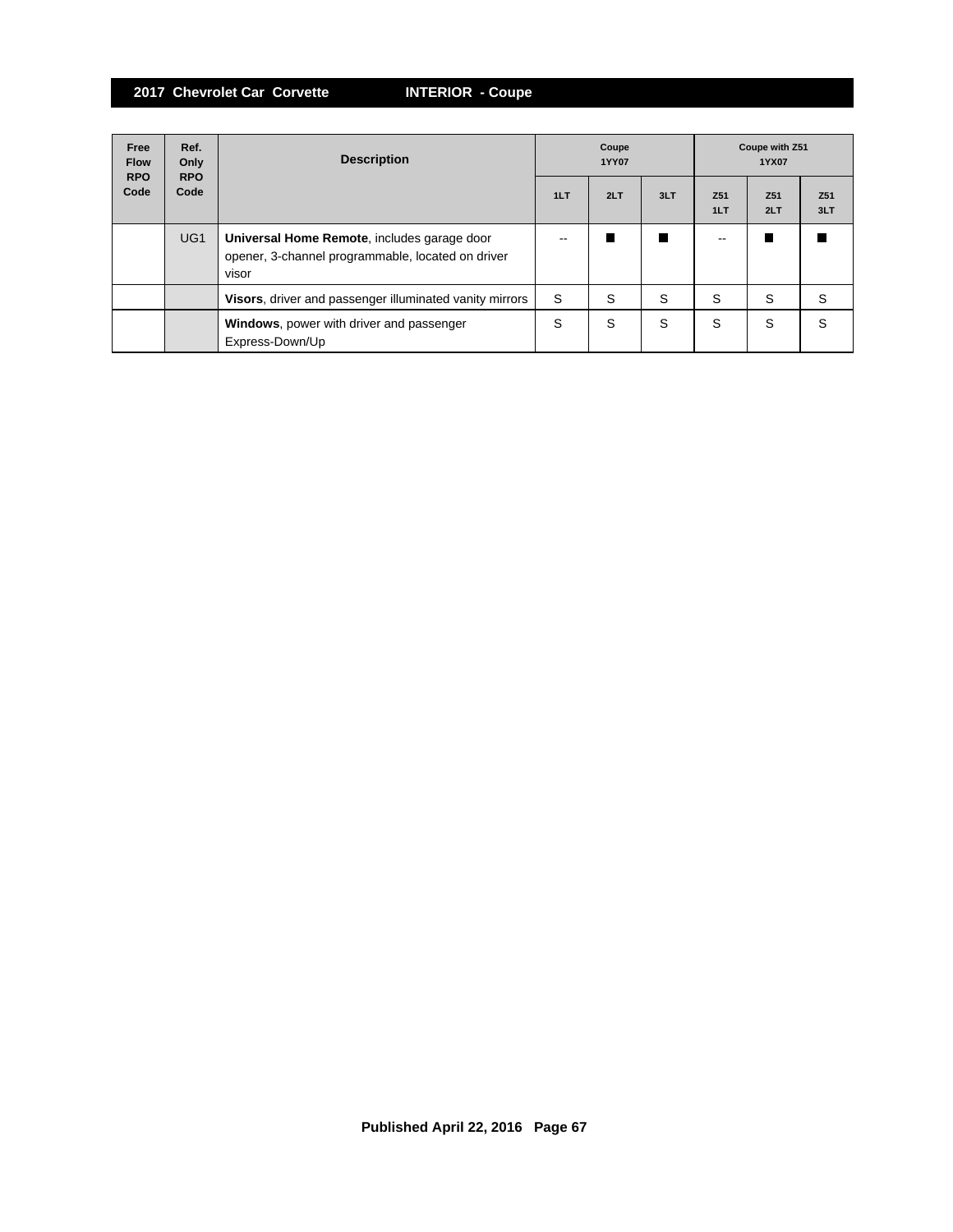$S =$  Standard Equipment A = Available -- (dashes) = Not Available D = ADI Available  $\blacksquare$  = Included in Equipment Group  $\blacksquare$  = Included in Equipment Group but upgradeable

| Codes listed in the shaded column titled Ref. Only RPO Code are for internal use only and should not be ordered. |                            |                                                                                                                                                                                                                                                                                                                                                                                                                   |                |                      |                          |                |                               |                  |  |
|------------------------------------------------------------------------------------------------------------------|----------------------------|-------------------------------------------------------------------------------------------------------------------------------------------------------------------------------------------------------------------------------------------------------------------------------------------------------------------------------------------------------------------------------------------------------------------|----------------|----------------------|--------------------------|----------------|-------------------------------|------------------|--|
| Free<br><b>Flow</b><br><b>RPO</b>                                                                                | Ref.<br>Only<br><b>RPO</b> | <b>Description</b>                                                                                                                                                                                                                                                                                                                                                                                                |                | Convertible<br>1YY67 |                          |                | Convertible with Z51<br>1YX67 |                  |  |
| Code                                                                                                             | Code                       |                                                                                                                                                                                                                                                                                                                                                                                                                   | 1LT            | 2LT                  | 3LT                      | Z51<br>1LT     | Z51<br>2LT                    | Z51<br>3LT       |  |
|                                                                                                                  |                            | <b>1LT interior trim, seats only in interior color selected</b>                                                                                                                                                                                                                                                                                                                                                   | S              | ۵.                   | --                       | S              | $\overline{a}$                | --               |  |
|                                                                                                                  |                            | 2LT interior trim, seats, console and door armrests in<br>interior color selected                                                                                                                                                                                                                                                                                                                                 | $\sim$         | ш                    | $-$                      | $\overline{a}$ | ш                             |                  |  |
|                                                                                                                  |                            | 3LT interior trim, seats, console, door armrests and<br>instrument panel in interior color selected                                                                                                                                                                                                                                                                                                               | --             | --                   | П                        | --             | --                            | П                |  |
|                                                                                                                  | AJ7                        | Air bags, frontal and side-impact, driver and passenger<br>with Passenger Sensing System<br>1 - Always use safety belts and the correct child<br>restraint for your child's age and size, even with air<br>bags. See the Owner's Manual or more safety<br>information.                                                                                                                                            | S <sup>1</sup> | S <sup>1</sup>       | S <sup>1</sup>           | S <sup>1</sup> | S <sup>1</sup>                | S <sup>1</sup>   |  |
|                                                                                                                  | CJ2                        | Air conditioning, dual-zone automatic climate control<br>with individual climate settings for driver and dedicated<br>passenger controls and outside temperature display                                                                                                                                                                                                                                          | S              | S                    | S                        | S              | S                             | S                |  |
|                                                                                                                  |                            | Air filtration system with pollen filter                                                                                                                                                                                                                                                                                                                                                                          | S              | S                    | S                        | S              | S                             | S                |  |
|                                                                                                                  | IO <sub>5</sub>            | Audio system, Chevrolet MyLink Radio with 8"<br>diagonal color touch-screen, AM/FM stereo with<br>seek-and-scan and digital clock, includes Bluetooth<br>streaming audio for music and select phones;<br>voice-activated technology for radio and phone;<br>featuring Android Auto and Apple CarPlay capability for<br>compatible phone                                                                           | S              | S                    | $\overline{\phantom{a}}$ | S              | S                             |                  |  |
| IO <sub>6</sub>                                                                                                  |                            | Audio system, Chevrolet MyLink Radio with<br>Navigation and 8" diagonal color touch-screen, AM/FM<br>stereo with seek-and-scan and digital clock, includes<br>Bluetooth streaming audio for music and select phones;<br>voice-activated technology for radio and phone;<br>featuring Android Auto and Apple CarPlay capability for<br>compatible phone<br>1 - Includes (UQT) performance data and video recorder. | $A^1$          | $A^1$                | $\blacksquare^1$         | $A^1$          | $A^1$                         | $\blacksquare^1$ |  |
|                                                                                                                  | <b>UQA</b>                 | Audio system feature, Bose premium 9-speaker<br>system                                                                                                                                                                                                                                                                                                                                                            | S              | $\sim$               | $-$                      | S              | $-$                           |                  |  |
|                                                                                                                  | <b>UQS</b>                 | Audio system feature, Bose advanced 10-speaker<br>system with bass box                                                                                                                                                                                                                                                                                                                                            |                | П                    | П                        |                | П                             |                  |  |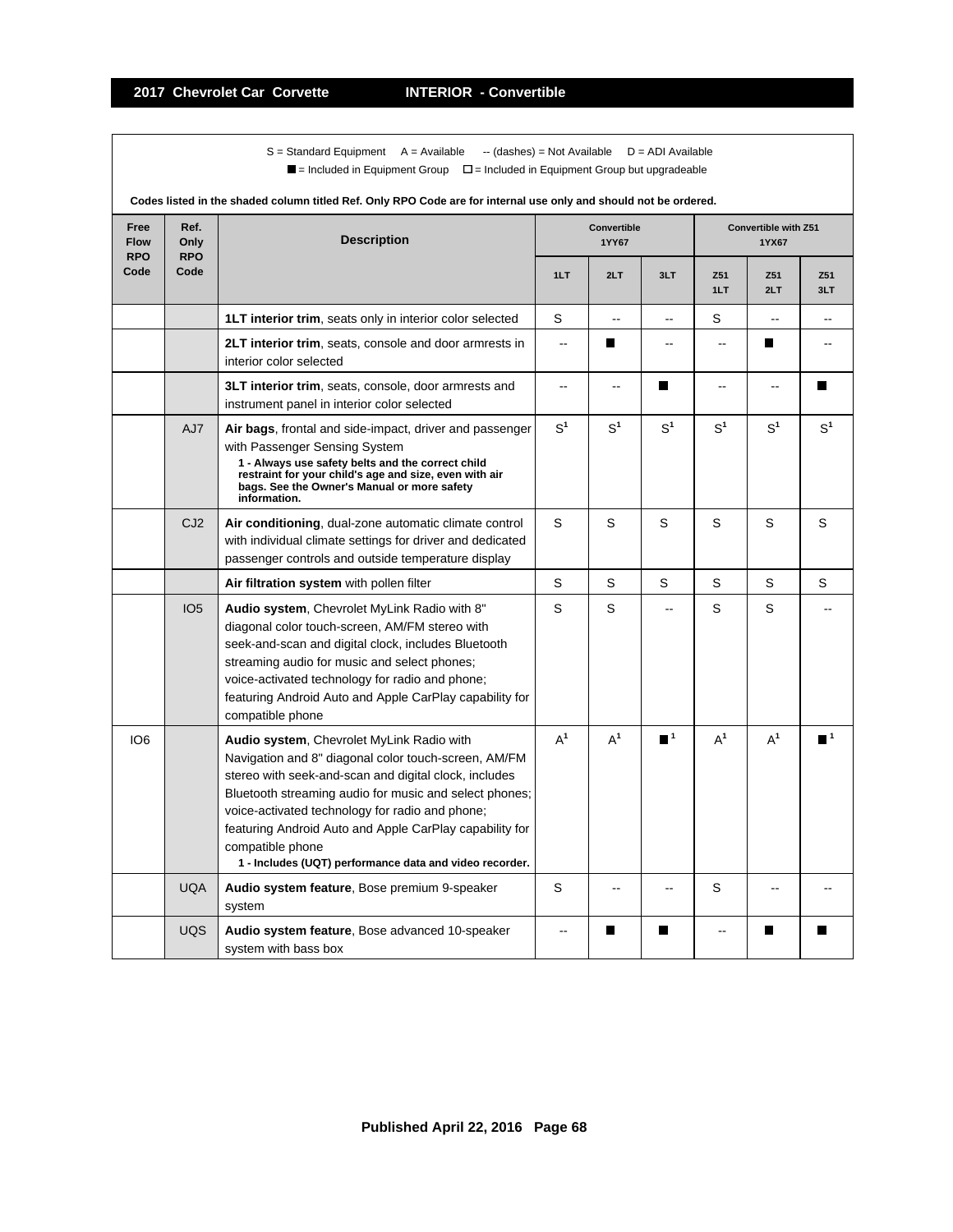| Free<br><b>Flow</b><br><b>RPO</b> | Ref.<br>Only<br><b>RPO</b> | <b>Description</b>                                                                                                                                                                                                                                                                                                                                                                                                                                                                                                                                                                                                                                                                                                                                                                                                                                                                                                                                                                                                                                                                                                                                                                                                                                                                                                                                                                                                                                                                                                                                                                                               |                          | <b>Convertible</b><br>1YY67 |                          | <b>Convertible with Z51</b><br>1YX67 |             |                          |  |
|-----------------------------------|----------------------------|------------------------------------------------------------------------------------------------------------------------------------------------------------------------------------------------------------------------------------------------------------------------------------------------------------------------------------------------------------------------------------------------------------------------------------------------------------------------------------------------------------------------------------------------------------------------------------------------------------------------------------------------------------------------------------------------------------------------------------------------------------------------------------------------------------------------------------------------------------------------------------------------------------------------------------------------------------------------------------------------------------------------------------------------------------------------------------------------------------------------------------------------------------------------------------------------------------------------------------------------------------------------------------------------------------------------------------------------------------------------------------------------------------------------------------------------------------------------------------------------------------------------------------------------------------------------------------------------------------------|--------------------------|-----------------------------|--------------------------|--------------------------------------|-------------|--------------------------|--|
| Code                              | Code                       |                                                                                                                                                                                                                                                                                                                                                                                                                                                                                                                                                                                                                                                                                                                                                                                                                                                                                                                                                                                                                                                                                                                                                                                                                                                                                                                                                                                                                                                                                                                                                                                                                  | 1LT                      | 2LT                         | 3LT                      | Z51<br>1LT                           | Z51<br>2LT  | Z51<br>3LT               |  |
|                                   | U2K                        | SiriusXM Satellite Radio is standard on nearly all<br>2017 GM models. Enjoy a 3-month All Access trial<br>subscription with over 150 channels including<br>commercial-free music, plus sports, news and<br>entertainment. Plus listening on the app and online is<br>included, so you'll hear the best Sirius XM has to offer,<br>anywhere life takes you. Welcome to the world of<br>SiriusXM.<br>1 - IMPORTANT: The SiriusXM Satellite Radio trial<br>package is not provided on vehicles that are ordered for<br>Fleet Daily Rental ("FDR") use. If you decide to continue<br>service after your trial, the subscription plan you choose<br>will automatically renew thereafter and you will be<br>charged according to your chosen payment method at<br>then-current rates. Fees and taxes apply. To cancel you<br>must call us at 1-866-635-2349. See our Customer<br>Agreement for complete terms at www.siriusxm.com. All<br>fees and programming subject to change.<br>2 - SiriusXM subscription extended to a full year.<br><b>IMPORTANT: The SiriusXM Satellite Radio trial package</b><br>is not provided on vehicles that are ordered for Fleet<br>Daily Rental ("FDR") use. If you decide to continue<br>service after your trial, the subscription plan you choose<br>will automatically renew thereafter and you will be<br>charged according to your chosen payment method at<br>then-current rates. Fees and taxes apply. To cancel you<br>must call us at 1-866-635-2349. See our Customer<br>Agreement for complete terms at www.siriusxm.com. All<br>fees and programming subject to change. | $S^1$                    | $S^2$                       | $S^2$                    | S <sup>1</sup>                       | $S^2$       | $S^2$                    |  |
|                                   | AP <sub>9</sub>            | Cargo net                                                                                                                                                                                                                                                                                                                                                                                                                                                                                                                                                                                                                                                                                                                                                                                                                                                                                                                                                                                                                                                                                                                                                                                                                                                                                                                                                                                                                                                                                                                                                                                                        | $-$                      |                             | П                        | Ξ.                                   | Ш           | П                        |  |
|                                   |                            | <b>Console, floor, 2 covered cup holders, auxiliary power</b><br>outlet, USB ports, auxiliary input jack and storage                                                                                                                                                                                                                                                                                                                                                                                                                                                                                                                                                                                                                                                                                                                                                                                                                                                                                                                                                                                                                                                                                                                                                                                                                                                                                                                                                                                                                                                                                             | S                        | S                           | S                        | S                                    | S           | S                        |  |
|                                   |                            | <b>Cruise control</b> , electronic with set and resume speed                                                                                                                                                                                                                                                                                                                                                                                                                                                                                                                                                                                                                                                                                                                                                                                                                                                                                                                                                                                                                                                                                                                                                                                                                                                                                                                                                                                                                                                                                                                                                     | S                        | S                           | S                        | S                                    | S           | S                        |  |
|                                   |                            | <b>Defogger, rear-window, electric</b>                                                                                                                                                                                                                                                                                                                                                                                                                                                                                                                                                                                                                                                                                                                                                                                                                                                                                                                                                                                                                                                                                                                                                                                                                                                                                                                                                                                                                                                                                                                                                                           | S                        | S                           | S                        | S                                    | S           | S                        |  |
|                                   |                            | <b>Door locks</b> , power programmable with lockout<br>protection                                                                                                                                                                                                                                                                                                                                                                                                                                                                                                                                                                                                                                                                                                                                                                                                                                                                                                                                                                                                                                                                                                                                                                                                                                                                                                                                                                                                                                                                                                                                                | S                        | S                           | S                        | S                                    | S           | S                        |  |
|                                   | <b>UHS</b>                 | <b>Driver Information Center, color</b>                                                                                                                                                                                                                                                                                                                                                                                                                                                                                                                                                                                                                                                                                                                                                                                                                                                                                                                                                                                                                                                                                                                                                                                                                                                                                                                                                                                                                                                                                                                                                                          | S                        | S                           | S                        | S                                    | S           | S                        |  |
|                                   |                            | <b>Floor mats, carpeted</b>                                                                                                                                                                                                                                                                                                                                                                                                                                                                                                                                                                                                                                                                                                                                                                                                                                                                                                                                                                                                                                                                                                                                                                                                                                                                                                                                                                                                                                                                                                                                                                                      | S                        | S                           | S                        | S                                    | S           | S                        |  |
|                                   | UV <sub>6</sub>            | Head-Up Display, with color readouts for street mode,<br>track mode with g-meter, vehicle speed, engine rpm                                                                                                                                                                                                                                                                                                                                                                                                                                                                                                                                                                                                                                                                                                                                                                                                                                                                                                                                                                                                                                                                                                                                                                                                                                                                                                                                                                                                                                                                                                      | $\overline{\phantom{a}}$ | П                           | П                        | --                                   | П           | П                        |  |
|                                   |                            | Keyless Open and Start, includes 2 remote<br>transmitters that enable automatic door unlock and<br>open by touching door switch                                                                                                                                                                                                                                                                                                                                                                                                                                                                                                                                                                                                                                                                                                                                                                                                                                                                                                                                                                                                                                                                                                                                                                                                                                                                                                                                                                                                                                                                                  | S                        | $\mathbb S$                 | S                        | S                                    | $\mathbb S$ | S                        |  |
|                                   |                            | Lighting, interior with courtesy, cargo and glovebox                                                                                                                                                                                                                                                                                                                                                                                                                                                                                                                                                                                                                                                                                                                                                                                                                                                                                                                                                                                                                                                                                                                                                                                                                                                                                                                                                                                                                                                                                                                                                             | $\mathbb S$              | S                           | S                        | $\mathbb S$                          | $\mathbf S$ | S                        |  |
| VLI                               |                            | LPO, Cargo mat, reversible with Stingray logo.<br>Genuine Corvette Accessory                                                                                                                                                                                                                                                                                                                                                                                                                                                                                                                                                                                                                                                                                                                                                                                                                                                                                                                                                                                                                                                                                                                                                                                                                                                                                                                                                                                                                                                                                                                                     | A/D                      | A/D                         | A/D                      | A/D                                  | A/D         | A/D                      |  |
| SH <sub>2</sub>                   |                            | LPO, Custom floor console lid with Stingray logo,<br><b>Genuine Corvette Accessory</b>                                                                                                                                                                                                                                                                                                                                                                                                                                                                                                                                                                                                                                                                                                                                                                                                                                                                                                                                                                                                                                                                                                                                                                                                                                                                                                                                                                                                                                                                                                                           | A/D                      | A/D                         | $\overline{\phantom{a}}$ | A/D                                  | A/D         | $\overline{\phantom{a}}$ |  |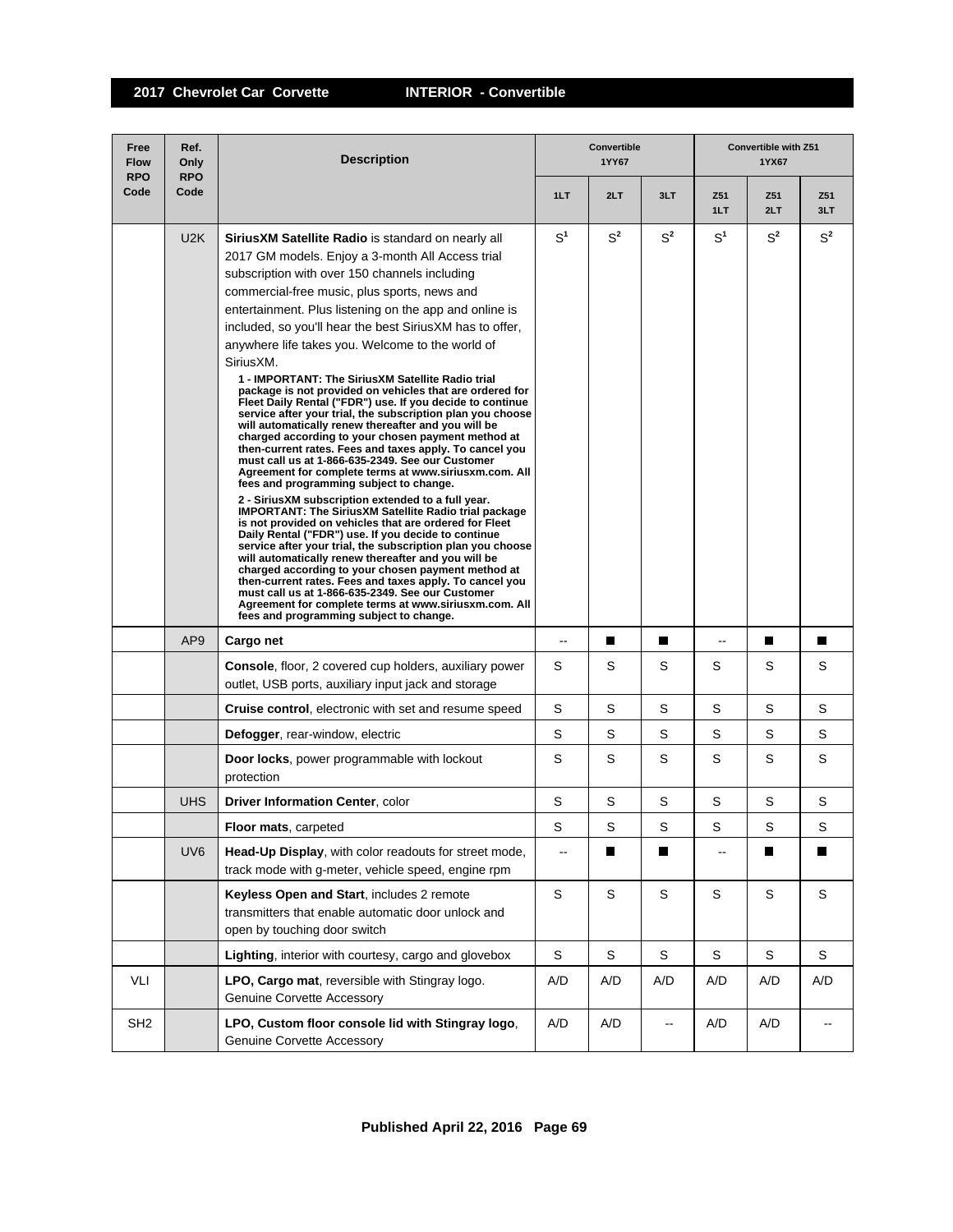| Free<br><b>Flow</b><br><b>RPO</b> | Ref.<br>Only<br><b>RPO</b>  | <b>Description</b>                                                                                                                                                                                                                                                                                                                                                                                                                                                                                                                                                                                                                                                                             | Convertible<br>1YY67 |                  |                  | Convertible with Z51<br>1YX67 |                  |                  |
|-----------------------------------|-----------------------------|------------------------------------------------------------------------------------------------------------------------------------------------------------------------------------------------------------------------------------------------------------------------------------------------------------------------------------------------------------------------------------------------------------------------------------------------------------------------------------------------------------------------------------------------------------------------------------------------------------------------------------------------------------------------------------------------|----------------------|------------------|------------------|-------------------------------|------------------|------------------|
| Code                              | Code                        |                                                                                                                                                                                                                                                                                                                                                                                                                                                                                                                                                                                                                                                                                                | 1LT                  | 2LT              | 3LT              | Z51<br>1LT                    | Z51<br>2LT       | Z51<br>3LT       |
| <b>VTF</b>                        |                             | LPO, Custom leather-wrapped floor console lid with<br><b>Stingray logo, Genuine Corvette Accessory</b><br>1 - Not available with (36S) Yellow custom leather stitch,<br>(38S) Red custom leather stitch or (ZLD) Twilight Blue<br>Design Package.                                                                                                                                                                                                                                                                                                                                                                                                                                              | $\overline{a}$       |                  | A/D <sup>1</sup> | $\overline{a}$                |                  | A/D <sup>1</sup> |
| <b>VYW</b>                        |                             | LPO, Floor mats, premium carpeted with Stingray<br>logo. Genuine Corvette Accessory                                                                                                                                                                                                                                                                                                                                                                                                                                                                                                                                                                                                            | A/D                  | A/D              | A/D              | A/D                           | A/D              | A/D              |
| 5YN                               |                             | LPO, Chrome interior trim badge with Stingray<br>logo, Genuine Corvette Accessory<br>1 - Not available with (BV4) personalized plaque.                                                                                                                                                                                                                                                                                                                                                                                                                                                                                                                                                         | A/D <sup>1</sup>     | A/D <sup>1</sup> | A/D <sup>1</sup> | $A/D^1$                       | A/D <sup>1</sup> | A/D <sup>1</sup> |
| S <sub>2</sub> L                  |                             | LPO, Custom Corvette luggage, 5-piece set: rolling<br>carry-on (2), backpack, messenger bag and duffel bag,<br>Black with crossed flags logo. Genuine Corvette<br>Accessory                                                                                                                                                                                                                                                                                                                                                                                                                                                                                                                    | A/D                  | A/D              | A/D              | A/D                           | A/D              | A/D              |
| V8X                               |                             | <b>LPO, Custom sill plates with Stingray logo</b> Genuine<br>Corvette Accessory                                                                                                                                                                                                                                                                                                                                                                                                                                                                                                                                                                                                                | A/D                  | A/D              | A/D              | A/D                           | A/D              | A/D              |
| 5V6                               |                             | LPO, Stingray Logo Package Genuine Corvette<br>Accessories<br>1 - Requires (VYW) Premium carpeted floor mats with<br>Stingray logo, LPO, (VLI) Cargo mat with Stingray logo,<br>LPO, (5YN) Chrome interior trim badge with Stingray<br>logo, LPO, (V8X) Custom sill plates with Stingray logo,<br>LPO and (SH2) Custom floor console lid with Stingray<br>logo, LPO.<br>2 - Requires (VYW) Premium carpeted floor mats with<br>Stingray logo, LPO, (VLI) Cargo mat with Stingray logo,<br>LPO, (5YN) Chrome interior trim badge with Stingray<br>logo, LPO, (V8X) Custom sill plates with Stingray logo,<br>LPO and (VTF) Custom leather-wrapped floor console lid<br>with Stingray logo, LPO. | A/D <sup>1</sup>     | A/D <sup>1</sup> | A/D <sup>2</sup> | A/D <sup>1</sup>              | A/D <sup>1</sup> | A/D <sup>2</sup> |
|                                   | AAB                         | <b>Memory Package, recalls 2 driver "presets" for 8-way</b><br>power seat, outside mirrors and tilt/telescoping steering<br>column                                                                                                                                                                                                                                                                                                                                                                                                                                                                                                                                                             |                      |                  |                  |                               |                  |                  |
|                                   | D <sub>D</sub> <sub>8</sub> | <b>Mirror</b> , inside rearview auto-dimming, frameless                                                                                                                                                                                                                                                                                                                                                                                                                                                                                                                                                                                                                                        | --                   | П                | П                | --                            | П                | П                |
|                                   | UE1                         | <b>OnStar</b> Guidance Plan for 6 months, including<br>Automatic Crash Response, Stolen Vehicle Assistance,<br>Roadside Assistance, Turn-by-Turn Navigation,<br>Advanced Diagnostics and more (trial excludes<br>Hands-Free Calling)<br>1 - Service not available with a ship-to of Puerto Rico or<br>the Virgin Islands. Visit www.onstar.com for coverage<br>map, details and system limitations. Services may vary<br>by model and conditions.                                                                                                                                                                                                                                              | $S^1$                | $S^1$            | S <sup>1</sup>   | S <sup>1</sup>                | S <sup>1</sup>   | $S^1$            |
|                                   | VV <sub>4</sub>             | <b>OnStar 4G LTE</b> and built-in Wi-Fi hotspot connects to<br>the Internet at 4G LTE speeds; includes OnStar Data<br>Trial for 3 months or 3GB (whichever comes first)<br>1 - Available 4G LTE Wi-Fi requires compatible mobile<br>device, active OnStar service and data plan after trial.                                                                                                                                                                                                                                                                                                                                                                                                   | S <sup>1</sup>       | $S^1$            | S <sup>1</sup>   | $S^1$                         | $S^1$            | S <sup>1</sup>   |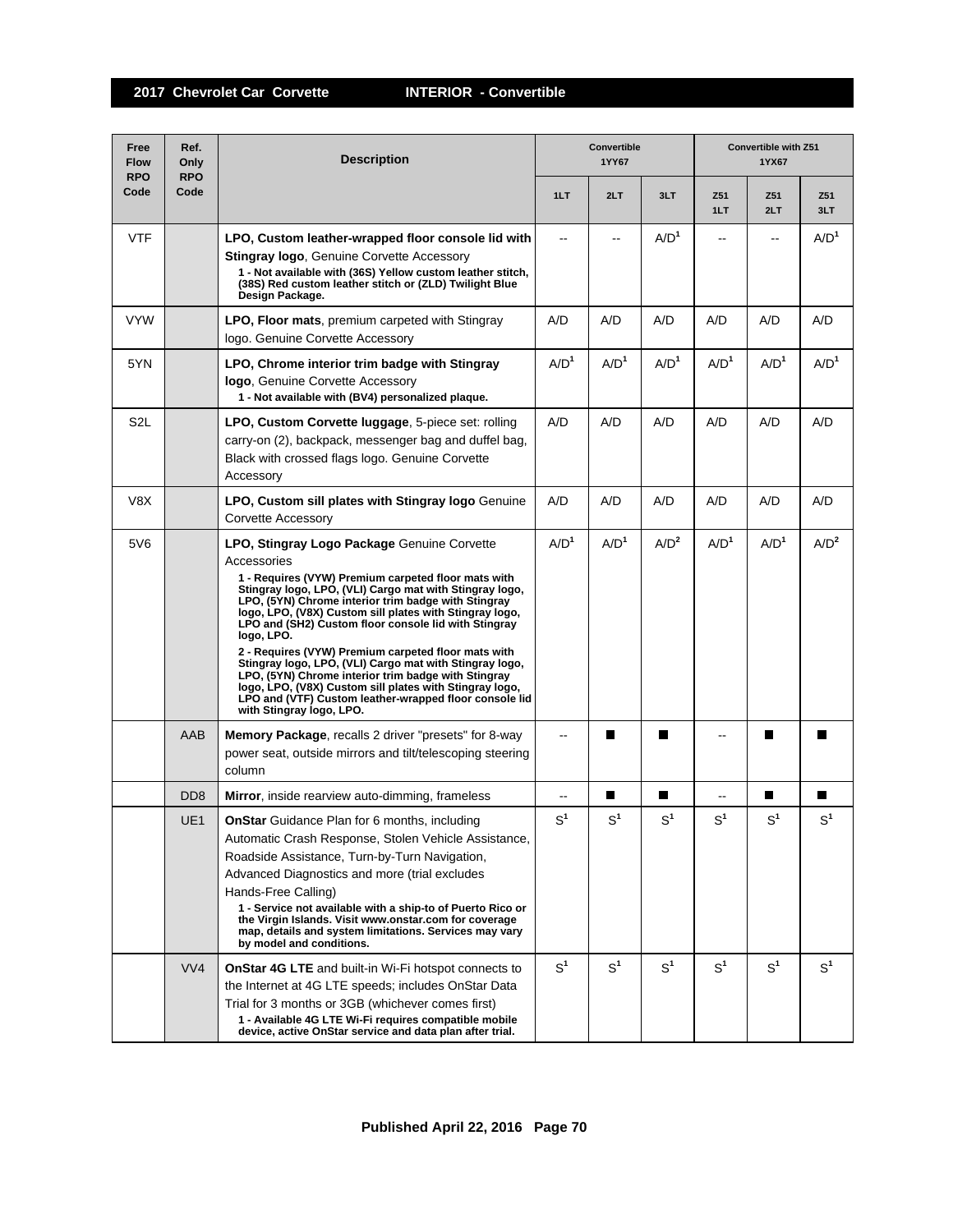| Free<br><b>Flow</b><br><b>RPO</b> | Ref.<br>Only<br><b>RPO</b> | <b>Description</b>                                                                                                                                                                                                                                                                                                                                                                                                    |                | Convertible<br>1YY67 |                | Convertible with Z51<br>1YX67 |                |                |  |
|-----------------------------------|----------------------------|-----------------------------------------------------------------------------------------------------------------------------------------------------------------------------------------------------------------------------------------------------------------------------------------------------------------------------------------------------------------------------------------------------------------------|----------------|----------------------|----------------|-------------------------------|----------------|----------------|--|
| Code                              | Code                       |                                                                                                                                                                                                                                                                                                                                                                                                                       | 1LT            | 2LT                  | 3LT            | Z51<br>1LT                    | Z51<br>2LT     | Z51<br>3LT     |  |
|                                   |                            | <b>OnStar Basic Plan</b> for 5 years, includes limited<br>RemoteLink mobile app services, Advanced<br>Diagnostics and Dealer Maintenance Notification<br>1 - Basic Plan available for 5 years from the date of<br>vehicle delivery, and is transferable. Does not include<br>Emergency, Security or Navigation services.                                                                                              | S <sup>1</sup> | S <sup>1</sup>       | S <sup>1</sup> | S <sup>1</sup>                | S <sup>1</sup> | S <sup>1</sup> |  |
|                                   | <b>UQT</b>                 | Performance data and video recorder<br>1 - Included and only available with (IO6) Chevrolet<br>MyLink audio system with Navigation.                                                                                                                                                                                                                                                                                   | $A^1$          | $A^1$                | П              | $A^1$                         | $A^1$          | П              |  |
| BV4                               |                            | <b>Plaque</b> , personalized, custom-made with your name<br>and VIN<br>1 - Sold orders only. (CFX) Personalized plaque is<br>already included in (R8C) Corvette Museum Delivery.                                                                                                                                                                                                                                      | $A^1$          | $A^1$                | $A^1$          | $A^1$                         | $A^1$          | $A^1$          |  |
|                                   | <b>CFX</b>                 | <b>Plaque</b> , personalized with Corvette Museum logo, your<br>name and VIN<br>1 - Included and only available with (R8C) Corvette<br><b>Museum Delivery.</b>                                                                                                                                                                                                                                                        | $A^1$          | $A^1$                | $A^1$          | $A^1$                         | $A^1$          | $A^1$          |  |
|                                   | <b>UVJ</b>                 | <b>Curb View cameras, front</b>                                                                                                                                                                                                                                                                                                                                                                                       | --             | П                    | П              | --                            | П              | П              |  |
|                                   |                            | <b>Rear Vision Camera</b>                                                                                                                                                                                                                                                                                                                                                                                             | S              | S                    | S              | S                             | S              | S              |  |
|                                   | <b>BTV</b>                 | Remote vehicle starter system<br>1 - Included and only available with (M5U) 8-speed<br>paddle shift automatic transmission.                                                                                                                                                                                                                                                                                           | $A^1$          | $A^1$                | $A^1$          | $A^1$                         | $A^1$          | $A^1$          |  |
| 3F <sub>9</sub>                   |                            | NEW! Safety belt color, Red<br>1 - Not available with (ZLD) Twilight Blue Design<br>Package or (ZLE) Spice Red Design Package.                                                                                                                                                                                                                                                                                        | A              | A                    | $A^1$          | A                             | A              | $A^1$          |  |
|                                   | AQ <sub>9</sub>            | <b>Seats, GT bucket</b>                                                                                                                                                                                                                                                                                                                                                                                               | S              | S                    | S              | S                             | S              | S              |  |
| AE4                               |                            | <b>Seats, Competition Sport bucket</b><br>1 - Requires (192) Jet Black leather seating surfaces with<br>sueded microfiber inserts.                                                                                                                                                                                                                                                                                    | $A^1$          | A                    | A              | $A^1$                         | Α              | A              |  |
|                                   | <b>KQV</b>                 | Seats, heated and vented driver and passenger                                                                                                                                                                                                                                                                                                                                                                         | --             | П                    | П              | --                            | П              | П              |  |
| TU7                               |                            | <b>Seats.</b> two-tone<br>1 - Requires (14*) Gray or (70*) Adrenaline Red interior<br>seating. Not available with (AE4) Competition Sport<br>bucket seats.                                                                                                                                                                                                                                                            | --             | $A^1$                | $A^1$          | --                            | $A^1$          | $A^1$          |  |
|                                   | AG <sub>2</sub>            | Seat adjusters, driver and passenger 8-way                                                                                                                                                                                                                                                                                                                                                                            | S              | S                    | S              | S                             | S              | S              |  |
|                                   | <b>AJK</b>                 | <b>Seat adjusters</b> , power bolster and power lumbar                                                                                                                                                                                                                                                                                                                                                                | --             | П                    | П              | $- -$                         | П              | П              |  |
|                                   | N38                        | Steering column, power tilt and telescopic                                                                                                                                                                                                                                                                                                                                                                            | S              | S                    | S              | S                             | S              | S              |  |
|                                   | N26                        | <b>Steering wheel, 3-spoke, sueded microfiber-wrapped,</b><br>flat-bottom<br>1 - Included and only available with (AE4) Competition<br>Sport bucket seats.<br>2 - Included and only available with (**4) leather seating<br>surfaces with sueded microfiber inserts.<br>3 - Included and only available with (ZLG) Black Suede<br>Design Package or (**6) leather seating surfaces with<br>sueded microfiber inserts. | $A^1$          | $A^2$                | $A^3$          | $A^1$                         | $A^2$          | $A^3$          |  |
|                                   | NK4                        | Steering wheel, 3-spoke leather-wrapped, flat-bottom                                                                                                                                                                                                                                                                                                                                                                  | S              | S                    | S              | S                             | S              | S              |  |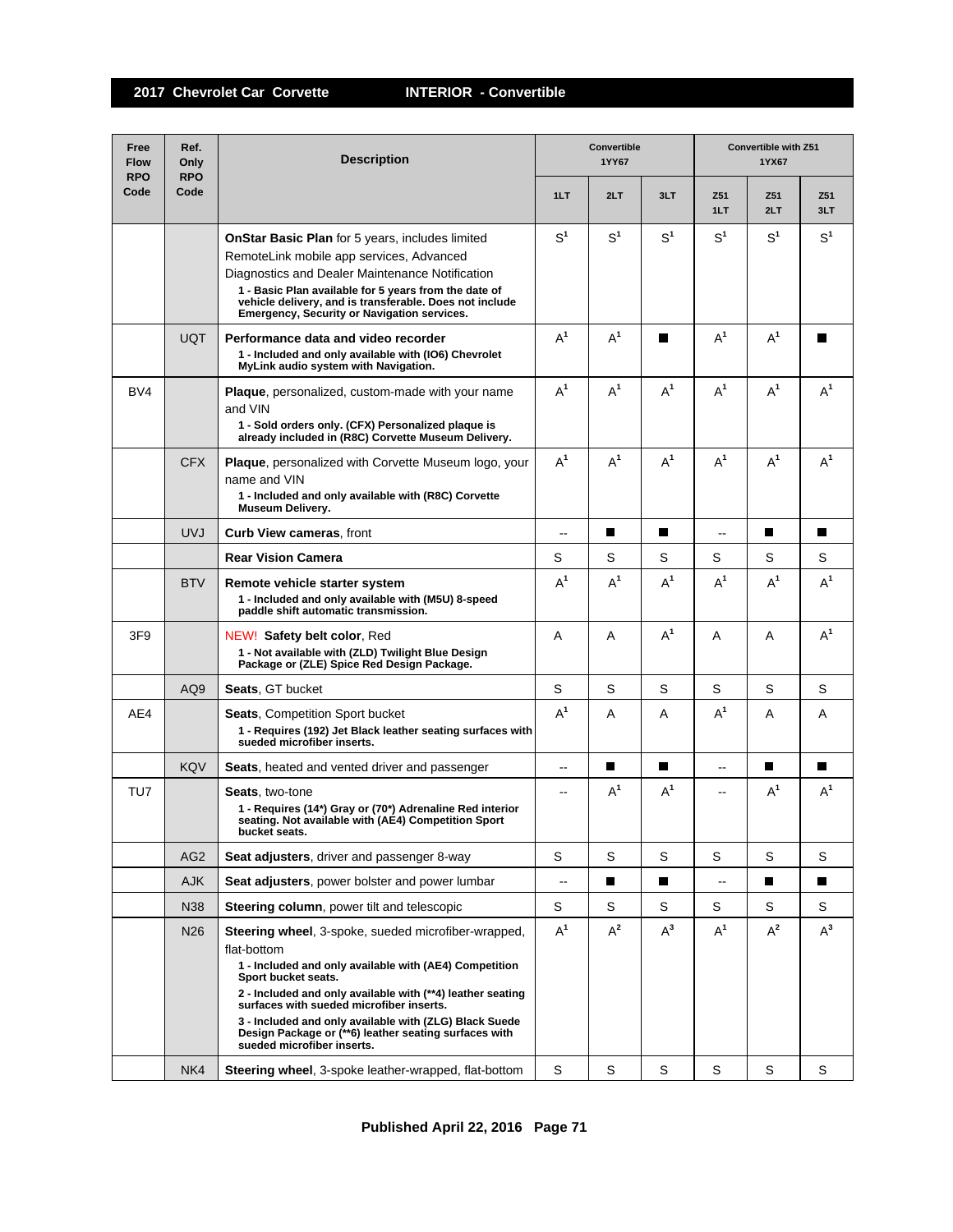| Free<br><b>Flow</b><br><b>RPO</b> | Ref.<br>Only<br><b>RPO</b> | <b>Description</b>                                                                                                                                                                                                                                                                                                                                                                                                                                     | <b>Convertible</b><br>1YY67 |       |       | <b>Convertible with Z51</b><br>1YX67 |            |            |
|-----------------------------------|----------------------------|--------------------------------------------------------------------------------------------------------------------------------------------------------------------------------------------------------------------------------------------------------------------------------------------------------------------------------------------------------------------------------------------------------------------------------------------------------|-----------------------------|-------|-------|--------------------------------------|------------|------------|
| Code                              | Code                       |                                                                                                                                                                                                                                                                                                                                                                                                                                                        | 1LT                         | 2LT   | 3LT   | Z51<br>1LT                           | Z51<br>2LT | Z51<br>3LT |
|                                   |                            | Steering wheel controls, audio, voice recognition and<br><b>Driver Information Center</b>                                                                                                                                                                                                                                                                                                                                                              | S                           | S     | S     | S                                    | S          | S          |
| 36S                               |                            | Yellow custom leather stitch, includes seats,<br>instrument panel, doors, console, shifter, boot and shift<br>paddles<br>1 - Requires (195/196) Jet Black interior seating.                                                                                                                                                                                                                                                                            | ۵.                          |       | $A^1$ | --                                   |            | $A^1$      |
| 38S                               |                            | <b>Red custom leather stitch, includes seats, instrument</b><br>panel, doors, console, shifter, boot and shift paddles<br>1 - Requires (195/196) Jet Black interior seating.                                                                                                                                                                                                                                                                           |                             |       | $A^1$ |                                      |            | $A^1$      |
|                                   |                            | <b>Custom Leather Wrapped Interior Package, features</b><br>leather-wrapped upper instrument panel, upper door<br>trim panels and console storage cover                                                                                                                                                                                                                                                                                                |                             |       |       |                                      |            |            |
|                                   | <b>IWE</b>                 | Sueded Microfiber-Wrapped Upper Interior Trim<br>Package, includes visors, trim above windshield, and<br>A-pillar trim                                                                                                                                                                                                                                                                                                                                 | --                          |       | П     | $\overline{a}$                       |            | П          |
| D <sub>30</sub>                   |                            | Color Combination Override, provides the opportunity<br>to individualize vehicle appearance by overriding<br>recommended restrictions to exterior, interior and<br>convertible top (if equipped) color combinations<br>1 - To be used exclusively to override color, trim and<br>convertible top combinations. Sold orders only. Refer to<br>color and trim chart for application. Color Combination<br>Override is available at an additional charge. | $A^1$                       | $A^1$ | $A^1$ | $A^1$                                | $A^1$      | $A^1$      |
|                                   |                            | Storage, with electric locking glovebox, behind screen<br>storage, center console and rear compartment with<br>cover                                                                                                                                                                                                                                                                                                                                   | S                           | S     | S     | S                                    | S          | S          |
|                                   |                            | Theft-deterrent system, vehicle, push button start,<br>immobilizer and audible visual alarm                                                                                                                                                                                                                                                                                                                                                            | S                           | S     | S     | S                                    | S          | S          |
|                                   | <b>UTT</b>                 | Theft-deterrent system, body security content and<br>unauthorized entry electrical                                                                                                                                                                                                                                                                                                                                                                     | $\overline{a}$              | П     | П     | $\overline{a}$                       | П          | П          |
| <b>FAY</b>                        |                            | Trim, interior, carbon fiber, instrument panel                                                                                                                                                                                                                                                                                                                                                                                                         | $\overline{\phantom{a}}$    | Α     | Α     | --                                   | Α          | Α          |
|                                   | <b>FCC</b>                 | Trim, interior, high-gloss carbon fiber, instrument panel<br>1 - Included and only available with (ZLG) Black Suede<br>Design Package.                                                                                                                                                                                                                                                                                                                 | $\mathbf{u}$                |       | $A^1$ |                                      |            | $A^1$      |
|                                   |                            | Trunk release, push button open                                                                                                                                                                                                                                                                                                                                                                                                                        | S                           | S     | S     | S                                    | S          | S          |
|                                   | UG1                        | Universal Home Remote, includes garage door<br>opener, 3-channel programmable, located on driver<br>visor                                                                                                                                                                                                                                                                                                                                              | $\overline{\phantom{a}}$    | П     | П     | $\overline{\phantom{a}}$             | П          | П          |
|                                   |                            | Visors, driver and passenger illuminated vanity mirrors                                                                                                                                                                                                                                                                                                                                                                                                | S                           | S     | S     | S                                    | S          | S          |
|                                   |                            | Windows, power with driver and passenger<br>Express-Down/Up                                                                                                                                                                                                                                                                                                                                                                                            | S                           | S     | S     | S                                    | S          | S          |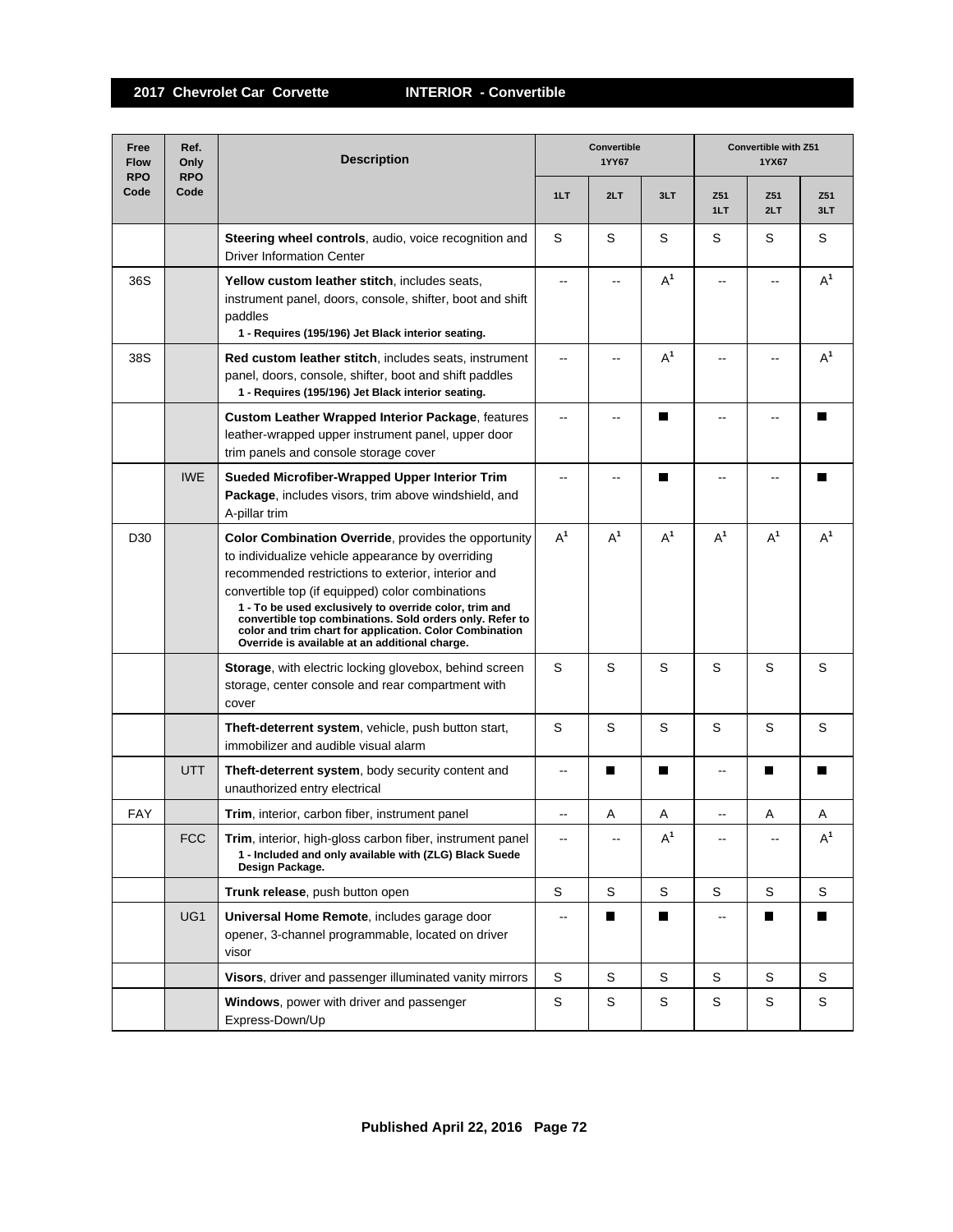$S =$  Standard Equipment A = Available -- (dashes) = Not Available D = ADI Available  $\blacksquare$  = Included in Equipment Group  $\blacksquare$  = Included in Equipment Group but upgradeable

|                                   | Codes listed in the shaded column titled Ref. Only RPO Code are for internal use only and should not be ordered. |                                                                                                                                                                                                                                                                                                                                                                                                                   |                |                                          |                          |                                                |                |                |  |  |  |
|-----------------------------------|------------------------------------------------------------------------------------------------------------------|-------------------------------------------------------------------------------------------------------------------------------------------------------------------------------------------------------------------------------------------------------------------------------------------------------------------------------------------------------------------------------------------------------------------|----------------|------------------------------------------|--------------------------|------------------------------------------------|----------------|----------------|--|--|--|
| Free<br><b>Flow</b><br><b>RPO</b> | Ref.<br>Only<br><b>RPO</b>                                                                                       | <b>Description</b>                                                                                                                                                                                                                                                                                                                                                                                                |                | <b>Grand Sport Coupe</b><br><b>1YW07</b> |                          | <b>Grand Sport Convertible</b><br><b>1YW67</b> |                |                |  |  |  |
| Code                              | Code                                                                                                             |                                                                                                                                                                                                                                                                                                                                                                                                                   | GS<br>1LT      | GS<br>2LT                                | <b>GS</b><br>3LT         | GS<br>1LT                                      | GS<br>2LT      | GS<br>3LT      |  |  |  |
|                                   |                                                                                                                  | 1LT interior trim, seats only in interior color selected                                                                                                                                                                                                                                                                                                                                                          | S              | $\overline{a}$                           | --                       | S                                              | $\sim$         | $-$            |  |  |  |
|                                   |                                                                                                                  | 2LT interior trim, seats, console and door armrests in<br>interior color selected                                                                                                                                                                                                                                                                                                                                 | $\sim$         | п                                        | $-$                      | $-$                                            | Ш              |                |  |  |  |
|                                   |                                                                                                                  | <b>3LT interior trim, seats, console, door armrests and</b><br>instrument panel in interior color selected                                                                                                                                                                                                                                                                                                        | Ξ.             | ц.                                       | П                        | ۵.                                             | ц.             | ш              |  |  |  |
|                                   | AJ7                                                                                                              | Air bags, frontal and side-impact, driver and passenger<br>with Passenger Sensing System<br>1 - Always use safety belts and the correct child<br>restraint for your child's age and size, even with air<br>bags. See the Owner's Manual or more safety<br>information.                                                                                                                                            | S <sup>1</sup> | S <sup>1</sup>                           | S <sup>1</sup>           | S <sup>1</sup>                                 | S <sup>1</sup> | S <sup>1</sup> |  |  |  |
|                                   | CJ <sub>2</sub>                                                                                                  | Air conditioning, dual-zone automatic climate control<br>with individual climate settings for driver and dedicated<br>passenger controls and outside temperature display                                                                                                                                                                                                                                          | S              | S                                        | S                        | S                                              | S              | S              |  |  |  |
|                                   |                                                                                                                  | Air filtration system with pollen filter                                                                                                                                                                                                                                                                                                                                                                          | S              | S                                        | S                        | S                                              | S              | S              |  |  |  |
|                                   | IO <sub>5</sub>                                                                                                  | Audio system, Chevrolet MyLink Radio with 8"<br>diagonal color touch-screen, AM/FM stereo with<br>seek-and-scan and digital clock, includes Bluetooth<br>streaming audio for music and select phones;<br>voice-activated technology for radio and phone;<br>featuring Android Auto and Apple CarPlay capability for<br>compatible phone                                                                           | S              | S                                        |                          | S                                              | S              |                |  |  |  |
| IO <sub>6</sub>                   |                                                                                                                  | Audio system, Chevrolet MyLink Radio with<br>Navigation and 8" diagonal color touch-screen, AM/FM<br>stereo with seek-and-scan and digital clock, includes<br>Bluetooth streaming audio for music and select phones;<br>voice-activated technology for radio and phone;<br>featuring Android Auto and Apple CarPlay capability for<br>compatible phone<br>1 - Includes (UQT) performance data and video recorder. | $A^1$          | $A^1$                                    | $\blacksquare$ 1         | $A^1$                                          | $A^1$          |                |  |  |  |
|                                   | <b>UQA</b>                                                                                                       | Audio system feature, Bose premium 9-speaker<br>system                                                                                                                                                                                                                                                                                                                                                            | S              | $-$                                      | $\overline{\phantom{a}}$ | S                                              | --             |                |  |  |  |
|                                   | <b>UQS</b>                                                                                                       | Audio system feature, Bose advanced 10-speaker<br>system with bass box                                                                                                                                                                                                                                                                                                                                            | $-$            | Ш                                        | H                        | ۵.                                             | ш              | H              |  |  |  |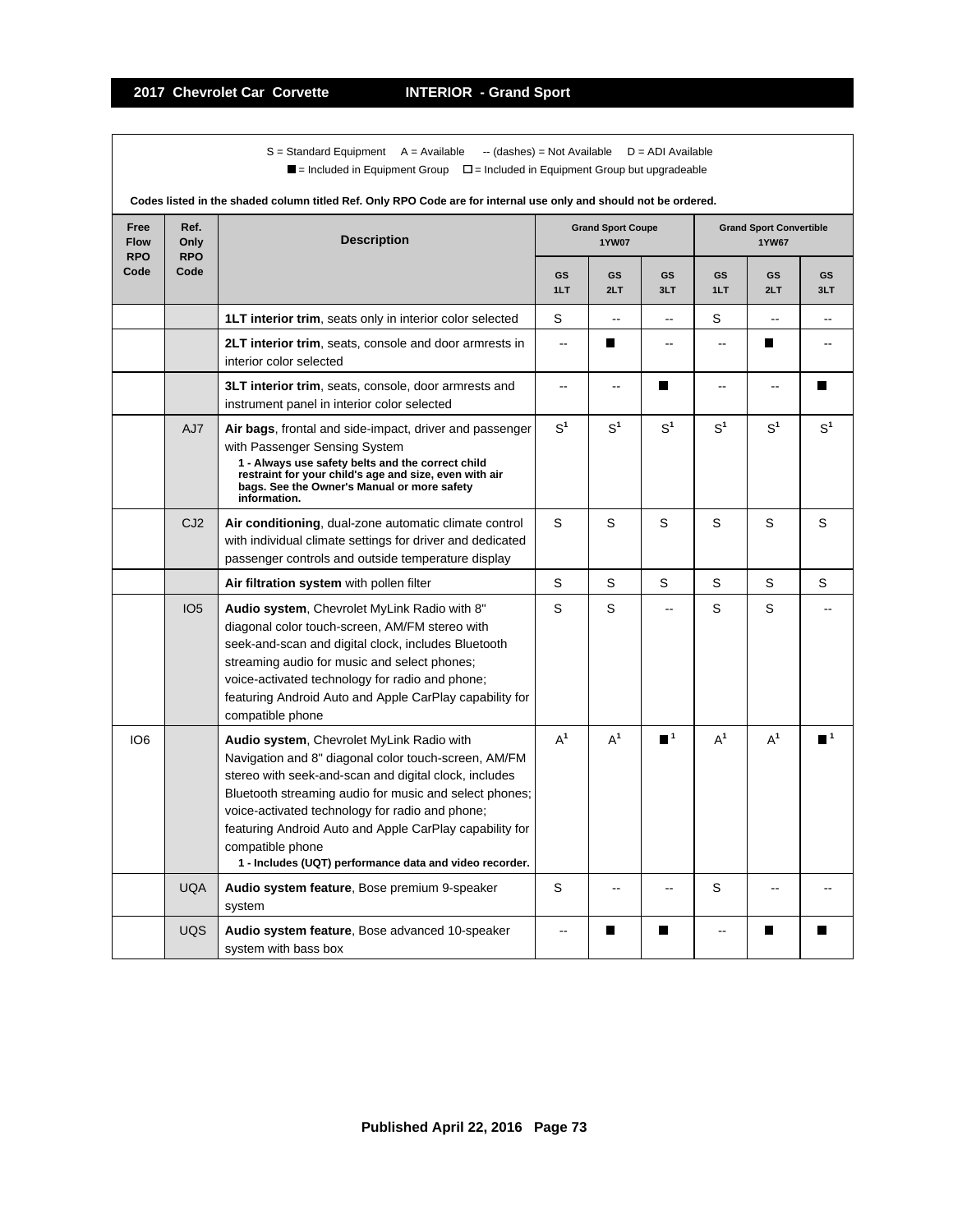| Free<br><b>Flow</b><br><b>RPO</b> | Ref.<br>Only<br><b>RPO</b> | <b>Description</b>                                                                                                                                                                                                                                                                                                                                                                                                                                                                                                                                                                                                                                                                                                                                                                                                                                                                                                                                                                                                                                                                                                                                                                                                                                                                                                                                                                                                                                                                                                                                                                                              |                | <b>Grand Sport Coupe</b><br><b>1YW07</b> |             | <b>Grand Sport Convertible</b><br><b>1YW67</b> |                          |                          |  |
|-----------------------------------|----------------------------|-----------------------------------------------------------------------------------------------------------------------------------------------------------------------------------------------------------------------------------------------------------------------------------------------------------------------------------------------------------------------------------------------------------------------------------------------------------------------------------------------------------------------------------------------------------------------------------------------------------------------------------------------------------------------------------------------------------------------------------------------------------------------------------------------------------------------------------------------------------------------------------------------------------------------------------------------------------------------------------------------------------------------------------------------------------------------------------------------------------------------------------------------------------------------------------------------------------------------------------------------------------------------------------------------------------------------------------------------------------------------------------------------------------------------------------------------------------------------------------------------------------------------------------------------------------------------------------------------------------------|----------------|------------------------------------------|-------------|------------------------------------------------|--------------------------|--------------------------|--|
| Code                              | Code                       |                                                                                                                                                                                                                                                                                                                                                                                                                                                                                                                                                                                                                                                                                                                                                                                                                                                                                                                                                                                                                                                                                                                                                                                                                                                                                                                                                                                                                                                                                                                                                                                                                 | GS<br>1LT      | GS<br>2LT                                | GS<br>3LT   | GS<br>1LT                                      | GS<br>2LT                | GS<br>3LT                |  |
|                                   | U2K                        | <b>SiriusXM Satellite Radio</b> is standard on nearly all<br>2017 GM models. Enjoy a 3-month All Access trial<br>subscription with over 150 channels including<br>commercial-free music, plus sports, news and<br>entertainment. Plus listening on the app and online is<br>included, so you'll hear the best SiriusXM has to offer,<br>anywhere life takes you. Welcome to the world of<br>SiriusXM.<br>1 - IMPORTANT: The SiriusXM Satellite Radio trial<br>package is not provided on vehicles that are ordered for<br>Fleet Daily Rental ("FDR") use. If you decide to continue<br>service after your trial, the subscription plan you choose<br>will automatically renew thereafter and you will be<br>charged according to your chosen payment method at<br>then-current rates. Fees and taxes apply. To cancel you<br>must call us at 1-866-635-2349. See our Customer<br>Agreement for complete terms at www.siriusxm.com. All<br>fees and programming subject to change.<br>2 - SiriusXM subscription extended to a full year.<br>IMPORTANT: The SiriusXM Satellite Radio trial package<br>is not provided on vehicles that are ordered for Fleet<br>Daily Rental ("FDR") use. If you decide to continue<br>service after your trial, the subscription plan you choose<br>will automatically renew thereafter and you will be<br>charged according to your chosen payment method at<br>then-current rates. Fees and taxes apply. To cancel you<br>must call us at 1-866-635-2349. See our Customer<br>Agreement for complete terms at www.siriusxm.com. All<br>fees and programming subject to change. | S <sup>1</sup> | $S^2$                                    | $S^2$       | S <sup>1</sup>                                 | $S^2$                    | $S^2$                    |  |
|                                   | D42                        | Luggage shade                                                                                                                                                                                                                                                                                                                                                                                                                                                                                                                                                                                                                                                                                                                                                                                                                                                                                                                                                                                                                                                                                                                                                                                                                                                                                                                                                                                                                                                                                                                                                                                                   | --             | П                                        | H.          | --                                             | $\overline{\phantom{a}}$ |                          |  |
|                                   | AP <sub>9</sub>            | Cargo net                                                                                                                                                                                                                                                                                                                                                                                                                                                                                                                                                                                                                                                                                                                                                                                                                                                                                                                                                                                                                                                                                                                                                                                                                                                                                                                                                                                                                                                                                                                                                                                                       | --             | П                                        | П           | --                                             | H                        | П                        |  |
|                                   |                            | <b>Console, floor, 2 covered cup holders, auxiliary power</b><br>outlet, USB ports, auxiliary input jack and storage                                                                                                                                                                                                                                                                                                                                                                                                                                                                                                                                                                                                                                                                                                                                                                                                                                                                                                                                                                                                                                                                                                                                                                                                                                                                                                                                                                                                                                                                                            | S              | S                                        | S           | S                                              | S                        | S                        |  |
|                                   |                            | <b>Cruise control, electronic with set and resume speed</b>                                                                                                                                                                                                                                                                                                                                                                                                                                                                                                                                                                                                                                                                                                                                                                                                                                                                                                                                                                                                                                                                                                                                                                                                                                                                                                                                                                                                                                                                                                                                                     | S              | S                                        | S           | S                                              | S                        | S                        |  |
|                                   |                            | Defogger, rear-window, electric                                                                                                                                                                                                                                                                                                                                                                                                                                                                                                                                                                                                                                                                                                                                                                                                                                                                                                                                                                                                                                                                                                                                                                                                                                                                                                                                                                                                                                                                                                                                                                                 | S              | S                                        | S           | S                                              | S                        | S                        |  |
|                                   |                            | Door locks, power programmable with lockout<br>protection                                                                                                                                                                                                                                                                                                                                                                                                                                                                                                                                                                                                                                                                                                                                                                                                                                                                                                                                                                                                                                                                                                                                                                                                                                                                                                                                                                                                                                                                                                                                                       | S              | S                                        | S           | S                                              | S                        | S                        |  |
|                                   | <b>UHS</b>                 | <b>Driver Information Center, color</b>                                                                                                                                                                                                                                                                                                                                                                                                                                                                                                                                                                                                                                                                                                                                                                                                                                                                                                                                                                                                                                                                                                                                                                                                                                                                                                                                                                                                                                                                                                                                                                         | S              | S                                        | S           | S                                              | S                        | S                        |  |
|                                   |                            | Floor mats, carpeted                                                                                                                                                                                                                                                                                                                                                                                                                                                                                                                                                                                                                                                                                                                                                                                                                                                                                                                                                                                                                                                                                                                                                                                                                                                                                                                                                                                                                                                                                                                                                                                            | S              | S                                        | S           | S                                              | $\mathsf S$              | S                        |  |
|                                   |                            | Hatch release, push button open                                                                                                                                                                                                                                                                                                                                                                                                                                                                                                                                                                                                                                                                                                                                                                                                                                                                                                                                                                                                                                                                                                                                                                                                                                                                                                                                                                                                                                                                                                                                                                                 | S              | S                                        | S           | --                                             | $\overline{\phantom{a}}$ | $\overline{\phantom{a}}$ |  |
|                                   | UV <sub>6</sub>            | Head-Up Display, with color readouts for street mode,<br>track mode with g-meter, vehicle speed, engine rpm                                                                                                                                                                                                                                                                                                                                                                                                                                                                                                                                                                                                                                                                                                                                                                                                                                                                                                                                                                                                                                                                                                                                                                                                                                                                                                                                                                                                                                                                                                     | --             |                                          | Ш           | --                                             |                          | ш                        |  |
|                                   |                            | Keyless Open and Start, includes 2 remote<br>transmitters that enable automatic door unlock and<br>open by touching door switch                                                                                                                                                                                                                                                                                                                                                                                                                                                                                                                                                                                                                                                                                                                                                                                                                                                                                                                                                                                                                                                                                                                                                                                                                                                                                                                                                                                                                                                                                 | $\mathsf S$    | $\mathsf S$                              | $\mathbf S$ | S                                              | S                        | S                        |  |
|                                   |                            | Lighting, interior with courtesy, cargo and glovebox                                                                                                                                                                                                                                                                                                                                                                                                                                                                                                                                                                                                                                                                                                                                                                                                                                                                                                                                                                                                                                                                                                                                                                                                                                                                                                                                                                                                                                                                                                                                                            | S              | S                                        | S           | S                                              | S                        | S                        |  |
| VLI                               |                            | LPO, Cargo mat, reversible with Stingray logo.<br>Genuine Corvette Accessory                                                                                                                                                                                                                                                                                                                                                                                                                                                                                                                                                                                                                                                                                                                                                                                                                                                                                                                                                                                                                                                                                                                                                                                                                                                                                                                                                                                                                                                                                                                                    | A/D            | A/D                                      | A/D         | A/D                                            | A/D                      | A/D                      |  |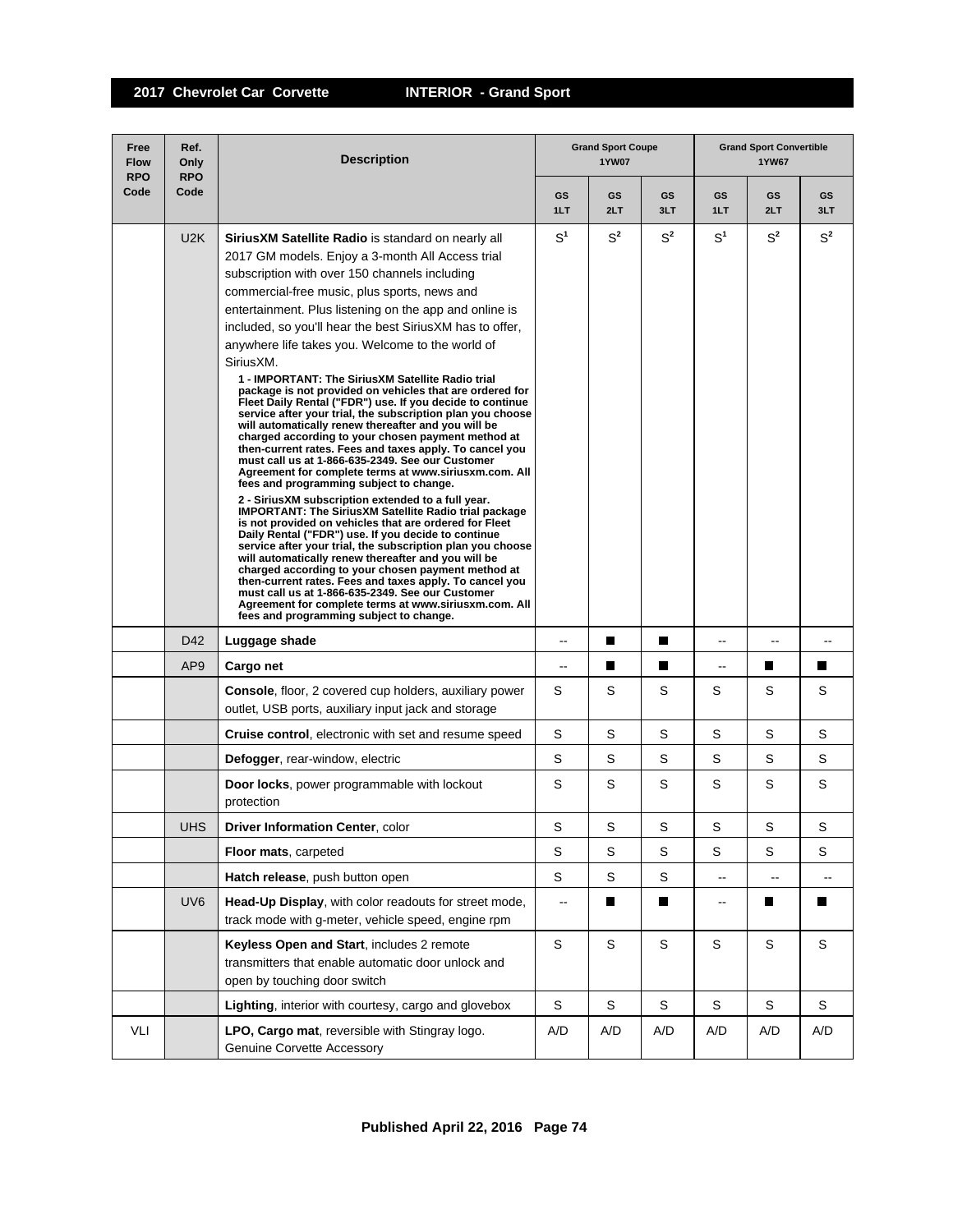| Free<br><b>Flow</b><br><b>RPO</b> | Ref.<br>Only<br><b>RPO</b>  | <b>Grand Sport Coupe</b><br><b>Description</b><br><b>1YW07</b>                                                                                                                                                                                                                                                                                                                                                                                    |                  |                  |                  | <b>Grand Sport Convertible</b><br><b>1YW67</b> |                  |                  |  |
|-----------------------------------|-----------------------------|---------------------------------------------------------------------------------------------------------------------------------------------------------------------------------------------------------------------------------------------------------------------------------------------------------------------------------------------------------------------------------------------------------------------------------------------------|------------------|------------------|------------------|------------------------------------------------|------------------|------------------|--|
| Code                              | Code                        |                                                                                                                                                                                                                                                                                                                                                                                                                                                   | <b>GS</b><br>1LT | GS<br>2LT        | GS<br>3LT        | GS<br>1LT                                      | GS<br>2LT        | GS<br>3LT        |  |
| <b>VRS</b>                        |                             | <b>LPO, Cargo shade</b> with crossed flag logo. Genuine<br>Corvette Accessory                                                                                                                                                                                                                                                                                                                                                                     | A/D              | A/D              | A/D              | $\overline{a}$                                 |                  |                  |  |
| <b>VYW</b>                        |                             | LPO, Floor mats, premium carpeted with Grand Sport<br>logo, Genuine Corvette Accessory<br>1 - Included with (Z15) Grand Sport Heritage Package.<br>2 - Included with (Z15) Grand Sport Heritage Package or<br>(Z25) Collector Edition.                                                                                                                                                                                                            | A/D <sup>1</sup> | A/D <sup>1</sup> | A/D <sup>2</sup> | A/D <sup>1</sup>                               | A/D <sup>1</sup> | A/D <sup>2</sup> |  |
| S <sub>2</sub> L                  |                             | LPO, Custom Corvette luggage, 5-piece set: rolling<br>carry-on (2), backpack, messenger bag and duffel bag,<br>Black with crossed flags logo. Genuine Corvette<br>Accessory                                                                                                                                                                                                                                                                       | A/D              | A/D              | A/D              | A/D                                            | A/D              | A/D              |  |
|                                   | BE <sub>8</sub>             | LPO, Collector Edition sill plates Genuine Corvette<br>Accessory<br>1 - Included and only available with (Z25) Grand Sport<br><b>Collector Edition.</b>                                                                                                                                                                                                                                                                                           | --               |                  | A/D <sup>1</sup> |                                                |                  | A/D <sup>1</sup> |  |
|                                   | AAB                         | Memory Package, recalls 2 driver "presets" for 8-way<br>power seat, outside mirrors and tilt/telescoping steering<br>column                                                                                                                                                                                                                                                                                                                       | --               | П                | П                | --                                             | H                | ш                |  |
|                                   | D <sub>D</sub> <sub>8</sub> | Mirror, inside rearview auto-dimming, frameless                                                                                                                                                                                                                                                                                                                                                                                                   | --               | П                | П                | --                                             | П                | П                |  |
|                                   | UE <sub>1</sub>             | <b>OnStar</b> Guidance Plan for 6 months, including<br>Automatic Crash Response, Stolen Vehicle Assistance,<br>Roadside Assistance, Turn-by-Turn Navigation,<br>Advanced Diagnostics and more (trial excludes<br>Hands-Free Calling)<br>1 - Service not available with a ship-to of Puerto Rico or<br>the Virgin Islands. Visit www.onstar.com for coverage<br>map, details and system limitations. Services may vary<br>by model and conditions. | S <sup>1</sup>   | $S^1$            | S <sup>1</sup>   | S <sup>1</sup>                                 | $S^1$            | S <sup>1</sup>   |  |
|                                   | VVA                         | <b>OnStar 4G LTE</b> and built-in Wi-Fi hotspot connects to<br>the Internet at 4G LTE speeds; includes OnStar Data<br>Trial for 3 months or 3GB (whichever comes first)<br>1 - Available 4G LTE Wi-Fi requires compatible mobile<br>device, active OnStar service and data plan after trial.                                                                                                                                                      | S <sup>1</sup>   | S <sup>1</sup>   | S <sup>1</sup>   | S <sup>1</sup>                                 | $S^1$            | $S^1$            |  |
|                                   |                             | <b>OnStar Basic Plan</b> for 5 years, includes limited<br>RemoteLink mobile app services, Advanced<br>Diagnostics and Dealer Maintenance Notification<br>1 - Basic Plan available for 5 years from the date of<br>vehicle delivery, and is transferable. Does not include<br><b>Emergency, Security or Navigation services.</b>                                                                                                                   | $S^1$            | $S^1$            | S <sup>1</sup>   | S <sup>1</sup>                                 | S <sup>1</sup>   | $S^1$            |  |
|                                   | <b>UQT</b>                  | Performance data and video recorder<br>1 - Included and only available with (IO6) Chevrolet<br>MyLink audio system with Navigation.                                                                                                                                                                                                                                                                                                               | $A^1$            | $A^1$            | П                | $A^1$                                          | $A^1$            | П                |  |
| BV4                               |                             | <b>Plaque</b> , personalized, custom-made with your name<br>and VIN<br>1 - Sold orders only. (CFX) Personalized plaque is<br>already included in (R8C) Corvette Museum Delivery.                                                                                                                                                                                                                                                                  | $A^1$            | $A^1$            | $A^1$            | $A^1$                                          | $A^1$            | $A^1$            |  |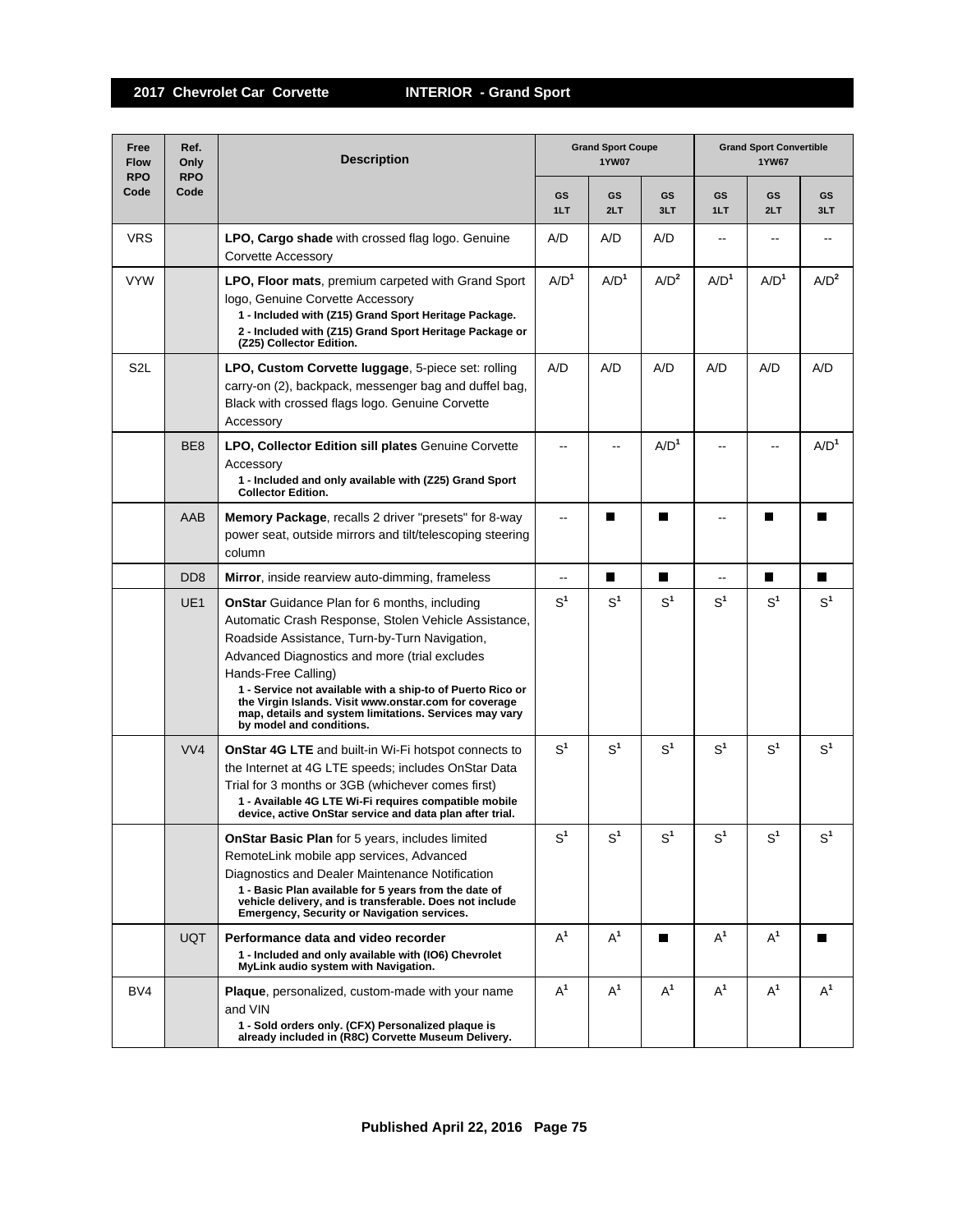| Free<br><b>Flow</b><br><b>RPO</b> | Ref.<br>Only<br><b>RPO</b> | <b>Description</b>                                                                                                                                                                                                                                                                                                                                                                                             | <b>Grand Sport Coupe</b><br><b>1YW07</b> |                |           | <b>Grand Sport Convertible</b><br><b>1YW67</b> |                |           |  |
|-----------------------------------|----------------------------|----------------------------------------------------------------------------------------------------------------------------------------------------------------------------------------------------------------------------------------------------------------------------------------------------------------------------------------------------------------------------------------------------------------|------------------------------------------|----------------|-----------|------------------------------------------------|----------------|-----------|--|
| Code                              | Code                       |                                                                                                                                                                                                                                                                                                                                                                                                                | GS<br>1LT                                | GS<br>2LT      | GS<br>3LT | GS<br>1LT                                      | GS<br>2LT      | GS<br>3LT |  |
|                                   | <b>CFX</b>                 | <b>Plaque, personalized with Corvette Museum logo, your</b><br>name and VIN<br>1 - Included and only available with (R8C) Corvette<br>Museum Delivery.                                                                                                                                                                                                                                                         | $A^1$                                    | $A^1$          | $A^1$     | $A^1$                                          | $A^1$          | $A^1$     |  |
|                                   | <b>CFY</b>                 | Plaque, numbered<br>1 - Included and only available with (Z25) Grand Sport<br><b>Collector Edition.</b>                                                                                                                                                                                                                                                                                                        | $\sim$ $\sim$                            | $\overline{a}$ | $A^1$     | $\overline{a}$                                 | $\overline{a}$ | $A^1$     |  |
|                                   | <b>UVJ</b>                 | <b>Curb View cameras, front</b>                                                                                                                                                                                                                                                                                                                                                                                | $\overline{\phantom{m}}$                 | ■              | П         | $\overline{\phantom{a}}$                       | П              | П         |  |
|                                   |                            | <b>Rear Vision Camera</b>                                                                                                                                                                                                                                                                                                                                                                                      | S                                        | S              | S         | S                                              | S              | S         |  |
|                                   | <b>BTV</b>                 | Remote vehicle starter system<br>1 - Included and only available with (M5U) 8-speed<br>paddle shift automatic transmission.                                                                                                                                                                                                                                                                                    | $A^1$                                    | $A^1$          | $A^1$     | $A^1$                                          | $A^1$          | $A^1$     |  |
| 3F <sub>9</sub>                   |                            | NEW! Safety belt color, Red<br>1 - Not available with (ZLD) Twilight Blue Design<br>Package or (ZLE) Spice Red Design Package.                                                                                                                                                                                                                                                                                 | A                                        | Α              | $A^1$     | A                                              | Α              | $A^1$     |  |
|                                   | AQ9                        | <b>Seats, GT bucket</b>                                                                                                                                                                                                                                                                                                                                                                                        | S                                        | S              | S         | S                                              | S              | S         |  |
| AE4                               |                            | <b>Seats, Competition Sport bucket</b><br>1 - Requires (192) Jet Black leather seating surfaces with<br>sueded microfiber inserts.                                                                                                                                                                                                                                                                             | $A^1$                                    | A              | A         | $A^1$                                          | A              | A         |  |
|                                   | <b>KQV</b>                 | <b>Seats, heated and vented driver and passenger</b>                                                                                                                                                                                                                                                                                                                                                           | $\overline{\phantom{a}}$                 | П              | ш         | $- -$                                          | П              | H.        |  |
| TU7                               |                            | <b>Seats, two-tone</b><br>1 - Requires (14*) Gray or (70*) Adrenaline Red interior<br>seating. Not available with (AE4) Competition Sport<br>bucket seats.                                                                                                                                                                                                                                                     | $\overline{a}$                           | $A^1$          | $A^1$     | $-$                                            | $A^1$          | $A^1$     |  |
|                                   | AG <sub>2</sub>            | <b>Seat adjusters, driver and passenger 8-way</b>                                                                                                                                                                                                                                                                                                                                                              | S                                        | S              | S         | S                                              | S              | S         |  |
|                                   | <b>AJK</b>                 | Seat adjusters, power bolster and power lumbar                                                                                                                                                                                                                                                                                                                                                                 | $\overline{\phantom{a}}$                 | П              | П         | $\overline{\phantom{a}}$                       | П              | П         |  |
|                                   | <b>N38</b>                 | <b>Steering column</b> , power tilt and telescopic                                                                                                                                                                                                                                                                                                                                                             | S                                        | S              | S         | S                                              | S              | S         |  |
|                                   | N <sub>26</sub>            | Steering wheel, 3-spoke, sueded microfiber-wrapped,<br>flat-bottom<br>1 - Included and only available with (AE4) Competition<br>Sport bucket seats.<br>2 - Included and only available with (**4) leather seating<br>surfaces with sueded microfiber inserts.<br>3 - Included and only available with (ZLG) Black Suede<br>Design Package or (**6) leather seating surfaces with<br>sueded microfiber inserts. | $A^1$                                    | $A^2$          | $A^3$     | $A^1$                                          | $A^2$          | $A^3$     |  |
|                                   | NK4                        | Steering wheel, 3-spoke leather-wrapped, flat-bottom                                                                                                                                                                                                                                                                                                                                                           | S                                        | S              | S         | S                                              | S              | S         |  |
|                                   |                            | Steering wheel controls, audio, voice recognition and<br><b>Driver Information Center</b>                                                                                                                                                                                                                                                                                                                      | S                                        | S              | S         | S                                              | S              | S         |  |
| 36S                               |                            | Yellow custom leather stitch, includes seats,<br>instrument panel, doors, console, shifter, boot and shift<br>paddles<br>1 - Requires (195/196) Jet Black interior seating.                                                                                                                                                                                                                                    | $\overline{a}$                           |                | $A^1$     |                                                |                | $A^1$     |  |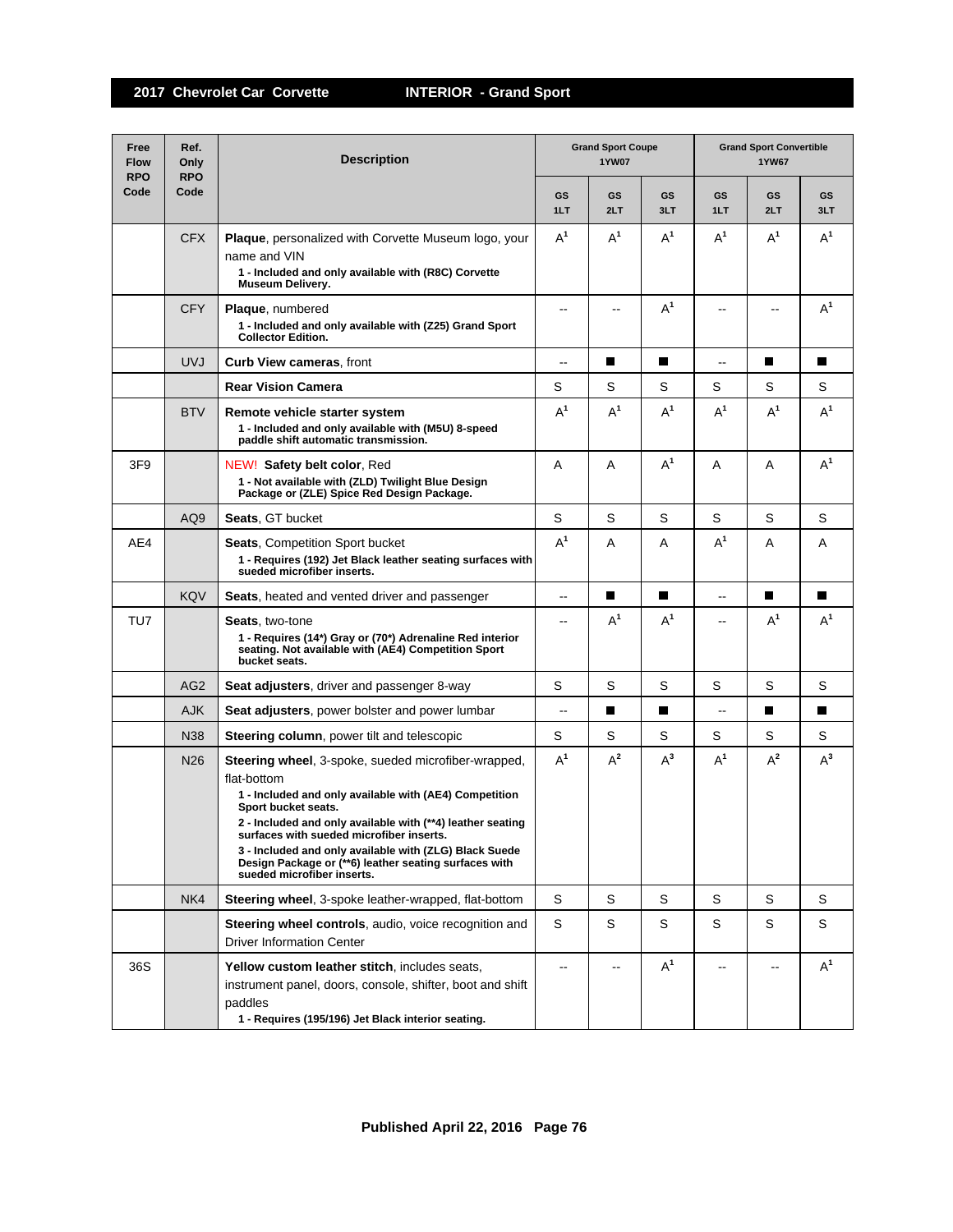| Free<br><b>Flow</b><br><b>RPO</b> | Ref.<br>Only<br><b>RPO</b> | <b>Description</b>                                                                                                                                                                                                                                                                                                                                                                                                                                     |                          | <b>Grand Sport Coupe</b><br><b>1YW07</b> |                          | <b>Grand Sport Convertible</b><br><b>1YW67</b> |                          |           |  |
|-----------------------------------|----------------------------|--------------------------------------------------------------------------------------------------------------------------------------------------------------------------------------------------------------------------------------------------------------------------------------------------------------------------------------------------------------------------------------------------------------------------------------------------------|--------------------------|------------------------------------------|--------------------------|------------------------------------------------|--------------------------|-----------|--|
| Code                              | Code                       |                                                                                                                                                                                                                                                                                                                                                                                                                                                        | GS<br>1LT                | GS<br>2LT                                | <b>GS</b><br>3LT         | GS<br>1LT                                      | GS<br>2LT                | GS<br>3LT |  |
| 38S                               |                            | Red custom leather stitch, includes seats, instrument<br>panel, doors, console, shifter, boot and shift paddles<br>1 - Requires (195/196) Jet Black interior seating.                                                                                                                                                                                                                                                                                  | $-$                      |                                          | $A^1$                    | $-$                                            |                          | $A^1$     |  |
|                                   | 37S                        | <b>Blue custom leather stitch, includes seats, instrument</b><br>panel, doors, console, shifter and boot<br>1 - Included and only available with (Z25) Grand Sport<br><b>Collector Edition.</b>                                                                                                                                                                                                                                                        | --                       |                                          | $A^1$                    | --                                             |                          | $A^1$     |  |
|                                   |                            | <b>Custom Leather Wrapped Interior Package, features</b><br>leather-wrapped upper instrument panel, upper door<br>trim panels and console storage cover                                                                                                                                                                                                                                                                                                | --                       |                                          | П                        | ۵.                                             |                          | ш         |  |
|                                   | <b>IWE</b>                 | Sueded Microfiber-Wrapped Upper Interior Trim<br>Package, includes headliner, visors, trim above<br>windshield and rear window, A-pillar trim and area<br>around quarter window                                                                                                                                                                                                                                                                        | ۵.                       |                                          | П                        |                                                |                          |           |  |
|                                   | <b>IWE</b>                 | Sueded Microfiber-Wrapped Upper Interior Trim<br>Package, includes visors, trim above windshield, and<br>A-pillar trim                                                                                                                                                                                                                                                                                                                                 |                          |                                          |                          |                                                |                          |           |  |
| D <sub>30</sub>                   |                            | Color Combination Override, provides the opportunity<br>to individualize vehicle appearance by overriding<br>recommended restrictions to exterior, interior and<br>convertible top (if equipped) color combinations<br>1 - To be used exclusively to override color, trim and<br>convertible top combinations. Sold orders only. Refer to<br>color and trim chart for application. Color Combination<br>Override is available at an additional charge. | $A^1$                    | $A^1$                                    | $A^1$                    | $A^1$                                          | $A^1$                    | $A^1$     |  |
|                                   |                            | Storage, with electric locking glovebox, behind screen<br>storage, center console and rear compartment with<br>cover                                                                                                                                                                                                                                                                                                                                   | S                        | S                                        | S                        | S                                              | S                        | S         |  |
|                                   |                            | Theft-deterrent system, vehicle, push button start,<br>immobilizer and audible visual alarm                                                                                                                                                                                                                                                                                                                                                            | S                        | S                                        | S                        | S                                              | S                        | S         |  |
|                                   | <b>UTT</b>                 | Theft-deterrent system, body security content and<br>unauthorized entry electrical                                                                                                                                                                                                                                                                                                                                                                     | --                       | I.                                       | П                        | --                                             | I.                       | П         |  |
| <b>FAY</b>                        |                            | Trim, interior, carbon fiber, instrument panel<br>1 - Included with (Z25) Grand Sport Collector Edition.                                                                                                                                                                                                                                                                                                                                               |                          | Α                                        | $A^1$                    |                                                | Α                        | $A^1$     |  |
|                                   | <b>FCC</b>                 | Trim, interior, high-gloss carbon fiber, instrument panel<br>1 - Included and only available with (ZLG) Black Suede<br>Design Package.                                                                                                                                                                                                                                                                                                                 | $\overline{\phantom{a}}$ | $\overline{\phantom{a}}$                 | $A^1$                    | --                                             | $\overline{\phantom{a}}$ | $A^1$     |  |
|                                   |                            | Trunk release, push button open                                                                                                                                                                                                                                                                                                                                                                                                                        | --                       | $\overline{\phantom{a}}$                 | $\overline{\phantom{a}}$ | S                                              | S                        | S         |  |
|                                   | UG1                        | Universal Home Remote, includes garage door<br>opener, 3-channel programmable, located on driver<br>visor                                                                                                                                                                                                                                                                                                                                              | $\qquad \qquad -$        | П                                        | П                        | --                                             | П                        | П         |  |
|                                   |                            | Visors, driver and passenger illuminated vanity mirrors                                                                                                                                                                                                                                                                                                                                                                                                | S                        | S                                        | S                        | S                                              | S                        | S         |  |
|                                   |                            | Windows, power with driver and passenger<br>Express-Down/Up                                                                                                                                                                                                                                                                                                                                                                                            | S                        | S                                        | S                        | S                                              | S                        | S         |  |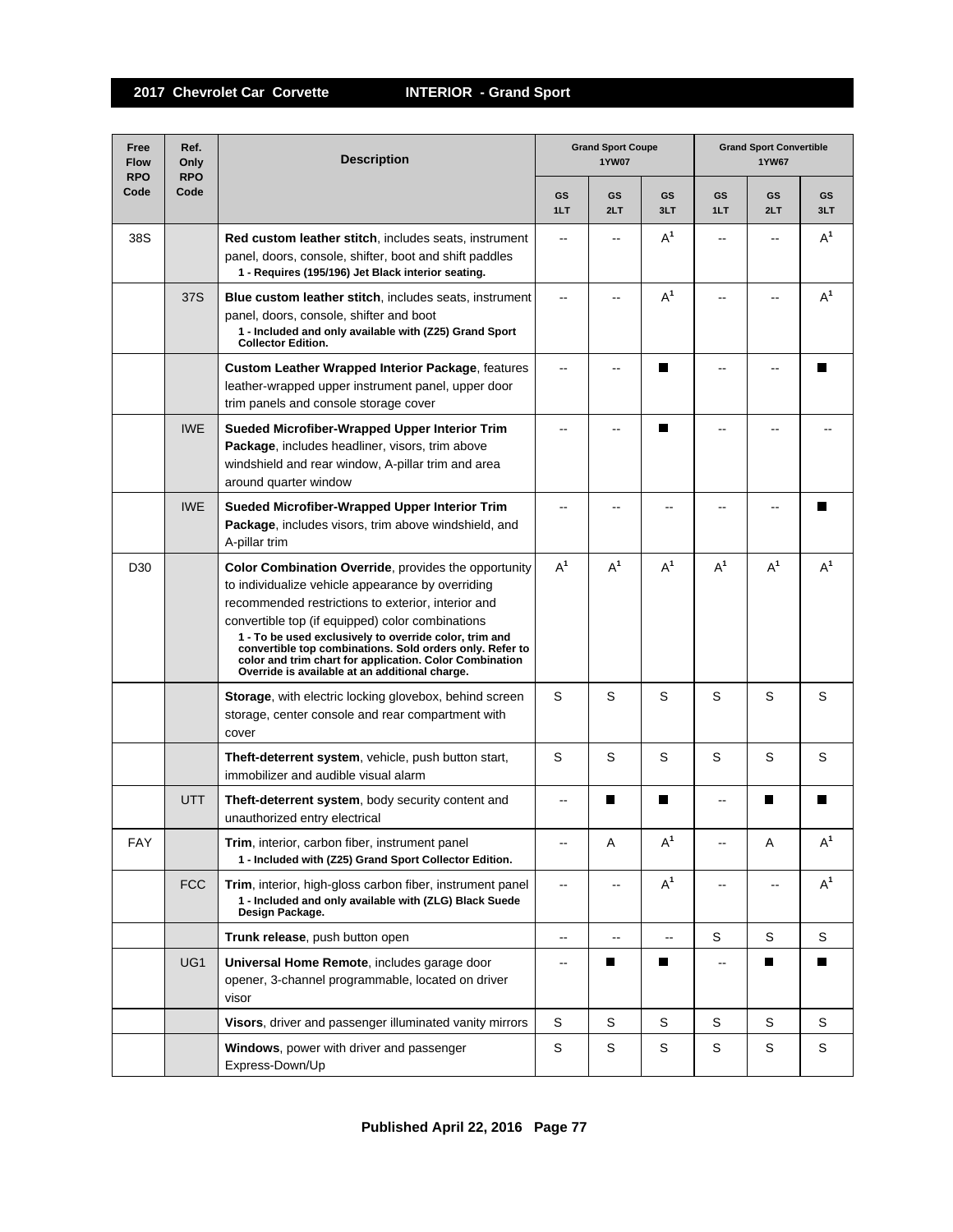$S =$  Standard Equipment A = Available -- (dashes) = Not Available D = ADI Available  $\blacksquare$  = Included in Equipment Group  $\blacksquare$  = Included in Equipment Group but upgradeable

|                                   | Codes listed in the shaded column titled Ref. Only RPO Code are for internal use only and should not be ordered. |                                                                                                                                                                                                                                                                                                                                                                                                                                                                                                                                                                                                                                                                                                                                                                                                                                                                                                                                                                                                                                                                                                                                                                                                                |     |                |       |            |                         |            |  |
|-----------------------------------|------------------------------------------------------------------------------------------------------------------|----------------------------------------------------------------------------------------------------------------------------------------------------------------------------------------------------------------------------------------------------------------------------------------------------------------------------------------------------------------------------------------------------------------------------------------------------------------------------------------------------------------------------------------------------------------------------------------------------------------------------------------------------------------------------------------------------------------------------------------------------------------------------------------------------------------------------------------------------------------------------------------------------------------------------------------------------------------------------------------------------------------------------------------------------------------------------------------------------------------------------------------------------------------------------------------------------------------|-----|----------------|-------|------------|-------------------------|------------|--|
| Free<br><b>Flow</b><br><b>RPO</b> | Ref.<br>Only<br><b>RPO</b>                                                                                       | <b>Description</b>                                                                                                                                                                                                                                                                                                                                                                                                                                                                                                                                                                                                                                                                                                                                                                                                                                                                                                                                                                                                                                                                                                                                                                                             |     | Coupe<br>1YY07 |       |            | Coupe with Z51<br>1YX07 |            |  |
| Code                              | Code                                                                                                             |                                                                                                                                                                                                                                                                                                                                                                                                                                                                                                                                                                                                                                                                                                                                                                                                                                                                                                                                                                                                                                                                                                                                                                                                                | 1LT | 2LT            | 3LT   | Z51<br>1LT | Z51<br>2LT              | Z51<br>3LT |  |
| <b>ZLD</b>                        |                                                                                                                  | Twilight Blue Design Package, includes (205) Blue<br>full-color instrument panel, doors and seats<br>1 - Also includes (R86) Motorsports polished aluminum,<br>19" front and 20" rear wheels. Requires (FE2) Magnetic<br>Selective Ride Control. Available with exterior color<br>(G8G) Arctic White and requires (EFX) Shark<br>Gray-painted exterior vents. Available with exterior color<br>(G7Q) Watkins Glen Gray Metallic, (GAN) Blade Silver<br>Metallic or (GTR) Admiral Blue and requires (EFY)<br>body-color painted exterior vents. Not available with<br>(J6E) Yellow-painted calipers or (J6F) Red-painted<br>calipers.<br>2 - Also includes (R86) Motorsports polished aluminum,<br>19" front and 20" rear wheels. Available with exterior<br>color (G8G) Arctic White and requires (EFX) Shark<br>Gray-painted exterior vents. Available with exterior color<br>(G7Q) Watkins Glen Gray Metallic, (GAN) Blade Silver<br>Metallic or (GTR) Admiral Blue and requires (EFY)<br>body-color painted exterior vents. Not available with<br>(J6E) Yellow-painted calipers or (J6F) Red-painted<br>calipers.                                                                                           |     |                | $A^1$ |            | --                      | $A^2$      |  |
| <b>ZLE</b>                        |                                                                                                                  | <b>Spice Red Design Package, includes (755) Spice Red</b><br>full-color instrument panel, doors and seats<br>1 - Also includes (R86) Motorsports polished aluminum,<br>19" front and 20" rear wheels. Requires (FE2) Magnetic<br>Selective Ride Control, Available with exterior color<br>(G1E) Long Beach Red Metallic. Available with exterior<br>color (G8G) Arctic White or (GAN) Blade Silver Metallic<br>and requires (EFX) Shark Gray-painted exterior vents.<br>Available with exterior color (G7Q) Watkins Glen Gray<br>Metallic and requires (EFY) body-color painted exterior<br>vents. Not available with (J6E) Yellow-painted calipers or<br>(J6F) Red-painted calipers.<br>2 - Also includes (R86) Motorsports polished aluminum,<br>19" front and 20" rear wheels. Available with exterior<br>color (G1E) Long Beach Red Metallic. Available with<br>exterior color (G8G) Arctic White or (GAN) Blade Silver<br>Metallic and requires (EFX) Shark Gray-painted exterior<br>vents. Available with exterior color (G7Q) Watkins Glen<br>Gray Metallic and requires (EFY) body-color painted<br>exterior vents. Not available with (J6E) Yellow-painted<br>calipers or (J6F) Red-painted calipers. |     |                | $A^1$ |            |                         | $A^2$      |  |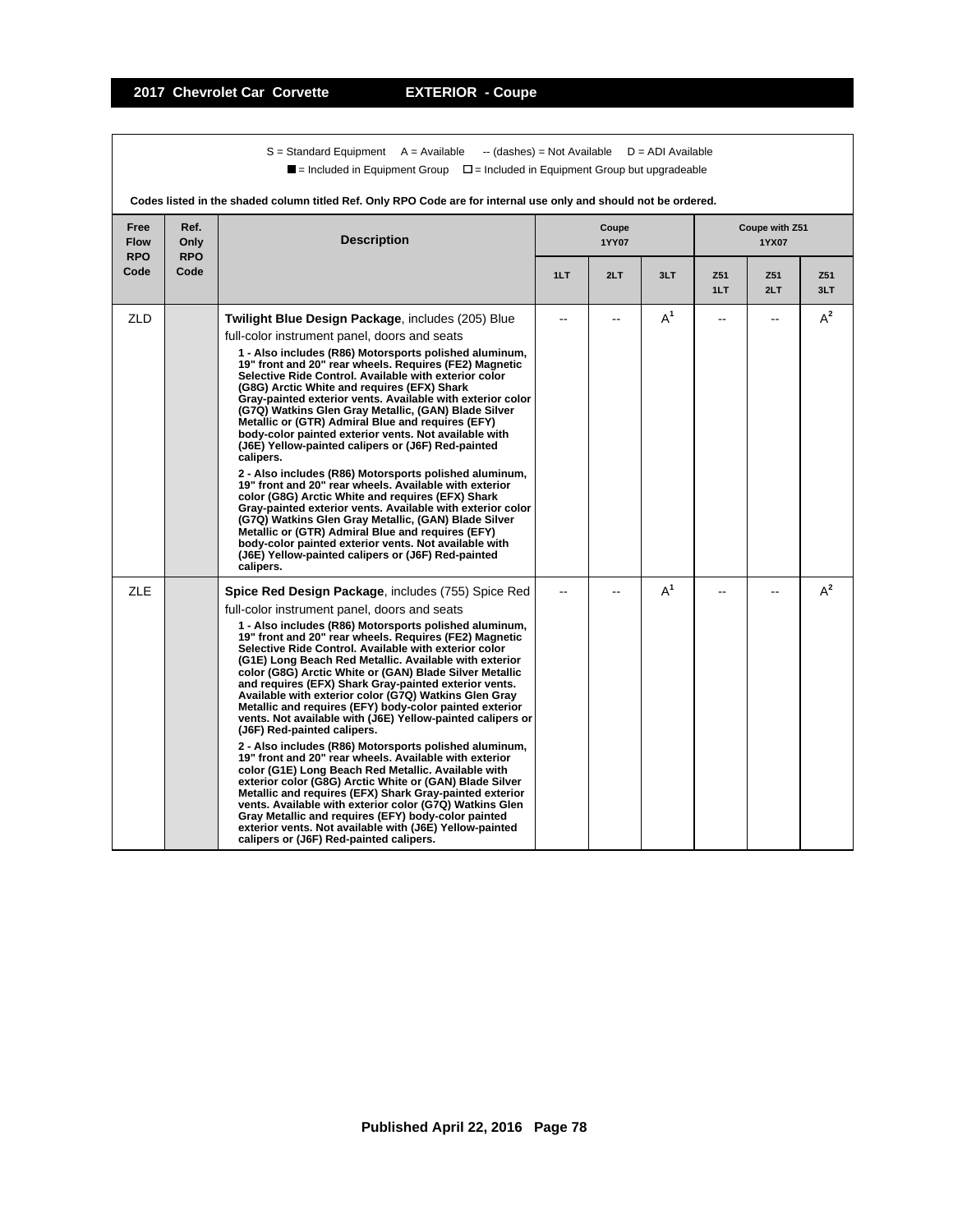| Free<br><b>Flow</b><br><b>RPO</b> | Ref.<br>Only<br><b>RPO</b> | <b>Description</b>                                                                                                                                                                                                                                                                                                                                                                                                                                                                                                                                                                                                                                                                                                                                                                                                                                                                                                   |       | Coupe<br>1YY07 |       |            | Coupe with Z51<br>1YX07 |            |  |  |
|-----------------------------------|----------------------------|----------------------------------------------------------------------------------------------------------------------------------------------------------------------------------------------------------------------------------------------------------------------------------------------------------------------------------------------------------------------------------------------------------------------------------------------------------------------------------------------------------------------------------------------------------------------------------------------------------------------------------------------------------------------------------------------------------------------------------------------------------------------------------------------------------------------------------------------------------------------------------------------------------------------|-------|----------------|-------|------------|-------------------------|------------|--|--|
| Code                              | Code                       |                                                                                                                                                                                                                                                                                                                                                                                                                                                                                                                                                                                                                                                                                                                                                                                                                                                                                                                      | 1LT   | 2LT            | 3LT   | Z51<br>1LT | Z51<br>2LT              | Z51<br>3LT |  |  |
| <b>ZLG</b>                        |                            | Black Suede Design Package, includes (FCC)<br>high-gloss Carbon Fiber instrument panel trim, (198)<br>Jet Black interior with leather seating surfaces and<br>sueded microfiber seat inserts, instrument panel and<br>door inserts, and (N26) sueded microfiber-wrapped<br>steering wheel<br>1 - Also includes (R87) Z51-style Satin Black with Red<br>stripe aluminum 19" front and 20" rear wheels, (EYT)<br>Carbon Flash Badge Package and (J6F) Red calipers.<br>Requires (FE2) Magnetic Selective Ride Control and<br>exterior color (G8G) Arctic White, (GAN) Blade Silver<br>Metallic, (GBA) Black or (GKZ) Torch Red.<br>2 - Also includes (R87) Z51-style Satin Black with Red<br>stripe aluminum 19" front and 20" rear wheels, (EYT)<br>Carbon Flash Badge Package and (J6F) Red calipers.<br>Requires exterior color (G8G) Arctic White, (GAN) Blade<br>Silver Metallic, (GBA) Black or (GKZ) Torch Red. | ۰.    |                | $A^1$ | ۰.         | $\overline{a}$          | $A^2$      |  |  |
|                                   |                            | Antenna, integral, hidden                                                                                                                                                                                                                                                                                                                                                                                                                                                                                                                                                                                                                                                                                                                                                                                                                                                                                            | S     | S              | S     | S          | S                       | S          |  |  |
| R <sub>8</sub> C                  |                            | Corvette Museum Delivery, acknowledgement form<br>required, includes (CFX) Corvette Museum logo plaque<br>personalized with your name and VIN<br>1 - Must also add Ship To BAC 184590.                                                                                                                                                                                                                                                                                                                                                                                                                                                                                                                                                                                                                                                                                                                               | $A^1$ | $A^1$          | $A^1$ | $A^1$      | $A^1$                   | $A^1$      |  |  |
| <b>PIN</b>                        |                            | <b>Customer selectable VIN ending</b><br>1 - This option is subject to restrictions and approval.<br>NOT AVAILABLE on all VINs. Available on SOLD orders<br>only.                                                                                                                                                                                                                                                                                                                                                                                                                                                                                                                                                                                                                                                                                                                                                    | $A^1$ | $A^1$          | $A^1$ | $A^1$      | $A^1$                   | $A^1$      |  |  |
|                                   |                            | Engine access, rear-opening hood                                                                                                                                                                                                                                                                                                                                                                                                                                                                                                                                                                                                                                                                                                                                                                                                                                                                                     | S     | S              | S     | S          | S                       | S          |  |  |
|                                   |                            | <b>Glass, Solar-Ray light-tinted</b>                                                                                                                                                                                                                                                                                                                                                                                                                                                                                                                                                                                                                                                                                                                                                                                                                                                                                 | S     | S              | S     | S          | S                       | S          |  |  |
|                                   | T <sub>4F</sub>            | Headlamps, high intensity discharge (HID), Xenon,<br>LED park and turn signals and Daytime Running Lamps                                                                                                                                                                                                                                                                                                                                                                                                                                                                                                                                                                                                                                                                                                                                                                                                             | S     | S              | S     | S          | S                       | S          |  |  |
| <b>B92</b>                        |                            | Hood insert, exposed Carbon Fiber weave<br>1 - Not available with any stripe or decal package.                                                                                                                                                                                                                                                                                                                                                                                                                                                                                                                                                                                                                                                                                                                                                                                                                       | $A^1$ | $A^1$          | $A^1$ | $A^1$      | $A^1$                   | $A^1$      |  |  |
| VK3                               |                            | License plate bracket, front<br>1 - Will be forced on orders with ship-to states that<br>require a front license plate.                                                                                                                                                                                                                                                                                                                                                                                                                                                                                                                                                                                                                                                                                                                                                                                              | $A^1$ | $A^1$          | $A^1$ | $A^1$      | $A^1$                   | $A^1$      |  |  |
| 5WH                               |                            | LPO, Front bumper moldings, Genuine Corvette<br>Accessory                                                                                                                                                                                                                                                                                                                                                                                                                                                                                                                                                                                                                                                                                                                                                                                                                                                            | A/D   | A/D            | A/D   | A/D        | A/D                     | A/D        |  |  |
| <b>RWH</b>                        |                            | LPO, Indoor vehicle cover, Black with Stingray logo.<br>Genuine Corvette Accessory                                                                                                                                                                                                                                                                                                                                                                                                                                                                                                                                                                                                                                                                                                                                                                                                                                   | A/D   | A/D            | A/D   | A/D        | A/D                     | A/D        |  |  |
| <b>VDN</b>                        |                            | LPO, Indoor vehicle cover, Gray with crossed flag<br>logo. Genuine Corvette Accessory                                                                                                                                                                                                                                                                                                                                                                                                                                                                                                                                                                                                                                                                                                                                                                                                                                | A/D   | A/D            | A/D   | A/D        | A/D                     | A/D        |  |  |
| <b>WKP</b>                        |                            | LPO, Indoor vehicle cover, Kalahari with crossed flag<br>logo. Genuine Corvette Accessory                                                                                                                                                                                                                                                                                                                                                                                                                                                                                                                                                                                                                                                                                                                                                                                                                            | A/D   | A/D            | A/D   | A/D        | A/D                     | A/D        |  |  |
| <b>WKQ</b>                        |                            | LPO, Indoor vehicle cover, Red with crossed flag<br>logo. Genuine Corvette Accessory                                                                                                                                                                                                                                                                                                                                                                                                                                                                                                                                                                                                                                                                                                                                                                                                                                 | A/D   | A/D            | A/D   | A/D        | A/D                     | A/D        |  |  |
| WKU                               |                            | LPO, Indoor vehicle cover, C7.R design. Genuine<br><b>Corvette Accessory</b>                                                                                                                                                                                                                                                                                                                                                                                                                                                                                                                                                                                                                                                                                                                                                                                                                                         | A/D   | A/D            | A/D   | A/D        | A/D                     | A/D        |  |  |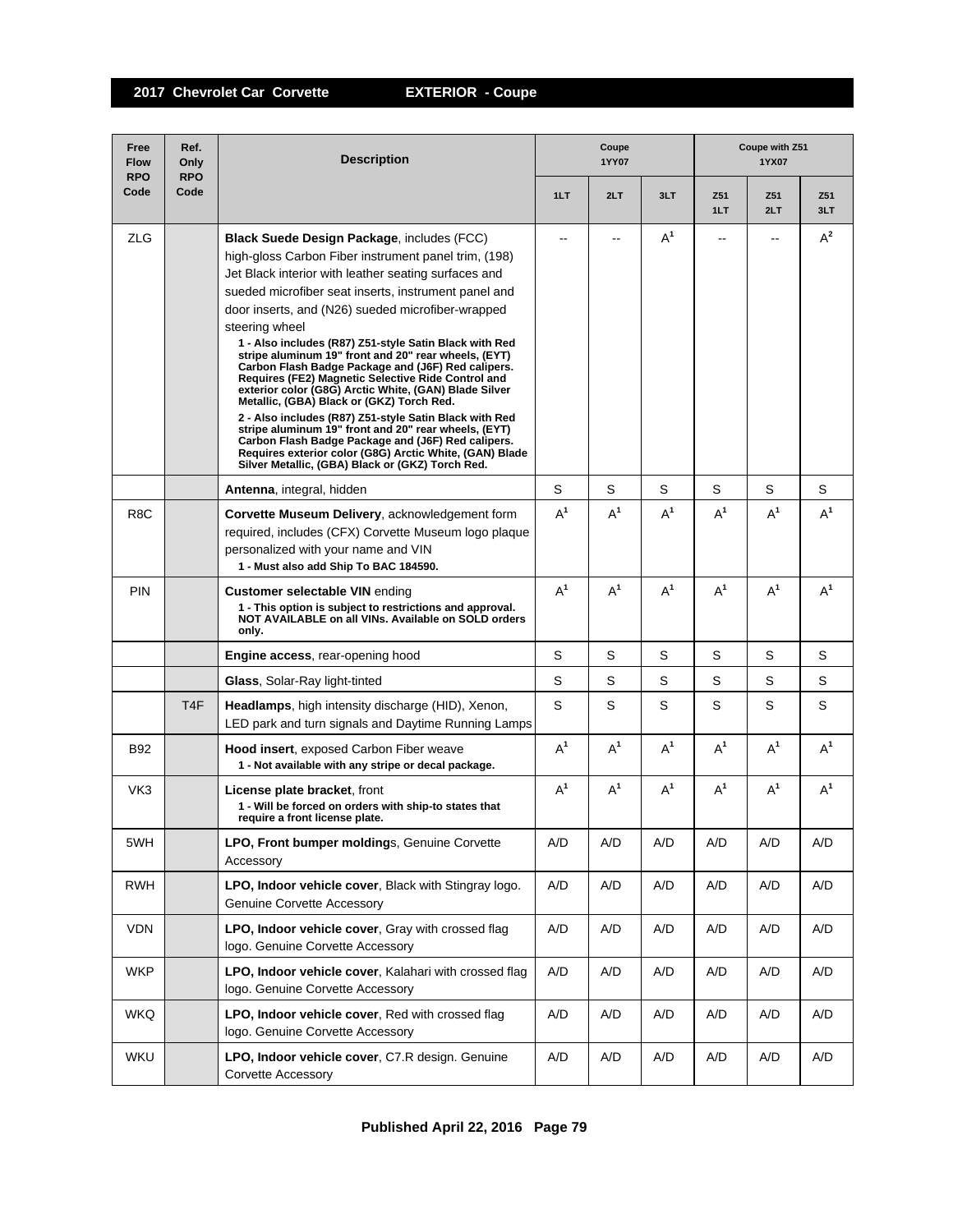| Free<br><b>Flow</b><br><b>RPO</b> | Ref.<br>Only<br><b>RPO</b> | <b>Description</b>                                                                                                                                                                                                                                                                                                                                                                | Coupe<br>1YY07   |                  |                  |                  | Coupe with Z51<br>1YX07 |                  |  |
|-----------------------------------|----------------------------|-----------------------------------------------------------------------------------------------------------------------------------------------------------------------------------------------------------------------------------------------------------------------------------------------------------------------------------------------------------------------------------|------------------|------------------|------------------|------------------|-------------------------|------------------|--|
| Code                              | Code                       |                                                                                                                                                                                                                                                                                                                                                                                   | 1LT              | 2LT              | 3LT              | Z51<br>1LT       | Z51<br>2LT              | Z51<br>3LT       |  |
| <b>RWJ</b>                        |                            | <b>LPO, Outdoor vehicle cover.</b> Black with Stingray logo.<br><b>Genuine Corvette Accessory</b>                                                                                                                                                                                                                                                                                 | A/D              | A/D              | A/D              | A/D              | A/D                     | A/D              |  |
| <b>VRU</b>                        |                            | LPO, Outdoor vehicle cover, Gray with Stingray logo.<br><b>Genuine Corvette Accessory</b>                                                                                                                                                                                                                                                                                         | A/D              | A/D              | A/D              | A/D              | A/D                     | A/D              |  |
| <b>VTB</b>                        |                            | LPO, Rear fascia protector, Genuine Corvette<br>Accessory                                                                                                                                                                                                                                                                                                                         | A/D              | A/D              | A/D              | A/D              | A/D                     | A/D              |  |
| <b>VTD</b>                        |                            | LPO, Body-Color Carbon Fiber Ground Effects<br>Genuine Corvette Accessory<br>1 - Requires (5ZZ) Z06-style body-color spoiler, LPO or<br>(5ZW) Z06-style Carbon Flash spoiler, LPO and exterior<br>color (G8G) Arctic White or (GKZ) Torch Red. Not<br>available with (VQK) Front and rear Black molded splash<br>guards, LPO or any other Ground Effects Package.                 | A/D <sup>1</sup> | A/D <sup>1</sup> | A/D <sup>1</sup> | A/D <sup>1</sup> | A/D <sup>1</sup>        | A/D <sup>1</sup> |  |
| 5W8                               |                            | <b>LPO, Carbon Flash Ground Effects, Genuine</b><br>Corvette Accessory<br>1 - Requires (5ZZ) Z06-style body-color spoiler, LPO or<br>(5ZW) Z06-style Carbon Flash spoiler, LPO. Not available<br>with (VQK) Front and rear Black molded splash guards,<br>LPO or any other Ground Effects Package.                                                                                | A/D <sup>1</sup> | A/D <sup>1</sup> | A/D <sup>1</sup> | A/D <sup>1</sup> | A/D <sup>1</sup>        | A/D <sup>1</sup> |  |
| 5VM                               |                            | LPO, Exposed Carbon Fiber Ground Effects.<br>Genuine Corvette Accessory<br>1 - Requires (VYW) Premium carpeted floor mats with<br>Stingray logo, LPO, (VLI) Cargo mat with Stingray logo,<br>LPO, (5YN) Chrome interior trim badge with Stingray<br>logo, LPO, (V8X) Custom sill plates with Stingray logo,<br>LPO and (SH2) Custom floor console lid with Stingray<br>logo, LPO. | A/D <sup>1</sup> | A/D <sup>1</sup> | A/D <sup>1</sup> | A/D <sup>1</sup> | A/D <sup>1</sup>        | A/D <sup>1</sup> |  |
| <b>RXX</b>                        |                            | LPO, Carbon Flash rear license plate holder,<br>Genuine Corvette Accessory                                                                                                                                                                                                                                                                                                        | A/D              | A/D              | A/D              | A/D              | A/D                     | A/D              |  |
| SB <sub>3</sub>                   |                            | LPO, Body-color wing spoiler, Genuine Corvette<br>Accessory<br>1 - Not available with (R8C) Corvette Museum Delivery.                                                                                                                                                                                                                                                             | A/D <sup>1</sup> | A/D <sup>1</sup> | A/D <sup>1</sup> |                  |                         |                  |  |
| 5ZU                               |                            | <b>LPO, Z51-style spoiler</b> Genuine Corvette Accessory<br>1 - Not available with (5ZV) Carbon Flash painted<br>Z51-style spoiler, LPO, (R8C) Corvette Museum Delivery<br>or (FE2) Magnetic Selective Ride Control.                                                                                                                                                              | A/D <sup>1</sup> | A/D <sup>1</sup> | A/D <sup>1</sup> |                  |                         |                  |  |
| 5ZV                               |                            | LPO, Carbon Flash painted Z51-style spoiler<br><b>Genuine Corvette Accessory</b><br>1 - Not available with (5ZU) Z51-style spoiler, LPO, (R8C)<br>Corvette Museum Delivery or (FE2) Magnetic Selective<br>Ride Control.                                                                                                                                                           | A/D <sup>1</sup> | A/D <sup>1</sup> | A/D <sup>1</sup> |                  |                         |                  |  |
| 5ZZ                               |                            | LPO, Z06-style body-color spoiler Genuine Corvette<br>Accessory<br>1 - Requires (VTD) Body-Color Carbon Fiber Ground<br>Effects, LPO or (5VM) Exposed Carbon Fiber Ground<br>Effects, LPO. Not available with (R8C) Corvette Museum<br>Delivery.                                                                                                                                  | A/D <sup>1</sup> | A/D <sup>1</sup> | A/D <sup>1</sup> | A/D <sup>1</sup> | A/D <sup>1</sup>        | A/D <sup>1</sup> |  |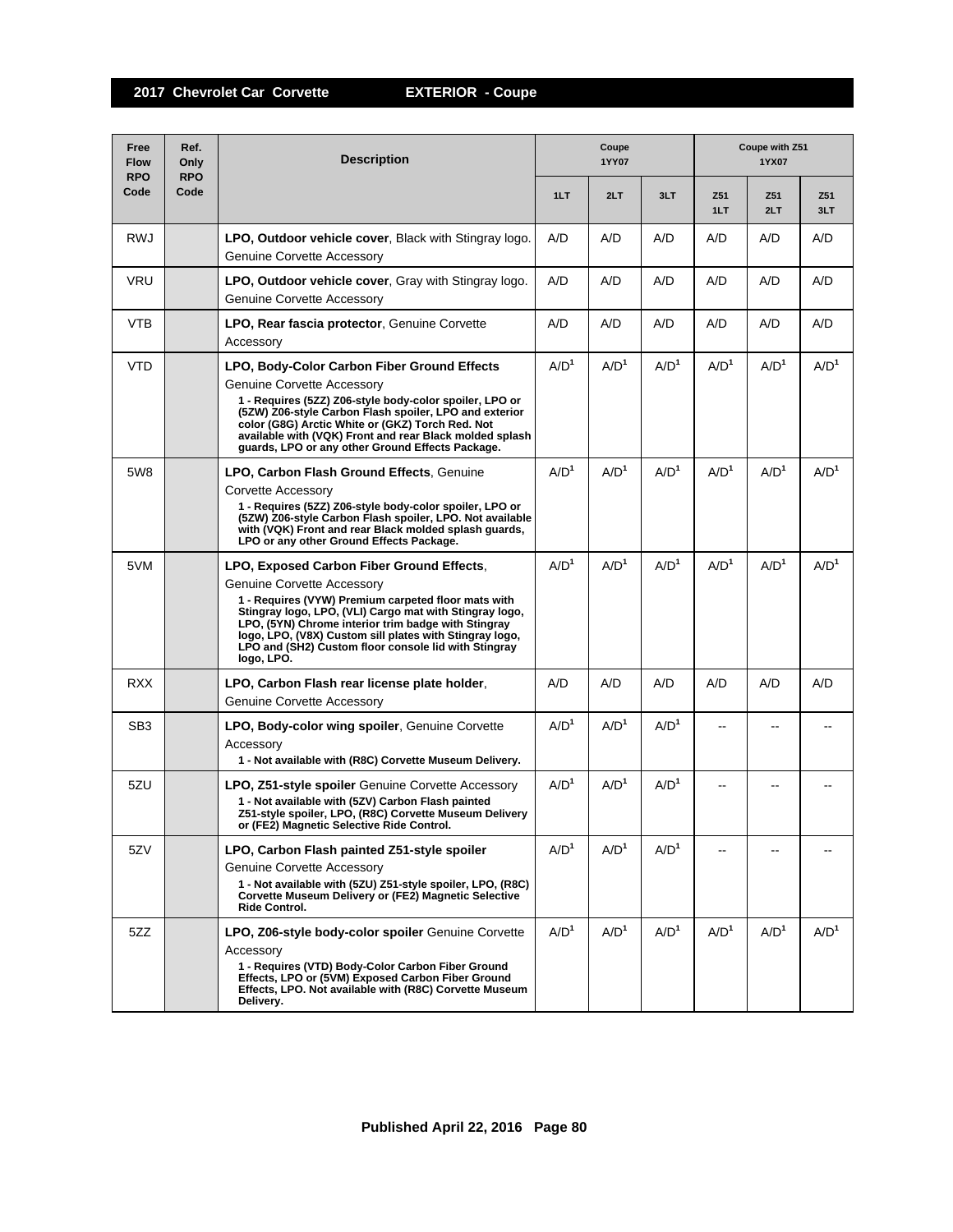| Free<br><b>Flow</b><br><b>RPO</b> | Ref.<br>Only<br><b>RPO</b> | <b>Description</b>                                                                                                                                                                                                                                            | Coupe<br><b>1YY07</b>    |                  |                  |                  | Coupe with Z51<br>1YX07 |                  |  |  |
|-----------------------------------|----------------------------|---------------------------------------------------------------------------------------------------------------------------------------------------------------------------------------------------------------------------------------------------------------|--------------------------|------------------|------------------|------------------|-------------------------|------------------|--|--|
| Code                              | Code                       |                                                                                                                                                                                                                                                               | 1LT                      | 2LT              | 3LT              | Z51<br>1LT       | Z51<br>2LT              | Z51<br>3LT       |  |  |
| 5ZW                               |                            | LPO, Z06-style Carbon Flash spoiler, Genuine<br>Corvette Accessory<br>1 - Requires (5W8) Carbon Flash Ground Effects, LPO.<br>Not available with (R8C) Corvette Museum Delivery or<br>any other spoiler.                                                      | A/D <sup>1</sup>         | A/D <sup>1</sup> | A/D <sup>1</sup> | A/D <sup>1</sup> | A/D <sup>1</sup>        | A/D <sup>1</sup> |  |  |
| 5KX                               |                            | LPO, Stingray Exterior Appearance Package Coupe,<br>includes (RWH) Black indoor vehicle cover with<br>Stingray logo, LPO, (RXJ) Wheel center caps with<br>Stingray logo, LPO and (VTE) Underhood liner with<br>Stingray logo, LPO. Genuine Corvette Accessory | A/D                      | A/D              | A/D              | A/D              | A/D                     | A/D              |  |  |
| <b>PDV</b>                        |                            | <b>LPO, Wing-Style Spoiler with Wicker Genuine</b><br>Corvette Accessory<br>1 - Not available with (R8C) Corvette Museum Delivery.                                                                                                                            |                          |                  | --               | A/D <sup>1</sup> | A/D <sup>1</sup>        | A/D <sup>1</sup> |  |  |
| <b>VQK</b>                        |                            | LPO, Front and rear Black molded splash quards.<br><b>Genuine Corvette Accessory</b><br>1 - Not available with any Ground Effects Package.                                                                                                                    | A/D <sup>1</sup>         | A/D <sup>1</sup> | A/D <sup>1</sup> | A/D <sup>1</sup> | A/D <sup>1</sup>        | A/D <sup>1</sup> |  |  |
| <b>VTE</b>                        |                            | LPO, Underhood liner with Stingray logo. Genuine<br><b>Corvette Accessory</b><br>1 - Not available with (VO4) Underhood liner with<br>crossed flags logo, LPO.                                                                                                | A/D <sup>1</sup>         | A/D <sup>1</sup> | A/D <sup>1</sup> | A/D <sup>1</sup> | A/D <sup>1</sup>        | A/D <sup>1</sup> |  |  |
| VO <sub>4</sub>                   |                            | LPO, Underhood liner with crossed flags logo.<br><b>Genuine Corvette Accessory</b><br>1 - Not available with (VTE) Underhood liner with<br>Stingray logo, LPO.                                                                                                | A/D <sup>1</sup>         | A/D <sup>1</sup> | A/D <sup>1</sup> | A/D <sup>1</sup> | A/D <sup>1</sup>        | A/D <sup>1</sup> |  |  |
| RXJ                               |                            | LPO, Wheel center caps with Stingray logo Genuine<br>Corvette Accessory                                                                                                                                                                                       | A/D                      | A/D              | A/D              | A/D              | A/D                     | A/D              |  |  |
| 5ZG                               |                            | LPO, Carbon Fiber wheel center caps with crossed<br>flags logo, Genuine Corvette Accessory                                                                                                                                                                    | A/D                      | A/D              | A/D              | A/D              | A/D                     | A/D              |  |  |
| <b>RXH</b>                        |                            | LPO, Jake logo center caps, Genuine Corvette<br>Accessory                                                                                                                                                                                                     | A/D                      | A/D              | A/D              | A/D              | A/D                     | A/D              |  |  |
| <b>VWD</b>                        |                            | LPO, Chrome Z51 logo center caps, Genuine<br>Corvette Accessory<br>1 - Requires (5YU) Torque directional chrome aluminum<br>wheels. LPO or (Q7E) chrome aluminum wheels. Not<br>available with (RXJ) Wheel center caps with Stingray<br>logo, LPO.            | $\overline{\phantom{a}}$ | $\sim$           | $\sim$           | A/D <sup>1</sup> | A/D <sup>1</sup>        | A/D <sup>1</sup> |  |  |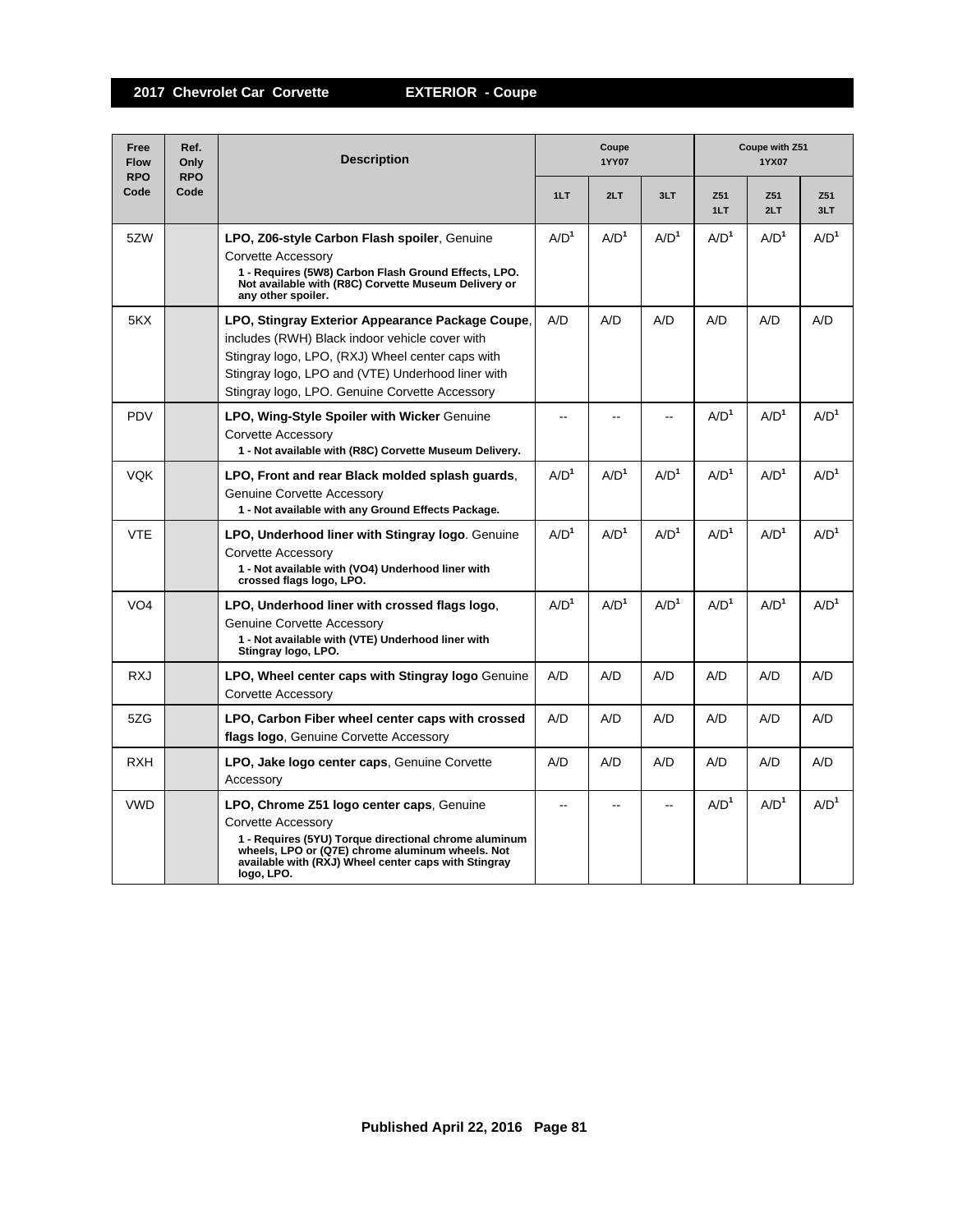| Free<br><b>Flow</b><br><b>RPO</b> | Ref.<br>Only<br><b>RPO</b> | <b>Description</b>                                                                                                                                                                                                                                                                                                                                                                                                                                                                                                                                                                                                             | Coupe<br>1YY07   |                  |                  | Coupe with Z51<br>1YX07 |                  |                  |
|-----------------------------------|----------------------------|--------------------------------------------------------------------------------------------------------------------------------------------------------------------------------------------------------------------------------------------------------------------------------------------------------------------------------------------------------------------------------------------------------------------------------------------------------------------------------------------------------------------------------------------------------------------------------------------------------------------------------|------------------|------------------|------------------|-------------------------|------------------|------------------|
| Code                              | Code                       |                                                                                                                                                                                                                                                                                                                                                                                                                                                                                                                                                                                                                                | 1LT              | 2LT              | 3LT              | Z51<br>1LT              | Z51<br>2LT       | Z51<br>3LT       |
| 5YZ                               |                            | LPO, Z51-style Satin Black with Red stripe<br>aluminum 19" (48.3 cm) front and 20" (50.8 cm) rear<br>wheels, includes wheels, center caps and wheel lock<br>kit. Genuine Corvette Accessory. 5YZ can be ordered<br>with other optional wheels. When ordering 5YZ with<br>other optional wheels, 2 complete sets of wheels are<br>being ordered. Please ensure customer desires both<br>sets of wheels before proceeding to place order with<br>LPO wheels 5YZ<br>1 - Includes 19" front and 20" rear tires. Not available<br>with (R8C) Corvette Museum Delivery.<br>2 - Not available with (R8C) Corvette Museum Delivery.    | A/D <sup>1</sup> | A/D <sup>1</sup> | A/D <sup>1</sup> | A/D <sup>2</sup>        | A/D <sup>2</sup> | A/D <sup>2</sup> |
| 5Z2                               |                            | LPO, Z51-style Satin Black with Yellow stripe<br>aluminum 19" (48.3 cm) front and 20" (50.8 cm) rear<br>wheels, includes wheels, center caps and wheel lock<br>kit. Genuine Corvette Accessory. 5Z2 can be ordered<br>with other optional wheels. When ordering 5Z2 with<br>other optional wheels, 2 complete sets of wheels are<br>being ordered. Please ensure customer desires both<br>sets of wheels before proceeding to place order with<br>LPO wheels 5Z2<br>1 - Includes 19" front and 20" rear tires. Not available<br>with (R8C) Corvette Museum Delivery.<br>2 - Not available with (R8C) Corvette Museum Delivery. | A/D <sup>1</sup> | $A/D^1$          | A/D <sup>1</sup> | A/D <sup>2</sup>        | A/D <sup>2</sup> | A/D <sup>2</sup> |
| 5YU                               |                            | LPO, Torque directional chrome aluminum 19" (48.3)<br>cm) front and 20" (50.8 cm) rear wheels, includes<br>wheels, center caps and wheel lock kit. Genuine<br>Corvette Accessory. 5YU can be ordered with other<br>optional wheels. When ordering 5YU with other optional<br>wheels, 2 complete sets of wheels are being ordered.<br>Please ensure customer desires both sets of wheels<br>before proceeding to place order with LPO wheels 5YU<br>1 - Includes 19" front and 20" rear tires. Not available<br>with (R8C) Corvette Museum Delivery.<br>2 - Not available with (R8C) Corvette Museum Delivery.                  | A/D <sup>1</sup> | A/D <sup>1</sup> | A/D <sup>1</sup> | A/D <sup>2</sup>        | A/D <sup>2</sup> | A/D <sup>2</sup> |
| 5YV                               |                            | LPO, Torque Silver aluminum 19" (48.3 cm) front<br>and 20" (50.8 cm) rear wheels, includes wheels,<br>center caps and wheel lock kit. Genuine Corvette<br>Accessory. 5YV can be ordered with other optional<br>wheels. When ordering 5YV with other optional wheels,<br>2 complete sets of wheels are being ordered. Please<br>ensure customer desires both sets of wheels before<br>proceeding to place order with LPO wheels 5YV<br>1 - Includes 19" front and 20" rear tires. Not available<br>with (R8C) Corvette Museum Delivery.<br>2 - Not available with (R8C) Corvette Museum Delivery.                               | A/D <sup>1</sup> | A/D <sup>1</sup> | A/D <sup>1</sup> | A/D <sup>2</sup>        | A/D <sup>2</sup> | A/D <sup>2</sup> |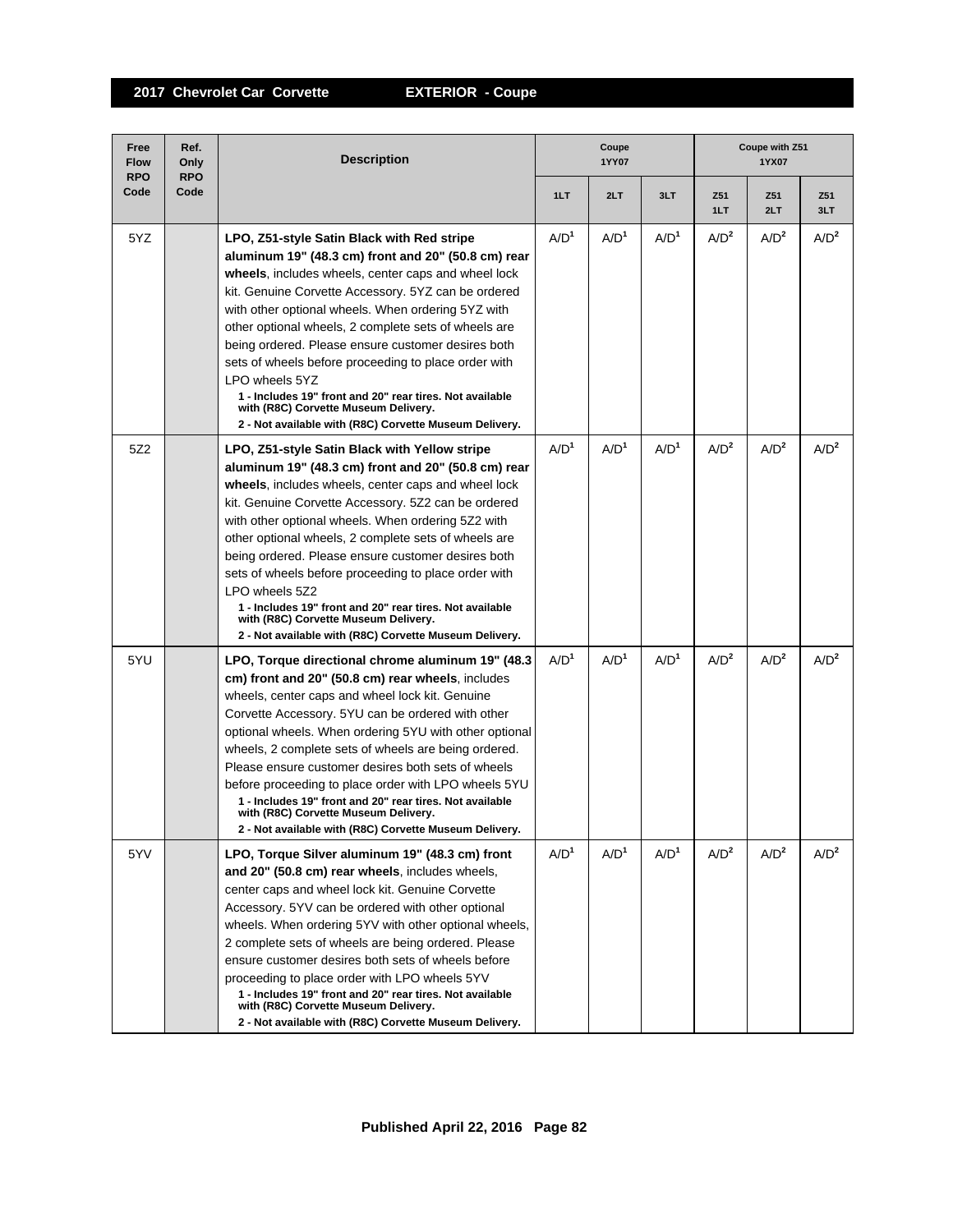| Free<br><b>Flow</b><br><b>RPO</b> | Ref.<br>Only<br><b>RPO</b>  | <b>Description</b>                                                                                                                                                                                                                                                                                                                                                                                                                                                                                                                                                                                      | Coupe<br>1YY07           |                  |                  |                          | Coupe with Z51<br>1YX07  |                  |  |  |
|-----------------------------------|-----------------------------|---------------------------------------------------------------------------------------------------------------------------------------------------------------------------------------------------------------------------------------------------------------------------------------------------------------------------------------------------------------------------------------------------------------------------------------------------------------------------------------------------------------------------------------------------------------------------------------------------------|--------------------------|------------------|------------------|--------------------------|--------------------------|------------------|--|--|
| Code                              | Code                        |                                                                                                                                                                                                                                                                                                                                                                                                                                                                                                                                                                                                         | 1LT                      | 2LT              | 3LT              | Z51<br>1LT               | Z51<br>2LT               | Z51<br>3LT       |  |  |
| 5YW                               |                             | LPO, Motorsports polished aluminum 19" (48.3 cm)<br>front and 20" (50.8 cm) rear wheels, includes wheels,<br>center caps and wheel lock kit. Genuine Corvette<br>Accessory. 5YW can be ordered with other optional<br>wheels. When ordering 5YW with other optional<br>wheels, 2 complete sets of wheels are being ordered.<br>Please ensure customer desires both sets of wheels<br>before proceeding to place order with LPO wheels 5YW<br>1 - Includes 19" front and 20" rear tires. Not available<br>with (R8C) Corvette Museum Delivery.<br>2 - Not available with (R8C) Corvette Museum Delivery. | A/D <sup>1</sup>         | A/D <sup>1</sup> | A/D <sup>1</sup> | A/D <sup>2</sup>         | A/D <sup>2</sup>         | $A/D^2$          |  |  |
| 5YX                               |                             | LPO, Motorsports Black aluminum 19" (48.3 cm)<br>front and 20" (50.8 cm) rear wheels, includes wheels,<br>center caps and wheel lock kit. Genuine Corvette<br>Accessory. 5YX can be ordered with other optional<br>wheels. When ordering 5YX with other optional wheels,<br>2 complete sets of wheels are being ordered. Please<br>ensure customer desires both sets of wheels before<br>proceeding to place order with LPO wheels 5YX<br>1 - Includes 19" front and 20" rear tires. Not available<br>with (R8C) Corvette Museum Delivery.<br>2 - Not available with (R8C) Corvette Museum Delivery.    | A/D <sup>1</sup>         | A/D <sup>1</sup> | A/D <sup>1</sup> | A/D <sup>2</sup>         | A/D <sup>2</sup>         | A/D <sup>2</sup> |  |  |
|                                   | DL <sub>8</sub>             | <b>Mirrors</b> , outside heated power-adjustable, body-color                                                                                                                                                                                                                                                                                                                                                                                                                                                                                                                                            | S                        | $\overline{a}$   | --               | S                        | $\overline{\phantom{a}}$ | --               |  |  |
|                                   | D <sub>D</sub> <sub>0</sub> | Mirrors, outside heated power-adjustable and<br>driver-side auto-dimming, body-color                                                                                                                                                                                                                                                                                                                                                                                                                                                                                                                    | $\overline{a}$           | Ш                | Ш                | $\overline{a}$           | <b>The State</b>         |                  |  |  |
|                                   | <b>EYK</b>                  | <b>Chrome Badge Package</b>                                                                                                                                                                                                                                                                                                                                                                                                                                                                                                                                                                             | S                        | S                | S                | S                        | S                        | S                |  |  |
| <b>EYT</b>                        |                             | Carbon Flash Badge Package<br>1 - Included with (ZLG) Black Suede Design Package.                                                                                                                                                                                                                                                                                                                                                                                                                                                                                                                       | A                        | Α                | $A^1$            | A                        | A                        | $A^1$            |  |  |
| CFZ                               |                             | Carbon-Flash Painted Ground Effects Package,<br>includes Carbon Flash-painted splitter and rockers, and<br>more aggressive rear spoiler                                                                                                                                                                                                                                                                                                                                                                                                                                                                 | A                        | A                | A                | A                        | A                        | A                |  |  |
|                                   | <b>CFA</b>                  | Roof panel, carbon fiber, painted body-color,<br>removable                                                                                                                                                                                                                                                                                                                                                                                                                                                                                                                                              | S                        | S                | S                | S                        | S                        | S                |  |  |
| CC <sub>3</sub>                   |                             | Roof panel, 1-piece transparent, removable                                                                                                                                                                                                                                                                                                                                                                                                                                                                                                                                                              | Α                        | Α                | Α                | Α                        | Α                        | Α                |  |  |
| C <sub>2</sub> Z                  |                             | Roof panel, visible carbon fiber with body-color<br>surround, removable                                                                                                                                                                                                                                                                                                                                                                                                                                                                                                                                 | $\overline{\phantom{a}}$ | Α                | Α                | ц.                       | Α                        | Α                |  |  |
| C <sub>2</sub> M                  |                             | Carbon Fiber Dual Roof Package, includes (C2Z)<br>visible carbon fiber roof panel with body-color surround<br>and (CC3) transparent roof panel                                                                                                                                                                                                                                                                                                                                                                                                                                                          | --                       | A                | Α                | --                       | Α                        | A                |  |  |
| C2Q                               |                             | Body-Color Dual Roof Package, includes (CFA)<br>body-color roof panel with body-color surround and<br>(CC3) transparent roof panel                                                                                                                                                                                                                                                                                                                                                                                                                                                                      | $\overline{\phantom{a}}$ | Α                | Α                | $\overline{\phantom{a}}$ | Α                        | A                |  |  |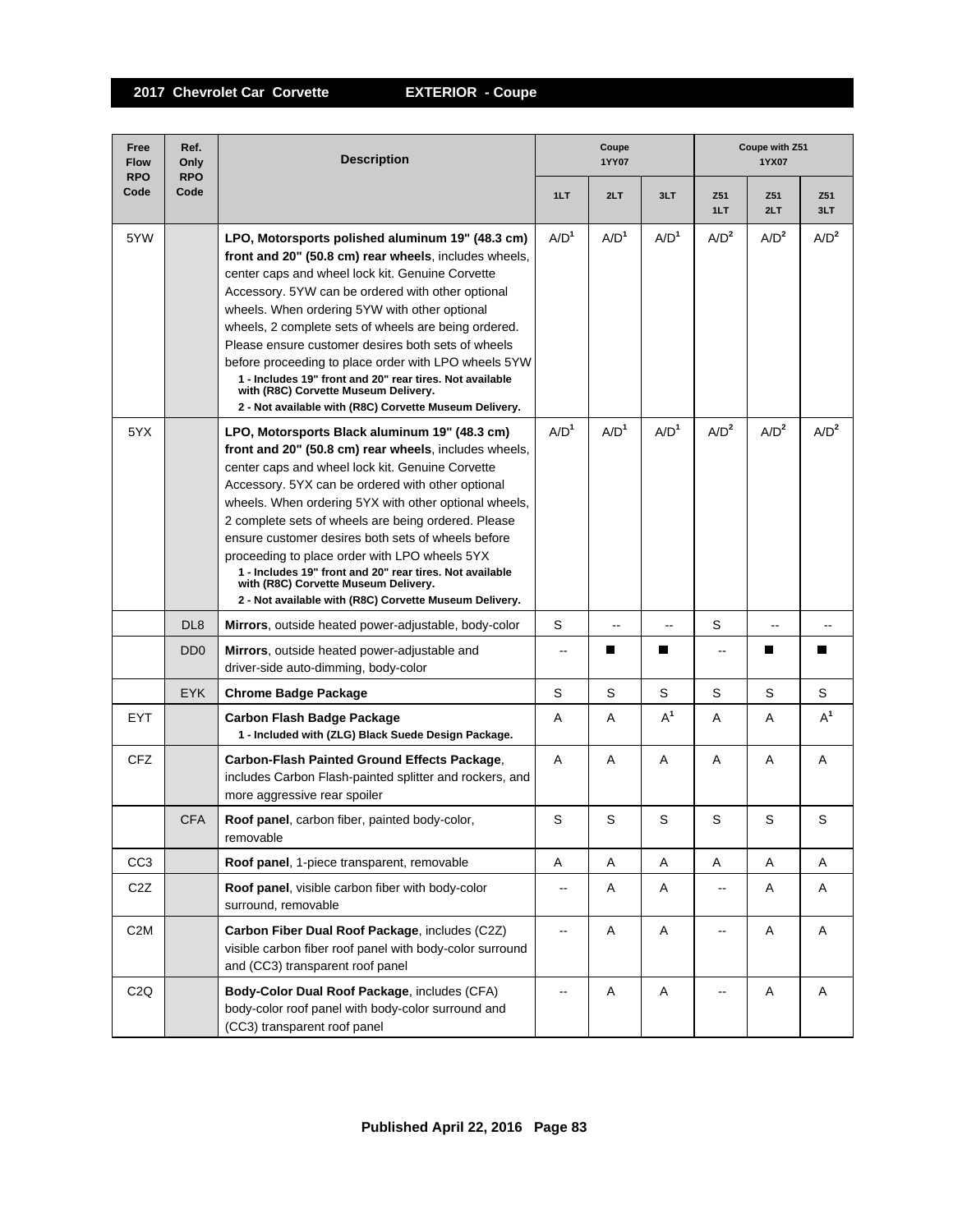| Free<br><b>Flow</b><br><b>RPO</b> | Ref.<br>Only<br><b>RPO</b> | <b>Description</b>                                                                                                                                                                                                                                                                                                                                                                                                                                                              | Coupe<br>1YY07 |                |                | Coupe with Z51<br>1YX07 |            |            |  |
|-----------------------------------|----------------------------|---------------------------------------------------------------------------------------------------------------------------------------------------------------------------------------------------------------------------------------------------------------------------------------------------------------------------------------------------------------------------------------------------------------------------------------------------------------------------------|----------------|----------------|----------------|-------------------------|------------|------------|--|
| Code                              | Code                       |                                                                                                                                                                                                                                                                                                                                                                                                                                                                                 | 1LT            | 2LT            | 3LT            | Z51<br>1LT              | Z51<br>2LT | Z51<br>3LT |  |
| <b>TTV</b>                        |                            | Spoiler, rear and outside mirrors, carbon flash-painted<br>1 - Not available with (GBA) Black exterior color.                                                                                                                                                                                                                                                                                                                                                                   | Α              | A              | A              | $A^1$                   | $A^1$      | $A^1$      |  |
| <b>DTW</b>                        |                            | <b>Carbon Flash Hood Stinger Stripe</b><br>1 - Not available with any other stripe package.                                                                                                                                                                                                                                                                                                                                                                                     | $A^1$          | $A^1$          | $A^1$          | $A^1$                   | $A^1$      | $A^1$      |  |
| DXM                               |                            | <b>Shark Gray Hood Stinger Stripe</b><br>1 - Not available with any other stripe package.                                                                                                                                                                                                                                                                                                                                                                                       | $A^1$          | $A^1$          | $A^1$          | $A^1$                   | $A^1$      | $A^1$      |  |
| <b>DYV</b>                        |                            | <b>NEW! Satin Black Hood Stinger Stripe</b><br>1 - Not available with any other stripe package.                                                                                                                                                                                                                                                                                                                                                                                 | $A^1$          | $A^1$          | $A^1$          | $A^1$                   | $A^1$      | $A^1$      |  |
| <b>DVQ</b>                        |                            | Jake Carbon Flash Metallic Two-Tone Hood Stinger<br>Decal<br>1 - Not available with any other stripe package.                                                                                                                                                                                                                                                                                                                                                                   | $A^1$          | $A^1$          | $A^1$          | $A^1$                   | $A^1$      | $A^1$      |  |
| <b>DTP</b>                        |                            | <b>Blade Silver Full Length Dual Racing Stripe</b><br>Package<br>1 - Not available with any other stripe package or<br>exterior color (GAN) Blade Silver Metallic.                                                                                                                                                                                                                                                                                                              | $A^1$          | $A^1$          | $A^1$          | $A^1$                   | $A^1$      | $A^1$      |  |
| <b>DTH</b>                        |                            | Carbon Flash Full Length Dual Racing Stripe<br>Package<br>1 - Not available with any other stripe package.                                                                                                                                                                                                                                                                                                                                                                      | $A^1$          | $A^1$          | $A^1$          | $A^1$                   | $A^1$      | $A^1$      |  |
| <b>DTR</b>                        |                            | <b>Crystal Red Full Length Dual Racing Stripe</b><br>Package<br>1 - Not available with any other stripe package.                                                                                                                                                                                                                                                                                                                                                                | $A^1$          | $A^1$          | $A^1$          | $A^1$                   | $A^1$      | $A^1$      |  |
| <b>DTN</b>                        |                            | Cyber Gray Full Length Dual Racing Stripe Package<br>1 - Not available with any other stripe package.                                                                                                                                                                                                                                                                                                                                                                           | $A^1$          | $A^1$          | $A^1$          | $A^1$                   | $A^1$      | $A^1$      |  |
| DTQ                               |                            | Inferno Orange Full Length Dual Racing Stripe<br>Package<br>1 - Not available with any other stripe package.                                                                                                                                                                                                                                                                                                                                                                    | $A^1$          | $A^1$          | $A^1$          | $A^1$                   | $A^1$      | $A^1$      |  |
| <b>DUP</b>                        |                            | Red, White and Blue Full Length Racing Decal<br>Package<br>1 - Not available with any other stripe package.                                                                                                                                                                                                                                                                                                                                                                     | $A^1$          | A <sup>1</sup> | $A^1$          | $A^1$                   | $A^1$      | $A^1$      |  |
| <b>DWA</b>                        |                            | Velocity Yellow Full Length Racing Decal Package<br>1 - Not available with any other stripe package or<br>exterior color (GC6) Corvette Racing Yellow Tintcoat.                                                                                                                                                                                                                                                                                                                 | $A^1$          | A <sup>1</sup> | $A^1$          | $A^1$                   | $A^1$      | $A^1$      |  |
| EFY                               |                            | <b>Vents, exterior, body-color painted</b><br>1 - Not available with (GBA) Black exterior color.                                                                                                                                                                                                                                                                                                                                                                                | $A^1$          | $A^1$          | $A^1$          | $A^1$                   | $A^1$      | $A^1$      |  |
| EFX                               |                            | <b>Vents, exterior, Shark Gray-painted</b><br>1 - Not available with (EFY) body-color-painted exterior<br>vents or (G7Q) Watkins Glen Gray Metallic exterior color.                                                                                                                                                                                                                                                                                                             | $A^1$          | $A^1$          | $A^1$          | $A^1$                   | $A^1$      | $A^1$      |  |
|                                   | <b>XBK</b>                 | Tires, P245/40ZR18 front and P285/35ZR19 rear,<br>performance, summer-only, run flat<br>1 - Do not use summer only tires in winter conditions, as<br>it would adversely affect vehicle safety, performance<br>and durability. Use only GM-approved tire and wheel<br>combinations. Unapproved combinations may change<br>the vehicle's performance characteristics. For important<br>tire and wheel information, see your dealer for a copy of<br>the vehicle's owner's manual. | S <sup>1</sup> | S <sup>1</sup> | S <sup>1</sup> |                         | --         |            |  |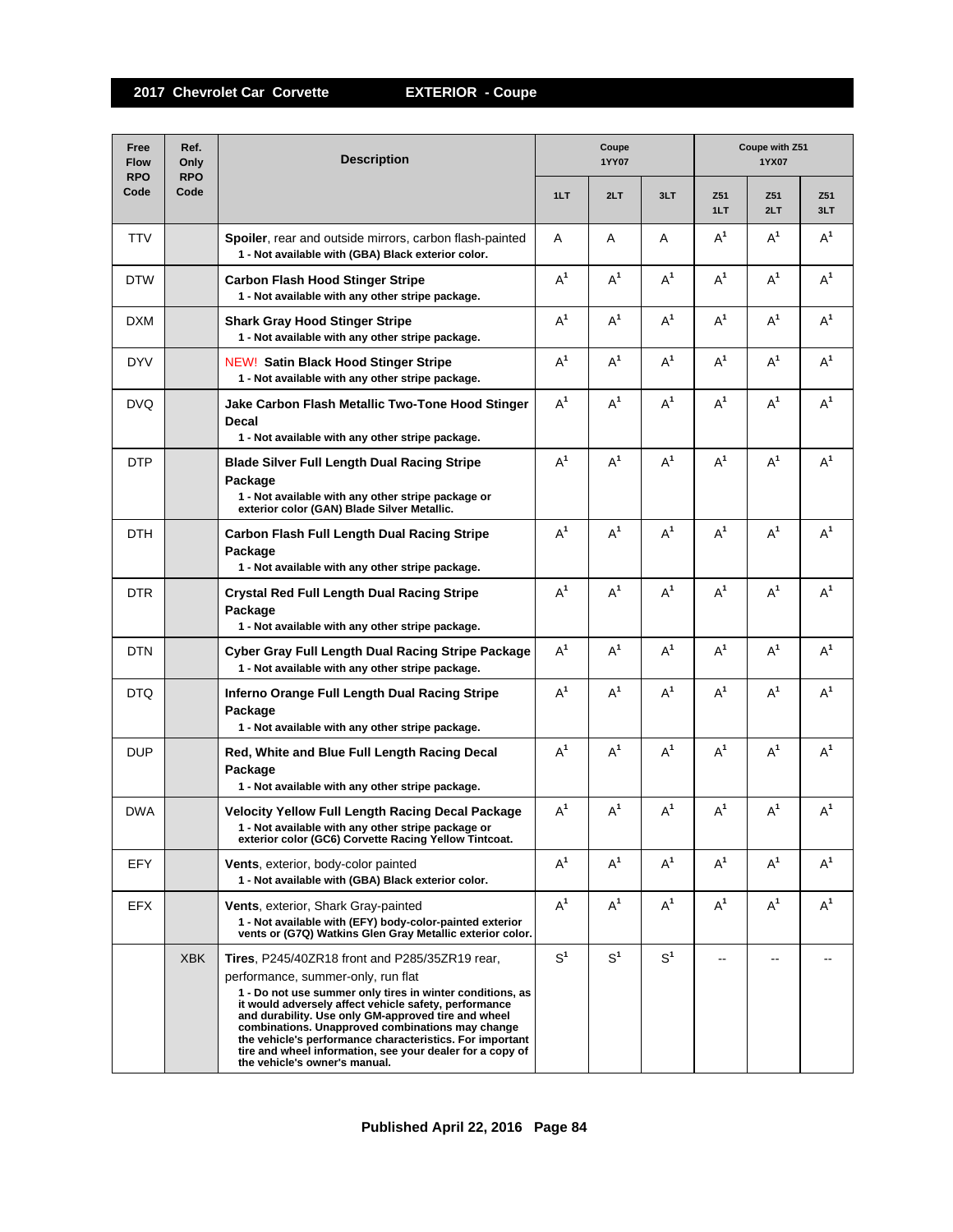| Free<br><b>Flow</b><br><b>RPO</b> | Ref.<br>Only<br><b>RPO</b> | <b>Description</b>                                                                                                                                                                                                                                                                                                                                                                                                                                                                                                                                                                                                                                                                                                                                                                                                                                                                                                                                              |       | Coupe<br>1YY07 |       | Coupe with Z51<br>1YX07  |            |            |
|-----------------------------------|----------------------------|-----------------------------------------------------------------------------------------------------------------------------------------------------------------------------------------------------------------------------------------------------------------------------------------------------------------------------------------------------------------------------------------------------------------------------------------------------------------------------------------------------------------------------------------------------------------------------------------------------------------------------------------------------------------------------------------------------------------------------------------------------------------------------------------------------------------------------------------------------------------------------------------------------------------------------------------------------------------|-------|----------------|-------|--------------------------|------------|------------|
| Code                              | Code                       |                                                                                                                                                                                                                                                                                                                                                                                                                                                                                                                                                                                                                                                                                                                                                                                                                                                                                                                                                                 | 1LT   | 2LT            | 3LT   | Z51<br>1LT               | Z51<br>2LT | Z51<br>3LT |
|                                   | <b>XFJ</b>                 | <b>Tires.</b> P245/35ZR19 front and P285/30ZR20 rear,<br>performance, summer-only, run flat<br>1 - Included and only available with (FE2) Magnetic<br>Selective Ride Control. Do not use summer only tires in<br>winter conditions, as it would adversely affect vehicle<br>safety, performance and durability. Use only<br>GM-approved tire and wheel combinations. Unapproved<br>combinations may change the vehicle's performance<br>characteristics. For important tire and wheel<br>information, see your dealer for a copy of the vehicle's<br>owner's manual.<br>2 - Do not use summer only tires in winter conditions, as<br>it would adversely affect vehicle safety, performance<br>and durability. Use only GM-approved tire and wheel<br>combinations. Unapproved combinations may change<br>the vehicle's performance characteristics. For important<br>tire and wheel information, see your dealer for a copy of<br>the vehicle's owner's manual. | $A^1$ | $A^1$          | $A^1$ | $S^2$                    | $S^2$      | $S^2$      |
|                                   | QG <sub>6</sub>            | Wheels, Silver-painted aluminum, 18" x 8.5" (45.7 cm x<br>21.6 cm), front and 19" x 10.0" (48.3 cm x 25.4 cm),<br>rear                                                                                                                                                                                                                                                                                                                                                                                                                                                                                                                                                                                                                                                                                                                                                                                                                                          | S     | S              | S     |                          |            |            |
| Q7S                               |                            | Wheels, 5-split spoke, Silver-painted aluminum, 19" x<br>8.5" (48.3 cm x 21.6 cm) front and 20" x 10" (50.8 cm x<br>25.4 cm) rear<br>1 - Requires (FE2) Magnetic Selective Ride Control.                                                                                                                                                                                                                                                                                                                                                                                                                                                                                                                                                                                                                                                                                                                                                                        | $A^1$ | $A^1$          | $A^1$ | S                        | S          | S          |
| Q7E                               |                            | <b>Wheels</b> , chrome aluminum, $19" \times 8.5"$ (48.3 cm $\times$ 21.6<br>cm) front and 20" x 10" (50.8 cm x 25.4 cm) rear<br>1 - Requires (FE2) Magnetic Selective Ride Control.                                                                                                                                                                                                                                                                                                                                                                                                                                                                                                                                                                                                                                                                                                                                                                            | $A^1$ | $A^1$          | $A^1$ | A                        | Α          | A          |
| Q7T                               |                            | Wheels, Black aluminum, 19" x 8.5" (48.3 cm x 21.6)<br>cm) front and 20" x 10" (50.8 cm x 25.4 cm) rear<br>1 - Requires (FE2) Magnetic Selective Ride Control.                                                                                                                                                                                                                                                                                                                                                                                                                                                                                                                                                                                                                                                                                                                                                                                                  | $A^1$ | $A^1$          | $A^1$ | Α                        | Α          | Α          |
| QCC                               |                            | Wheels, Black machined aluminum, 19" x 8.5" (48.3)<br>cm x 21.6 cm) front and 20" x 10" (50.8 cm x 25.4 cm)<br>rear<br>1 - Requires (FE2) Magnetic Selective Ride Control.                                                                                                                                                                                                                                                                                                                                                                                                                                                                                                                                                                                                                                                                                                                                                                                      | $A^1$ | $A^1$          | $A^1$ | A                        | A          | A          |
| R87                               |                            | <b>Wheels, Z51-style Satin Black with Red stripe</b><br>aluminum 19" (48.3 cm) front and 20" (50.8 cm) rear<br>1 - Requires (FE2) Magnetic Selective Ride Control.                                                                                                                                                                                                                                                                                                                                                                                                                                                                                                                                                                                                                                                                                                                                                                                              | $A^1$ | A <sup>1</sup> | $A^1$ | Α                        | A          | A          |
| QX3                               |                            | Wheels, chrome aluminum, 18" x 8.5" (45.7 cm x 21.6)<br>cm) front and 19" x 10.0" (48.3 cm x 25.4 cm) rear                                                                                                                                                                                                                                                                                                                                                                                                                                                                                                                                                                                                                                                                                                                                                                                                                                                      | Α     | Α              | A     | $\overline{\phantom{a}}$ | --         |            |
| QX1                               |                            | Wheels, Black aluminum, 18" x 8.5" (45.7 cm x 21.6)<br>cm) front and 19" x 10" (48.3 cm x 25.4 cm) rear                                                                                                                                                                                                                                                                                                                                                                                                                                                                                                                                                                                                                                                                                                                                                                                                                                                         | Α     | Α              | A     | $\mathbf{u}$             | --         |            |
| <b>RPK</b>                        |                            | Wheels, Black machined aluminum, 18" x 8.5" (45.7)<br>cm x 21.6 cm) front and 19" x 10" (48.3 cm x 25.4 cm)<br>rear                                                                                                                                                                                                                                                                                                                                                                                                                                                                                                                                                                                                                                                                                                                                                                                                                                             | A     | Α              | A     | $\overline{\phantom{a}}$ | --         |            |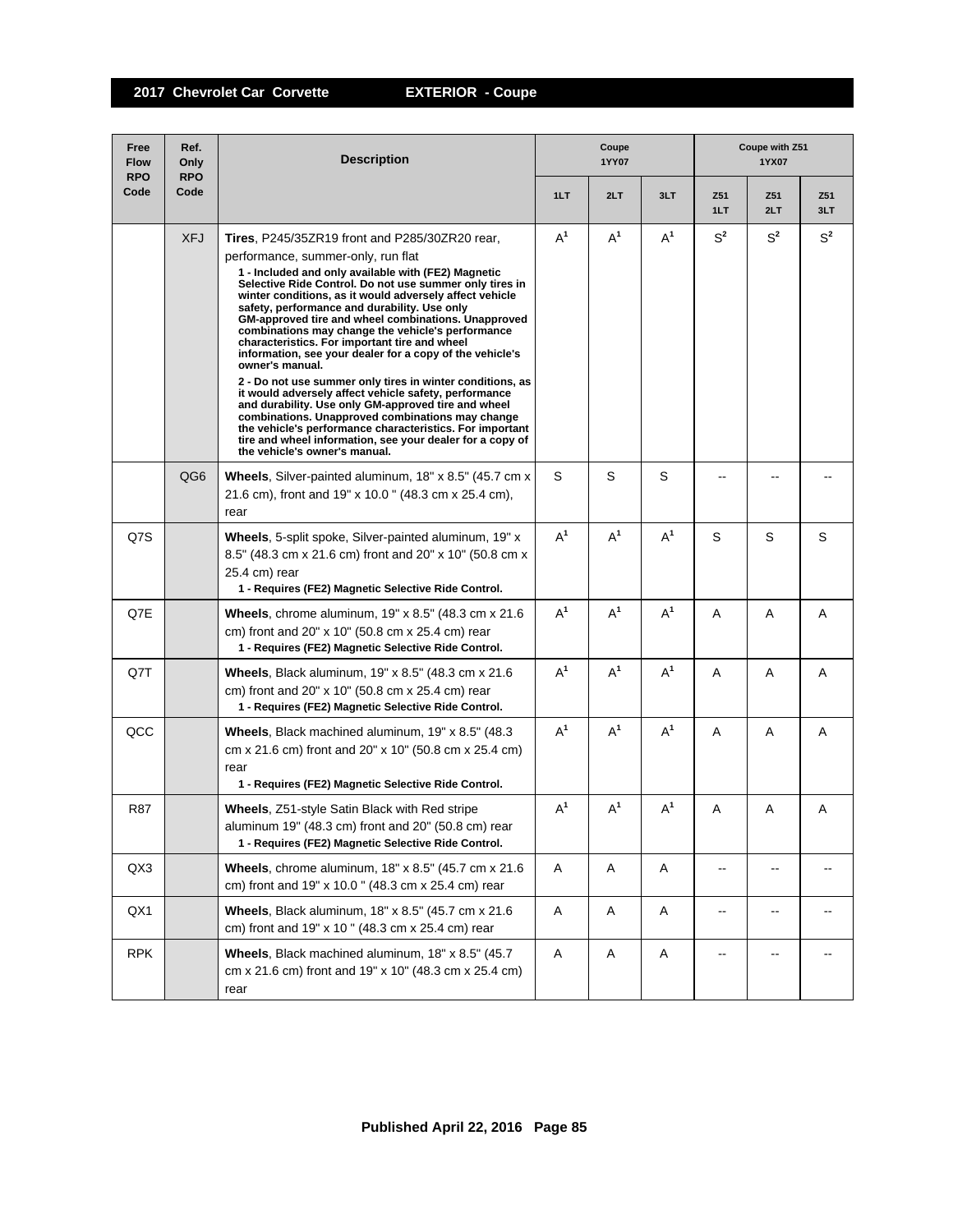| Free<br><b>Flow</b> | Ref.<br>Only       | <b>Description</b>                                                                                                                                                                                                                               | Coupe<br><b>1YY07</b> |     |       | Coupe with Z51<br>1YX07 |                        |                        |
|---------------------|--------------------|--------------------------------------------------------------------------------------------------------------------------------------------------------------------------------------------------------------------------------------------------|-----------------------|-----|-------|-------------------------|------------------------|------------------------|
| <b>RPO</b><br>Code  | <b>RPO</b><br>Code |                                                                                                                                                                                                                                                  | 1LT                   | 2LT | 3LT   | Z <sub>51</sub><br>1LT  | Z <sub>51</sub><br>2LT | Z <sub>51</sub><br>3LT |
|                     | R86                | <b>Wheels, Motorsports polished aluminum, 19" x 8.5"</b><br>(48.3 cm x 21.6 cm) front and 20" x 10" (50.8 cm x 25.4<br>cm) rear<br>1 - Included and only available with (ZLD) Twilight Blue<br>Design Package or (ZLE) Spice Red Design Package. |                       |     | $A^1$ | --                      |                        | A                      |
|                     |                    | <b>Wipers, front intermittent</b>                                                                                                                                                                                                                | S                     | S   | S     | S                       | S                      |                        |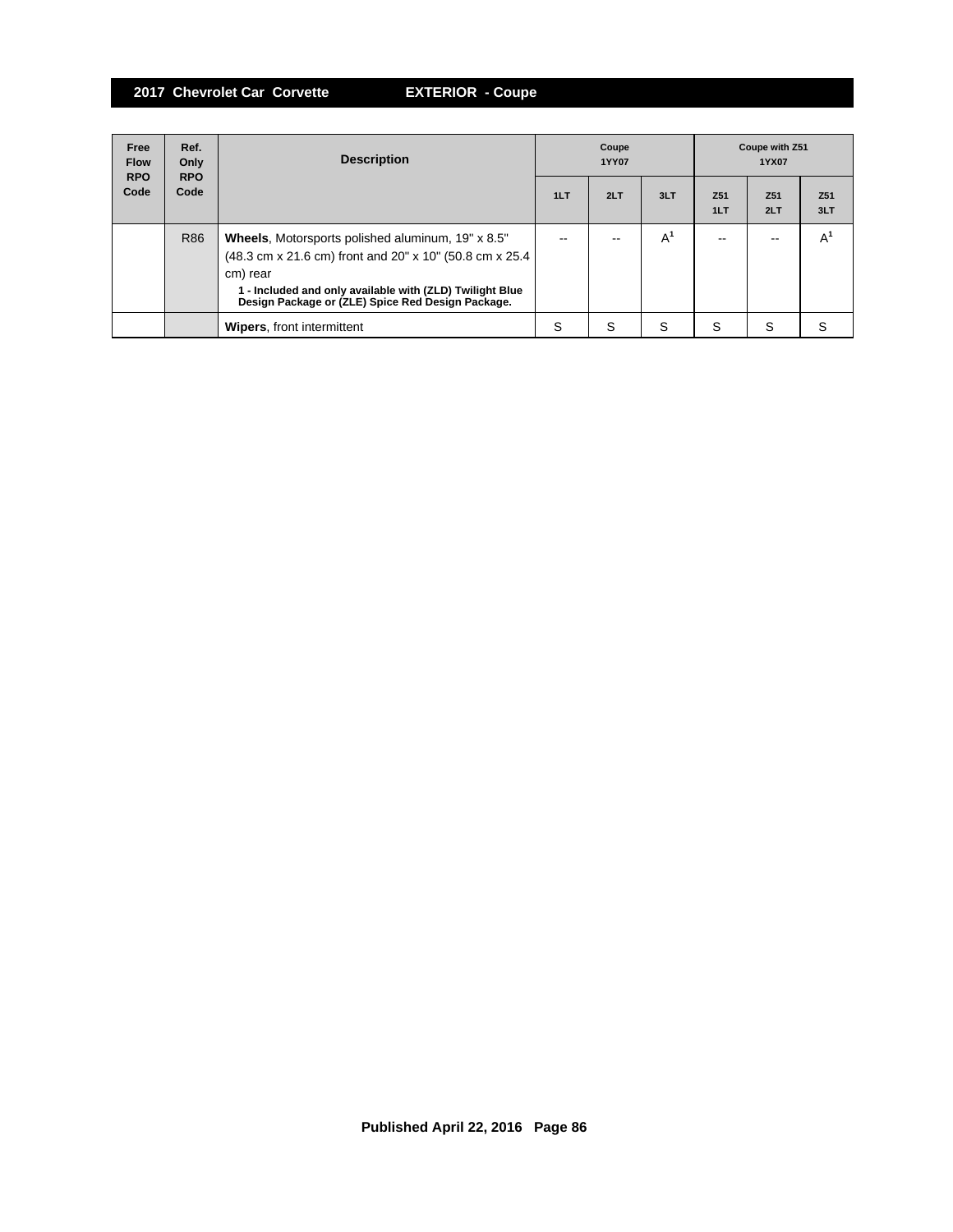$S =$  Standard Equipment A = Available -- (dashes) = Not Available D = ADI Available  $\blacksquare$  = Included in Equipment Group  $\blacksquare$  = Included in Equipment Group but upgradeable

| Codes listed in the shaded column titled Ref. Only RPO Code are for internal use only and should not be ordered. |                            |                                                                                                                                                                                                                                                                                                                                                                                                                                                                                                                                                                                                                                                                                                                                                                                                                                                                                                                                                                                                                                                                                                                                                                                                                                                                                                     |     |                                    |       |            |                                      |            |  |
|------------------------------------------------------------------------------------------------------------------|----------------------------|-----------------------------------------------------------------------------------------------------------------------------------------------------------------------------------------------------------------------------------------------------------------------------------------------------------------------------------------------------------------------------------------------------------------------------------------------------------------------------------------------------------------------------------------------------------------------------------------------------------------------------------------------------------------------------------------------------------------------------------------------------------------------------------------------------------------------------------------------------------------------------------------------------------------------------------------------------------------------------------------------------------------------------------------------------------------------------------------------------------------------------------------------------------------------------------------------------------------------------------------------------------------------------------------------------|-----|------------------------------------|-------|------------|--------------------------------------|------------|--|
| Free<br><b>Flow</b><br><b>RPO</b>                                                                                | Ref.<br>Only<br><b>RPO</b> | <b>Description</b>                                                                                                                                                                                                                                                                                                                                                                                                                                                                                                                                                                                                                                                                                                                                                                                                                                                                                                                                                                                                                                                                                                                                                                                                                                                                                  |     | <b>Convertible</b><br><b>1YY67</b> |       |            | <b>Convertible with Z51</b><br>1YX67 |            |  |
| Code                                                                                                             | Code                       |                                                                                                                                                                                                                                                                                                                                                                                                                                                                                                                                                                                                                                                                                                                                                                                                                                                                                                                                                                                                                                                                                                                                                                                                                                                                                                     | 1LT | 2LT                                | 3LT   | Z51<br>1LT | Z51<br>2LT                           | Z51<br>3LT |  |
| ZLD                                                                                                              |                            | Twilight Blue Design Package, includes (205) Blue<br>full-color instrument panel, doors and seats<br>1 - Also includes (R86) Motorsports polished aluminum,<br>19" front and 20" rear wheels. Requires (00T) Blue<br>convertible top and (FE2) Magnetic Selective Ride<br>Control. Available with exterior color (G8G) Arctic White<br>and requires (EFX) Shark Gray-painted exterior vents.<br>Available with exterior color (G7Q) Watkins Glen Gray<br>Metallic, (GAN) Blade Silver Metallic or (GTR) Admiral<br>Blue and requires (EFY) body-color painted exterior<br>vents. Not available with (J6E) Yellow-painted calipers or<br>(J6F) Red-painted calipers.<br>2 - Also includes (R86) Motorsports polished aluminum,<br>19" front and 20" rear wheels. Requires (00T) Blue<br>convertible top. Available with exterior color (G8G)<br>Arctic White and requires (EFX) Shark Gray-painted<br>exterior vents. Available with exterior color (G7Q)<br>Watkins Glen Gray Metallic, (GAN) Blade Silver Metallic<br>or (GTR) Admiral Blue and requires (EFY) body-color<br>painted exterior vents. Not available with (J6E)<br>Yellow-painted calipers or (J6F) Red-painted calipers.                                                                                                            |     | --                                 | $A^1$ |            | --                                   | $A^2$      |  |
| <b>ZLE</b>                                                                                                       |                            | <b>Spice Red Design Package</b> , includes (755) Spice Red<br>full-color instrument panel, doors and seats<br>1 - Also includes (R86) Motorsports polished aluminum,<br>19" front and 20" rear wheels. Requires (80T) Spice Red<br>convertible top and (FE2) Magnetic Selective Ride<br>Control. Available with exterior color (G1E) Long Beach<br>Red Metallic. Available with exterior color (G8G) Arctic<br>White or (GAN) Blade Silver Metallic and requires (EFX)<br>Shark Gray-painted exterior vents. Available with<br>exterior color (G7Q) Watkins Glen Gray Metallic and<br>requires (EFY) body-color painted exterior vents. Not<br>available with (J6E) Yellow-painted calipers or (J6F)<br>Red-painted calipers.<br>2 - Also includes (R86) Motorsports polished aluminum,<br>19" front and 20" rear wheels. Requires (80T) Spice Red<br>convertible top. Available with exterior color (G1E) Long<br>Beach Red Metallic. Available with exterior color (G8G)<br>Arctic White or (GAN) Blade Silver Metallic and requires<br>(EFX) Shark Gray-painted exterior vents. Available with<br>exterior color (G7Q) Watkins Glen Gray Metallic and<br>requires (EFY) body-color painted exterior vents. Not<br>available with (J6E) Yellow-painted calipers or (J6F)<br>Red-painted calipers. |     |                                    | $A^1$ |            |                                      | $A^2$      |  |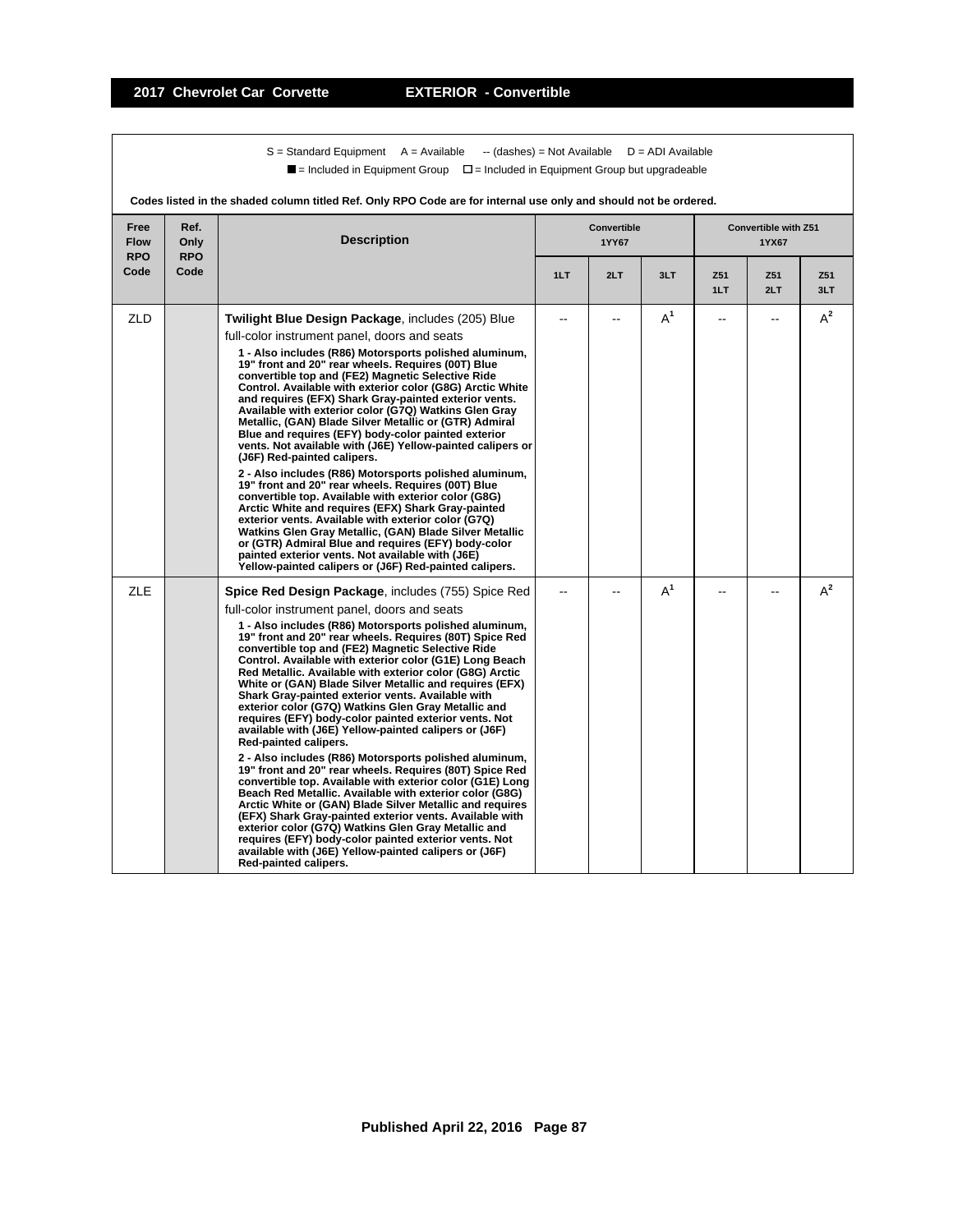| Free<br><b>Flow</b><br><b>RPO</b> | Ref.<br>Only<br><b>RPO</b> | <b>Description</b>                                                                                                                                                                                                                                                                                                                                                                                                                                                                                                                                                                                                                                                                                                                                                                                                                                                                                                                                                                      |       | <b>Convertible</b><br>1YY67 |       |            | Convertible with Z51<br>1YX67 |            |  |  |
|-----------------------------------|----------------------------|-----------------------------------------------------------------------------------------------------------------------------------------------------------------------------------------------------------------------------------------------------------------------------------------------------------------------------------------------------------------------------------------------------------------------------------------------------------------------------------------------------------------------------------------------------------------------------------------------------------------------------------------------------------------------------------------------------------------------------------------------------------------------------------------------------------------------------------------------------------------------------------------------------------------------------------------------------------------------------------------|-------|-----------------------------|-------|------------|-------------------------------|------------|--|--|
| Code                              | Code                       |                                                                                                                                                                                                                                                                                                                                                                                                                                                                                                                                                                                                                                                                                                                                                                                                                                                                                                                                                                                         | 1LT   | 2LT                         | 3LT   | Z51<br>1LT | Z51<br>2LT                    | Z51<br>3LT |  |  |
| <b>ZLG</b>                        |                            | Black Suede Design Package, includes (FCC)<br>high-gloss Carbon Fiber instrument panel trim, (198)<br>Jet Black interior with leather seating surfaces and<br>sueded microfiber seat inserts, instrument panel and<br>door inserts, and (N26) sueded microfiber-wrapped<br>steering wheel<br>1 - Also includes (R87) Z51-style Satin Black with Red<br>stripe aluminum 19" front and 20" rear wheels, (EYT)<br>Carbon Flash Badge Package and (J6F) Red calipers.<br>Requires (FE2) Magnetic Selective Ride Control, (41T)<br>Black convertible top and exterior color (G8G) Arctic<br>White, (GAN) Blade Silver Metallic, (GBA) Black or (GKZ)<br>Torch Red.<br>2 - Also includes (R87) Z51-style Satin Black with Red<br>stripe aluminum 19" front and 20" rear wheels, (EYT)<br>Carbon Flash Badge Package and (J6F) Red calipers.<br>Requires (41T) Black convertible top and exterior color<br>(G8G) Arctic White, (GAN) Blade Silver Metallic, (GBA)<br>Black or (GKZ) Torch Red. | --    |                             | $A^1$ | $- -$      |                               | $A^2$      |  |  |
|                                   |                            | Antenna, integral, hidden                                                                                                                                                                                                                                                                                                                                                                                                                                                                                                                                                                                                                                                                                                                                                                                                                                                                                                                                                               | S     | S                           | S     | S          | S                             | S          |  |  |
|                                   | CM <sub>8</sub>            | <b>Convertible top, power-folding, remote control,</b><br>includes glass rear window with integral defogger                                                                                                                                                                                                                                                                                                                                                                                                                                                                                                                                                                                                                                                                                                                                                                                                                                                                             | S     | S                           | S     | S          | S                             | S          |  |  |
| R <sub>8</sub> C                  |                            | Corvette Museum Delivery, acknowledgement form<br>required, includes (CFX) Corvette Museum logo plaque<br>personalized with your name and VIN<br>1 - Must also add Ship To BAC 184590.                                                                                                                                                                                                                                                                                                                                                                                                                                                                                                                                                                                                                                                                                                                                                                                                  | $A^1$ | $A^1$                       | $A^1$ | $A^1$      | $A^1$                         | $A^1$      |  |  |
| <b>PIN</b>                        |                            | <b>Customer selectable VIN ending</b><br>1 - This option is subject to restrictions and approval.<br>NOT AVAILABLE on all VINs. Available on SOLD orders<br>only.                                                                                                                                                                                                                                                                                                                                                                                                                                                                                                                                                                                                                                                                                                                                                                                                                       | $A^1$ | $A^1$                       | $A^1$ | $A^1$      | $A^1$                         | $A^1$      |  |  |
|                                   |                            | <b>Engine access, rear-opening hood</b>                                                                                                                                                                                                                                                                                                                                                                                                                                                                                                                                                                                                                                                                                                                                                                                                                                                                                                                                                 | S     | S                           | S     | S          | S                             | S          |  |  |
|                                   |                            | Glass, Solar-Ray light-tinted                                                                                                                                                                                                                                                                                                                                                                                                                                                                                                                                                                                                                                                                                                                                                                                                                                                                                                                                                           | S     | S                           | S     | S          | S                             | S          |  |  |
|                                   | T <sub>4</sub> F           | Headlamps, high intensity discharge (HID), Xenon,<br>LED park and turn signals and Daytime Running Lamps                                                                                                                                                                                                                                                                                                                                                                                                                                                                                                                                                                                                                                                                                                                                                                                                                                                                                | S     | S                           | S     | S          | S                             | S          |  |  |
| <b>B92</b>                        |                            | <b>Hood insert, exposed Carbon Fiber weave</b><br>1 - Not available with any stripe or decal package.                                                                                                                                                                                                                                                                                                                                                                                                                                                                                                                                                                                                                                                                                                                                                                                                                                                                                   | $A^1$ | $A^1$                       | $A^1$ | $A^1$      | $A^1$                         | $A^1$      |  |  |
| VK3                               |                            | License plate bracket, front<br>1 - Will be forced on orders with ship-to states that<br>require a front license plate.                                                                                                                                                                                                                                                                                                                                                                                                                                                                                                                                                                                                                                                                                                                                                                                                                                                                 | $A^1$ | $A^1$                       | $A^1$ | $A^1$      | $A^1$                         | $A^1$      |  |  |
| 5WH                               |                            | LPO, Front bumper moldings, Genuine Corvette<br>Accessory                                                                                                                                                                                                                                                                                                                                                                                                                                                                                                                                                                                                                                                                                                                                                                                                                                                                                                                               | A/D   | A/D                         | A/D   | A/D        | A/D                           | A/D        |  |  |
| <b>RWH</b>                        |                            | LPO, Indoor vehicle cover, Black with Stingray logo.<br><b>Genuine Corvette Accessory</b>                                                                                                                                                                                                                                                                                                                                                                                                                                                                                                                                                                                                                                                                                                                                                                                                                                                                                               | A/D   | A/D                         | A/D   | A/D        | A/D                           | A/D        |  |  |
| <b>VDN</b>                        |                            | LPO, Indoor vehicle cover, Gray with crossed flag<br>logo. Genuine Corvette Accessory                                                                                                                                                                                                                                                                                                                                                                                                                                                                                                                                                                                                                                                                                                                                                                                                                                                                                                   | A/D   | A/D                         | A/D   | A/D        | A/D                           | A/D        |  |  |
| <b>WKP</b>                        |                            | LPO, Indoor vehicle cover, Kalahari with crossed flag<br>logo. Genuine Corvette Accessory                                                                                                                                                                                                                                                                                                                                                                                                                                                                                                                                                                                                                                                                                                                                                                                                                                                                                               | A/D   | A/D                         | A/D   | A/D        | A/D                           | A/D        |  |  |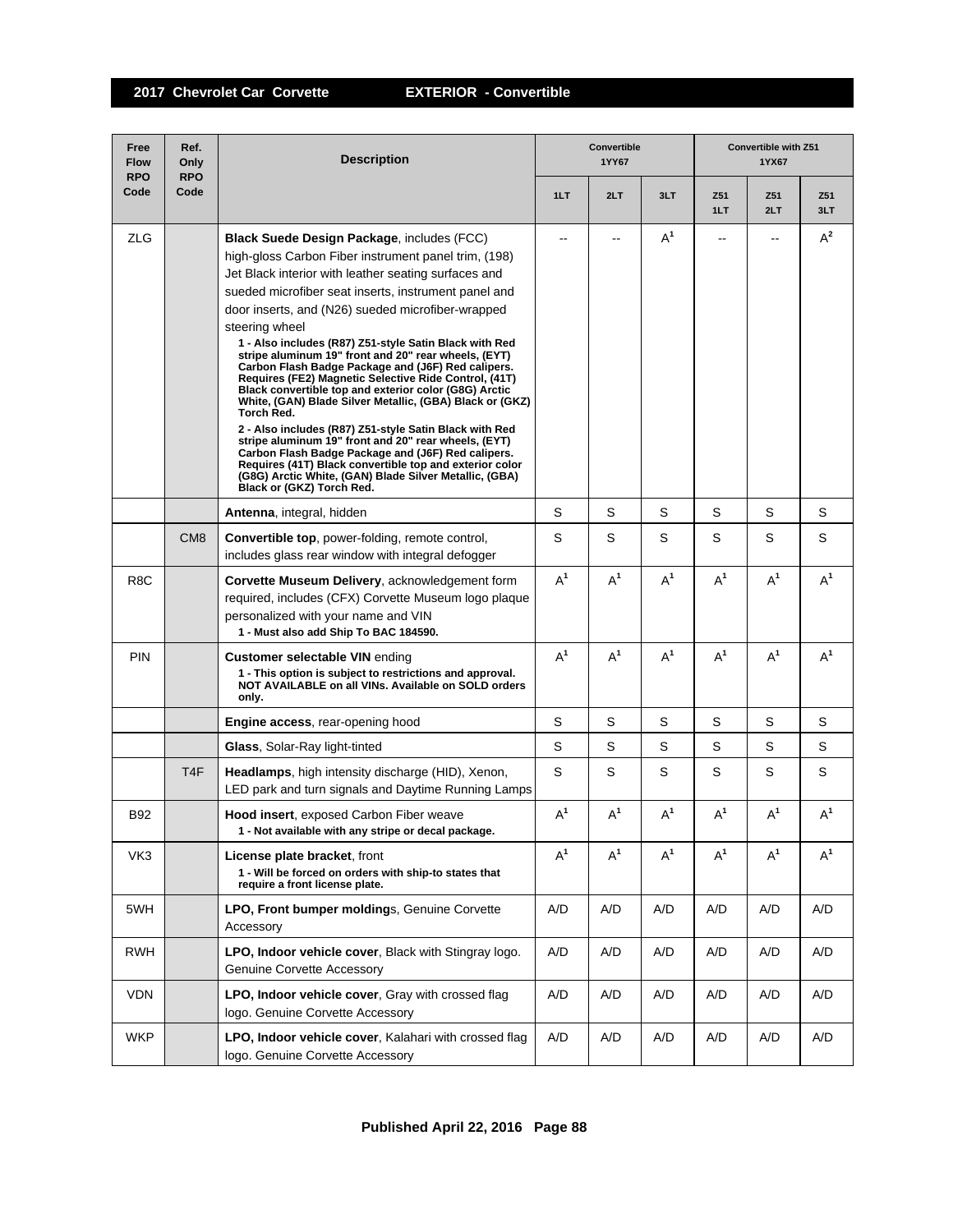| Free<br><b>Flow</b><br><b>RPO</b> | Ref.<br>Only<br><b>RPO</b> | Convertible<br><b>Description</b><br>1YY67                                                                                                                                                                                                                                                                                                                                        |                  |                  |                  | Convertible with Z51<br>1YX67 |                  |                  |  |
|-----------------------------------|----------------------------|-----------------------------------------------------------------------------------------------------------------------------------------------------------------------------------------------------------------------------------------------------------------------------------------------------------------------------------------------------------------------------------|------------------|------------------|------------------|-------------------------------|------------------|------------------|--|
| Code                              | Code                       |                                                                                                                                                                                                                                                                                                                                                                                   | 1LT              | 2LT              | 3LT              | Z <sub>51</sub><br>1LT        | Z51<br>2LT       | Z51<br>3LT       |  |
| <b>WKQ</b>                        |                            | LPO, Indoor vehicle cover, Red with crossed flag<br>logo. Genuine Corvette Accessory                                                                                                                                                                                                                                                                                              | A/D              | A/D              | A/D              | A/D                           | A/D              | A/D              |  |
| <b>WKU</b>                        |                            | LPO, Indoor vehicle cover, C7.R design. Genuine<br>Corvette Accessory                                                                                                                                                                                                                                                                                                             | A/D              | A/D              | A/D              | A/D                           | A/D              | A/D              |  |
| <b>RWJ</b>                        |                            | LPO, Outdoor vehicle cover, Black with Stingray logo.<br><b>Genuine Corvette Accessory</b>                                                                                                                                                                                                                                                                                        | A/D              | A/D              | A/D              | A/D                           | A/D              | A/D              |  |
| <b>VRU</b>                        |                            | <b>LPO, Outdoor vehicle cover, Gray with Stingray logo.</b><br><b>Genuine Corvette Accessory</b>                                                                                                                                                                                                                                                                                  | A/D              | A/D              | A/D              | A/D                           | A/D              | A/D              |  |
| VTB                               |                            | <b>LPO, Rear fascia protector, Genuine Corvette</b><br>Accessory                                                                                                                                                                                                                                                                                                                  | A/D              | A/D              | A/D              | A/D                           | A/D              | A/D              |  |
| <b>VTD</b>                        |                            | LPO, Body-Color Carbon Fiber Ground Effects<br><b>Genuine Corvette Accessory</b><br>1 - Requires (5ZZ) Z06-style body-color spoiler, LPO or<br>(5ZW) Z06-style Carbon Flash spoiler, LPO and exterior<br>color (G8G) Arctic White or (GKZ) Torch Red. Not<br>available with (VQK) Front and rear Black molded splash<br>guards, LPO or any other Ground Effects Package.          | A/D <sup>1</sup> | A/D <sup>1</sup> | A/D <sup>1</sup> | A/D <sup>1</sup>              | A/D <sup>1</sup> | A/D <sup>1</sup> |  |
| 5W8                               |                            | <b>LPO, Carbon Flash Ground Effects, Genuine</b><br>Corvette Accessory<br>1 - Requires (5ZZ) Z06-style body-color spoiler, LPO or<br>(5ZW) Z06-style Carbon Flash spoiler, LPO. Not available<br>with (VQK) Front and rear Black molded splash guards,<br>LPO or any other Ground Effects Package.                                                                                | A/D <sup>1</sup> | A/D <sup>1</sup> | A/D <sup>1</sup> | A/D <sup>1</sup>              | A/D <sup>1</sup> | A/D <sup>1</sup> |  |
| 5VM                               |                            | LPO, Exposed Carbon Fiber Ground Effects,<br>Genuine Corvette Accessory<br>1 - Requires (VYW) Premium carpeted floor mats with<br>Stingray logo, LPO, (VLI) Cargo mat with Stingray logo,<br>LPO, (5YN) Chrome interior trim badge with Stingray<br>logo, LPO, (V8X) Custom sill plates with Stingray logo,<br>LPO and (SH2) Custom floor console lid with Stingray<br>logo, LPO. | A/D <sup>1</sup> | A/D <sup>1</sup> | A/D <sup>1</sup> | A/D <sup>1</sup>              | A/D <sup>1</sup> | A/D <sup>1</sup> |  |
| <b>RXX</b>                        |                            | LPO, Carbon Flash rear license plate holder,<br><b>Genuine Corvette Accessory</b>                                                                                                                                                                                                                                                                                                 | A/D              | A/D              | A/D              | A/D                           | A/D              | A/D              |  |
| SB <sub>3</sub>                   |                            | <b>LPO, Body-color wing spoiler, Genuine Corvette</b><br>Accessory<br>1 - Not available with (R8C) Corvette Museum Delivery.                                                                                                                                                                                                                                                      | A/D <sup>1</sup> | A/D <sup>1</sup> | A/D <sup>1</sup> | --                            |                  |                  |  |
| 5ZU                               |                            | <b>LPO, Z51-style spoiler</b> Genuine Corvette Accessory<br>1 - Not available with (5ZV) Carbon Flash painted<br>Z51-style spoiler, LPO, (R8C) Corvette Museum Delivery<br>or (FE2) Magnetic Selective Ride Control.                                                                                                                                                              | A/D <sup>1</sup> | A/D <sup>1</sup> | A/D <sup>1</sup> | --                            |                  |                  |  |
| 5ZV                               |                            | LPO, Carbon Flash painted Z51-style spoiler<br><b>Genuine Corvette Accessory</b><br>1 - Not available with (5ZU) Z51-style spoiler, LPO, (R8C)<br>Corvette Museum Delivery or (FE2) Magnetic Selective<br>Ride Control.                                                                                                                                                           | A/D <sup>1</sup> | A/D <sup>1</sup> | A/D <sup>1</sup> | --                            | --               |                  |  |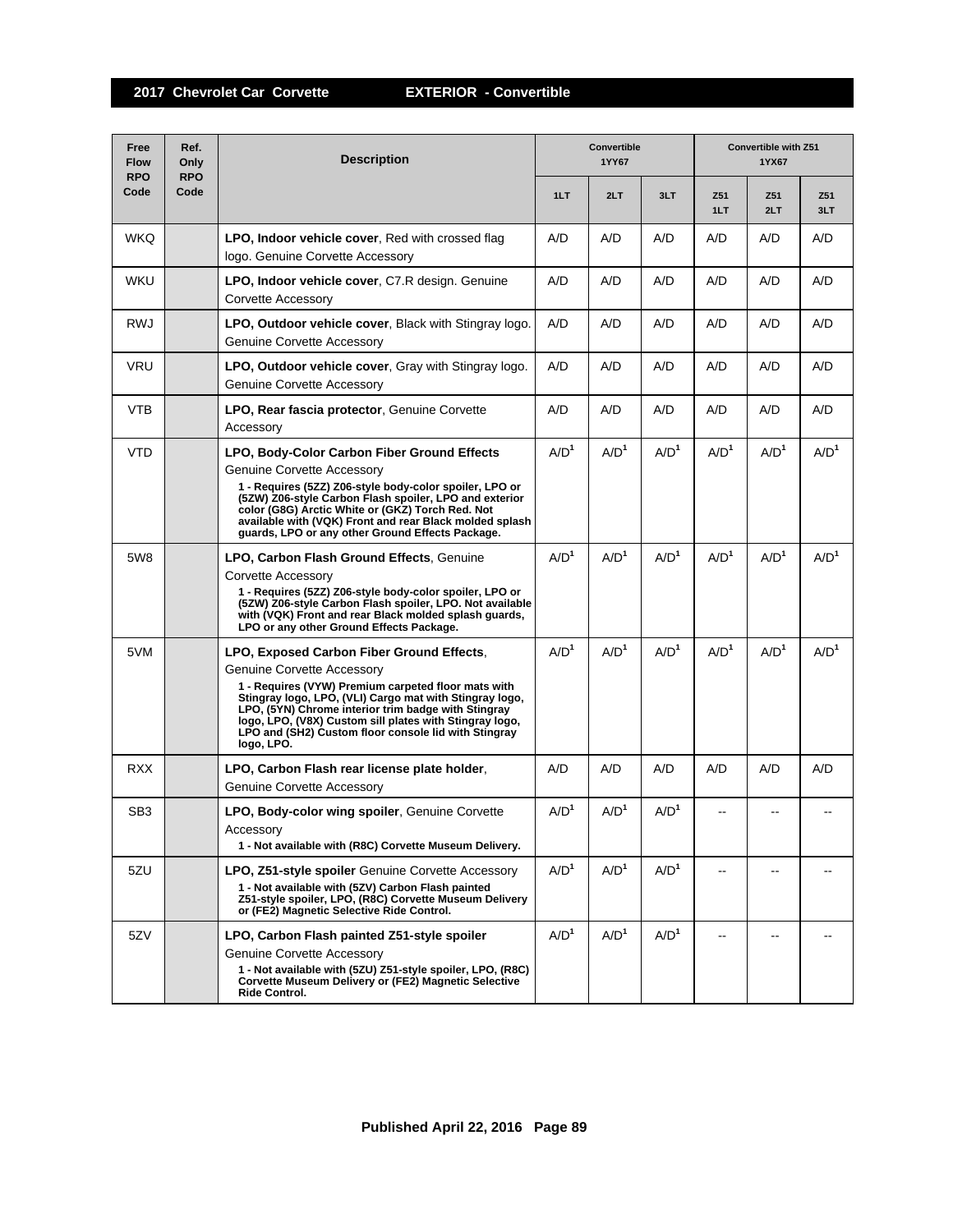| Free<br><b>Flow</b><br><b>RPO</b> | Ref.<br>Only<br><b>RPO</b> | <b>Description</b>                                                                                                                                                                                                                                 | Convertible<br>1YY67 |                  |                  | Convertible with Z51<br>1YX67 |                  |                  |
|-----------------------------------|----------------------------|----------------------------------------------------------------------------------------------------------------------------------------------------------------------------------------------------------------------------------------------------|----------------------|------------------|------------------|-------------------------------|------------------|------------------|
| Code                              | Code                       |                                                                                                                                                                                                                                                    | 1LT                  | 2LT              | 3LT              | Z51<br>1LT                    | Z51<br>2LT       | Z51<br>3LT       |
| 5ZZ                               |                            | LPO, Z06-style body-color spoiler Genuine Corvette<br>Accessory<br>1 - Requires (VTD) Body-Color Carbon Fiber Ground<br>Effects, LPO or (5VM) Exposed Carbon Fiber Ground<br>Effects, LPO. Not available with (R8C) Corvette Museum<br>Delivery.   | A/D <sup>1</sup>     | A/D <sup>1</sup> | A/D <sup>1</sup> | A/D <sup>1</sup>              | A/D <sup>1</sup> | A/D <sup>1</sup> |
| 5ZW                               |                            | LPO, Z06-style Carbon Flash spoiler, Genuine<br>Corvette Accessory<br>1 - Requires (5W8) Carbon Flash Ground Effects, LPO.<br>Not available with (R8C) Corvette Museum Delivery or<br>any other spoiler.                                           | A/D <sup>1</sup>     | A/D <sup>1</sup> | A/D <sup>1</sup> | A/D <sup>1</sup>              | A/D <sup>1</sup> | A/D <sup>1</sup> |
| <b>PDV</b>                        |                            | <b>LPO, Wing-Style Spoiler with Wicker Genuine</b><br>Corvette Accessory<br>1 - Not available with (R8C) Corvette Museum Delivery.                                                                                                                 | $-1$                 | --               |                  | A/D <sup>1</sup>              | A/D <sup>1</sup> | A/D <sup>1</sup> |
| <b>VOK</b>                        |                            | LPO, Front and rear Black molded splash quards.<br>Genuine Corvette Accessory<br>1 - Not available with any Ground Effects Package.                                                                                                                | A/D <sup>1</sup>     | A/D <sup>1</sup> | A/D <sup>1</sup> | A/D <sup>1</sup>              | A/D <sup>1</sup> | A/D <sup>1</sup> |
| <b>VTE</b>                        |                            | LPO, Underhood liner with Stingray logo. Genuine<br>Corvette Accessory<br>1 - Not available with (VO4) Underhood liner with<br>crossed flags logo, LPO.                                                                                            | A/D <sup>1</sup>     | A/D <sup>1</sup> | A/D <sup>1</sup> | A/D <sup>1</sup>              | A/D <sup>1</sup> | A/D <sup>1</sup> |
| VO <sub>4</sub>                   |                            | LPO, Underhood liner with crossed flags logo,<br>Genuine Corvette Accessory<br>1 - Not available with (VTE) Underhood liner with<br>Stingray logo, LPO.                                                                                            | A/D <sup>1</sup>     | A/D <sup>1</sup> | A/D <sup>1</sup> | A/D <sup>1</sup>              | A/D <sup>1</sup> | A/D <sup>1</sup> |
| <b>VLN</b>                        |                            | <b>LPO, Windscreen, Genuine Corvette Accessory</b>                                                                                                                                                                                                 | A/D                  | A/D              | A/D              | A/D                           | A/D              | A/D              |
| <b>RXJ</b>                        |                            | <b>LPO, Wheel center caps with Stingray logo</b> Genuine<br>Corvette Accessory                                                                                                                                                                     | A/D                  | A/D              | A/D              | A/D                           | A/D              | A/D              |
| 5ZG                               |                            | LPO, Carbon Fiber wheel center caps with crossed<br>flags logo, Genuine Corvette Accessory                                                                                                                                                         | A/D                  | A/D              | A/D              | A/D                           | A/D              | A/D              |
| <b>RXH</b>                        |                            | LPO, Jake logo center caps, Genuine Corvette<br>Accessory                                                                                                                                                                                          | A/D                  | A/D              | A/D              | A/D                           | A/D              | A/D              |
| <b>VWD</b>                        |                            | LPO, Chrome Z51 logo center caps, Genuine<br>Corvette Accessory<br>1 - Requires (5YU) Torque directional chrome aluminum<br>wheels, LPO or (Q7E) chrome aluminum wheels. Not<br>available with (RXJ) Wheel center caps with Stingray<br>logo, LPO. | --                   | ۵.               | $\overline{a}$   | A/D <sup>1</sup>              | A/D <sup>1</sup> | A/D <sup>1</sup> |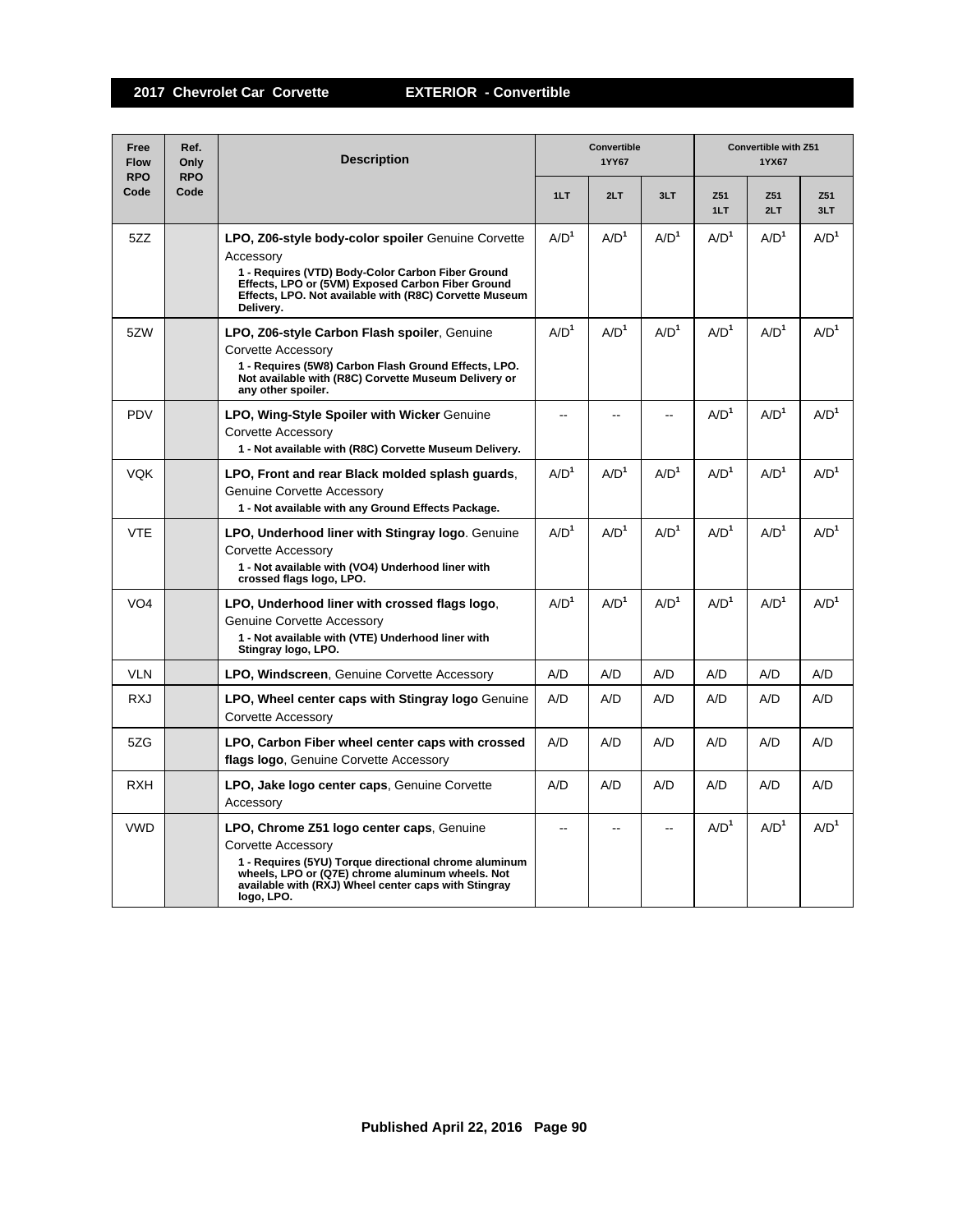| Free<br><b>Flow</b><br><b>RPO</b> | Ref.<br>Only<br><b>RPO</b> | <b>Description</b>                                                                                                                                                                                                                                                                                                                                                                                                                                                                                                                                                                                                             |                  | Convertible<br>1YY67 |                  | Convertible with Z51<br>1YX67 |                  |                  |
|-----------------------------------|----------------------------|--------------------------------------------------------------------------------------------------------------------------------------------------------------------------------------------------------------------------------------------------------------------------------------------------------------------------------------------------------------------------------------------------------------------------------------------------------------------------------------------------------------------------------------------------------------------------------------------------------------------------------|------------------|----------------------|------------------|-------------------------------|------------------|------------------|
| Code                              | Code                       |                                                                                                                                                                                                                                                                                                                                                                                                                                                                                                                                                                                                                                | 1LT              | 2LT                  | 3LT              | Z51<br>1LT                    | Z51<br>2LT       | Z51<br>3LT       |
| 5YZ                               |                            | LPO, Z51-style Satin Black with Red stripe<br>aluminum 19" (48.3 cm) front and 20" (50.8 cm) rear<br>wheels, includes wheels, center caps and wheel lock<br>kit. Genuine Corvette Accessory. 5YZ can be ordered<br>with other optional wheels. When ordering 5YZ with<br>other optional wheels, 2 complete sets of wheels are<br>being ordered. Please ensure customer desires both<br>sets of wheels before proceeding to place order with<br>LPO wheels 5YZ<br>1 - Includes 19" front and 20" rear tires. Not available<br>with (R8C) Corvette Museum Delivery.<br>2 - Not available with (R8C) Corvette Museum Delivery.    | A/D <sup>1</sup> | A/D <sup>1</sup>     | A/D <sup>1</sup> | A/D <sup>2</sup>              | A/D <sup>2</sup> | A/D <sup>2</sup> |
| 5Z2                               |                            | LPO, Z51-style Satin Black with Yellow stripe<br>aluminum 19" (48.3 cm) front and 20" (50.8 cm) rear<br>wheels, includes wheels, center caps and wheel lock<br>kit. Genuine Corvette Accessory. 5Z2 can be ordered<br>with other optional wheels. When ordering 5Z2 with<br>other optional wheels, 2 complete sets of wheels are<br>being ordered. Please ensure customer desires both<br>sets of wheels before proceeding to place order with<br>LPO wheels 5Z2<br>1 - Includes 19" front and 20" rear tires. Not available<br>with (R8C) Corvette Museum Delivery.<br>2 - Not available with (R8C) Corvette Museum Delivery. | A/D <sup>1</sup> | $A/D^1$              | A/D <sup>1</sup> | A/D <sup>2</sup>              | A/D <sup>2</sup> | A/D <sup>2</sup> |
| 5YU                               |                            | LPO, Torque directional chrome aluminum 19" (48.3)<br>cm) front and 20" (50.8 cm) rear wheels, includes<br>wheels, center caps and wheel lock kit. Genuine<br>Corvette Accessory. 5YU can be ordered with other<br>optional wheels. When ordering 5YU with other optional<br>wheels, 2 complete sets of wheels are being ordered.<br>Please ensure customer desires both sets of wheels<br>before proceeding to place order with LPO wheels 5YU<br>1 - Includes 19" front and 20" rear tires. Not available<br>with (R8C) Corvette Museum Delivery.<br>2 - Not available with (R8C) Corvette Museum Delivery.                  | A/D <sup>1</sup> | A/D <sup>1</sup>     | A/D <sup>1</sup> | A/D <sup>2</sup>              | A/D <sup>2</sup> | A/D <sup>2</sup> |
| 5YV                               |                            | LPO, Torque Silver aluminum 19" (48.3 cm) front<br>and 20" (50.8 cm) rear wheels, includes wheels,<br>center caps and wheel lock kit. Genuine Corvette<br>Accessory. 5YV can be ordered with other optional<br>wheels. When ordering 5YV with other optional wheels,<br>2 complete sets of wheels are being ordered. Please<br>ensure customer desires both sets of wheels before<br>proceeding to place order with LPO wheels 5YV<br>1 - Includes 19" front and 20" rear tires. Not available<br>with (R8C) Corvette Museum Delivery.<br>2 - Not available with (R8C) Corvette Museum Delivery.                               | A/D <sup>1</sup> | A/D <sup>1</sup>     | A/D <sup>1</sup> | A/D <sup>2</sup>              | A/D <sup>2</sup> | A/D <sup>2</sup> |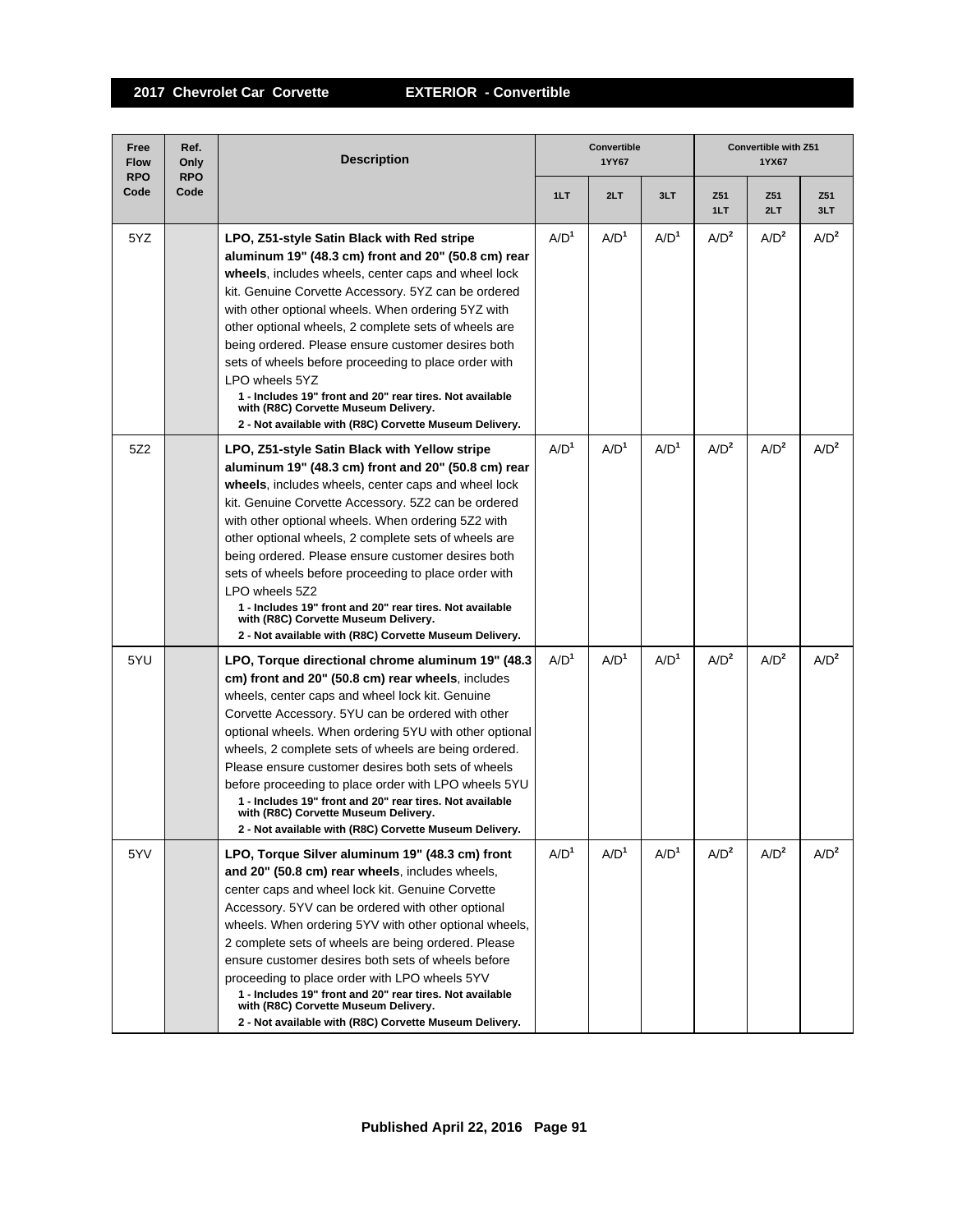| Free<br><b>Flow</b><br><b>RPO</b> | Ref.<br>Only<br><b>RPO</b>  | <b>Description</b>                                                                                                                                                                                                                                                                                                                                                                                                                                                                                                                                                                                      | Convertible<br>1YY67 |                          |                  | <b>Convertible with Z51</b><br>1YX67 |                  |                  |
|-----------------------------------|-----------------------------|---------------------------------------------------------------------------------------------------------------------------------------------------------------------------------------------------------------------------------------------------------------------------------------------------------------------------------------------------------------------------------------------------------------------------------------------------------------------------------------------------------------------------------------------------------------------------------------------------------|----------------------|--------------------------|------------------|--------------------------------------|------------------|------------------|
| Code                              | Code                        |                                                                                                                                                                                                                                                                                                                                                                                                                                                                                                                                                                                                         | 1LT                  | 2LT                      | 3LT              | Z51<br>1LT                           | Z51<br>2LT       | Z51<br>3LT       |
| 5YW                               |                             | LPO, Motorsports polished aluminum 19" (48.3 cm)<br>front and 20" (50.8 cm) rear wheels, includes wheels,<br>center caps and wheel lock kit. Genuine Corvette<br>Accessory. 5YW can be ordered with other optional<br>wheels. When ordering 5YW with other optional<br>wheels, 2 complete sets of wheels are being ordered.<br>Please ensure customer desires both sets of wheels<br>before proceeding to place order with LPO wheels 5YW<br>1 - Includes 19" front and 20" rear tires. Not available<br>with (R8C) Corvette Museum Delivery.<br>2 - Not available with (R8C) Corvette Museum Delivery. | A/D <sup>1</sup>     | A/D <sup>1</sup>         | A/D <sup>1</sup> | A/D <sup>2</sup>                     | A/D <sup>2</sup> | A/D <sup>2</sup> |
| 5YX                               |                             | LPO, Motorsports Black aluminum 19" (48.3 cm)<br>front and 20" (50.8 cm) rear wheels, includes wheels,<br>center caps and wheel lock kit. Genuine Corvette<br>Accessory. 5YX can be ordered with other optional<br>wheels. When ordering 5YX with other optional wheels,<br>2 complete sets of wheels are being ordered. Please<br>ensure customer desires both sets of wheels before<br>proceeding to place order with LPO wheels 5YX<br>1 - Includes 19" front and 20" rear tires. Not available<br>with (R8C) Corvette Museum Delivery.<br>2 - Not available with (R8C) Corvette Museum Delivery.    | A/D <sup>1</sup>     | A/D <sup>1</sup>         | A/D <sup>1</sup> | A/D <sup>2</sup>                     | A/D <sup>2</sup> | A/D <sup>2</sup> |
|                                   | DL <sub>8</sub>             | Mirrors, outside heated power-adjustable, body-color                                                                                                                                                                                                                                                                                                                                                                                                                                                                                                                                                    | S                    | $\overline{\phantom{a}}$ | $-$              | S                                    | $\sim$           | $\overline{a}$   |
|                                   | D <sub>D</sub> <sub>0</sub> | <b>Mirrors</b> , outside heated power-adjustable and<br>driver-side auto-dimming, body-color                                                                                                                                                                                                                                                                                                                                                                                                                                                                                                            | $\overline{a}$       | H                        | П                | $-$                                  |                  | П                |
|                                   | <b>EYK</b>                  | <b>Chrome Badge Package</b>                                                                                                                                                                                                                                                                                                                                                                                                                                                                                                                                                                             | S                    | S                        | S                | S                                    | S                | S                |
| <b>EYT</b>                        |                             | Carbon Flash Badge Package<br>1 - Included with (ZLG) Black Suede Design Package.                                                                                                                                                                                                                                                                                                                                                                                                                                                                                                                       | A                    | A                        | $A^1$            | A                                    | A                | $A^1$            |
| <b>CFZ</b>                        |                             | Carbon-Flash Painted Ground Effects Package,<br>includes Carbon Flash-painted splitter and rockers, and<br>more aggressive rear spoiler                                                                                                                                                                                                                                                                                                                                                                                                                                                                 | A                    | Α                        | A                | A                                    | Α                | A                |
| TTV                               |                             | Spoiler, rear and outside mirrors, carbon flash-painted<br>1 - Not available with (GBA) Black exterior color.                                                                                                                                                                                                                                                                                                                                                                                                                                                                                           | Α                    | Α                        | Α                | $A^1$                                | $A^1$            | $A^1$            |
| <b>DTW</b>                        |                             | <b>Carbon Flash Hood Stinger Stripe</b><br>1 - Not available with any other stripe package.                                                                                                                                                                                                                                                                                                                                                                                                                                                                                                             | $A^1$                | $A^1$                    | $A^1$            | $A^1$                                | $A^1$            | $A^1$            |
| DXM                               |                             | <b>Shark Gray Hood Stinger Stripe</b><br>1 - Not available with any other stripe package.                                                                                                                                                                                                                                                                                                                                                                                                                                                                                                               | $A^1$                | $A^1$                    | $A^1$            | $A^1$                                | $A^1$            | $A^1$            |
| <b>DYV</b>                        |                             | <b>NEW! Satin Black Hood Stinger Stripe</b><br>1 - Not available with any other stripe package.                                                                                                                                                                                                                                                                                                                                                                                                                                                                                                         | $A^1$                | $A^1$                    | $A^1$            | $A^1$                                | $A^1$            | $A^1$            |
| <b>DVQ</b>                        |                             | Jake Carbon Flash Metallic Two-Tone Hood Stinger<br>Decal<br>1 - Not available with any other stripe package.                                                                                                                                                                                                                                                                                                                                                                                                                                                                                           | $A^1$                | $A^1$                    | $A^1$            | $A^1$                                | $A^1$            | $A^1$            |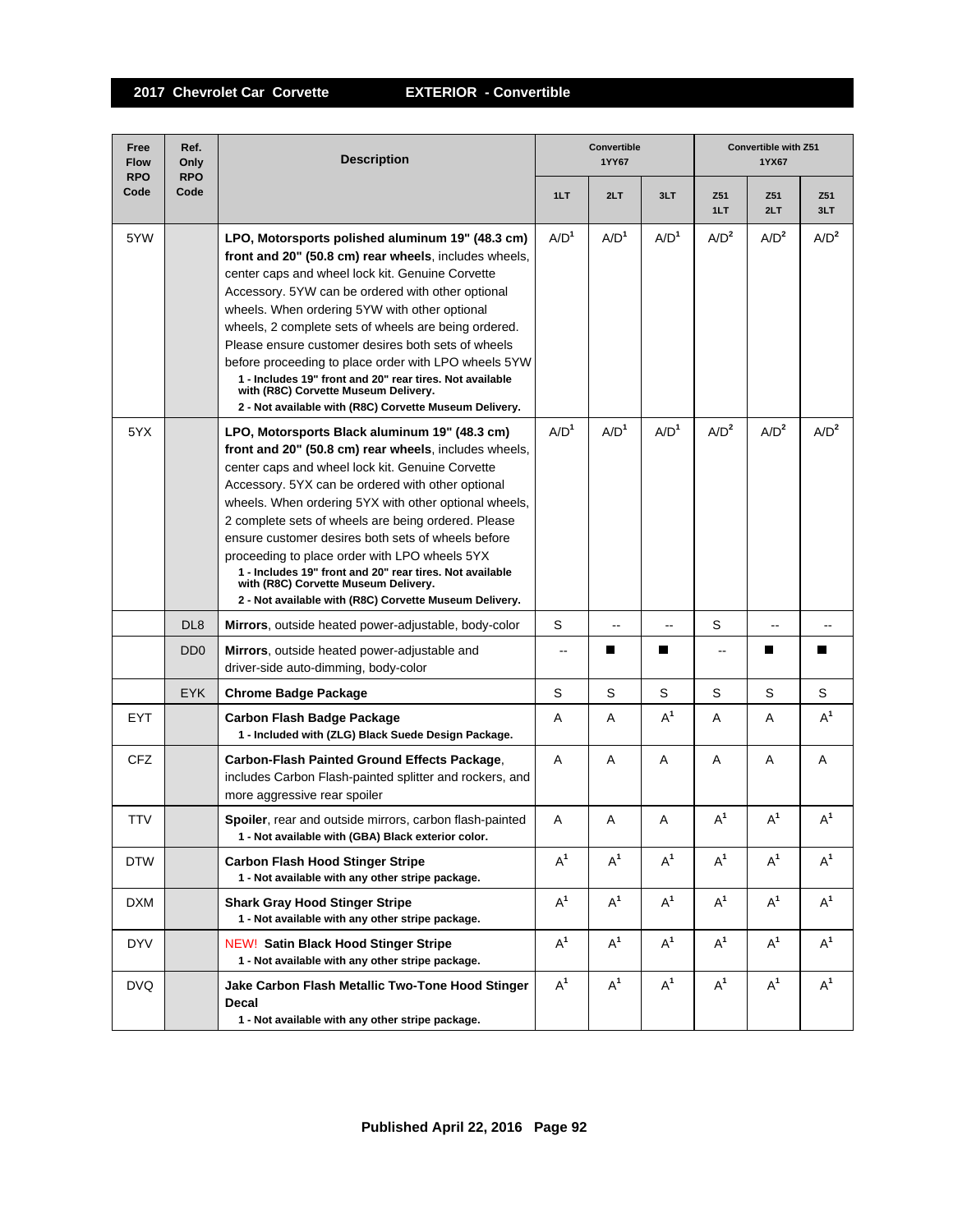| Free<br><b>Flow</b><br><b>RPO</b> | Ref.<br>Only<br><b>RPO</b> | <b>Description</b>                                                                                                                                                                                                                                                                                                                                                                                                                                                                     |                | <b>Convertible</b><br>1YY67 |                | <b>Convertible with Z51</b><br>1YX67 |            |            |  |
|-----------------------------------|----------------------------|----------------------------------------------------------------------------------------------------------------------------------------------------------------------------------------------------------------------------------------------------------------------------------------------------------------------------------------------------------------------------------------------------------------------------------------------------------------------------------------|----------------|-----------------------------|----------------|--------------------------------------|------------|------------|--|
| Code                              | Code                       |                                                                                                                                                                                                                                                                                                                                                                                                                                                                                        | 1LT            | 2LT                         | 3LT            | Z51<br>1LT                           | Z51<br>2LT | Z51<br>3LT |  |
| <b>DTP</b>                        |                            | <b>Blade Silver Full Length Dual Racing Stripe</b><br>Package<br>1 - Not available with any other stripe package or<br>exterior color (GAN) Blade Silver Metallic.                                                                                                                                                                                                                                                                                                                     | $\mathsf{A}^1$ | $A^1$                       | $\mathsf{A}^1$ | $A^1$                                | $A^1$      | $A^1$      |  |
| <b>DTH</b>                        |                            | Carbon Flash Full Length Dual Racing Stripe<br>Package<br>1 - Not available with any other stripe package.                                                                                                                                                                                                                                                                                                                                                                             | $A^1$          | $A^1$                       | $A^1$          | $A^1$                                | $A^1$      | $A^1$      |  |
| <b>DTR</b>                        |                            | <b>Crystal Red Full Length Dual Racing Stripe</b><br>Package<br>1 - Not available with any other stripe package.                                                                                                                                                                                                                                                                                                                                                                       | $A^1$          | $A^1$                       | $A^1$          | $A^1$                                | $A^1$      | $A^1$      |  |
| <b>DTN</b>                        |                            | Cyber Gray Full Length Dual Racing Stripe Package<br>1 - Not available with any other stripe package.                                                                                                                                                                                                                                                                                                                                                                                  | $A^1$          | $A^1$                       | $A^1$          | $A^1$                                | $A^1$      | $A^1$      |  |
| <b>DTQ</b>                        |                            | Inferno Orange Full Length Dual Racing Stripe<br>Package<br>1 - Not available with any other stripe package.                                                                                                                                                                                                                                                                                                                                                                           | $A^1$          | $A^1$                       | $A^1$          | $A^1$                                | $A^1$      | $A^1$      |  |
| <b>DUP</b>                        |                            | Red, White and Blue Full Length Racing Decal<br>Package<br>1 - Not available with any other stripe package.                                                                                                                                                                                                                                                                                                                                                                            | $A^1$          | $A^1$                       | $A^1$          | $A^1$                                | $A^1$      | $A^1$      |  |
| <b>DWA</b>                        |                            | <b>Velocity Yellow Full Length Racing Decal Package</b><br>1 - Not available with any other stripe package or<br>exterior color (GC6) Corvette Racing Yellow Tintcoat.                                                                                                                                                                                                                                                                                                                 | $A^1$          | $A^1$                       | $A^1$          | $A^1$                                | $A^1$      | $A^1$      |  |
| <b>EFY</b>                        |                            | <b>Vents, exterior, body-color painted</b><br>1 - Not available with (GBA) Black exterior color.                                                                                                                                                                                                                                                                                                                                                                                       | $A^1$          | $A^1$                       | $A^1$          | $A^1$                                | $A^1$      | $A^1$      |  |
| <b>EFX</b>                        |                            | <b>Vents, exterior, Shark Gray-painted</b><br>1 - Not available with (EFY) body-color-painted exterior<br>vents or (G7Q) Watkins Glen Gray Metallic exterior color.                                                                                                                                                                                                                                                                                                                    | $A^1$          | $A^1$                       | $A^1$          | $A^1$                                | $A^1$      | $A^1$      |  |
| E <sub>57</sub>                   |                            | Tonneau inserts, Carbon Fiber                                                                                                                                                                                                                                                                                                                                                                                                                                                          | A              | Α                           | A              | A                                    | A          | A          |  |
|                                   | <b>XBK</b>                 | <b>Tires, P245/40ZR18 front and P285/35ZR19 rear,</b><br>performance, summer-only, run flat<br>1 - Do not use summer only tires in winter conditions, as<br>it would adversely affect vehicle safety, performance<br>and durability. Use only GM-approved tire and wheel<br>combinations. Unapproved combinations may change<br>the vehicle's performance characteristics. For important<br>tire and wheel information, see your dealer for a copy of<br>the vehicle's owner's manual. | S <sup>1</sup> | S <sup>1</sup>              | S <sup>1</sup> | ٠.                                   | $\sim$     |            |  |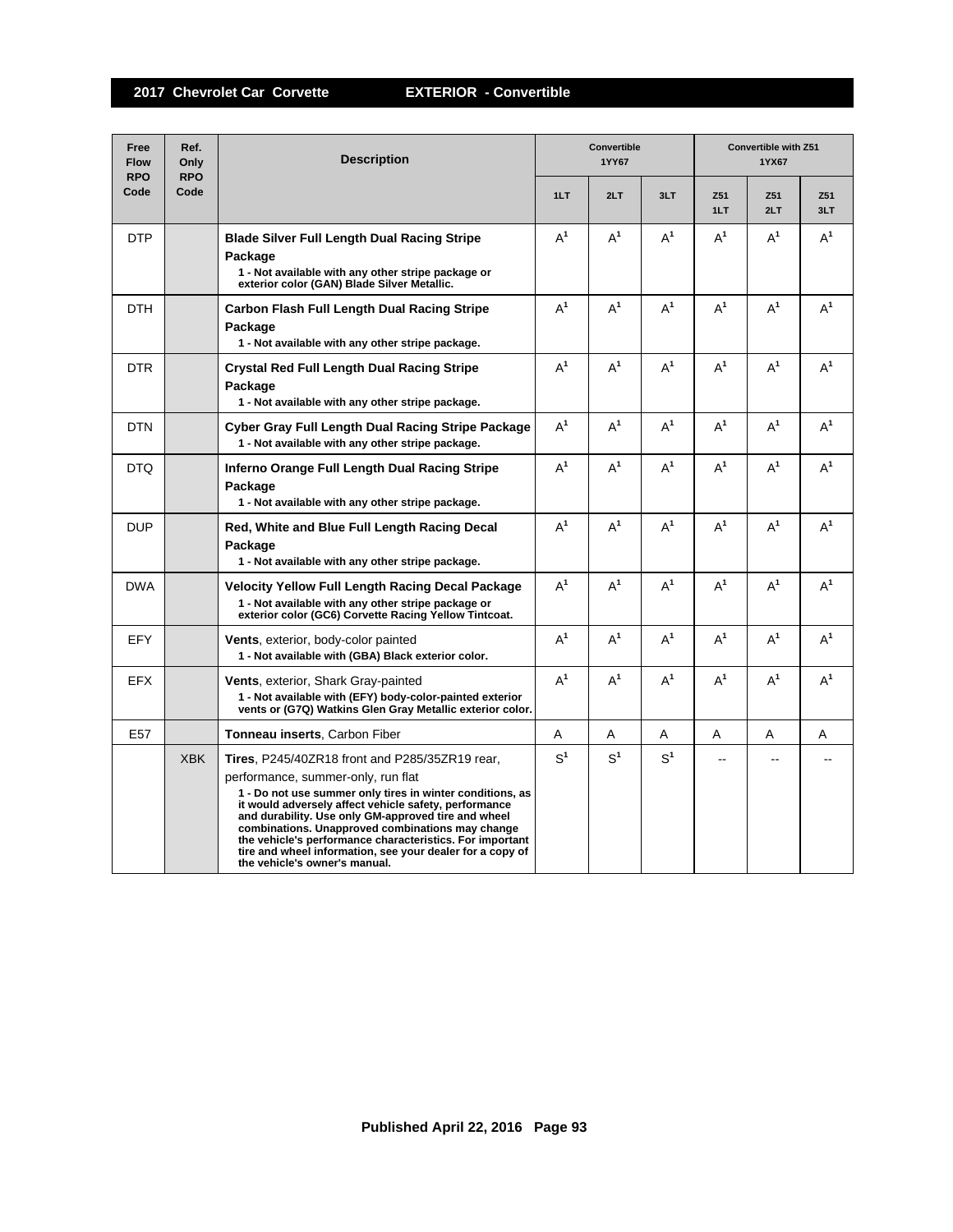| Free<br><b>Flow</b><br><b>RPO</b> | Ref.<br>Only<br><b>RPO</b> | <b>Description</b>                                                                                                                                                                                                                                                                                                                                                                                                                                                                                                                                                                                                                                                                                                                                                                                                                                                                                                                                              |       | Convertible<br>1YY67 |       | Convertible with Z51<br>1YX67 |                |            |  |
|-----------------------------------|----------------------------|-----------------------------------------------------------------------------------------------------------------------------------------------------------------------------------------------------------------------------------------------------------------------------------------------------------------------------------------------------------------------------------------------------------------------------------------------------------------------------------------------------------------------------------------------------------------------------------------------------------------------------------------------------------------------------------------------------------------------------------------------------------------------------------------------------------------------------------------------------------------------------------------------------------------------------------------------------------------|-------|----------------------|-------|-------------------------------|----------------|------------|--|
| Code                              | Code                       |                                                                                                                                                                                                                                                                                                                                                                                                                                                                                                                                                                                                                                                                                                                                                                                                                                                                                                                                                                 | 1LT   | 2LT                  | 3LT   | Z51<br>1LT                    | Z51<br>2LT     | Z51<br>3LT |  |
|                                   | <b>XFJ</b>                 | <b>Tires, P245/35ZR19 front and P285/30ZR20 rear,</b><br>performance, summer-only, run flat<br>1 - Included and only available with (FE2) Magnetic<br>Selective Ride Control. Do not use summer only tires in<br>winter conditions, as it would adversely affect vehicle<br>safety, performance and durability. Use only<br>GM-approved tire and wheel combinations. Unapproved<br>combinations may change the vehicle's performance<br>characteristics. For important tire and wheel<br>information, see your dealer for a copy of the vehicle's<br>owner's manual.<br>2 - Do not use summer only tires in winter conditions, as<br>it would adversely affect vehicle safety, performance<br>and durability. Use only GM-approved tire and wheel<br>combinations. Unapproved combinations may change<br>the vehicle's performance characteristics. For important<br>tire and wheel information, see your dealer for a copy of<br>the vehicle's owner's manual. | $A^1$ | $A^1$                | $A^1$ | $S^2$                         | $S^2$          | $S^2$      |  |
|                                   | QG6                        | Wheels, Silver-painted aluminum, 18" x 8.5" (45.7 cm x<br>21.6 cm), front and 19" x 10.0" (48.3 cm x 25.4 cm),<br>rear                                                                                                                                                                                                                                                                                                                                                                                                                                                                                                                                                                                                                                                                                                                                                                                                                                          | S     | S                    | S     |                               |                |            |  |
| Q7S                               |                            | Wheels, 5-split spoke, Silver-painted aluminum, 19" x<br>8.5" (48.3 cm x 21.6 cm) front and 20" x 10" (50.8 cm x<br>25.4 cm) rear<br>1 - Requires (FE2) Magnetic Selective Ride Control.                                                                                                                                                                                                                                                                                                                                                                                                                                                                                                                                                                                                                                                                                                                                                                        | $A^1$ | $A^1$                | $A^1$ | S                             | S              | S          |  |
| Q7E                               |                            | <b>Wheels</b> , chrome aluminum, $19" \times 8.5"$ (48.3 cm $\times$ 21.6<br>cm) front and 20" x 10" (50.8 cm x 25.4 cm) rear<br>1 - Requires (FE2) Magnetic Selective Ride Control.                                                                                                                                                                                                                                                                                                                                                                                                                                                                                                                                                                                                                                                                                                                                                                            | $A^1$ | $A^1$                | $A^1$ | Α                             | Α              | A          |  |
| Q7T                               |                            | Wheels, Black aluminum, 19" x 8.5" (48.3 cm x 21.6)<br>cm) front and 20" x 10" (50.8 cm x 25.4 cm) rear<br>1 - Requires (FE2) Magnetic Selective Ride Control.                                                                                                                                                                                                                                                                                                                                                                                                                                                                                                                                                                                                                                                                                                                                                                                                  | $A^1$ | $A^1$                | $A^1$ | Α                             | Α              | Α          |  |
| QCC                               |                            | Wheels, Black machined aluminum, 19" x 8.5" (48.3)<br>cm x 21.6 cm) front and 20" x 10" (50.8 cm x 25.4 cm)<br>rear<br>1 - Requires (FE2) Magnetic Selective Ride Control.                                                                                                                                                                                                                                                                                                                                                                                                                                                                                                                                                                                                                                                                                                                                                                                      | $A^1$ | $A^1$                | $A^1$ | A                             | A              | A          |  |
| R87                               |                            | <b>Wheels, Z51-style Satin Black with Red stripe</b><br>aluminum 19" (48.3 cm) front and 20" (50.8 cm) rear<br>1 - Requires (FE2) Magnetic Selective Ride Control.                                                                                                                                                                                                                                                                                                                                                                                                                                                                                                                                                                                                                                                                                                                                                                                              | $A^1$ | A <sup>1</sup>       | $A^1$ | A                             | Α              | A          |  |
| QX3                               |                            | Wheels, chrome aluminum, 18" x 8.5" (45.7 cm x 21.6)<br>cm) front and 19" x 10.0" (48.3 cm x 25.4 cm) rear                                                                                                                                                                                                                                                                                                                                                                                                                                                                                                                                                                                                                                                                                                                                                                                                                                                      | Α     | Α                    | A     | $\overline{\phantom{a}}$      | --             |            |  |
| QX1                               |                            | Wheels, Black aluminum, 18" x 8.5" (45.7 cm x 21.6)<br>cm) front and 19" x 10 " (48.3 cm x 25.4 cm) rear                                                                                                                                                                                                                                                                                                                                                                                                                                                                                                                                                                                                                                                                                                                                                                                                                                                        | Α     | Α                    | Α     | $\overline{\phantom{a}}$      | $\overline{a}$ |            |  |
| <b>RPK</b>                        |                            | Wheels, Black machined aluminum, 18" x 8.5" (45.7)<br>cm x 21.6 cm) front and 19" x 10" (48.3 cm x 25.4 cm)<br>rear                                                                                                                                                                                                                                                                                                                                                                                                                                                                                                                                                                                                                                                                                                                                                                                                                                             | Α     | Α                    | A     | ⊷                             |                |            |  |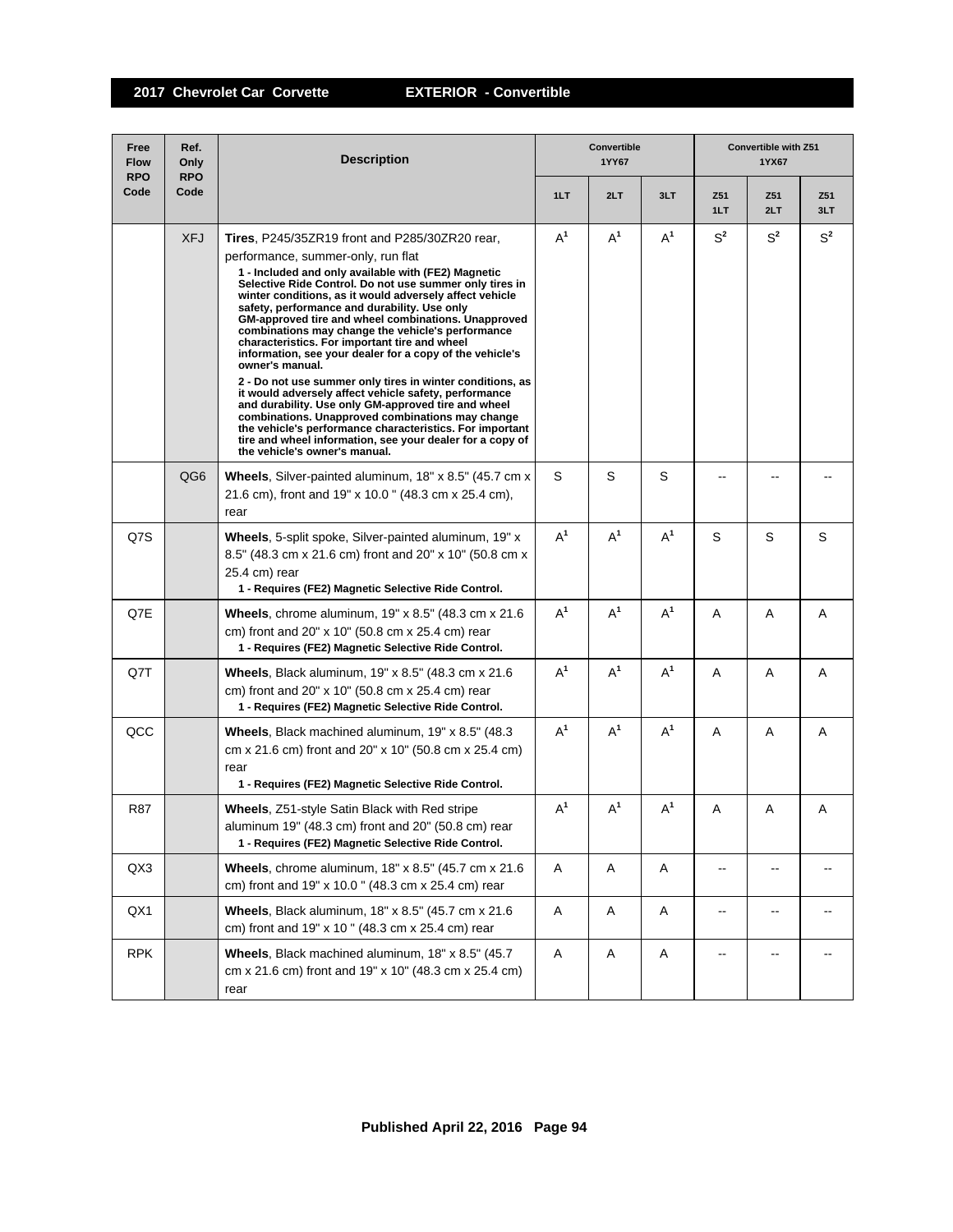| Free<br><b>Flow</b><br><b>RPO</b> | Ref.<br>Only<br><b>RPO</b> | <b>Description</b>                                                                                                                                                                                                                               | Convertible<br>1YY67 |     |       | <b>Convertible with Z51</b><br>1YX67 |                        |                        |
|-----------------------------------|----------------------------|--------------------------------------------------------------------------------------------------------------------------------------------------------------------------------------------------------------------------------------------------|----------------------|-----|-------|--------------------------------------|------------------------|------------------------|
| Code                              | Code                       |                                                                                                                                                                                                                                                  | 1LT                  | 2LT | 3LT   | Z <sub>51</sub><br>1LT               | Z <sub>51</sub><br>2LT | Z <sub>51</sub><br>3LT |
|                                   | R86                        | <b>Wheels, Motorsports polished aluminum, 19" x 8.5"</b><br>(48.3 cm x 21.6 cm) front and 20" x 10" (50.8 cm x 25.4<br>cm) rear<br>1 - Included and only available with (ZLD) Twilight Blue<br>Design Package or (ZLE) Spice Red Design Package. | --                   |     | $A^1$ | --                                   |                        | A                      |
|                                   |                            | <b>Wipers, front intermittent</b>                                                                                                                                                                                                                | S                    | S   | S     | S                                    | S                      | S                      |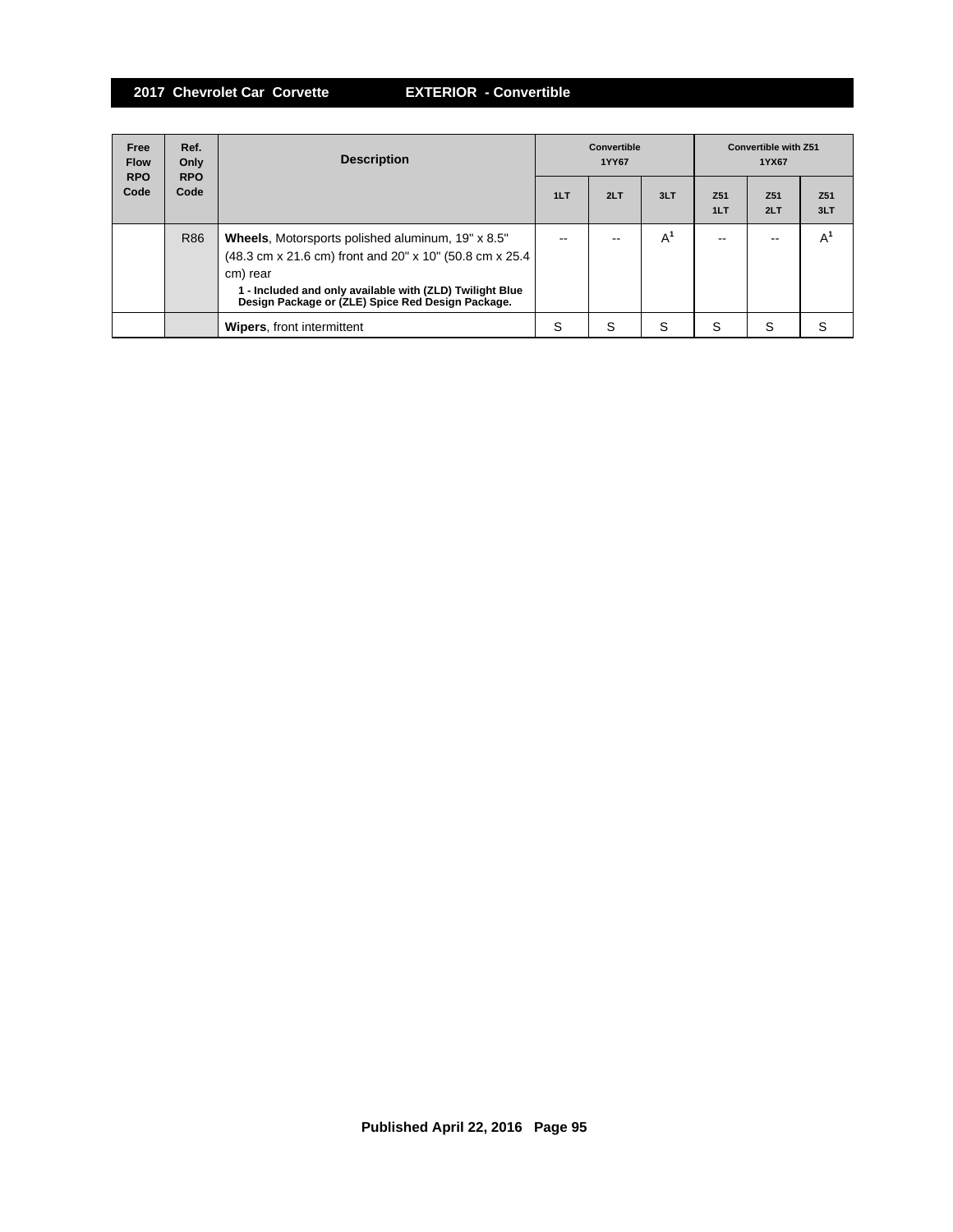$S =$  Standard Equipment A = Available -- (dashes) = Not Available D = ADI Available  $\blacksquare$  = Included in Equipment Group  $\blacksquare$  = Included in Equipment Group but upgradeable

| Free<br><b>Flow</b><br><b>RPO</b> | Ref.<br>Only<br><b>RPO</b> | <b>Description</b>                                                                                                                                                                                                                                                                                                                                                                                                                                                                                                                                                                                                                                                                                                                                                                                                                                                                                                                                                                                                                                                                                            |                  | <b>Grand Sport Coupe</b><br><b>1YW07</b> |           |           | <b>Grand Sport Convertible</b><br><b>1YW67</b> |           |
|-----------------------------------|----------------------------|---------------------------------------------------------------------------------------------------------------------------------------------------------------------------------------------------------------------------------------------------------------------------------------------------------------------------------------------------------------------------------------------------------------------------------------------------------------------------------------------------------------------------------------------------------------------------------------------------------------------------------------------------------------------------------------------------------------------------------------------------------------------------------------------------------------------------------------------------------------------------------------------------------------------------------------------------------------------------------------------------------------------------------------------------------------------------------------------------------------|------------------|------------------------------------------|-----------|-----------|------------------------------------------------|-----------|
| Code                              | Code                       |                                                                                                                                                                                                                                                                                                                                                                                                                                                                                                                                                                                                                                                                                                                                                                                                                                                                                                                                                                                                                                                                                                               | <b>GS</b><br>1LT | <b>GS</b><br>2LT                         | GS<br>3LT | GS<br>1LT | <b>GS</b><br>2LT                               | GS<br>3LT |
| Z <sub>15</sub>                   |                            | Grand Sport Heritage Package, includes interior<br>brushed aluminum hash marks and (VYW) Floor mats<br>with Grand Sport logo, LPO; must also order fender<br>hash marks available in (55A) Hyper Green, (59A)<br>Yellow, (62A) Volcano Orange, (75A) Torch Red, (90A)<br>Gray and (97A) Carbon Flash Metallic<br>1 - Requires one of the following fender hash marks:<br>(55A) Hyper Green, (59A) Yellow, (62A) Volcano Orange,<br>(75A) Torch Red, (90A) Gray and (97A) Carbon Flash<br>Metallic. Available with (DUR/DXP/DXT/DXU/DXX) Grand<br>Sport Full Length Racing Decal Packages only.                                                                                                                                                                                                                                                                                                                                                                                                                                                                                                                | $A^1$            | $A^1$                                    | $A^1$     | $A^1$     | $A^1$                                          | $A^1$     |
| Z25                               |                            | <b>Grand Sport Collector Edition, includes (G7Q)</b><br>Watkins Glen Gray Metallic exterior color, (DUR) Satin<br>Black Full Length Dual Racing Stripe Package, (20A)<br>Blue fender hash marks, (EYT) Carbon Flash Badge<br>Package, (Q8X) Grand Sport Black 19" front/20" rear<br>CUP-style wheels, (245) Two-tone Tension Blue leather<br>seating surfaces with sueded microfiber inserts, (37S)<br>Blue custom leather stitch, (CFY) numbered plaque,<br>(FAY) carbon fiber instrument panel trim, (BE8)<br>Collector Edition sill plates, LPO, (VYW) Premium<br>carpeted floor mats with Grand Sport logo, LPO, interior<br>brushed aluminum hash marks, and seat and steering<br>wheel emblems<br>1 - Late availability. Not available with (EFX/EFY) painted<br>exterior vents or (BV4) personalized plaque.                                                                                                                                                                                                                                                                                           |                  |                                          | $A^1$     |           |                                                | $A^1$     |
| ZLD                               |                            | <b>Twilight Blue Design Package, includes (205) Blue</b><br>full-color instrument panel, doors and seats<br>1 - Also includes (Q8K) Grand Sport machined<br>aluminum, 19" front and 20" rear wheels. Available with<br>exterior color (G8G) Arctic White and requires (EFX)<br>Shark Gray-painted exterior vents. Available with<br>exterior color (G7Q) Watkins Glen Gray Metallic, (GAN)<br>Blade Silver Metallic or (GTR) Admiral Blue and requires<br>(EFY) body-color painted exterior vents. Not available<br>with (J6E) Yellow-painted calipers or (J6F) Red-painted<br>calipers.<br>2 - Also includes (Q8K) Grand Sport machined<br>aluminum, 19" front and 20" rear wheels. Requires (00T)<br>Blue convertible top. Available with exterior color (G8G)<br>Arctic White and requires (EFX) Shark Gray-painted<br>exterior vents. Available with exterior color (G7Q)<br>Watkins Glen Gray Metallic, (GAN) Blade Silver Metallic<br>or (GTR) Admiral Blue and requires (EFY) body-color<br>painted exterior vents. Not available with (J6E)<br>Yellow-painted calipers or (J6F) Red-painted calipers. |                  |                                          | $A^1$     |           |                                                | $A^2$     |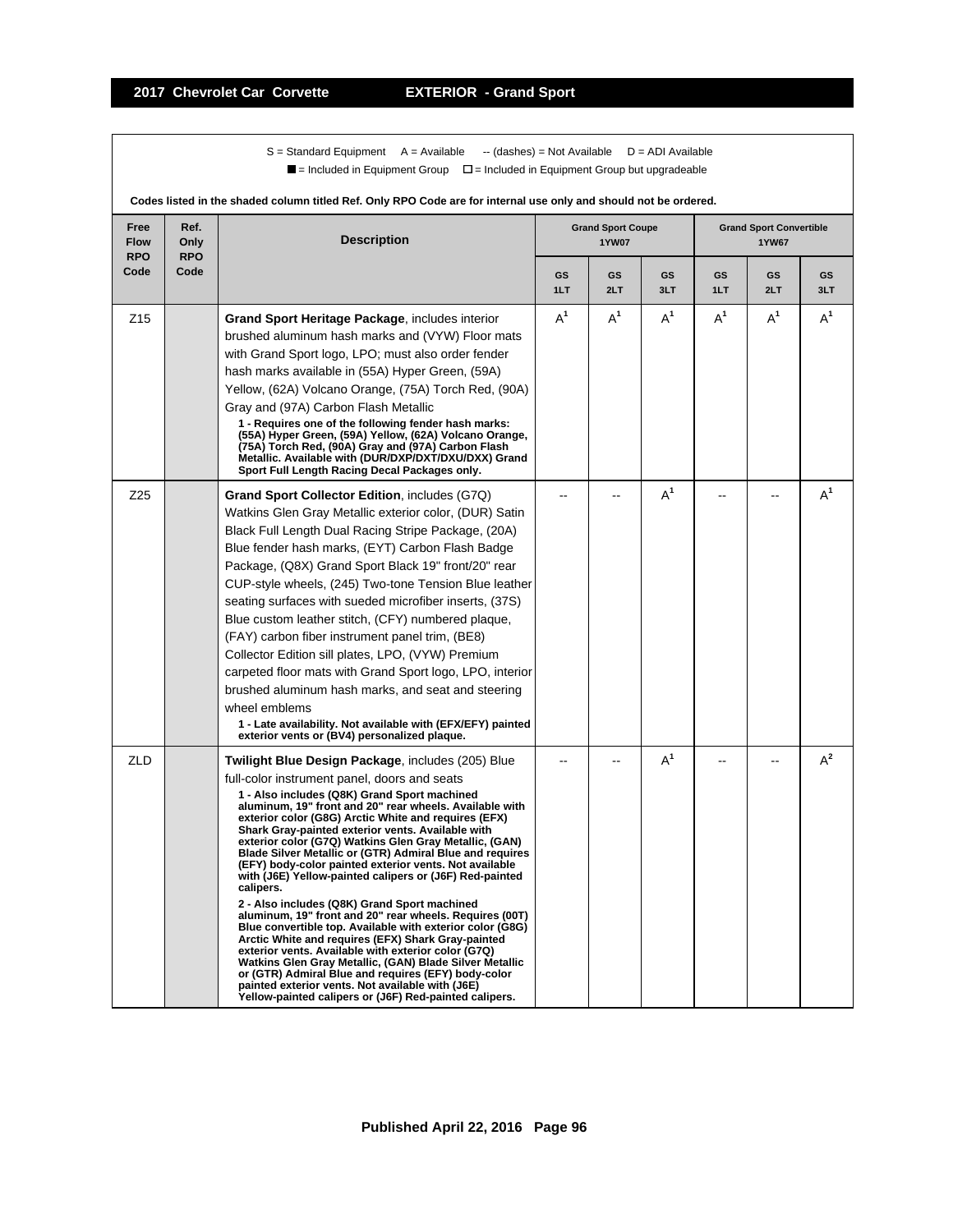| Free<br><b>Flow</b><br><b>RPO</b> | Ref.<br>Only<br><b>RPO</b> | <b>Description</b>                                                                                                                                                                                                                                                                                                                                                                                                                                                                                                                                                                                                                                                                                                                                                                                                                                                                                                                                                                                                                                                                         |                | <b>Grand Sport Coupe</b><br><b>1YW07</b> |                  |                          | <b>Grand Sport Convertible</b><br>1YW67 |           |
|-----------------------------------|----------------------------|--------------------------------------------------------------------------------------------------------------------------------------------------------------------------------------------------------------------------------------------------------------------------------------------------------------------------------------------------------------------------------------------------------------------------------------------------------------------------------------------------------------------------------------------------------------------------------------------------------------------------------------------------------------------------------------------------------------------------------------------------------------------------------------------------------------------------------------------------------------------------------------------------------------------------------------------------------------------------------------------------------------------------------------------------------------------------------------------|----------------|------------------------------------------|------------------|--------------------------|-----------------------------------------|-----------|
| Code                              | Code                       |                                                                                                                                                                                                                                                                                                                                                                                                                                                                                                                                                                                                                                                                                                                                                                                                                                                                                                                                                                                                                                                                                            | GS<br>1LT      | GS<br>2LT                                | <b>GS</b><br>3LT | GS<br>1LT                | GS<br>2LT                               | GS<br>3LT |
| ZLE                               |                            | <b>Spice Red Design Package, includes (755) Spice Red</b><br>full-color instrument panel, doors and seats<br>1 - Also includes (Q8K) Grand Sport machined<br>aluminum, 19" front and 20" rear wheels and (J6K) Dark<br>Red calipers. Available with exterior color (G1E) Long<br>Beach Red Metallic. Available with exterior color (G8G)<br>Arctic White or (GAN) Blade Silver Metallic and requires<br>(EFX) Shark Gray-painted exterior vents. Available with<br>exterior color (G7Q) Watkins Glen Gray Metallic and<br>requires (EFY) body-color painted exterior vents.<br>2 - Also includes (Q8K) Grand Sport machined<br>aluminum, 19" front and 20" rear wheels and (J6K) Dark<br>Red calipers. Requires (80T) Spice Red convertible top.<br>Available with exterior color (G1E) Long Beach Red<br>Metallic. Available with exterior color (G8G) Arctic White<br>or (GAN) Blade Silver Metallic and requires (EFX) Shark<br>Gray-painted exterior vents. Available with exterior color<br>(G7Q) Watkins Glen Gray Metallic and requires (EFY)<br>body-color painted exterior vents. | $\overline{a}$ | $-$                                      | $A^1$            | $-$                      | $\overline{a}$                          | $A^2$     |
| <b>ZLG</b>                        |                            | <b>Black Suede Design Package, includes (FCC)</b><br>high-gloss Carbon Fiber instrument panel trim, (198)<br>Jet Black interior with leather seating surfaces and<br>sueded microfiber seat inserts, instrument panel and<br>door inserts, and (N26) sueded microfiber-wrapped<br>steering wheel<br>1 - Also includes (RUR) Grand Sport Satin Black with<br>Red stripe aluminum 19" front and 20" rear wheels,<br>(EYT) Carbon Flash Badge Package and (J6F) Red<br>calipers. Requires exterior color (G8G) Arctic White,<br>(GAN) Blade Silver Metallic, (GBA) Black or (GKZ) Torch<br>Red.<br>2 - Also includes (RUR) Grand Sport Satin Black with<br>Red stripe aluminum 19" front and 20" rear wheels,<br>(EYT) Carbon Flash Badge Package and (J6F) Red<br>calipers. Requires (41T) Black convertible top and<br>exterior color (G8G) Arctic White, (GAN) Blade Silver<br>Metallic, (GBA) Black or (GKZ) Torch Red.                                                                                                                                                                   |                |                                          | $A^1$            |                          |                                         | $A^2$     |
|                                   |                            | Antenna, integral, hidden                                                                                                                                                                                                                                                                                                                                                                                                                                                                                                                                                                                                                                                                                                                                                                                                                                                                                                                                                                                                                                                                  | S              | S                                        | S                | S                        | S                                       | S         |
|                                   | CM <sub>8</sub>            | <b>Convertible top, power-folding, remote control,</b><br>includes glass rear window with integral defogger                                                                                                                                                                                                                                                                                                                                                                                                                                                                                                                                                                                                                                                                                                                                                                                                                                                                                                                                                                                | --             |                                          | --               | S                        | S                                       | S         |
| R8C                               |                            | Corvette Museum Delivery, acknowledgement form<br>required, includes (CFX) Corvette Museum logo plaque<br>personalized with your name and VIN<br>1 - Must also add Ship To BAC 184590.                                                                                                                                                                                                                                                                                                                                                                                                                                                                                                                                                                                                                                                                                                                                                                                                                                                                                                     | $\mathsf{A}^1$ | $A^1$                                    | $A^1$            | $\mathsf{A}^1$           | $\mathsf{A}^1$                          | $A^1$     |
| <b>PIN</b>                        |                            | <b>Customer selectable VIN ending</b><br>1 - This option is subject to restrictions and approval.<br>NOT AVAILABLE on all VINs. Available on SOLD orders<br>only.                                                                                                                                                                                                                                                                                                                                                                                                                                                                                                                                                                                                                                                                                                                                                                                                                                                                                                                          | $A^1$          | $A^1$                                    | $A^1$            | $A^1$                    | $A^1$                                   | $A^1$     |
|                                   |                            | <b>Engine access, rear-opening hood</b>                                                                                                                                                                                                                                                                                                                                                                                                                                                                                                                                                                                                                                                                                                                                                                                                                                                                                                                                                                                                                                                    | S              | S                                        | S                | S                        | S                                       | S         |
|                                   | 20A                        | <b>Blue fender hash marks</b><br>1 - Included and only available with (Z25) Grand Sport<br><b>Collector Edition.</b>                                                                                                                                                                                                                                                                                                                                                                                                                                                                                                                                                                                                                                                                                                                                                                                                                                                                                                                                                                       | $-$            | $-$                                      | $A^1$            | $\overline{\phantom{a}}$ | $-$                                     | $A^1$     |
| 55A                               |                            | Hyper Green fender hash marks<br>1 - Requires (Z15) Grand Sport Heritage Package.                                                                                                                                                                                                                                                                                                                                                                                                                                                                                                                                                                                                                                                                                                                                                                                                                                                                                                                                                                                                          | $A^1$          | $A^1$                                    | $A^1$            | $A^1$                    | $A^1$                                   | $A^1$     |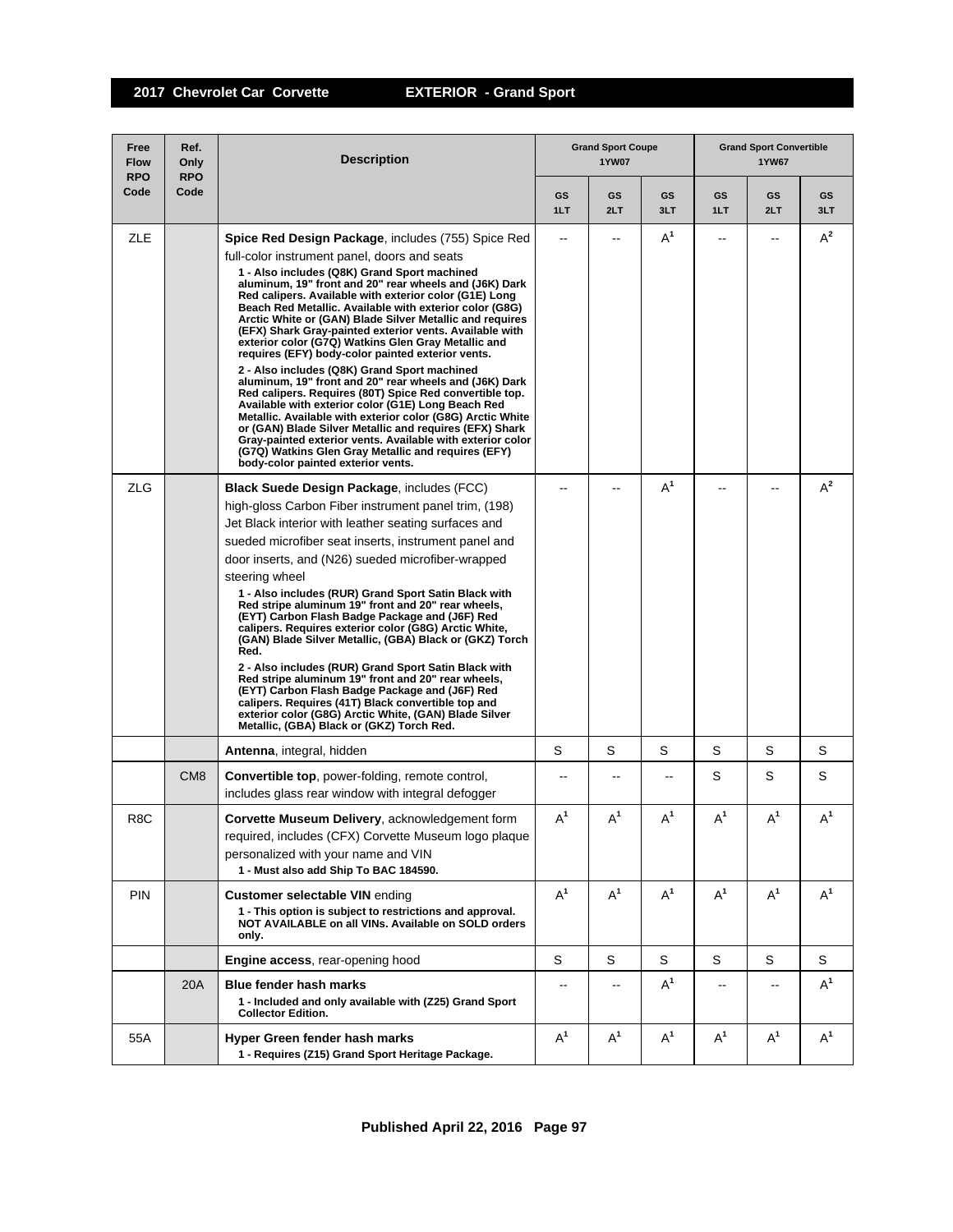| Free<br><b>Flow</b><br><b>RPO</b> | Ref.<br>Only<br><b>RPO</b> | <b>Description</b>                                                                                                                                                                                                                               |           | <b>Grand Sport Coupe</b><br><b>1YW07</b> |                          |           | <b>Grand Sport Convertible</b><br><b>1YW67</b> |                  |  |  |
|-----------------------------------|----------------------------|--------------------------------------------------------------------------------------------------------------------------------------------------------------------------------------------------------------------------------------------------|-----------|------------------------------------------|--------------------------|-----------|------------------------------------------------|------------------|--|--|
| Code                              | Code                       |                                                                                                                                                                                                                                                  | GS<br>1LT | <b>GS</b><br>2LT                         | <b>GS</b><br>3LT         | GS<br>1LT | GS<br>2LT                                      | <b>GS</b><br>3LT |  |  |
| 59A                               |                            | Yellow fender hash marks<br>1 - Requires (Z15) Grand Sport Heritage Package. Not<br>available with (GC6) Corvette Racing Yellow Tintcoat<br>exterior color.<br>2 - Not available with any Hood or Full Length Racing<br>stripe or decal package. | $A^1$     | $A^1$                                    | $A^1$                    | $A^2$     | $A^1$                                          | $A^1$            |  |  |
| 62A                               |                            | Volcano Orange fender hash marks<br>1 - Requires (Z15) Grand Sport Heritage Package.                                                                                                                                                             | $A^1$     | $A^1$                                    | $A^1$                    | $A^1$     | $A^1$                                          | $A^1$            |  |  |
| 75A                               |                            | Torch Red fender hash marks<br>1 - Requires (Z15) Grand Sport Heritage Package. Not<br>available with (G1E) Long Beach Red Metallic Tintcoat or<br>(GKZ) Torch Red exterior color.                                                               | $A^1$     | $A^1$                                    | $A^1$                    | $A^1$     | $A^1$                                          | $A^1$            |  |  |
| 90A                               |                            | Gray fender hash marks<br>1 - Requires (Z15) Grand Sport Heritage Package. Not<br>available with (G7Q) Watkins Glen Gray Metallic exterior<br>color.                                                                                             | $A^1$     | $A^1$                                    | $A^1$                    | $A^1$     | $A^1$                                          | $A^1$            |  |  |
| 97A                               |                            | Carbon Flash Metallic fender hash marks<br>1 - Requires (Z15) Grand Sport Heritage Package.                                                                                                                                                      | $A^1$     | $A^1$                                    | $A^1$                    | $A^1$     | $A^1$                                          | $A^1$            |  |  |
|                                   |                            | <b>Glass, Solar-Ray light-tinted</b>                                                                                                                                                                                                             | S         | S                                        | S                        | S         | S                                              | S                |  |  |
|                                   | T <sub>4</sub> F           | <b>Headlamps</b> , high intensity discharge (HID), Xenon,<br>LED park and turn signals and Daytime Running Lamps                                                                                                                                 | S         | S                                        | S                        | S         | S                                              | S                |  |  |
| B92                               |                            | <b>Hood insert, exposed Carbon Fiber weave</b><br>1 - Not available with any Hood or Full Length Racing<br>stripe or decal package.                                                                                                              | $A^1$     | $A^1$                                    | $A^1$                    | $A^1$     | $A^1$                                          | $A^1$            |  |  |
| VK3                               |                            | License plate bracket, front<br>1 - Will be forced on orders with ship-to states that<br>require a front license plate.                                                                                                                          | $A^1$     | $A^1$                                    | $A^1$                    | $A^1$     | $A^1$                                          | $A^1$            |  |  |
| 5WH                               |                            | <b>LPO, Front bumper moldings, Genuine Corvette</b><br>Accessory                                                                                                                                                                                 | A/D       | A/D                                      | A/D                      | A/D       | A/D                                            | A/D              |  |  |
| <b>VDN</b>                        |                            | <b>LPO, Indoor vehicle cover, Gray with crossed flag</b><br>logo. Genuine Corvette Accessory                                                                                                                                                     | A/D       | A/D                                      | A/D                      | A/D       | A/D                                            | A/D              |  |  |
| <b>WKP</b>                        |                            | <b>LPO, Indoor vehicle cover, Kalahari with crossed flag</b><br>logo. Genuine Corvette Accessory                                                                                                                                                 | A/D       | A/D                                      | A/D                      | A/D       | A/D                                            | A/D              |  |  |
| <b>WKQ</b>                        |                            | LPO, Indoor vehicle cover, Red with crossed flag<br>logo. Genuine Corvette Accessory                                                                                                                                                             | A/D       | A/D                                      | A/D                      | A/D       | A/D                                            | A/D              |  |  |
| WKU                               |                            | LPO, Indoor vehicle cover, C7.R design. Genuine<br><b>Corvette Accessory</b>                                                                                                                                                                     | A/D       | A/D                                      | A/D                      | A/D       | A/D                                            | A/D              |  |  |
| <b>VTB</b>                        |                            | LPO, Rear fascia protector, Genuine Corvette<br>Accessory                                                                                                                                                                                        | A/D       | A/D                                      | A/D                      | A/D       | A/D                                            | A/D              |  |  |
| <b>RXX</b>                        |                            | LPO, Carbon Flash rear license plate holder,<br><b>Genuine Corvette Accessory</b>                                                                                                                                                                | A/D       | A/D                                      | A/D                      | A/D       | A/D                                            | A/D              |  |  |
| VO <sub>4</sub>                   |                            | LPO, Underhood liner with crossed flags logo,<br><b>Genuine Corvette Accessory</b>                                                                                                                                                               | A/D       | A/D                                      | A/D                      | A/D       | A/D                                            | A/D              |  |  |
| VLN                               |                            | LPO, Windscreen, Genuine Corvette Accessory                                                                                                                                                                                                      | --        | $\overline{\phantom{a}}$                 | $\overline{\phantom{a}}$ | A/D       | A/D                                            | A/D              |  |  |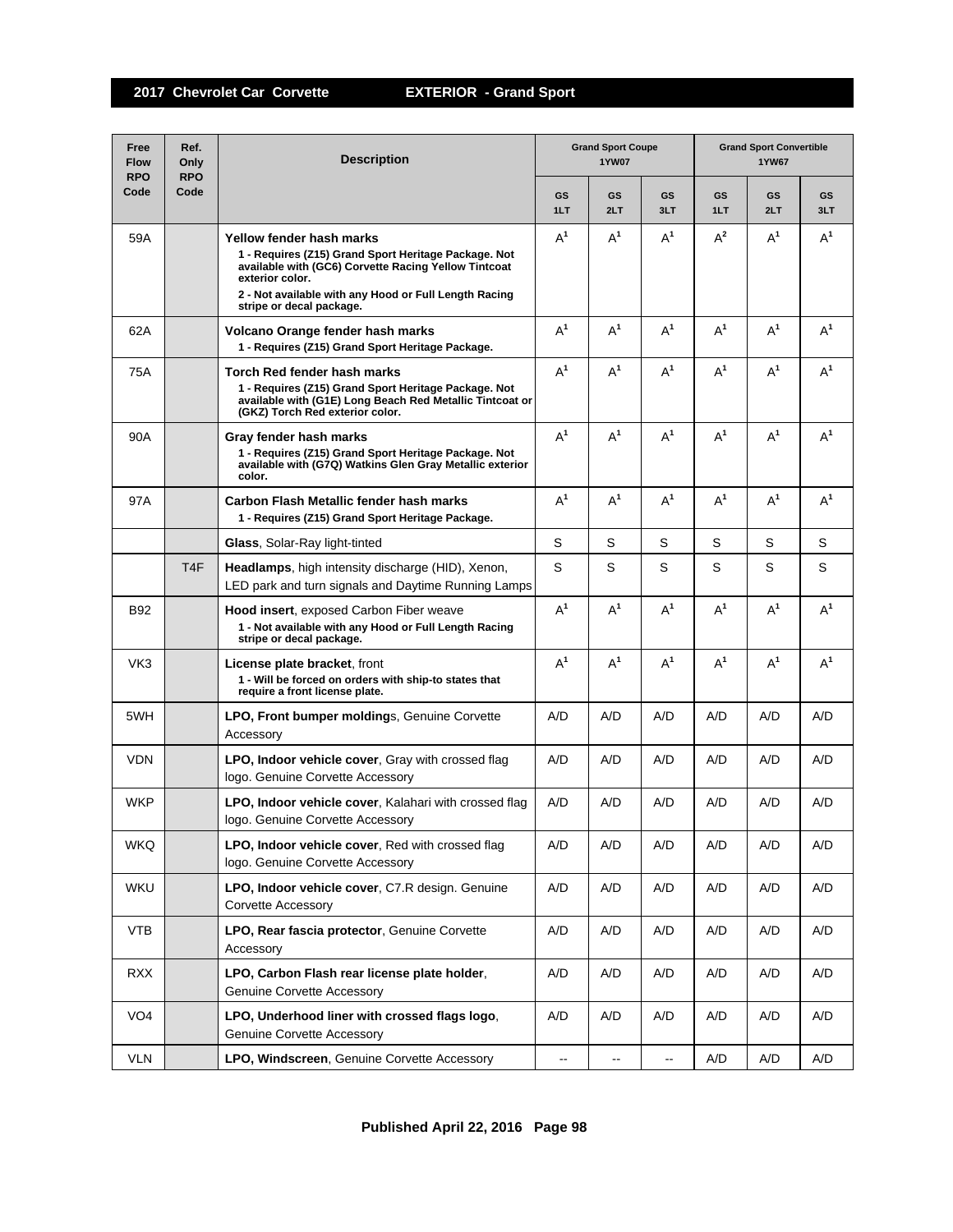| Free<br><b>Flow</b><br><b>RPO</b> | Ref.<br>Only<br><b>RPO</b>  | <b>Grand Sport Coupe</b><br><b>Description</b><br><b>1YW07</b>                                                                                                                                                                                                                         |                          |                          |                  | <b>Grand Sport Convertible</b><br>1YW67 |                          |                  |  |
|-----------------------------------|-----------------------------|----------------------------------------------------------------------------------------------------------------------------------------------------------------------------------------------------------------------------------------------------------------------------------------|--------------------------|--------------------------|------------------|-----------------------------------------|--------------------------|------------------|--|
| Code                              | Code                        |                                                                                                                                                                                                                                                                                        | <b>GS</b><br>1LT         | GS<br>2LT                | <b>GS</b><br>3LT | GS<br>1LT                               | GS<br>2LT                | <b>GS</b><br>3LT |  |
| 5ZG                               |                             | LPO, Carbon Fiber wheel center caps with crossed<br>flags logo, Genuine Corvette Accessory                                                                                                                                                                                             | A/D                      | A/D                      | A/D              | A/D                                     | A/D                      | A/D              |  |
|                                   | DL <sub>8</sub>             | Mirrors, outside heated power-adjustable, body-color                                                                                                                                                                                                                                   | S                        | $\overline{\phantom{a}}$ | --               | S                                       | $\overline{\phantom{a}}$ |                  |  |
|                                   | D <sub>D</sub> <sub>0</sub> | Mirrors, outside heated power-adjustable and<br>driver-side auto-dimming, body-color                                                                                                                                                                                                   | $\overline{\phantom{a}}$ | ш                        | П                | $-$                                     | Ш                        | П                |  |
| <b>TTV</b>                        |                             | <b>Mirrors</b> , outside, carbon flash-painted<br>1 - Not available with (GBA) Black exterior color.                                                                                                                                                                                   | $A^1$                    | $A^1$                    | $A^1$            | $A^1$                                   | $A^1$                    | $A^1$            |  |
|                                   | <b>EYK</b>                  | <b>Chrome Badge Package</b>                                                                                                                                                                                                                                                            | S                        | S                        | S                | S                                       | S                        | S                |  |
| EYT                               |                             | Carbon Flash Badge Package<br>1 - Included with (ZLG) Black Suede Design Package or<br>(Z25) Grand Sport Collector Edition.                                                                                                                                                            | Α                        | A                        | $A^1$            | A                                       | A                        | $A^1$            |  |
| <b>CFZ</b>                        |                             | <b>Carbon-Flash Painted Ground Effects Package.</b><br>includes Carbon Flash-painted splitter and rockers, and<br>more aggressive rear spoiler                                                                                                                                         | A                        | Α                        | A                | A                                       | A                        | Α                |  |
| <b>CFV</b>                        |                             | Visible Carbon Fiber Ground Effects Package,<br>includes visible Carbon Fiber splitter and rockers, and<br>more aggressive rear spoiler<br>1 - Not available with (CFZ) Carbon Flash-Painted<br>Ground Effects Package.                                                                | $A^1$                    | $A^1$                    | $A^1$            | $A^1$                                   | $A^1$                    | $A^1$            |  |
|                                   | <b>CFA</b>                  | <b>Roof panel, carbon fiber, painted body-color,</b><br>removable                                                                                                                                                                                                                      | $\mathbf S$              | S                        | S                | --                                      |                          |                  |  |
| CC <sub>3</sub>                   |                             | Roof panel, 1-piece transparent, removable                                                                                                                                                                                                                                             | A                        | A                        | A                | --                                      | $\overline{\phantom{a}}$ | --               |  |
| C <sub>2</sub> Z                  |                             | Roof panel, visible carbon fiber with body-color<br>surround, removable                                                                                                                                                                                                                | Α                        | A                        | A                | --                                      |                          |                  |  |
| C <sub>2</sub> M                  |                             | Carbon Fiber Dual Roof Package, includes (C2Z)<br>visible carbon fiber roof panel with body-color surround<br>and (CC3) transparent roof panel                                                                                                                                         | $\overline{a}$           | Α                        | A                |                                         |                          |                  |  |
| C <sub>2</sub> Q                  |                             | Body-Color Dual Roof Package, includes (CFA)<br>body-color roof panel with body-color surround and<br>(CC3) transparent roof panel                                                                                                                                                     |                          | A                        | A                |                                         |                          |                  |  |
| <b>DTW</b>                        |                             | Carbon Flash Hood Stinger Stripe<br>1 - Not available with any other stripe package.                                                                                                                                                                                                   | $A^1$                    | $A^1$                    | $A^1$            | $A^1$                                   | $A^1$                    | $A^1$            |  |
| <b>DXM</b>                        |                             | <b>Shark Gray Hood Stinger Stripe</b><br>1 - Not available with any other stripe package.                                                                                                                                                                                              | $A^1$                    | $A^1$                    | $A^1$            | $A^1$                                   | $A^1$                    | $A^1$            |  |
| DYV.                              |                             | <b>NEW! Satin Black Hood Stinger Stripe</b><br>1 - Not available with any other stripe package or (Z15)<br><b>Grand Sport Heritage Package.</b><br>2 - Not available with any other stripe package, (Z15)<br>Grand Sport Heritage Package or (Z25) Grand Sport<br>Performance Package. | $A^1$                    | $A^1$                    | $A^2$            | $A^1$                                   | $A^1$                    | $A^2$            |  |
| <b>DVQ</b>                        |                             | Jake Carbon Flash Metallic Two-Tone Hood Stinger<br>Decal<br>1 - Not available with any other stripe package.                                                                                                                                                                          | $A^1$                    | $A^1$                    | $A^1$            | $A^1$                                   | $A^1$                    | $A^1$            |  |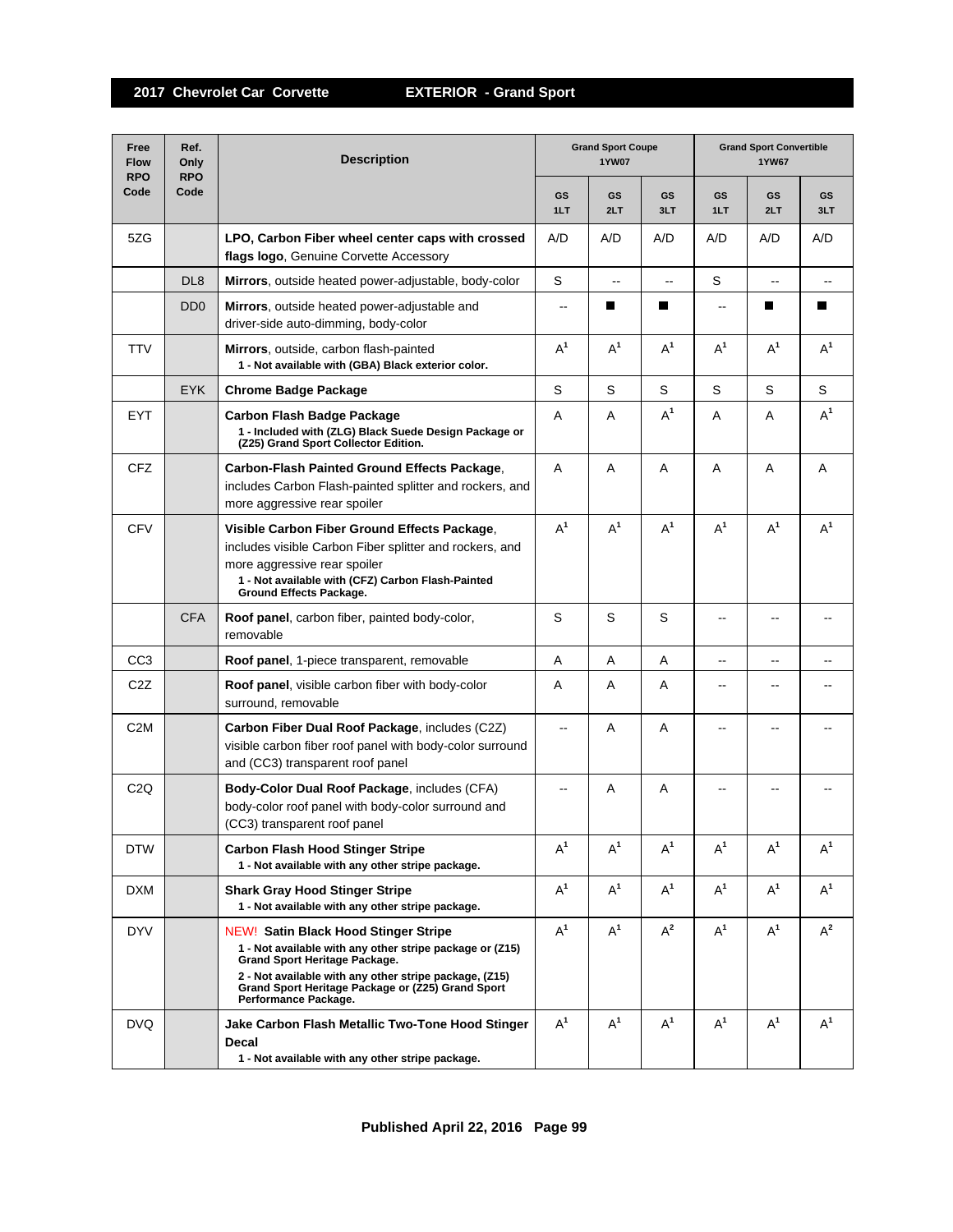| Free<br><b>Flow</b><br><b>RPO</b> | Ref.<br>Only<br><b>RPO</b> | <b>Description</b>                                                                                                                                                                                                                                                                                                                                                                                     | <b>Grand Sport Coupe</b><br><b>1YW07</b> |           |           | <b>Grand Sport Convertible</b><br><b>1YW67</b> |           |           |  |
|-----------------------------------|----------------------------|--------------------------------------------------------------------------------------------------------------------------------------------------------------------------------------------------------------------------------------------------------------------------------------------------------------------------------------------------------------------------------------------------------|------------------------------------------|-----------|-----------|------------------------------------------------|-----------|-----------|--|
| Code                              | Code                       |                                                                                                                                                                                                                                                                                                                                                                                                        | <b>GS</b><br>1LT                         | GS<br>2LT | GS<br>3LT | <b>GS</b><br>1LT                               | GS<br>2LT | GS<br>3LT |  |
| <b>DTP</b>                        |                            | <b>Blade Silver Full Length Dual Racing Stripe</b><br>Package<br>1 - Not available with any other stripe package or<br>exterior color (GAN) Blade Silver Metallic.                                                                                                                                                                                                                                     | $A^1$                                    | $A^1$     | $A^1$     | $A^1$                                          | $A^1$     | $A^1$     |  |
| <b>DTH</b>                        |                            | Carbon Flash Full Length Dual Racing Stripe<br>Package<br>1 - Not available with any other stripe package.                                                                                                                                                                                                                                                                                             | $A^1$                                    | $A^1$     | $A^1$     | $A^1$                                          | $A^1$     | $A^1$     |  |
| DTR.                              |                            | Crystal Red Full Length Dual Racing Stripe<br>Package<br>1 - Not available with any other stripe package.                                                                                                                                                                                                                                                                                              | $A^1$                                    | $A^1$     | $A^1$     | $A^1$                                          | $A^1$     | $A^1$     |  |
| <b>DTN</b>                        |                            | Cyber Gray Full Length Dual Racing Stripe Package<br>1 - Not available with any other stripe package.                                                                                                                                                                                                                                                                                                  | $A^1$                                    | $A^1$     | $A^1$     | $A^1$                                          | $A^1$     | $A^1$     |  |
| DTQ                               |                            | Inferno Orange Full Length Dual Racing Stripe<br>Package<br>1 - Not available with any other stripe package.                                                                                                                                                                                                                                                                                           | $A^1$                                    | $A^1$     | $A^1$     | $A^1$                                          | $A^1$     | $A^1$     |  |
| <b>DUP</b>                        |                            | Red, White and Blue Full Length Racing Decal<br>Package<br>1 - Not available with any other stripe package.                                                                                                                                                                                                                                                                                            | $A^1$                                    | $A^1$     | $A^1$     | $A^1$                                          | $A^1$     | $A^1$     |  |
| <b>DWA</b>                        |                            | Velocity Yellow Full Length Racing Decal Package<br>1 - Not available with any other stripe package, exterior<br>color (GC6) Corvette Racing Yellow Tintcoat or (Z15)<br>Grand Sport Heritage Package.<br>2 - Not available with any other stripe package, exterior<br>color (GC6) Corvette Racing Yellow Tintcoat, (Z15)<br>Grand Sport Heritage Package or (Z25) Grand Sport<br>Performance Package. | $A^1$                                    | $A^1$     | $A^2$     | $A^1$                                          | $A^1$     | $A^2$     |  |
| <b>DNE</b>                        |                            | <b>Grand Sport Satin Black Full Length Racing Decal</b><br>Package<br>1 - Requires (Z15) Grand Sport Heritage Package. Not<br>available with (EFX/EFY) painted exterior vents.                                                                                                                                                                                                                         | $A^1$                                    | $A^1$     | $A^1$     | $A^1$                                          | $A^1$     | $A^1$     |  |
| DXP                               |                            | Grand Sport Red Full Length Racing Decal Package<br>1 - Requires (Z15) Grand Sport Heritage Package. Not<br>available with (EFX/EFY) painted exterior vents or<br>exterior colors (G1E) Long Beach Red Metallic and<br>(GKZ) Torch Red.                                                                                                                                                                | $A^1$                                    | $A^1$     | $A^1$     | $A^1$                                          | $A^1$     | $A^1$     |  |
| DXT                               |                            | <b>Grand Sport Gray Full Length Racing Decal</b><br>Package<br>1 - Requires (Z15) Grand Sport Heritage Package, Not<br>available with (EFX/EFY) painted exterior vents or (G7Q)<br>Watkins Glen Gray Metallic exterior color.                                                                                                                                                                          | $A^1$                                    | $A^1$     | $A^1$     | $A^1$                                          | $A^1$     | $A^1$     |  |
| <b>DXU</b>                        |                            | <b>Grand Sport Blue Full Length Racing Decal</b><br>Package<br>1 - Requires (Z15) Grand Sport Heritage Package. Not<br>available with (EFX/EFY) painted exterior vents or (GTR)<br>Admiral Blue exterior color.                                                                                                                                                                                        | $A^1$                                    | $A^1$     | $A^1$     | $A^1$                                          | $A^1$     | $A^1$     |  |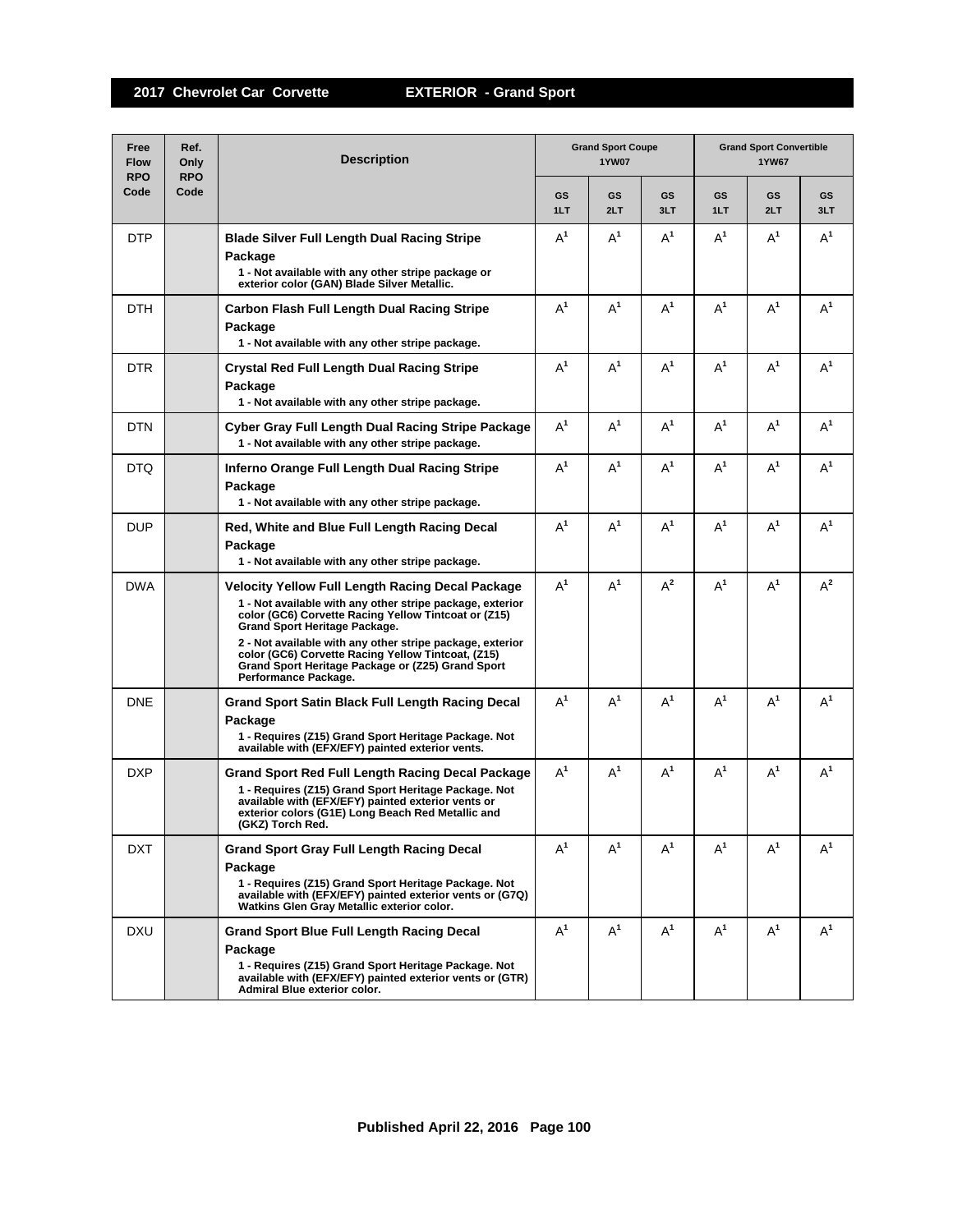| Free<br><b>Flow</b><br><b>RPO</b> | Ref.<br>Only<br><b>RPO</b> | <b>Description</b>                                                                                                                                                                                                                                                                                                                                                                                                                                                                                                                                                       | <b>Grand Sport Coupe</b><br>1YW07 |                          |                  | <b>Grand Sport Convertible</b><br>1YW67 |           |                |
|-----------------------------------|----------------------------|--------------------------------------------------------------------------------------------------------------------------------------------------------------------------------------------------------------------------------------------------------------------------------------------------------------------------------------------------------------------------------------------------------------------------------------------------------------------------------------------------------------------------------------------------------------------------|-----------------------------------|--------------------------|------------------|-----------------------------------------|-----------|----------------|
| Code                              | Code                       |                                                                                                                                                                                                                                                                                                                                                                                                                                                                                                                                                                          | <b>GS</b><br>1LT                  | GS<br>2LT                | <b>GS</b><br>3LT | <b>GS</b><br>1LT                        | GS<br>2LT | GS<br>3LT      |
| <b>DXX</b>                        |                            | <b>Grand Sport White Full Length Racing Decal</b><br>Package<br>1 - Requires (Z15) Grand Sport Heritage Package. Not<br>available with (EFX/EFY) painted exterior vents or (G8G)<br>Arctic White exterior color.                                                                                                                                                                                                                                                                                                                                                         | $A^1$                             | $A^1$                    | $A^1$            | $A^1$                                   | $A^1$     | $A^1$          |
|                                   | <b>DUR</b>                 | Grand Sport Satin Black Full Length Racing Decal<br>Package<br>1 - Included and only available with (Z25) Grand Sport<br><b>Collector Edition.</b>                                                                                                                                                                                                                                                                                                                                                                                                                       |                                   |                          | $A^1$            |                                         |           | $A^1$          |
| <b>EFY</b>                        |                            | <b>Vents, exterior, body-color painted</b><br>1 - Not available with (GBA) Black exterior color.                                                                                                                                                                                                                                                                                                                                                                                                                                                                         | $A^1$                             | $A^1$                    | $A^1$            | $A^1$                                   | $A^1$     | $A^1$          |
| <b>EFX</b>                        |                            | <b>Vents, exterior, Shark Gray-painted</b><br>1 - Not available with (EFY) body-color-painted exterior<br>vents or (G7Q) Watkins Glen Gray Metallic exterior color.                                                                                                                                                                                                                                                                                                                                                                                                      | $A^1$                             | $A^1$                    | $A^1$            | $A^1$                                   | $A^1$     | $A^1$          |
| E <sub>57</sub>                   |                            | <b>Tonneau inserts, Carbon Fiber</b>                                                                                                                                                                                                                                                                                                                                                                                                                                                                                                                                     | $\overline{\phantom{a}}$          | $\overline{\phantom{a}}$ | μ.               | A                                       | A         | A              |
|                                   | <b>XFK</b>                 | Tires, front P285/30ZR19 and rear P335/25ZR20<br>Michelin Pilot Super Sport summer-only, run-flat<br>1 - Do not use summer only tires in winter conditions, as<br>it would adversely affect vehicle safety, performance<br>and durability. Use only GM-approved tire and wheel<br>combinations. Unapproved combinations may change<br>the vehicle's performance characteristics. For important<br>tire and wheel information, see your dealer for a copy of<br>the vehicle's owner's manual.                                                                             | $S^1$                             | $\text{S}^1$             | S <sup>1</sup>   | S <sup>1</sup>                          | $S^1$     | S <sup>1</sup> |
|                                   | <b>XFM</b>                 | Tires, front P285/30ZR19 and rear P335/25ZR20<br>Michelin Pilot Super Sport Cup 2 summer-only, run-flat<br>1 - Included and only available with (Z07) Z07<br>Performance Package. Do not use summer only tires in<br>winter conditions, as it would adversely affect vehicle<br>safety, performance and durability. Use only<br>GM-approved tire and wheel combinations. Unapproved<br>combinations may change the vehicle's performance<br>characteristics. For important tire and wheel<br>information, see your dealer for a copy of the vehicle's<br>owner's manual. | $A^1$                             | $\mathsf{A}^1$           | $A^1$            | $A^1$                                   | $A^1$     | $A^1$          |
|                                   | Q8W                        | <b>Wheels, Grand Sport Pearl Nickel-painted aluminum,</b><br>19" x 10" (48.3 cm x 25.4 cm) front and 20" x 12" (50.8<br>$cm \times 30.48 \text{ cm}$ ) rear                                                                                                                                                                                                                                                                                                                                                                                                              | S                                 | S                        | S                | S                                       | S         | S              |
| Q8Z                               |                            | Wheels, Grand Sport chrome aluminum, 19" x 10"<br>(48.3 cm x 25.4 cm) front and 20" x 12" (50.8 cm x<br>30.48 cm) rear                                                                                                                                                                                                                                                                                                                                                                                                                                                   | Α                                 | A                        | A                | Α                                       | A         | A              |
| Q8K                               |                            | Wheels, Grand Sport machined-face, aluminum, 19" x<br>10" (48.3 cm x 25.4 cm) front and 20" x 12" (50.8 cm x<br>30.48 cm) rear<br>1 - Included with (ZLD) Twilight Blue Suede Design<br>Package or (ZLE) Spice Red Suede Design Package.                                                                                                                                                                                                                                                                                                                                 | A                                 | Α                        | $A^1$            | Α                                       | Α         | $A^1$          |
| Q8X                               |                            | Wheels, Grand Sport Black aluminum, 19" x 10" (48.3)<br>cm x 25.4 cm) front and 20" x 12" (50.8 cm x 30.48 cm)<br>rear<br>1 - Included with (Z25) Grand Sport Collector Edition.                                                                                                                                                                                                                                                                                                                                                                                         | A                                 | Α                        | $A^1$            | A                                       | Α         | $A^1$          |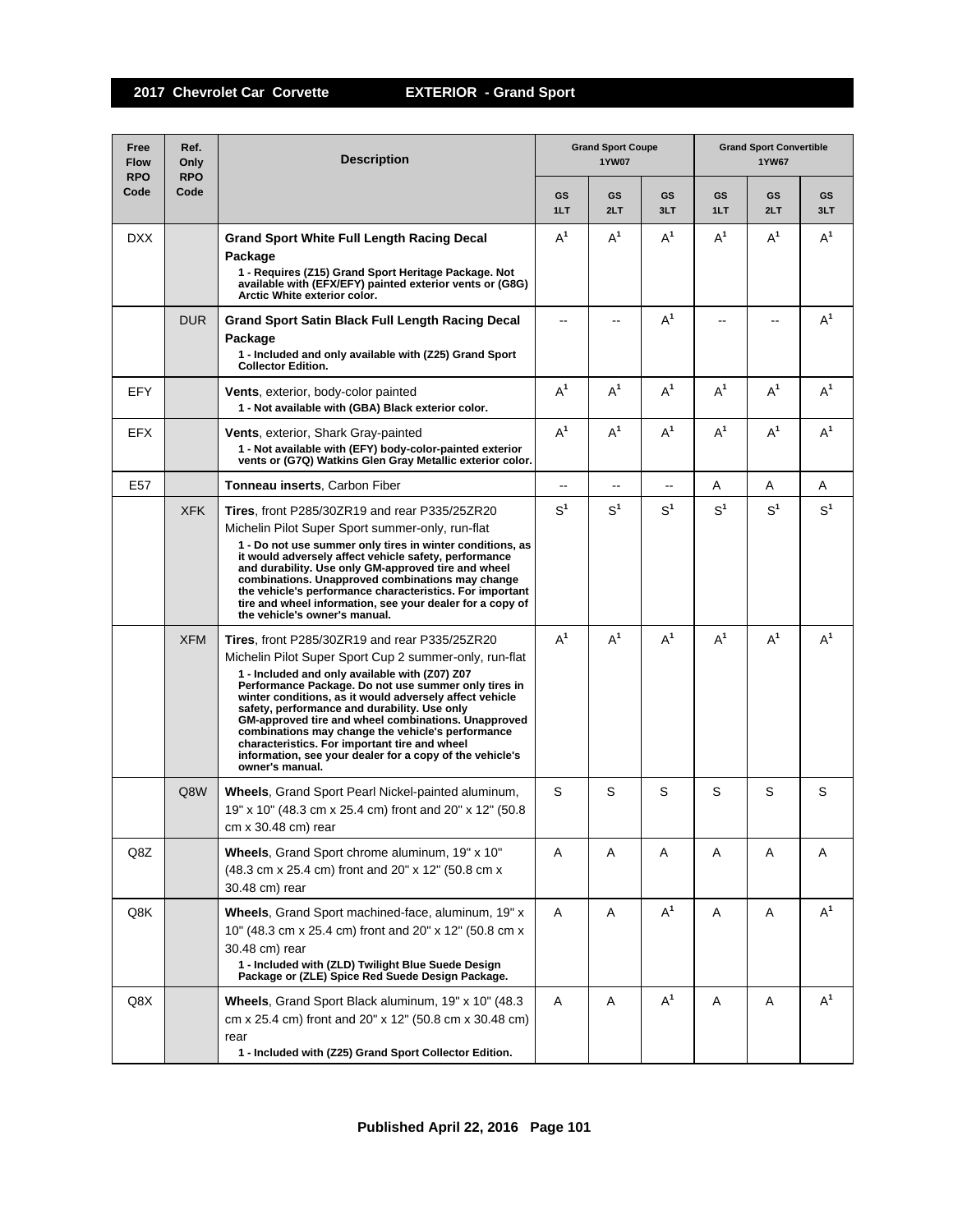| Free<br><b>Flow</b><br><b>RPO</b> | Ref.<br>Only<br><b>RPO</b> | <b>Description</b>                                                                                                                                                                                        | <b>Grand Sport Coupe</b><br><b>1YW07</b> |           |           | <b>Grand Sport Convertible</b><br><b>1YW67</b> |           |           |
|-----------------------------------|----------------------------|-----------------------------------------------------------------------------------------------------------------------------------------------------------------------------------------------------------|------------------------------------------|-----------|-----------|------------------------------------------------|-----------|-----------|
| Code                              | Code                       |                                                                                                                                                                                                           | GS<br>1LT                                | GS<br>2LT | GS<br>3LT | GS<br>1LT                                      | GS<br>2LT | GS<br>3LT |
| <b>RUR</b>                        |                            | <b>Wheels, Grand Sport Satin Black aluminum with Red</b><br>Stripe, 19" x 10" (48.3 cm x 25.4 cm) front and 20" x<br>12" (50.8 cm x 30.48 cm) rear<br>1 - Included with (ZLG) Black Suede Design Package. | A                                        | A         | $A^1$     | A                                              | A         | А         |
|                                   |                            | <b>Wipers, front intermittent</b>                                                                                                                                                                         | S                                        | S         | S         | S                                              | S         |           |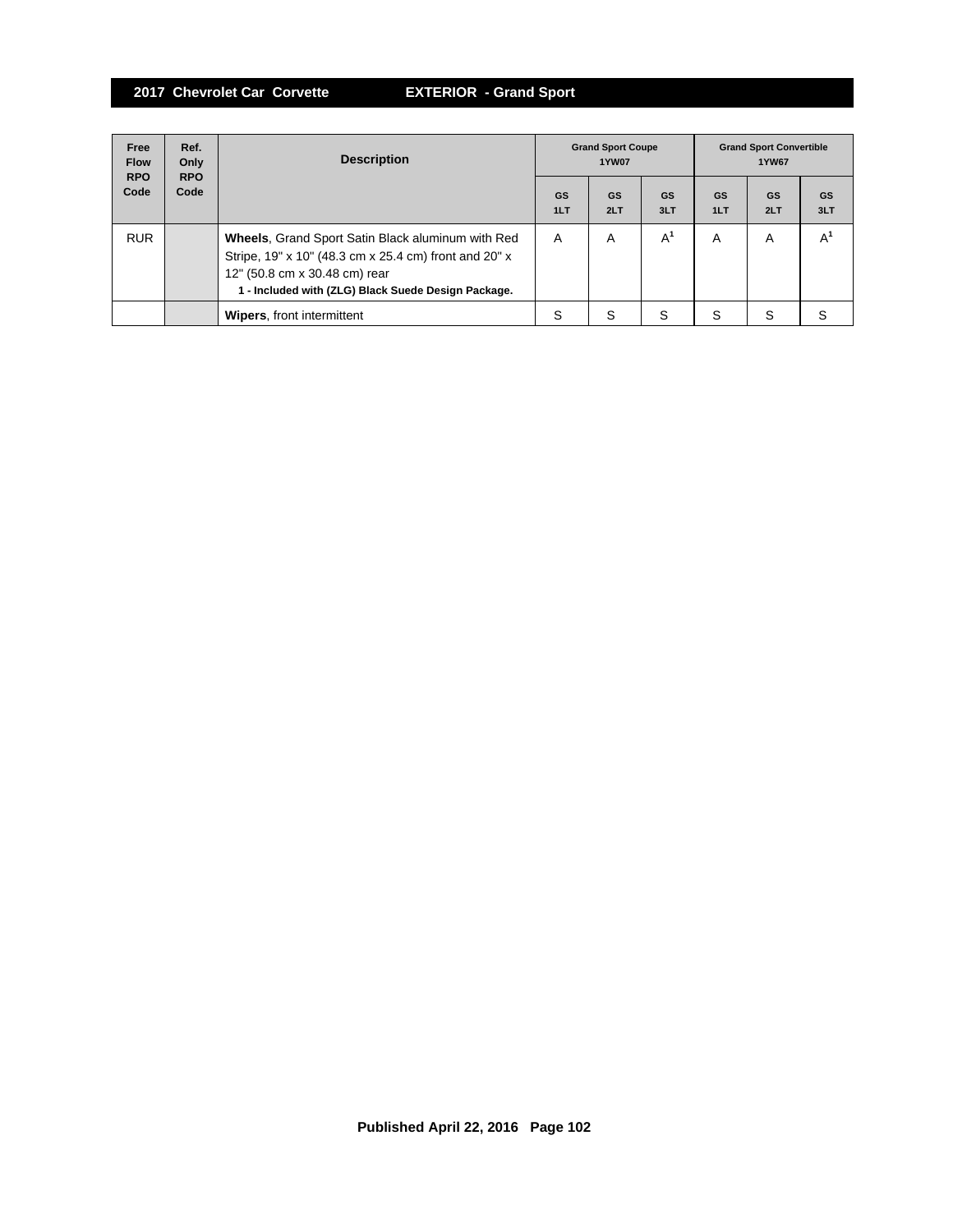$S =$  Standard Equipment A = Available -- (dashes) = Not Available D = ADI Available  $\blacksquare$  = Included in Equipment Group  $\blacksquare$  = Included in Equipment Group but upgradeable

| Free<br><b>Flow</b><br><b>RPO</b> | Ref.<br>Only<br><b>RPO</b> | <b>Description</b>                                                                                                                                                                                                                                                                                                                                                                                                                                                                                                                                                                                                                                                           |                          | Coupe<br>1YY07 |                          | Coupe with Z51<br>1YX07 |            |                |  |
|-----------------------------------|----------------------------|------------------------------------------------------------------------------------------------------------------------------------------------------------------------------------------------------------------------------------------------------------------------------------------------------------------------------------------------------------------------------------------------------------------------------------------------------------------------------------------------------------------------------------------------------------------------------------------------------------------------------------------------------------------------------|--------------------------|----------------|--------------------------|-------------------------|------------|----------------|--|
| Code                              | Code                       |                                                                                                                                                                                                                                                                                                                                                                                                                                                                                                                                                                                                                                                                              | 1LT                      | 2LT            | 3LT                      | Z51<br>1LT              | Z51<br>2LT | Z51<br>3LT     |  |
|                                   |                            | Active handling stability control, improves traction<br>and enhances vehicle stability                                                                                                                                                                                                                                                                                                                                                                                                                                                                                                                                                                                       | S                        | S              | S                        | S                       | S          | S              |  |
| ERI                               |                            | <b>Battery Protection Package</b>                                                                                                                                                                                                                                                                                                                                                                                                                                                                                                                                                                                                                                            | Α                        | Α              | Α                        | Α                       | Α          | Α              |  |
|                                   | JL9                        | Brakes, 4-wheel antilock, 4-wheel disc                                                                                                                                                                                                                                                                                                                                                                                                                                                                                                                                                                                                                                       | $\mathsf S$              | S              | S                        |                         | Ξ.         |                |  |
|                                   | J55                        | <b>Brakes</b> , performance 4-wheel antilock, 4-wheel disc                                                                                                                                                                                                                                                                                                                                                                                                                                                                                                                                                                                                                   | $\overline{\phantom{a}}$ | Ξ.             | Ξ.                       | S                       | S          | S              |  |
|                                   | J6D                        | Calipers, Dark Gray Metallic-painted                                                                                                                                                                                                                                                                                                                                                                                                                                                                                                                                                                                                                                         | S                        | S              | S                        | --                      | $\sim$     | $\overline{a}$ |  |
|                                   | J6A                        | <b>Calipers, Black-painted</b>                                                                                                                                                                                                                                                                                                                                                                                                                                                                                                                                                                                                                                               | $\overline{\phantom{a}}$ | $\overline{a}$ | $\overline{\phantom{a}}$ | S                       | S          | S              |  |
| J6F                               |                            | <b>Calipers, Red-painted</b><br>1 - Included with (ZLG) Black Suede Design Package.                                                                                                                                                                                                                                                                                                                                                                                                                                                                                                                                                                                          | A                        | Α              | $A^1$                    | A                       | Α          | $A^1$          |  |
| J6E                               |                            | <b>Calipers, Yellow-painted</b>                                                                                                                                                                                                                                                                                                                                                                                                                                                                                                                                                                                                                                              | Α                        | Α              | Α                        | Α                       | Α          | Α              |  |
|                                   | <b>KNR</b>                 | Cooler, rear differential                                                                                                                                                                                                                                                                                                                                                                                                                                                                                                                                                                                                                                                    | --                       | $\overline{a}$ | --                       | S                       | S          | S              |  |
|                                   | G96                        | Differential, electronic limited slip, rear                                                                                                                                                                                                                                                                                                                                                                                                                                                                                                                                                                                                                                  | --                       | $\overline{a}$ | $-$                      | S                       | S          | S              |  |
|                                   | Z52                        | Dry sump oil system                                                                                                                                                                                                                                                                                                                                                                                                                                                                                                                                                                                                                                                          | --                       | Ξ.             | Ξ.                       | S                       | S          | S              |  |
| FE <sub>9</sub>                   |                            | <b>Emissions, Federal requirements, 50-state certified</b>                                                                                                                                                                                                                                                                                                                                                                                                                                                                                                                                                                                                                   | Α                        | Α              | Α                        | A                       | Α          | A              |  |
| YF <sub>5</sub>                   |                            | <b>Emissions, California state requirements, 50-state</b><br>certified                                                                                                                                                                                                                                                                                                                                                                                                                                                                                                                                                                                                       | A                        | A              | Α                        | A                       | A          | Α              |  |
| NE <sub>1</sub>                   |                            | <b>Emissions, Connecticut, Delaware, Maine, Maryland,</b><br>Massachusetts, New Jersey, New York, Oregon,<br>Pennsylvania, Rhode Island, Vermont and Washington<br>state requirements, 50-state certified                                                                                                                                                                                                                                                                                                                                                                                                                                                                    | Α                        | Α              | Α                        | Α                       | Α          | Α              |  |
| NB <sub>8</sub>                   |                            | <b>Emissions override, California (allows a dealer in</b><br>states that require California emissions - California,<br>Connecticut, Delaware, Maryland, Massachusetts, New<br>Jersey, New York, Oregon, Pennsylvania, Rhode Island<br>or Washington - to order Federal emissions for a<br>vehicle that will be registered in a state that has Federal<br>emission requirements). Do not use for vehicles that<br>will be registered in California, Connecticut, Delaware,<br>Maryland, Massachusetts, New Jersey, New York,<br>Oregon, Pennsylvania, Rhode Island or Washington.<br>1 - Requires (FE9) Federal emissions requirements. Not<br>available in Maine or Vermont. | $A^1$                    | $A^1$          | $A^1$                    | $A^1$                   | $A^1$      | $A^1$          |  |

**Codes listed in the shaded column titled Ref. Only RPO Code are for internal use only and should not be ordered.**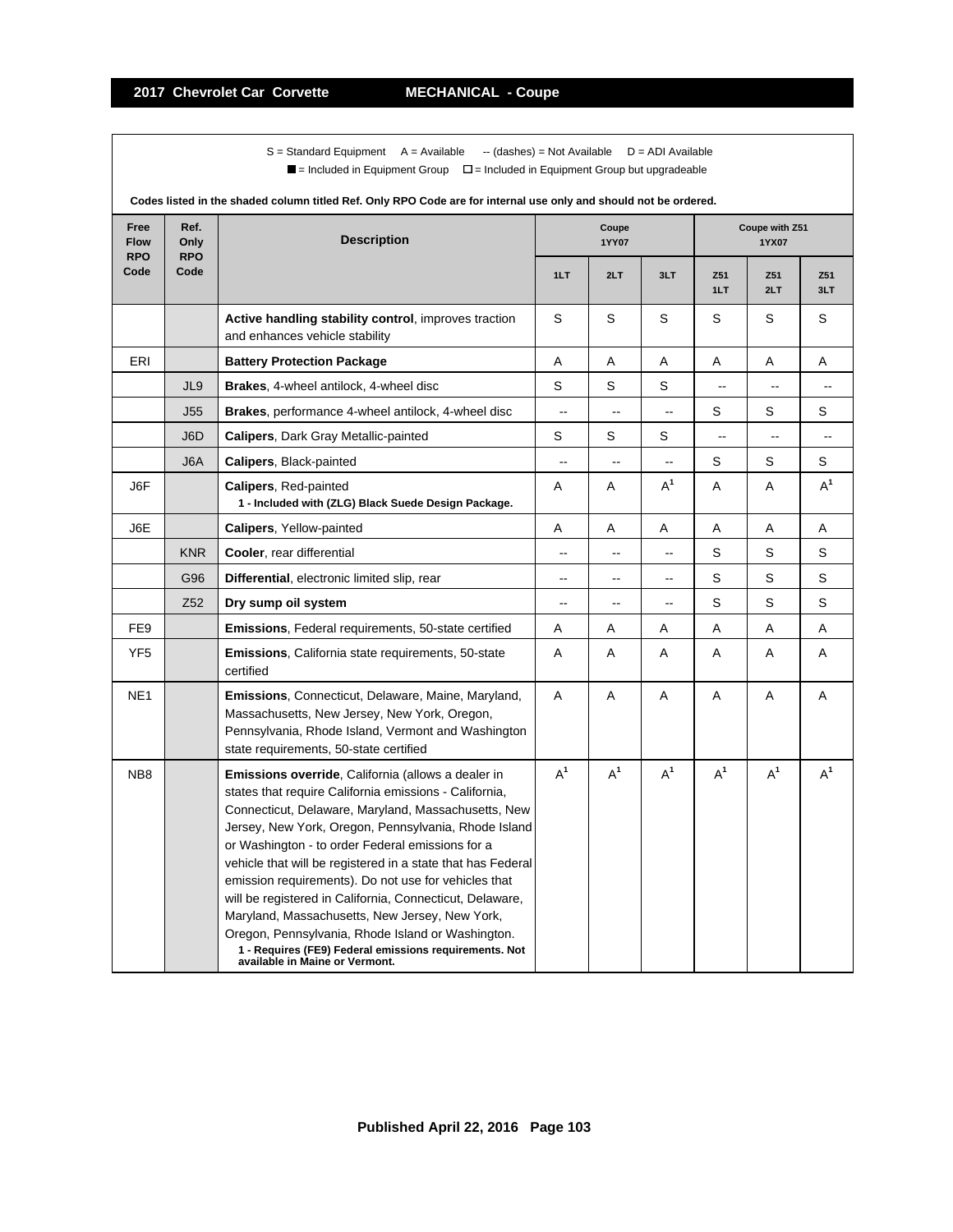**2017 Chevrolet Car Corvette MECHANICAL - Coupe**

| Free<br><b>Flow</b><br><b>RPO</b> | Ref.<br>Only<br><b>RPO</b> | <b>Description</b>                                                                                                                                                                                                                                                                                                                                                                                                                                                                                                                                                                                                                                                                                                  | Coupe<br>1YY07 |                          |       | Coupe with Z51<br>1YX07 |            |            |  |
|-----------------------------------|----------------------------|---------------------------------------------------------------------------------------------------------------------------------------------------------------------------------------------------------------------------------------------------------------------------------------------------------------------------------------------------------------------------------------------------------------------------------------------------------------------------------------------------------------------------------------------------------------------------------------------------------------------------------------------------------------------------------------------------------------------|----------------|--------------------------|-------|-------------------------|------------|------------|--|
| Code                              | Code                       |                                                                                                                                                                                                                                                                                                                                                                                                                                                                                                                                                                                                                                                                                                                     | 1LT            | 2LT                      | 3LT   | Z51<br>1LT              | Z51<br>2LT | Z51<br>3LT |  |
| NB9                               |                            | <b>Emissions override, state-specific (for dealers</b><br>ordering vehicles in (YF5) or (NE1) emission states -<br>California, Connecticut, Delaware, Maine, Maryland,<br>Massachusetts, New Jersey, New York, Oregon,<br>Pennsylvania, Rhode Island, Vermont and Washington)<br>1 - Allows a California dealer (YF5 emissions) to order<br>(NE1) emissions with (NB9) emissions override code for<br>registration in (NE1) states; or, a Connecticut, Delaware,<br>Maine, Maryland, Massachusetts, New Jersey, New York,<br>Oregon, Pennsylvania, Rhode Island, Vermont and<br>Washington dealer (NE1 emissions) to order (YF5)<br>emissions with (NB9) emissions override code for<br>registration in California. | $A^1$          | $A^1$                    | $A^1$ | $A^1$                   | $A^1$      | $A^1$      |  |
| NC7                               |                            | Emissions override, Federal (for vehicles ordered by<br>dealers in Federal emission states with (YF5) or (NE1)<br>emissions - Not required for vehicles being shipped to<br>California, Connecticut, Delaware, Maine, Maryland,<br>Massachusetts, New Jersey, New York, Oregon,<br>Pennsylvania, Rhode Island, Vermont or Washington)<br>1 - Requires (YF5) California state emissions<br>requirements or (NE1) Connecticut, Delaware, Maine,<br>Maryland, Massachusetts, New Jersey, New York,<br>Oregon, Pennsylvania, Rhode Island, Vermont or<br>Washington state emissions requirements.                                                                                                                       | $A^1$          | $A^1$                    | $A^1$ | $A^1$                   | $A^1$      | $A^1$      |  |
|                                   | LT1                        | Engine, 6.2L (376 ci) V8 DI (455 hp [339.3 kW] @<br>6000 rpm, 460 lb-ft of torque [621.0 N-m] @ 4600 rpm)                                                                                                                                                                                                                                                                                                                                                                                                                                                                                                                                                                                                           | S              | S                        | S     | S                       | S          | S          |  |
|                                   |                            | <b>Exhaust, aluminized stainless-steel with 3" polished</b><br>stainless-steel tips                                                                                                                                                                                                                                                                                                                                                                                                                                                                                                                                                                                                                                 | S              | S                        | S     | --                      |            |            |  |
| <b>NPP</b>                        |                            | <b>Exhaust, performance, increases to 460 horsepower,</b><br>aggressive exhaust sound, with 4" polished<br>stainless-steel tips                                                                                                                                                                                                                                                                                                                                                                                                                                                                                                                                                                                     | A              | Α                        | A     | S                       | S          | S          |  |
|                                   |                            | <b>Frame, aluminum structure</b>                                                                                                                                                                                                                                                                                                                                                                                                                                                                                                                                                                                                                                                                                    | S              | S                        | S     | S                       | S          | S          |  |
| FE <sub>2</sub>                   |                            | Magnetic Selective Ride Control, includes Z51-style<br>spoiler, (XFJ) P245/35ZR19 front and P285/30ZR20<br>rear, performance, summer-only, run flat tires and 19"<br>front and 20" rear wheels (select from Q7S, Q7E, Q7T<br>or QCC wheels, unless ordered with ZLD/ZLE/ZLG<br>Design Packages which include R86 or R87 wheels -<br>see package descriptions)<br>1 - Not available with (QG6/QX1/QX3/RPK) 18" front and<br>19" rear wheels.                                                                                                                                                                                                                                                                         | $A^1$          | $A^1$                    | $A^1$ |                         |            |            |  |
| FE4                               |                            | <b>Magnetic Selective Ride Control</b><br>1 - Includes (B4Z) Performance Traction Management.                                                                                                                                                                                                                                                                                                                                                                                                                                                                                                                                                                                                                       | $\mathbf{u}$   | $-$                      | $-$   | $A^1$                   | $A^1$      | $A^1$      |  |
|                                   |                            | Oil life monitoring system                                                                                                                                                                                                                                                                                                                                                                                                                                                                                                                                                                                                                                                                                          | S              | S                        | S     | S                       | S          | S          |  |
|                                   | B <sub>4</sub> Z           | <b>Performance Traction Management</b><br>1 - Included and only available with (FE4) Magnetic<br>Selective Ride Control.                                                                                                                                                                                                                                                                                                                                                                                                                                                                                                                                                                                            | --             | $\overline{\phantom{a}}$ | --    | $A^1$                   | $A^1$      | $A^1$      |  |
|                                   | GU <sub>6</sub>            | Rear axle, 3.42 ratio, limited slip                                                                                                                                                                                                                                                                                                                                                                                                                                                                                                                                                                                                                                                                                 | S              | S                        | S     | S                       | S          | S          |  |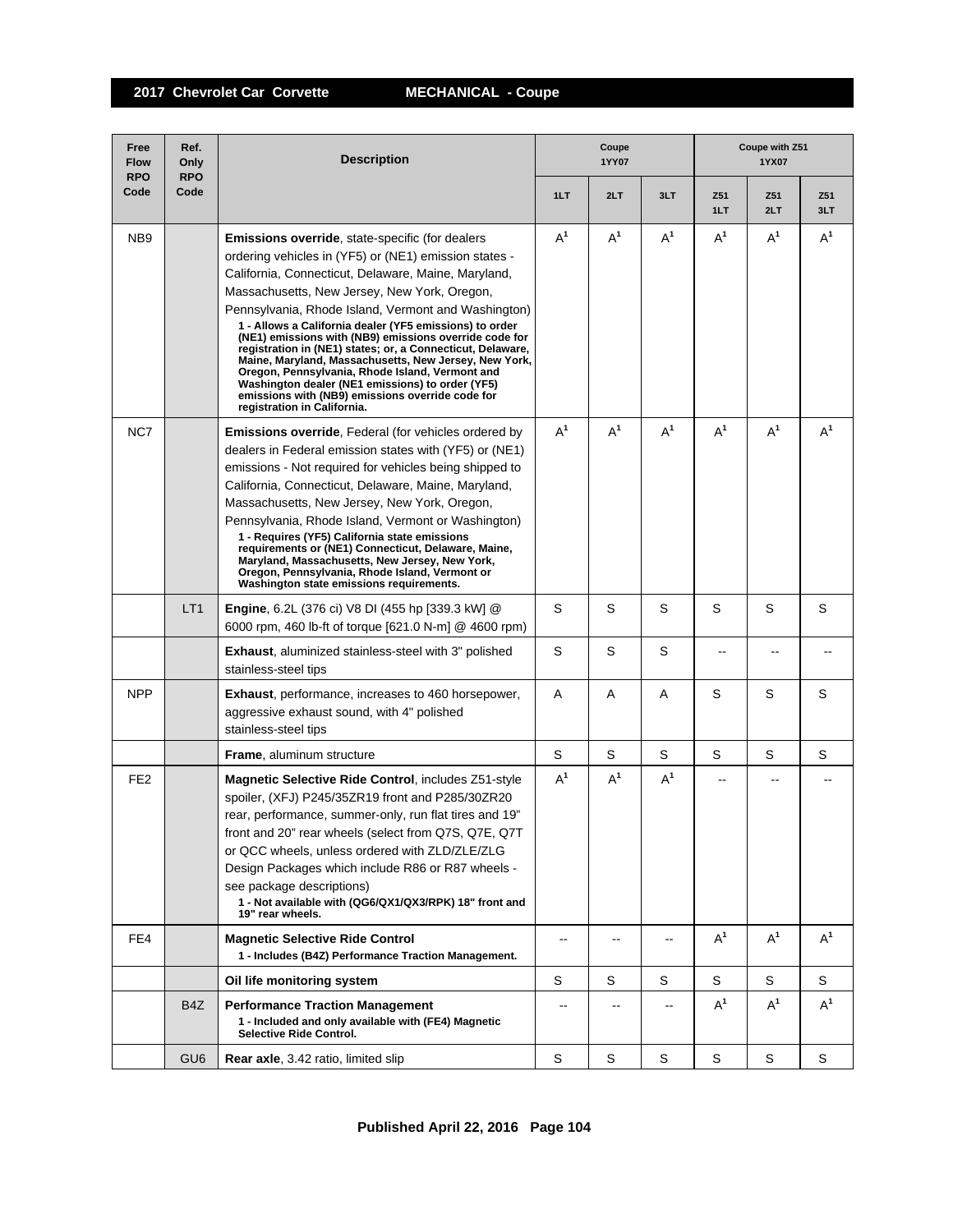**2017 Chevrolet Car Corvette MECHANICAL - Coupe**

| Free<br><b>Flow</b><br><b>RPO</b> | Ref.<br>Only<br><b>RPO</b> | <b>Description</b>                                                                                                                                                                                                                                                                                                                                                                                                                                                                                                                                      |       | Coupe<br>1YY07           |                          | Coupe with Z51<br>1YX07 |            |            |  |
|-----------------------------------|----------------------------|---------------------------------------------------------------------------------------------------------------------------------------------------------------------------------------------------------------------------------------------------------------------------------------------------------------------------------------------------------------------------------------------------------------------------------------------------------------------------------------------------------------------------------------------------------|-------|--------------------------|--------------------------|-------------------------|------------|------------|--|
| Code                              | Code                       |                                                                                                                                                                                                                                                                                                                                                                                                                                                                                                                                                         | 1LT   | 2LT                      | 3LT                      | Z51<br>1LT              | Z51<br>2LT | Z51<br>3LT |  |
|                                   | <b>GXB</b>                 | Rear axle, 2.41 ratio, limited slip<br>1 - Included and only available with (M5U) 8-speed<br>paddle shift automatic transmission.                                                                                                                                                                                                                                                                                                                                                                                                                       | $A^1$ | $A^1$                    | $A^1$                    |                         |            |            |  |
|                                   | GU <sub>2</sub>            | Rear axle, 2.73 ratio, electronic limited-slip,<br>performance<br>1 - Included and only available with (M5U) 8-speed<br>paddle shift automatic transmission.                                                                                                                                                                                                                                                                                                                                                                                            |       |                          |                          | $A^1$                   | $A^1$      | $A^1$      |  |
|                                   |                            | Steering, power, speed-sensitive, rack-and-pinion,<br>variable ratio                                                                                                                                                                                                                                                                                                                                                                                                                                                                                    | S     | S                        | S                        | S                       | S          | S          |  |
|                                   | FE <sub>1</sub>            | Suspension, 4-wheel independent                                                                                                                                                                                                                                                                                                                                                                                                                                                                                                                         | S     | S                        | S                        | $\overline{a}$          |            |            |  |
|                                   | FE <sub>3</sub>            | Suspension, Z51 performance                                                                                                                                                                                                                                                                                                                                                                                                                                                                                                                             | --    | $\overline{\phantom{a}}$ | $\overline{\phantom{a}}$ | S                       | S          | S          |  |
|                                   |                            | Traction control, all-speed                                                                                                                                                                                                                                                                                                                                                                                                                                                                                                                             | S     | S                        | S                        | S                       | S          | S          |  |
|                                   | <b>MEP</b>                 | Transmission, 7-speed manual with Active Rev<br>Matching                                                                                                                                                                                                                                                                                                                                                                                                                                                                                                | S     | S                        | S                        |                         |            |            |  |
|                                   | <b>MEL</b>                 | Transmission, 7-speed manual with Active Rev<br>Matching with Z51 performance ratios                                                                                                                                                                                                                                                                                                                                                                                                                                                                    |       |                          |                          | S                       | S          | S          |  |
| M <sub>5U</sub>                   |                            | Transmission, 8-speed paddle shift with automatic<br>modes                                                                                                                                                                                                                                                                                                                                                                                                                                                                                              | A     | $\overline{A}$           | A                        | A                       | A          | A          |  |
|                                   | Z <sub>51</sub>            | Z51 Performance Package, includes (J55)<br>performance brakes, (J6A) Black-painted calipers,<br>slotted brake rotors, (Z52) dry sump oil system, (FE3)<br>Z51 performance suspension, specific shocks, springs<br>and stabilizer bars, (NPP) performance exhaust, (XFJ)<br>P245/35ZR19 front and P285/30ZR20 rear tires, (Q7S)<br>Silver-painted aluminum, 19" front and 20" rear wheels,<br>performance gear ratios, (G96) Electronic Limited Slip<br>Differential (eLSD), (KNR) rear differential cooler,<br>transmission cooling and an Aero Package |       |                          |                          | S                       | S          | S          |  |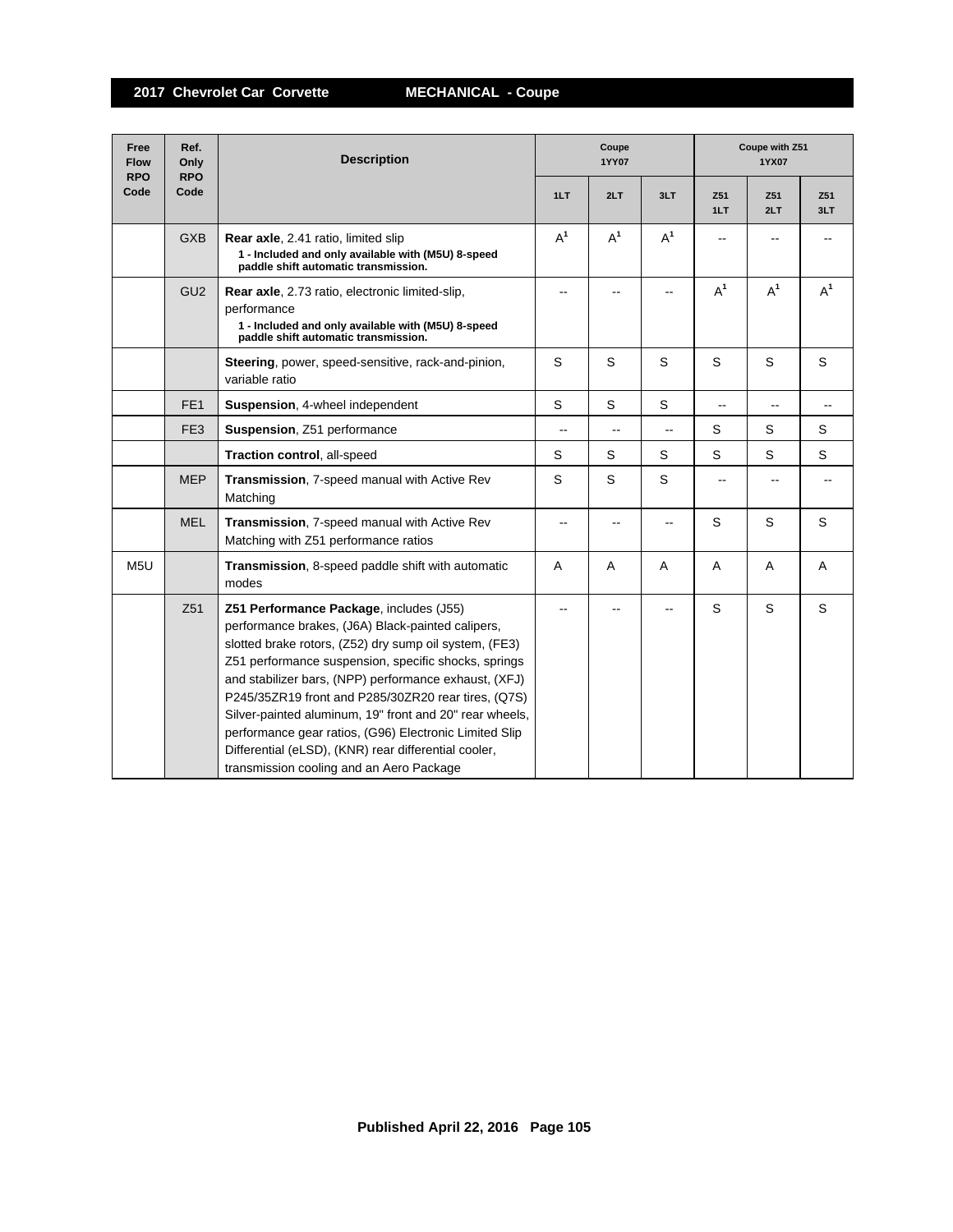$S =$  Standard Equipment A = Available -- (dashes) = Not Available D = ADI Available  $\blacksquare$  = Included in Equipment Group  $\blacksquare$  = Included in Equipment Group but upgradeable

|                                   | Codes iisted in the shaded column titled Ref. Only RPO Code are for internal use only and should not be ordered. |                                                                                                                                                                                                                                                                                                                                                                                                                                                                                                                                                                                                                                                                              |       |                                                                                                                                                                                                                                                                                                                                                                                                                                                                                                                                                                                                                                                                                                                                      |       |       |       |                |  |  |
|-----------------------------------|------------------------------------------------------------------------------------------------------------------|------------------------------------------------------------------------------------------------------------------------------------------------------------------------------------------------------------------------------------------------------------------------------------------------------------------------------------------------------------------------------------------------------------------------------------------------------------------------------------------------------------------------------------------------------------------------------------------------------------------------------------------------------------------------------|-------|--------------------------------------------------------------------------------------------------------------------------------------------------------------------------------------------------------------------------------------------------------------------------------------------------------------------------------------------------------------------------------------------------------------------------------------------------------------------------------------------------------------------------------------------------------------------------------------------------------------------------------------------------------------------------------------------------------------------------------------|-------|-------|-------|----------------|--|--|
| Free<br><b>Flow</b><br><b>RPO</b> | Ref.<br>Only<br><b>RPO</b>                                                                                       | <b>Description</b>                                                                                                                                                                                                                                                                                                                                                                                                                                                                                                                                                                                                                                                           |       | <b>Convertible</b><br>Convertible with Z51<br>1YY67<br>1YX67<br>3LT<br>2LT<br>Z51<br>Z51<br>1LT<br>2LT<br>S<br>S<br>S<br>S<br>Α<br>Α<br>Α<br>Α<br>S<br>S<br>$\sim$<br>$\overline{a}$<br>$\mathsf S$<br>S<br>$\overline{\phantom{a}}$<br>$\overline{\phantom{a}}$<br>$\ddotsc$<br>S<br>S<br>$\overline{\phantom{a}}$<br>Ξ.<br>$\mathsf S$<br>S<br>$\overline{\phantom{a}}$<br>$\overline{\phantom{a}}$<br>--<br>$A^1$<br>Α<br>Α<br>Α<br>Α<br>Α<br>Α<br>Α<br>S<br>S<br>$\overline{\phantom{a}}$<br>$\overline{\phantom{a}}$<br>--<br>S<br>S<br>$\overline{\phantom{a}}$<br>$\overline{a}$<br>--<br>S<br>S<br>$\overline{\phantom{a}}$<br>--<br>$\overline{a}$<br>Α<br>Α<br>Α<br>Α<br>Α<br>Α<br>Α<br>Α<br>A<br>$\overline{A}$<br>A<br>A |       |       |       |                |  |  |
| Code                              | Code                                                                                                             |                                                                                                                                                                                                                                                                                                                                                                                                                                                                                                                                                                                                                                                                              | 1LT   |                                                                                                                                                                                                                                                                                                                                                                                                                                                                                                                                                                                                                                                                                                                                      |       |       |       | Z51<br>3LT     |  |  |
|                                   |                                                                                                                  | Active handling stability control, improves traction<br>and enhances vehicle stability                                                                                                                                                                                                                                                                                                                                                                                                                                                                                                                                                                                       | S     |                                                                                                                                                                                                                                                                                                                                                                                                                                                                                                                                                                                                                                                                                                                                      |       |       |       | S              |  |  |
| ERI                               |                                                                                                                  | <b>Battery Protection Package</b>                                                                                                                                                                                                                                                                                                                                                                                                                                                                                                                                                                                                                                            | Α     |                                                                                                                                                                                                                                                                                                                                                                                                                                                                                                                                                                                                                                                                                                                                      |       |       |       | Α              |  |  |
|                                   | JL9                                                                                                              | Brakes, 4-wheel antilock, 4-wheel disc                                                                                                                                                                                                                                                                                                                                                                                                                                                                                                                                                                                                                                       | S     |                                                                                                                                                                                                                                                                                                                                                                                                                                                                                                                                                                                                                                                                                                                                      |       |       |       | $\overline{a}$ |  |  |
|                                   | <b>J55</b>                                                                                                       | <b>Brakes</b> , performance 4-wheel antilock, 4-wheel disc                                                                                                                                                                                                                                                                                                                                                                                                                                                                                                                                                                                                                   |       |                                                                                                                                                                                                                                                                                                                                                                                                                                                                                                                                                                                                                                                                                                                                      |       |       |       | S              |  |  |
|                                   | J6D                                                                                                              | <b>Calipers, Dark Gray Metallic-painted</b>                                                                                                                                                                                                                                                                                                                                                                                                                                                                                                                                                                                                                                  | S     |                                                                                                                                                                                                                                                                                                                                                                                                                                                                                                                                                                                                                                                                                                                                      |       |       |       | --             |  |  |
|                                   | J6A                                                                                                              | <b>Calipers, Black-painted</b>                                                                                                                                                                                                                                                                                                                                                                                                                                                                                                                                                                                                                                               |       |                                                                                                                                                                                                                                                                                                                                                                                                                                                                                                                                                                                                                                                                                                                                      |       |       |       | S              |  |  |
| J6F                               |                                                                                                                  | <b>Calipers, Red-painted</b><br>1 - Included with (ZLG) Black Suede Design Package.                                                                                                                                                                                                                                                                                                                                                                                                                                                                                                                                                                                          | Α     |                                                                                                                                                                                                                                                                                                                                                                                                                                                                                                                                                                                                                                                                                                                                      |       |       |       | $A^1$          |  |  |
| J6E                               |                                                                                                                  | <b>Calipers, Yellow-painted</b>                                                                                                                                                                                                                                                                                                                                                                                                                                                                                                                                                                                                                                              | Α     |                                                                                                                                                                                                                                                                                                                                                                                                                                                                                                                                                                                                                                                                                                                                      |       |       |       | Α              |  |  |
|                                   | <b>KNR</b>                                                                                                       | Cooler, rear differential                                                                                                                                                                                                                                                                                                                                                                                                                                                                                                                                                                                                                                                    |       |                                                                                                                                                                                                                                                                                                                                                                                                                                                                                                                                                                                                                                                                                                                                      |       |       |       | S              |  |  |
|                                   | G96                                                                                                              | Differential, electronic limited slip, rear                                                                                                                                                                                                                                                                                                                                                                                                                                                                                                                                                                                                                                  |       |                                                                                                                                                                                                                                                                                                                                                                                                                                                                                                                                                                                                                                                                                                                                      |       |       |       | S              |  |  |
|                                   | Z <sub>52</sub>                                                                                                  | Dry sump oil system                                                                                                                                                                                                                                                                                                                                                                                                                                                                                                                                                                                                                                                          |       |                                                                                                                                                                                                                                                                                                                                                                                                                                                                                                                                                                                                                                                                                                                                      |       |       |       | S              |  |  |
| FE <sub>9</sub>                   |                                                                                                                  | <b>Emissions, Federal requirements, 50-state certified</b>                                                                                                                                                                                                                                                                                                                                                                                                                                                                                                                                                                                                                   | Α     |                                                                                                                                                                                                                                                                                                                                                                                                                                                                                                                                                                                                                                                                                                                                      |       |       |       | Α              |  |  |
| YF <sub>5</sub>                   |                                                                                                                  | <b>Emissions, California state requirements, 50-state</b><br>certified                                                                                                                                                                                                                                                                                                                                                                                                                                                                                                                                                                                                       | Α     |                                                                                                                                                                                                                                                                                                                                                                                                                                                                                                                                                                                                                                                                                                                                      |       |       |       | Α              |  |  |
| NE <sub>1</sub>                   |                                                                                                                  | <b>Emissions, Connecticut, Delaware, Maine, Maryland,</b><br>Massachusetts, New Jersey, New York, Oregon,<br>Pennsylvania, Rhode Island, Vermont and Washington<br>state requirements, 50-state certified                                                                                                                                                                                                                                                                                                                                                                                                                                                                    | Α     |                                                                                                                                                                                                                                                                                                                                                                                                                                                                                                                                                                                                                                                                                                                                      |       |       |       | A              |  |  |
| NB <sub>8</sub>                   |                                                                                                                  | <b>Emissions override, California (allows a dealer in</b><br>states that require California emissions - California,<br>Connecticut, Delaware, Maryland, Massachusetts, New<br>Jersey, New York, Oregon, Pennsylvania, Rhode Island<br>or Washington - to order Federal emissions for a<br>vehicle that will be registered in a state that has Federal<br>emission requirements). Do not use for vehicles that<br>will be registered in California, Connecticut, Delaware,<br>Maryland, Massachusetts, New Jersey, New York,<br>Oregon, Pennsylvania, Rhode Island or Washington.<br>1 - Requires (FE9) Federal emissions requirements. Not<br>available in Maine or Vermont. | $A^1$ | $A^1$                                                                                                                                                                                                                                                                                                                                                                                                                                                                                                                                                                                                                                                                                                                                | $A^1$ | $A^1$ | $A^1$ | $A^1$          |  |  |

**Codes listed in the shaded column titled Ref. Only RPO Code are for internal use only and should not be ordered.**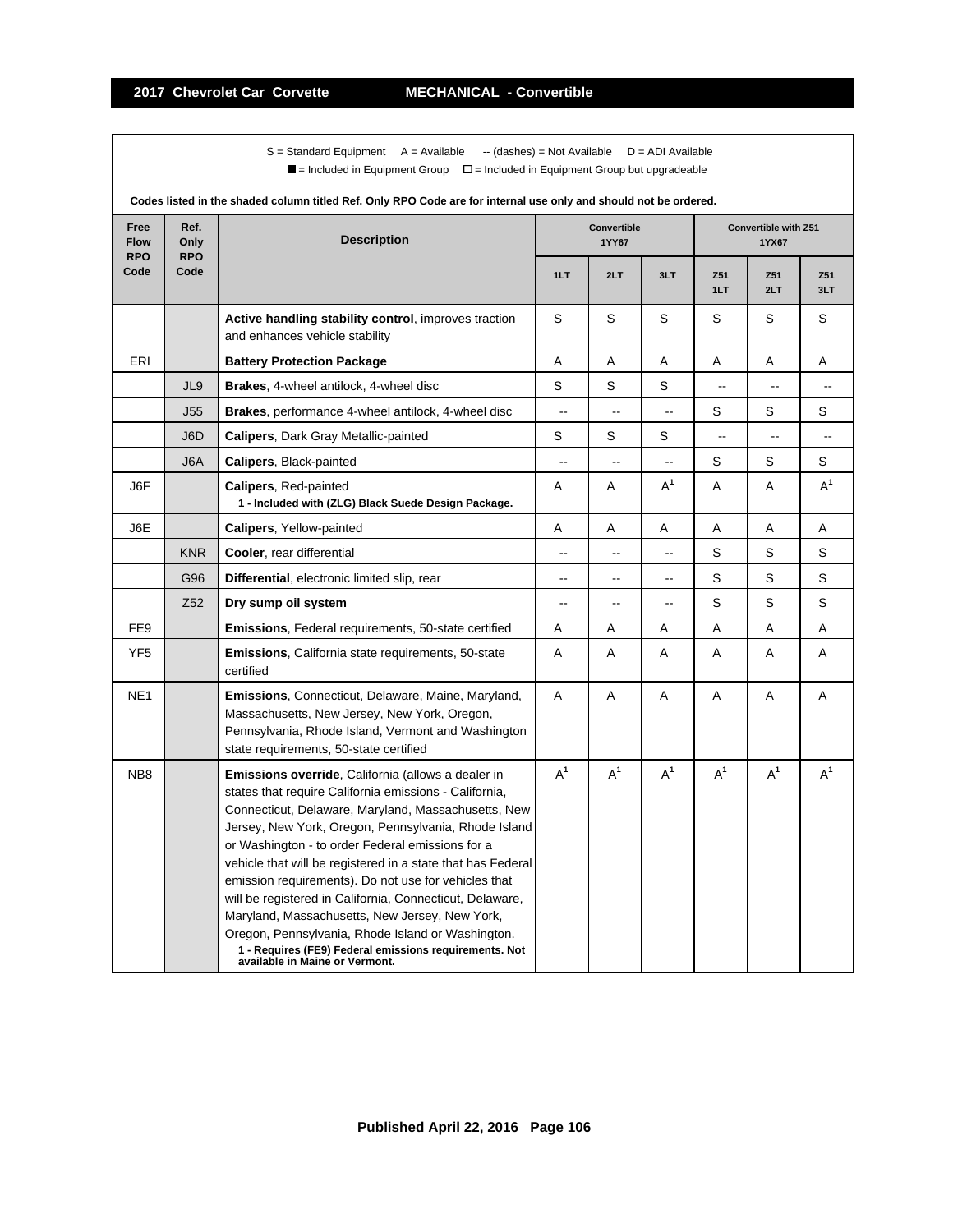**2017 Chevrolet Car Corvette MECHANICAL - Convertible**

| Free<br><b>Flow</b><br><b>RPO</b> | Ref.<br>Only<br><b>RPO</b> | <b>Description</b>                                                                                                                                                                                                                                                                                                                                                                                                                                                                                                                                                                                                                                                                                                  |                          | Convertible<br>1YY67     |                |            | Convertible with Z51<br>1YX67 |            |
|-----------------------------------|----------------------------|---------------------------------------------------------------------------------------------------------------------------------------------------------------------------------------------------------------------------------------------------------------------------------------------------------------------------------------------------------------------------------------------------------------------------------------------------------------------------------------------------------------------------------------------------------------------------------------------------------------------------------------------------------------------------------------------------------------------|--------------------------|--------------------------|----------------|------------|-------------------------------|------------|
| Code                              | Code                       |                                                                                                                                                                                                                                                                                                                                                                                                                                                                                                                                                                                                                                                                                                                     | 1LT                      | 2LT                      | 3LT            | Z51<br>1LT | Z51<br>2LT                    | Z51<br>3LT |
| NB <sub>9</sub>                   |                            | <b>Emissions override, state-specific (for dealers</b><br>ordering vehicles in (YF5) or (NE1) emission states -<br>California, Connecticut, Delaware, Maine, Maryland,<br>Massachusetts, New Jersey, New York, Oregon,<br>Pennsylvania, Rhode Island, Vermont and Washington)<br>1 - Allows a California dealer (YF5 emissions) to order<br>(NE1) emissions with (NB9) emissions override code for<br>registration in (NE1) states; or, a Connecticut, Delaware,<br>Maine, Maryland, Massachusetts, New Jersey, New York,<br>Oregon, Pennsylvania, Rhode Island, Vermont and<br>Washington dealer (NE1 emissions) to order (YF5)<br>emissions with (NB9) emissions override code for<br>registration in California. | $A^1$                    | $A^1$                    | $A^1$          | $A^1$      | $A^1$                         | $A^1$      |
| NC7                               |                            | <b>Emissions override</b> , Federal (for vehicles ordered by<br>dealers in Federal emission states with (YF5) or (NE1)<br>emissions - Not required for vehicles being shipped to<br>California, Connecticut, Delaware, Maine, Maryland,<br>Massachusetts, New Jersey, New York, Oregon,<br>Pennsylvania, Rhode Island, Vermont or Washington)<br>1 - Requires (YF5) California state emissions<br>requirements or (NE1) Connecticut, Delaware, Maine,<br>Maryland, Massachusetts, New Jersey, New York,<br>Oregon, Pennsylvania, Rhode Island, Vermont or<br>Washington state emissions requirements.                                                                                                               | $A^1$                    | $A^1$                    | $A^1$          | $A^1$      | $A^1$                         | $A^1$      |
|                                   | LT <sub>1</sub>            | Engine, 6.2L (376 ci) V8 DI (455 hp [339.3 kW] @<br>6000 rpm, 460 lb-ft of torque [621.0 N-m] @ 4600 rpm)                                                                                                                                                                                                                                                                                                                                                                                                                                                                                                                                                                                                           | S                        | S                        | S              | S          | S                             | S          |
|                                   |                            | <b>Exhaust, aluminized stainless-steel with 3" polished</b><br>stainless-steel tips                                                                                                                                                                                                                                                                                                                                                                                                                                                                                                                                                                                                                                 | S                        | S                        | S              |            |                               |            |
| <b>NPP</b>                        |                            | <b>Exhaust</b> , performance, increases to 460 horsepower,<br>aggressive exhaust sound, with 4" polished<br>stainless-steel tips                                                                                                                                                                                                                                                                                                                                                                                                                                                                                                                                                                                    | A                        | Α                        | A              | S          | S                             | S          |
|                                   |                            | <b>Frame, aluminum structure</b>                                                                                                                                                                                                                                                                                                                                                                                                                                                                                                                                                                                                                                                                                    | S                        | S                        | S              | S          | S                             | S          |
| FE <sub>2</sub>                   |                            | Magnetic Selective Ride Control, includes Z51-style<br>spoiler, (XFJ) P245/35ZR19 front and P285/30ZR20<br>rear, performance, summer-only, run flat tires and 19"<br>front and 20" rear wheels (select from Q7S, Q7E, Q7T<br>or QCC wheels, unless ordered with ZLD/ZLE/ZLG<br>Design Packages which include R86 or R87 wheels -<br>see package descriptions)<br>1 - Not available with (QG6/QX1/QX3/RPK) 18" front and<br>19" rear wheels.                                                                                                                                                                                                                                                                         | $A^1$                    | $A^1$                    | A <sup>1</sup> |            |                               |            |
| FE4                               |                            | <b>Magnetic Selective Ride Control</b><br>1 - Includes (B4Z) Performance Traction Management.                                                                                                                                                                                                                                                                                                                                                                                                                                                                                                                                                                                                                       | $\overline{\phantom{a}}$ | --                       | --             | $A^1$      | $A^1$                         | $A^1$      |
|                                   |                            | Oil life monitoring system                                                                                                                                                                                                                                                                                                                                                                                                                                                                                                                                                                                                                                                                                          | S                        | S                        | S              | S          | S                             | S          |
|                                   | B <sub>4</sub> Z           | <b>Performance Traction Management</b><br>1 - Included and only available with (FE4) Magnetic<br>Selective Ride Control.                                                                                                                                                                                                                                                                                                                                                                                                                                                                                                                                                                                            | --                       | $\overline{\phantom{a}}$ | --             | $A^1$      | $A^1$                         | $A^1$      |
|                                   | GU <sub>6</sub>            | <b>Rear axle, 3.42 ratio, limited slip</b>                                                                                                                                                                                                                                                                                                                                                                                                                                                                                                                                                                                                                                                                          | S                        | S                        | S              | S          | S                             | S          |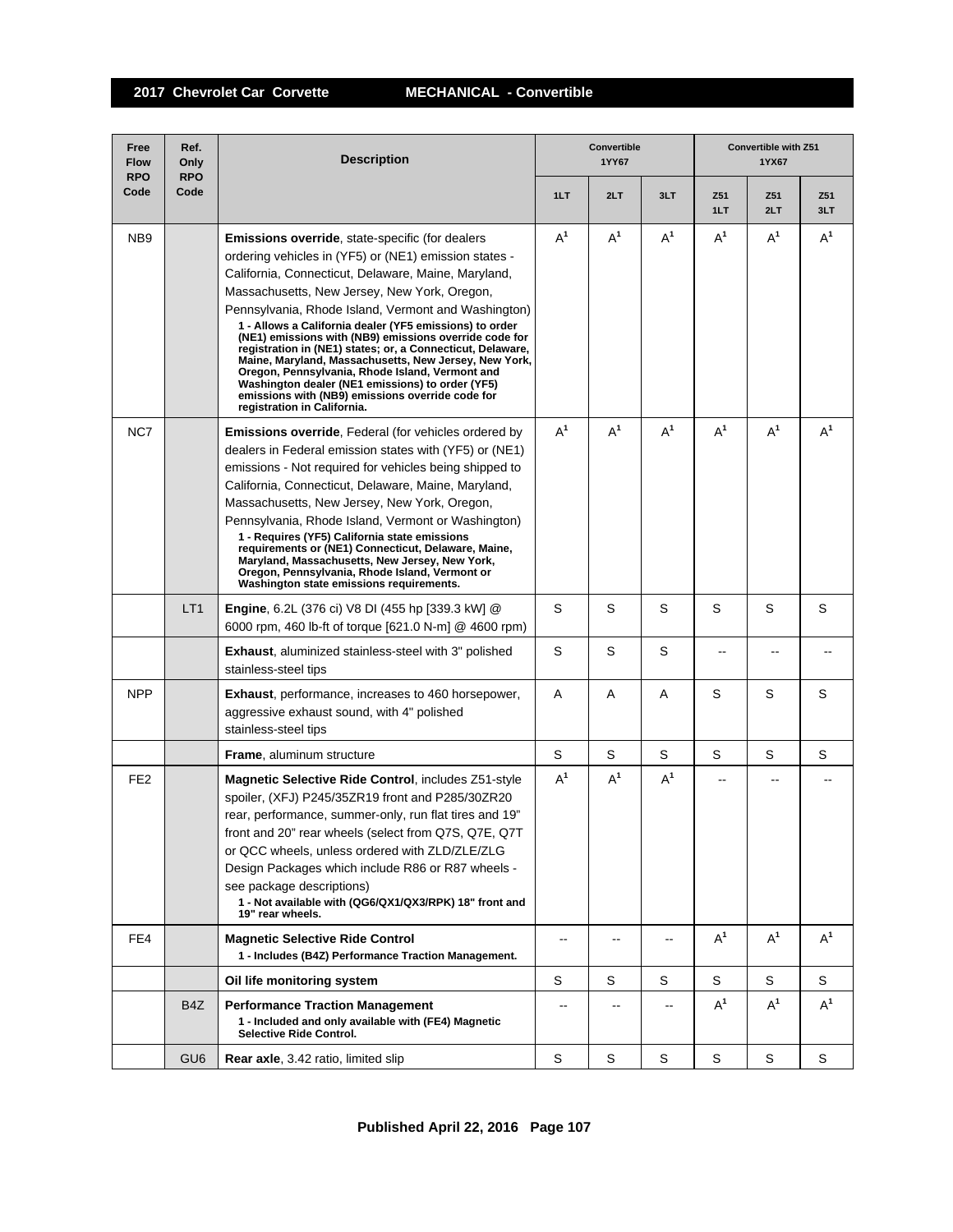**2017 Chevrolet Car Corvette MECHANICAL - Convertible**

| Free<br><b>Flow</b><br><b>RPO</b> | Ref.<br>Only<br><b>RPO</b> | <b>Description</b>                                                                                                                                                                                                                                                                                                                                                                                                                                                                                                                                      | <b>Convertible</b><br>1YY67 |                |                |                          | <b>Convertible with Z51</b><br>1YX67 |            |  |
|-----------------------------------|----------------------------|---------------------------------------------------------------------------------------------------------------------------------------------------------------------------------------------------------------------------------------------------------------------------------------------------------------------------------------------------------------------------------------------------------------------------------------------------------------------------------------------------------------------------------------------------------|-----------------------------|----------------|----------------|--------------------------|--------------------------------------|------------|--|
| Code                              | Code                       |                                                                                                                                                                                                                                                                                                                                                                                                                                                                                                                                                         | 1LT                         | 2LT            | 3LT            | Z51<br>1LT               | Z51<br>2LT                           | Z51<br>3LT |  |
|                                   | <b>GXB</b>                 | Rear axle, 2.41 ratio, limited slip<br>1 - Included and only available with (M5U) 8-speed<br>paddle shift automatic transmission.                                                                                                                                                                                                                                                                                                                                                                                                                       | $A^1$                       | $A^1$          | $A^1$          |                          |                                      |            |  |
|                                   | GU <sub>2</sub>            | Rear axle, 2.73 ratio, electronic limited-slip,<br>performance<br>1 - Included and only available with (M5U) 8-speed<br>paddle shift automatic transmission.                                                                                                                                                                                                                                                                                                                                                                                            |                             |                |                | $A^1$                    | $A^1$                                | $A^1$      |  |
|                                   |                            | Steering, power, speed-sensitive, rack-and-pinion,<br>variable ratio                                                                                                                                                                                                                                                                                                                                                                                                                                                                                    | S                           | S              | S              | S                        | S                                    | S          |  |
|                                   | FE <sub>1</sub>            | Suspension, 4-wheel independent                                                                                                                                                                                                                                                                                                                                                                                                                                                                                                                         | S                           | S              | S              | $\overline{\phantom{a}}$ |                                      |            |  |
|                                   | FE <sub>3</sub>            | Suspension, Z51 performance                                                                                                                                                                                                                                                                                                                                                                                                                                                                                                                             | $\overline{\phantom{a}}$    | $\overline{a}$ | $\overline{a}$ | S                        | S                                    | S          |  |
|                                   |                            | Traction control, all-speed                                                                                                                                                                                                                                                                                                                                                                                                                                                                                                                             | S                           | S              | S              | S                        | S                                    | S          |  |
|                                   | <b>MEP</b>                 | Transmission, 7-speed manual with Active Rev<br>Matching                                                                                                                                                                                                                                                                                                                                                                                                                                                                                                | S                           | S              | S              | $-$                      |                                      |            |  |
|                                   | <b>MEL</b>                 | Transmission, 7-speed manual with Active Rev<br>Matching with Z51 performance ratios                                                                                                                                                                                                                                                                                                                                                                                                                                                                    | --                          |                |                | S                        | S                                    | S          |  |
| M <sub>5U</sub>                   |                            | Transmission, 8-speed paddle shift with automatic<br>modes                                                                                                                                                                                                                                                                                                                                                                                                                                                                                              | A                           | $\overline{A}$ | A              | A                        | $\overline{A}$                       | A          |  |
|                                   | Z51                        | Z51 Performance Package, includes (J55)<br>performance brakes, (J6A) Black-painted calipers,<br>slotted brake rotors, (Z52) dry sump oil system, (FE3)<br>Z51 performance suspension, specific shocks, springs<br>and stabilizer bars, (NPP) performance exhaust, (XFJ)<br>P245/35ZR19 front and P285/30ZR20 rear tires, (Q7S)<br>Silver-painted aluminum, 19" front and 20" rear wheels,<br>performance gear ratios, (G96) Electronic Limited Slip<br>Differential (eLSD), (KNR) rear differential cooler,<br>transmission cooling and an Aero Package |                             |                |                | S                        | S                                    | S          |  |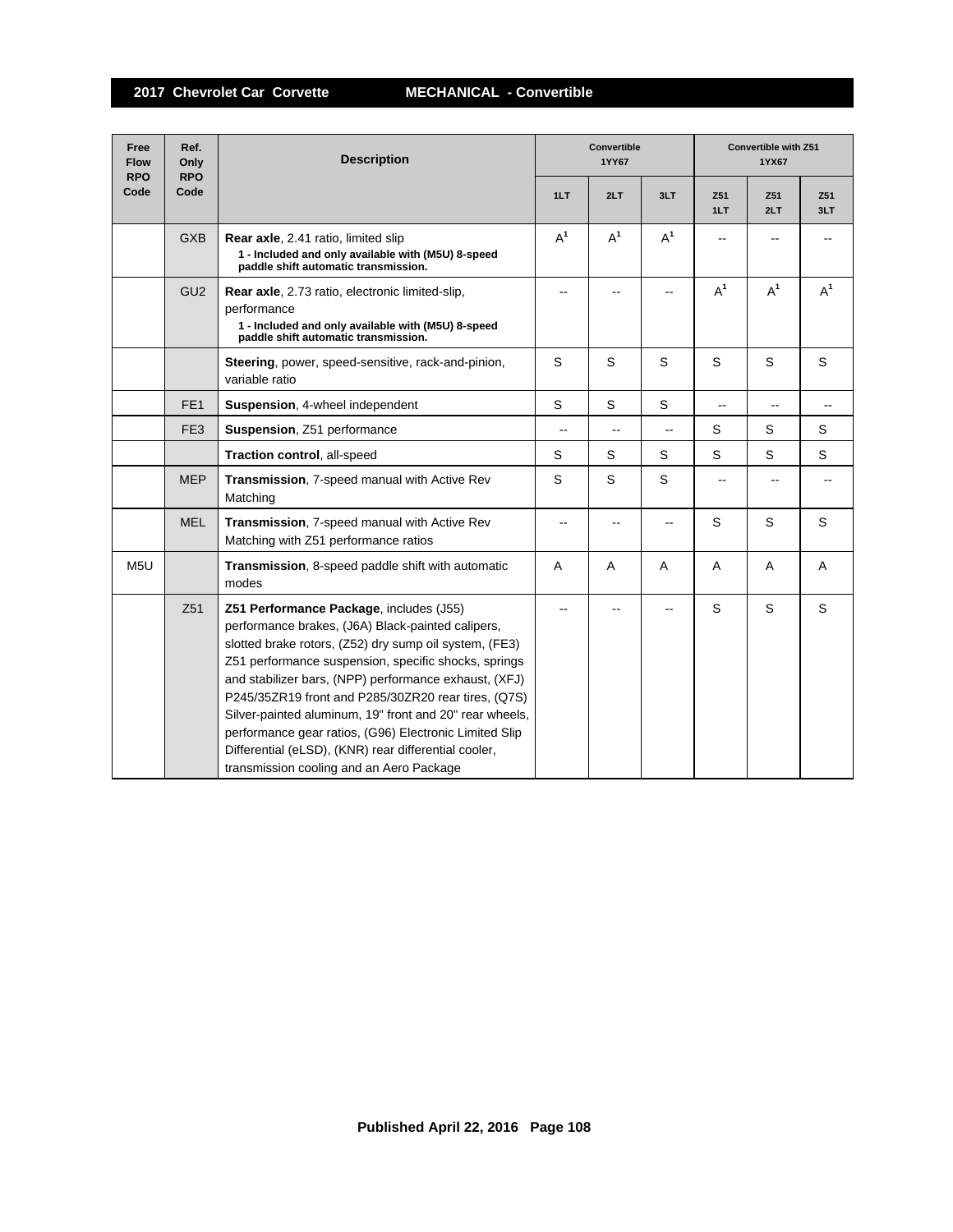$S =$  Standard Equipment A = Available -- (dashes) = Not Available D = ADI Available  $\blacksquare$  = Included in Equipment Group  $\blacksquare$  = Included in Equipment Group but upgradeable

| Free<br><b>Flow</b> | Ref.<br>Only       | <b>Description</b>                                                                                                                                                                                 |                  | <b>Grand Sport Coupe</b><br><b>1YW07</b> |                  |                  | <b>Grand Sport Convertible</b><br><b>1YW67</b> |                  |
|---------------------|--------------------|----------------------------------------------------------------------------------------------------------------------------------------------------------------------------------------------------|------------------|------------------------------------------|------------------|------------------|------------------------------------------------|------------------|
| <b>RPO</b><br>Code  | <b>RPO</b><br>Code |                                                                                                                                                                                                    | <b>GS</b><br>1LT | <b>GS</b><br>2LT                         | <b>GS</b><br>3LT | <b>GS</b><br>1LT | <b>GS</b><br>2LT                               | <b>GS</b><br>3LT |
|                     |                    | Active handling stability control, improves traction<br>and enhances vehicle stability                                                                                                             | S                | S                                        | S                | S                | S                                              | S                |
| ERI                 |                    | <b>Battery Protection Package</b>                                                                                                                                                                  | A                | A                                        | A                | A                | A                                              | A                |
|                     | <b>J56</b>         | Brakes, 4-wheel antilock, 4-wheel disc                                                                                                                                                             | S                | S                                        | S                | S                | S                                              | S                |
|                     | J57                | Brakes, 4-wheel antilock, 4-wheel disc, ceramic<br>1 - Included and only available with (Z07) Z07<br>Performance Package.                                                                          | $A^1$            | $A^1$                                    | $A^1$            | $A^1$            | $A^1$                                          | $A^1$            |
|                     | J6D                | <b>Calipers, Dark Gray Metallic-painted</b><br>1 - Included and only available with (Z07) Z07<br>Performance Package.                                                                              | $A^1$            | $A^1$                                    | $A^1$            | $A^1$            | $A^1$                                          | $A^1$            |
|                     | J <sub>6</sub> A   | Calipers, Black-painted                                                                                                                                                                            | S                | S                                        | S                | S                | S                                              | S                |
| J6F                 |                    | Calipers, Red-painted<br>1 - Included with (ZLG) Black Suede Design Package.                                                                                                                       | A                | A                                        | $A^1$            | A                | A                                              | $A^1$            |
| J6E                 |                    | Calipers, Yellow-painted                                                                                                                                                                           | $\overline{A}$   | A                                        | A                | A                | A                                              | Α                |
|                     | J6K                | Calipers, Dark Red<br>1 - Included and only available with (ZLE) Spice Red<br>Design Package.                                                                                                      |                  |                                          | $A^1$            |                  |                                                | $A^1$            |
|                     | <b>KNR</b>         | Cooler, rear differential                                                                                                                                                                          | S                | S                                        | S                | S                | S                                              | S                |
|                     | G96                | Differential, electronic limited slip, rear                                                                                                                                                        | S                | S                                        | S                | S                | S                                              | S                |
|                     | Z <sub>52</sub>    | Dry sump oil system                                                                                                                                                                                | S                | S                                        | S                | S                | S                                              | S                |
| FE <sub>9</sub>     |                    | Emissions, Federal requirements, 50-state certified                                                                                                                                                | A                | A                                        | A                | A                | A                                              | A                |
| YF <sub>5</sub>     |                    | <b>Emissions, California state requirements, 50-state</b><br>certified                                                                                                                             | A                | A                                        | Α                | A                | A                                              | Α                |
| NE <sub>1</sub>     |                    | Emissions, Connecticut, Delaware, Maine, Maryland,<br>Massachusetts, New Jersey, New York, Oregon,<br>Pennsylvania, Rhode Island, Vermont and Washington<br>state requirements, 50-state certified | A                | A                                        | A                | A                | A                                              | A                |

**Codes listed in the shaded column titled Ref. Only RPO Code are for internal use only and should not be ordered.**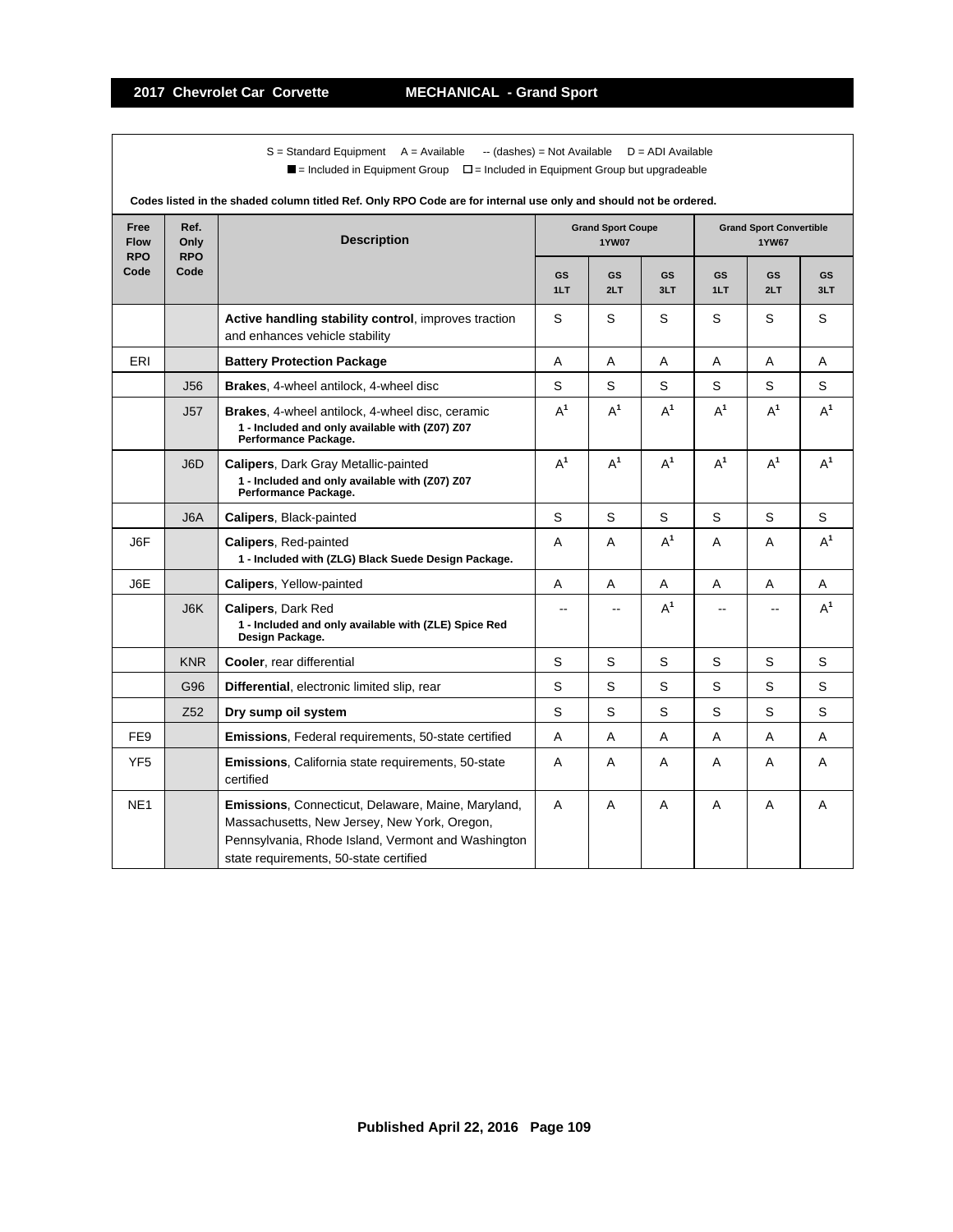| Free<br><b>Flow</b><br><b>RPO</b> | Ref.<br>Only<br><b>RPO</b> | <b>Description</b>                                                                                                                                                                                                                                                                                                                                                                                                                                                                                                                                                                                                                                                                                           |           | <b>Grand Sport Coupe</b><br><b>1YW07</b> |             | <b>Grand Sport Convertible</b><br>1YW67 |           |           |
|-----------------------------------|----------------------------|--------------------------------------------------------------------------------------------------------------------------------------------------------------------------------------------------------------------------------------------------------------------------------------------------------------------------------------------------------------------------------------------------------------------------------------------------------------------------------------------------------------------------------------------------------------------------------------------------------------------------------------------------------------------------------------------------------------|-----------|------------------------------------------|-------------|-----------------------------------------|-----------|-----------|
| Code                              | Code                       |                                                                                                                                                                                                                                                                                                                                                                                                                                                                                                                                                                                                                                                                                                              | GS<br>1LT | GS<br>2LT                                | GS<br>3LT   | GS<br>1LT                               | GS<br>2LT | GS<br>3LT |
| NB <sub>8</sub>                   |                            | Emissions override, California (allows a dealer in<br>states that require California emissions - California,<br>Connecticut, Delaware, Maryland, Massachusetts, New<br>Jersey, New York, Oregon, Pennsylvania, Rhode Island<br>or Washington - to order Federal emissions for a<br>vehicle that will be registered in a state that has Federal<br>emission requirements). Do not use for vehicles that<br>will be registered in California, Connecticut, Delaware,<br>Maryland, Massachusetts, New Jersey, New York,<br>Oregon, Pennsylvania, Rhode Island or Washington.<br>1 - Requires (FE9) Federal emissions requirements. Not<br>available in Maine or Vermont.                                        | $A^1$     | $A^1$                                    | $A^1$       | $A^1$                                   | $A^1$     | $A^1$     |
| NB <sub>9</sub>                   |                            | Emissions override, state-specific (for dealers<br>ordering vehicles in (YF5) or (NE1) emission states -<br>California, Connecticut, Delaware, Maine, Maryland,<br>Massachusetts, New Jersey, New York, Oregon,<br>Pennsylvania, Rhode Island, Vermont and Washington)<br>1 - Allows a California dealer (YF5 emissions) to order<br>(NE1) emissions with (NB9) emissions override code for<br>registration in (NE1) states; or, a Connecticut, Delaware,<br>Maine, Maryland, Massachusetts, New Jersey, New York,<br>Oregon, Pennsylvania, Rhode Island, Vermont and<br>Washington dealer (NE1 emissions) to order (YF5)<br>emissions with (NB9) emissions override code for<br>registration in California. | $A^1$     | $A^1$                                    | $A^1$       | $A^1$                                   | $A^1$     | $A^1$     |
| NC7                               |                            | <b>Emissions override, Federal (for vehicles ordered by</b><br>dealers in Federal emission states with (YF5) or (NE1)<br>emissions - Not required for vehicles being shipped to<br>California, Connecticut, Delaware, Maine, Maryland,<br>Massachusetts, New Jersey, New York, Oregon,<br>Pennsylvania, Rhode Island, Vermont or Washington)<br>1 - Requires (YF5) California state emissions<br>requirements or (NE1) Connecticut, Delaware, Maine,<br>Maryland, Massachusetts, New Jersey, New York,<br>Oregon, Pennsylvania, Rhode Island, Vermont or<br>Washington state emissions requirements.                                                                                                         | $A^1$     | $A^1$                                    | $A^1$       | $A^1$                                   | $A^1$     | $A^1$     |
|                                   | LT <sub>1</sub>            | Engine, 6.2L (376 ci) V8 DI (460 hp [343 kW] @ 6000<br>rpm, 465 lb-ft of torque [627.8 N-m] @ 4600 rpm)                                                                                                                                                                                                                                                                                                                                                                                                                                                                                                                                                                                                      | S         | S                                        | S           | S                                       | S         | S         |
|                                   | <b>NPP</b>                 | <b>Exhaust</b> , performance, aggressive exhaust sound, with<br>4" polished stainless-steel tips                                                                                                                                                                                                                                                                                                                                                                                                                                                                                                                                                                                                             | S         | S                                        | $\mathbb S$ | S                                       | S         | S         |
|                                   |                            | <b>Frame, aluminum structure</b>                                                                                                                                                                                                                                                                                                                                                                                                                                                                                                                                                                                                                                                                             | S         | S                                        | S           | S                                       | S         | S         |
|                                   |                            | Oil life monitoring system                                                                                                                                                                                                                                                                                                                                                                                                                                                                                                                                                                                                                                                                                   | S         | S                                        | S           | S                                       | S         | S         |
|                                   | B4Z                        | <b>Performance Traction Management</b>                                                                                                                                                                                                                                                                                                                                                                                                                                                                                                                                                                                                                                                                       | S         | S                                        | S           | S                                       | S         | S         |
|                                   | GU <sub>6</sub>            | Rear axle, 3.42 ratio, electronic limited slip (eLSD)                                                                                                                                                                                                                                                                                                                                                                                                                                                                                                                                                                                                                                                        | S         | S                                        | S           | S                                       | S         | S         |
|                                   | GU <sub>2</sub>            | Rear axle, 2.73 ratio, electronic limited-slip,<br>performance<br>1 - Included and only available with (M5U) 8-speed<br>paddle shift automatic transmission.                                                                                                                                                                                                                                                                                                                                                                                                                                                                                                                                                 | $A^1$     | $A^1$                                    | $A^1$       | $A^1$                                   | $A^1$     | $A^1$     |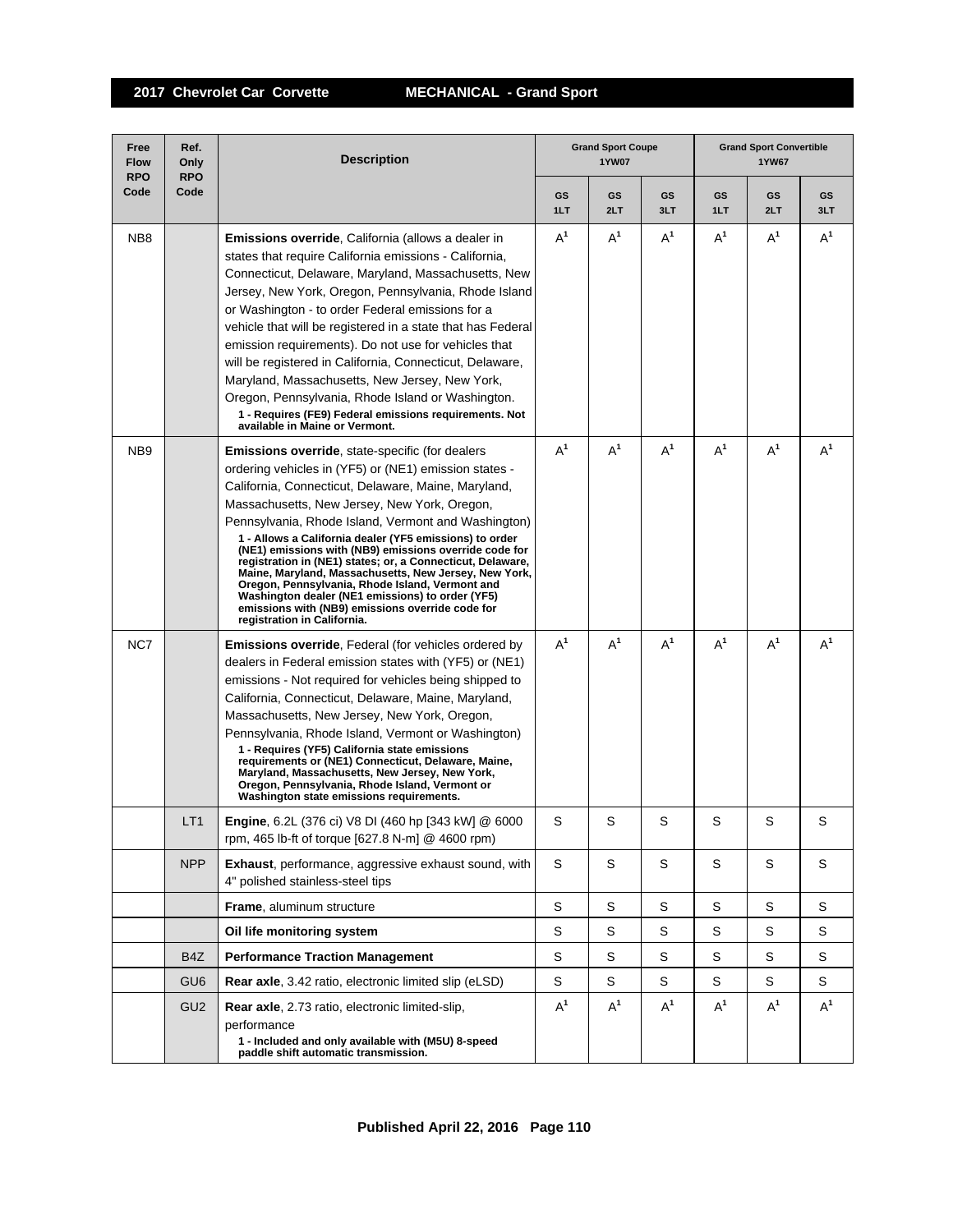| Free<br><b>Flow</b><br><b>RPO</b> | Ref.<br>Only<br><b>RPO</b> | <b>Description</b>                                                                                                                                                                                                                                                                                                                                                                                                                         |                  | <b>Grand Sport Coupe</b><br><b>1YW07</b> |                  | <b>Grand Sport Convertible</b><br><b>1YW67</b> |                  |                  |
|-----------------------------------|----------------------------|--------------------------------------------------------------------------------------------------------------------------------------------------------------------------------------------------------------------------------------------------------------------------------------------------------------------------------------------------------------------------------------------------------------------------------------------|------------------|------------------------------------------|------------------|------------------------------------------------|------------------|------------------|
| Code                              | Code                       |                                                                                                                                                                                                                                                                                                                                                                                                                                            | <b>GS</b><br>1LT | <b>GS</b><br>2LT                         | <b>GS</b><br>3LT | <b>GS</b><br>1LT                               | <b>GS</b><br>2LT | <b>GS</b><br>3LT |
|                                   |                            | Steering, power, speed-sensitive, rack-and-pinion,<br>variable ratio                                                                                                                                                                                                                                                                                                                                                                       | S                | S                                        | S                | S                                              | S                | S                |
|                                   | FE <sub>6</sub>            | <b>Suspension, Performance Ride and Handling with</b><br>Magnetic Selective Ride Control                                                                                                                                                                                                                                                                                                                                                   | S                | S                                        | S                | S                                              | S                | S                |
|                                   | FE7                        | Suspension, Z07 with Magnetic Selective Ride Control<br>1 - Included and only available with (Z07) Z07<br>Performance Package.                                                                                                                                                                                                                                                                                                             | $A^1$            | $A^1$                                    | $A^1$            | $A^1$                                          | $A^1$            | $A^1$            |
|                                   |                            | Traction control, all-speed                                                                                                                                                                                                                                                                                                                                                                                                                | S                | S                                        | S                | S                                              | S                | S                |
|                                   | <b>MEL</b>                 | Transmission, 7-speed manual with Active Rev<br>Matching with Z51 performance ratios                                                                                                                                                                                                                                                                                                                                                       | S                | S                                        | S                | S                                              | S                | S                |
| M5U                               |                            | <b>Transmission, 8-speed paddle shift with automatic</b><br>modes                                                                                                                                                                                                                                                                                                                                                                          | A                | $\overline{A}$                           | A                | A                                              | A                | A                |
|                                   | Z <sub>16</sub>            | Grand Sport Performance Package, includes specific<br>front fender inserts; Z06-style grille; wider rear fenders,<br>front splitter, rockers and wickerbill rear spoiler; Grand<br>Sport CUP-style wheels, Michelin Pilot super sport<br>summer-only tires (P285/30ZR19 front, P335/25ZR20<br>rear); 6-piston front and 4-piston rear Brembo brakes;<br>Magnetic Selective Ride Control and electronic<br>Limited-Slip Differential (eLSD) | S                | S                                        | S                | S                                              | S                | S                |
| Z07                               |                            | Z07 Performance Package, includes (J57) 4-wheel<br>antilock, 4-wheel disc, carbon ceramic brakes, (J6D)<br>Dark Gray Metallic-painted calipers and (FE7) Z07<br>suspension with Magnetic Selective Ride Control                                                                                                                                                                                                                            | A                | A                                        | A                | A                                              | A                | A                |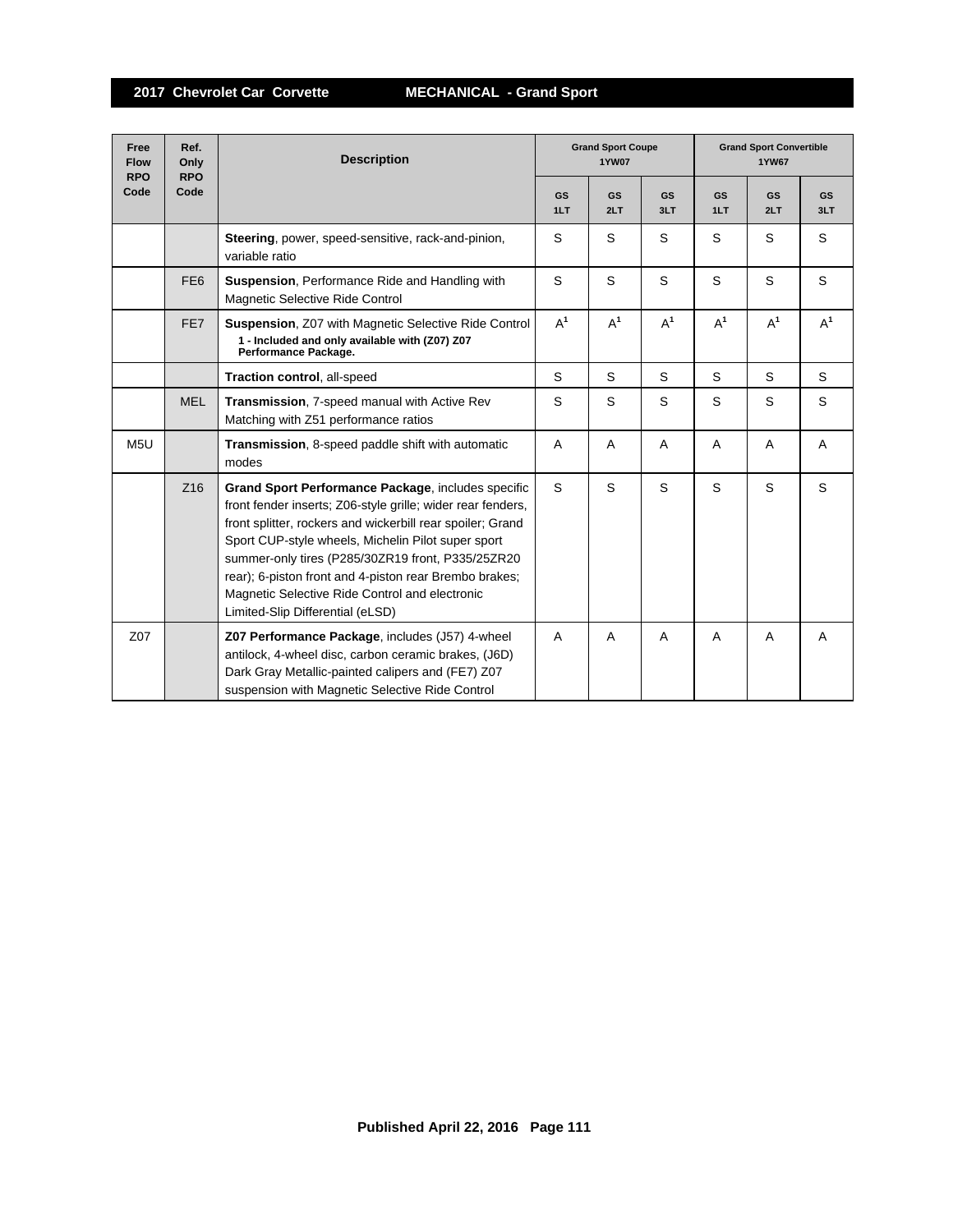# **2017 Chevrolet Car Corvette COLOR AND TRIM**

|              |                                     |              | $S =$ Standard Equipment $A =$ Available<br>Included in Equipment Group   |                          |                  | -- (dashes) = Not Available | $\square$ = Included in Equipment Group but upgradeable |                          |                          |                        |
|--------------|-------------------------------------|--------------|---------------------------------------------------------------------------|--------------------------|------------------|-----------------------------|---------------------------------------------------------|--------------------------|--------------------------|------------------------|
|              |                                     |              |                                                                           |                          |                  |                             | Interior                                                |                          |                          |                        |
| <b>Model</b> | <b>Seat Type</b>                    | Seat<br>Code | <b>Seat Trim</b>                                                          | Gray                     | <b>Jet Black</b> | Blue <sup>1</sup>           | Tension Blue <sup>2</sup>                               | Kalahari                 | <b>Adrenaline</b><br>Red | Spice Red <sup>3</sup> |
| 1LT          | GT buckets                          | AQ9          | Perforated<br>Mulan<br>leather<br>seating<br>surfaces                     | 141                      | 191              | $\overline{\phantom{a}}$    | $\overline{\phantom{a}}$                                | $\overline{\phantom{a}}$ | 701                      | --                     |
| 1LT          | <b>Competition Sport</b><br>buckets | AE4          | Leather<br>seating<br>surfaces<br>with<br>sueded<br>microfiber<br>inserts | $\overline{\phantom{a}}$ | 192              | --                          | --                                                      | --                       | --                       |                        |
| 2LT          | GT / Competition<br>Sport buckets   | AQ9/AE4      | Perforated<br>Mulan<br>leather<br>seating<br>surfaces                     | 143                      | 193              | --                          | $\overline{\phantom{a}}$                                | 343                      | 703                      |                        |
| 2LT          | GT / Competition<br>Sport buckets   | AQ9/AE4      | Leather<br>seating<br>surfaces<br>with<br>sueded<br>microfiber<br>inserts | 144                      | 194              |                             |                                                         | 344                      | $704^4$                  |                        |
| 3LT          | GT buckets                          | AQ9          | Perforated<br>Napa<br>leather<br>seating<br>surfaces                      | 145                      | 195              | 205                         | --                                                      | 345                      | 705                      | 755                    |
| 3LT          | <b>Competition Sport</b><br>buckets | AE4          | Perforated<br>Mulan<br>leather<br>seating<br>surfaces                     | 145                      | 195              | 205                         |                                                         | 345                      | 705                      | 755                    |
| 3LT          | GT / Competition<br>Sport buckets   | AQ9/AE4      | Leather<br>seating<br>surfaces<br>with<br>sueded<br>microfiber<br>inserts | 146                      | 196<br>$198^{5}$ |                             | 246                                                     | 346                      | $706^4$                  |                        |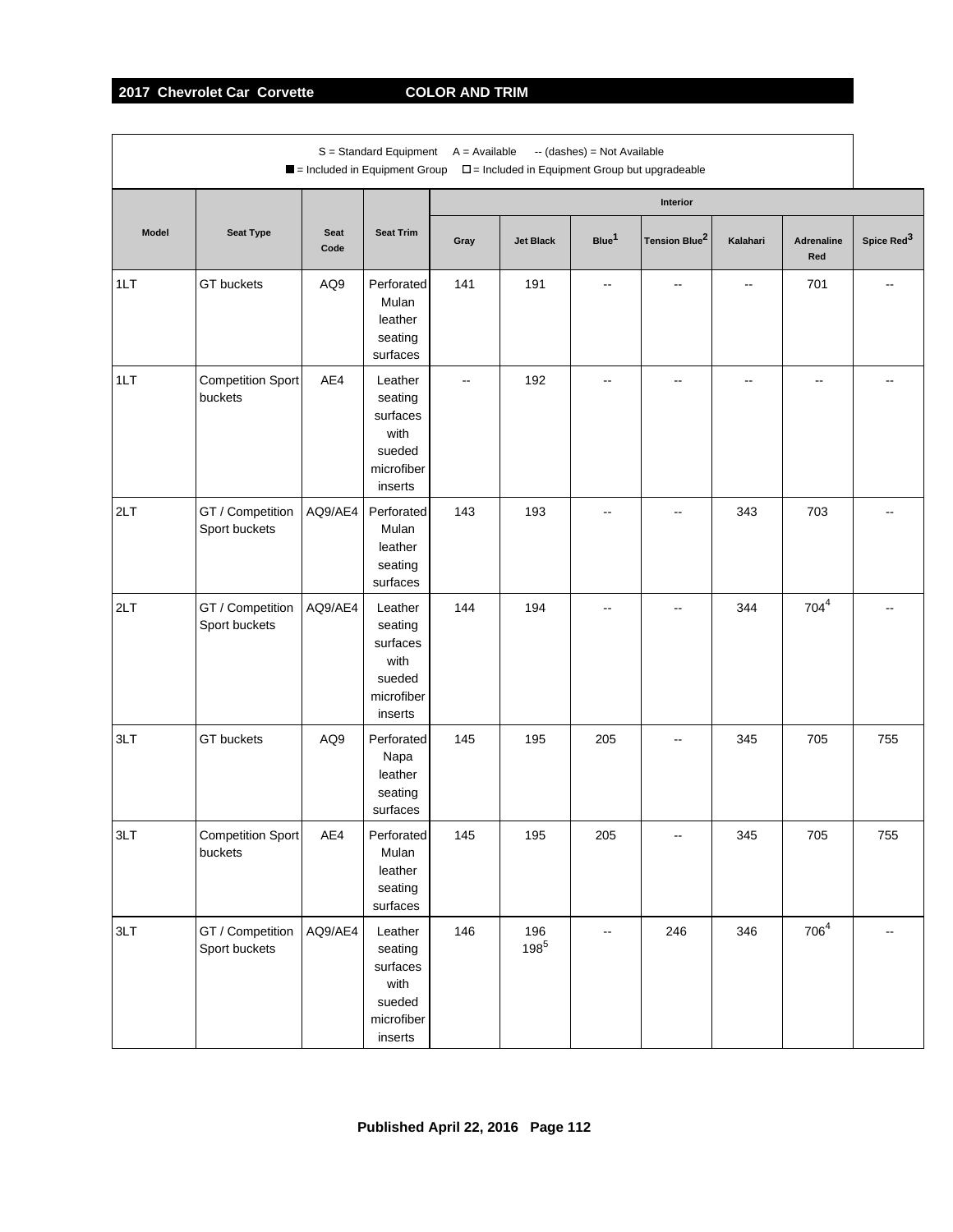### **2017 Chevrolet Car Corvette COLOR AND TRIM**

|                                                                           |                  |                                        |                                   |                                       |                       | Interior                  |                      |                          |                        |
|---------------------------------------------------------------------------|------------------|----------------------------------------|-----------------------------------|---------------------------------------|-----------------------|---------------------------|----------------------|--------------------------|------------------------|
| <b>Exterior</b><br><b>Solid Paint</b>                                     | Color<br>Code    | <b>Touch Up</b><br><b>Paint Number</b> | Gray                              | <b>Jet Black</b>                      | Blue <sup>1</sup>     | Tension Blue <sup>2</sup> | Kalahari             | <b>Adrenaline</b><br>Red | Spice Red <sup>3</sup> |
| Long Beach Red Metallic<br>Tintcoat <sup>6</sup><br>Convertible top color | G <sub>1</sub> E | <b>WA-405Y</b>                         | $\overline{A}$<br>37T/41T         | A<br>21T/37T/<br>41T                  | $\overline{a}$        | --                        | A<br>21T/41T         | --                       | A<br>80T               |
| <b>NEW!</b> Watkins Glen Gray<br>Metallic<br>Convertible top color        | G7Q              | <b>WA-139X</b>                         | A<br>00T/37T/<br>41T              | A<br>00T/21T/<br>37T/41T              | A<br>00T              | A<br>41T                  | A<br>00T/21T/<br>41T | A<br>41T                 | A<br>80T               |
| <b>Arctic White</b><br>Convertible top color                              | G8G              | WA-9567                                | $\mathsf{A}$<br>00T/37T/<br>41T   | A<br>00T/21T/<br>37T/41T              | A<br>00T              | $\overline{\phantom{a}}$  | A<br>00T/21T/<br>41T | A<br>41T                 | A<br>80T               |
| <b>Blade Silver Metallic</b><br>Convertible top color                     | GAN              | <b>WA-636R</b>                         | A<br>00T/37T/<br>41T              | A<br>00T/21T/<br>37T/41T              | $\overline{A}$<br>00T | --                        | A<br>00T/21T/<br>41T | A<br>41T                 | A<br>80T               |
| <b>Black</b><br>Convertible top color                                     | <b>GBA</b>       | WA-8555                                | A<br>00T/37T/<br>41T              | A<br>00T/21T/<br>37T/41T              | ш,                    |                           | Α<br>21T/41T         | A<br>41T                 |                        |
| Corvette Racing Yellow Tintcoat <sup>6</sup><br>Convertible top color     | GC <sub>6</sub>  | <b>WA-386A</b>                         | A<br>37T/41T                      | A<br>37T/41T                          | --                    | $\overline{a}$            | A<br>41T             | $\overline{\phantom{a}}$ |                        |
| NEW! Black Rose Metallic <sup>7</sup><br>Convertible top color            | <b>GGA</b>       | <b>WA-409B</b>                         | A<br>37T/41T                      | A<br>21T/37T/<br>41T                  | $\overline{a}$        | $\overline{a}$            | A<br>21T/41T         | ш.                       |                        |
| <b>NEW!</b> Sterling Blue Metallic<br>Convertible top color               | <b>GGB</b>       | <b>WA-413B</b>                         | $\overline{A}$<br>00T/37T/<br>41T | $\overline{A}$<br>00T/21T/<br>37T/41T |                       | --                        | A<br>21T/41T         | $\overline{A}$<br>41T    |                        |
| <b>Torch Red</b><br>Convertible top color                                 | GKZ              | WA-9075                                | $\overline{A}$<br>37T/41T         | A<br>21T/37T/<br>41T                  | ш.                    | $\overline{a}$            | A<br>21T/41T         | $\overline{A}$<br>41T    |                        |
| <b>NEW!</b> Admiral Blue<br>Convertible top color                         | <b>GTR</b>       | <b>WA-705U</b>                         | A<br>00T/37T/<br>41T              | A<br>00T/21T/<br>37T/41T              | A<br>00T              | --                        | A<br>21T/41T         | --                       |                        |

NOTE: Deviations from these recommended combinations require option code (D30) Color Combination Override at an additional charge. Convertible top colors: 00T = Blue, 21T = Kalahari, 37T = Gray, 41T = Black.

Convertible top must be specified in "Plus" (+) option section of order worksheet.

1 - Included and only available with (ZLD) Twilight Blue Design Package.

2 - Included and only available with (Z25) Grand Sport Collector Edition.

3 - Included and only available with (ZLE) Spice Red Design Package.

4 - Requires (TU7) Two-tone seats. Not available with (AE4) Competition Sport bucket seats.

5 - Included and only available with (ZLG) Black Suede Design Package.

6 - Additional charge - premium tintcoat color.

7 - Additional charge - premium paint.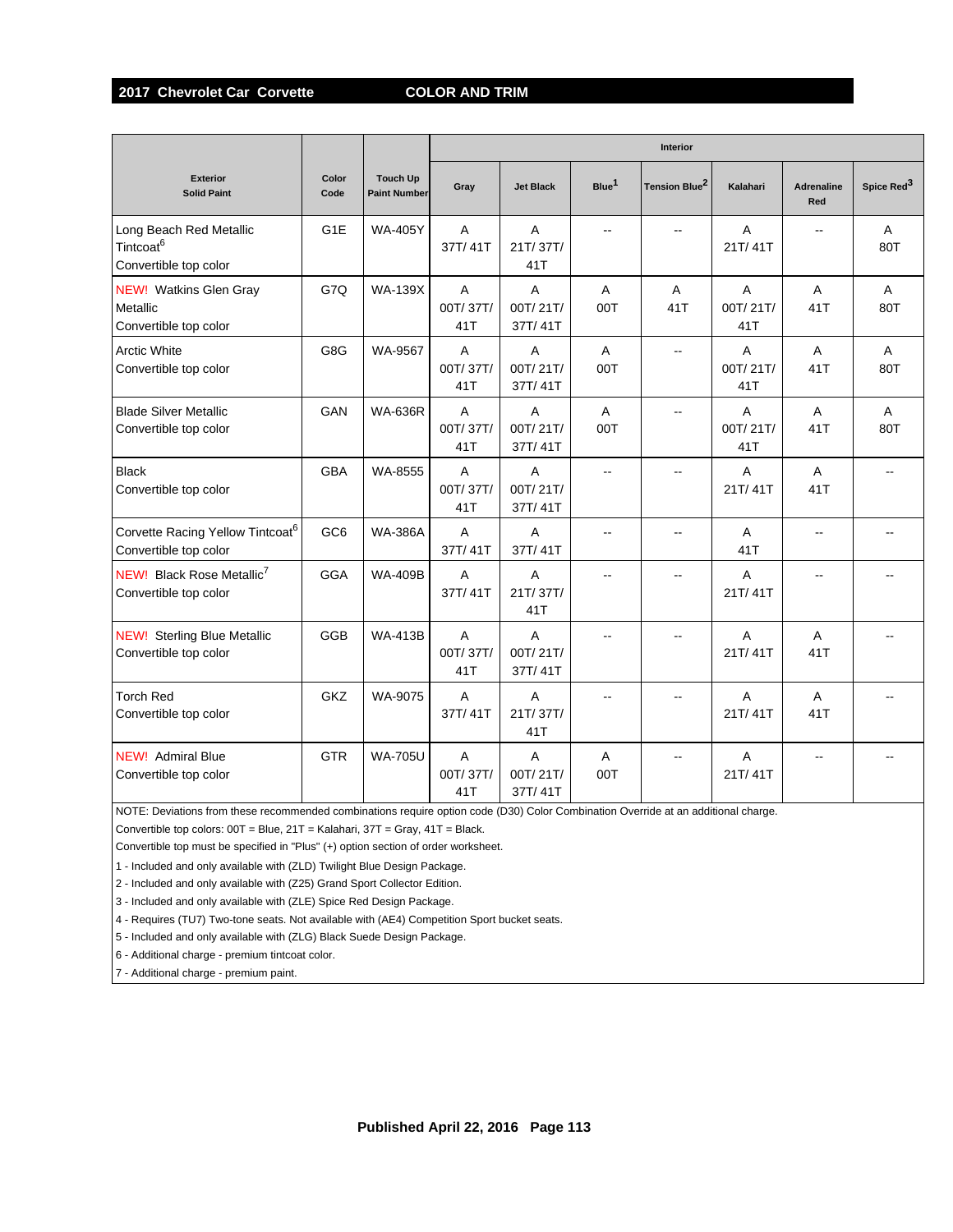$S =$  Standard Equipment A = Available -- (dashes) = Not Available D = ADI Available  $\blacksquare$  = Included in Equipment Group  $\blacksquare$  = Included in Equipment Group but upgradeable

|                                   |                            | Codes listed in the shaded column titled Ref. Only RPO Code are for internal use only and should not be ordered.                                                                                                                                                                                                                                                                                                                                                                                                                                                                                                 |       |                |       |                        |                         |            |
|-----------------------------------|----------------------------|------------------------------------------------------------------------------------------------------------------------------------------------------------------------------------------------------------------------------------------------------------------------------------------------------------------------------------------------------------------------------------------------------------------------------------------------------------------------------------------------------------------------------------------------------------------------------------------------------------------|-------|----------------|-------|------------------------|-------------------------|------------|
| Free<br><b>Flow</b><br><b>RPO</b> | Ref.<br>Only<br><b>RPO</b> | <b>Description</b>                                                                                                                                                                                                                                                                                                                                                                                                                                                                                                                                                                                               |       | Coupe<br>1YY07 |       |                        | Coupe with Z51<br>1YX07 |            |
| Code                              | Code                       |                                                                                                                                                                                                                                                                                                                                                                                                                                                                                                                                                                                                                  | 1LT   | 2LT            | 3LT   | Z <sub>51</sub><br>1LT | Z51<br>2LT              | Z51<br>3LT |
| <b>PQF</b>                        |                            | <b>OnStar 6 months of OnStar Protection Service.</b><br>Provides 6 months of Protection service in addition to<br>the 6 months of standard Guidance Plan trial service<br>(12 months for Cadillac) that is included in the price of<br>the vehicle (trial excludes Hands-Free Calling minutes).<br>Total service duration is 12 months (18 months for<br>Cadillac).<br>1 - Requires (UE1) OnStar. Requires one of the following<br>Fleet or Government order types: FLS, FNR, FRC, FBC,<br>FGO or FEF. Not available with PQI, PQL, PQM, PQP,<br>PQQ and PQT. Available to order in addition to PQG or<br>PQH.   | $A^1$ | $A^1$          | $A^1$ | $A^1$                  | $A^1$                   | $A^1$      |
| PQG                               |                            | <b>OnStar 18 months of OnStar Protection Service.</b><br>Provides 18 months of Protection service in addition to<br>the 6 months of standard Guidance Plan trial service<br>(12 months for Cadillac) that is included in the price of<br>the vehicle (trial excludes Hands-Free Calling minutes).<br>Total service duration is 24 months (30 months for<br>Cadillac).<br>1 - Requires (UE1) OnStar. Requires one of the following<br>Fleet or Government order types: FLS, FNR, FRC, FBC,<br>FGO or FEF. Not available with PQI, PQL, PQM, PQP,<br>PQQ and PQT. Available to order in addition to PQF or<br>PQH. | $A^1$ | $A^1$          | $A^1$ | $A^1$                  | $A^1$                   | $A^1$      |
| <b>PQH</b>                        |                            | <b>OnStar 30 months of OnStar Protection Service.</b><br>Provides 30 months of Protection service in addition to<br>the 6 months of standard Guidance Plan trial service<br>(12 months for Cadillac) that is included in the price of<br>the vehicle (trial excludes Hands-Free Calling minutes).<br>Total service duration is 36 months (42 months for<br>Cadillac).<br>1 - Requires (UE1) OnStar. Requires one of the following<br>Fleet or Government order types: FLS, FNR, FRC, FBC,<br>FGO or FEF. Not available with PQI, PQL, PQM, PQP,<br>PQQ and PQT. Available to order in addition to PQF or<br>PQG. | $A^1$ | $A^1$          | $A^1$ | $A^1$                  | $A^1$                   | $A^1$      |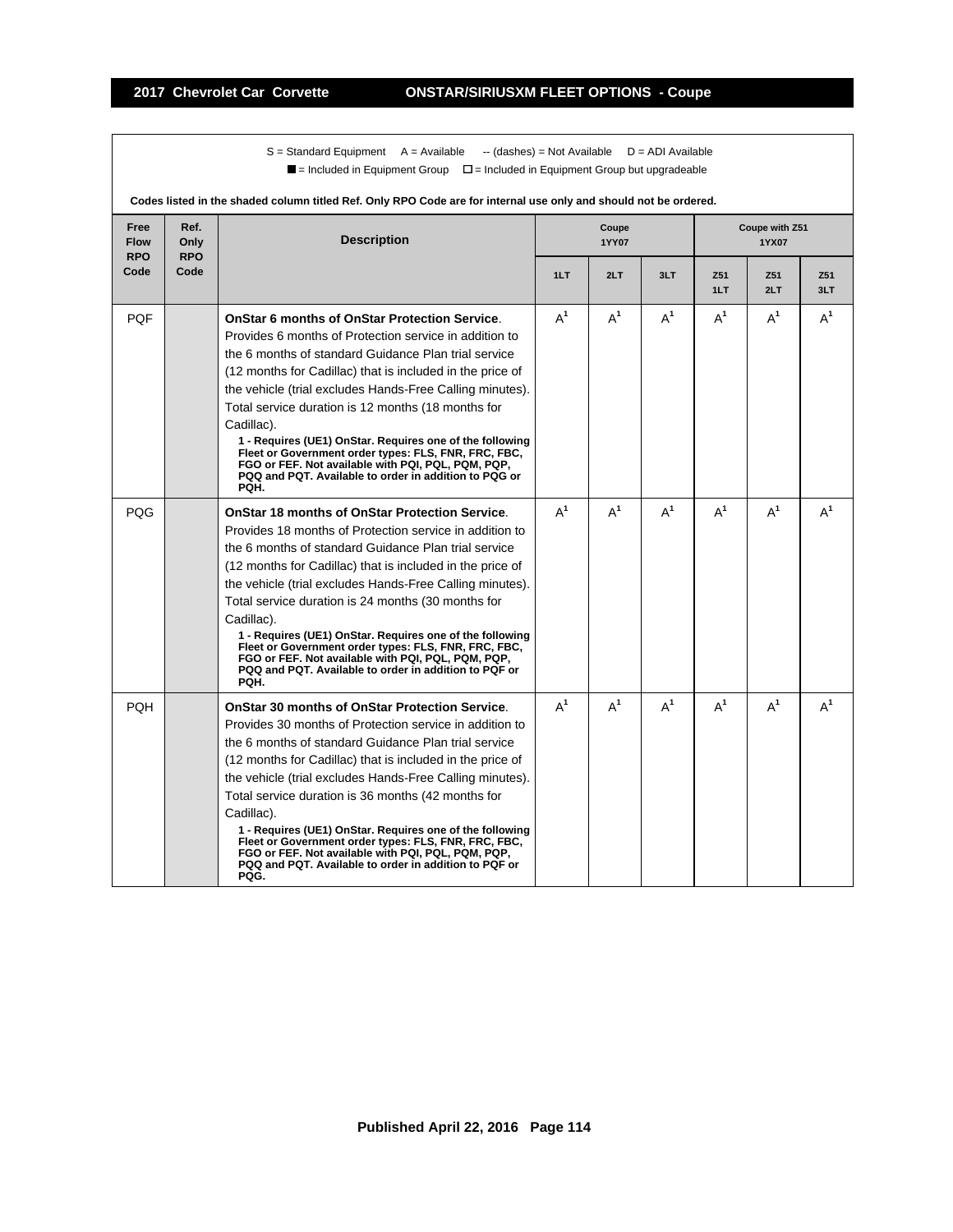# **2017 Chevrolet Car Corvette ONSTAR/SIRIUSXM FLEET OPTIONS - Coupe**

| Free<br><b>Flow</b><br><b>RPO</b> | Ref.<br>Only<br><b>RPO</b> | <b>Description</b>                                                                                                                                                                                                                                                                                                                                                                                                                                                                                                                                                                                                                      |       | Coupe<br><b>1YY07</b> |                |                        | Coupe with Z51<br>1YX07 |            |
|-----------------------------------|----------------------------|-----------------------------------------------------------------------------------------------------------------------------------------------------------------------------------------------------------------------------------------------------------------------------------------------------------------------------------------------------------------------------------------------------------------------------------------------------------------------------------------------------------------------------------------------------------------------------------------------------------------------------------------|-------|-----------------------|----------------|------------------------|-------------------------|------------|
| Code                              | Code                       |                                                                                                                                                                                                                                                                                                                                                                                                                                                                                                                                                                                                                                         | 1LT   | 2LT                   | 3LT            | Z <sub>51</sub><br>1LT | Z51<br>2LT              | Z51<br>3LT |
| PQI                               |                            | <b>OnStar 6 months of OnStar Security Service.</b><br>Provides 6 months of Security service in addition to the<br>6 months of standard Guidance Plan trial service (12<br>months for Cadillac) that is included in the price of the<br>vehicle (trial excludes Hands-Free Calling minutes).<br>Total service duration is 12 months (18 months for<br>Cadillac).<br>1 - Requires (UE1) OnStar. Requires one of the following<br>Fleet or Government order types: FLS, FNR, FRC, FBC,<br>FGO or FEF. Not available with PQF, PQG, PQH, PQP,<br>PQQ and PQT. Available to order in addition to PQL or<br>PQM.                              | $A^1$ | $A^1$                 | $A^1$          | $A^1$                  | $A^1$                   | $A^1$      |
| PQL                               |                            | OnStar 18 months of OnStar Security Service.<br>Provides 18 months of Security service in addition to<br>the 6 months of standard Guidance Plan trial service<br>(12 months for Cadillac) that is included in the price of<br>the vehicle (trial excludes Hands-Free Calling minutes).<br>Total service duration is 24 months (30 months for<br>Cadillac).<br>1 - Requires (UE1) OnStar. Requires one of the following<br>Fleet or Government order types: FLS, FNR, FRC, FBC,<br>FGO or FEF. Not available with PQF, PQG, PQH, PQP,<br>PQQ and PQT. Available to order in addition to PQI or<br>PQM.                                   | $A^1$ | $A^1$                 | $A^1$          | $A^1$                  | $A^1$                   | $A^1$      |
| <b>PQM</b>                        |                            | OnStar 30 months of OnStar Security Service.<br>Provides 30 months of Security service in addition to<br>the 6 months of standard Guidance Plan trial service<br>(12 months for Cadillac) that is included in the price of<br>the vehicle (trial excludes Hands-Free Calling minutes).<br>Total service duration is 36 months (42 months for<br>Cadillac).<br>1 - Requires (UE1) OnStar. Requires one of the following<br>Fleet or Government order types: FLS, FNR, FRC, FBC,<br>FGO or FEF. Not available with PQF, PQG, PQH, PQP,<br>PQQ and PQT. Available to order in addition to PQI or<br>PQL.                                   | $A^1$ | $A^1$                 | $A^1$          | $A^1$                  | $A^1$                   | $A^1$      |
| PQP                               |                            | <b>OnStar Additional 6 months of OnStar Fleet</b><br><b>Guidance Service.</b> Provides 6 months of Fleet<br>Guidance service in addition to the 6 months of<br>standard Guidance Plan trial service (12 months for<br>Cadillac) that is included in the price of the vehicle (plan<br>excludes Hands-Free Calling minutes). Total service<br>duration is 12 months (18 months for Cadillac).<br>1 - Requires (UE1) OnStar. Requires one of the following<br>Fleet or Government order types: FLS, FNR, FRC, FBC,<br>FGO or FEF. Not available with PQF, PQG, PQH, PQI,<br>PQL and PQM. Available to order in addition to PQQ or<br>PQT. | $A^1$ | $A^1$                 | A <sup>1</sup> | $A^1$                  | $A^1$                   | $A^1$      |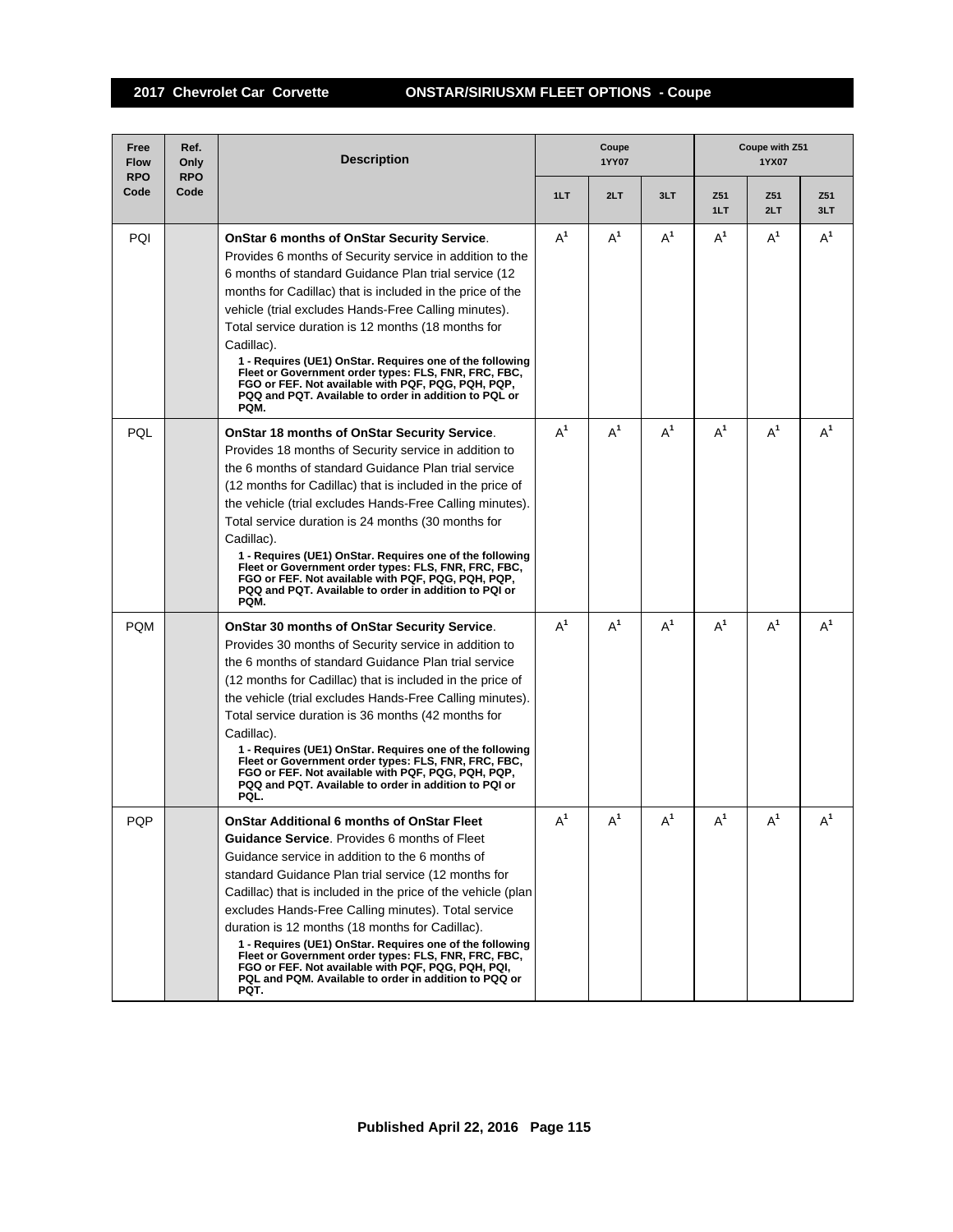# **2017 Chevrolet Car Corvette ONSTAR/SIRIUSXM FLEET OPTIONS - Coupe**

| Free<br><b>Flow</b><br><b>RPO</b> | Ref.<br>Only<br><b>RPO</b> | <b>Description</b>                                                                                                                                                                                                                                                                                                                                                                                                                                                                                                                                                                                                                                                       | Coupe<br><b>1YY07</b> |       |       | Coupe with Z51<br>1YX07 |            |            |  |
|-----------------------------------|----------------------------|--------------------------------------------------------------------------------------------------------------------------------------------------------------------------------------------------------------------------------------------------------------------------------------------------------------------------------------------------------------------------------------------------------------------------------------------------------------------------------------------------------------------------------------------------------------------------------------------------------------------------------------------------------------------------|-----------------------|-------|-------|-------------------------|------------|------------|--|
| Code                              | Code                       |                                                                                                                                                                                                                                                                                                                                                                                                                                                                                                                                                                                                                                                                          | 1LT                   | 2LT   | 3LT   | Z51<br>1LT              | Z51<br>2LT | Z51<br>3LT |  |
| <b>PQQ</b>                        |                            | <b>OnStar Additional 18 months of OnStar Fleet</b><br><b>Guidance Service.</b> Provides 18 months of Fleet<br>Guidance service in addition to the 6 months of<br>standard Guidance Plan trial service (12 months for<br>Cadillac) that is included in the price of the vehicle (plan<br>excludes Hands-Free Calling minutes). Total service<br>duration is 24 months (30 months for Cadillac).<br>1 - Requires (UE1) OnStar. Requires one of the following                                                                                                                                                                                                               | $A^1$                 | $A^1$ | $A^1$ | $A^1$                   | $A^1$      | $A^1$      |  |
|                                   |                            | Fleet or Government order types: FLS, FNR, FRC, FBC,<br>FGO or FEF. Not available with PQF, PQG, PQH, PQI,<br>PQL and PQM. Available to order in addition to PQP or<br>PQT.                                                                                                                                                                                                                                                                                                                                                                                                                                                                                              |                       |       |       |                         |            |            |  |
| <b>PQT</b>                        |                            | <b>OnStar Additional 30 months of OnStar Fleet</b><br><b>Guidance Service.</b> Provides 30 months of Guidance<br>service in addition to the 6 months of standard<br>Guidance Plan trial service (12 months for Cadillac)<br>that is included in the price of the vehicle (plan<br>excludes Hands-Free Calling minutes). Total service<br>duration is 36 months (42 months for Cadillac).<br>1 - Requires (UE1) OnStar. Requires one of the following<br>Fleet or Government order types: FLS, FNR, FRC, FBC,<br>FGO or FEF. Not available with PQF, PQG, PQH, PQI,<br>PQL and PQM. Available to order in addition to PQP or<br>PQQ.                                      | $A^1$                 | $A^1$ | $A^1$ | $A^1$                   | $A^1$      | $A^1$      |  |
| <b>ROV</b>                        |                            | OnStar with 4G LTE for Fleet (12GB/12 months)<br>provides a built-in Wi-Fi hotspot to connect to the<br>internet at 4G LTE speeds, includes AT&T 12GB data<br>plan good for 12 months.<br>1 - Requires (UE1) OnStar and (VV4) OnStar with 4G LTE<br>and one of the following order types FLS, FNR, FRC,<br>FBC, FGO or FEF. Not available with ROW. Visit<br>www.onstar.com for vehicle availability, details and<br>system limitations. Services and connectivity may vary<br>by model and conditions. 4G LTE service available in<br>select markets. 4G LTE performance based on industry<br>averages and vehicle systems design. Some services<br>require data plan.  | $A^1$                 | $A^1$ | $A^1$ | $A^1$                   | $A^1$      | $A^1$      |  |
| <b>ROW</b>                        |                            | OnStar with 4G LTE for Fleet (24GB/24 months)<br>provides a built-in Wi-Fi hotspot to connect to the<br>internet at 4G LTE speeds, includes AT&T 24GB data<br>plan good for 24 months.<br>1 - Requires (UE1) OnStar and (VV4) OnStar with 4G LTE<br>and one of the following order types: FLS, FNR, FRC,<br>FBC, FGO or FEF. Not available with ROV. Visit<br>www.onstar.com for vehicle availability, details and<br>system limitations. Services and connectivity may vary<br>by model and conditions. 4G LTE service available in<br>select markets. 4G LTE performance based on industry<br>averages and vehicle systems design. Some services<br>require data plan. | $A^1$                 | $A^1$ | $A^1$ | $A^1$                   | $A^1$      | $A^1$      |  |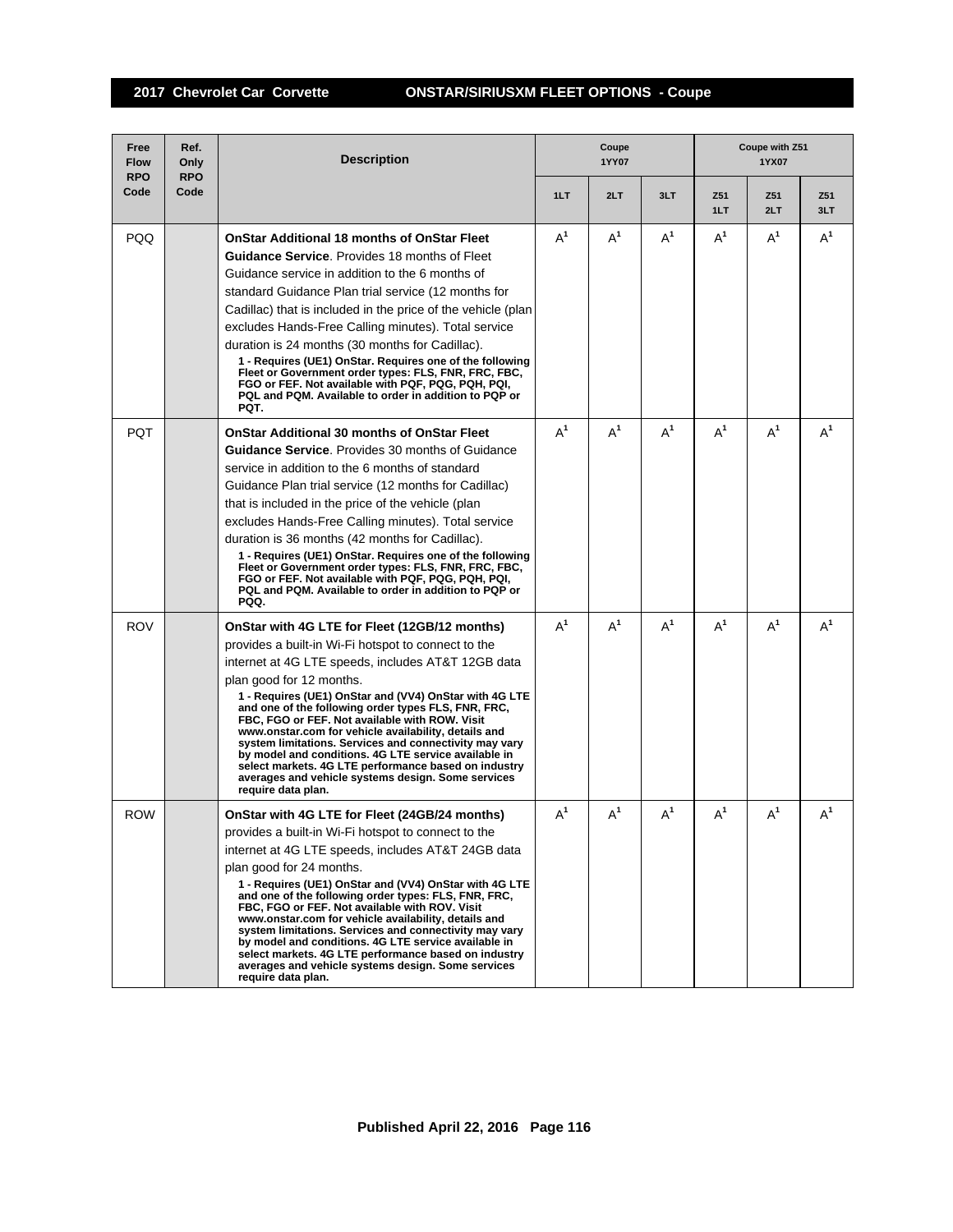#### **2017 Chevrolet Car Corvette ONSTAR/SIRIUSXM FLEET OPTIONS - Convertible**

 $S =$  Standard Equipment A = Available -- (dashes) = Not Available D = ADI Available  $\blacksquare$  = Included in Equipment Group  $\blacksquare$  = Included in Equipment Group but upgradeable

|                                   |                            | Codes iisted in the shaded column thred Kel. Only KFO Code are for internal use only and should not be ordered.                                                                                                                                                                                                                                                                                                                                                                                                                                                                                                  |       |                                    |       |                        |                                      |            |
|-----------------------------------|----------------------------|------------------------------------------------------------------------------------------------------------------------------------------------------------------------------------------------------------------------------------------------------------------------------------------------------------------------------------------------------------------------------------------------------------------------------------------------------------------------------------------------------------------------------------------------------------------------------------------------------------------|-------|------------------------------------|-------|------------------------|--------------------------------------|------------|
| Free<br><b>Flow</b><br><b>RPO</b> | Ref.<br>Only<br><b>RPO</b> | <b>Description</b>                                                                                                                                                                                                                                                                                                                                                                                                                                                                                                                                                                                               |       | <b>Convertible</b><br><b>1YY67</b> |       |                        | <b>Convertible with Z51</b><br>1YX67 |            |
| Code                              | Code                       |                                                                                                                                                                                                                                                                                                                                                                                                                                                                                                                                                                                                                  | 1LT   | 2LT                                | 3LT   | Z <sub>51</sub><br>1LT | Z51<br>2LT                           | Z51<br>3LT |
| <b>PQF</b>                        |                            | <b>OnStar 6 months of OnStar Protection Service.</b><br>Provides 6 months of Protection service in addition to<br>the 6 months of standard Guidance Plan trial service<br>(12 months for Cadillac) that is included in the price of<br>the vehicle (trial excludes Hands-Free Calling minutes).<br>Total service duration is 12 months (18 months for<br>Cadillac).<br>1 - Requires (UE1) OnStar. Requires one of the following<br>Fleet or Government order types: FLS, FNR, FRC, FBC,<br>FGO or FEF. Not available with PQI, PQL, PQM, PQP,<br>PQQ and PQT. Available to order in addition to PQG or<br>PQH.   | $A^1$ | $A^1$                              | $A^1$ | $A^1$                  | $A^1$                                | $A^1$      |
| PQG                               |                            | <b>OnStar 18 months of OnStar Protection Service.</b><br>Provides 18 months of Protection service in addition to<br>the 6 months of standard Guidance Plan trial service<br>(12 months for Cadillac) that is included in the price of<br>the vehicle (trial excludes Hands-Free Calling minutes).<br>Total service duration is 24 months (30 months for<br>Cadillac).<br>1 - Requires (UE1) OnStar. Requires one of the following<br>Fleet or Government order types: FLS, FNR, FRC, FBC,<br>FGO or FEF. Not available with PQI, PQL, PQM, PQP,<br>PQQ and PQT. Available to order in addition to PQF or<br>PQH. | $A^1$ | $A^1$                              | $A^1$ | $A^1$                  | $A^1$                                | $A^1$      |
| <b>PQH</b>                        |                            | <b>OnStar 30 months of OnStar Protection Service.</b><br>Provides 30 months of Protection service in addition to<br>the 6 months of standard Guidance Plan trial service<br>(12 months for Cadillac) that is included in the price of<br>the vehicle (trial excludes Hands-Free Calling minutes).<br>Total service duration is 36 months (42 months for<br>Cadillac).<br>1 - Requires (UE1) OnStar. Requires one of the following<br>Fleet or Government order types: FLS, FNR, FRC, FBC,<br>FGO or FEF. Not available with PQI, PQL, PQM, PQP,<br>PQQ and PQT. Available to order in addition to PQF or<br>PQG. | $A^1$ | $A^1$                              | $A^1$ | $A^1$                  | $A^1$                                | $A^1$      |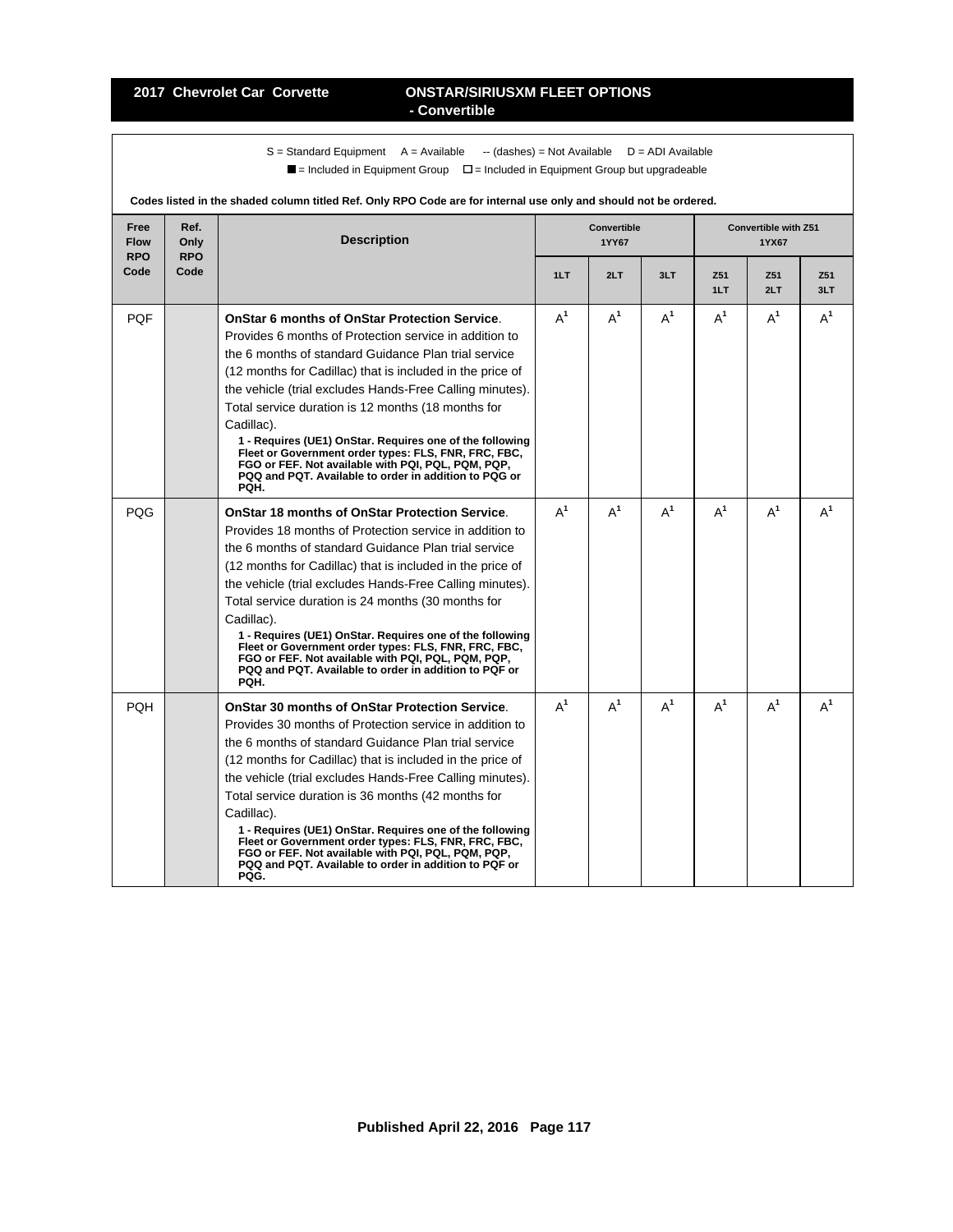## **2017 Chevrolet Car Corvette ONSTAR/SIRIUSXM FLEET OPTIONS - Convertible**

| Free<br><b>Flow</b><br><b>RPO</b> | Ref.<br>Only<br><b>RPO</b> | <b>Description</b>                                                                                                                                                                                                                                                                                                                                                                                                                                                                                                                                                                                                               |       | <b>Convertible</b><br>1YY67 |       | <b>Convertible with Z51</b><br>1YX67 |            |            |  |
|-----------------------------------|----------------------------|----------------------------------------------------------------------------------------------------------------------------------------------------------------------------------------------------------------------------------------------------------------------------------------------------------------------------------------------------------------------------------------------------------------------------------------------------------------------------------------------------------------------------------------------------------------------------------------------------------------------------------|-------|-----------------------------|-------|--------------------------------------|------------|------------|--|
| Code                              | Code                       |                                                                                                                                                                                                                                                                                                                                                                                                                                                                                                                                                                                                                                  | 1LT   | 2LT                         | 3LT   | Z51<br>1LT                           | Z51<br>2LT | Z51<br>3LT |  |
| PQI                               |                            | <b>OnStar 6 months of OnStar Security Service.</b><br>Provides 6 months of Security service in addition to the<br>6 months of standard Guidance Plan trial service (12<br>months for Cadillac) that is included in the price of the<br>vehicle (trial excludes Hands-Free Calling minutes).<br>Total service duration is 12 months (18 months for<br>Cadillac).<br>1 - Requires (UE1) OnStar. Requires one of the following<br>Fleet or Government order types: FLS, FNR, FRC, FBC,<br>FGO or FEF. Not available with PQF, PQG, PQH, PQP,<br>PQQ and PQT. Available to order in addition to PQL or<br>PQM.                       | $A^1$ | $A^1$                       | $A^1$ | $A^1$                                | $A^1$      | $A^1$      |  |
| PQL                               |                            | <b>OnStar 18 months of OnStar Security Service.</b><br>Provides 18 months of Security service in addition to<br>the 6 months of standard Guidance Plan trial service<br>(12 months for Cadillac) that is included in the price of<br>the vehicle (trial excludes Hands-Free Calling minutes).<br>Total service duration is 24 months (30 months for<br>Cadillac).<br>1 - Requires (UE1) OnStar. Requires one of the following<br>Fleet or Government order types: FLS, FNR, FRC, FBC,<br>FGO or FEF. Not available with PQF, PQG, PQH, PQP,<br>PQQ and PQT. Available to order in addition to PQI or<br>PQM.                     | $A^1$ | $A^1$                       | $A^1$ | $A^1$                                | $A^1$      | $A^1$      |  |
| <b>PQM</b>                        |                            | <b>OnStar 30 months of OnStar Security Service.</b><br>Provides 30 months of Security service in addition to<br>the 6 months of standard Guidance Plan trial service<br>(12 months for Cadillac) that is included in the price of<br>the vehicle (trial excludes Hands-Free Calling minutes).<br>Total service duration is 36 months (42 months for<br>Cadillac).<br>1 - Requires (UE1) OnStar. Requires one of the following<br>Fleet or Government order types: FLS, FNR, FRC, FBC,<br>FGO or FEF. Not available with PQF, PQG, PQH, PQP,<br>PQQ and PQT. Available to order in addition to PQI or<br>PQL.                     | $A^1$ | $A^1$                       | $A^1$ | $A^1$                                | $A^1$      | $A^1$      |  |
| <b>PQP</b>                        |                            | <b>OnStar Additional 6 months of OnStar Fleet</b><br>Guidance Service. Provides 6 months of Fleet<br>Guidance service in addition to the 6 months of<br>standard Guidance Plan trial service (12 months for<br>Cadillac) that is included in the price of the vehicle (plan<br>excludes Hands-Free Calling minutes). Total service<br>duration is 12 months (18 months for Cadillac).<br>1 - Requires (UE1) OnStar. Requires one of the following<br>Fleet or Government order types: FLS, FNR, FRC, FBC,<br>FGO or FEF. Not available with PQF, PQG, PQH, PQI,<br>PQL and PQM. Available to order in addition to PQQ or<br>PQT. | $A^1$ | $A^1$                       | $A^1$ | $A^1$                                | $A^1$      | $A^1$      |  |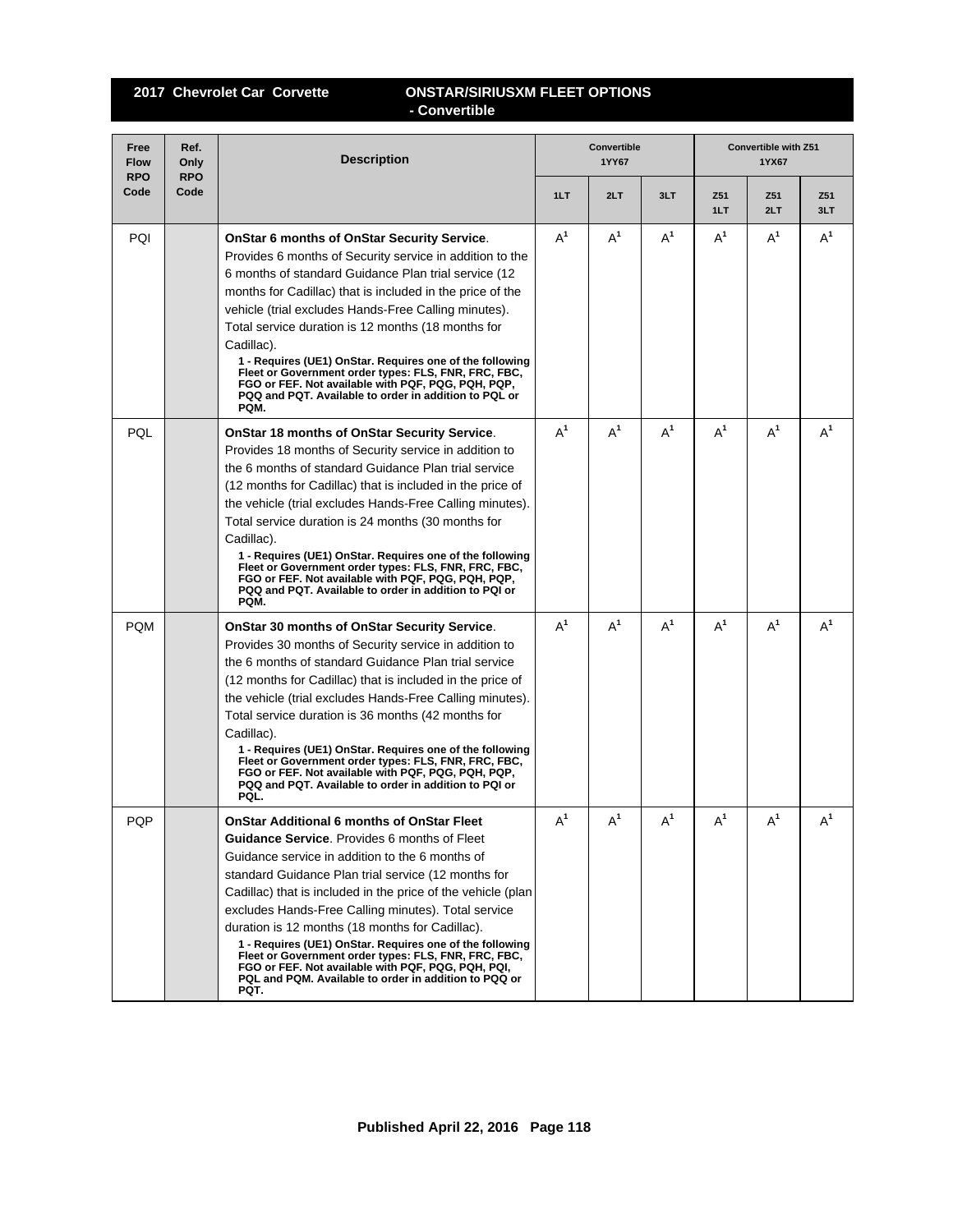## **2017 Chevrolet Car Corvette ONSTAR/SIRIUSXM FLEET OPTIONS - Convertible**

| Free<br><b>Flow</b><br><b>RPO</b> | Ref.<br>Only<br><b>RPO</b> | <b>Description</b>                                                                                                                                                                                                                                                                                                                                                                                                                                                                                                                                                                                                                                                       |       | Convertible<br>1YY67 |       |            | Convertible with Z51<br>1YX67 |            |
|-----------------------------------|----------------------------|--------------------------------------------------------------------------------------------------------------------------------------------------------------------------------------------------------------------------------------------------------------------------------------------------------------------------------------------------------------------------------------------------------------------------------------------------------------------------------------------------------------------------------------------------------------------------------------------------------------------------------------------------------------------------|-------|----------------------|-------|------------|-------------------------------|------------|
| Code                              | Code                       |                                                                                                                                                                                                                                                                                                                                                                                                                                                                                                                                                                                                                                                                          | 1LT   | 2LT                  | 3LT   | Z51<br>1LT | Z51<br>2LT                    | Z51<br>3LT |
| PQQ                               |                            | <b>OnStar Additional 18 months of OnStar Fleet</b><br><b>Guidance Service.</b> Provides 18 months of Fleet<br>Guidance service in addition to the 6 months of<br>standard Guidance Plan trial service (12 months for<br>Cadillac) that is included in the price of the vehicle (plan<br>excludes Hands-Free Calling minutes). Total service<br>duration is 24 months (30 months for Cadillac).<br>1 - Requires (UE1) OnStar. Requires one of the following<br>Fleet or Government order types: FLS, FNR, FRC, FBC,<br>FGO or FEF. Not available with PQF, PQG, PQH, PQI,<br>PQL and PQM. Available to order in addition to PQP or<br>PQT.                                | $A^1$ | $A^1$                | $A^1$ | $A^1$      | $A^1$                         | $A^1$      |
| <b>PQT</b>                        |                            | <b>OnStar Additional 30 months of OnStar Fleet</b><br><b>Guidance Service.</b> Provides 30 months of Guidance<br>service in addition to the 6 months of standard<br>Guidance Plan trial service (12 months for Cadillac)<br>that is included in the price of the vehicle (plan<br>excludes Hands-Free Calling minutes). Total service<br>duration is 36 months (42 months for Cadillac).<br>1 - Requires (UE1) OnStar. Requires one of the following<br>Fleet or Government order types: FLS, FNR, FRC, FBC,<br>FGO or FEF. Not available with PQF, PQG, PQH, PQI,<br>PQL and PQM. Available to order in addition to PQP or<br>PQQ.                                      | $A^1$ | $A^1$                | $A^1$ | $A^1$      | $A^1$                         | $A^1$      |
| <b>ROV</b>                        |                            | OnStar with 4G LTE for Fleet (12GB/12 months)<br>provides a built-in Wi-Fi hotspot to connect to the<br>internet at 4G LTE speeds, includes AT&T 12GB data<br>plan good for 12 months.<br>1 - Requires (UE1) OnStar and (VV4) OnStar with 4G LTE<br>and one of the following order types FLS, FNR, FRC,<br>FBC, FGO or FEF. Not available with ROW. Visit<br>www.onstar.com for vehicle availability, details and<br>system limitations. Services and connectivity may vary<br>by model and conditions. 4G LTE service available in<br>select markets. 4G LTE performance based on industry<br>averages and vehicle systems design. Some services<br>require data plan.  | $A^1$ | $A^1$                | $A^1$ | $A^1$      | $A^1$                         | $A^1$      |
| <b>ROW</b>                        |                            | OnStar with 4G LTE for Fleet (24GB/24 months)<br>provides a built-in Wi-Fi hotspot to connect to the<br>internet at 4G LTE speeds, includes AT&T 24GB data<br>plan good for 24 months.<br>1 - Requires (UE1) OnStar and (VV4) OnStar with 4G LTE<br>and one of the following order types: FLS, FNR, FRC,<br>FBC, FGO or FEF. Not available with ROV. Visit<br>www.onstar.com for vehicle availability, details and<br>system limitations. Services and connectivity may vary<br>by model and conditions. 4G LTE service available in<br>select markets. 4G LTE performance based on industry<br>averages and vehicle systems design. Some services<br>require data plan. | $A^1$ | $A^1$                | $A^1$ | $A^1$      | $A^1$                         | $A^1$      |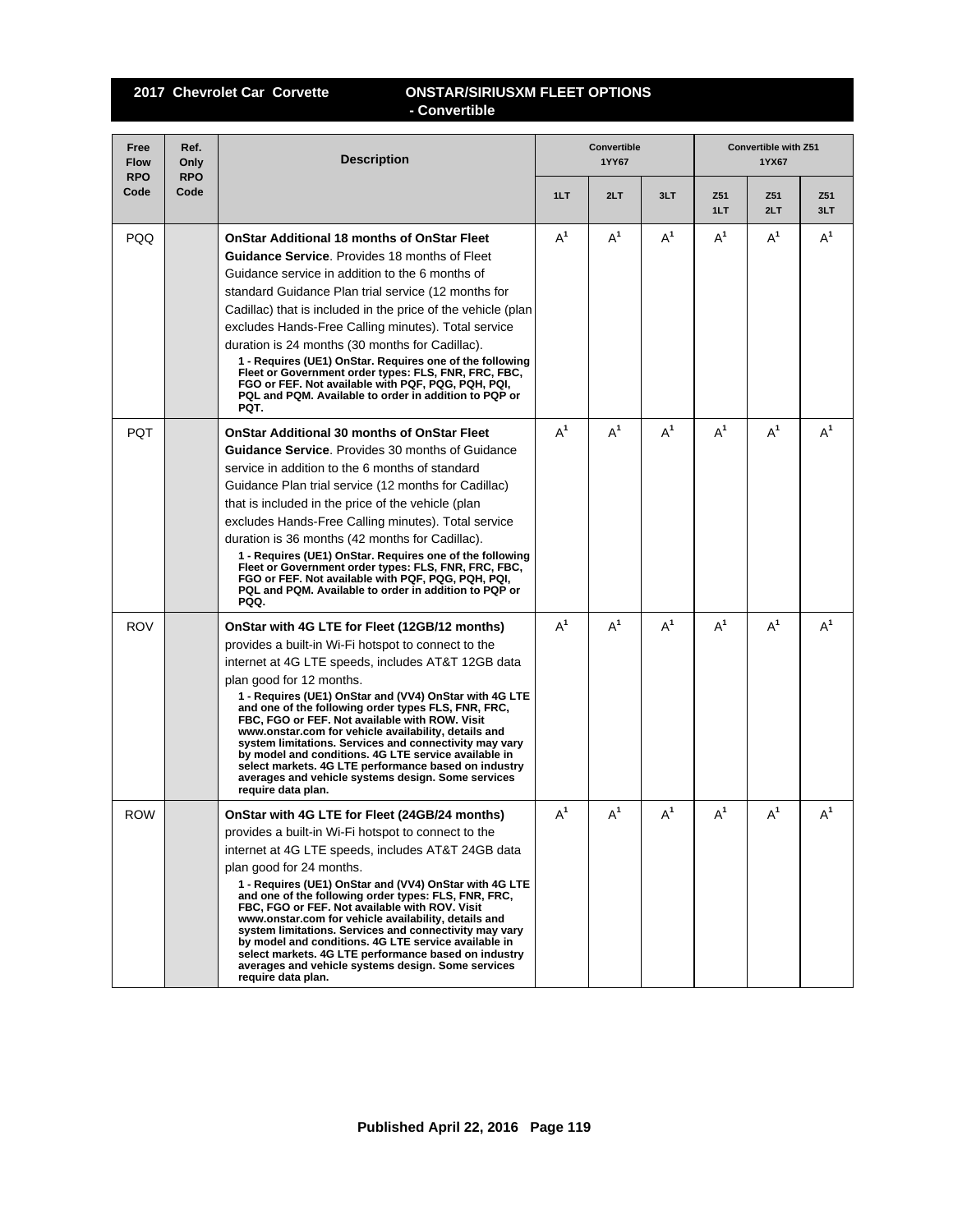### **2017 Chevrolet Car Corvette ONSTAR/SIRIUSXM FLEET OPTIONS - Grand Sport**

 $S =$  Standard Equipment A = Available -- (dashes) = Not Available D = ADI Available  $\blacksquare$  = Included in Equipment Group  $\blacksquare$  = Included in Equipment Group but upgradeable

| Free<br><b>Flow</b><br><b>RPO</b> | Ref.<br>Only<br><b>RPO</b> | <b>Description</b>                                                                                                                                                                                                                                                                                                                                                                                                                                                                                                                                                                                               |           | <b>Grand Sport Coupe</b><br><b>1YW07</b> |           |           | <b>Grand Sport Convertible</b><br><b>1YW67</b> |           |
|-----------------------------------|----------------------------|------------------------------------------------------------------------------------------------------------------------------------------------------------------------------------------------------------------------------------------------------------------------------------------------------------------------------------------------------------------------------------------------------------------------------------------------------------------------------------------------------------------------------------------------------------------------------------------------------------------|-----------|------------------------------------------|-----------|-----------|------------------------------------------------|-----------|
| Code                              | Code                       |                                                                                                                                                                                                                                                                                                                                                                                                                                                                                                                                                                                                                  | GS<br>1LT | GS<br>2LT                                | GS<br>3LT | GS<br>1LT | GS<br>2LT                                      | GS<br>3LT |
| <b>PQF</b>                        |                            | <b>OnStar 6 months of OnStar Protection Service.</b><br>Provides 6 months of Protection service in addition to<br>the 6 months of standard Guidance Plan trial service<br>(12 months for Cadillac) that is included in the price of<br>the vehicle (trial excludes Hands-Free Calling minutes).<br>Total service duration is 12 months (18 months for<br>Cadillac).<br>1 - Requires (UE1) OnStar. Requires one of the following<br>Fleet or Government order types: FLS, FNR, FRC, FBC,<br>FGO or FEF. Not available with PQI, PQL, PQM, PQP,<br>PQQ and PQT. Available to order in addition to PQG or<br>PQH.   | $A^1$     | $A^1$                                    | $A^1$     | $A^1$     | $A^1$                                          | $A^1$     |
| POG                               |                            | <b>OnStar 18 months of OnStar Protection Service.</b><br>Provides 18 months of Protection service in addition to<br>the 6 months of standard Guidance Plan trial service<br>(12 months for Cadillac) that is included in the price of<br>the vehicle (trial excludes Hands-Free Calling minutes).<br>Total service duration is 24 months (30 months for<br>Cadillac).<br>1 - Requires (UE1) OnStar. Requires one of the following<br>Fleet or Government order types: FLS, FNR, FRC, FBC,<br>FGO or FEF. Not available with PQI, PQL, PQM, PQP,<br>PQQ and PQT. Available to order in addition to PQF or<br>PQH. | $A^1$     | $A^1$                                    | $A^1$     | $A^1$     | $A^1$                                          | $A^1$     |
| <b>POH</b>                        |                            | <b>OnStar 30 months of OnStar Protection Service.</b><br>Provides 30 months of Protection service in addition to<br>the 6 months of standard Guidance Plan trial service<br>(12 months for Cadillac) that is included in the price of<br>the vehicle (trial excludes Hands-Free Calling minutes).<br>Total service duration is 36 months (42 months for<br>Cadillac).<br>1 - Requires (UE1) OnStar. Requires one of the following<br>Fleet or Government order types: FLS, FNR, FRC, FBC,<br>FGO or FEF. Not available with PQI, PQL, PQM, PQP,<br>PQQ and PQT. Available to order in addition to PQF or<br>PQG. | $A^1$     | $A^1$                                    | $A^1$     | $A^1$     | $A^1$                                          | $A^1$     |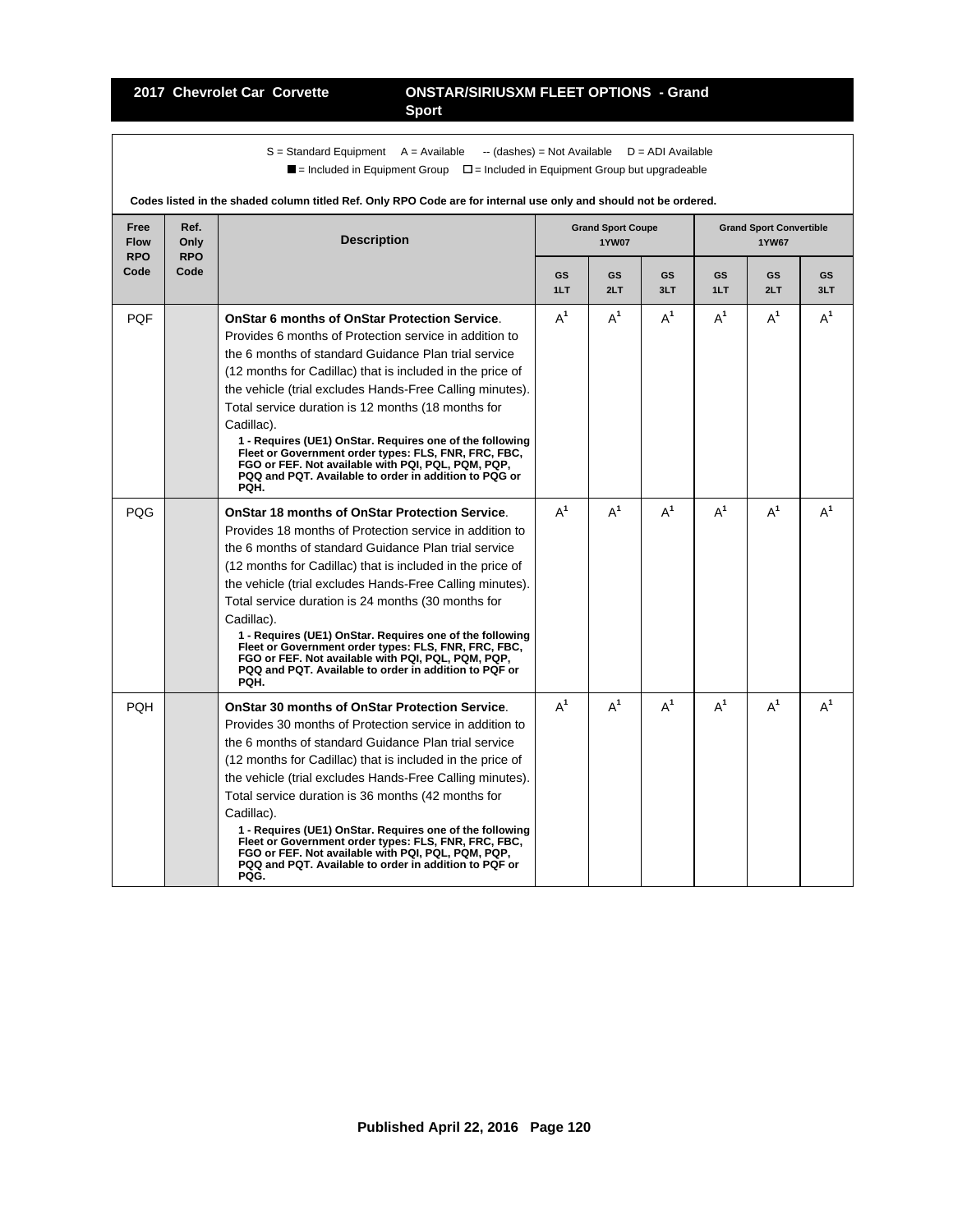## **2017 Chevrolet Car Corvette ONSTAR/SIRIUSXM FLEET OPTIONS - Grand Sport**

| Free<br><b>Flow</b><br><b>RPO</b> | Ref.<br>Only<br><b>RPO</b> | <b>Description</b>                                                                                                                                                                                                                                                                                                                                                                                                                                                                                                                                                                                                        |           | <b>Grand Sport Coupe</b><br><b>1YW07</b> |           | <b>Grand Sport Convertible</b><br><b>1YW67</b> |           |                |
|-----------------------------------|----------------------------|---------------------------------------------------------------------------------------------------------------------------------------------------------------------------------------------------------------------------------------------------------------------------------------------------------------------------------------------------------------------------------------------------------------------------------------------------------------------------------------------------------------------------------------------------------------------------------------------------------------------------|-----------|------------------------------------------|-----------|------------------------------------------------|-----------|----------------|
| Code                              | Code                       |                                                                                                                                                                                                                                                                                                                                                                                                                                                                                                                                                                                                                           | GS<br>1LT | GS<br>2LT                                | GS<br>3LT | GS<br>1LT                                      | GS<br>2LT | GS<br>3LT      |
| PQI                               |                            | <b>OnStar 6 months of OnStar Security Service.</b><br>Provides 6 months of Security service in addition to the<br>6 months of standard Guidance Plan trial service (12<br>months for Cadillac) that is included in the price of the<br>vehicle (trial excludes Hands-Free Calling minutes).<br>Total service duration is 12 months (18 months for<br>Cadillac).<br>1 - Requires (UE1) OnStar. Requires one of the following<br>Fleet or Government order types: FLS, FNR, FRC, FBC,<br>FGO or FEF. Not available with PQF, PQG, PQH, PQP,<br>PQQ and PQT. Available to order in addition to PQL or<br>PQM.                | $A^1$     | $A^1$                                    | $A^1$     | $A^1$                                          | $A^1$     | $A^1$          |
| PQL                               |                            | OnStar 18 months of OnStar Security Service.<br>Provides 18 months of Security service in addition to<br>the 6 months of standard Guidance Plan trial service<br>(12 months for Cadillac) that is included in the price of<br>the vehicle (trial excludes Hands-Free Calling minutes).<br>Total service duration is 24 months (30 months for<br>Cadillac).<br>1 - Requires (UE1) OnStar. Requires one of the following<br>Fleet or Government order types: FLS, FNR, FRC, FBC,<br>FGO or FEF. Not available with PQF, PQG, PQH, PQP,<br>PQQ and PQT. Available to order in addition to PQI or<br>PQM.                     | $A^1$     | $A^1$                                    | $A^1$     | $A^1$                                          | $A^1$     | $\mathsf{A}^1$ |
| <b>PQM</b>                        |                            | OnStar 30 months of OnStar Security Service.<br>Provides 30 months of Security service in addition to<br>the 6 months of standard Guidance Plan trial service<br>(12 months for Cadillac) that is included in the price of<br>the vehicle (trial excludes Hands-Free Calling minutes).<br>Total service duration is 36 months (42 months for<br>Cadillac).<br>1 - Requires (UE1) OnStar. Requires one of the following<br>Fleet or Government order types: FLS, FNR, FRC, FBC,<br>FGO or FEF. Not available with PQF, PQG, PQH, PQP,<br>PQQ and PQT. Available to order in addition to PQI or<br>PQL.                     | $A^1$     | $A^1$                                    | $A^1$     | $A^1$                                          | $A^1$     | $A^1$          |
| <b>PQP</b>                        |                            | OnStar Additional 6 months of OnStar Fleet<br>Guidance Service. Provides 6 months of Fleet<br>Guidance service in addition to the 6 months of<br>standard Guidance Plan trial service (12 months for<br>Cadillac) that is included in the price of the vehicle (plan<br>excludes Hands-Free Calling minutes). Total service<br>duration is 12 months (18 months for Cadillac).<br>1 - Requires (UE1) OnStar. Requires one of the following<br>Fleet or Government order types: FLS, FNR, FRC, FBC,<br>FGO or FEF. Not available with PQF, PQG, PQH, PQI,<br>PQL and PQM. Available to order in addition to PQQ or<br>PQT. | $A^1$     | $A^1$                                    | $A^1$     | $A^1$                                          | $A^1$     | $A^1$          |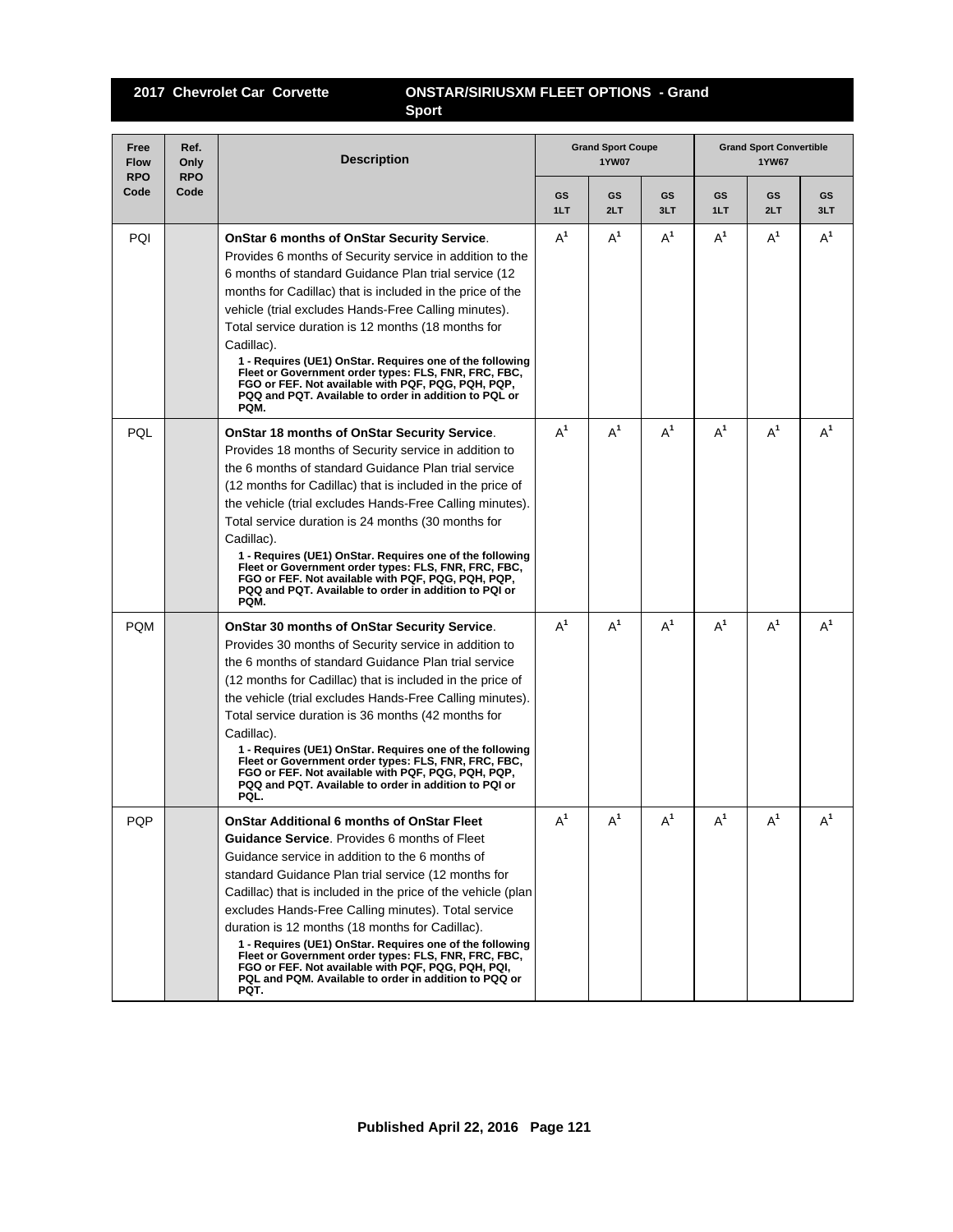## **2017 Chevrolet Car Corvette ONSTAR/SIRIUSXM FLEET OPTIONS - Grand Sport**

| Free<br><b>Flow</b><br><b>RPO</b> | Ref.<br>Only<br><b>RPO</b> | <b>Description</b>                                                                                                                                                                                                                                                                                                                                                                                                                                                                                                                                                                                                                                                       |                  | <b>Grand Sport Coupe</b><br><b>1YW07</b> |                  |                  | <b>Grand Sport Convertible</b><br><b>1YW67</b> |           |  |
|-----------------------------------|----------------------------|--------------------------------------------------------------------------------------------------------------------------------------------------------------------------------------------------------------------------------------------------------------------------------------------------------------------------------------------------------------------------------------------------------------------------------------------------------------------------------------------------------------------------------------------------------------------------------------------------------------------------------------------------------------------------|------------------|------------------------------------------|------------------|------------------|------------------------------------------------|-----------|--|
| Code                              | Code                       |                                                                                                                                                                                                                                                                                                                                                                                                                                                                                                                                                                                                                                                                          | <b>GS</b><br>1LT | <b>GS</b><br>2LT                         | <b>GS</b><br>3LT | <b>GS</b><br>1LT | <b>GS</b><br>2LT                               | GS<br>3LT |  |
| <b>PQQ</b>                        |                            | <b>OnStar Additional 18 months of OnStar Fleet</b><br><b>Guidance Service.</b> Provides 18 months of Fleet<br>Guidance service in addition to the 6 months of<br>standard Guidance Plan trial service (12 months for<br>Cadillac) that is included in the price of the vehicle (plan<br>excludes Hands-Free Calling minutes). Total service<br>duration is 24 months (30 months for Cadillac).<br>1 - Requires (UE1) OnStar. Requires one of the following<br>Fleet or Government order types: FLS, FNR, FRC, FBC,<br>FGO or FEF. Not available with PQF, PQG, PQH, PQI,<br>PQL and PQM. Available to order in addition to PQP or<br>PQT.                                | $A^1$            | $A^1$                                    | $A^1$            | $A^1$            | $A^1$                                          | $A^1$     |  |
| <b>POT</b>                        |                            | <b>OnStar Additional 30 months of OnStar Fleet</b><br><b>Guidance Service.</b> Provides 30 months of Guidance<br>service in addition to the 6 months of standard<br>Guidance Plan trial service (12 months for Cadillac)<br>that is included in the price of the vehicle (plan<br>excludes Hands-Free Calling minutes). Total service<br>duration is 36 months (42 months for Cadillac).<br>1 - Requires (UE1) OnStar. Requires one of the following<br>Fleet or Government order types: FLS, FNR, FRC, FBC,<br>FGO or FEF. Not available with PQF, PQG, PQH, PQI,<br>PQL and PQM. Available to order in addition to PQP or<br>PQQ.                                      | $A^1$            | $A^1$                                    | $A^1$            | $A^1$            | $A^1$                                          | $A^1$     |  |
| <b>ROV</b>                        |                            | OnStar with 4G LTE for Fleet (12GB/12 months)<br>provides a built-in Wi-Fi hotspot to connect to the<br>internet at 4G LTE speeds, includes AT&T 12GB data<br>plan good for 12 months.<br>1 - Requires (UE1) OnStar and (VV4) OnStar with 4G LTE<br>and one of the following order types FLS, FNR, FRC,<br>FBC, FGO or FEF. Not available with ROW. Visit<br>www.onstar.com for vehicle availability, details and<br>system limitations. Services and connectivity may vary<br>by model and conditions. 4G LTE service available in<br>select markets. 4G LTE performance based on industry<br>averages and vehicle systems design. Some services<br>require data plan.  | $A^1$            | $A^1$                                    | $A^1$            | $A^1$            | $A^1$                                          | $A^1$     |  |
| <b>ROW</b>                        |                            | OnStar with 4G LTE for Fleet (24GB/24 months)<br>provides a built-in Wi-Fi hotspot to connect to the<br>internet at 4G LTE speeds, includes AT&T 24GB data<br>plan good for 24 months.<br>1 - Requires (UE1) OnStar and (VV4) OnStar with 4G LTE<br>and one of the following order types: FLS, FNR, FRC,<br>FBC, FGO or FEF. Not available with ROV. Visit<br>www.onstar.com for vehicle availability, details and<br>system limitations. Services and connectivity may vary<br>by model and conditions. 4G LTE service available in<br>select markets. 4G LTE performance based on industry<br>averages and vehicle systems design. Some services<br>require data plan. | $A^1$            | $A^1$                                    | $A^1$            | $A^1$            | $A^1$                                          | $A^1$     |  |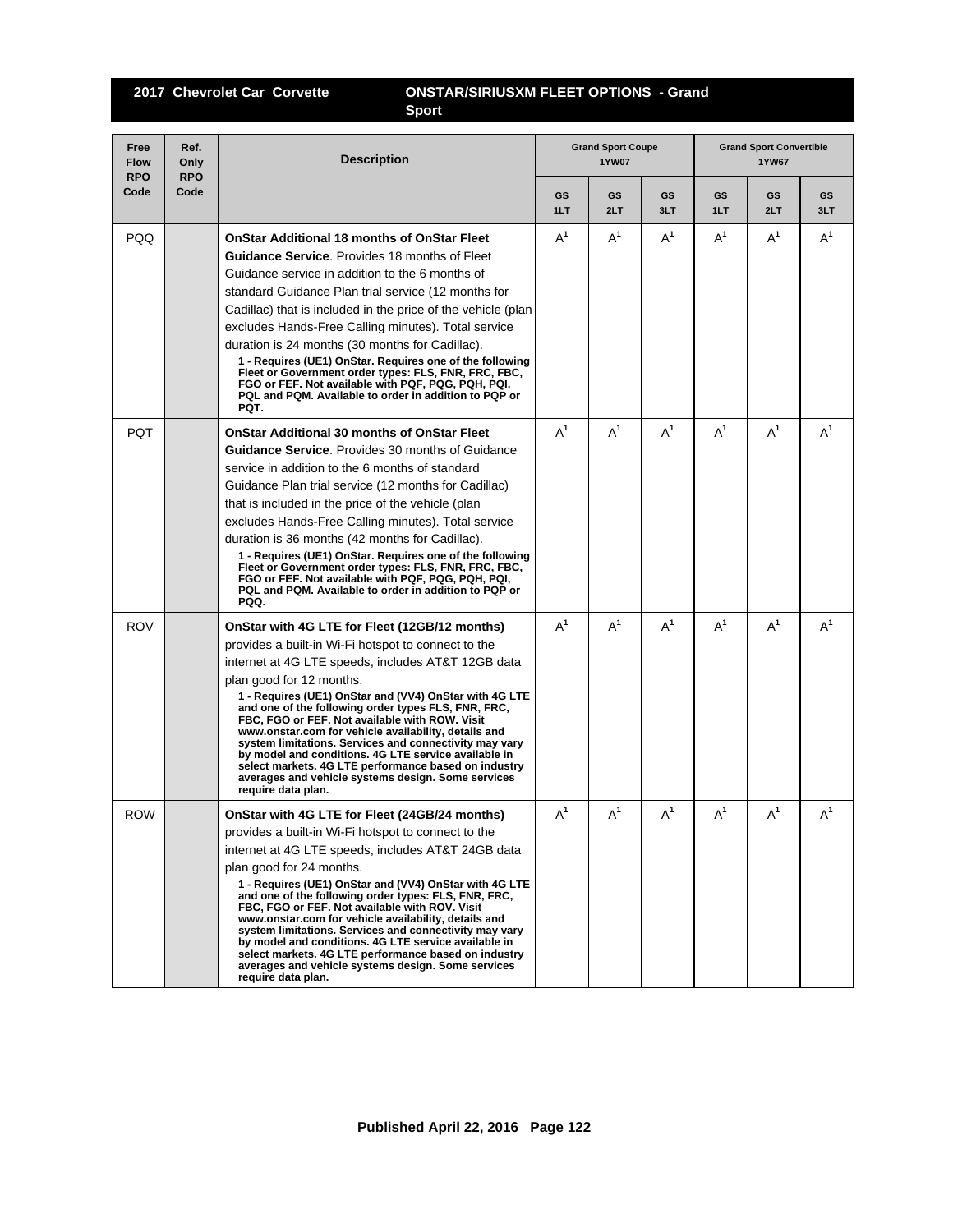| All dimensions in inches (mm) unless otherwise stated.                                                                                                                                                   |   |                             |                                          |                                         |                                                |                                                      |
|----------------------------------------------------------------------------------------------------------------------------------------------------------------------------------------------------------|---|-----------------------------|------------------------------------------|-----------------------------------------|------------------------------------------------|------------------------------------------------------|
|                                                                                                                                                                                                          |   | <b>Specifications</b>       | <b>1YY07</b><br><b>Stingray</b><br>Coupe | 1YY67<br><b>Stingray</b><br>Convertible | <b>1YW07</b><br>Grand<br><b>Sport</b><br>Coupe | <b>1YW67</b><br>Grand<br><b>Sport</b><br>Convertible |
|                                                                                                                                                                                                          | A | Wheelbase                   | 106.70<br>(2710)                         | 106.70<br>(2710)                        | 106.70<br>(2710)                               | 106.70<br>(2710)                                     |
|                                                                                                                                                                                                          | B | <b>Overall length</b>       | 176.90<br>(4493)                         | 176.90<br>(4493)                        | 177.90<br>(4519)                               | 177.90<br>(4519)                                     |
|                                                                                                                                                                                                          |   | Body width, without mirrors | 73.90<br>(1877)                          | 73.90<br>(1877)                         | 77.40<br>(1966)                                | 77.40<br>(1966)                                      |
|                                                                                                                                                                                                          | D | <b>Overall height</b>       | 48.80<br>(1240)                          | 48.90<br>(1242)                         | 48.60<br>(1234)                                | 48.70<br>(1237)                                      |
|                                                                                                                                                                                                          |   | <b>Front track width</b>    | 63.00<br>(1600)                          | 63.00<br>(1600)                         | 63.50<br>(1613)                                | 63.50<br>(1613)                                      |
|                                                                                                                                                                                                          |   | <b>Rear track width</b>     | 61.70<br>(1567)                          | 61.70<br>(1567)                         | 62.50<br>(1588)                                | 62.50<br>(1588)                                      |
|                                                                                                                                                                                                          |   | Head room, front            | 37.90<br>(963)                           | 37.90<br>(963)                          | 37.90<br>(963)                                 | 37.90<br>(963)                                       |
|                                                                                                                                                                                                          |   | Shoulder room, front        | 55.20<br>(1402)                          | 55.20<br>(1402)                         | 55.20<br>(1402)                                | 55.20<br>(1402)                                      |
|                                                                                                                                                                                                          |   | Hip room, front             | 53.70<br>(1364)                          | 53.70<br>(1364)                         | 53.70<br>(1364)                                | 53.70<br>(1364)                                      |
|                                                                                                                                                                                                          |   | Leg room, front             | 43.00<br>(1092)                          | 43.00<br>(1092)                         | 43.00<br>(1092)                                | 43.00<br>(1092)                                      |
| Published dimensions indicated are without optional equipment or accessories. Additional accessories or equipment ordered at the<br>customer's request can result in a minor change in these dimensions. |   |                             |                                          |                                         |                                                |                                                      |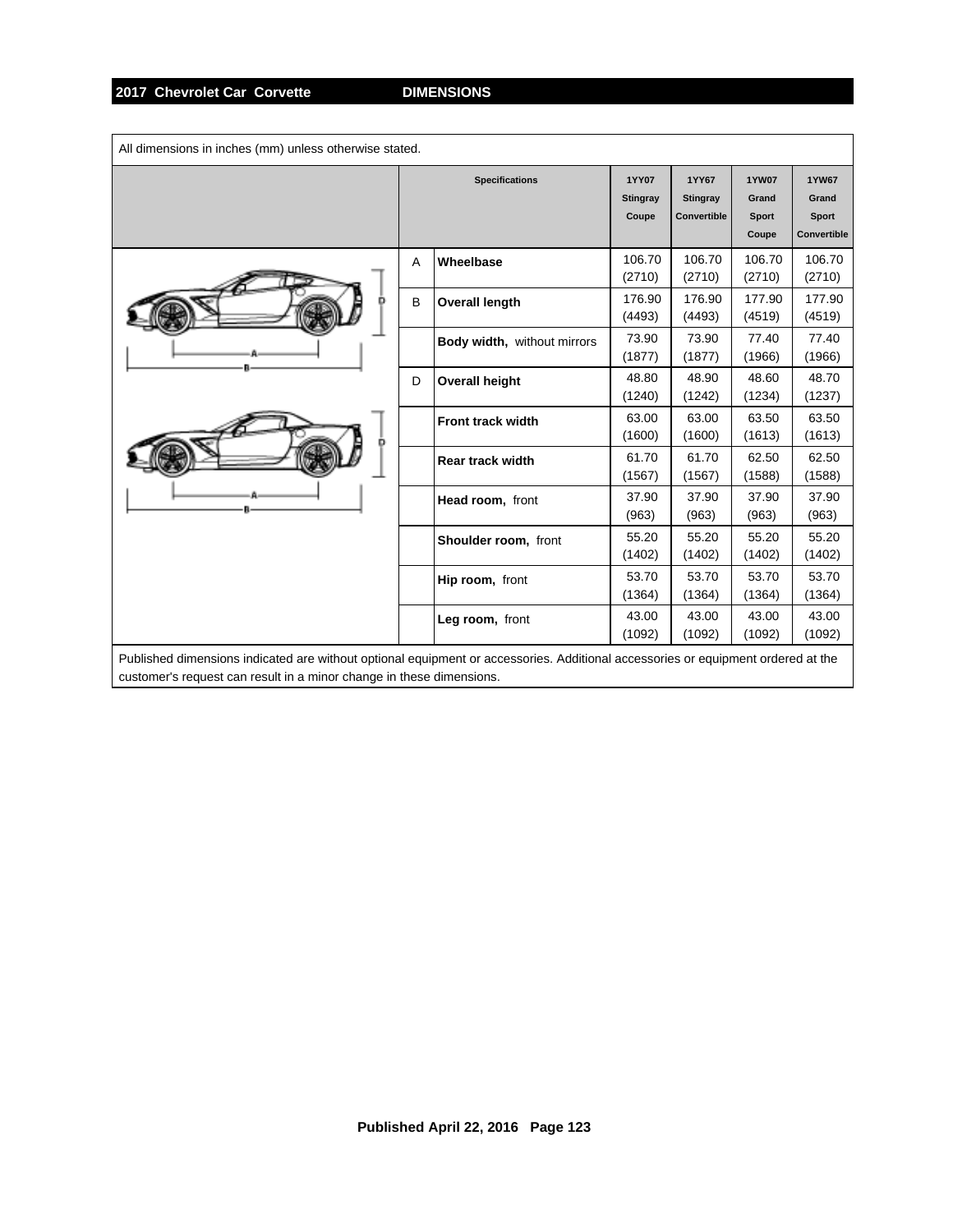**2017 Chevrolet Car Corvette SPECS**

|                                      | <b>1YY07</b><br><b>Stingray Coupe</b> | 1YY67<br><b>Stingray</b><br><b>Convertible</b> | <b>1YW07</b><br><b>Grand Sport</b><br>Coupe | <b>1YW67</b><br><b>Grand Sport</b><br><b>Convertible</b> |
|--------------------------------------|---------------------------------------|------------------------------------------------|---------------------------------------------|----------------------------------------------------------|
| <b>Capacities</b>                    |                                       |                                                |                                             |                                                          |
| Curb weight,<br>lbs. (kg)            | 3298 (1496)                           | 3362 (1525)                                    | 3428 (1555)                                 | 3487 (1582)                                              |
| Cargo volume, cu. ft. (liters)       | 15.0 (424.8)                          | 10.0 (283.2)                                   | 15.0 (424.8)                                | 10.0 (283.2)                                             |
| Fuel capacity, U.S., gallon (liters) | 18.5 (70.0)                           | 18.5 (70.0)                                    | 18.5 (70.0)                                 | 18.5 (70.0)                                              |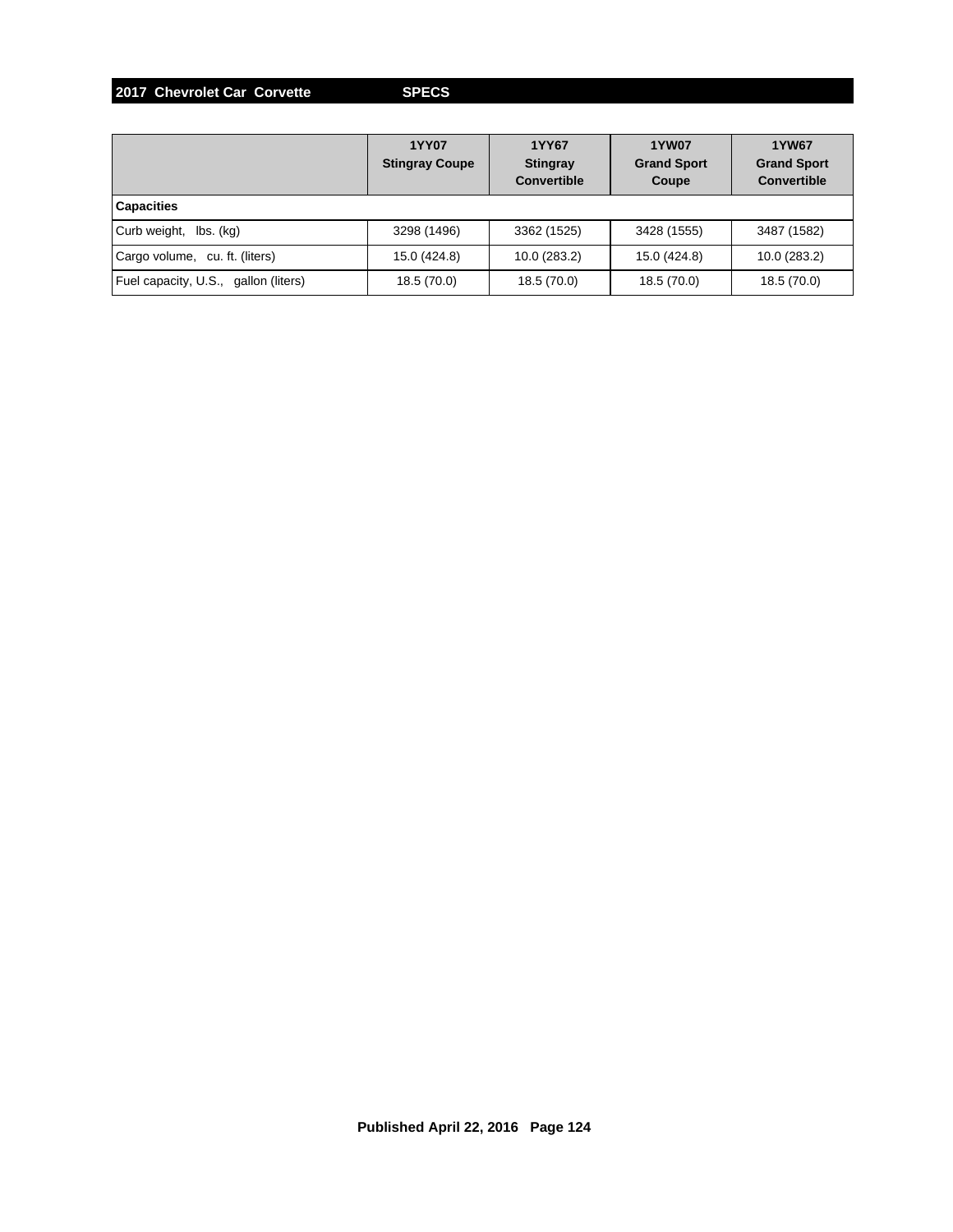| Image to come | Q9B<br>Wheels, Z06 Satin Black aluminum with Red Stripe, 19" x 10" (48.3)<br>cm x 25.4 cm) front and 20" x 12" (50.8 cm x 30.48 cm) rear                  |
|---------------|-----------------------------------------------------------------------------------------------------------------------------------------------------------|
| Image to come | <b>RUR</b><br>Wheels, Grand Sport Satin Black aluminum with Red Stripe, 19" x<br>10" (48.3 cm x 25.4 cm) front and 20" x 12" (50.8 cm x 30.48 cm)<br>rear |
| Image to come | Q8K<br>Wheels, Grand Sport machined-face, aluminum, 19" x 10" (48.3 cm<br>x 25.4 cm) front and 20" x 12" (50.8 cm x 30.48 cm) rear                        |
| Image to come | Q7E<br>Wheels, chrome aluminum, 19" x 8.5" (48.3 cm x 21.6 cm) front and<br>20" x 10" (50.8 cm x 25.4 cm) rear                                            |
| Image to come | Q7S<br>Wheels, 5-split spoke, Silver-painted aluminum, 19" x 8.5" (48.3 cm<br>x 21.6 cm) front and 20" x 10" (50.8 cm x 25.4 cm) rear                     |
|               | Q7T<br>Wheels, Black aluminum, 19" x 8.5" (48.3 cm x 21.6 cm) front and<br>20" x 10" (50.8 cm x 25.4 cm) rear                                             |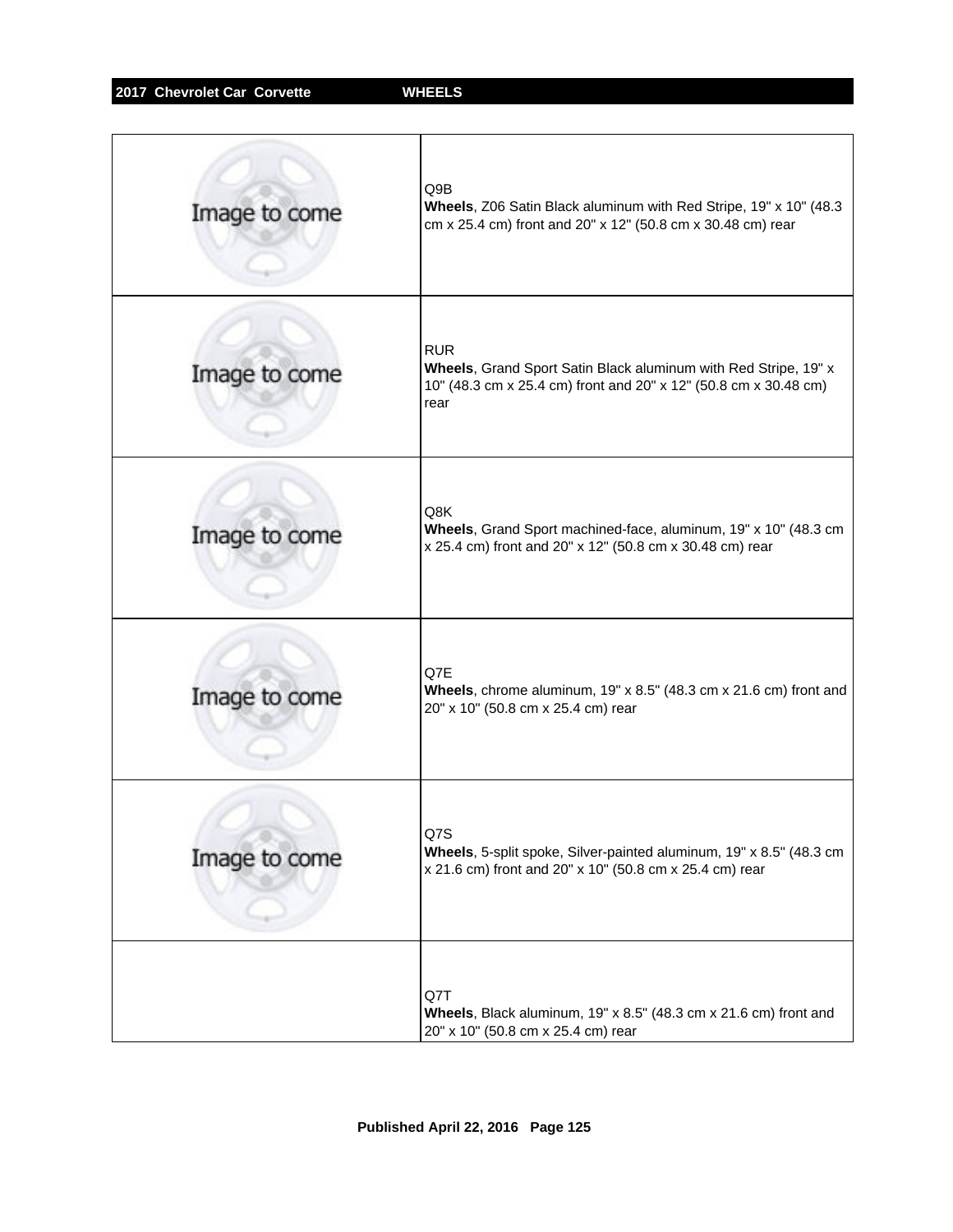| Image to come |                                                                                                                                                                                                                                                                                                                                                                                                                                                                |
|---------------|----------------------------------------------------------------------------------------------------------------------------------------------------------------------------------------------------------------------------------------------------------------------------------------------------------------------------------------------------------------------------------------------------------------------------------------------------------------|
| Image to come | 5YU<br>LPO, Torque directional chrome aluminum 19" (48.3 cm) front<br>and 20" (50.8 cm) rear wheels, includes wheels, center caps and<br>wheel lock kit. Genuine Corvette Accessory. 5YU can be ordered<br>with other optional wheels. When ordering 5YU with other optional<br>wheels, 2 complete sets of wheels are being ordered. Please ensure<br>customer desires both sets of wheels before proceeding to place<br>order with LPO wheels 5YU             |
| Image to come | 5YV<br>LPO, Torque Silver aluminum 19" (48.3 cm) front and 20" (50.8<br>cm) rear wheels, includes wheels, center caps and wheel lock kit.<br>Genuine Corvette Accessory. 5YV can be ordered with other<br>optional wheels. When ordering 5YV with other optional wheels, 2<br>complete sets of wheels are being ordered. Please ensure customer<br>desires both sets of wheels before proceeding to place order with<br>LPO wheels 5YV                         |
| Image to come | 5YZ<br>LPO, Z51-style Satin Black with Red stripe aluminum 19" (48.3<br>cm) front and 20" (50.8 cm) rear wheels, includes wheels, center<br>caps and wheel lock kit. Genuine Corvette Accessory. 5YZ can be<br>ordered with other optional wheels. When ordering 5YZ with other<br>optional wheels, 2 complete sets of wheels are being ordered.<br>Please ensure customer desires both sets of wheels before<br>proceeding to place order with LPO wheels 5YZ |
| Image to come | QCC<br>Wheels, Black machined aluminum, 19" x 8.5" (48.3 cm x 21.6 cm)<br>front and 20" x 10" (50.8 cm x 25.4 cm) rear                                                                                                                                                                                                                                                                                                                                         |
|               | 5YW<br>LPO, Motorsports polished aluminum 19" (48.3 cm) front and<br>20" (50.8 cm) rear wheels, includes wheels, center caps and wheel<br>Published April 22, 2016 Page 126                                                                                                                                                                                                                                                                                    |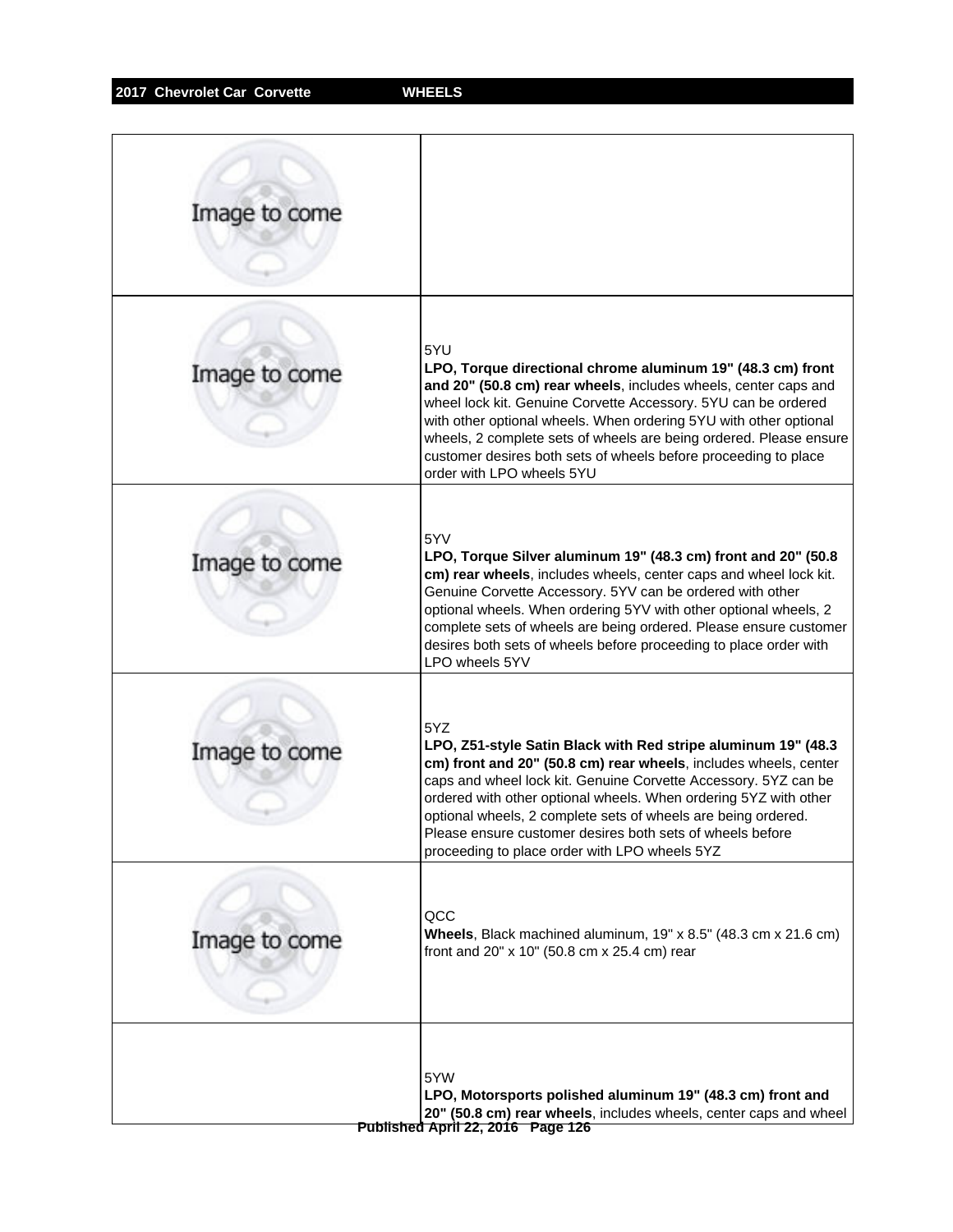| Image to come | lock kit. Genuine Corvette Accessory. 5YW can be ordered with<br>other optional wheels. When ordering 5YW with other optional<br>wheels, 2 complete sets of wheels are being ordered. Please ensure<br>customer desires both sets of wheels before proceeding to place<br>order with LPO wheels 5YW                                                                                                                                                               |
|---------------|-------------------------------------------------------------------------------------------------------------------------------------------------------------------------------------------------------------------------------------------------------------------------------------------------------------------------------------------------------------------------------------------------------------------------------------------------------------------|
| Image to come | 5YX.<br>LPO, Motorsports Black aluminum 19" (48.3 cm) front and 20"<br>(50.8 cm) rear wheels, includes wheels, center caps and wheel lock<br>kit. Genuine Corvette Accessory. 5YX can be ordered with other<br>optional wheels. When ordering 5YX with other optional wheels, 2<br>complete sets of wheels are being ordered. Please ensure customer<br>desires both sets of wheels before proceeding to place order with<br>LPO wheels 5YX                       |
| Image to come | <b>R87</b><br>Wheels, Z51-style Satin Black with Red stripe aluminum 19" (48.3<br>cm) front and 20" (50.8 cm) rear                                                                                                                                                                                                                                                                                                                                                |
| Image to come | <b>RPK</b><br>Wheels, Black machined aluminum, 18" x 8.5" (45.7 cm x 21.6 cm)<br>front and 19" x 10" (48.3 cm x 25.4 cm) rear                                                                                                                                                                                                                                                                                                                                     |
| Image to come | 5Z2<br>LPO, Z51-style Satin Black with Yellow stripe aluminum 19"<br>(48.3 cm) front and 20" (50.8 cm) rear wheels, includes wheels,<br>center caps and wheel lock kit. Genuine Corvette Accessory. 5Z2<br>can be ordered with other optional wheels. When ordering 5Z2 with<br>other optional wheels, 2 complete sets of wheels are being ordered.<br>Please ensure customer desires both sets of wheels before<br>proceeding to place order with LPO wheels 5Z2 |
|               | Q8U<br>Wheels, Z06 10-spoke blade Pearl Nickel-painted aluminum, 19" x<br>10" (48.3 cm x 25.4 cm) front and 20" x 12" (50.8 cm x 30.48 cm)<br>rear                                                                                                                                                                                                                                                                                                                |

**Published April 22, 2016 Page 127**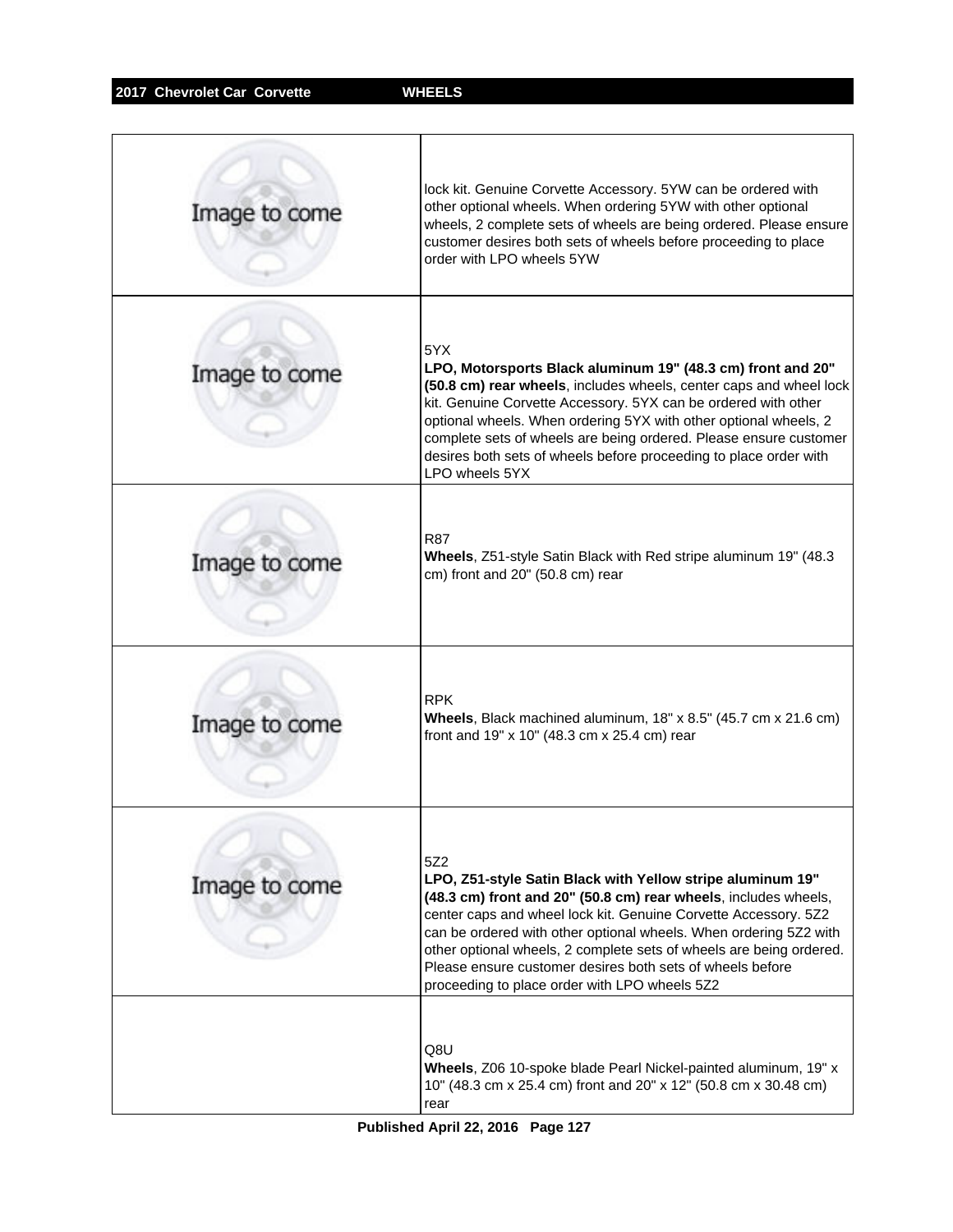| Image to come |                                                                                                                                                |
|---------------|------------------------------------------------------------------------------------------------------------------------------------------------|
| Image to come | R86<br>Wheels, Motorsports polished aluminum, 19" x 8.5" (48.3 cm x 21.6<br>cm) front and 20" x 10" (50.8 cm x 25.4 cm) rear                   |
| Image to come | 5Z8<br>LPO, Z06 10-spoke blade Pearl Nickel aluminum, 19" x 10" (48.3<br>cm x 25.4 cm) front and 20" x 12" (50.8 cm x 30.48 cm) rear<br>wheels |
| Image to come | 6Z9<br>LPO, Z06 10-spoke blade Black aluminum, 19" x 10" (48.3 cm x<br>25.4 cm) front and 20" x 12" (50.8 cm x 30.48 cm) rear wheels           |
| Image to come | QG6<br>Wheels, Silver-painted aluminum, 18" x 8.5" (45.7 cm x 21.6 cm),<br>front and 19" x 10.0" (48.3 cm x 25.4 cm), rear                     |
|               | QX3<br>Wheels, chrome aluminum, $18" \times 8.5"$ (45.7 cm $\times$ 21.6 cm) front and<br>19" x 10.0 " (48.3 cm x 25.4 cm) rear                |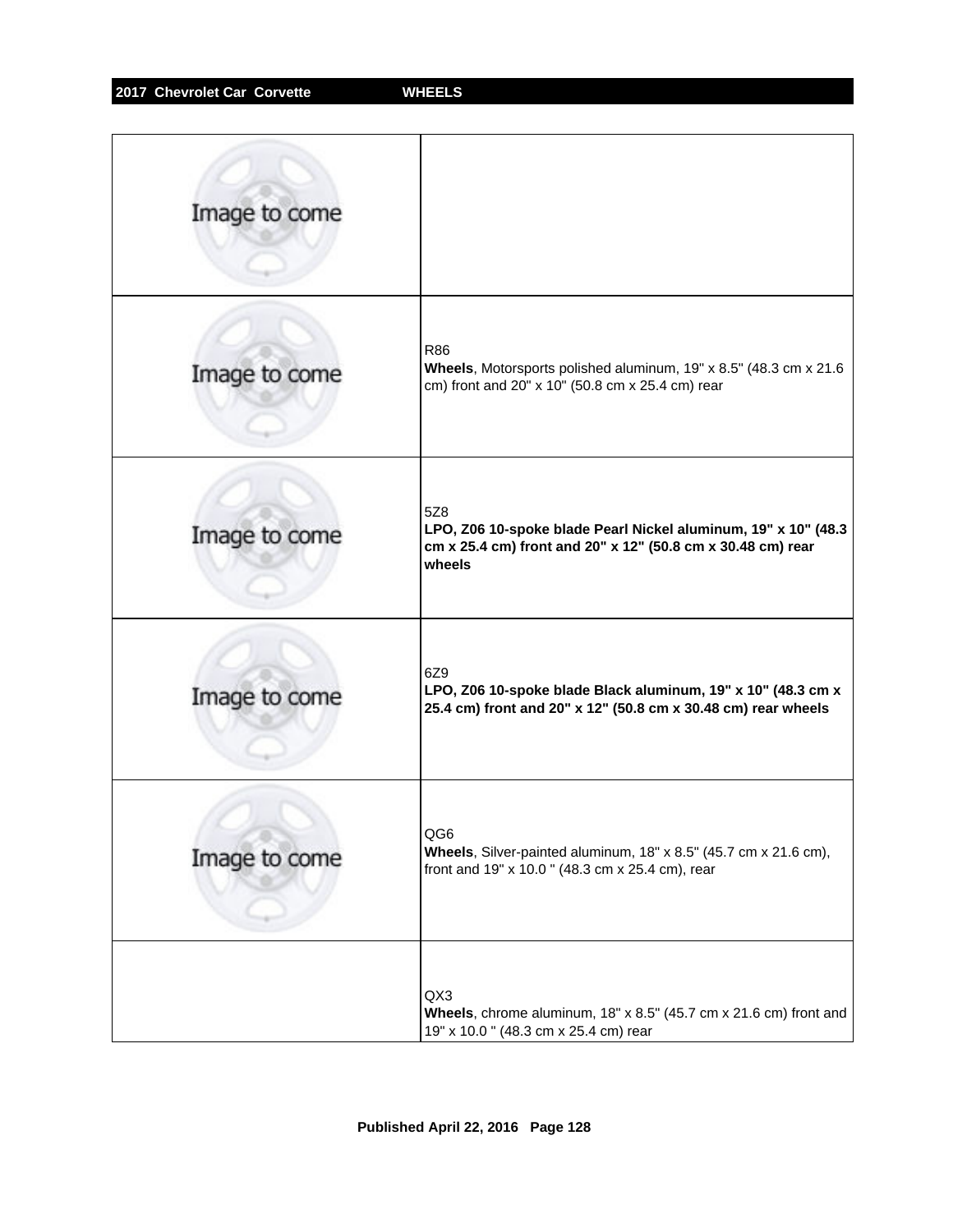| Image to come |                                                                                                                                          |
|---------------|------------------------------------------------------------------------------------------------------------------------------------------|
| Image to come | QX1<br>Wheels, Black aluminum, 18" x 8.5" (45.7 cm x 21.6 cm) front and<br>19" x 10 " (48.3 cm x 25.4 cm) rear                           |
| Image to come | Q8W<br>Wheels, Grand Sport Pearl Nickel-painted aluminum, 19" x 10" (48.3<br>cm x 25.4 cm) front and 20" x 12" (50.8 cm x 30.48 cm) rear |
| Image to come | Q8X<br>Wheels, Grand Sport Black aluminum, 19" x 10" (48.3 cm x 25.4 cm)<br>front and 20" x 12" (50.8 cm x 30.48 cm) rear                |
| Image to come | Q8Z<br>Wheels, Grand Sport chrome aluminum, 19" x 10" (48.3 cm x 25.4<br>cm) front and 20" x 12" (50.8 cm x 30.48 cm) rear               |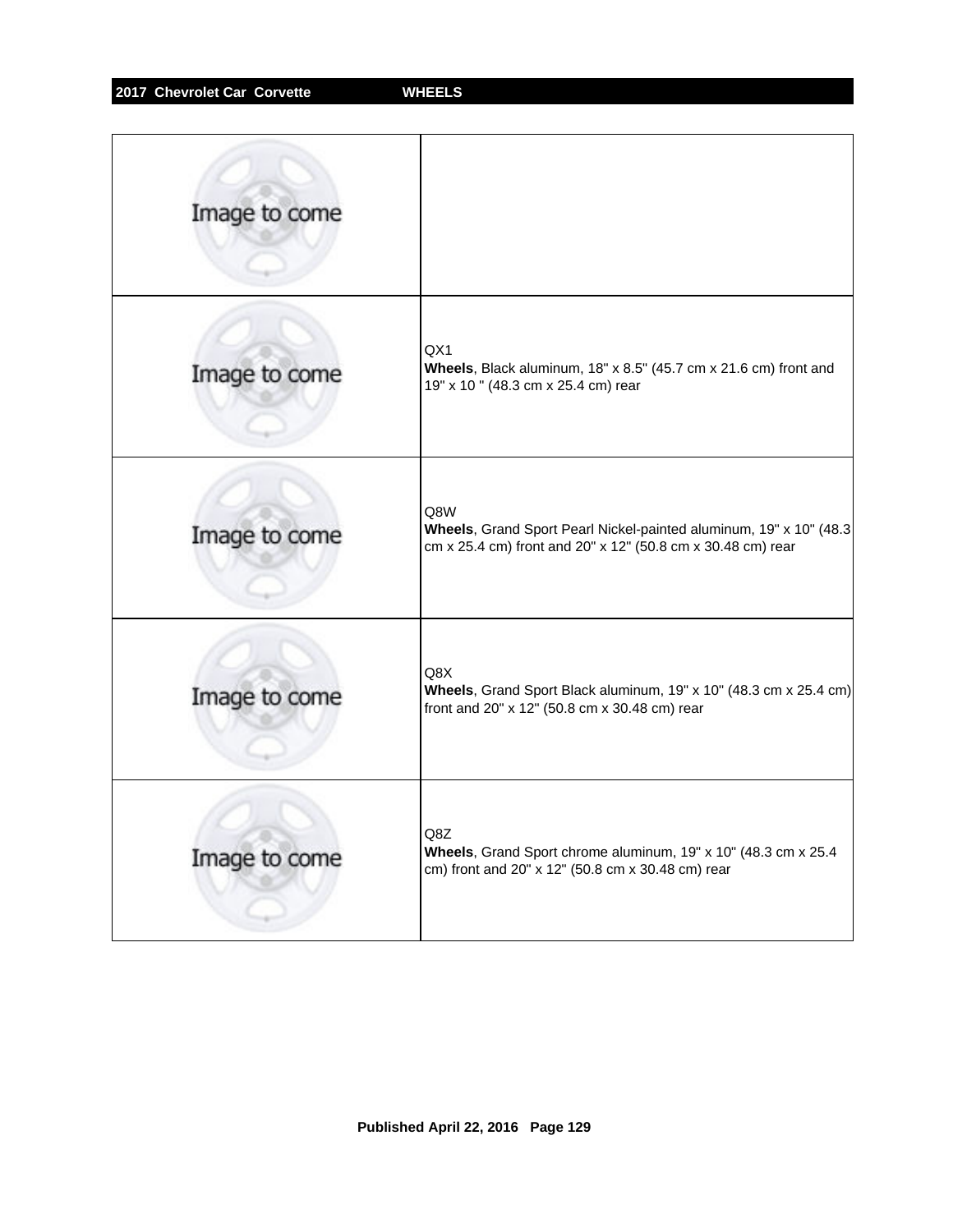### **2017 Chevrolet Car Corvette RADIOS**

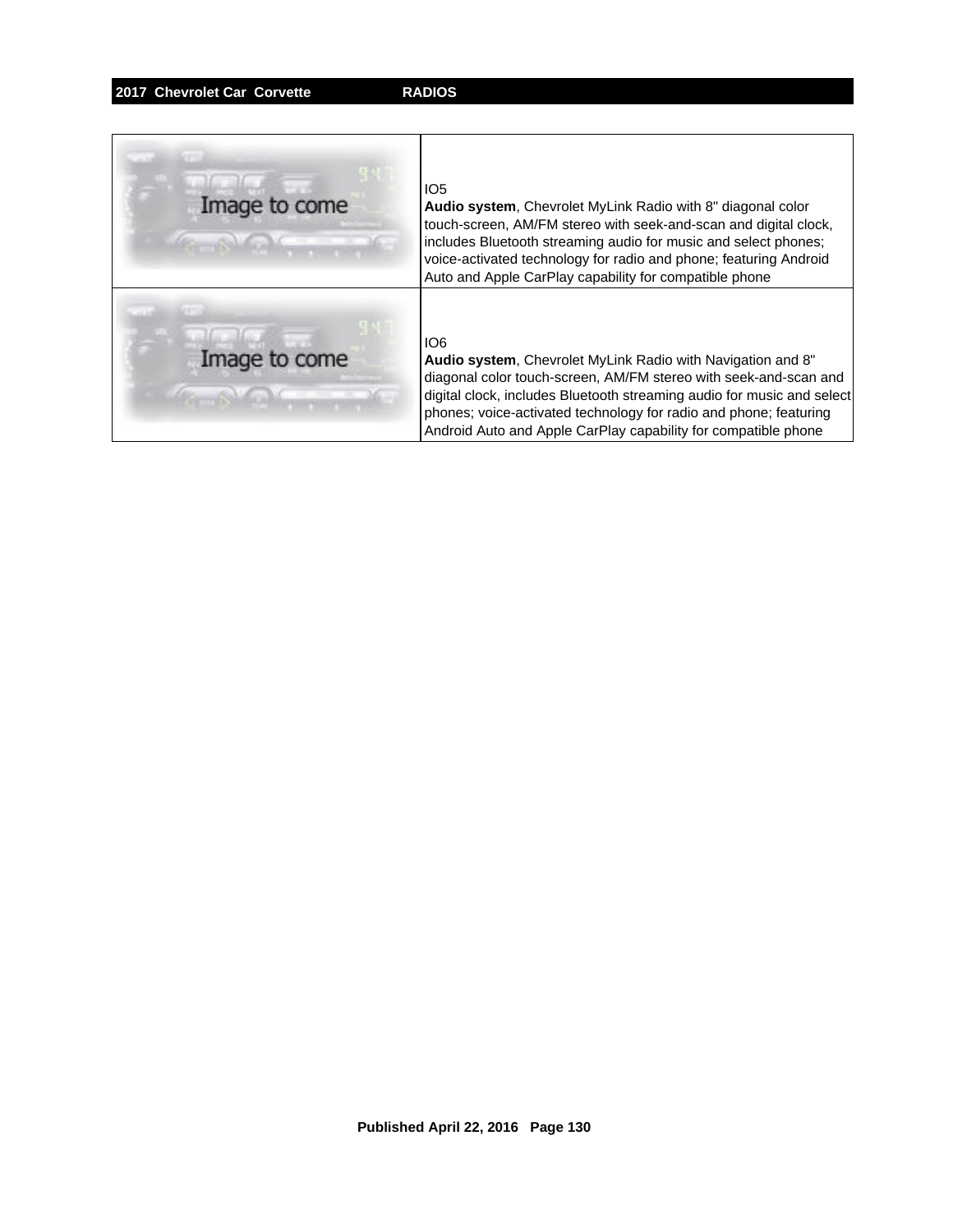| <b>Option Code</b> | <b>Description</b>                                                                        |
|--------------------|-------------------------------------------------------------------------------------------|
| <b>20A</b>         | <b>Blue fender hash marks</b>                                                             |
| 36S                | Yellow custom leather stitch                                                              |
| 37S                | <b>Blue custom leather stitch</b>                                                         |
| 38S                | Red custom leather stitch                                                                 |
| 3F9                | Safety belt color, Red                                                                    |
| 55A                | Hyper Green fender hash marks                                                             |
| 59A                | Yellow fender hash marks                                                                  |
| 5KX                | LPO, Stingray Exterior Appearance Package Coupe                                           |
| 5V6                | LPO, Stingray Logo Package                                                                |
| 5VM                | <b>LPO, Exposed Carbon Fiber Ground Effects</b>                                           |
| 5W8                | <b>LPO, Carbon Flash Ground Effects</b>                                                   |
| 5WH                | <b>LPO, Front bumper molding</b>                                                          |
| 5YN                | LPO, Chrome interior trim badge with Stingray logo                                        |
| 5YU                | LPO, Torque directional chrome aluminum 19" (48.3 cm) front and 20" (50.8 cm) rear        |
|                    | wheels                                                                                    |
| 5YV                | LPO, Torque Silver aluminum 19" (48.3 cm) front and 20" (50.8 cm) rear wheels             |
| 5YW                | LPO, Motorsports polished aluminum 19" (48.3 cm) front and 20" (50.8 cm) rear wheels      |
| 5YX                | LPO, Motorsports Black aluminum 19" (48.3 cm) front and 20" (50.8 cm) rear wheels         |
| 5YZ                | LPO, Z51-style Satin Black with Red stripe aluminum 19" (48.3 cm) front and 20" (50.8 cm) |
|                    | rear wheels                                                                               |
| 5Z2                | LPO, Z51-style Satin Black with Yellow stripe aluminum 19" (48.3 cm) front and 20" (50.8  |
|                    | cm) rear wheels                                                                           |
| 5ZG                | LPO, Carbon Fiber wheel center caps with crossed flags logo                               |
| 5ZU                | LPO, Z51-style spoiler                                                                    |
| 5ZV                | LPO, Carbon Flash painted Z51-style spoiler                                               |
| 5ZW                | LPO, Z06-style Carbon Flash spoiler                                                       |
| 5ZZ                | LPO, Z06-style body-color spoiler<br>Volcano Orange fender hash marks                     |
| 62A<br><b>75A</b>  | <b>Torch Red fender hash marks</b>                                                        |
| <b>90A</b>         | Gray fender hash marks                                                                    |
| 97A                | Carbon Flash Metallic fender hash marks                                                   |
| AAB                | <b>Memory Package</b>                                                                     |
| AE4                | <b>Seats, Competition Sport bucket</b>                                                    |
| AG <sub>2</sub>    | Seat adjusters, driver and passenger 8-way                                                |
| AJ7                | Air bags, frontal and side-impact, driver and passenger                                   |
| <b>AJK</b>         | Seat adjusters, power bolster and power lumbar                                            |
| AP <sub>9</sub>    | Cargo net                                                                                 |
| AQ9                | Seats, GT bucket                                                                          |
| <b>B4Z</b>         | <b>Performance Traction Management</b>                                                    |
| <b>B92</b>         | Hood insert, exposed Carbon Fiber weave                                                   |
| BE <sub>8</sub>    | LPO, Collector Edition sill plates                                                        |
| <b>BTV</b>         | Remote vehicle starter system                                                             |
| BV4                | Plaque, personalized                                                                      |
| C <sub>2</sub> M   | <b>Carbon Fiber Dual Roof Package</b>                                                     |
| C2Q                | <b>Body-Color Dual Roof Package</b>                                                       |
| C2Z                | Roof panel, visible carbon fiber with body-color surround                                 |
| CC <sub>3</sub>    | Roof panel, 1-piece transparent, removable                                                |
| <b>CFA</b>         | Roof panel, carbon fiber, painted body-color                                              |
| <b>CFV</b>         | Visible Carbon Fiber Ground Effects Package                                               |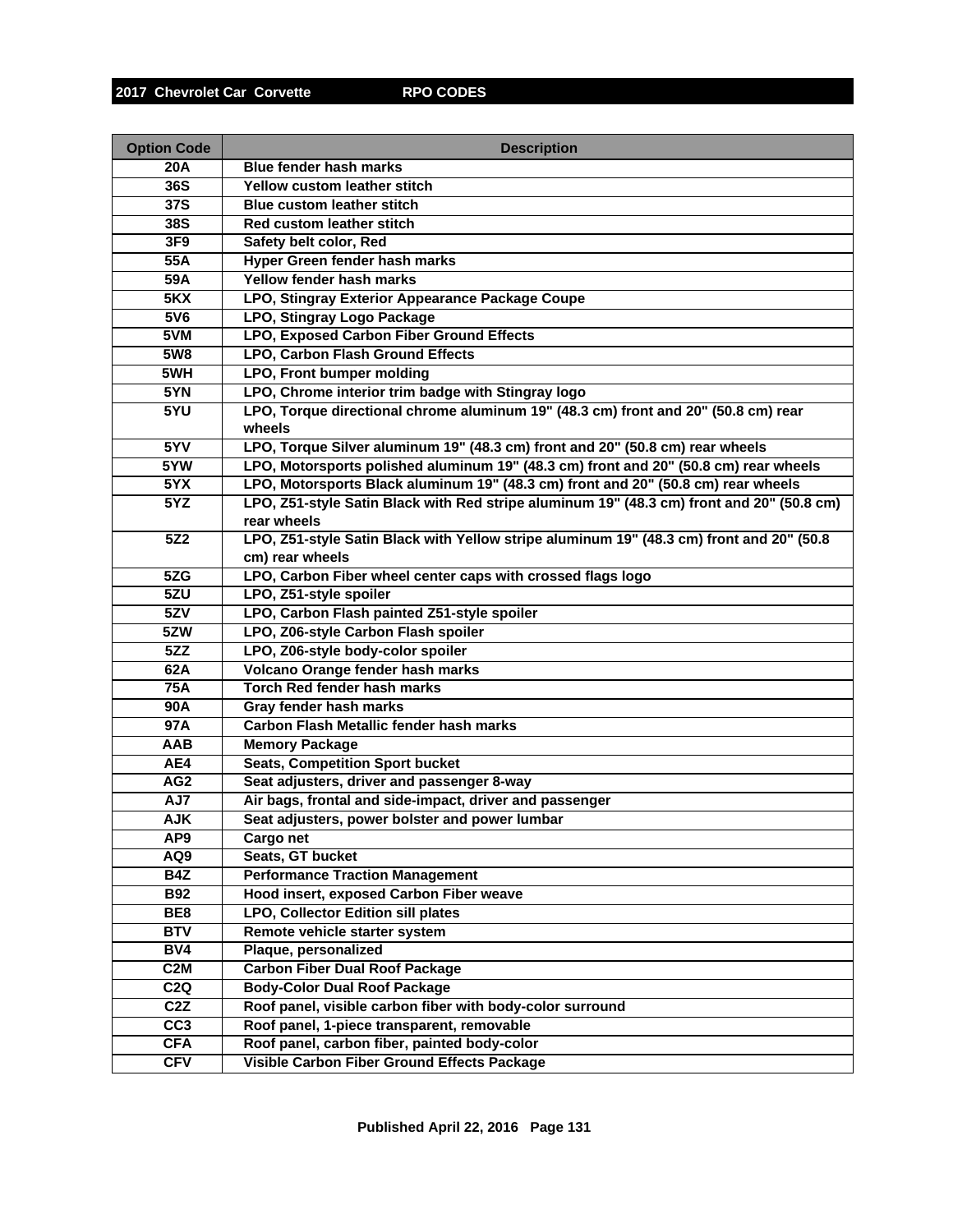| <b>Option Code</b>          | <b>Description</b>                                                                                                             |
|-----------------------------|--------------------------------------------------------------------------------------------------------------------------------|
| <b>CFX</b>                  | Plaque, personalized with Corvette Museum logo                                                                                 |
| <b>CFY</b>                  | Plaque, numbered                                                                                                               |
| <b>CFZ</b>                  | <b>Carbon-Flash Painted Ground Effects Package</b>                                                                             |
| CJ <sub>2</sub>             | Air conditioning, dual-zone automatic climate control                                                                          |
| CM <sub>8</sub>             | <b>Convertible top, power-folding</b>                                                                                          |
| <b>D30</b>                  | <b>Color Combination Override</b>                                                                                              |
| D42                         | Luggage shade                                                                                                                  |
| D <sub>D</sub>              | Mirrors, outside heated power-adjustable and driver-side auto-dimming, body-color                                              |
| D <sub>D</sub> <sub>8</sub> | Mirror, inside rearview auto-dimming                                                                                           |
| DL <sub>8</sub>             | Mirrors, outside heated power-adjustable, body-color                                                                           |
| <b>DNE</b>                  | <b>Grand Sport Satin Black Full Length Racing Decal Package</b>                                                                |
| <b>DTH</b>                  | <b>Carbon Flash Full Length Dual Racing Stripe Package</b>                                                                     |
| <b>DTN</b>                  | <b>Cyber Gray Full Length Dual Racing Stripe Package</b>                                                                       |
| <b>DTP</b>                  | <b>Blade Silver Full Length Dual Racing Stripe Package</b>                                                                     |
| <b>DTQ</b>                  | Inferno Orange Full Length Dual Racing Stripe Package                                                                          |
| <b>DTR</b>                  | <b>Crystal Red Full Length Dual Racing Stripe Package</b>                                                                      |
| <b>DTW</b>                  | <b>Carbon Flash Hood Stinger Stripe</b>                                                                                        |
| <b>DUP</b>                  | Red, White and Blue Full Length Racing Decal Package                                                                           |
| <b>DUR</b>                  | <b>Grand Sport Satin Black Full Length Racing Decal Package</b>                                                                |
| <b>DVQ</b>                  | Jake Carbon Flash Metallic Two-Tone Hood Stinger Decal                                                                         |
| <b>DWA</b>                  | <b>Velocity Yellow Full Length Racing Decal Package</b>                                                                        |
| <b>DXM</b>                  | <b>Shark Gray Hood Stinger Stripe</b>                                                                                          |
| <b>DXP</b>                  | <b>Grand Sport Red Full Length Racing Decal Package</b>                                                                        |
| <b>DXT</b>                  | <b>Grand Sport Gray Full Length Racing Decal Package</b>                                                                       |
| <b>DXU</b>                  | <b>Grand Sport Blue Full Length Racing Decal Package</b>                                                                       |
| <b>DXX</b>                  | <b>Grand Sport White Full Length Racing Decal Package</b>                                                                      |
| <b>DYV</b>                  | <b>Satin Black Hood Stinger Stripe</b>                                                                                         |
| E57                         | Tonneau inserts, Carbon Fiber                                                                                                  |
| <b>EFX</b>                  | Vents, exterior, Shark Gray-painted                                                                                            |
| <b>EFY</b>                  | Vents, exterior, body-color painted                                                                                            |
| <b>ERI</b>                  | <b>Battery Protection Package</b>                                                                                              |
| <b>EYK</b>                  | <b>Chrome Badge Package</b>                                                                                                    |
| <b>EYT</b>                  | <b>Carbon Flash Badge Package</b>                                                                                              |
| <b>FAY</b>                  | <b>Trim, interior</b>                                                                                                          |
| <b>FCC</b>                  | Trim, interior, high-gloss carbon fiber, instrument panel                                                                      |
| FE <sub>1</sub>             | Suspension, 4-wheel independent                                                                                                |
| FE <sub>2</sub>             | <b>Magnetic Selective Ride Control</b>                                                                                         |
| FE3                         | Suspension, Z51 performance                                                                                                    |
| FE4                         | <b>Magnetic Selective Ride Control</b>                                                                                         |
| FE <sub>6</sub>             | <b>Suspension, Performance Ride and Handling</b>                                                                               |
| FE7                         | Suspension, Z07                                                                                                                |
| FE9                         | <b>Emissions, Federal requirements</b>                                                                                         |
| G96                         | Differential, electronic limited slip                                                                                          |
| GU <sub>2</sub>             | Rear axle, 2.73 ratio                                                                                                          |
| GU6                         | Rear axle, 3.42 ratio                                                                                                          |
| GU6                         | Rear axle, 3.42 ratio                                                                                                          |
| <b>GXB</b>                  | Rear axle, 2.41 ratio                                                                                                          |
| IO <sub>5</sub>             | Audio system, Chevrolet MyLink Radio with 8" diagonal color touch-screen, AM/FM stereo<br>with seek-and-scan and digital clock |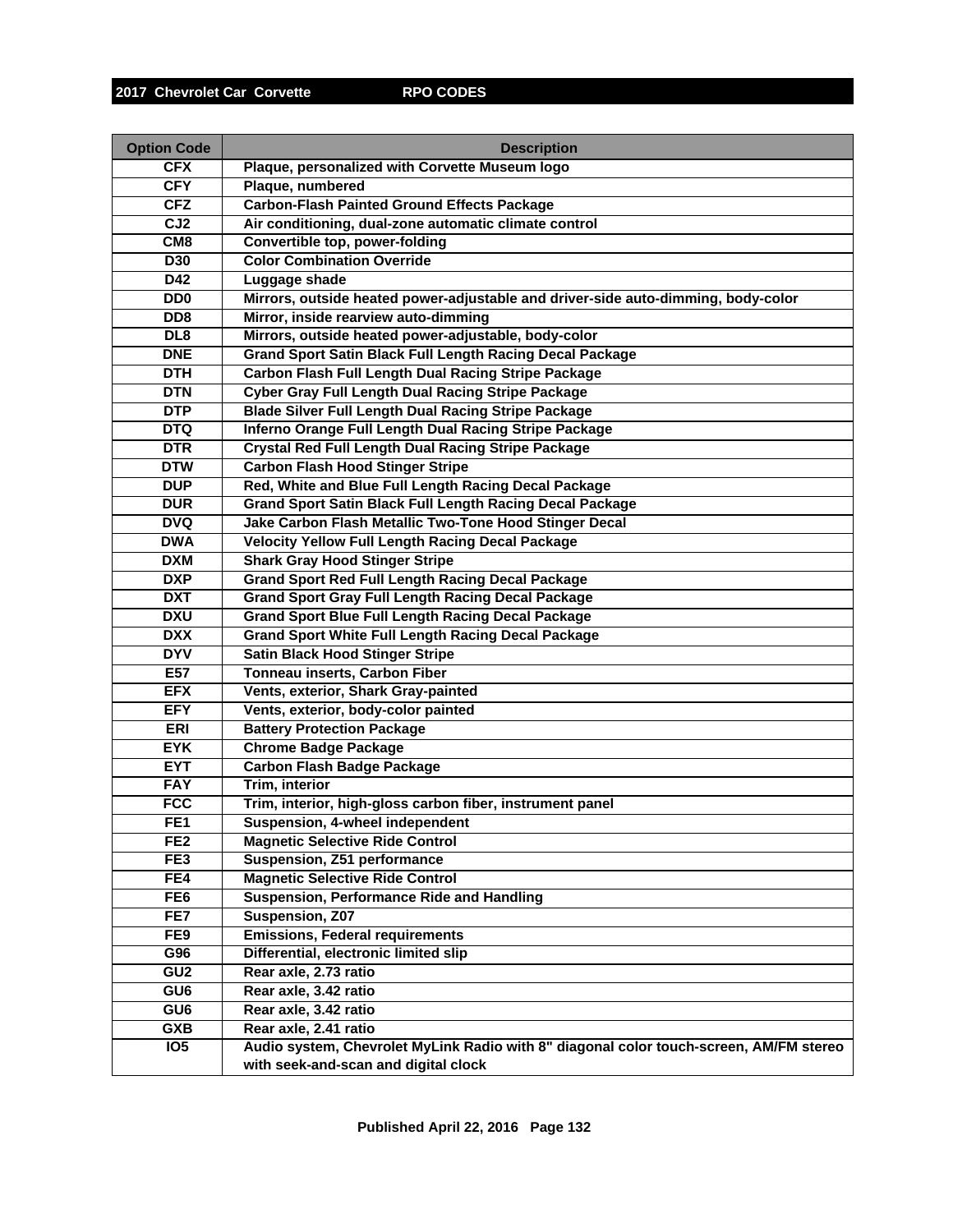| <b>Option Code</b> | <b>Description</b>                                                                           |
|--------------------|----------------------------------------------------------------------------------------------|
| <b>106</b>         | Audio system, Chevrolet MyLink Radio with Navigation and 8" diagonal color                   |
|                    | touch-screen, AM/FM stereo with seek-and-scan and digital clock                              |
| <b>IWE</b>         | Sueded Microfiber-Wrapped Upper Interior Trim Package                                        |
| <b>IWE</b>         | Sueded Microfiber-Wrapped Upper Interior Trim Package                                        |
| J55                | Brakes, performance 4-wheel antilock, 4-wheel disc                                           |
| <b>J56</b>         | Brakes, 4-wheel antilock, 4-wheel disc                                                       |
| J57                | Brakes, 4-wheel antilock, 4-wheel disc                                                       |
| J6A                | <b>Calipers, Black</b>                                                                       |
| J6D                | <b>Calipers, Dark Gray Metallic</b>                                                          |
| J6E                | <b>Calipers, Yellow</b>                                                                      |
| J6F                | <b>Calipers, Red</b>                                                                         |
| J6K                | <b>Calipers, Dark Red</b>                                                                    |
| JL9                | Brakes, 4-wheel antilock, 4-wheel disc                                                       |
| <b>KNR</b>         | Cooler, rear differential                                                                    |
| KQV                | Seats, heated and vented driver and passenger                                                |
| LT <sub>1</sub>    | Engine, 6.2L (376 ci) V8 DI                                                                  |
| LT <sub>1</sub>    | Engine, 6.2L (376 ci) V8 DI                                                                  |
| M <sub>5U</sub>    | Transmission, 8-speed paddle shift                                                           |
| <b>MEL</b>         | <b>Transmission, 7-speed manual</b>                                                          |
| <b>MEP</b>         | Transmission, 7-speed manual                                                                 |
| N <sub>26</sub>    | Steering wheel, 3-spoke, sueded microfiber-wrapped, flat-bottom                              |
| <b>N38</b>         | Steering column, power tilt and telescopic                                                   |
| NB <sub>8</sub>    | Emissions override, California                                                               |
| NB <sub>9</sub>    | Emissions override, state-specific                                                           |
| NC7                | <b>Emissions override, Federal</b>                                                           |
| NE <sub>1</sub>    | Emissions, Connecticut, Delaware, Maine, Maryland, Massachusetts, New Jersey, New            |
|                    | York, Oregon, Pennsylvania, Rhode Island, Vermont and Washington state requirements          |
| NK4                | Steering wheel, 3-spoke leather-wrapped                                                      |
| <b>NPP</b>         | <b>Exhaust, performance</b>                                                                  |
| <b>NPP</b>         | <b>Exhaust, performance</b>                                                                  |
| <b>PDV</b>         | LPO, Wing-Style Spoiler with Wicker                                                          |
| <b>PIN</b>         | <b>Customer selectable VIN</b>                                                               |
| <b>PQF</b>         | <b>OnStar 6 months of OnStar Protection Service</b>                                          |
| <b>PQG</b>         | <b>OnStar 18 months of OnStar Protection Service</b>                                         |
| <b>PQH</b>         | <b>OnStar 30 months of OnStar Protection Service</b>                                         |
| <b>PQI</b>         | <b>OnStar 6 months of OnStar Security Service</b>                                            |
| PQL                | <b>OnStar 18 months of OnStar Security Service</b>                                           |
| <b>PQM</b>         | <b>OnStar 30 months of OnStar Security Service</b>                                           |
| <b>PQP</b>         | <b>OnStar Additional 6 months of OnStar Fleet Guidance Service</b>                           |
| <b>PQQ</b>         | <b>OnStar Additional 18 months of OnStar Fleet Guidance Service</b>                          |
| <b>PQT</b>         | <b>OnStar Additional 30 months of OnStar Fleet Guidance Service</b>                          |
| Q7E                | Wheels, chrome aluminum, 19" x 8.5" (48.3 cm x 21.6 cm) front and 20" x 10" (50.8 cm x       |
|                    | 25.4 cm) rear                                                                                |
| Q7S                | Wheels, 5-split spoke, Silver-painted aluminum, 19" x 8.5" (48.3 cm x 21.6 cm) front and 20" |
|                    | x 10" (50.8 cm x 25.4 cm) rear                                                               |
| Q7T                | Wheels, Black aluminum, 19" x 8.5" (48.3 cm x 21.6 cm) front and 20" x 10" (50.8 cm x 25.4   |
|                    | cm) rear                                                                                     |
| Q8K                | Wheels, Grand Sport machined-face, aluminum, 19" x 10" (48.3 cm x 25.4 cm) front and 20"     |
|                    | x 12" (50.8 cm x 30.48 cm) rear                                                              |
|                    |                                                                                              |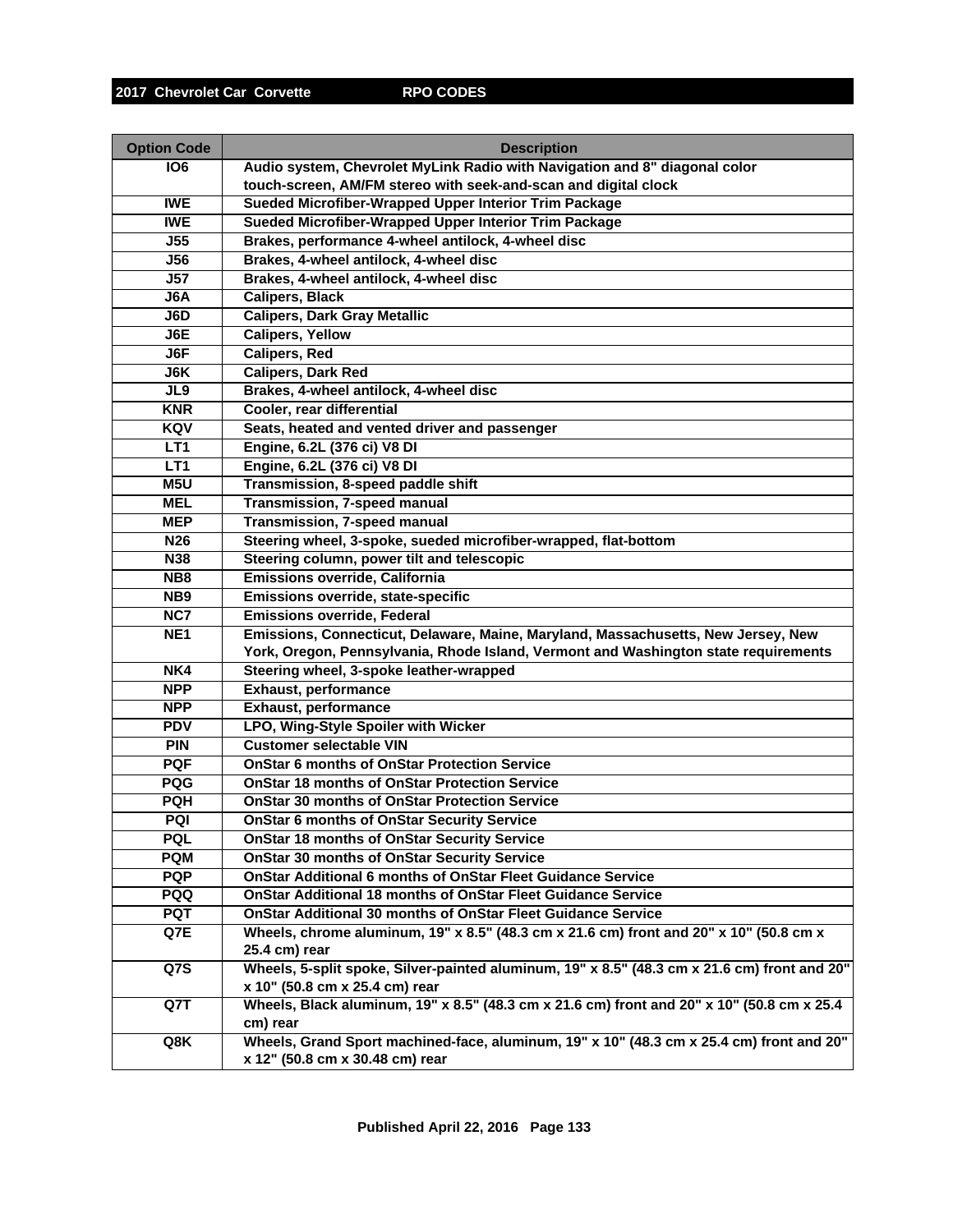| <b>Option Code</b> | <b>Description</b>                                                                            |
|--------------------|-----------------------------------------------------------------------------------------------|
| Q8W                | Wheels, Grand Sport Pearl Nickel-painted aluminum, 19" x 10" (48.3 cm x 25.4 cm) front        |
|                    | and 20" x 12" (50.8 cm x 30.48 cm) rear                                                       |
| Q8X                | Wheels, Grand Sport Black aluminum, 19" x 10" (48.3 cm x 25.4 cm) front and 20" x 12"         |
|                    | (50.8 cm x 30.48 cm) rear                                                                     |
| Q8Z                | Wheels, Grand Sport chrome aluminum, 19" x 10" (48.3 cm x 25.4 cm) front and 20" x 12"        |
|                    | (50.8 cm x 30.48 cm) rear                                                                     |
| $\overline{acc}$   | Wheels, Black machined aluminum, 19" x 8.5" (48.3 cm x 21.6 cm) front and 20" x 10" (50.8     |
|                    | $cm \times 25.4 \text{ cm}$ ) rear                                                            |
| QG6                | Wheels, Silver-painted aluminum, 18" x 8.5" (45.7 cm x 21.6 cm), front and 19" x 10.0 " (48.3 |
|                    | cm x 25.4 cm), rear                                                                           |
| QX1                | Wheels, Black aluminum, 18" x 8.5" (45.7 cm x 21.6 cm) front and 19" x 10 " (48.3 cm x 25.4   |
|                    | cm) rear                                                                                      |
| QX3                | Wheels, chrome aluminum, 18" x 8.5" (45.7 cm x 21.6 cm) front and 19" x 10.0 " (48.3 cm x     |
|                    | 25.4 cm) rear                                                                                 |
| <b>R86</b>         | Wheels, Motorsports polished aluminum, 19" x 8.5" (48.3 cm x 21.6 cm) front and 20" x 10"     |
|                    | (50.8 cm x 25.4 cm) rear                                                                      |
| <b>R87</b>         | Wheels, Z51-style Satin Black with Red stripe aluminum 19" (48.3 cm) front and 20" (50.8      |
|                    | cm) rear                                                                                      |
| R <sub>8</sub> C   | <b>Corvette Museum Delivery</b>                                                               |
| <b>ROV</b>         | OnStar with 4G LTE for Fleet (12GB/12 months)                                                 |
| <b>ROW</b>         | OnStar with 4G LTE for Fleet (24GB/24 months)                                                 |
| <b>RPK</b>         | Wheels, Black machined aluminum, 18" x 8.5" (45.7 cm x 21.6 cm) front and 19" x 10" (48.3     |
|                    | cm x 25.4 cm) rear                                                                            |
| <b>RUR</b>         | Wheels, Grand Sport Satin Black aluminum with Red Stripe, 19" x 10" (48.3 cm x 25.4 cm)       |
|                    | front and 20" x 12" (50.8 cm x 30.48 cm) rear                                                 |
| <b>RWH</b>         | LPO, Indoor vehicle cover                                                                     |
| <b>RWJ</b>         | LPO, Outdoor vehicle cover                                                                    |
| <b>RXH</b>         | LPO, Jake logo center caps                                                                    |
| <b>RXJ</b>         | LPO, Wheel center caps with Stingray logo                                                     |
| <b>RXX</b>         | LPO, Carbon Flash rear license plate holder                                                   |
| S <sub>2</sub> L   | LPO, Custom Corvette luggage                                                                  |
| SB3                | LPO, Body-color wing spoiler                                                                  |
| SH2                | LPO, Custom floor console lid with Stingray logo                                              |
| T4F                | Headlamps, high intensity discharge                                                           |
| <b>TTV</b>         | Mirrors, outside, carbon flash-painted                                                        |
| <b>TTV</b>         | Spoiler, rear                                                                                 |
| TU7                | Seats, two-tone                                                                               |
| U2K                | <b>SiriusXM Satellite Radio</b>                                                               |
| UE <sub>1</sub>    | <b>OnStar Guidance Plan for 6 months</b>                                                      |
| $\overline{UG1}$   | <b>Universal Home Remote</b>                                                                  |
| <b>UHS</b>         | <b>Driver Information Center</b>                                                              |
| <b>UQA</b>         | Audio system feature, Bose premium 9-speaker system                                           |
| UQS                | Audio system feature, Bose advanced 10-speaker system                                         |
| <b>UQT</b>         | Performance data and video recorder                                                           |
| <b>UTT</b>         | Theft-deterrent system, body security content                                                 |
| UV6                | <b>Head-Up Display</b>                                                                        |
| <b>UVJ</b>         | <b>Curb View cameras, front</b>                                                               |
| V8X                | LPO, Custom sill plates with Stingray logo                                                    |
| <b>VDN</b>         | LPO, Indoor vehicle cover                                                                     |
| VK3                | License plate bracket, front                                                                  |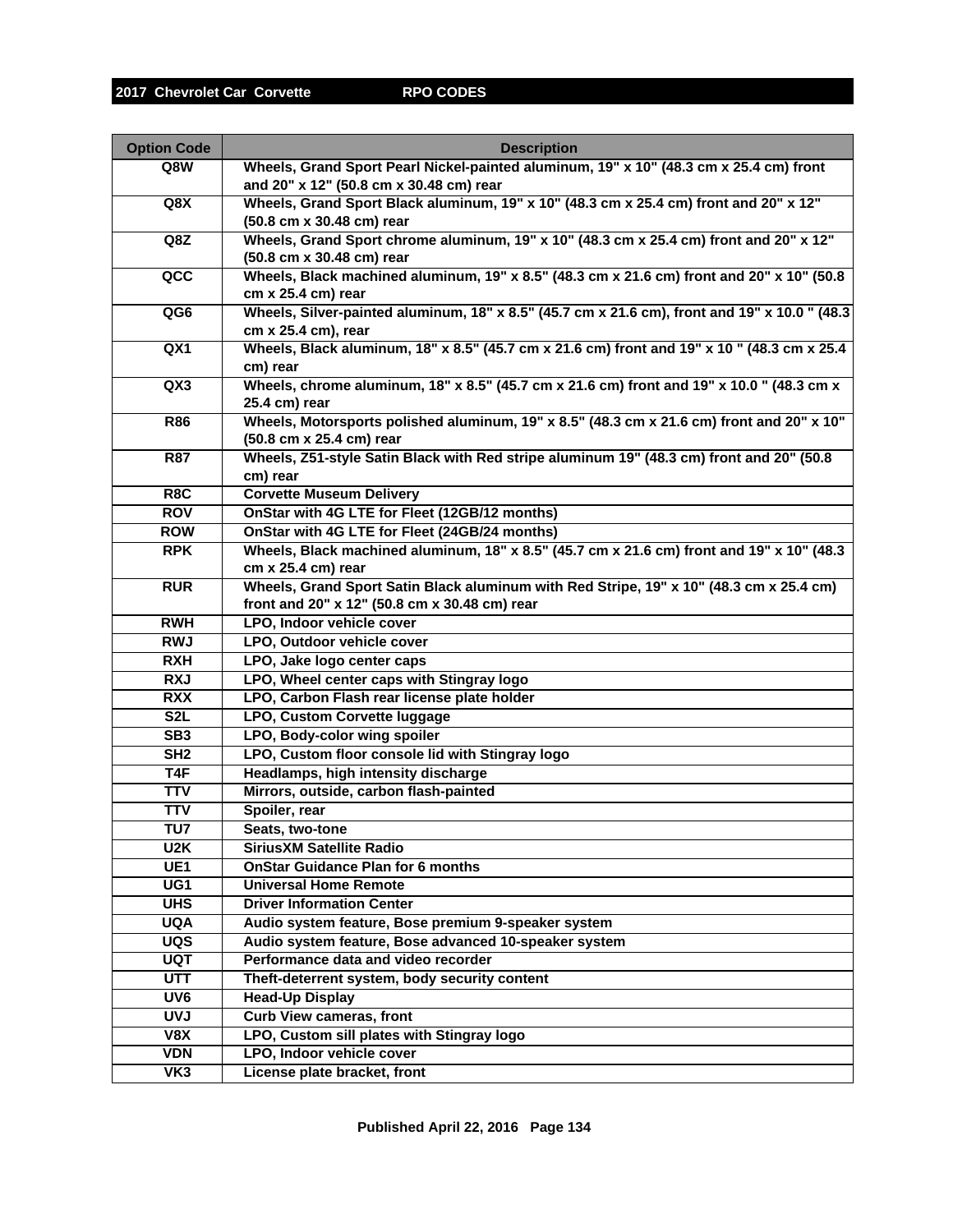| <b>Option Code</b> | <b>Description</b>                                                                   |
|--------------------|--------------------------------------------------------------------------------------|
| <b>VLI</b>         | LPO, Cargo mat                                                                       |
| <b>VLN</b>         | LPO, Windscreen                                                                      |
| VO <sub>4</sub>    | LPO, Underhood liner with crossed flags logo                                         |
| <b>VQK</b>         | LPO, Front and rear Black molded splash guards                                       |
| <b>VRS</b>         | LPO, Cargo shade                                                                     |
| <b>VRU</b>         | LPO, Outdoor vehicle cover, Gray                                                     |
| <b>VTB</b>         | LPO, Rear fascia protector                                                           |
| <b>VTD</b>         | LPO, Body-Color Carbon Fiber Ground Effects                                          |
| <b>VTE</b>         | LPO, Underhood liner with Stingray logo                                              |
| <b>VTF</b>         | LPO, Custom leather-wrapped floor console lid with Stingray logo                     |
| VV4                | OnStar 4G LTE                                                                        |
| <b>VWD</b>         | LPO, Chrome Z51 logo center caps                                                     |
| <b>VYW</b>         | LPO, Floor mats, premium carpeted with Grand Sport logo                              |
| <b>VYW</b>         | LPO, Floor mats, premium carpeted                                                    |
| <b>WKP</b>         | LPO, Indoor vehicle cover                                                            |
| <b>WKQ</b>         | LPO, Indoor vehicle cover                                                            |
| <b>WKU</b>         | LPO, Indoor vehicle cover                                                            |
| <b>XBK</b>         | Tires, P245/40ZR18 front and P285/35ZR19 rear, performance                           |
| <b>XFJ</b>         | Tires, P245/35ZR19 front and P285/30ZR20 rear, performance                           |
| <b>XFK</b>         | Tires, front P285/30ZR19 and rear P335/25ZR20 Michelin Pilot Super Sport summer-only |
| <b>XFM</b>         | Tires, front P285/30ZR19 and rear P335/25ZR20 Michelin Pilot Super Sport Cup 2       |
|                    | summer-only                                                                          |
| YF <sub>5</sub>    | Emissions, California state requirements                                             |
| Z07                | <b>Z07 Performance Package</b>                                                       |
| $\overline{Z15}$   | <b>Grand Sport Heritage Package</b>                                                  |
| Z16                | <b>Grand Sport Performance Package</b>                                               |
| Z25                | <b>Grand Sport Collector Edition</b>                                                 |
| Z51                | <b>Z51 Performance Package</b>                                                       |
| Z52                | Dry sump oil system                                                                  |
| <b>ZLD</b>         | <b>Twilight Blue Design Package</b>                                                  |
| <b>ZLE</b>         | <b>Spice Red Design Package</b>                                                      |
| <b>ZLG</b>         | <b>Black Suede Design Package</b>                                                    |